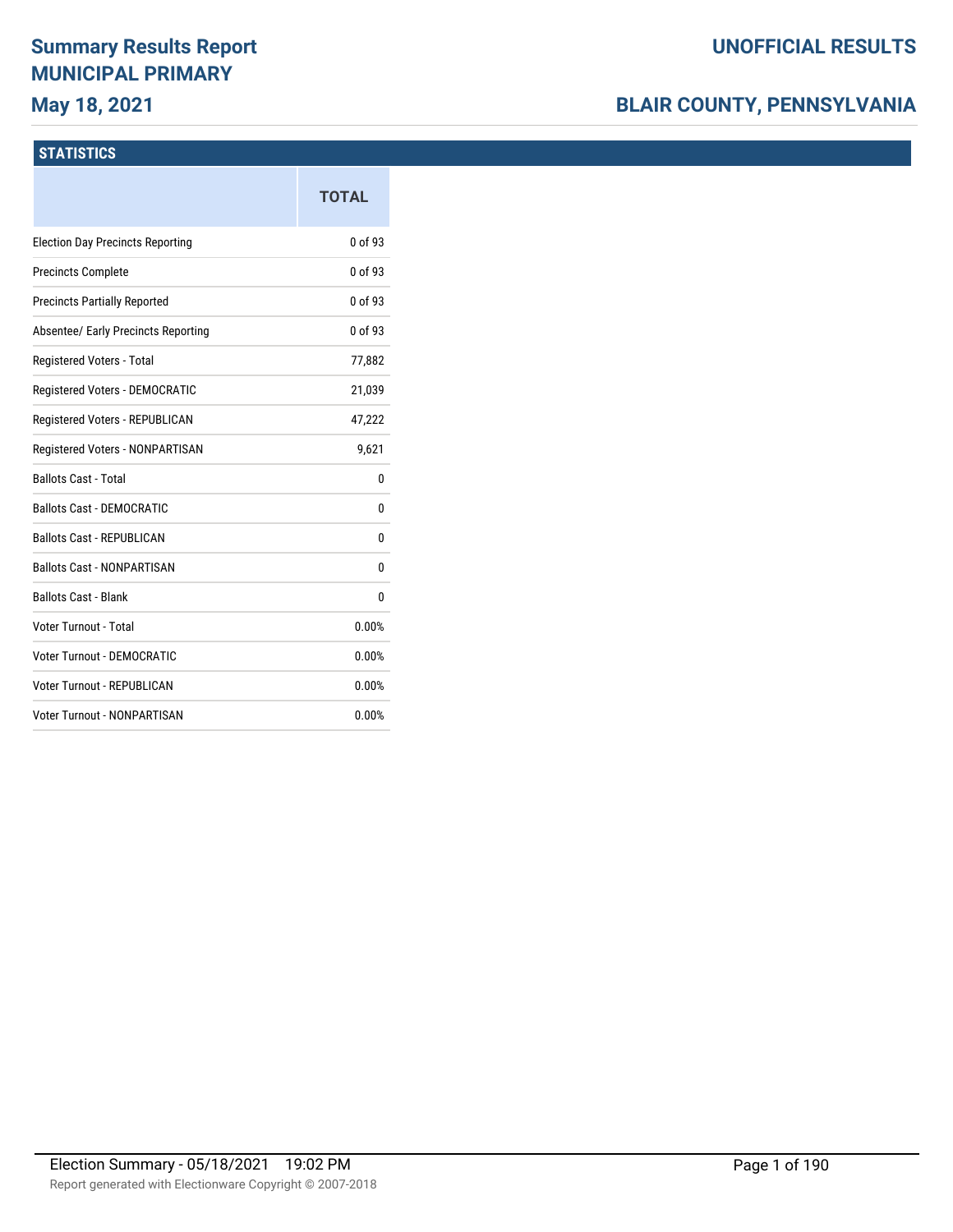## **DEM JUSTICE OF THE SUPREME COURT**

Vote For 1

|                         | <b>TOTAL</b> |
|-------------------------|--------------|
| <b>MARIA MCLAUGHLIN</b> | n            |
| <b>Write-In Totals</b>  | n            |
| <b>Total Votes Cast</b> | O            |
| Overvotes               | n            |
| Undervotes              | n            |

## **DEM JUDGE OF THE SUPERIOR COURT**

Vote For 1

|                         | <b>TOTAL</b> |
|-------------------------|--------------|
| <b>JILL BECK</b>        | 0            |
| <b>TIMIKA LANE</b>      | $\Omega$     |
| <b>BRYAN NEFT</b>       | 0            |
| <b>Write-In Totals</b>  | 0            |
| <b>Total Votes Cast</b> | 0            |
| Overvotes               | U            |
| <b>Undervotes</b>       | n            |

#### **DEM JUDGE OF THE COMMONWEALTH COURT**

|                           | <b>TOTAL</b> |
|---------------------------|--------------|
| <b>DAVID LEE SPURGEON</b> | n            |
| <b>LORI A DUMAS</b>       | $\Omega$     |
| SIERRA STREET             | $\Omega$     |
| AMANDA GREEN HAWKINS      | U            |
| Write-In Totals           | n            |
| <b>Total Votes Cast</b>   | $\bf{0}$     |
| Overvotes                 | U            |
| <b>Undervotes</b>         | n            |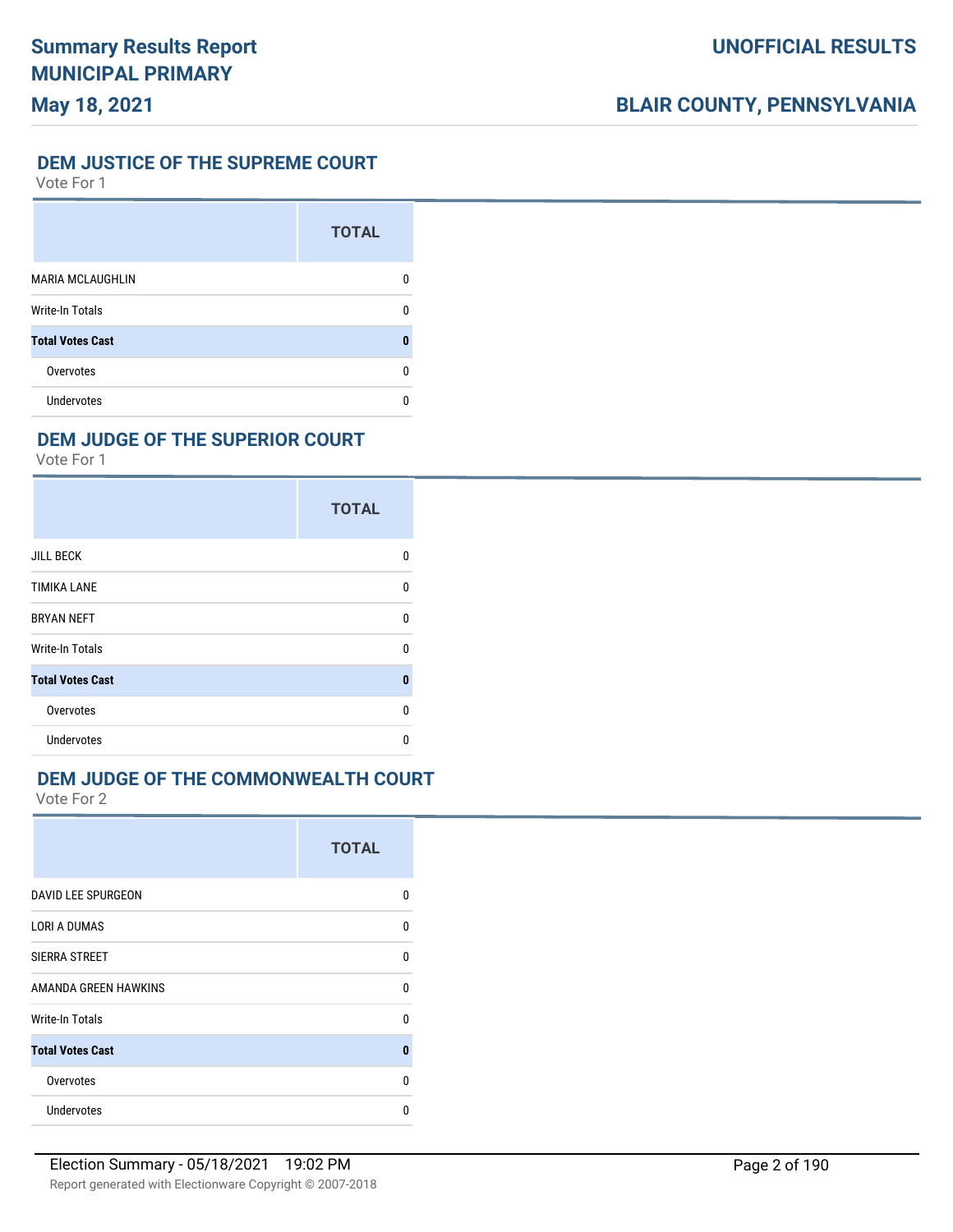# **BLAIR COUNTY, PENNSYLVANIA**

#### **DEM DISTRICT ATTORNEY**

Vote For 1

|                         | <b>TOTAL</b> |
|-------------------------|--------------|
| Write-In Totals         |              |
| <b>Total Votes Cast</b> |              |
| Overvotes               |              |
| <b>Undervotes</b>       |              |

### **DEM PROTHONOTARY AND CLERK OF COURTS**

Vote For 1

|                         | <b>TOTAL</b> |
|-------------------------|--------------|
| <b>Write-In Totals</b>  |              |
| <b>Total Votes Cast</b> |              |
| Overvotes               |              |
| <b>Undervotes</b>       |              |

#### **DEM SHERIFF**

Vote For 1

|                         | <b>TOTAL</b> |
|-------------------------|--------------|
| <b>Write-In Totals</b>  |              |
| <b>Total Votes Cast</b> |              |
| Overvotes               |              |
| <b>Undervotes</b>       |              |

## **DEM MAGISTERIAL DISTRICT JUDGE DISTRICT 24-3-01**

|                         | <b>TOTAL</b> |
|-------------------------|--------------|
| FRED B. MILLER          | 0            |
| <b>Write-In Totals</b>  | n            |
| <b>Total Votes Cast</b> |              |
| Overvotes               | O            |
| <b>Undervotes</b>       |              |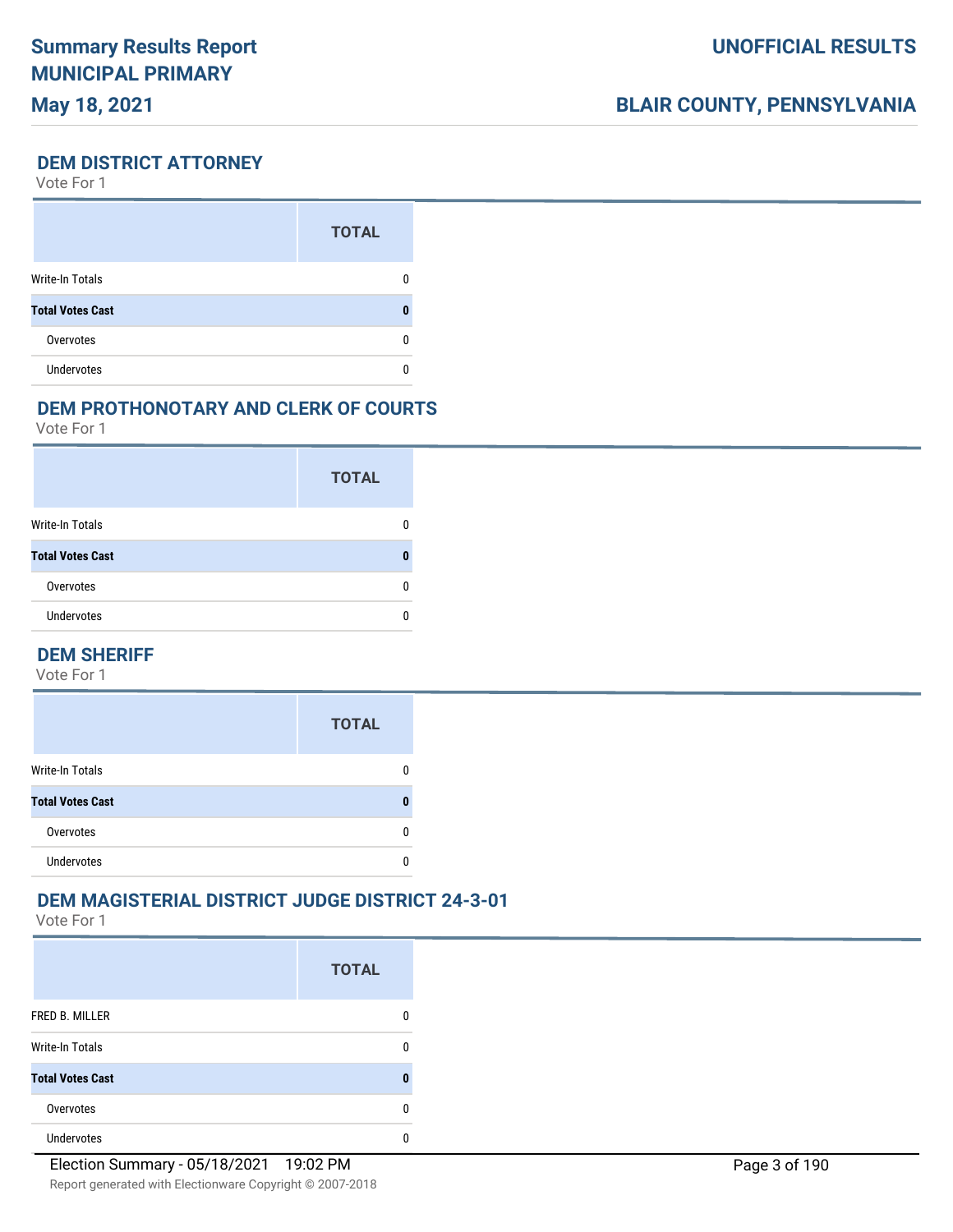# **BLAIR COUNTY, PENNSYLVANIA**

### **DEM CITY COUNCIL ALTOONA**

Vote For 4

|                          | <b>TOTAL</b> |
|--------------------------|--------------|
| <b>BRYANT GISELMAN</b>   | 0            |
| <b>BRIDGETTE JACKSON</b> | 0            |
| <b>MICHAEL LEONARD</b>   | U            |
| <b>DARIUS MORGAN</b>     | U            |
| Write-In Totals          | U            |
| <b>Total Votes Cast</b>  | $\bf{0}$     |
| Overvotes                | 0            |
| <b>Undervotes</b>        | U            |

# **DEM CONSTABLE ALTOONA WARD 1**

Vote For 1

|                         | <b>TOTAL</b> |
|-------------------------|--------------|
| <b>Write-In Totals</b>  |              |
| <b>Total Votes Cast</b> |              |
| Overvotes               |              |
| <b>Undervotes</b>       |              |

#### **DEM CONSTABLE ALTOONA WARD 2**

|                         | <b>TOTAL</b> |
|-------------------------|--------------|
| Write-In Totals         |              |
| <b>Total Votes Cast</b> |              |
| Overvotes               |              |
| <b>Undervotes</b>       |              |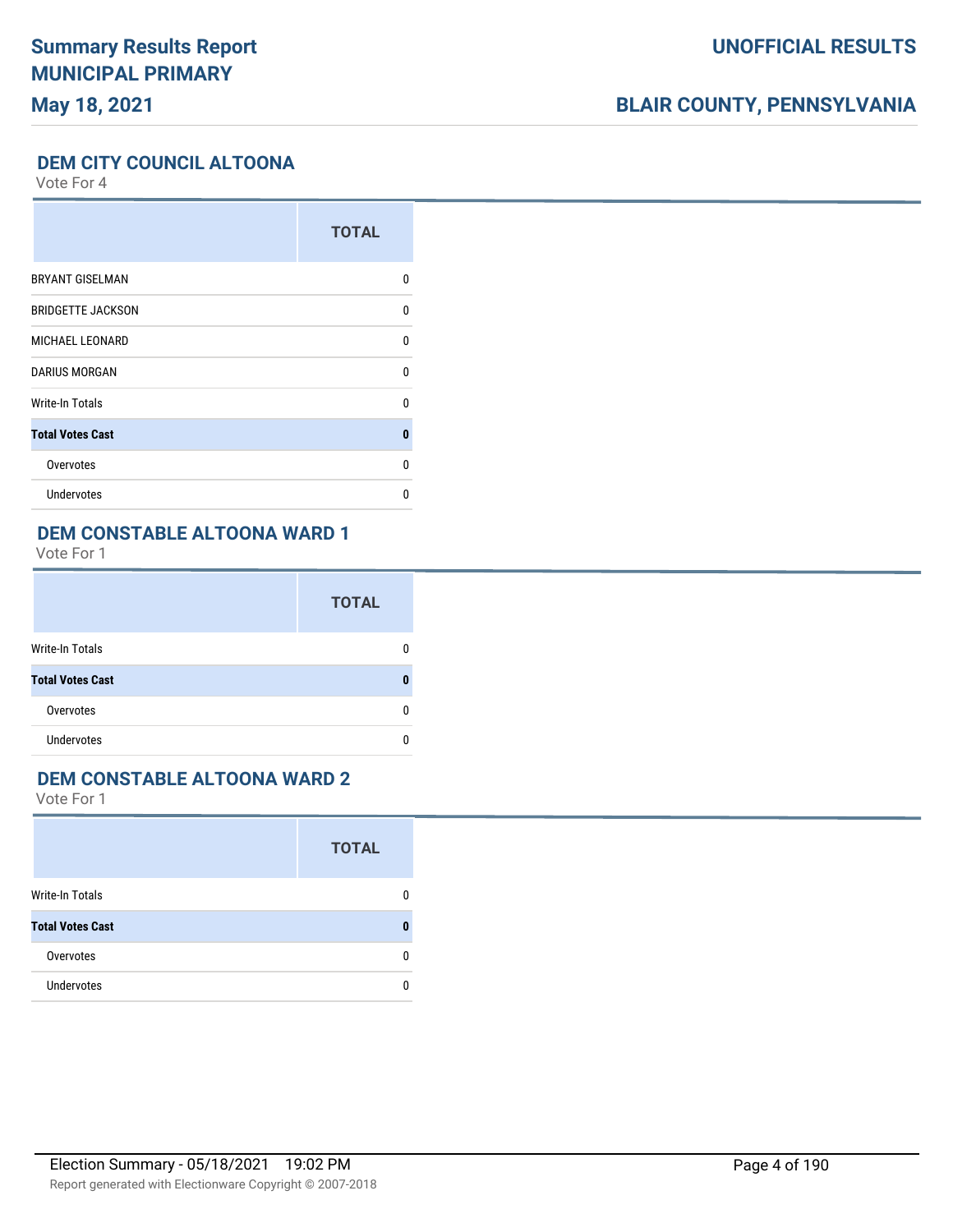**DEM CONSTABLE ALTOONA WARD 3**

Vote For 1

|                         | <b>TOTAL</b> |
|-------------------------|--------------|
| Write-In Totals         |              |
| <b>Total Votes Cast</b> |              |
| Overvotes               |              |
| <b>Undervotes</b>       |              |

## **DEM CONSTABLE ALTOONA WARD 4**

Vote For 1

|                         | <b>TOTAL</b> |
|-------------------------|--------------|
| <b>Write-In Totals</b>  |              |
| <b>Total Votes Cast</b> |              |
| Overvotes               |              |
| <b>Undervotes</b>       |              |

#### **DEM CONSTABLE ALTOONA WARD 5**

Vote For 1

|                         | <b>TOTAL</b> |
|-------------------------|--------------|
| <b>Write-In Totals</b>  | 0            |
| <b>Total Votes Cast</b> | n            |
| Overvotes               | 0            |
| <b>Undervotes</b>       | 0            |

# **DEM CONSTABLE ALTOONA WARD 6**

|                         | <b>TOTAL</b> |
|-------------------------|--------------|
| <b>Write-In Totals</b>  | n            |
| <b>Total Votes Cast</b> |              |
| Overvotes               |              |
| <b>Undervotes</b>       |              |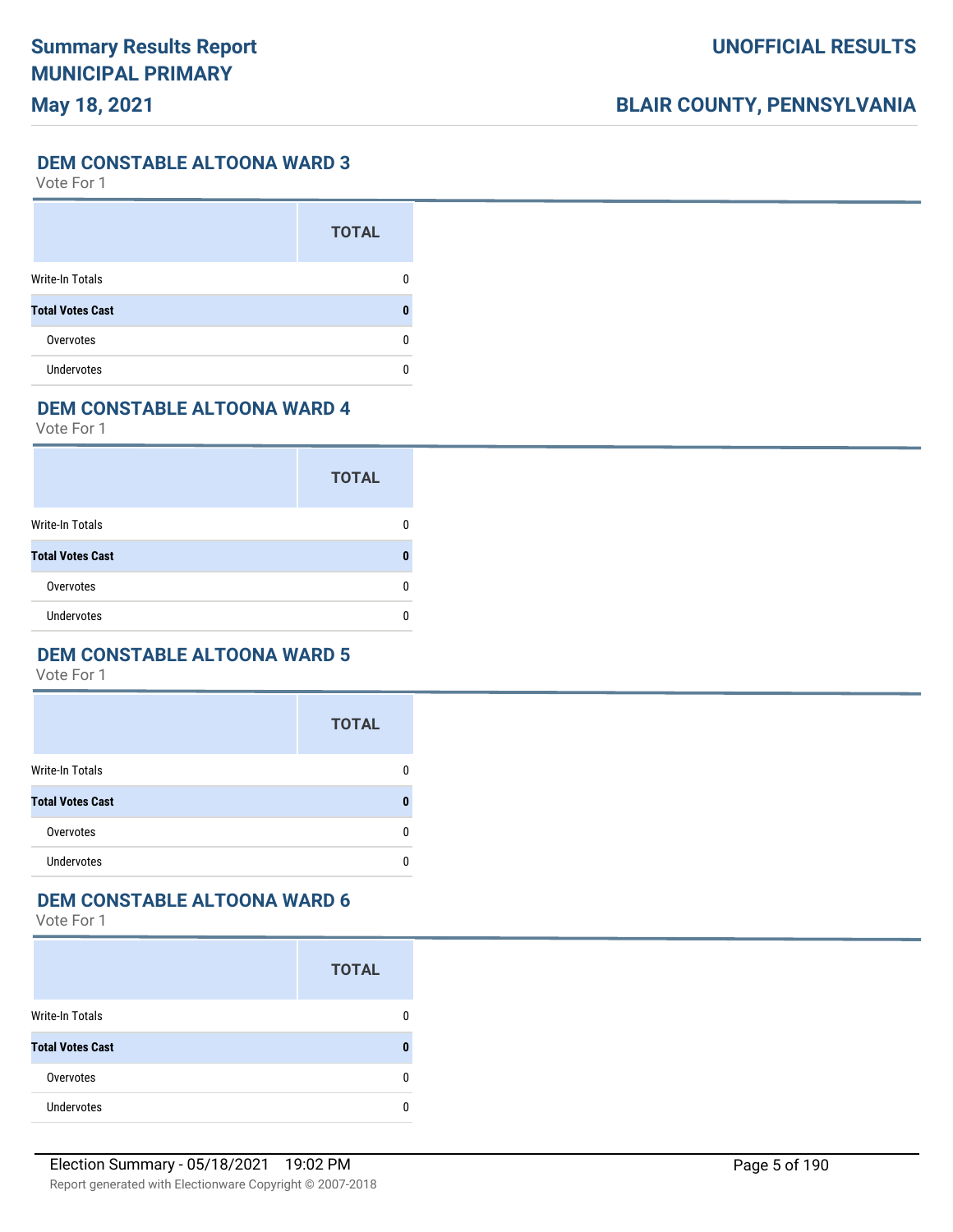**DEM CONSTABLE ALTOONA WARD 7**

Vote For 1

|                         | <b>TOTAL</b> |
|-------------------------|--------------|
| Write-In Totals         |              |
| <b>Total Votes Cast</b> |              |
| Overvotes               |              |
| <b>Undervotes</b>       |              |

### **DEM CONSTABLE ALTOONA WARD 8**

Vote For 1

|                         | <b>TOTAL</b> |
|-------------------------|--------------|
| <b>DAVID KERESEY</b>    | n            |
| Write-In Totals         | n            |
| <b>Total Votes Cast</b> |              |
| Overvotes               | n            |
| Undervotes              | O            |

## **DEM CONSTABLE ALTOONA WARD 9**

Vote For 1

|                         | <b>TOTAL</b> |
|-------------------------|--------------|
| <b>Write-In Totals</b>  | n            |
| <b>Total Votes Cast</b> |              |
| Overvotes               | n            |
| <b>Undervotes</b>       |              |

### **DEM CONSTABLE ALTOONA WARD 10**

|                         | <b>TOTAL</b> |
|-------------------------|--------------|
| <b>Write-In Totals</b>  |              |
| <b>Total Votes Cast</b> |              |
| Overvotes               |              |
| <b>Undervotes</b>       |              |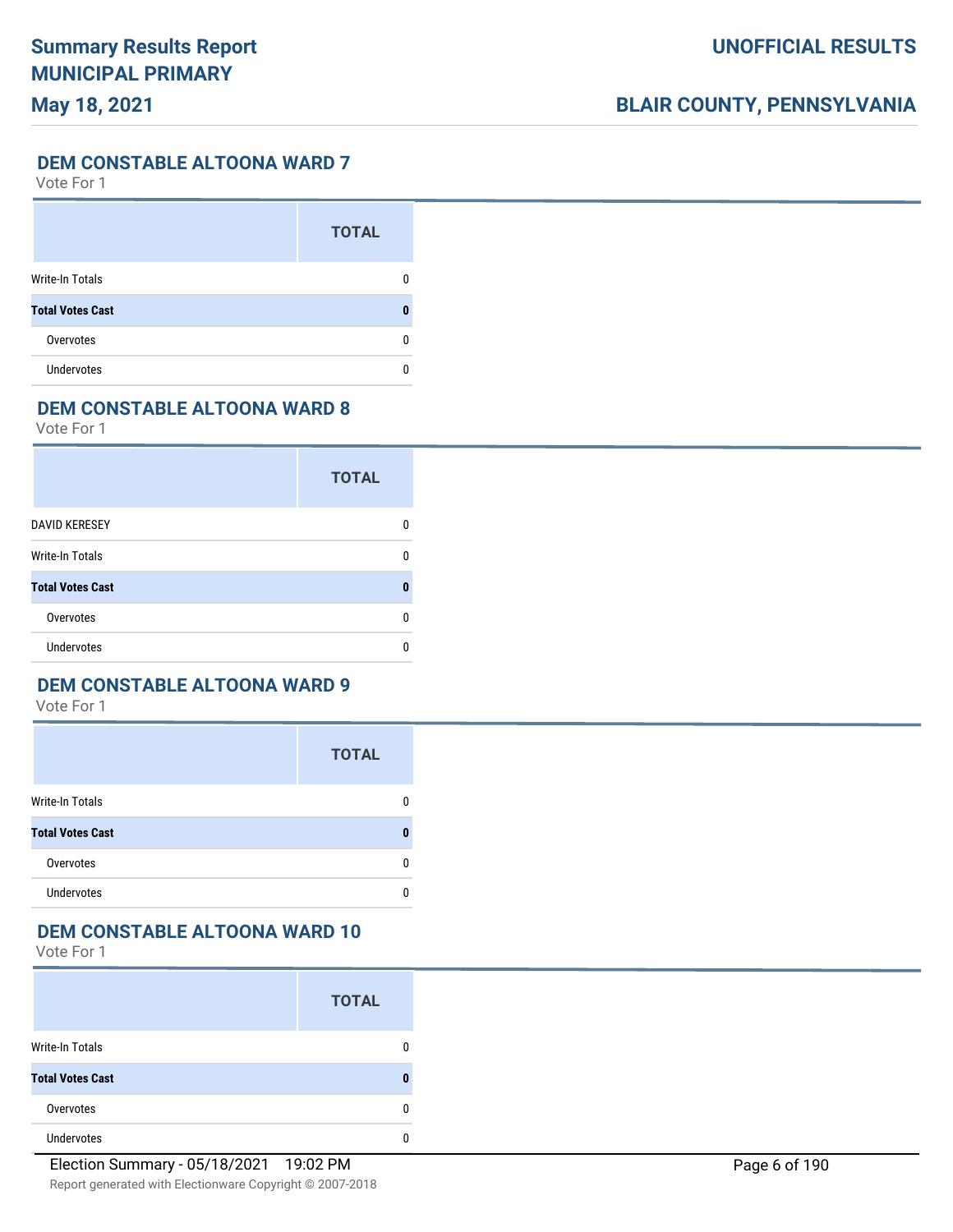**DEM CONSTABLE ALTOONA WARD 11**

Vote For 1

|                         | <b>TOTAL</b> |
|-------------------------|--------------|
| <b>Write-In Totals</b>  |              |
| <b>Total Votes Cast</b> |              |
| Overvotes               |              |
| <b>Undervotes</b>       |              |

### **DEM CONSTABLE ALTOONA WARD 12**

Vote For 1

|                         | <b>TOTAL</b> |
|-------------------------|--------------|
| <b>Write-In Totals</b>  |              |
| <b>Total Votes Cast</b> |              |
| Overvotes               |              |
| <b>Undervotes</b>       |              |

#### **DEM CONSTABLE ALTOONA WARD 13**

Vote For 1

|                         | <b>TOTAL</b> |
|-------------------------|--------------|
| <b>Write-In Totals</b>  | 0            |
| <b>Total Votes Cast</b> | n            |
| Overvotes               | 0            |
| <b>Undervotes</b>       | 0            |

# **DEM CONSTABLE ALTOONA WARD 14**

|                         | <b>TOTAL</b> |
|-------------------------|--------------|
| <b>Write-In Totals</b>  |              |
| <b>Total Votes Cast</b> |              |
| Overvotes               |              |
| <b>Undervotes</b>       |              |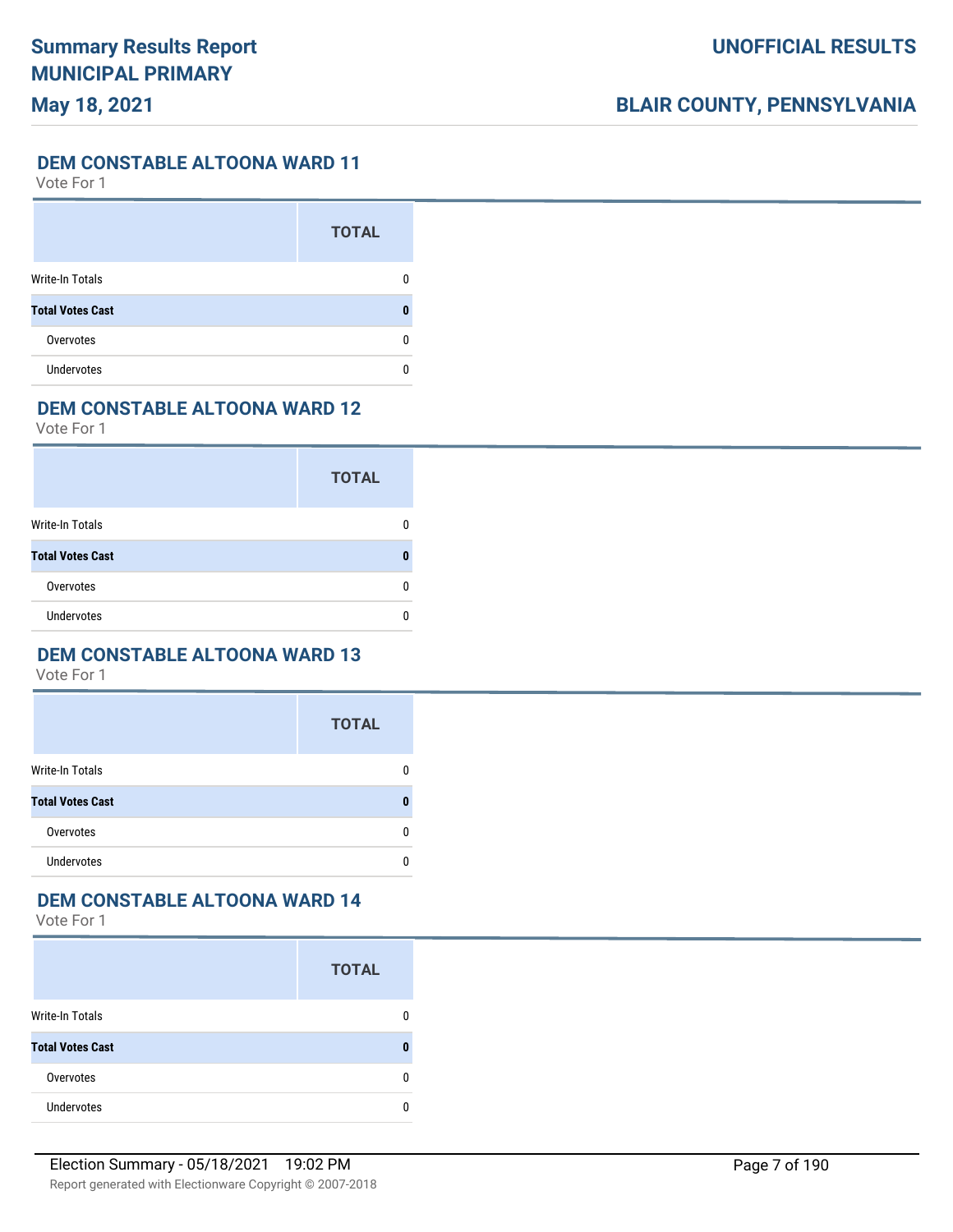**DEM SUPERVISOR ALLEGHENY TWP**

Vote For 1

|                         | <b>TOTAL</b> |
|-------------------------|--------------|
| Write-In Totals         |              |
| <b>Total Votes Cast</b> |              |
| Overvotes               |              |
| <b>Undervotes</b>       |              |

## **DEM AUDITOR ALLEGHENY TWP**

Vote For 1

|                         | <b>TOTAL</b> |
|-------------------------|--------------|
| Write-In Totals         |              |
| <b>Total Votes Cast</b> |              |
| Overvotes               |              |
| <b>Undervotes</b>       |              |

#### **DEM TAX COLLECTOR ALLEGHENY TWP**

Vote For 1

|                         | <b>TOTAL</b> |
|-------------------------|--------------|
| <b>Write-In Totals</b>  | 0            |
| <b>Total Votes Cast</b> | n            |
| Overvotes               | 0            |
| <b>Undervotes</b>       | n            |

## **DEM CONSTABLE ALLEGHENY TWP**

|                         | <b>TOTAL</b> |
|-------------------------|--------------|
| <b>Write-In Totals</b>  | 0            |
| <b>Total Votes Cast</b> | 0            |
| Overvotes               | 0            |
| <b>Undervotes</b>       | n            |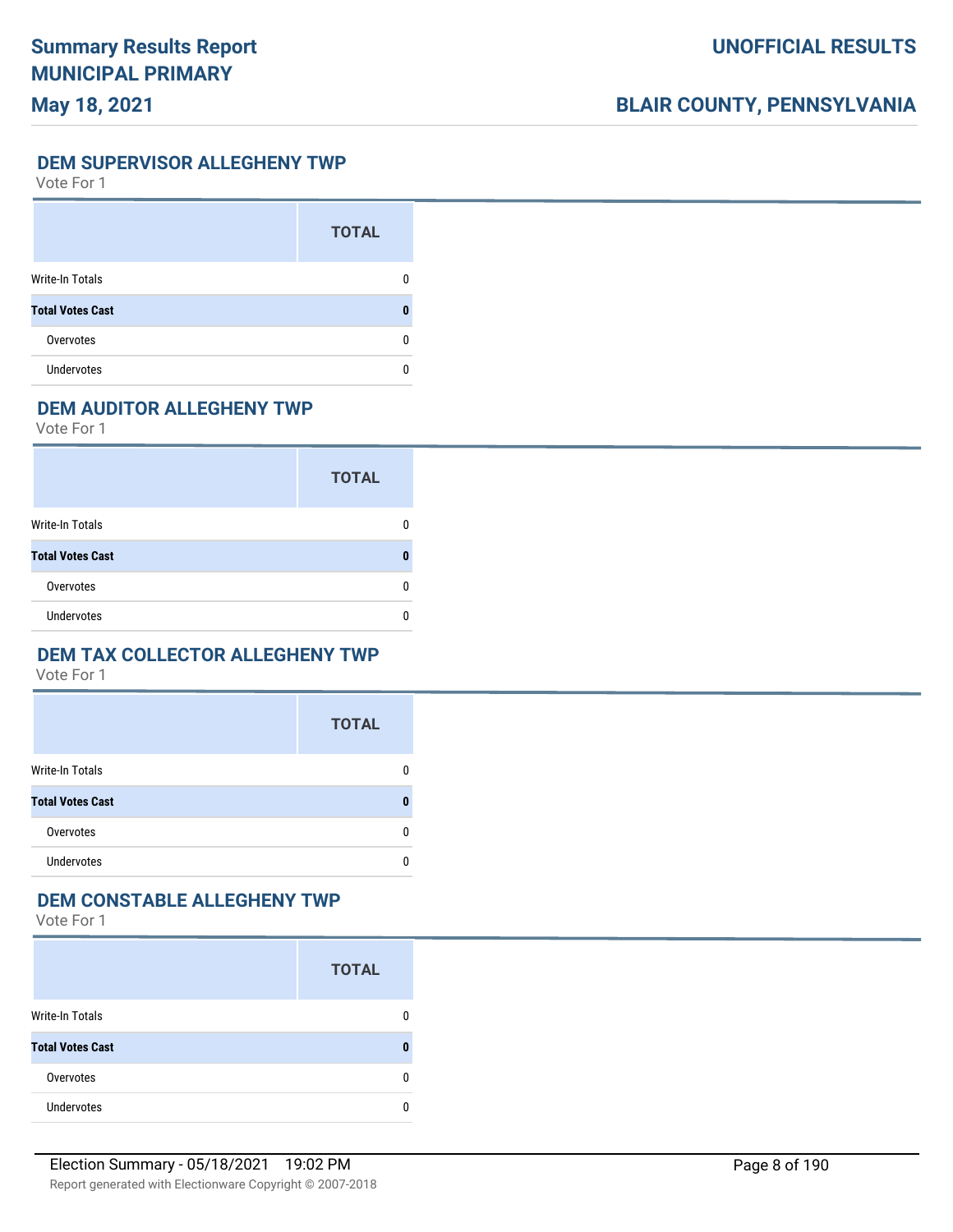#### **DEM MAYOR ALLEGHENY TWP -TUNNELHILL**

Vote For 1

**May 18, 2021**

|                         | <b>TOTAL</b> |
|-------------------------|--------------|
| <b>Write-In Totals</b>  |              |
| <b>Total Votes Cast</b> |              |
| Overvotes               |              |
| <b>Undervotes</b>       |              |

### **DEM COUNCIL ALLEGHENY TWP -TUNNELHILL**

Vote For 3

|                         | <b>TOTAL</b> |
|-------------------------|--------------|
| ALLEN K. LEGO           |              |
| <b>Write-In Totals</b>  | ŋ            |
| <b>Total Votes Cast</b> | O            |
| Overvotes               | n            |
| Undervotes              |              |

## **DEM TAX COLLECTOR ALLEGHENY TWP -TUNNELHILL**

Vote For 1

|                         | <b>TOTAL</b> |
|-------------------------|--------------|
| <b>Write-In Totals</b>  |              |
| <b>Total Votes Cast</b> |              |
| Overvotes               |              |
| Undervotes              |              |

### **DEM CONSTABLE ALLEGHENY TWP -TUNNELHILL**

|                         | <b>TOTAL</b> |
|-------------------------|--------------|
| <b>Write-In Totals</b>  |              |
| <b>Total Votes Cast</b> |              |
| Overvotes               | O            |
| <b>Undervotes</b>       |              |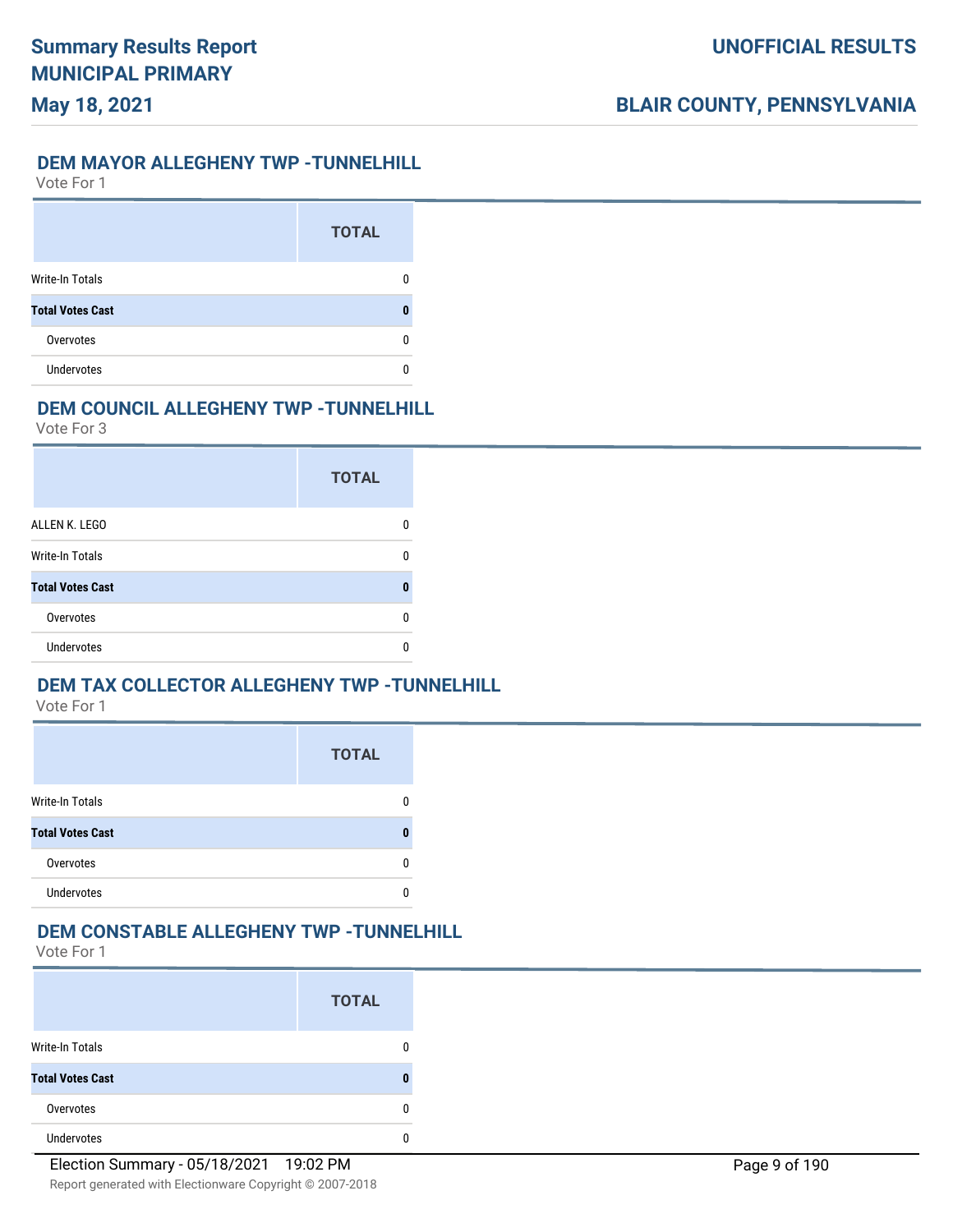# **BLAIR COUNTY, PENNSYLVANIA**

**DEM SUPERVISOR 6YR ANTIS TWP**

Vote For 1

|                         | <b>TOTAL</b> |
|-------------------------|--------------|
| Write-In Totals         |              |
| <b>Total Votes Cast</b> |              |
| Overvotes               |              |
| <b>Undervotes</b>       |              |

### **DEM SUPERVISOR 4YR ANTIS TWP**

Vote For 1

|                         | <b>TOTAL</b> |
|-------------------------|--------------|
| Write-In Totals         |              |
| <b>Total Votes Cast</b> |              |
| Overvotes               |              |
| <b>Undervotes</b>       |              |

#### **DEM SUPERVISOR 2YR ANTIS TWP**

Vote For 1

|                         | <b>TOTAL</b> |
|-------------------------|--------------|
| <b>Write-In Totals</b>  | 0            |
| <b>Total Votes Cast</b> | 0            |
| Overvotes               | 0            |
| Undervotes              | n            |

## **DEM AUDITOR 6YR ANTIS TWP**

|                         | <b>TOTAL</b> |
|-------------------------|--------------|
| MARY K. GALLAGHER       | 0            |
| <b>Write-In Totals</b>  | 0            |
| <b>Total Votes Cast</b> | ŋ            |
| Overvotes               | 0            |
| <b>Undervotes</b>       | 0            |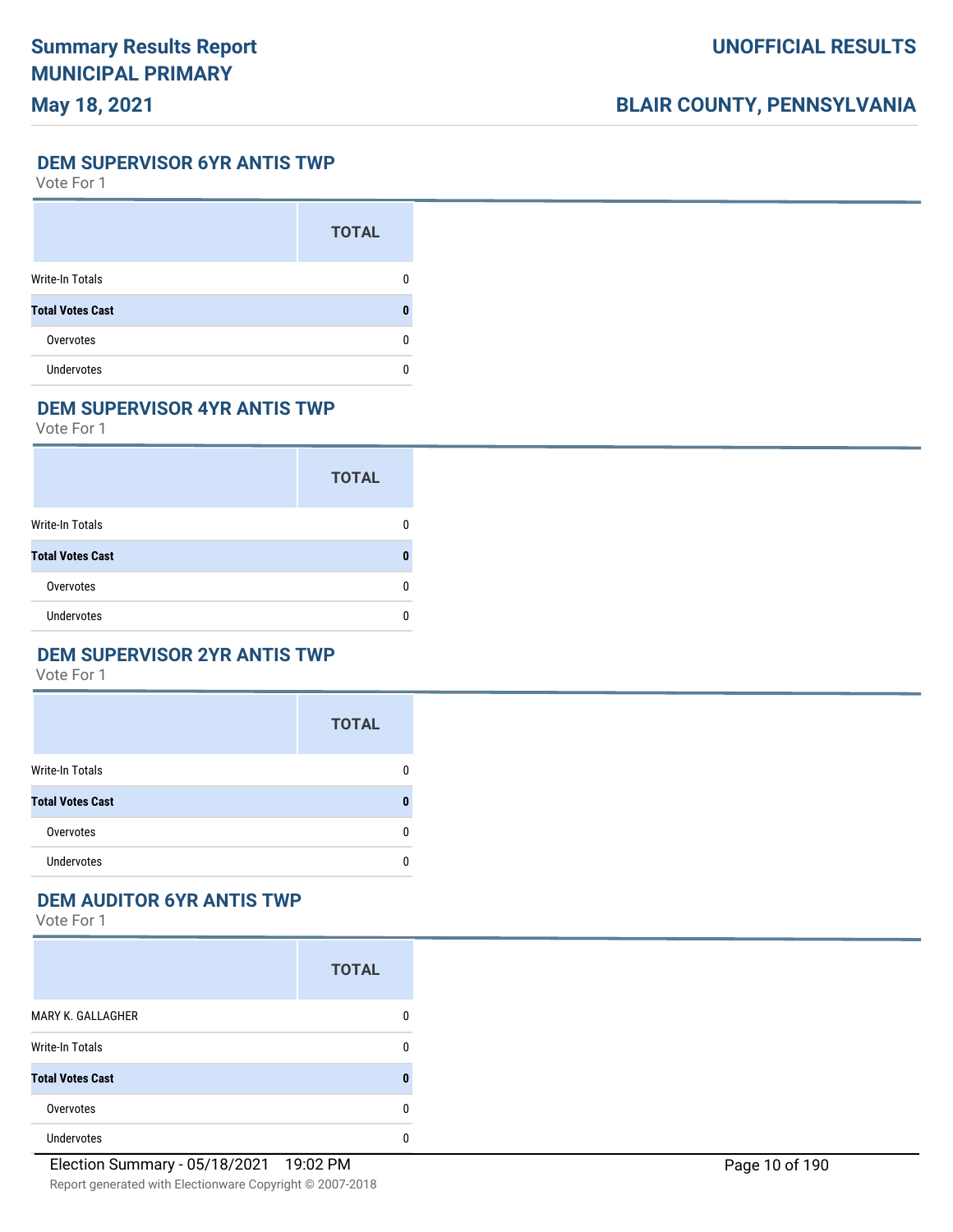# **BLAIR COUNTY, PENNSYLVANIA**

**DEM AUDITOR 4YR ANTIS TWP**

Vote For 1

|                         | <b>TOTAL</b> |
|-------------------------|--------------|
| Write-In Totals         |              |
| <b>Total Votes Cast</b> |              |
| Overvotes               |              |
| <b>Undervotes</b>       |              |

## **DEM TAX COLLECTOR ANTIS TWP**

Vote For 1

|                         | <b>TOTAL</b> |
|-------------------------|--------------|
| <b>Write-In Totals</b>  |              |
| <b>Total Votes Cast</b> |              |
| Overvotes               |              |
| <b>Undervotes</b>       |              |

## **DEM CONSTABLE ANTIS TWP**

Vote For 1

|                         | <b>TOTAL</b> |
|-------------------------|--------------|
| <b>Write-In Totals</b>  | 0            |
| <b>Total Votes Cast</b> | n            |
| Overvotes               | 0            |
| <b>Undervotes</b>       | U            |

#### **DEM MAYOR BELLWOOD BOROUGH**

|                         | <b>TOTAL</b> |
|-------------------------|--------------|
| <b>Write-In Totals</b>  | 0            |
| <b>Total Votes Cast</b> | ŋ            |
| Overvotes               | 0            |
| <b>Undervotes</b>       | n            |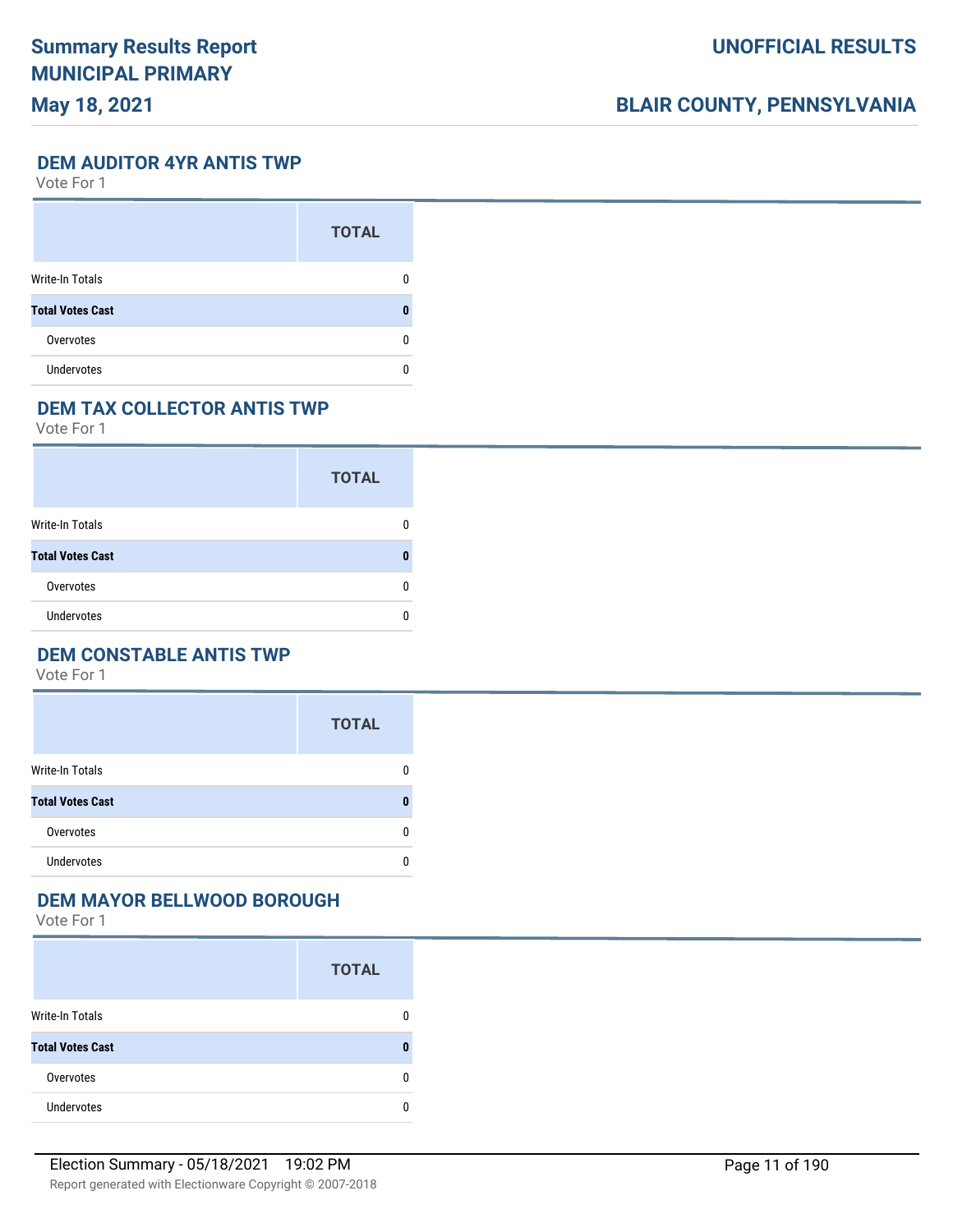#### **DEM COUNCIL 4YR BELLWOOD BOROUGH**

Vote For 4

|                         | <b>TOTAL</b> |
|-------------------------|--------------|
| <b>Write-In Totals</b>  |              |
| <b>Total Votes Cast</b> |              |
| Overvotes               |              |
| Undervotes              |              |

#### **DEM COUNCIL 2YR BELLWOOD BOROUGH**

Vote For 1

|                         | <b>TOTAL</b> |
|-------------------------|--------------|
| Write-In Totals         |              |
| <b>Total Votes Cast</b> |              |
| Overvotes               |              |
| <b>Undervotes</b>       |              |

### **DEM TAX COLLECTOR BELLWOOD BOROUGH**

Vote For 1

|                         | <b>TOTAL</b> |
|-------------------------|--------------|
| <b>Write-In Totals</b>  | 0            |
| <b>Total Votes Cast</b> | n            |
| Overvotes               | n            |
| <b>Undervotes</b>       | n            |

## **DEM CONSTABLE BELLWOOD BOROUGH**

|                         | <b>TOTAL</b> |
|-------------------------|--------------|
| <b>Write-In Totals</b>  | 0            |
| <b>Total Votes Cast</b> | 0            |
| Overvotes               | 0            |
| <b>Undervotes</b>       | 0            |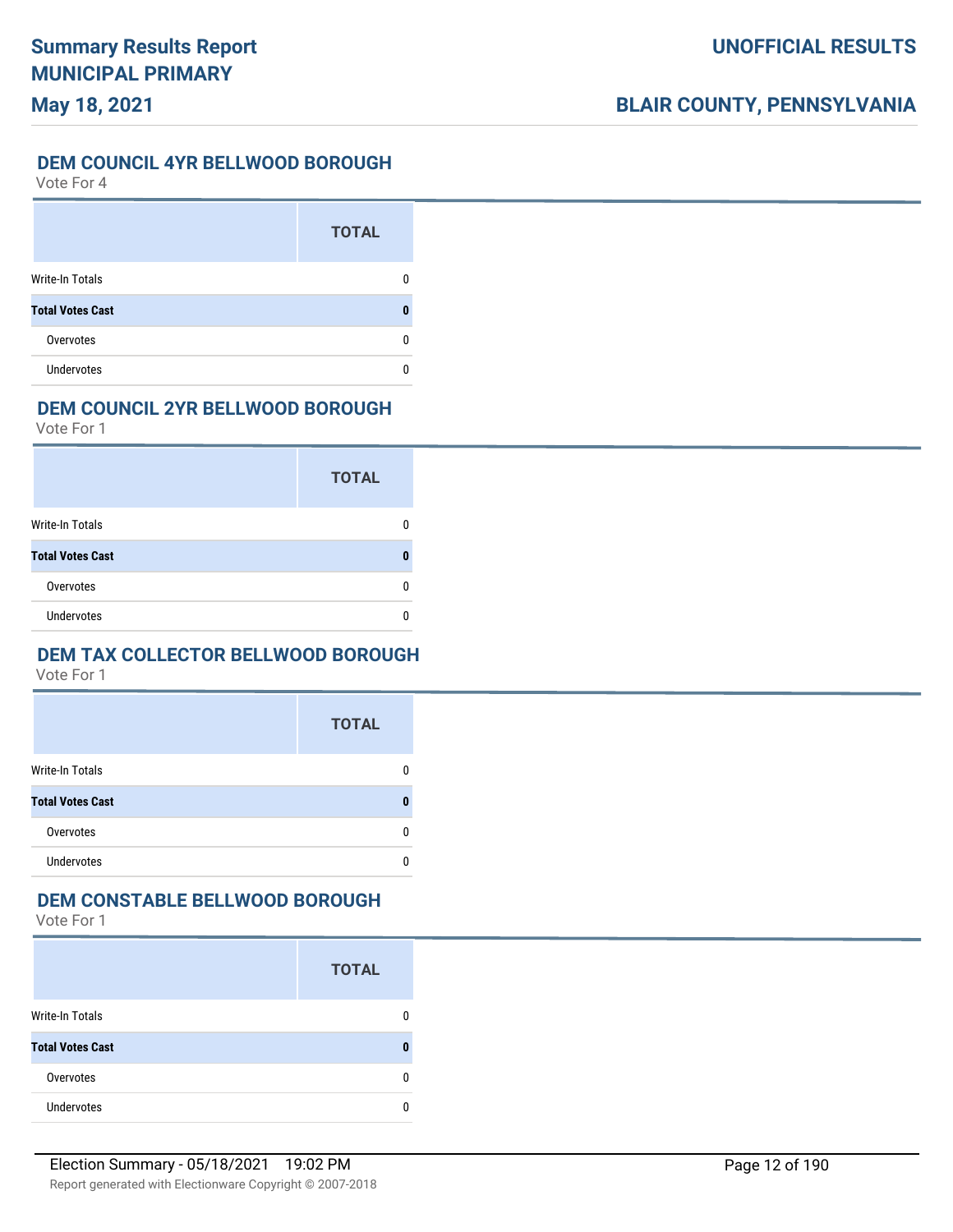# **BLAIR COUNTY, PENNSYLVANIA**

**DEM SUPERVISOR 6YR BLAIR TWP**

Vote For 1

|                         | <b>TOTAL</b> |
|-------------------------|--------------|
| <b>Write-In Totals</b>  |              |
| <b>Total Votes Cast</b> |              |
| Overvotes               | O            |
| <b>Undervotes</b>       |              |

### **DEM SUPERVISOR 4YR BLAIR TWP**

Vote For 1

|                          | <b>TOTAL</b> |  |
|--------------------------|--------------|--|
| <b>EDWARD M SILVETTI</b> | n            |  |
| <b>Write-In Totals</b>   | n            |  |
| <b>Total Votes Cast</b>  |              |  |
| Overvotes                | 0            |  |
| Undervotes               | n            |  |

## **DEM AUDITOR 6YR BLAIR TWP**

Vote For 1

|                         | <b>TOTAL</b> |
|-------------------------|--------------|
| <b>Write-In Totals</b>  | n            |
| <b>Total Votes Cast</b> |              |
| Overvotes               |              |
| <b>Undervotes</b>       |              |

### **DEM AUDITOR 4YR BLAIR TWP**

|                         | <b>TOTAL</b> |
|-------------------------|--------------|
| Write-In Totals         | 0            |
| <b>Total Votes Cast</b> |              |
| Overvotes               | ŋ            |
| <b>Undervotes</b>       |              |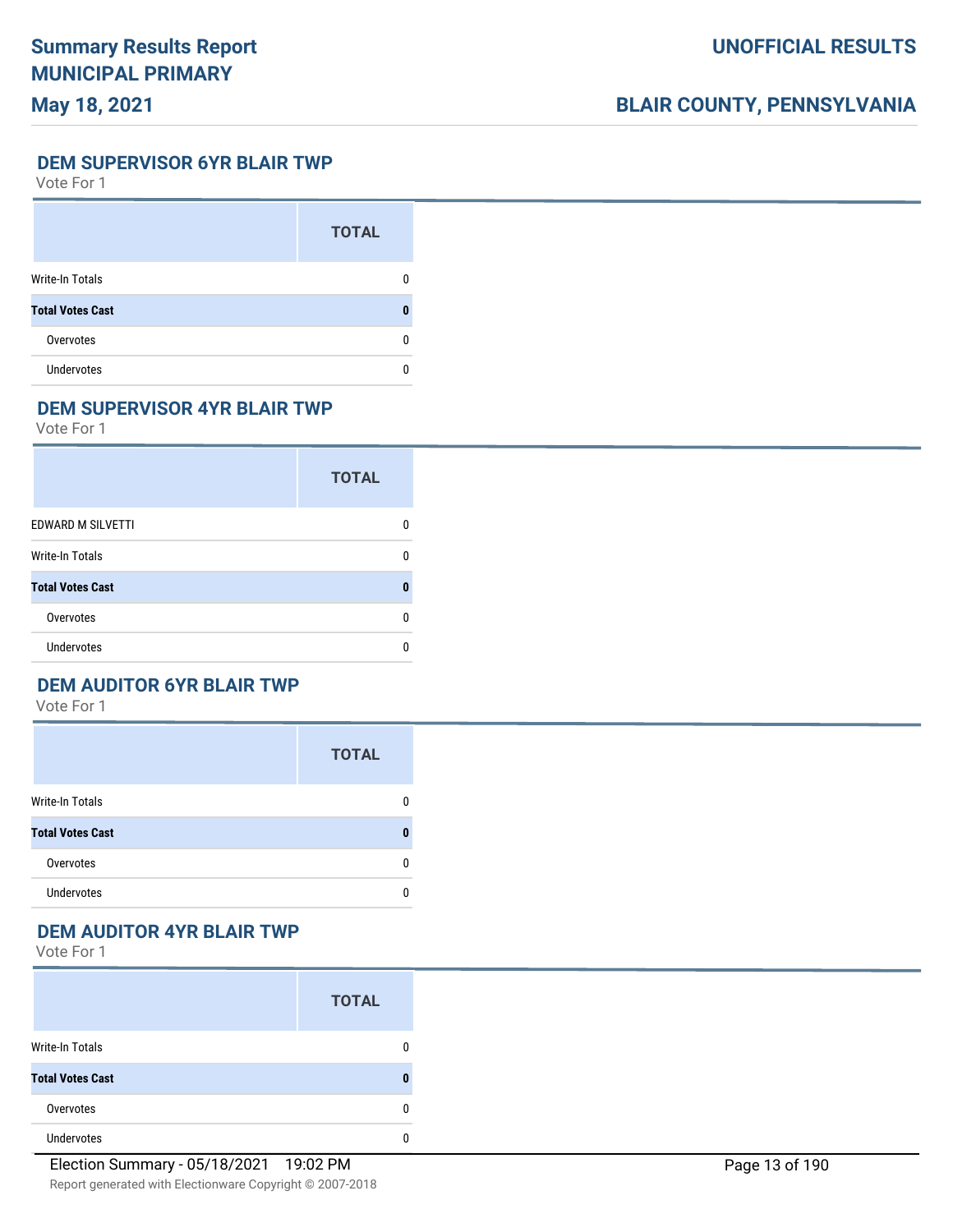# **BLAIR COUNTY, PENNSYLVANIA**

**DEM TAX COLLECTOR BLAIR TWP**

Vote For 1

|                         | <b>TOTAL</b> |
|-------------------------|--------------|
| Write-In Totals         |              |
| <b>Total Votes Cast</b> |              |
| Overvotes               |              |
| <b>Undervotes</b>       |              |

## **DEM CONSTABLE BLAIR TWP**

Vote For 1

|                         | <b>TOTAL</b> |
|-------------------------|--------------|
| Write-In Totals         |              |
| <b>Total Votes Cast</b> |              |
| Overvotes               |              |
| <b>Undervotes</b>       |              |

#### **DEM SUPERVISOR CATHARINE TWP**

Vote For 1

|                         | <b>TOTAL</b> |
|-------------------------|--------------|
| <b>Write-In Totals</b>  | 0            |
| <b>Total Votes Cast</b> | n            |
| Overvotes               | 0            |
| <b>Undervotes</b>       | U            |

## **DEM AUDITOR 6YR CATHARINE TWP**

|                         | <b>TOTAL</b> |
|-------------------------|--------------|
| <b>Write-In Totals</b>  | 0            |
| <b>Total Votes Cast</b> | 0            |
| Overvotes               | 0            |
| <b>Undervotes</b>       | n            |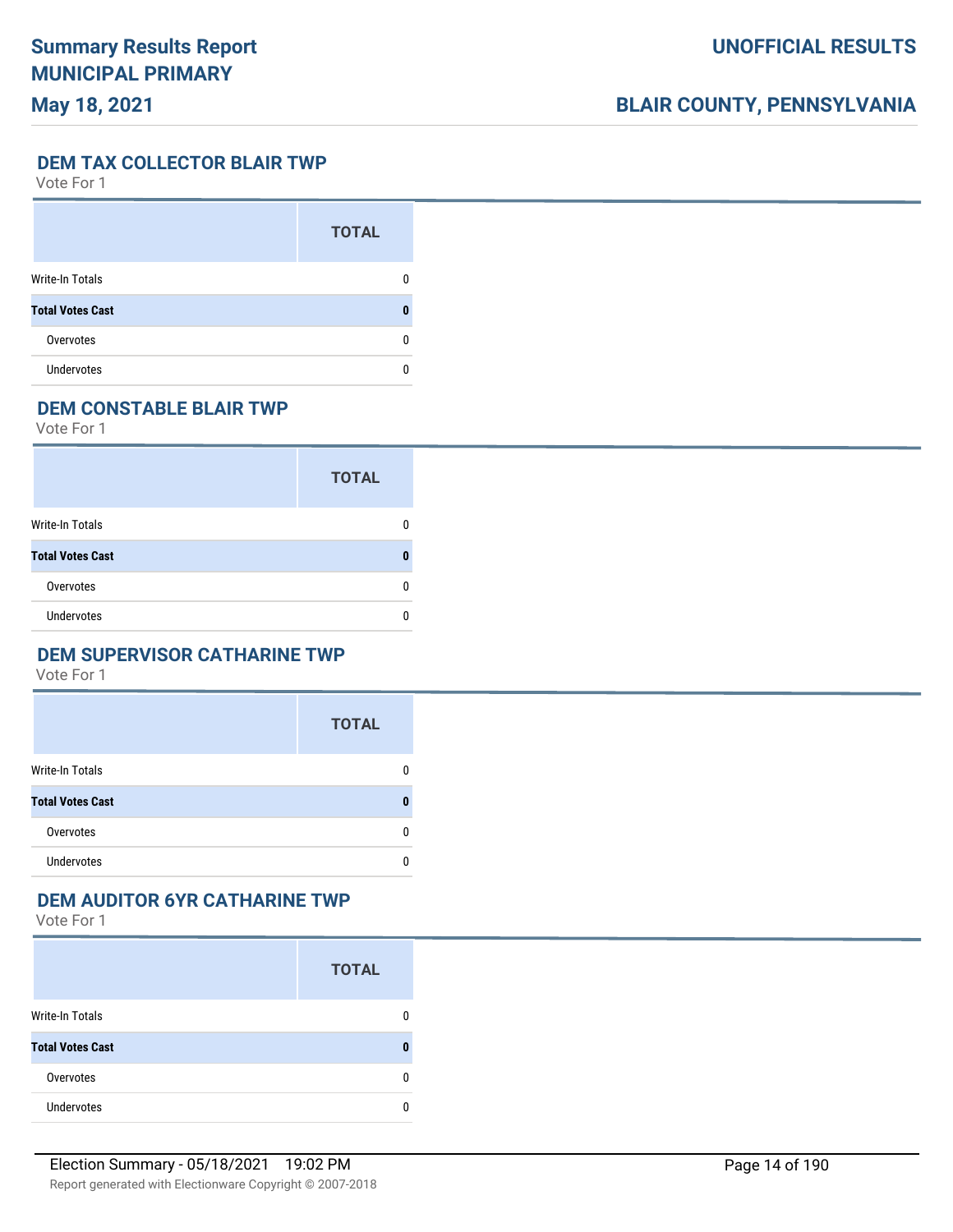#### **DEM AUDITOR 4YR CATHARINE TWP**

Vote For 1

|                         | <b>TOTAL</b> |
|-------------------------|--------------|
| Write-In Totals         |              |
| <b>Total Votes Cast</b> |              |
| Overvotes               | O            |
| <b>Undervotes</b>       |              |

### **DEM AUDITOR 2YR CATHARINE TWP**

Vote For 1

|                         | <b>TOTAL</b> |
|-------------------------|--------------|
| <b>Write-In Totals</b>  |              |
| <b>Total Votes Cast</b> |              |
| Overvotes               |              |
| <b>Undervotes</b>       |              |

#### **DEM TAX COLLECTOR CATHARINE TWP**

Vote For 1

|                         | <b>TOTAL</b> |
|-------------------------|--------------|
| <b>Write-In Totals</b>  | 0            |
| <b>Total Votes Cast</b> | n            |
| Overvotes               | 0            |
| <b>Undervotes</b>       | n            |

# **DEM CONSTABLE CATHARINE TWP**

|                         | <b>TOTAL</b> |
|-------------------------|--------------|
| <b>Write-In Totals</b>  | n            |
| <b>Total Votes Cast</b> |              |
| Overvotes               |              |
| <b>Undervotes</b>       |              |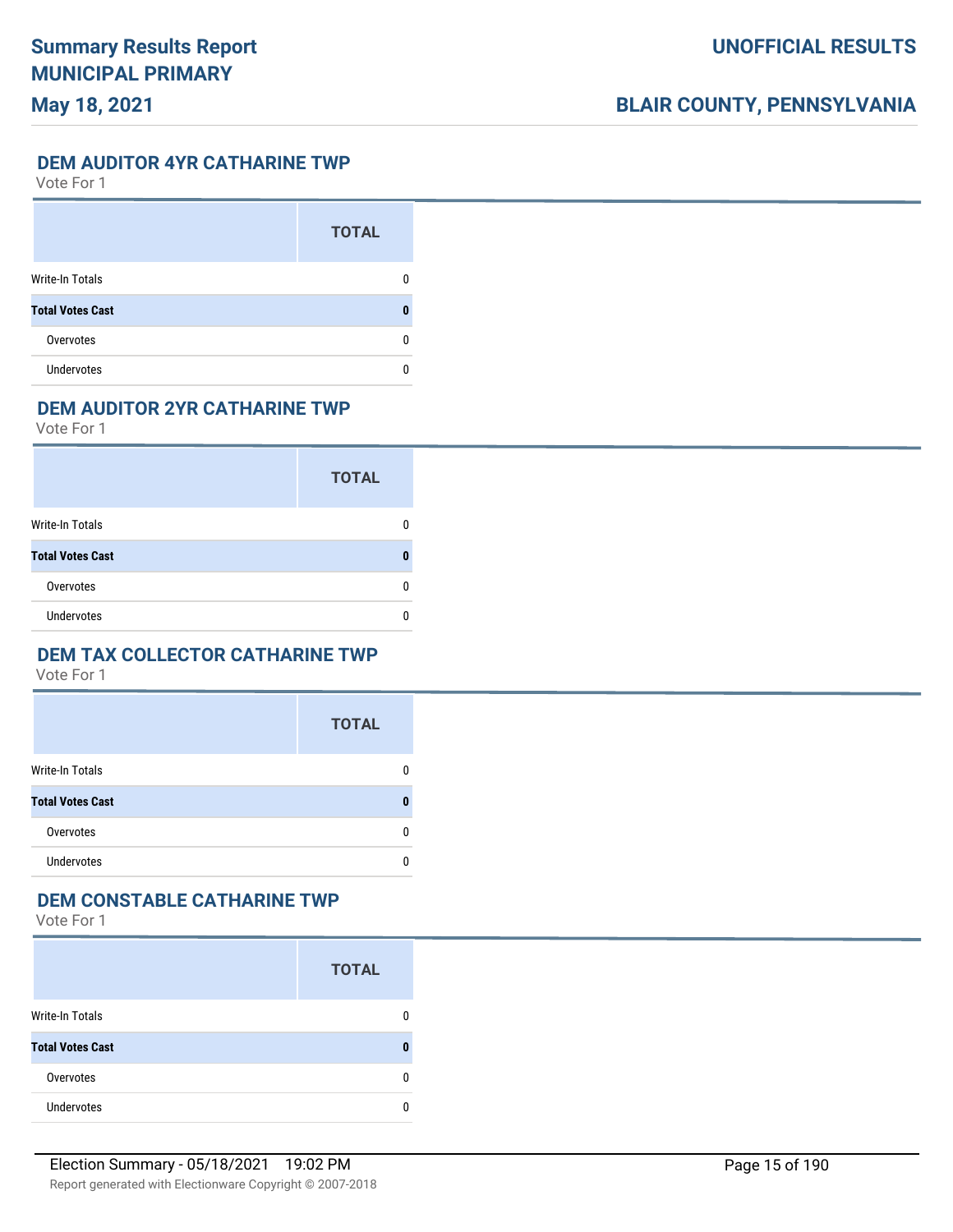#### **DEM COUNCIL DUNCANSVILLE BOROUGH**

Vote For 3

|                         | <b>TOTAL</b> |
|-------------------------|--------------|
| Write-In Totals         |              |
| <b>Total Votes Cast</b> |              |
| Overvotes               |              |
| <b>Undervotes</b>       |              |

#### **DEM TAX COLLECTOR DUNCANSVILLE BOROUGH**

Vote For 1

|                         | <b>TOTAL</b> |
|-------------------------|--------------|
| Write-In Totals         |              |
| <b>Total Votes Cast</b> | Л            |
| Overvotes               | O            |
| Undervotes              |              |

### **DEM CONSTABLE DUNCANSVILLE BOROUGH**

Vote For 1

|                         | <b>TOTAL</b> |
|-------------------------|--------------|
| <b>Write-In Totals</b>  | 0            |
| <b>Total Votes Cast</b> | 0            |
| Overvotes               | 0            |
| <b>Undervotes</b>       | 0            |

#### **DEM SUPERVISOR FRANKSTOWN TWP**

|                         | <b>TOTAL</b> |
|-------------------------|--------------|
| <b>GWENDOLYN BLACK</b>  | 0            |
| <b>Write-In Totals</b>  | 0            |
| <b>Total Votes Cast</b> | ŋ            |
| Overvotes               | 0            |
| <b>Undervotes</b>       | n            |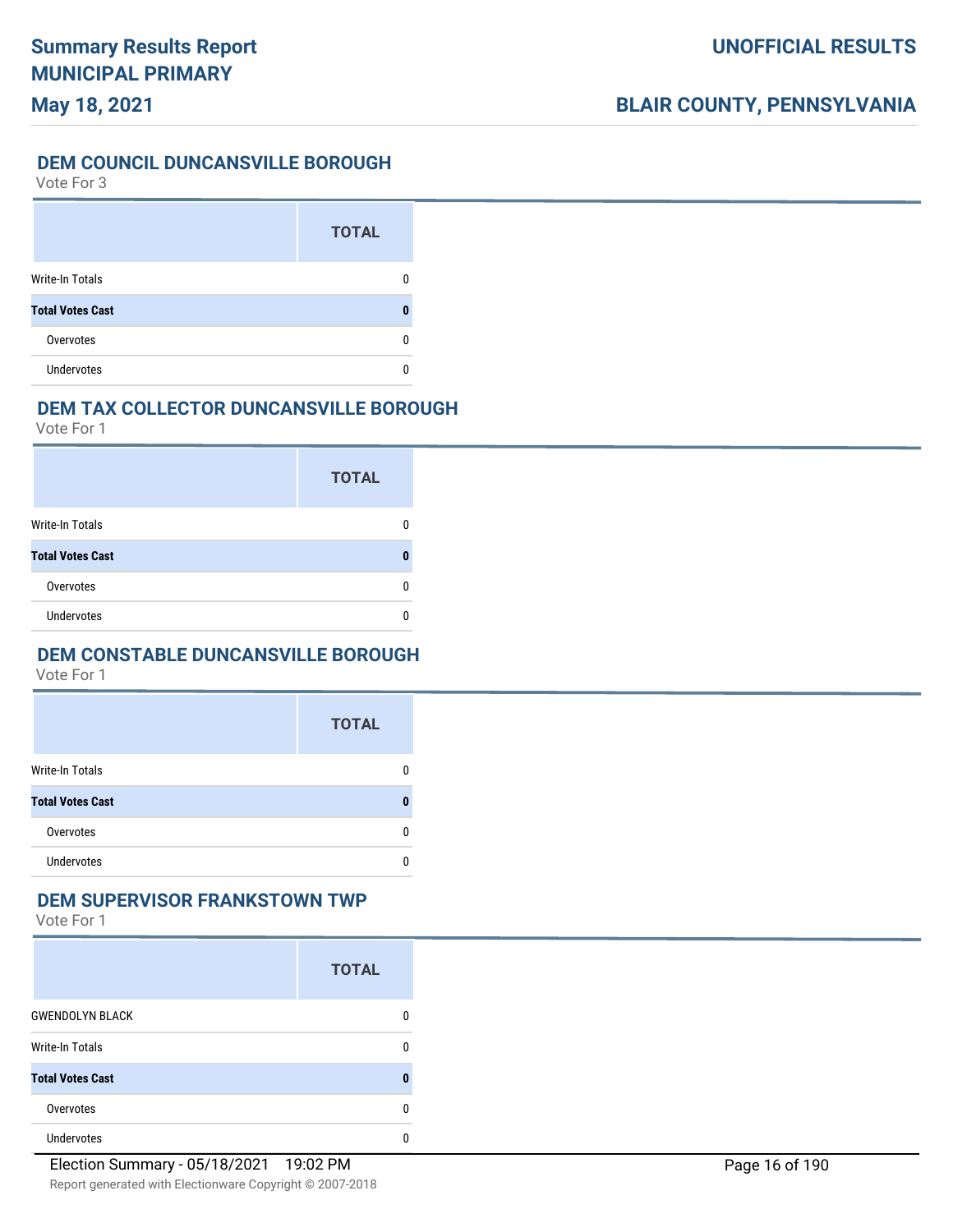#### **DEM AUDITOR 6YR FRANKSTOWN TWP**

Vote For 1

|                         | <b>TOTAL</b> |
|-------------------------|--------------|
| <b>Write-In Totals</b>  |              |
| <b>Total Votes Cast</b> |              |
| Overvotes               |              |
| <b>Undervotes</b>       |              |

#### **DEM AUDITOR 2YR FRANKSTOWN TWP**

Vote For 1

|                         | <b>TOTAL</b> |
|-------------------------|--------------|
| <b>Write-In Totals</b>  |              |
| <b>Total Votes Cast</b> |              |
| Overvotes               |              |
| <b>Undervotes</b>       |              |

#### **DEM TAX COLLECTOR FRANKSTOWN TWP**

Vote For 1

|                         | <b>TOTAL</b> |
|-------------------------|--------------|
| <b>Write-In Totals</b>  | n            |
| <b>Total Votes Cast</b> | ŋ            |
| Overvotes               | n            |
| <b>Undervotes</b>       | n            |

#### **DEM CONSTABLE FRANKSTOWN TWP**

|                         | <b>TOTAL</b> |
|-------------------------|--------------|
| <b>Write-In Totals</b>  | 0            |
| <b>Total Votes Cast</b> | 0            |
| Overvotes               | 0            |
| <b>Undervotes</b>       | 0            |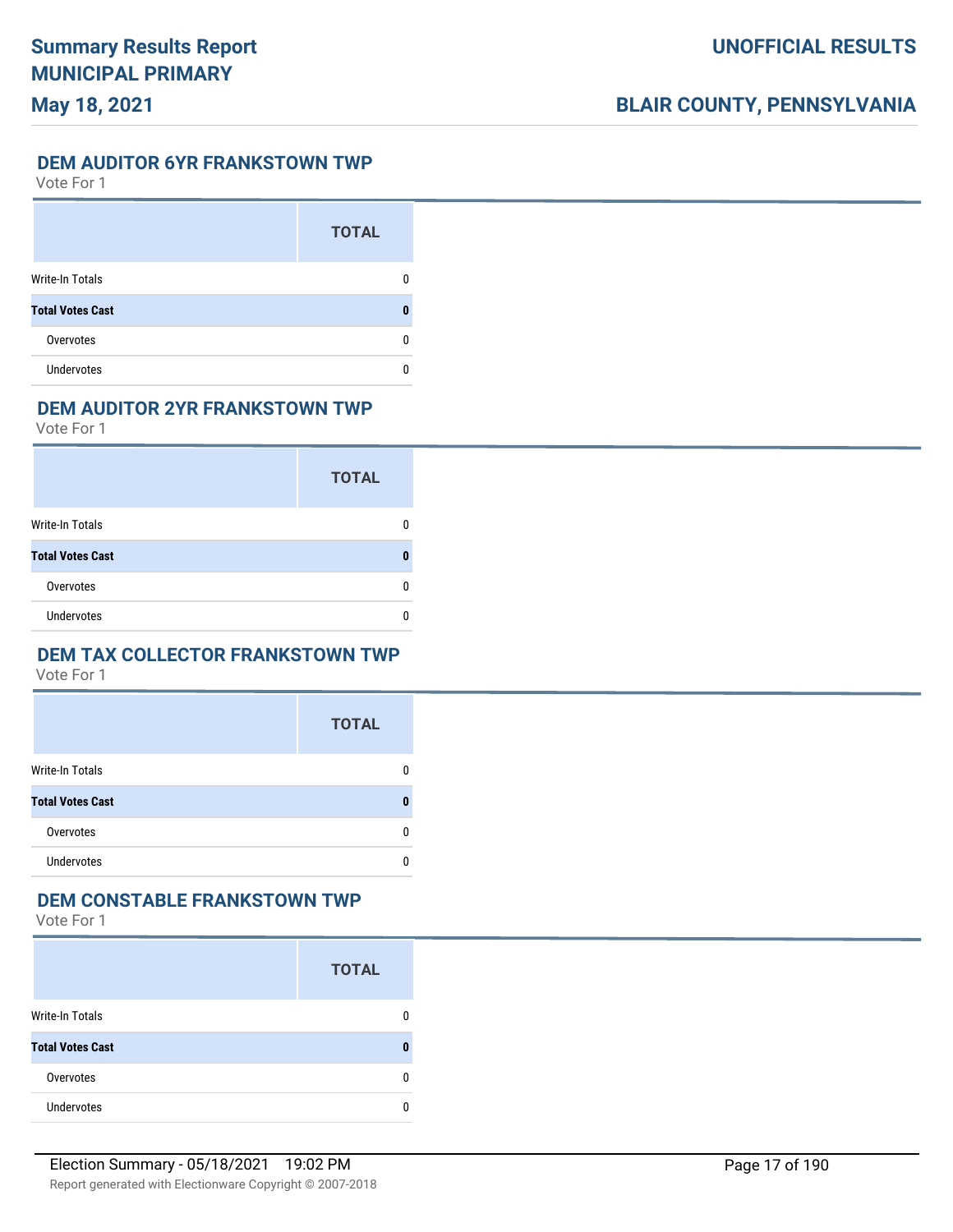**DEM SUPERVISOR 6YR FREEDOM TWP**

Vote For 1

|                         | <b>TOTAL</b> |
|-------------------------|--------------|
| Write-In Totals         |              |
| <b>Total Votes Cast</b> |              |
| Overvotes               |              |
| <b>Undervotes</b>       |              |

#### **DEM SUPERVISOR 2YR FREEDOM TWP**

Vote For 1

|                         | <b>TOTAL</b> |
|-------------------------|--------------|
| <b>Write-In Totals</b>  |              |
| <b>Total Votes Cast</b> |              |
| Overvotes               |              |
| <b>Undervotes</b>       |              |

## **DEM AUDITOR FREEDOM TWP**

Vote For 1

|                         | <b>TOTAL</b> |
|-------------------------|--------------|
| <b>Write-In Totals</b>  | 0            |
| <b>Total Votes Cast</b> | n            |
| Overvotes               | 0            |
| <b>Undervotes</b>       | 0            |

### **DEM TAX COLLECTOR FREEDOM TWP**

|                         | <b>TOTAL</b> |
|-------------------------|--------------|
| <b>Write-In Totals</b>  | 0            |
| <b>Total Votes Cast</b> | 0            |
| Overvotes               | 0            |
| <b>Undervotes</b>       | n            |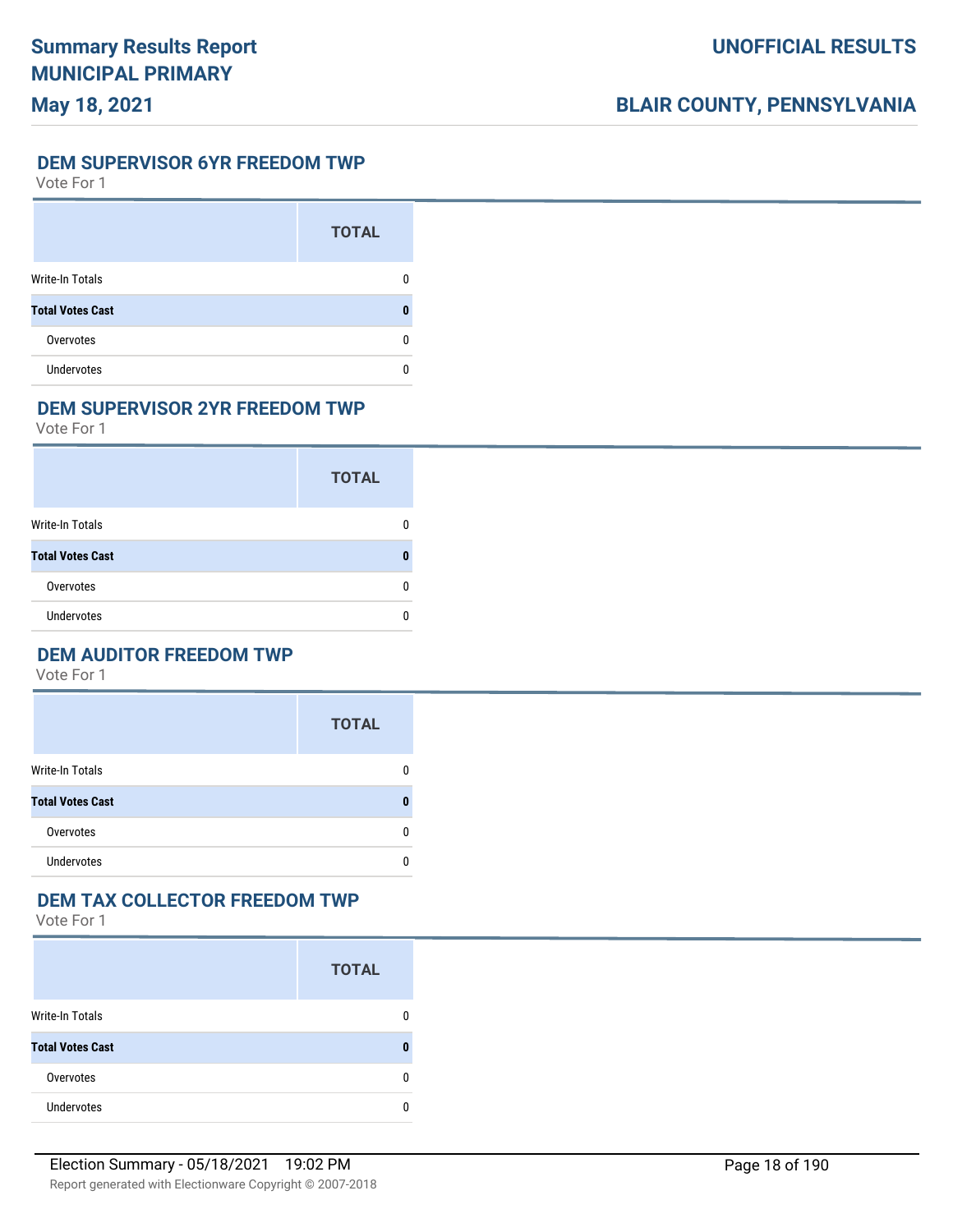# **BLAIR COUNTY, PENNSYLVANIA**

**DEM CONSTABLE FREEDOM TWP**

Vote For 1

|                         | <b>TOTAL</b> |
|-------------------------|--------------|
| <b>Write-In Totals</b>  |              |
| <b>Total Votes Cast</b> |              |
| Overvotes               |              |
| <b>Undervotes</b>       |              |

#### **DEM SUPERVISOR GREENFIELD TWP**

Vote For 1

|                         | <b>TOTAL</b> |
|-------------------------|--------------|
| <b>Write-In Totals</b>  |              |
| <b>Total Votes Cast</b> |              |
| Overvotes               |              |
| <b>Undervotes</b>       |              |

## **DEM AUDITOR GREENFIELD TWP**

Vote For 1

|                         | <b>TOTAL</b> |
|-------------------------|--------------|
| Write-In Totals         | 0            |
| <b>Total Votes Cast</b> | n            |
| Overvotes               | 0            |
| <b>Undervotes</b>       | 0            |

# **DEM TAX COLLECTOR GREENFIELD TWP**

|                         | <b>TOTAL</b> |
|-------------------------|--------------|
| <b>Write-In Totals</b>  |              |
| <b>Total Votes Cast</b> |              |
| Overvotes               | n            |
| <b>Undervotes</b>       |              |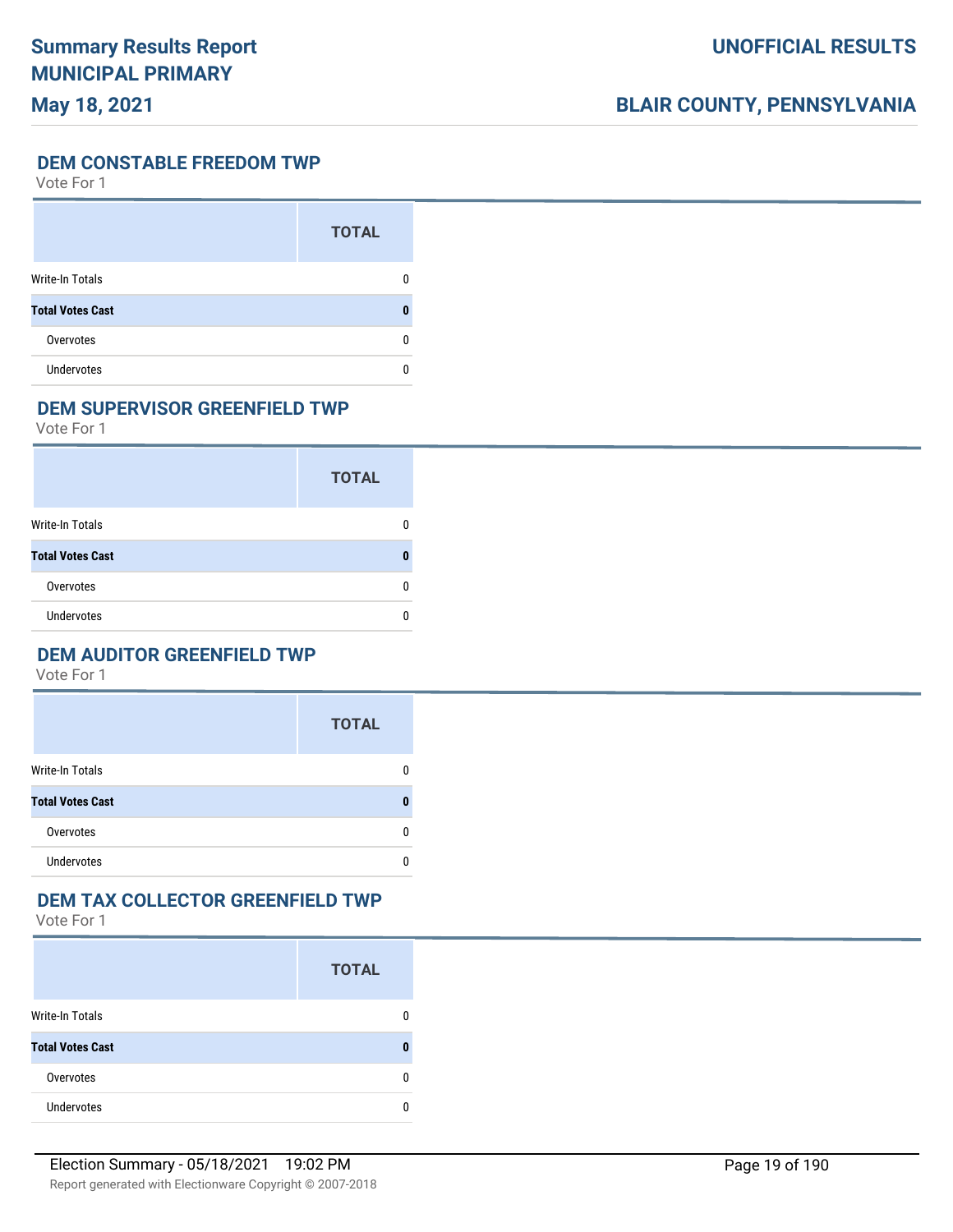#### **DEM CONSTABLE GREENFIELD TWP**

Vote For 1

|                         | <b>TOTAL</b> |
|-------------------------|--------------|
| <b>Write-In Totals</b>  |              |
| <b>Total Votes Cast</b> |              |
| Overvotes               | n            |
| Undervotes              |              |

### **DEM MAYOR HOLLIDAYSBURG BOROUGH**

Vote For 1

|                         | <b>TOTAL</b> |
|-------------------------|--------------|
| Write-In Totals         |              |
| <b>Total Votes Cast</b> |              |
| Overvotes               |              |
| <b>Undervotes</b>       |              |

### **DEM COUNCIL HOLLIDAYSBURG BOROUGH WARD 2**

Vote For 1

|                         | <b>TOTAL</b> |
|-------------------------|--------------|
| <b>Write-In Totals</b>  |              |
| <b>Total Votes Cast</b> |              |
| Overvotes               |              |
| <b>Undervotes</b>       |              |

# **DEM COUNCIL HOLLIDAYSBURG BOROUGH WARD 4**

|                         | <b>TOTAL</b> |
|-------------------------|--------------|
| <b>Write-In Totals</b>  |              |
| <b>Total Votes Cast</b> |              |
| Overvotes               | n            |
| <b>Undervotes</b>       |              |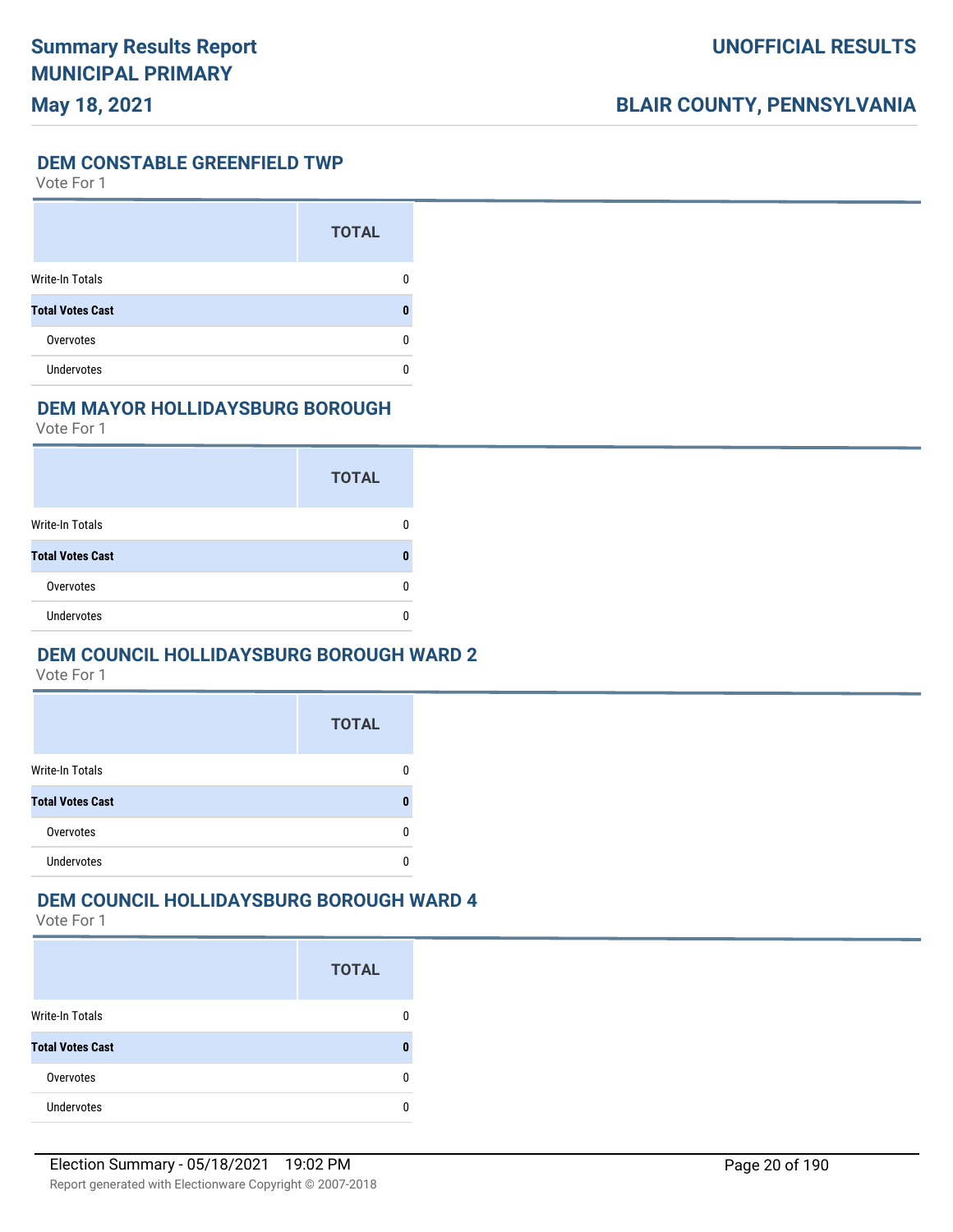# **May 18, 2021**

#### **DEM COUNCIL HOLLIDAYSBURG BOROUGH WARD 6**

Vote For 1

|                         | <b>TOTAL</b> |
|-------------------------|--------------|
| <b>Write-In Totals</b>  |              |
| <b>Total Votes Cast</b> |              |
| Overvotes               |              |
| <b>Undervotes</b>       |              |

#### **DEM TAX COLLECTOR HOLLIDAYSBURG BOROUGH**

Vote For 1

|                         | <b>TOTAL</b> |
|-------------------------|--------------|
| Write-In Totals         |              |
| <b>Total Votes Cast</b> |              |
| Overvotes               |              |
| Undervotes              |              |

### **DEM CONSTABLE HOLLIDAYSBURG BOROUGH**

Vote For 1

|                         | <b>TOTAL</b> |
|-------------------------|--------------|
| <b>Write-In Totals</b>  | 0            |
| <b>Total Votes Cast</b> | n            |
| Overvotes               | 0            |
| <b>Undervotes</b>       | n            |

#### **DEM SUPERVISOR HUSTON TWP**

|                         | <b>TOTAL</b> |
|-------------------------|--------------|
| <b>Write-In Totals</b>  | 0            |
| <b>Total Votes Cast</b> | ŋ            |
| Overvotes               | 0            |
| <b>Undervotes</b>       | n            |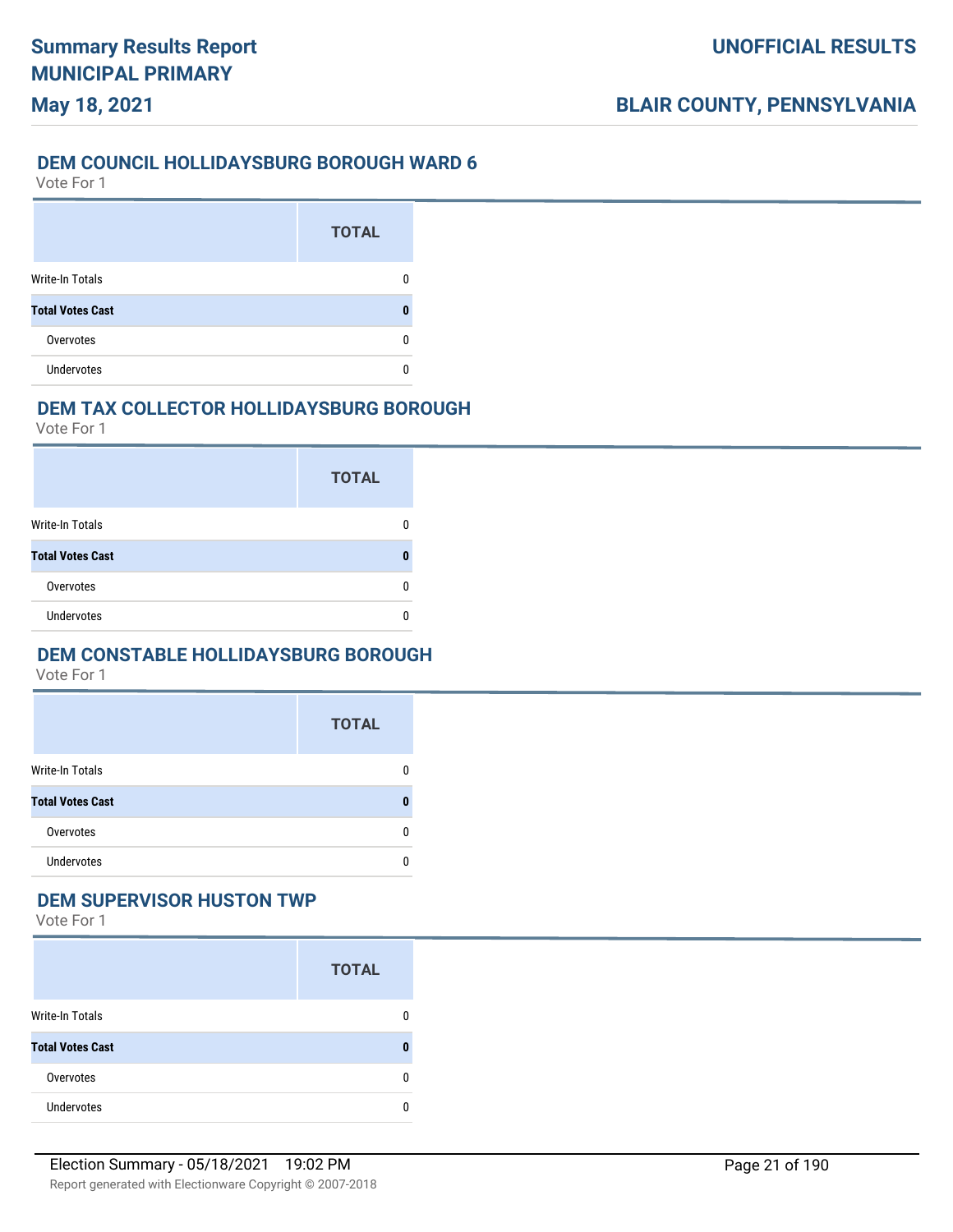# **BLAIR COUNTY, PENNSYLVANIA**

**DEM AUDITOR HUSTON TWP**

Vote For 1

|                         | <b>TOTAL</b> |
|-------------------------|--------------|
| Write-In Totals         |              |
| <b>Total Votes Cast</b> |              |
| Overvotes               | n            |
| <b>Undervotes</b>       |              |

### **DEM TAX COLLECTOR HUSTON TWP**

Vote For 1

|                         | <b>TOTAL</b> |
|-------------------------|--------------|
| Write-In Totals         |              |
| <b>Total Votes Cast</b> |              |
| Overvotes               |              |
| <b>Undervotes</b>       |              |

### **DEM CONSTABLE HUSTON TWP**

Vote For 1

|                         | <b>TOTAL</b> |
|-------------------------|--------------|
| <b>Write-In Totals</b>  | 0            |
| <b>Total Votes Cast</b> | 0            |
| Overvotes               | 0            |
| <b>Undervotes</b>       | 0            |

## **DEM SUPERVISOR JUNIATA TWP**

|                         | <b>TOTAL</b> |
|-------------------------|--------------|
| <b>Write-In Totals</b>  | 0            |
| <b>Total Votes Cast</b> | 0            |
| Overvotes               | 0            |
| <b>Undervotes</b>       | 0            |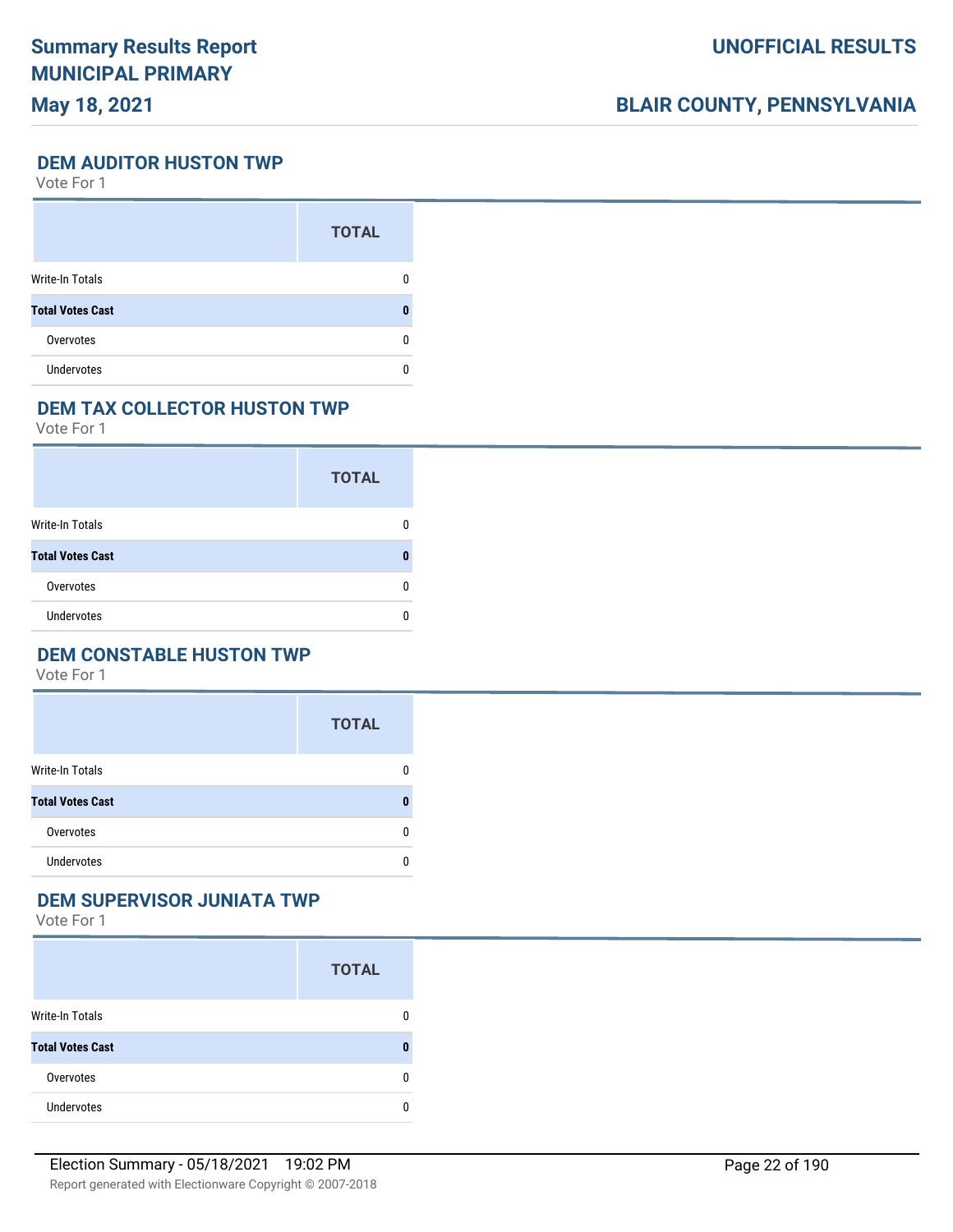# **BLAIR COUNTY, PENNSYLVANIA**

**DEM AUDITOR JUNIATA TWP**

Vote For 1

|                         | <b>TOTAL</b> |
|-------------------------|--------------|
| Write-In Totals         |              |
| <b>Total Votes Cast</b> |              |
| Overvotes               | O            |
| <b>Undervotes</b>       |              |

#### **DEM TAX COLLECTOR JUNIATA TWP**

Vote For 1

|                         | <b>TOTAL</b> |
|-------------------------|--------------|
| <b>Write-In Totals</b>  |              |
| <b>Total Votes Cast</b> |              |
| Overvotes               |              |
| <b>Undervotes</b>       |              |

### **DEM CONSTABLE JUNIATA TWP**

Vote For 1

|                         | <b>TOTAL</b> |
|-------------------------|--------------|
| <b>Write-In Totals</b>  | 0            |
| <b>Total Votes Cast</b> | n            |
| Overvotes               | n            |
| Undervotes              | n            |

#### **DEM SUPERVISOR LOGAN TWP**

|                         | <b>TOTAL</b> |
|-------------------------|--------------|
| <b>Write-In Totals</b>  | 0            |
| <b>Total Votes Cast</b> | 0            |
| Overvotes               | 0            |
| <b>Undervotes</b>       | 0            |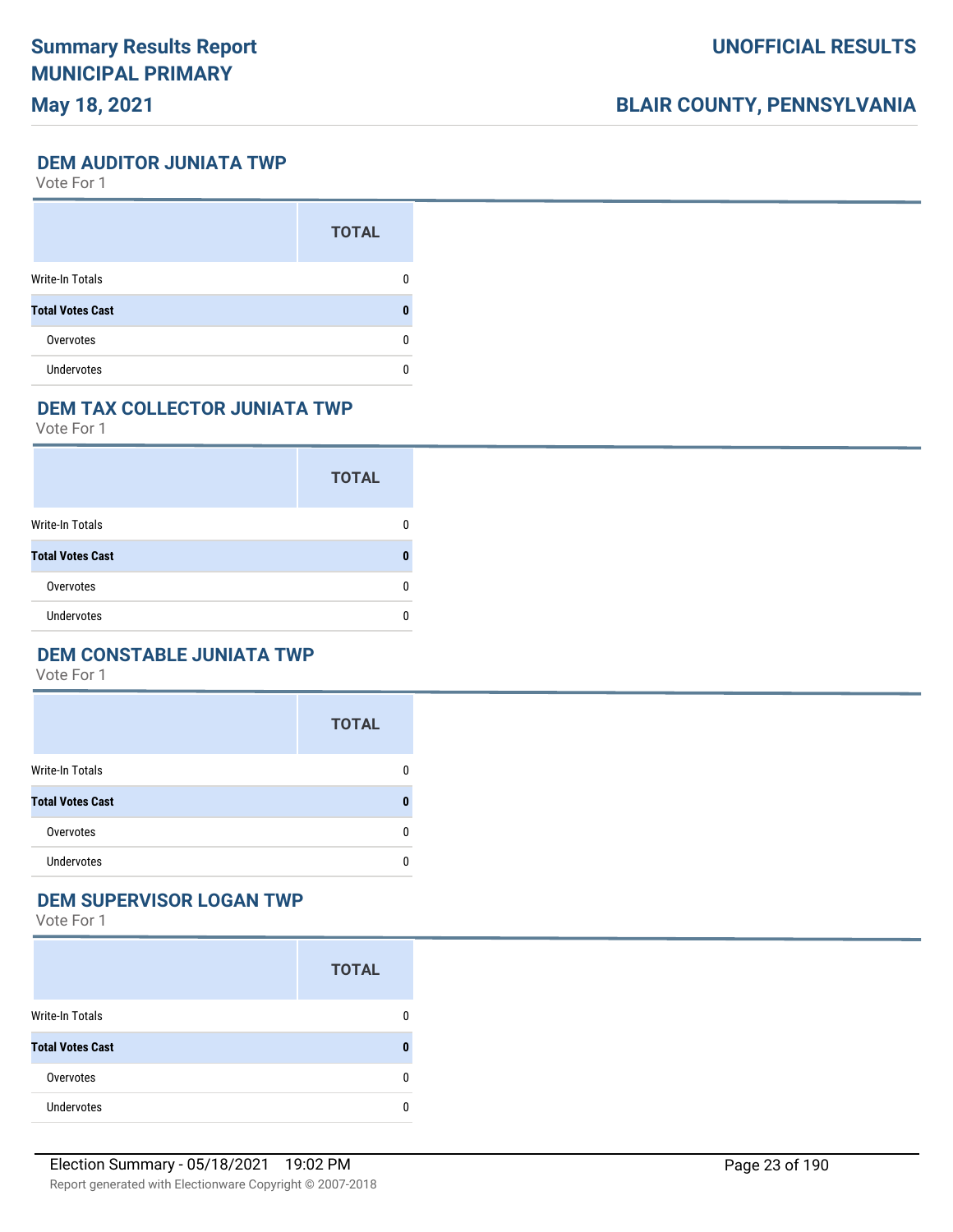# **BLAIR COUNTY, PENNSYLVANIA**

**DEM AUDITOR LOGAN TWP**

Vote For 1

|                         | <b>TOTAL</b> |
|-------------------------|--------------|
| Write-In Totals         |              |
| <b>Total Votes Cast</b> |              |
| Overvotes               | O            |
| <b>Undervotes</b>       |              |

## **DEM TAX COLLECTOR LOGAN TWP**

Vote For 1

|                         | <b>TOTAL</b> |
|-------------------------|--------------|
| <b>Write-In Totals</b>  |              |
| <b>Total Votes Cast</b> |              |
| Overvotes               |              |
| <b>Undervotes</b>       |              |

## **DEM CONSTABLE LOGAN TWP**

Vote For 1

|                         | <b>TOTAL</b> |
|-------------------------|--------------|
| <b>Write-In Totals</b>  | 0            |
| <b>Total Votes Cast</b> | n            |
| Overvotes               | 0            |
| <b>Undervotes</b>       | n            |

### **DEM MAYOR MARTINSBURG BOROUGH**

|                         | <b>TOTAL</b> |
|-------------------------|--------------|
| <b>Write-In Totals</b>  | 0            |
| <b>Total Votes Cast</b> | 0            |
| Overvotes               | 0            |
| <b>Undervotes</b>       | 0            |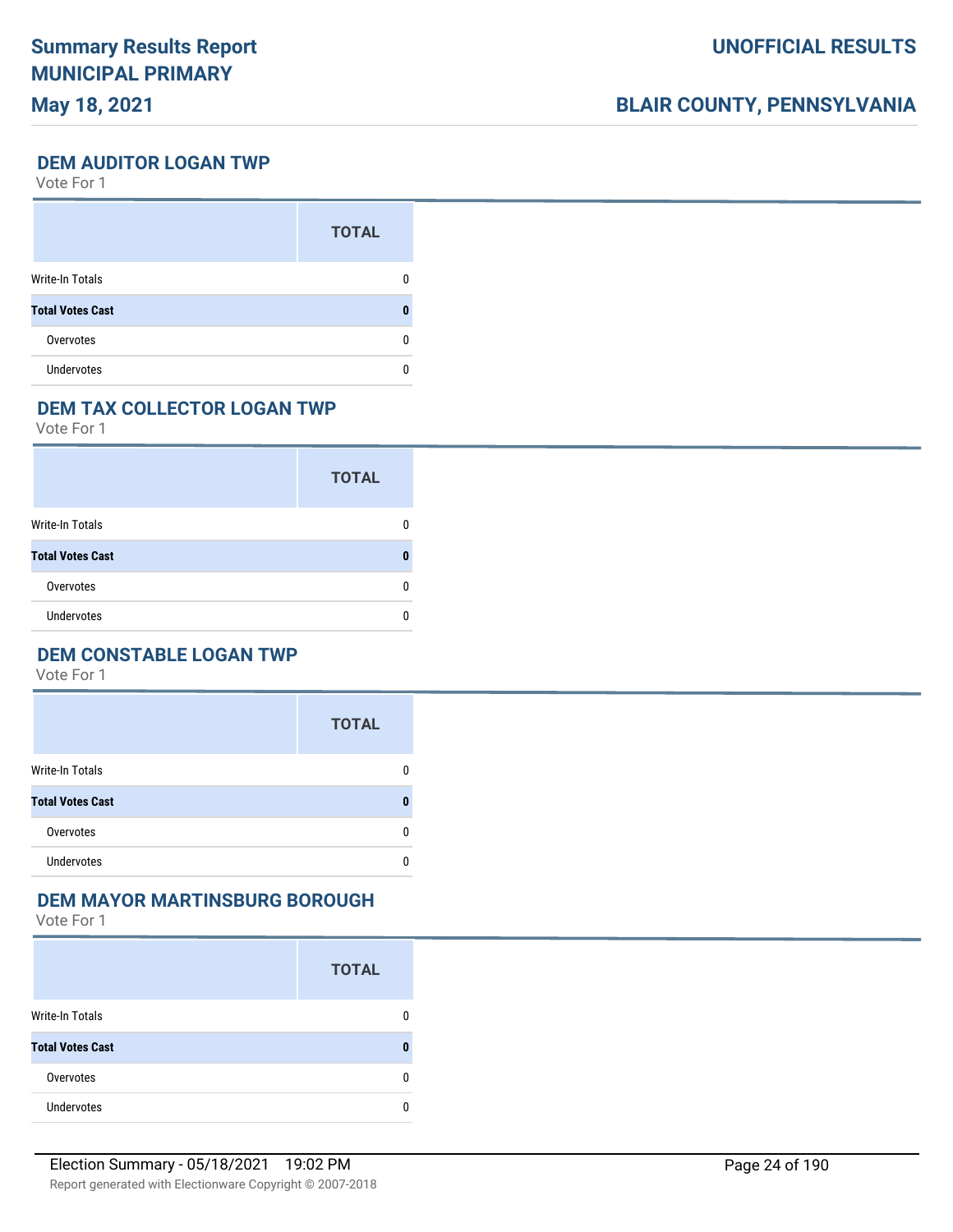# **UNOFFICIAL RESULTS**

# **BLAIR COUNTY, PENNSYLVANIA**

#### **DEM COUNCIL 4YR MARTINSBURG BOROUGH**

Vote For 4

|                         | <b>TOTAL</b> |
|-------------------------|--------------|
| <b>KEN JOHNSON</b>      | n            |
| <b>NEIL E GARTLAND</b>  | n            |
| <b>Write-In Totals</b>  | n            |
| <b>Total Votes Cast</b> | Ω            |
| Overvotes               | n            |
| <b>Undervotes</b>       |              |

#### **DEM COUNCIL 2YR MARTINSBURG BOROUGH**

Vote For 1

|                         | <b>TOTAL</b> |
|-------------------------|--------------|
| <b>Write-In Totals</b>  |              |
| <b>Total Votes Cast</b> |              |
| Overvotes               |              |
| <b>Undervotes</b>       |              |

#### **DEM TAX COLLECTOR MARTINSBURG BOROUGH**

|                         | <b>TOTAL</b> |
|-------------------------|--------------|
| Write-In Totals         |              |
| <b>Total Votes Cast</b> |              |
| Overvotes               | O            |
| <b>Undervotes</b>       |              |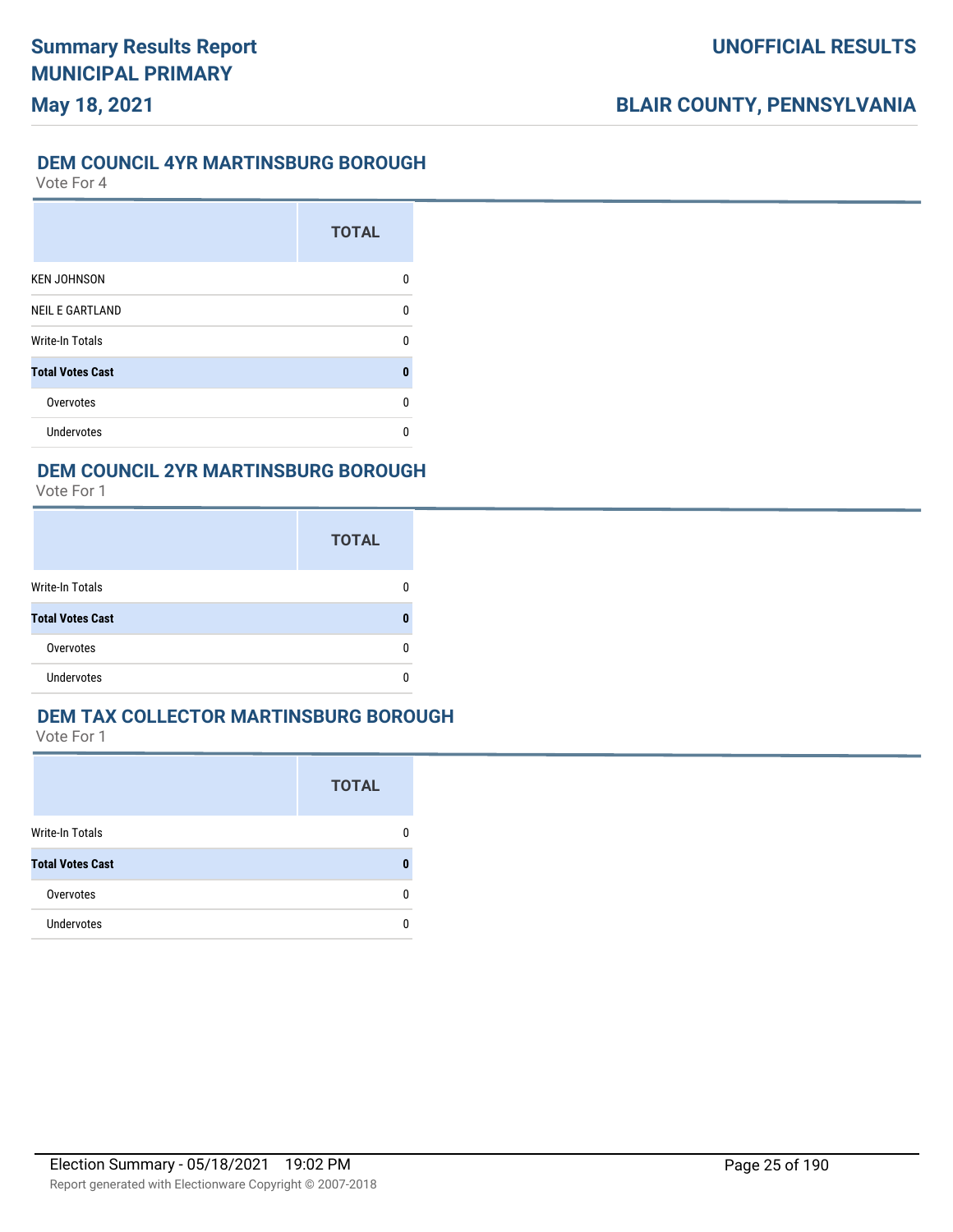## **UNOFFICIAL RESULTS**

# **BLAIR COUNTY, PENNSYLVANIA**

#### **DEM CONSTABLE MARTINSBURG BOROUGH**

Vote For 1

|                         | <b>TOTAL</b> |
|-------------------------|--------------|
| <b>Write-In Totals</b>  |              |
| <b>Total Votes Cast</b> |              |
| Overvotes               | O            |
| <b>Undervotes</b>       |              |

## **DEM MAYOR NEWRY BOROUGH**

Vote For 1

|                         | <b>TOTAL</b> |
|-------------------------|--------------|
| <b>ALLEN DODSON</b>     | n            |
| <b>Write-In Totals</b>  | n            |
| <b>Total Votes Cast</b> | Λ            |
| Overvotes               | U            |
| Undervotes              | n            |

## **DEM COUNCIL NEWRY BOROUGH**

Vote For 1

|                         | <b>TOTAL</b> |
|-------------------------|--------------|
| <b>Write-In Totals</b>  |              |
| <b>Total Votes Cast</b> |              |
| Overvotes               |              |
| <b>Undervotes</b>       |              |

#### **DEM TAX COLLECTOR NEWRY BOROUGH**

|                         | <b>TOTAL</b> |
|-------------------------|--------------|
| <b>Write-In Totals</b>  | 0            |
| <b>Total Votes Cast</b> | n            |
| Overvotes               | 0            |
| <b>Undervotes</b>       | 0            |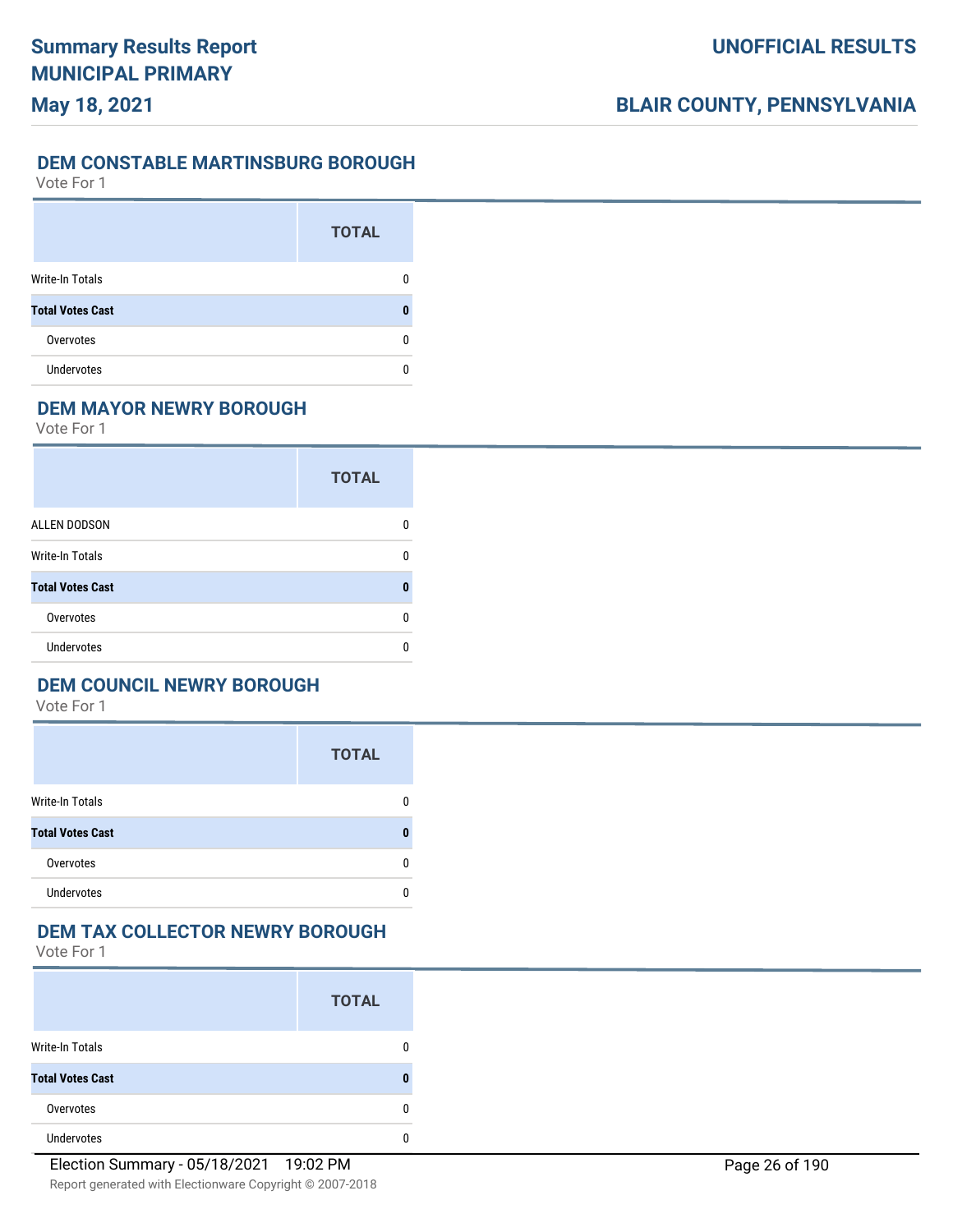#### **DEM CONSTABLE NEWRY BOROUGH**

Vote For 1

|                         | <b>TOTAL</b> |
|-------------------------|--------------|
| <b>Write-In Totals</b>  | O            |
| <b>Total Votes Cast</b> |              |
| Overvotes               | n            |
| <b>Undervotes</b>       |              |

#### **DEM SUPERVISOR NORTH WOODBURY TWP**

Vote For 1

|                         | <b>TOTAL</b> |
|-------------------------|--------------|
| Write-In Totals         |              |
| <b>Total Votes Cast</b> |              |
| Overvotes               |              |
| <b>Undervotes</b>       |              |

#### **DEM AUDITOR NORTH WOODBURY TWP**

Vote For 1

|                         | <b>TOTAL</b> |
|-------------------------|--------------|
| <b>Write-In Totals</b>  |              |
| <b>Total Votes Cast</b> |              |
| Overvotes               | n            |
| <b>Undervotes</b>       |              |

# **DEM TAX COLLECTOR NORTH WOODBURY TWP**

|                         | <b>TOTAL</b> |
|-------------------------|--------------|
| <b>Write-In Totals</b>  |              |
| <b>Total Votes Cast</b> |              |
| Overvotes               |              |
| <b>Undervotes</b>       |              |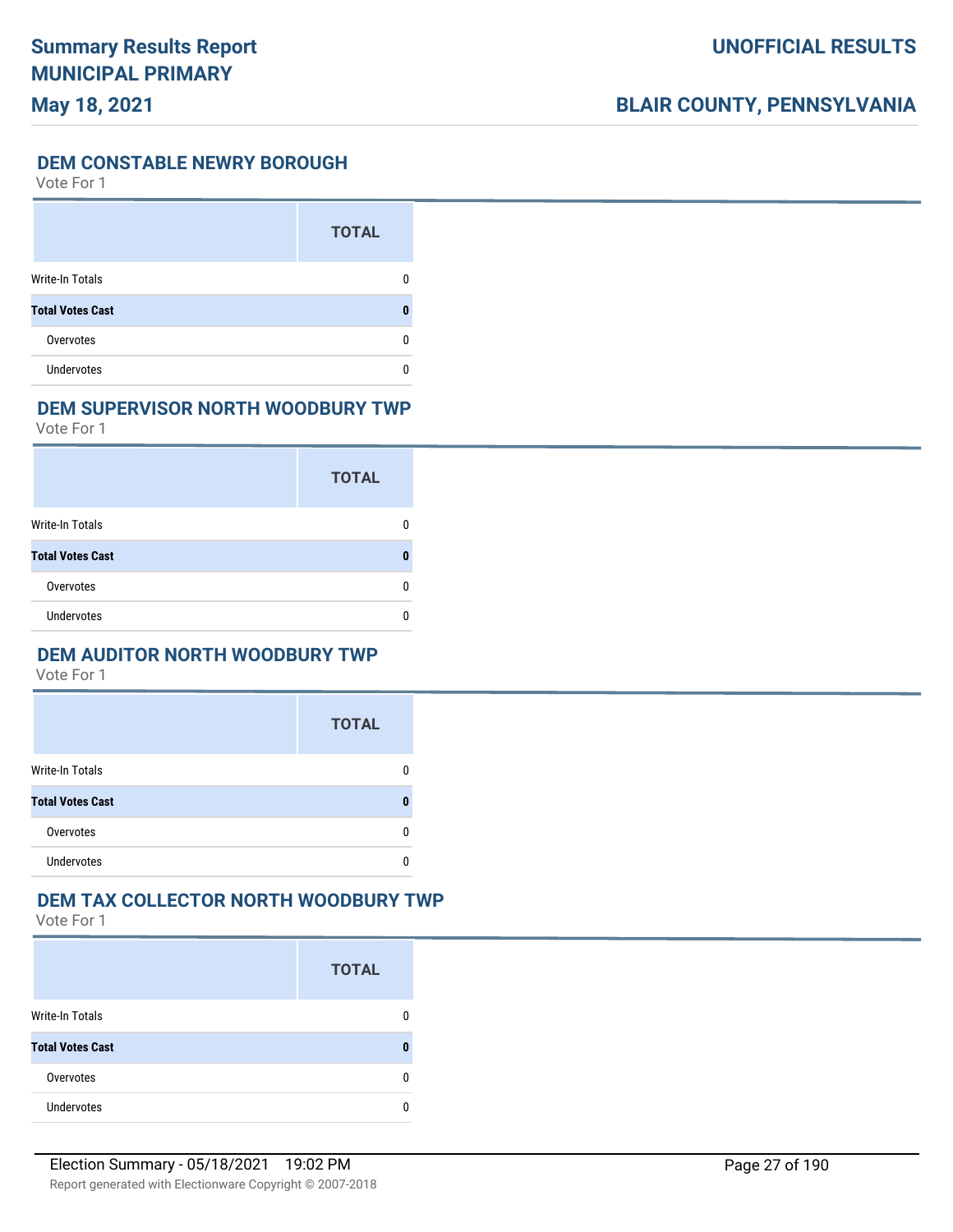#### **DEM CONSTABLE NORTH WOODBURY TWP**

Vote For 1

|                         | <b>TOTAL</b> |
|-------------------------|--------------|
| <b>Write-In Totals</b>  |              |
| <b>Total Votes Cast</b> | 0            |
| Overvotes               | n            |
| <b>Undervotes</b>       |              |

#### **DEM MAYOR ROARING SPRING BOROUGH**

Vote For 1

|                         | <b>TOTAL</b> |
|-------------------------|--------------|
| <b>DEREK J BROWN</b>    | n            |
| Write-In Totals         | n            |
| <b>Total Votes Cast</b> |              |
| Overvotes               | n            |
| Undervotes              | n            |

## **DEM COUNCIL ROARING SPRING BOROUGH**

Vote For 4

|                         | <b>TOTAL</b> |
|-------------------------|--------------|
| <b>Write-In Totals</b>  |              |
| <b>Total Votes Cast</b> | П            |
| Overvotes               |              |
| Undervotes              |              |

#### **DEM TAX COLLECTOR ROARING SPRING BOROUGH**

|                         | <b>TOTAL</b> |
|-------------------------|--------------|
| <b>Write-In Totals</b>  | n            |
| <b>Total Votes Cast</b> | 0            |
| Overvotes               | n            |
| <b>Undervotes</b>       |              |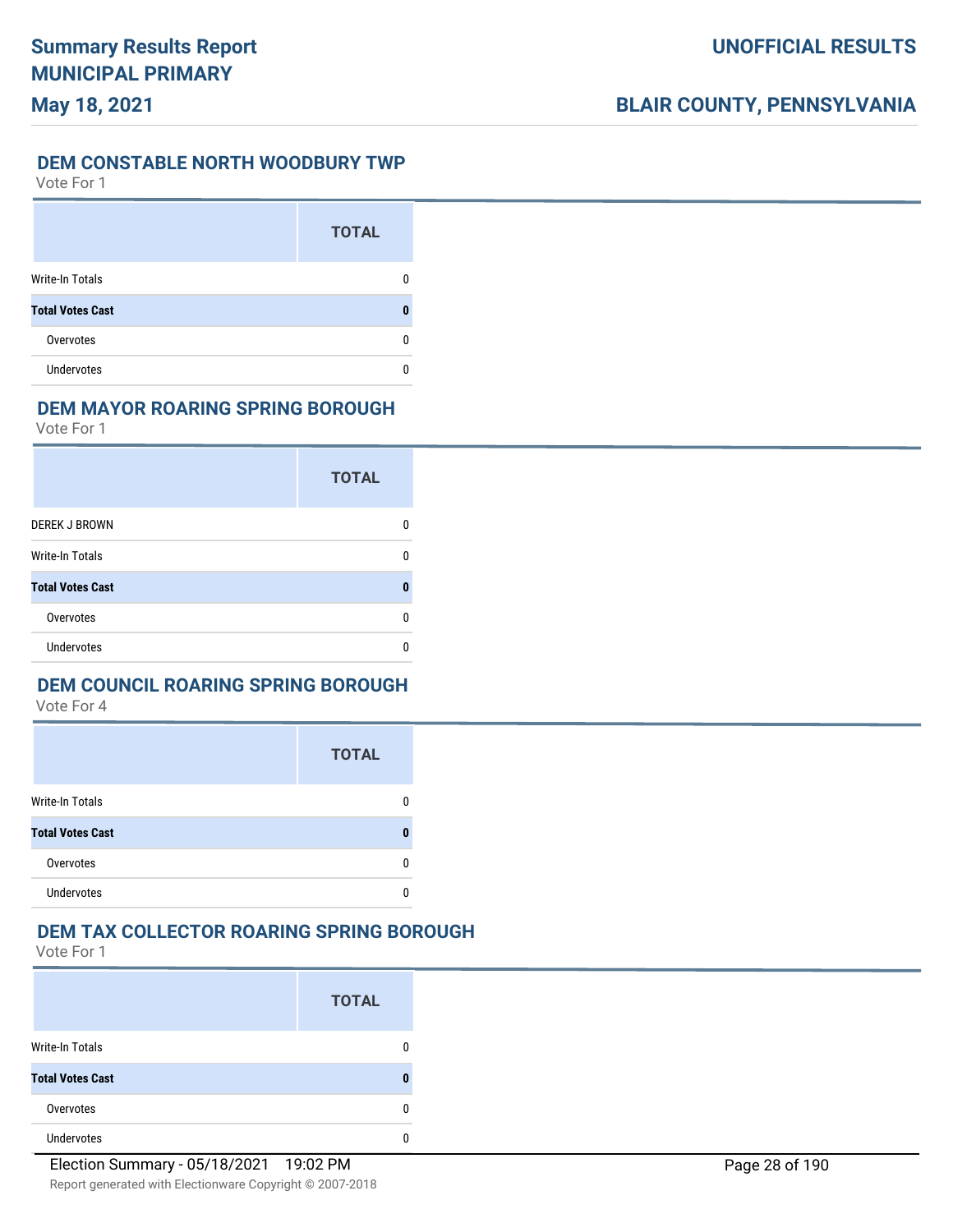# **UNOFFICIAL RESULTS**

# **BLAIR COUNTY, PENNSYLVANIA**

### **DEM CONSTABLE ROARING SPRING BOROUGH**

Vote For 1

|                         | <b>TOTAL</b> |
|-------------------------|--------------|
| Write-In Totals         |              |
| <b>Total Votes Cast</b> |              |
| Overvotes               | O            |
| <b>Undervotes</b>       |              |

## **DEM SUPERVISOR SNYDER TWP**

Vote For 1

|                         | <b>TOTAL</b> |
|-------------------------|--------------|
| <b>Write-In Totals</b>  |              |
| <b>Total Votes Cast</b> |              |
| Overvotes               |              |
| <b>Undervotes</b>       |              |

### **DEM AUDITOR 6YR SNYDER TWP**

Vote For 1

|                         | <b>TOTAL</b> |
|-------------------------|--------------|
| <b>Write-In Totals</b>  | 0            |
| <b>Total Votes Cast</b> | n            |
| Overvotes               | n            |
| <b>Undervotes</b>       | n            |

## **DEM AUDITOR 4YR SNYDER TWP**

|                         | <b>TOTAL</b> |
|-------------------------|--------------|
| Write-In Totals         | 0            |
| <b>Total Votes Cast</b> | n            |
| Overvotes               | 0            |
| <b>Undervotes</b>       | n            |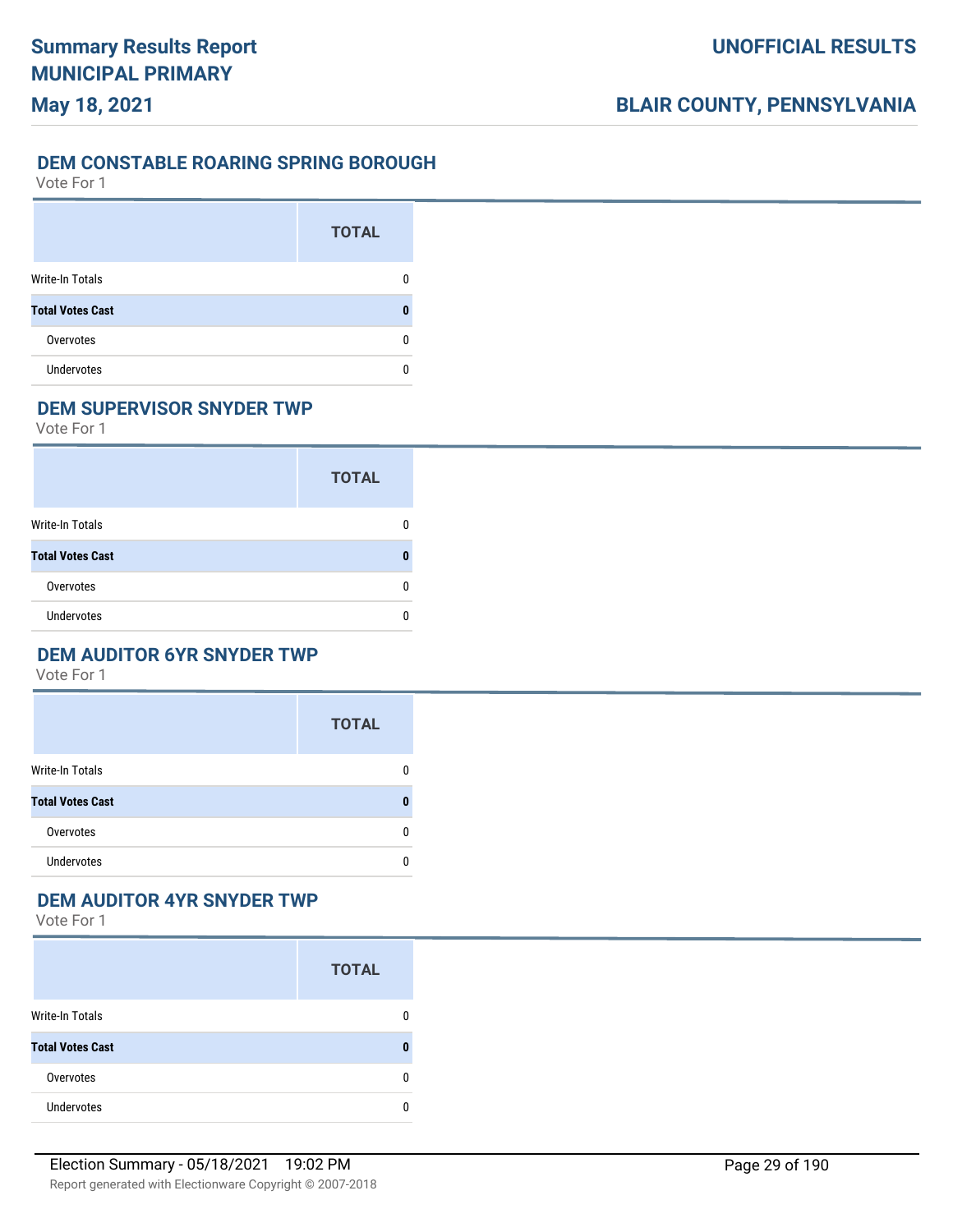# **BLAIR COUNTY, PENNSYLVANIA**

**DEM TAX COLLECTOR SNYDER TWP**

Vote For 1

|                         | <b>TOTAL</b> |
|-------------------------|--------------|
| Write-In Totals         |              |
| <b>Total Votes Cast</b> |              |
| Overvotes               |              |
| <b>Undervotes</b>       |              |

## **DEM CONSTABLE SNYDER TWP**

Vote For 1

|                         | <b>TOTAL</b> |
|-------------------------|--------------|
| Write-In Totals         |              |
| <b>Total Votes Cast</b> |              |
| Overvotes               |              |
| <b>Undervotes</b>       |              |

## **DEM SUPERVISOR TAYLOR TWP**

Vote For 1

|                         | <b>TOTAL</b> |
|-------------------------|--------------|
| <b>Write-In Totals</b>  | 0            |
| <b>Total Votes Cast</b> | 0            |
| Overvotes               | 0            |
| <b>Undervotes</b>       | 0            |

## **DEM AUDITOR 6YR TAYLOR TWP**

|                         | <b>TOTAL</b> |
|-------------------------|--------------|
| <b>Write-In Totals</b>  | 0            |
| <b>Total Votes Cast</b> | 0            |
| Overvotes               | 0            |
| <b>Undervotes</b>       | n            |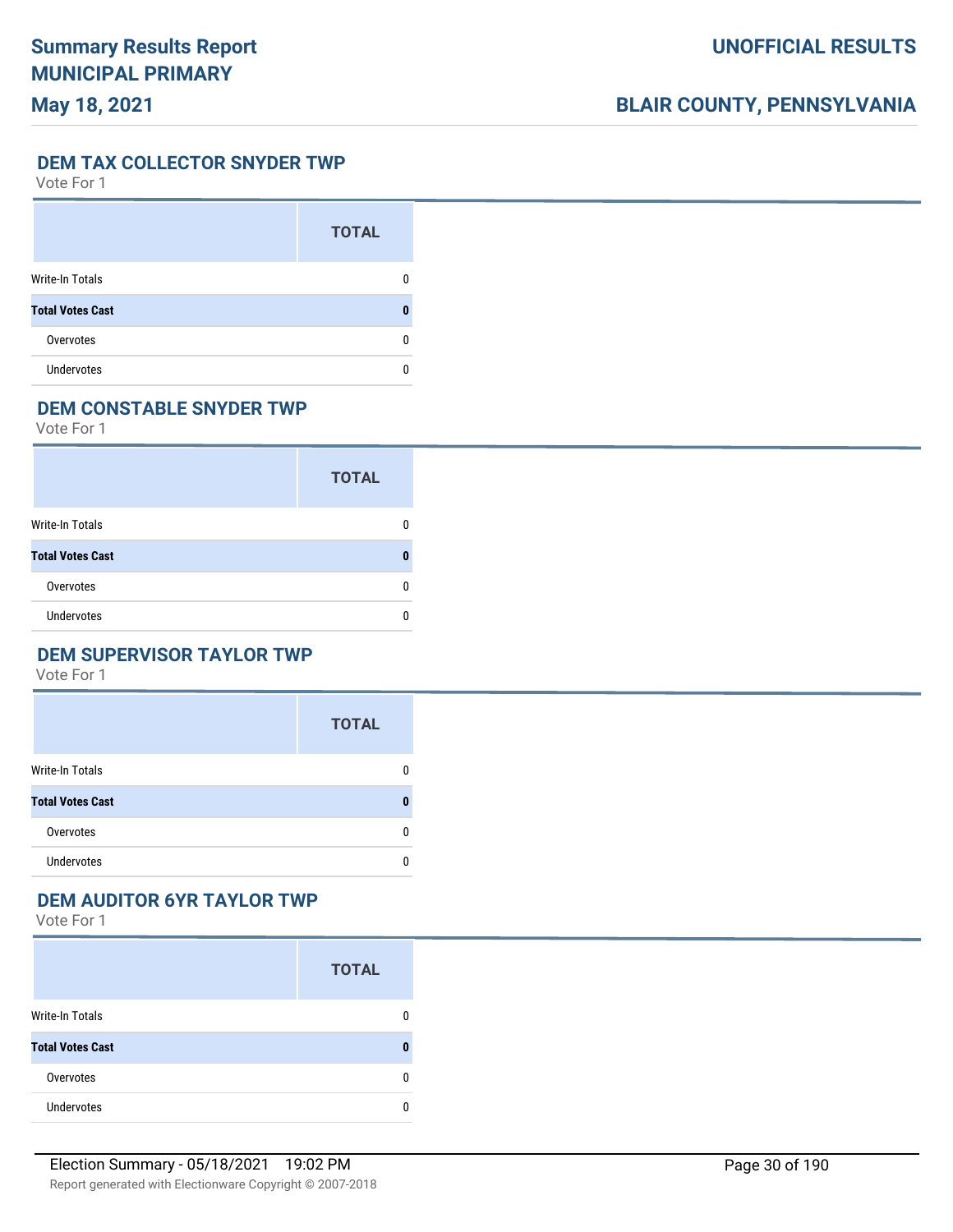# **BLAIR COUNTY, PENNSYLVANIA**

**DEM AUDITOR 4YR TAYLOR TWP**

Vote For 1

|                         | <b>TOTAL</b> |
|-------------------------|--------------|
| Write-In Totals         |              |
| <b>Total Votes Cast</b> |              |
| Overvotes               |              |
| <b>Undervotes</b>       |              |

## **DEM AUDITOR 2YR TAYLOR TWP**

Vote For 1

|                         | <b>TOTAL</b> |
|-------------------------|--------------|
| <b>Write-In Totals</b>  |              |
| <b>Total Votes Cast</b> |              |
| Overvotes               |              |
| <b>Undervotes</b>       |              |

#### **DEM TAX COLLECTOR TAYLOR TWP**

Vote For 1

|                         | <b>TOTAL</b> |
|-------------------------|--------------|
| <b>Write-In Totals</b>  | 0            |
| <b>Total Votes Cast</b> | n            |
| Overvotes               | 0            |
| <b>Undervotes</b>       | 0            |

# **DEM CONSTABLE TAYLOR TWP**

|                         | <b>TOTAL</b> |
|-------------------------|--------------|
| <b>Write-In Totals</b>  | n            |
| <b>Total Votes Cast</b> |              |
| Overvotes               |              |
| <b>Undervotes</b>       |              |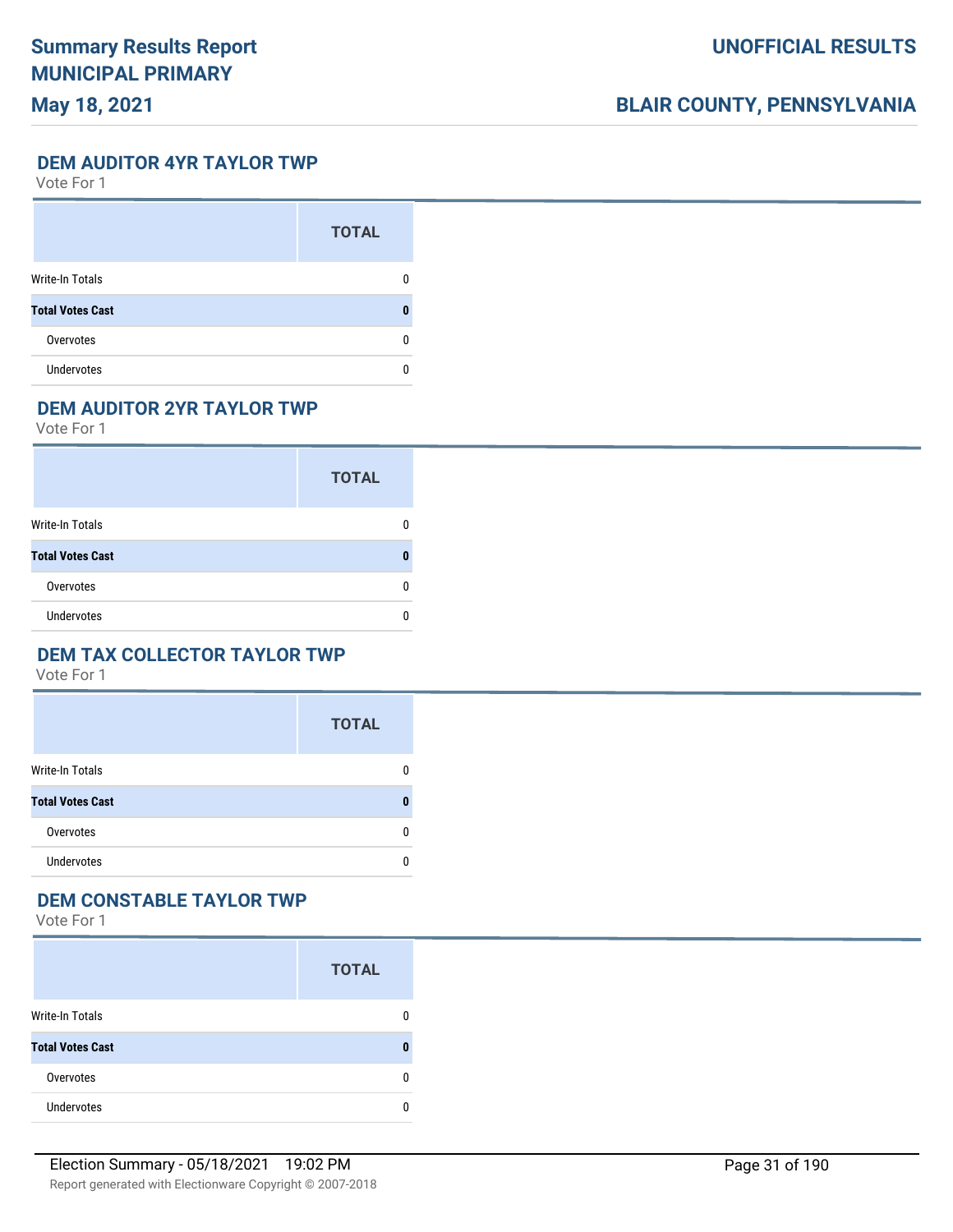# **BLAIR COUNTY, PENNSYLVANIA**

### **DEM MAYOR TYRONE BOROUGH**

Vote For 1

|                         | <b>TOTAL</b> |
|-------------------------|--------------|
| Write-In Totals         |              |
| <b>Total Votes Cast</b> |              |
| Overvotes               | O            |
| <b>Undervotes</b>       |              |

### **DEM COUNCIL TYRONE BOROUGH**

Vote For 3

|                                  | <b>TOTAL</b> |
|----------------------------------|--------------|
| <b>TAMMY M WILLS</b>             | U            |
| <b>KIMBERLY CAPENOS</b>          | $\Omega$     |
| <b>LAVENDER CAPENOS-PAOLUCCI</b> | U            |
| Write-In Totals                  | U            |
| <b>Total Votes Cast</b>          | ŋ            |
| Overvotes                        | 0            |
| Undervotes                       | U            |

### **DEM CONSTABLE TYRONE BOROUGH**

|                         | <b>TOTAL</b> |
|-------------------------|--------------|
| Write-In Totals         | 0            |
| <b>Total Votes Cast</b> | 0            |
| Overvotes               | 0            |
| Undervotes              | n            |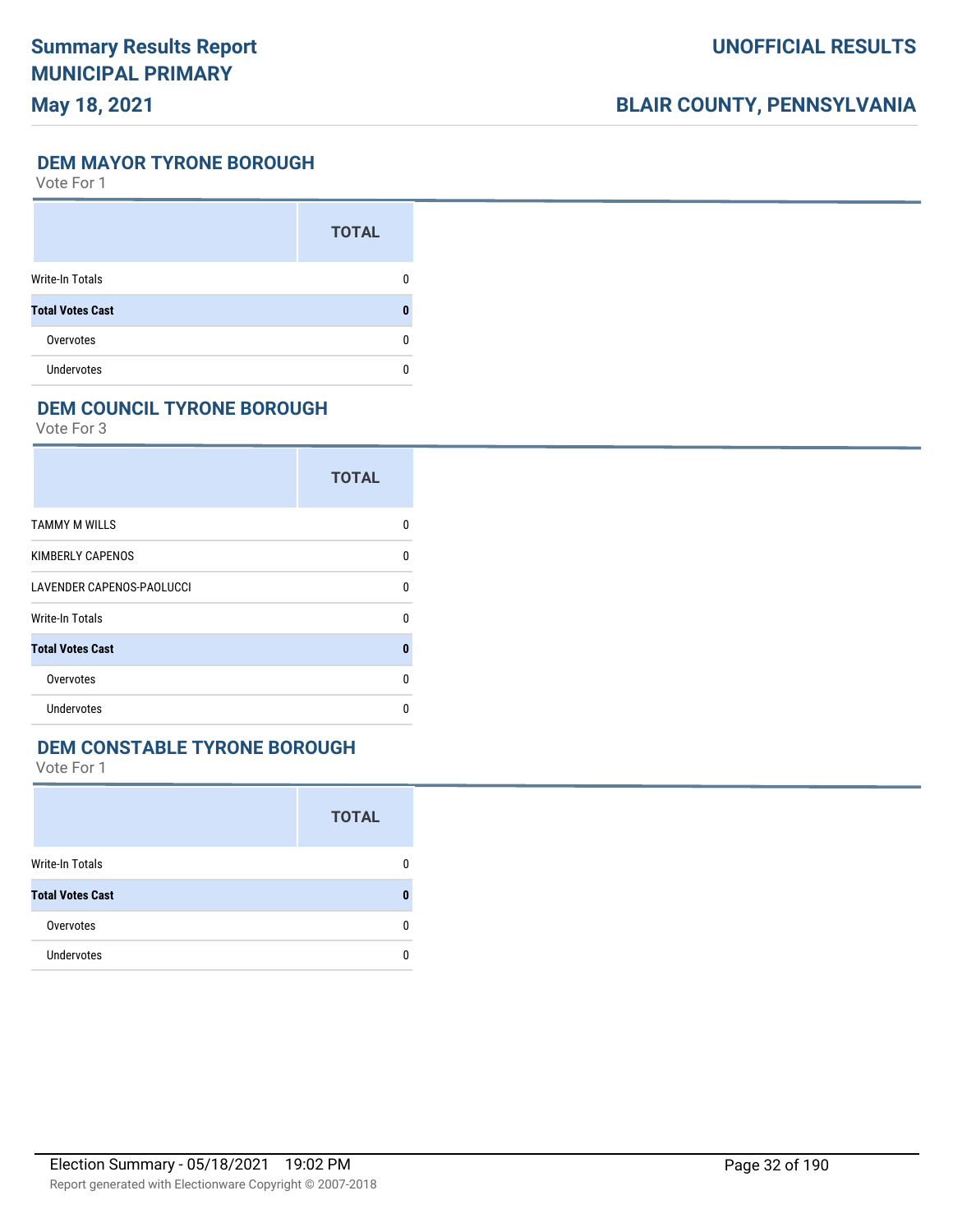# **BLAIR COUNTY, PENNSYLVANIA**

**DEM SUPERVISOR TYRONE TWP**

Vote For 1

|                         | <b>TOTAL</b> |
|-------------------------|--------------|
| Write-In Totals         |              |
| <b>Total Votes Cast</b> |              |
| Overvotes               | O            |
| <b>Undervotes</b>       |              |

## **DEM AUDITOR 6YR TYRONE TWP**

Vote For 1

|                         | <b>TOTAL</b> |
|-------------------------|--------------|
| Write-In Totals         |              |
| <b>Total Votes Cast</b> |              |
| Overvotes               |              |
| <b>Undervotes</b>       |              |

#### **DEM AUDITOR 2YR TYRONE TWP**

Vote For 1

|                         | <b>TOTAL</b> |
|-------------------------|--------------|
| <b>Write-In Totals</b>  | 0            |
| <b>Total Votes Cast</b> | n            |
| Overvotes               | 0            |
| <b>Undervotes</b>       | U            |

# **DEM TAX COLLECTOR TYRONE TWP**

|                         | <b>TOTAL</b> |
|-------------------------|--------------|
| <b>Write-In Totals</b>  |              |
| <b>Total Votes Cast</b> |              |
| Overvotes               |              |
| <b>Undervotes</b>       |              |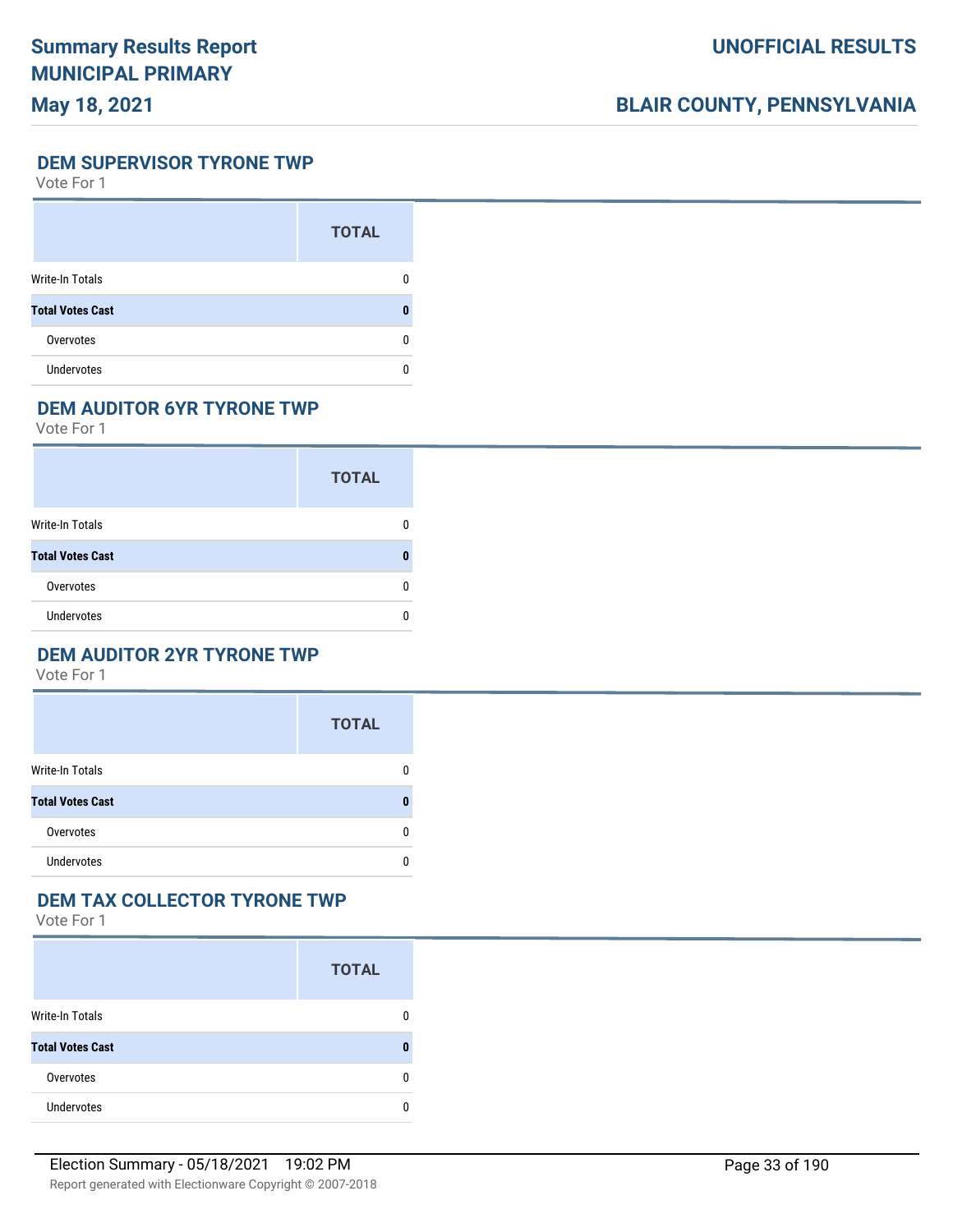# **BLAIR COUNTY, PENNSYLVANIA**

## **DEM CONSTABLE TYRONE TWP**

Vote For 1

|                         | <b>TOTAL</b> |
|-------------------------|--------------|
| Write-In Totals         |              |
| <b>Total Votes Cast</b> | 0            |
| Overvotes               |              |
| <b>Undervotes</b>       |              |

#### **DEM MAYOR WILLIAMSBURG BOROUGH**

Vote For 1

|                         | <b>TOTAL</b> |
|-------------------------|--------------|
| Write-In Totals         |              |
| <b>Total Votes Cast</b> |              |
| Overvotes               |              |
| <b>Undervotes</b>       |              |

#### **DEM COUNCIL 4YR WILLIAMSBURG BOROUGH**

Vote For 4

|                            | <b>TOTAL</b> |
|----------------------------|--------------|
| <b>JONATHAN M DETWILER</b> |              |
| <b>Write-In Totals</b>     |              |
| <b>Total Votes Cast</b>    |              |
| Overvotes                  |              |
| Undervotes                 |              |

#### **DEM COUNCIL 2YR WILLIAMSBURG BOROUGH**

|                         | <b>TOTAL</b> |
|-------------------------|--------------|
| <b>Write-In Totals</b>  |              |
| <b>Total Votes Cast</b> |              |
| Overvotes               | n            |
| <b>Undervotes</b>       |              |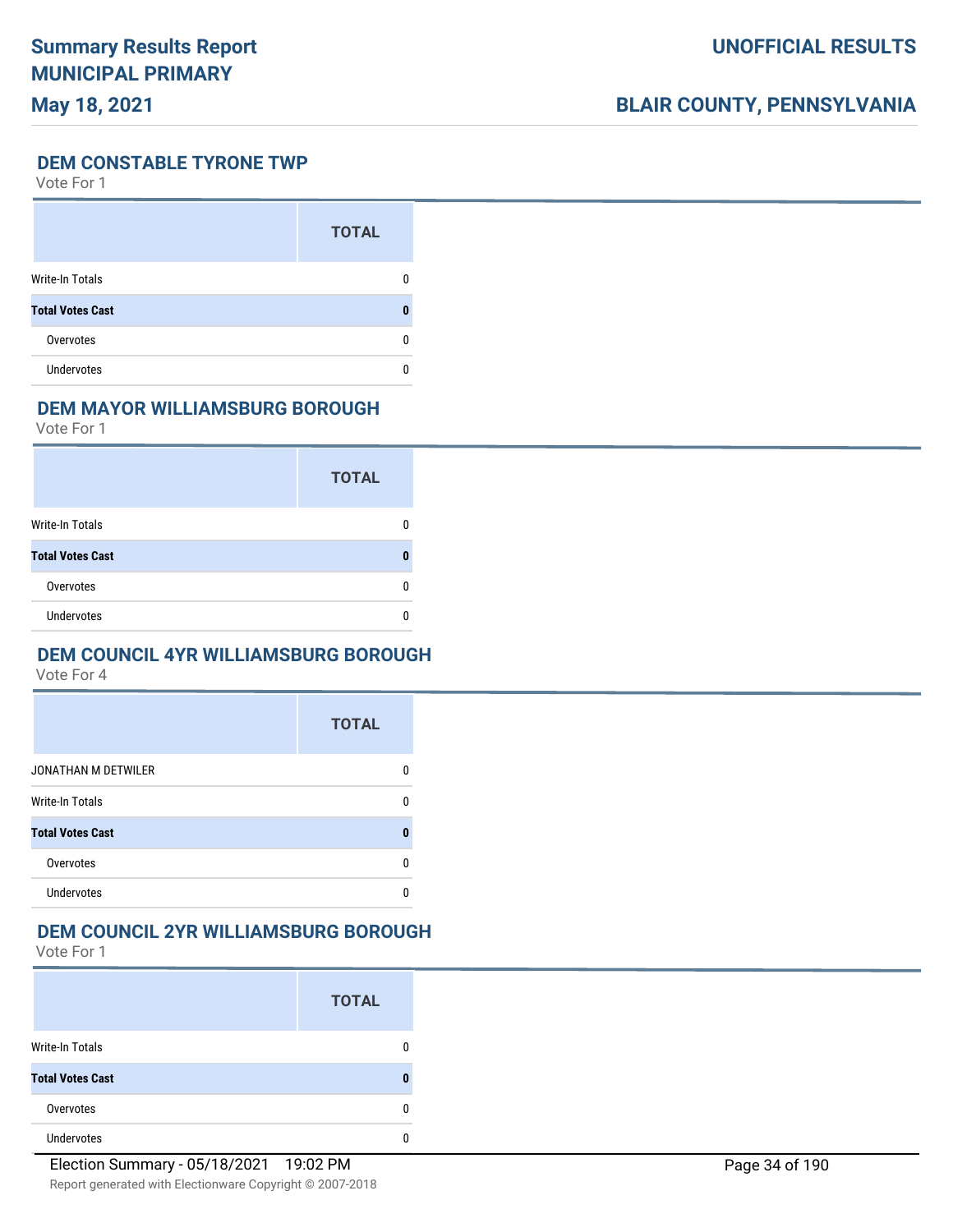## **DEM AUDITOR 6YR WILLIAMSBURG BOROUGH**

Vote For 1

**May 18, 2021**

|                         | <b>TOTAL</b> |
|-------------------------|--------------|
| <b>Write-In Totals</b>  |              |
| <b>Total Votes Cast</b> |              |
| Overvotes               |              |
| <b>Undervotes</b>       |              |

#### **DEM AUDITOR 4YR WILLIAMSBURG BOROUGH**

Vote For 1

|                         | <b>TOTAL</b> |
|-------------------------|--------------|
| Write-In Totals         |              |
| <b>Total Votes Cast</b> | Л            |
| Overvotes               | O            |
| Undervotes              |              |

#### **DEM AUDITOR 2YR WILLIAMSBURG BOROUGH**

Vote For 1

|                         | <b>TOTAL</b> |
|-------------------------|--------------|
| <b>Write-In Totals</b>  |              |
| <b>Total Votes Cast</b> |              |
| Overvotes               |              |
| <b>Undervotes</b>       |              |

## **DEM TAX COLLECTOR WILLIAMSBURG BOROUGH**

|                         | <b>TOTAL</b> |
|-------------------------|--------------|
| Write-In Totals         |              |
| <b>Total Votes Cast</b> |              |
| Overvotes               | n            |
| <b>Undervotes</b>       |              |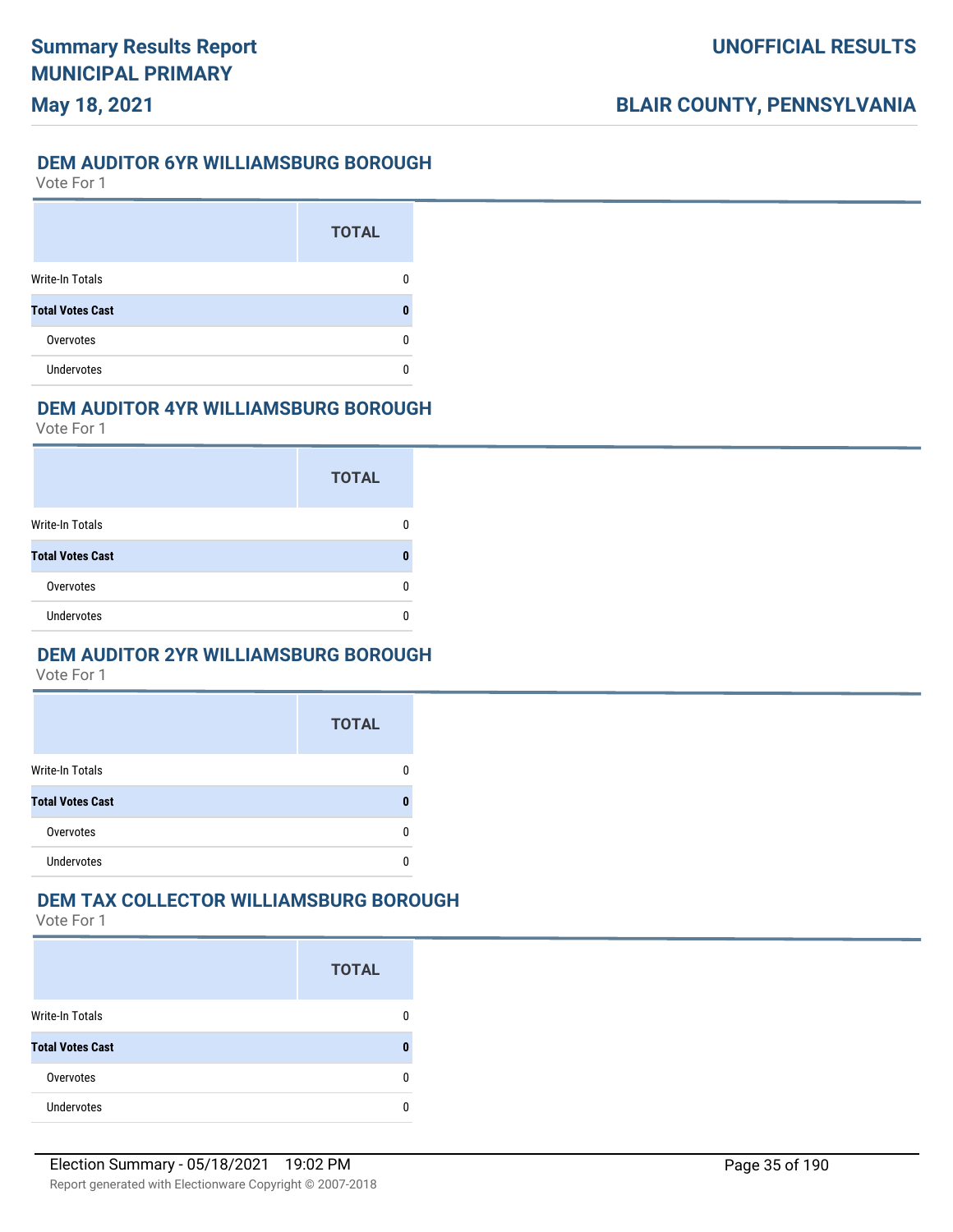## **UNOFFICIAL RESULTS**

# **BLAIR COUNTY, PENNSYLVANIA**

#### **DEM CONSTABLE WILLIAMSBURG BOROUGH**

Vote For 1

|                         | <b>TOTAL</b> |
|-------------------------|--------------|
| <b>Write-In Totals</b>  |              |
| <b>Total Votes Cast</b> |              |
| Overvotes               | O            |
| <b>Undervotes</b>       |              |

### **DEM SUPERVISOR WOODBURY TWP**

Vote For 1

|                         | <b>TOTAL</b> |
|-------------------------|--------------|
| <b>Write-In Totals</b>  |              |
| <b>Total Votes Cast</b> |              |
| Overvotes               |              |
| <b>Undervotes</b>       |              |

#### **DEM AUDITOR 6YR WOODBURY TWP**

Vote For 1

|                         | <b>TOTAL</b> |
|-------------------------|--------------|
| <b>Write-In Totals</b>  | 0            |
| <b>Total Votes Cast</b> | n            |
| Overvotes               | 0            |
| <b>Undervotes</b>       | U            |

## **DEM AUDITOR 4YR WOODBURY TWP**

|                         | <b>TOTAL</b> |
|-------------------------|--------------|
| <b>Write-In Totals</b>  | 0            |
| <b>Total Votes Cast</b> | 0            |
| Overvotes               | 0            |
| <b>Undervotes</b>       | n            |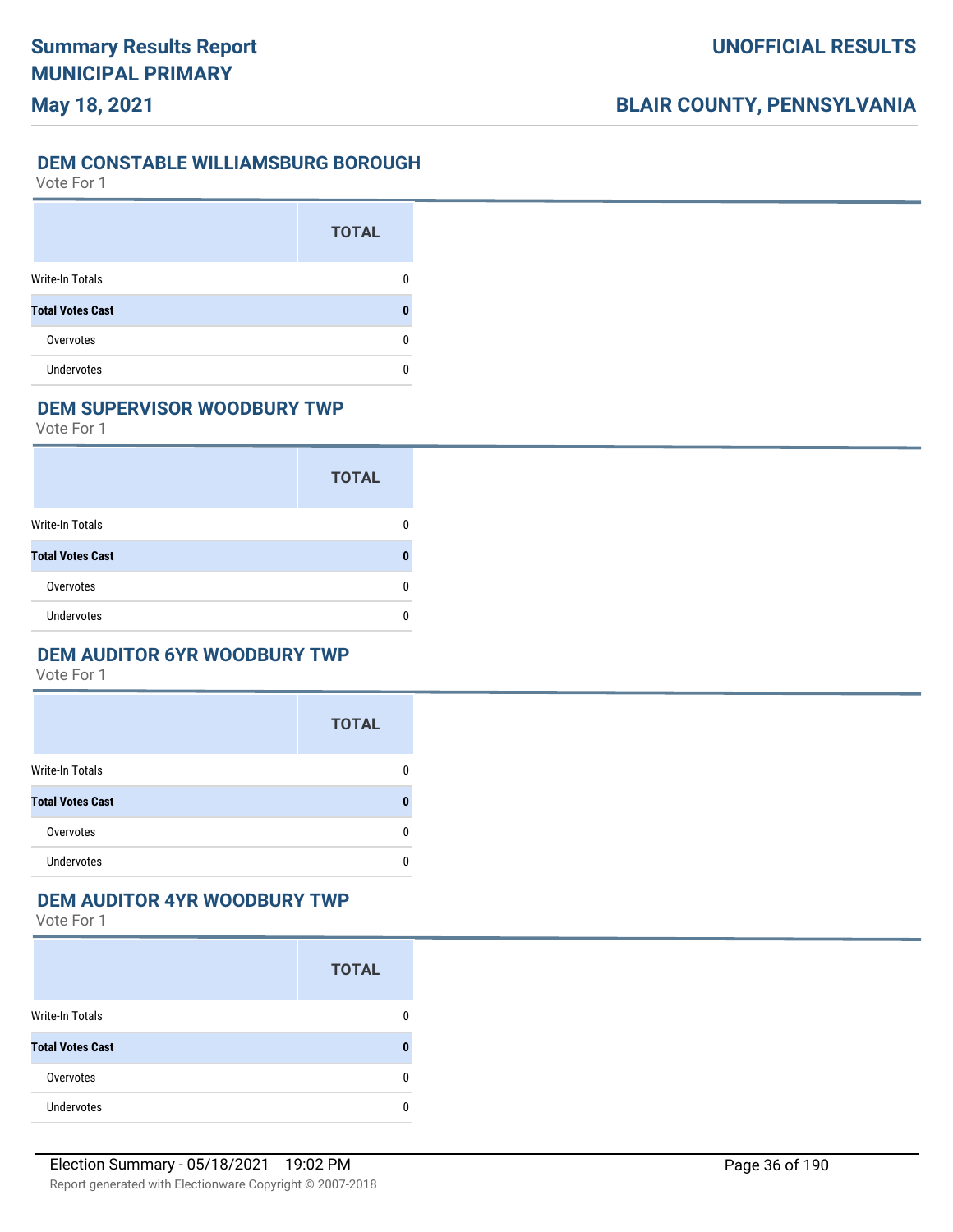#### **DEM TAX COLLECTOR WOODBURY TWP**

Vote For 1

|                         | <b>TOTAL</b> |
|-------------------------|--------------|
| Write-In Totals         |              |
| <b>Total Votes Cast</b> |              |
| Overvotes               | O            |
| <b>Undervotes</b>       |              |

#### **DEM CONSTABLE WOODBURY TWP**

|                         | <b>TOTAL</b> |
|-------------------------|--------------|
| Write-In Totals         |              |
| <b>Total Votes Cast</b> |              |
| Overvotes               | n            |
| <b>Undervotes</b>       |              |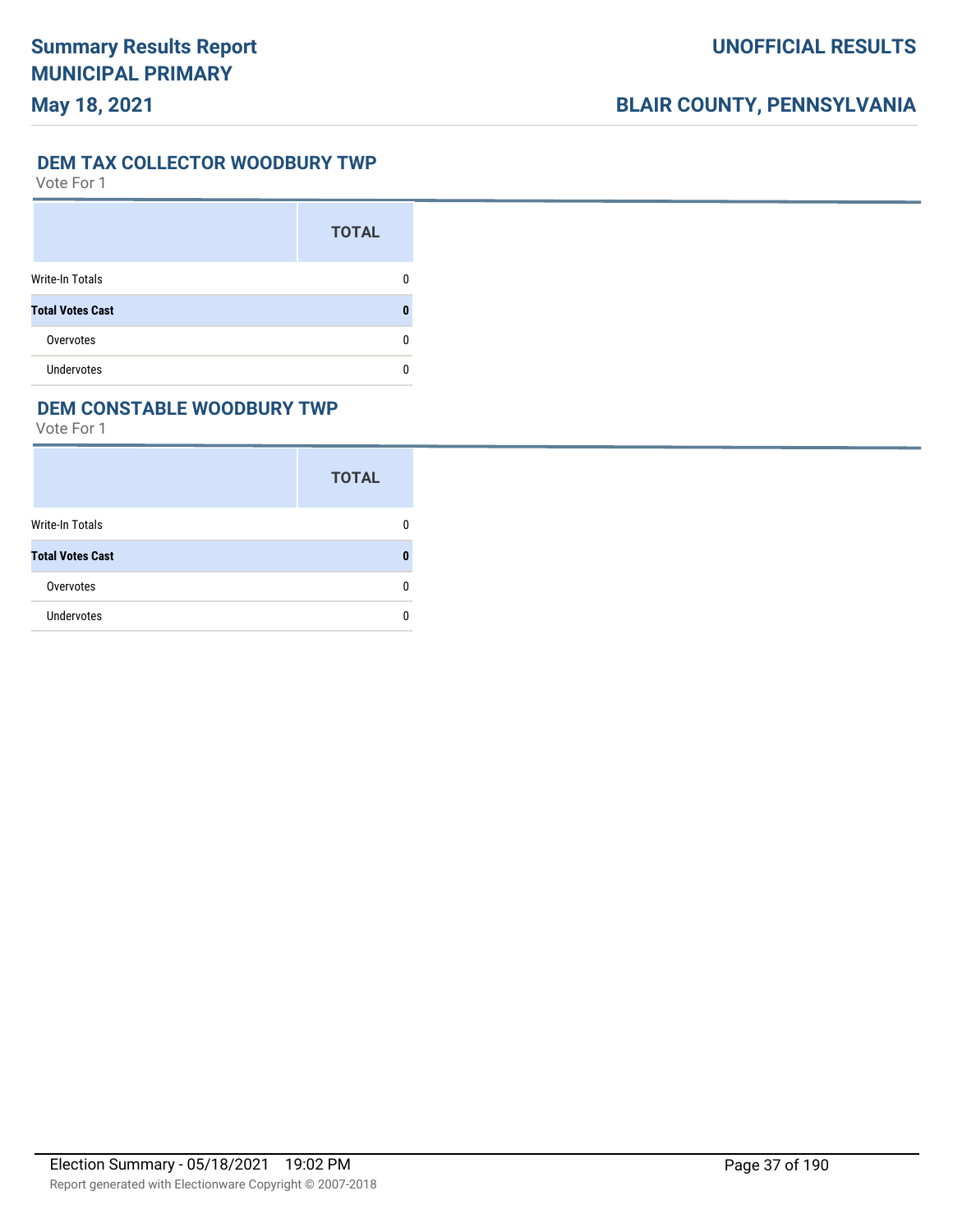#### **DEM SCHOOL DIRECTOR ALTOONA AREA**

Vote For 4

|                           | <b>TOTAL</b> |
|---------------------------|--------------|
| KYLIE CIVIELLO-LYNCH      | 0            |
| <b>RICK HOOVER</b>        | 0            |
| TINA JOHNSTON             | 0            |
| <b>KELLY IRWIN ADAMS</b>  | 0            |
| <b>DAVID E FRANCIS</b>    | 0            |
| <b>STEPHANIE MCGINNIS</b> | 0            |
| <b>MICHAEL MILLER</b>     | 0            |
| <b>VAL MIGNOGNA</b>       | 0            |
| JEFFREY J LANE            | 0            |
| <b>Write-In Totals</b>    | 0            |
| <b>Total Votes Cast</b>   | 0            |
| Overvotes                 | 0            |
| Undervotes                | 0            |

## **DEM SCHOOL DIRECTOR BELLWOOD ANTIS**

|                         | <b>TOTAL</b> |
|-------------------------|--------------|
| <b>THOMAS HAMMOND</b>   | n            |
| <b>Write-In Totals</b>  | O            |
| <b>Total Votes Cast</b> |              |
| Overvotes               | n            |
| <b>Undervotes</b>       | n            |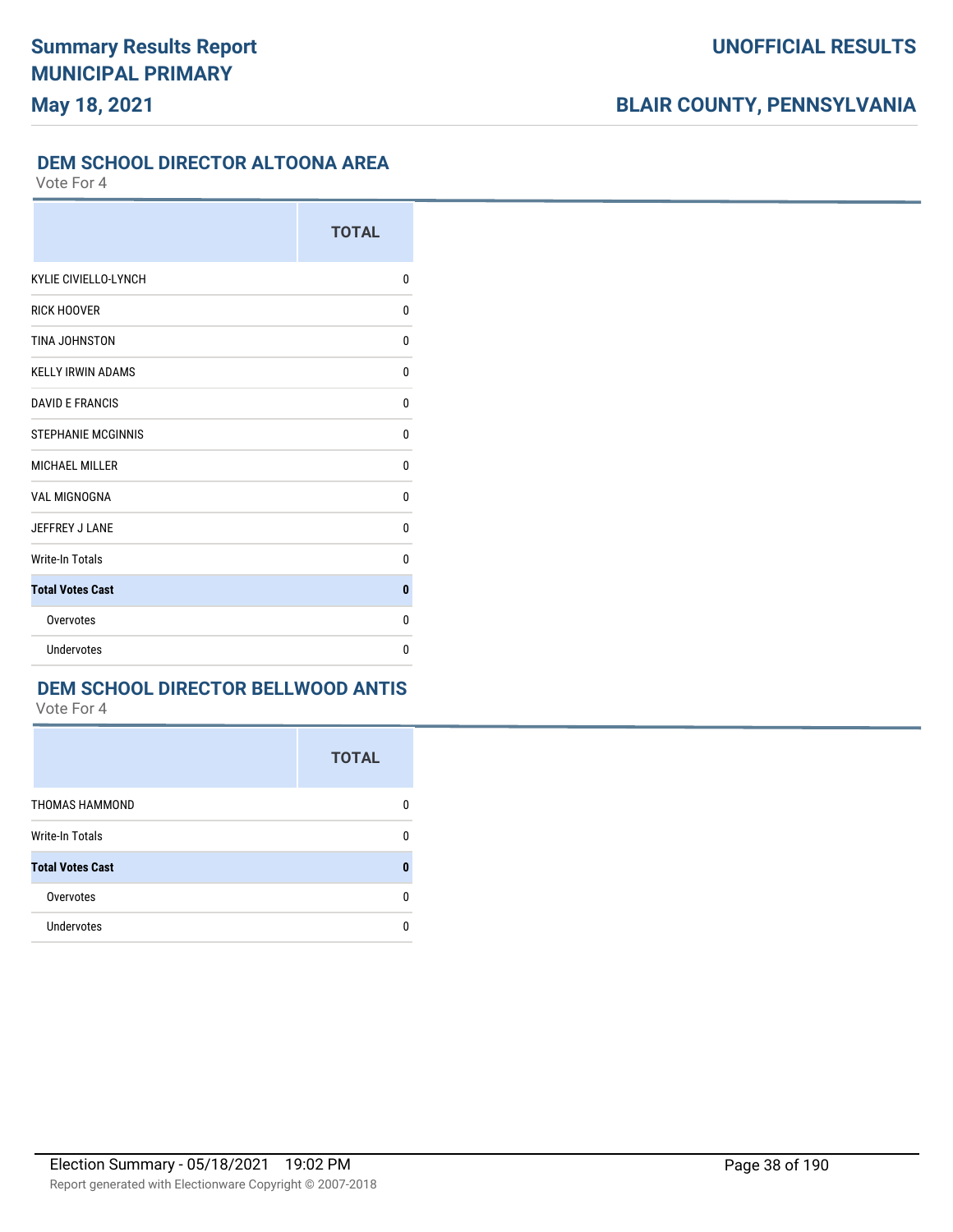## **May 18, 2021**

#### **DEM SCHOOL DIRECTOR CLAYSBURG-KIMMEL 1**

Vote For 1

|                         | <b>TOTAL</b> |
|-------------------------|--------------|
| <b>Write-In Totals</b>  |              |
| <b>Total Votes Cast</b> |              |
| Overvotes               |              |
| <b>Undervotes</b>       |              |

#### **DEM SCHOOL DIRECTOR CLAYSBURG-KIMMEL 2**

Vote For 2

|                         | <b>TOTAL</b> |
|-------------------------|--------------|
| <b>JEREMY KNOTT</b>     |              |
| Write-In Totals         | n            |
| <b>Total Votes Cast</b> | Ω            |
| Overvotes               | n            |
| <b>Undervotes</b>       |              |

## **DEM SCHOOL DIRECTOR HOLLIDAYSBURG AREA**

|                             | <b>TOTAL</b> |
|-----------------------------|--------------|
| <b>SCOTT S BRENNEMAN</b>    | $\Omega$     |
| <b>RICHARD LATKER</b>       | 0            |
| <b>CHRISTOPHER R GARMAN</b> | 0            |
| <b>CARMEN B BILEK</b>       | 0            |
| <b>RONALD P SOMMER</b>      | $\Omega$     |
| <b>JENNIFER COSTANZA</b>    | $\Omega$     |
| <b>JONATHAN F GRIER</b>     | $\mathbf{0}$ |
| <b>Write-In Totals</b>      | $\Omega$     |
| <b>Total Votes Cast</b>     | 0            |
| Overvotes                   | $\Omega$     |
| <b>Undervotes</b>           | 0            |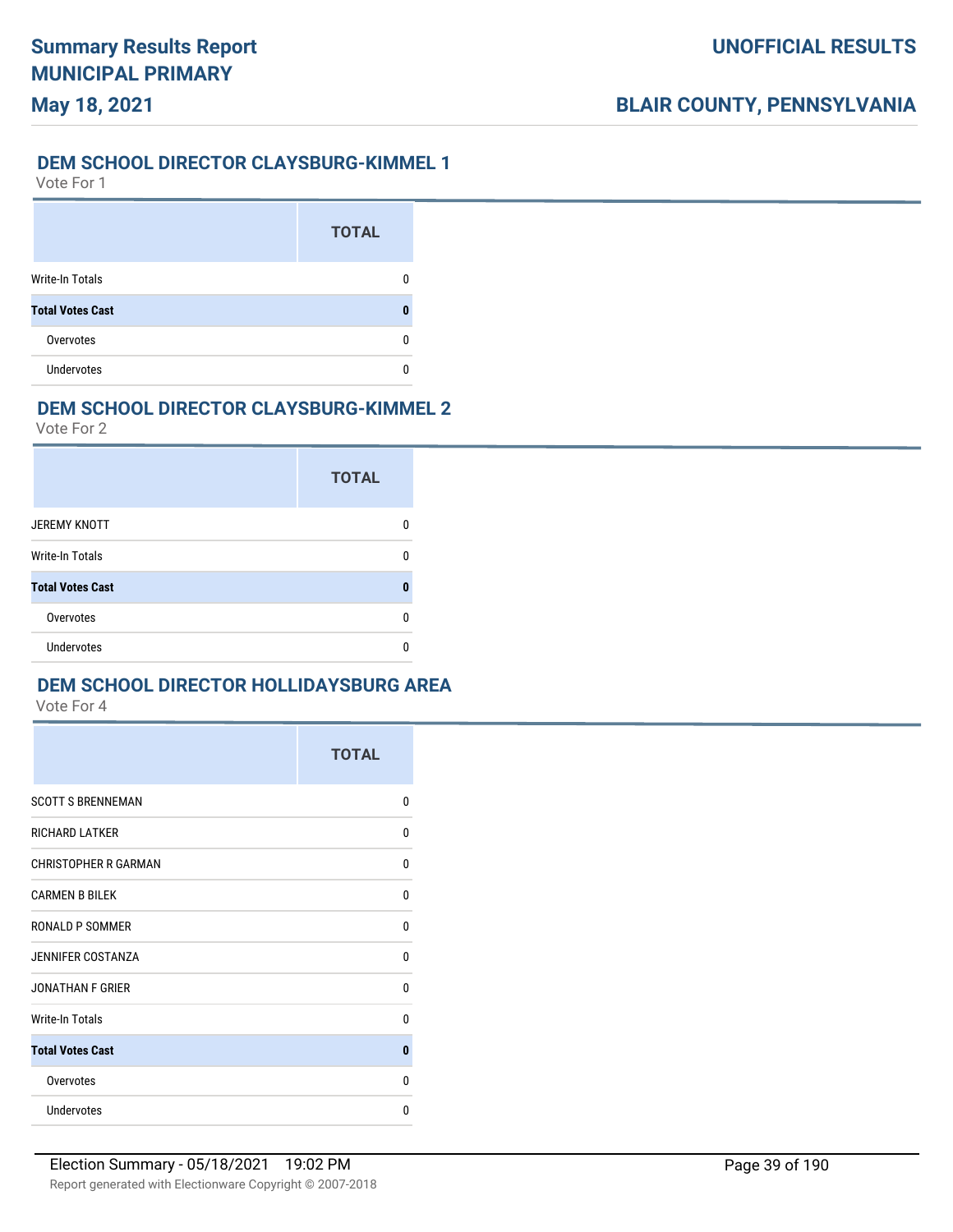#### **DEM SCHOOL DIRECTOR 4YR SPRING COVE**

Vote For 4

|                         | <b>TOTAL</b> |
|-------------------------|--------------|
| <b>LINDA KAY SMITH</b>  | U            |
| AMY ACKER-KNISELY       | 0            |
| <b>JOHN R BIDDLE</b>    | U            |
| <b>Write-In Totals</b>  | U            |
| <b>Total Votes Cast</b> | 0            |
| Overvotes               | U            |
| Undervotes              | n            |

### **DEM SCHOOL DIRECTOR 2YR SPRING COVE**

Vote For 1

|                         | <b>TOTAL</b> |
|-------------------------|--------------|
| Write-In Totals         |              |
| <b>Total Votes Cast</b> |              |
| Overvotes               |              |
| <b>Undervotes</b>       |              |

### **DEM SCHOOL DIRECTOR TYRONE AREA**

|                         | <b>TOTAL</b> |
|-------------------------|--------------|
| <b>ROSE A BLACK</b>     | <sup>0</sup> |
| <b>GUNTER VOLDERS</b>   | <sup>0</sup> |
| <b>KRISTAN WYLAND</b>   | 0            |
| <b>Write-In Totals</b>  | $\Omega$     |
| <b>Total Votes Cast</b> | $\bf{0}$     |
| Overvotes               | <sup>0</sup> |
| Undervotes              | U            |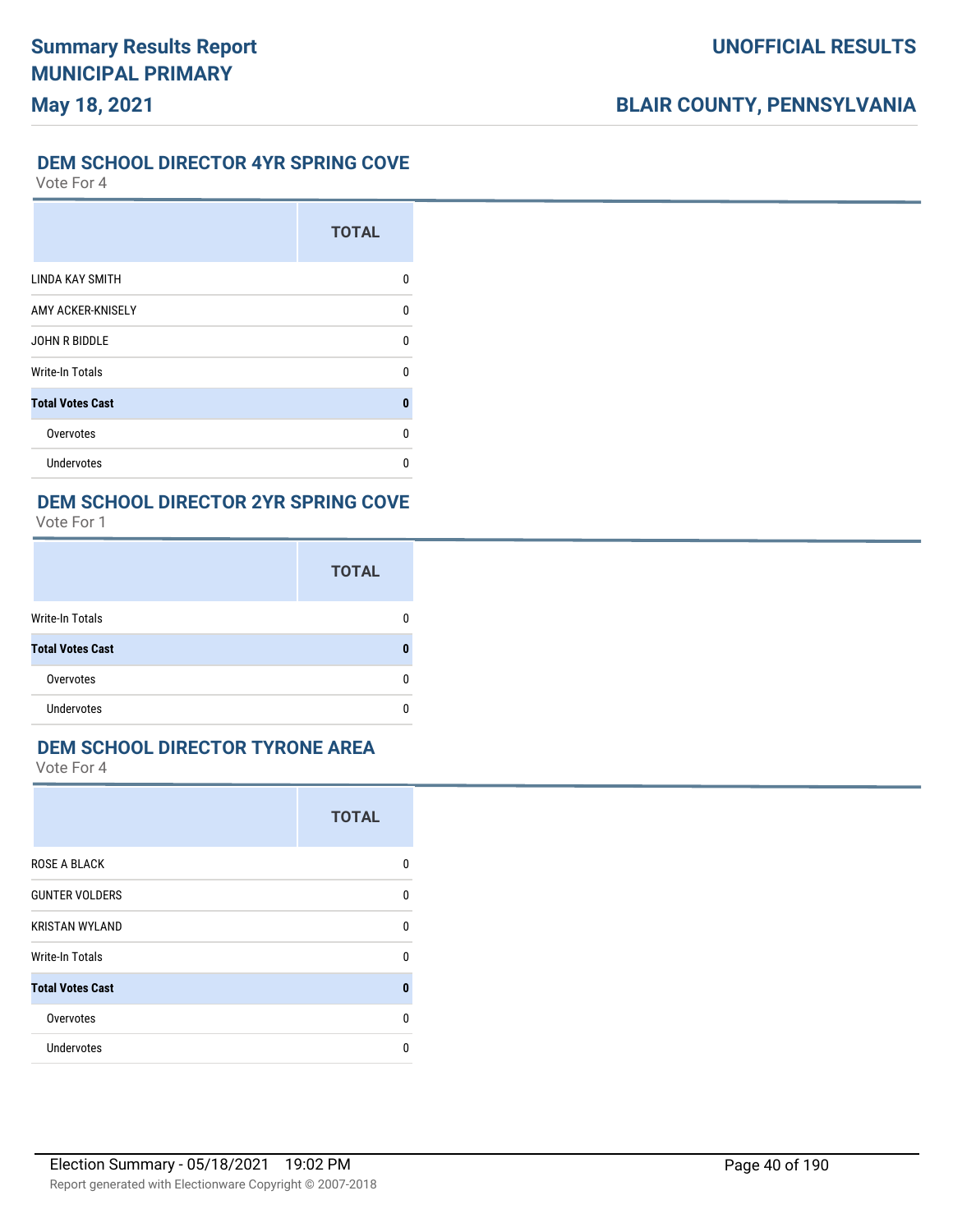## **May 18, 2021**

#### **DEM SCHOOL DIRECTOR WILLIAMSBURG COMMUNITY 1**

Vote For 2

|                         | <b>TOTAL</b> |
|-------------------------|--------------|
| Write-In Totals         |              |
| <b>Total Votes Cast</b> |              |
| Overvotes               |              |
| <b>Undervotes</b>       |              |

#### **DEM SCHOOL DIRECTOR WILLIAMSBURG COMMUNITY 2**

Vote For 1

|                         | <b>TOTAL</b> |
|-------------------------|--------------|
| Write-In Totals         |              |
| <b>Total Votes Cast</b> |              |
| Overvotes               |              |
| Undervotes              |              |

#### **DEM SCHOOL DIRECTOR 4YR WILLIAMSBURG COMMUNITY 3**

Vote For 1

|                         | <b>TOTAL</b> |
|-------------------------|--------------|
| <b>Write-In Totals</b>  |              |
| <b>Total Votes Cast</b> | O            |
| Overvotes               | O            |
| <b>Undervotes</b>       |              |

#### **DEM SCHOOL DIRECTOR 2YR WILLIAMSBURG COMMUNITY 3**

|                         | <b>TOTAL</b> |
|-------------------------|--------------|
| <b>Write-In Totals</b>  |              |
| <b>Total Votes Cast</b> |              |
| Overvotes               |              |
| <b>Undervotes</b>       |              |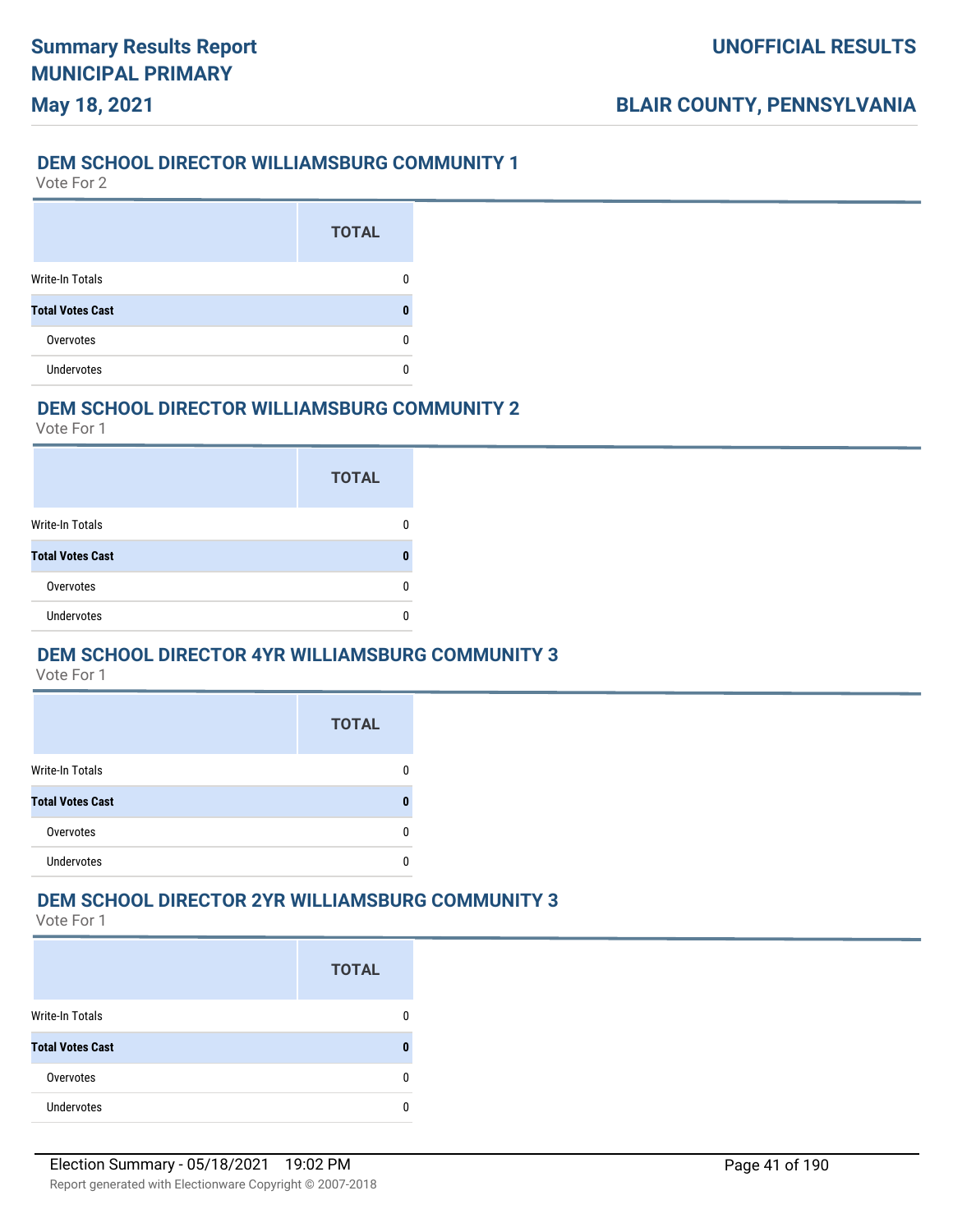#### **DEM SCHOOL DIRECTOR PENN CAMBRIA**

Vote For 4

|                         | <b>TOTAL</b> |
|-------------------------|--------------|
| TERRY M. KRUG           | 0            |
| <b>RUDY MCCARTHY</b>    | n            |
| <b>Write-In Totals</b>  | n            |
| <b>Total Votes Cast</b> | Λ            |
| Overvotes               | n            |
| <b>Undervotes</b>       |              |

#### **DEM JUDGE OF ELECTION Altoona Ward 1**

Vote For 1

|                         | <b>TOTAL</b> |
|-------------------------|--------------|
| <b>RACHEL KORMAN</b>    |              |
| <b>Write-In Totals</b>  |              |
| <b>Total Votes Cast</b> | Λ            |
| Overvotes               |              |
| Undervotes              |              |

## **DEM JUDGE OF ELECTION Altoona Ward 2, Precinct 1**

|                         | <b>TOTAL</b> |
|-------------------------|--------------|
| Write-In Totals         |              |
| <b>Total Votes Cast</b> |              |
| Overvotes               |              |
| <b>Undervotes</b>       |              |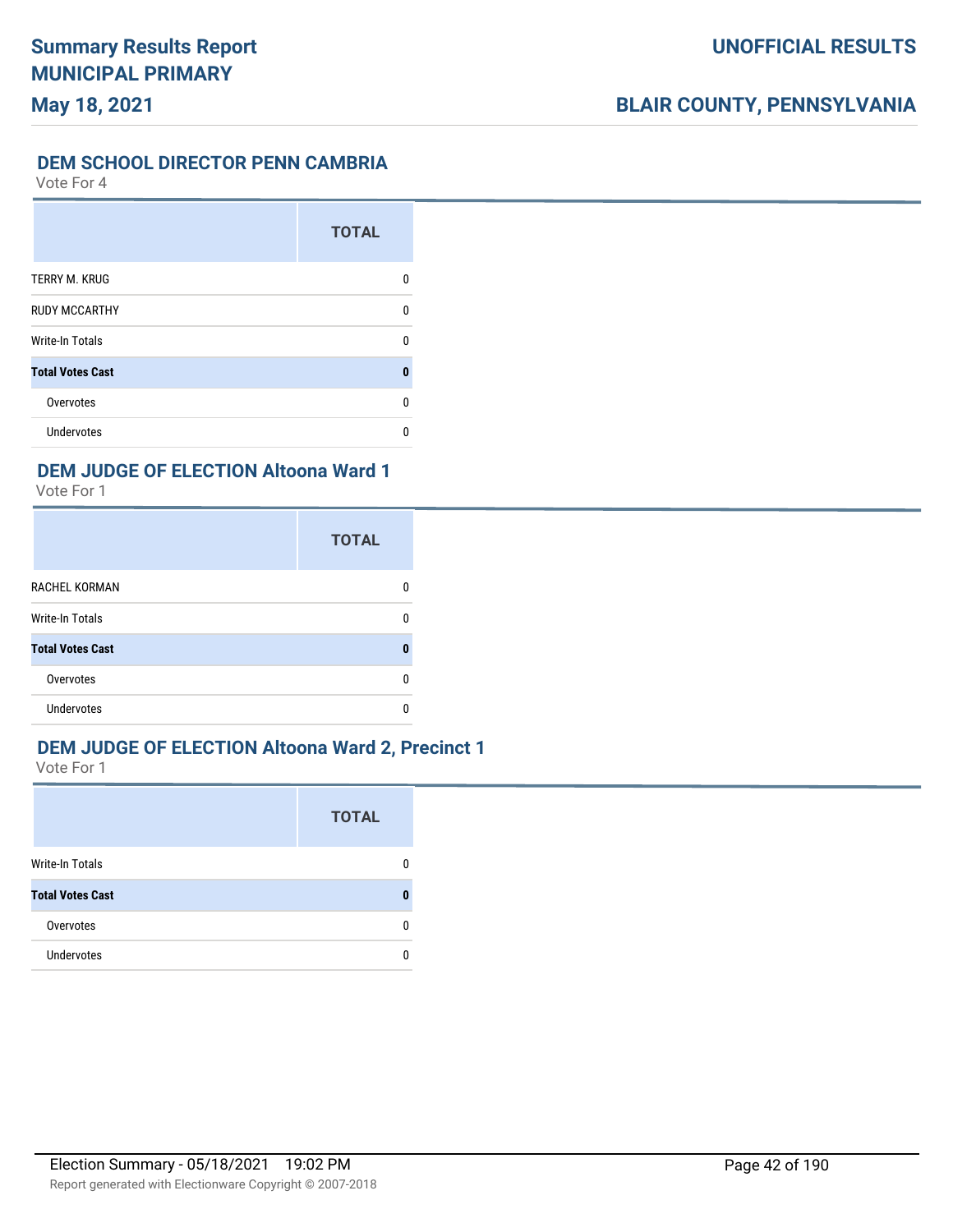## **May 18, 2021**

#### **DEM JUDGE OF ELECTION Altoona Ward 2, Precinct 2**

Vote For 1

|                         | <b>TOTAL</b> |
|-------------------------|--------------|
| <b>Write-In Totals</b>  |              |
| <b>Total Votes Cast</b> |              |
| Overvotes               |              |
| <b>Undervotes</b>       |              |

## **DEM JUDGE OF ELECTION Altoona Ward 3, Precinct 1**

Vote For 1

|                         | <b>TOTAL</b> |
|-------------------------|--------------|
| Write-In Totals         |              |
| <b>Total Votes Cast</b> |              |
| Overvotes               |              |
| <b>Undervotes</b>       |              |

## **DEM JUDGE OF ELECTION Altoona Ward 3, Precinct 2**

Vote For 1

|                         | <b>TOTAL</b> |
|-------------------------|--------------|
| <b>Write-In Totals</b>  |              |
| <b>Total Votes Cast</b> |              |
| Overvotes               |              |
| <b>Undervotes</b>       |              |

## **DEM JUDGE OF ELECTION Altoona Ward 4, Precinct 1**

|                         | <b>TOTAL</b> |
|-------------------------|--------------|
| <b>Write-In Totals</b>  |              |
| <b>Total Votes Cast</b> |              |
| Overvotes               | n            |
| <b>Undervotes</b>       |              |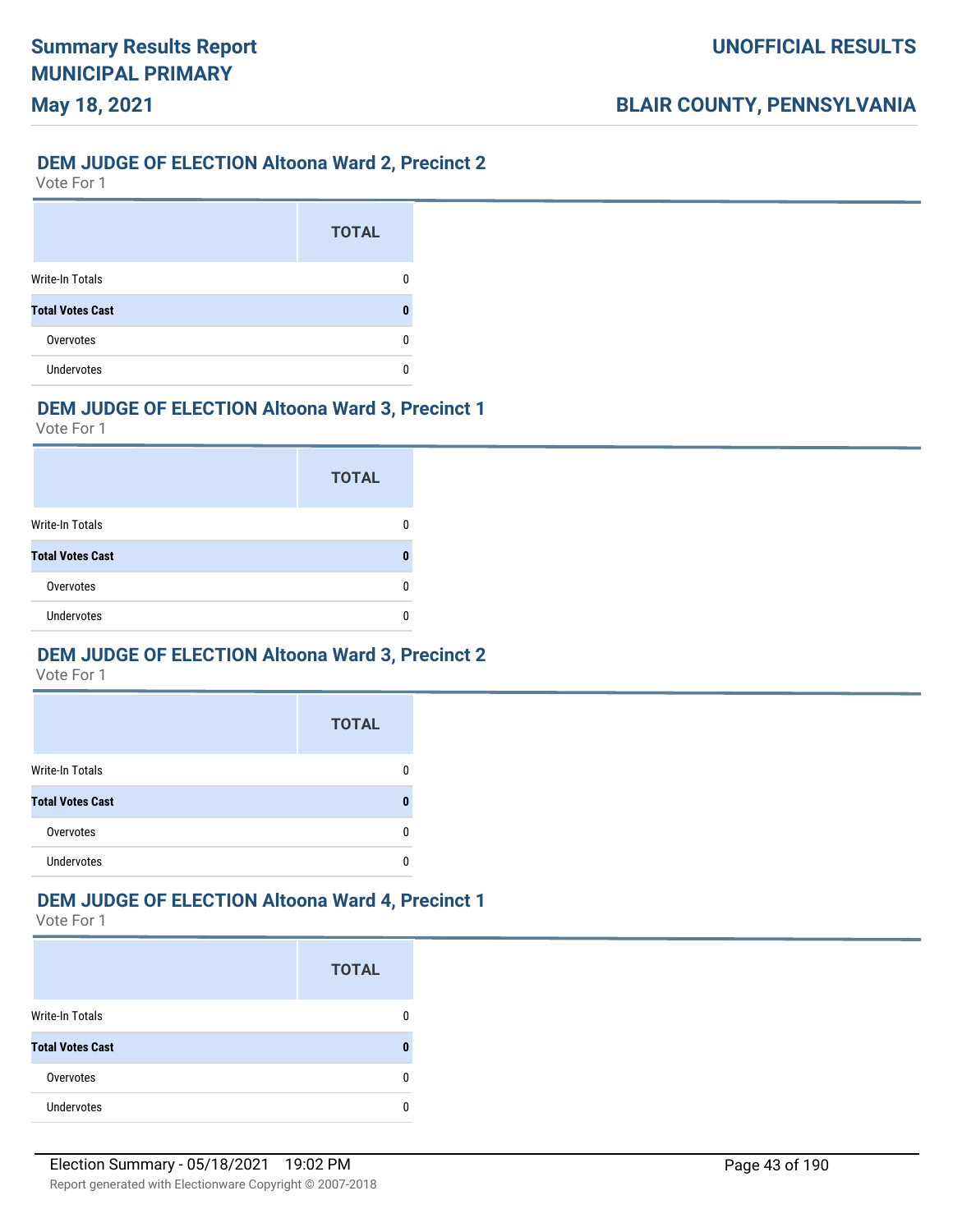## **May 18, 2021**

#### **DEM JUDGE OF ELECTION Altoona Ward 4, Precinct 2**

Vote For 1

|                         | <b>TOTAL</b> |
|-------------------------|--------------|
| <b>Write-In Totals</b>  |              |
| <b>Total Votes Cast</b> |              |
| Overvotes               |              |
| <b>Undervotes</b>       |              |

## **DEM JUDGE OF ELECTION Altoona Ward 5, Precinct 1**

Vote For 1

|                         | <b>TOTAL</b> |
|-------------------------|--------------|
| Write-In Totals         |              |
| <b>Total Votes Cast</b> |              |
| Overvotes               |              |
| <b>Undervotes</b>       |              |

## **DEM JUDGE OF ELECTION Altoona Ward 5, Precinct 2**

Vote For 1

|                         | <b>TOTAL</b> |
|-------------------------|--------------|
| PATRICIA L. FLANAGAN    |              |
| <b>Write-In Totals</b>  |              |
| <b>Total Votes Cast</b> |              |
| Overvotes               |              |
| <b>Undervotes</b>       |              |

#### **DEM JUDGE OF ELECTION Altoona Ward 5, Precinct 3**

|                         | <b>TOTAL</b> |
|-------------------------|--------------|
| <b>Write-In Totals</b>  |              |
| <b>Total Votes Cast</b> |              |
| Overvotes               |              |
| <b>Undervotes</b>       |              |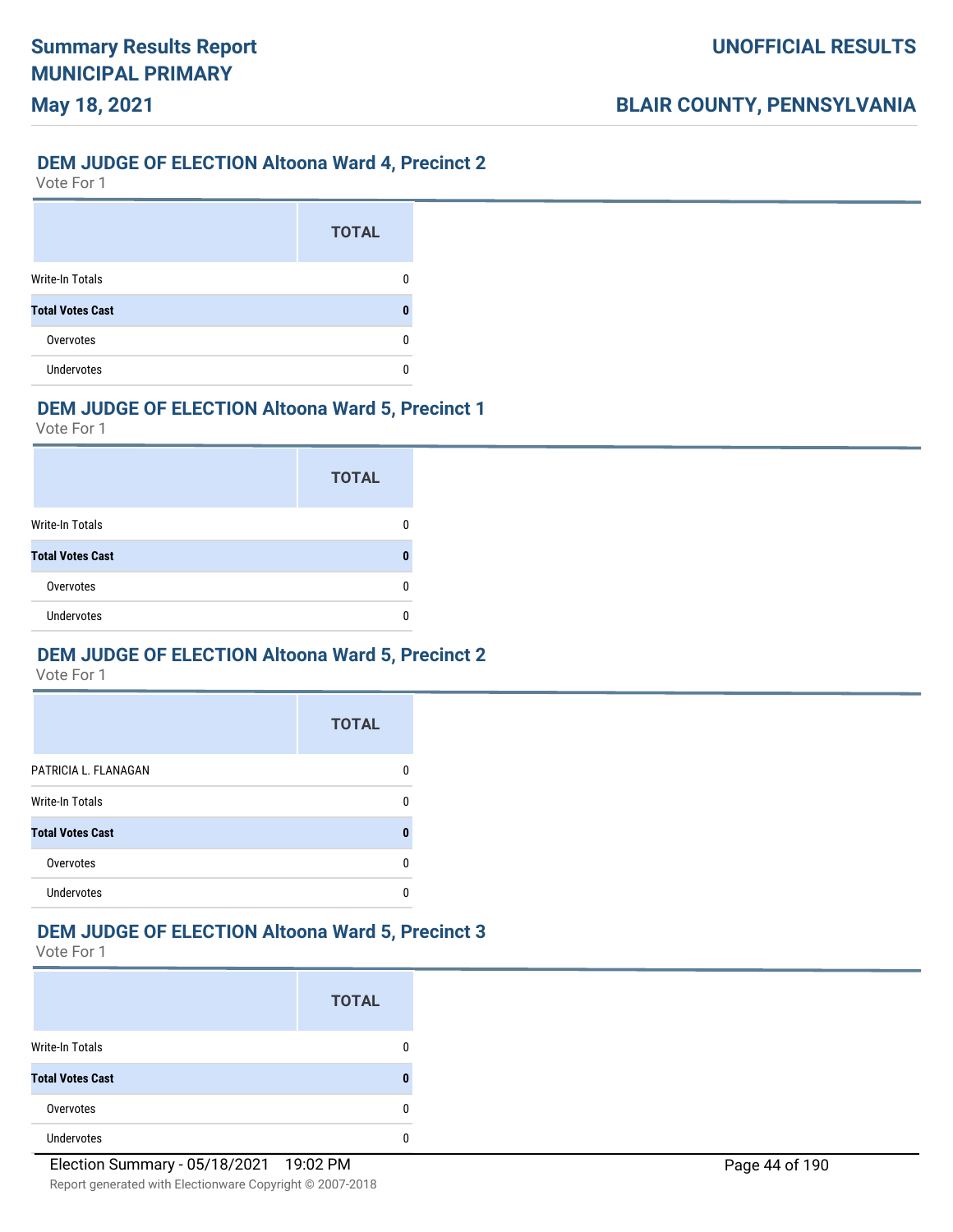## **May 18, 2021**

#### **DEM JUDGE OF ELECTION Altoona Ward 6, Precinct 1**

Vote For 1

|                         | <b>TOTAL</b> |
|-------------------------|--------------|
| <b>Write-In Totals</b>  |              |
| <b>Total Votes Cast</b> |              |
| Overvotes               |              |
| <b>Undervotes</b>       |              |

## **DEM JUDGE OF ELECTION Altoona Ward 6, Precinct 2**

Vote For 1

|                         | <b>TOTAL</b> |
|-------------------------|--------------|
| <b>Write-In Totals</b>  |              |
| <b>Total Votes Cast</b> |              |
| Overvotes               |              |
| <b>Undervotes</b>       |              |

## **DEM JUDGE OF ELECTION Altoona Ward 6, Precinct 3**

Vote For 1

|                         | <b>TOTAL</b> |
|-------------------------|--------------|
| <b>Write-In Totals</b>  |              |
| <b>Total Votes Cast</b> |              |
| Overvotes               |              |
| <b>Undervotes</b>       |              |

#### **DEM JUDGE OF ELECTION Altoona Ward 6, Precinct 4**

|                         | <b>TOTAL</b> |
|-------------------------|--------------|
| <b>Write-In Totals</b>  |              |
| <b>Total Votes Cast</b> |              |
| Overvotes               | n            |
| <b>Undervotes</b>       |              |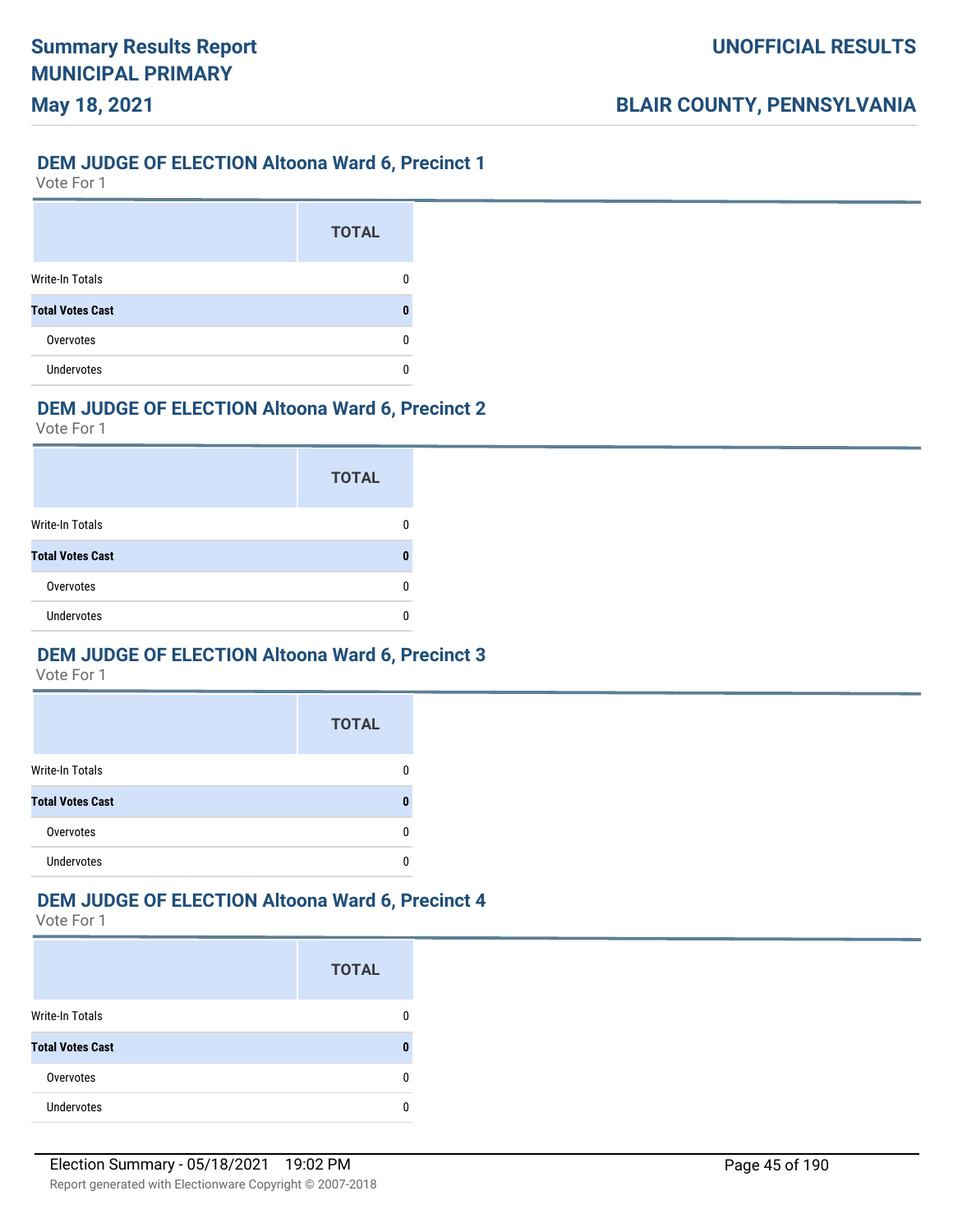#### **DEM JUDGE OF ELECTION Altoona Ward 7**

Vote For 1

|                         | <b>TOTAL</b> |
|-------------------------|--------------|
| <b>Write-In Totals</b>  |              |
| <b>Total Votes Cast</b> |              |
| Overvotes               |              |
| <b>Undervotes</b>       |              |

## **DEM JUDGE OF ELECTION Altoona Ward 8, Precinct 1**

Vote For 1

|                         | <b>TOTAL</b> |
|-------------------------|--------------|
| Write-In Totals         |              |
| <b>Total Votes Cast</b> |              |
| Overvotes               |              |
| <b>Undervotes</b>       |              |

## **DEM JUDGE OF ELECTION Altoona Ward 8, Precinct 2**

Vote For 1

|                         | <b>TOTAL</b> |
|-------------------------|--------------|
| <b>Write-In Totals</b>  |              |
| <b>Total Votes Cast</b> |              |
| Overvotes               |              |
| <b>Undervotes</b>       |              |

## **DEM JUDGE OF ELECTION Altoona Ward 9**

|                         | <b>TOTAL</b> |
|-------------------------|--------------|
| <b>Write-In Totals</b>  |              |
| <b>Total Votes Cast</b> |              |
| Overvotes               |              |
| <b>Undervotes</b>       |              |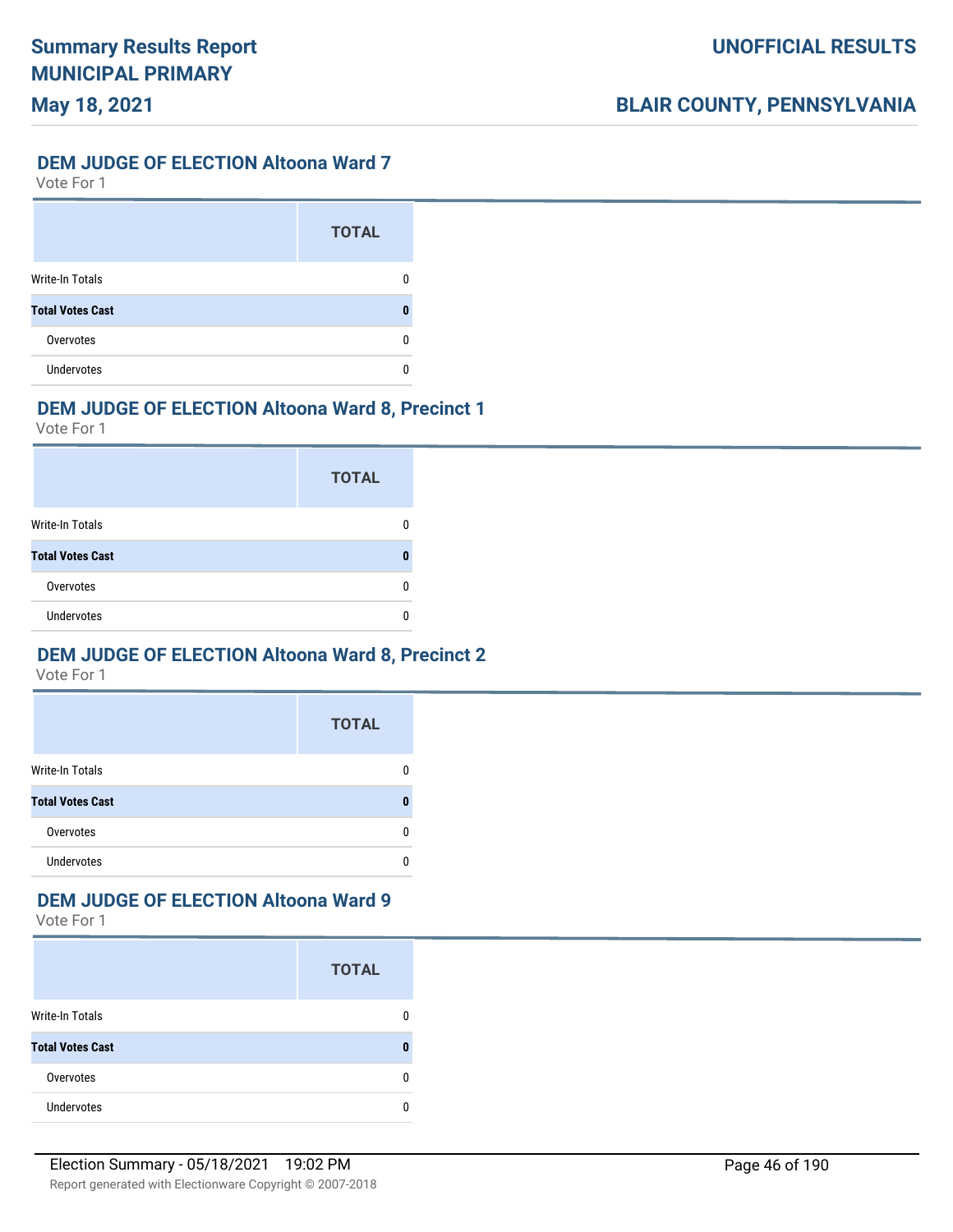## **May 18, 2021**

#### **DEM JUDGE OF ELECTION Altoona Ward 10, Precinct 1**

Vote For 1

|                         | <b>TOTAL</b> |
|-------------------------|--------------|
| <b>Write-In Totals</b>  |              |
| <b>Total Votes Cast</b> |              |
| Overvotes               |              |
| <b>Undervotes</b>       |              |

## **DEM JUDGE OF ELECTION Altoona Ward 10, Precinct 2**

Vote For 1

|                         | <b>TOTAL</b> |
|-------------------------|--------------|
| ROSE-ELLEN M. BALASCO   |              |
| Write-In Totals         | n            |
| <b>Total Votes Cast</b> | O            |
| Overvotes               |              |
| Undervotes              |              |

### **DEM JUDGE OF ELECTION Altoona Ward 11, Precinct 1**

|                         | <b>TOTAL</b> |
|-------------------------|--------------|
| <b>Write-In Totals</b>  |              |
| <b>Total Votes Cast</b> |              |
| Overvotes               |              |
| <b>Undervotes</b>       |              |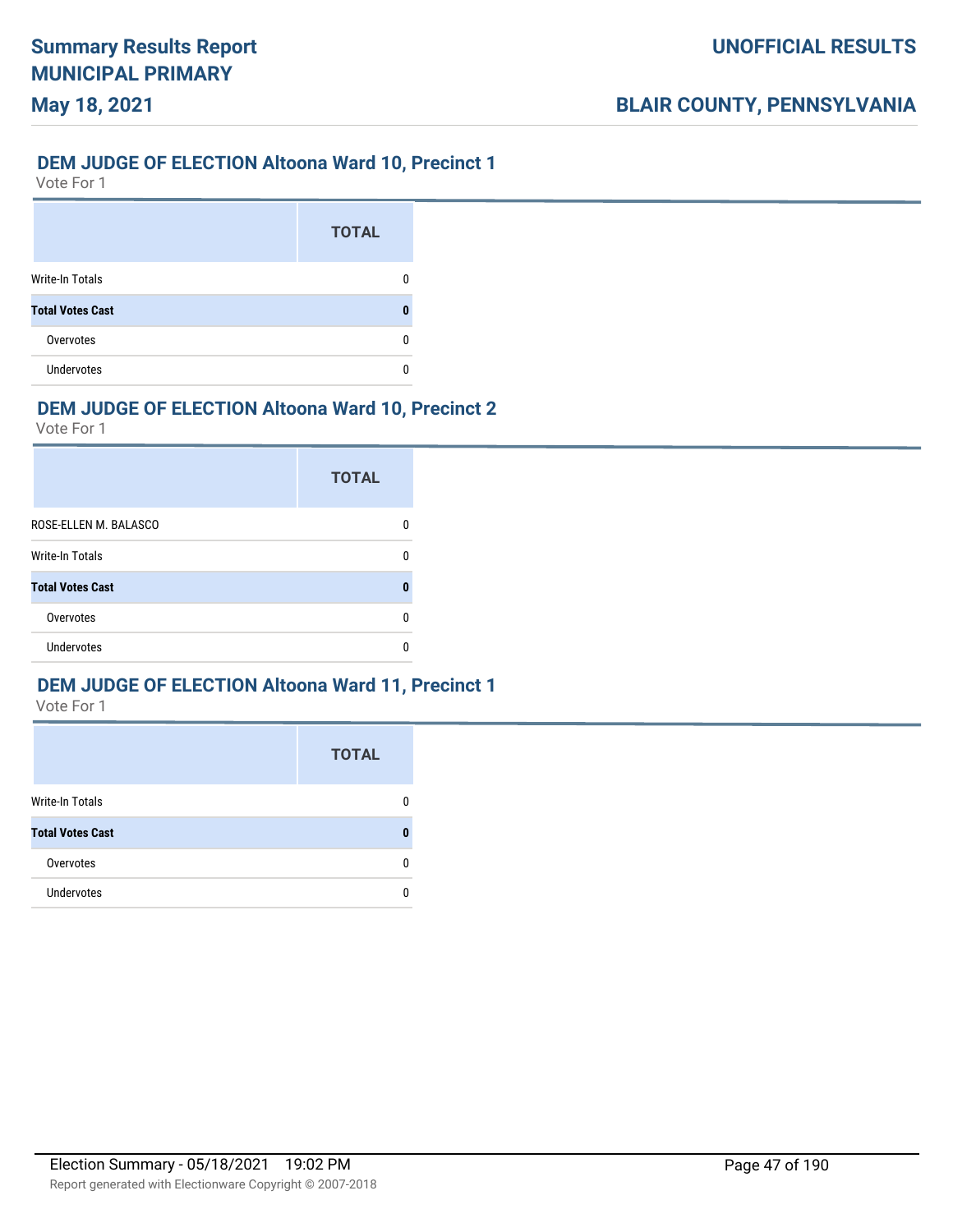## **May 18, 2021**

#### **DEM JUDGE OF ELECTION Altoona Ward 11, Precinct 2**

Vote For 1

|                         | <b>TOTAL</b> |
|-------------------------|--------------|
| PATRICIA A. GOOD        | n            |
| <b>Write-In Totals</b>  | n            |
| <b>Total Votes Cast</b> |              |
| Overvotes               | n            |
| <b>Undervotes</b>       | n            |

#### **DEM JUDGE OF ELECTION Altoona Ward 12, Precinct 1**

Vote For 1

|                         | <b>TOTAL</b> |
|-------------------------|--------------|
| <b>Write-In Totals</b>  |              |
| <b>Total Votes Cast</b> |              |
| Overvotes               |              |
| <b>Undervotes</b>       | ſ            |

### **DEM JUDGE OF ELECTION Altoona Ward 12, Precinct 2**

Vote For 1

|                         | <b>TOTAL</b> |
|-------------------------|--------------|
| <b>Write-In Totals</b>  |              |
| <b>Total Votes Cast</b> |              |
| Overvotes               |              |
| Undervotes              |              |

#### **DEM JUDGE OF ELECTION Altoona Ward 12, Precinct 3**

|                         | <b>TOTAL</b> |
|-------------------------|--------------|
| <b>Write-In Totals</b>  |              |
| <b>Total Votes Cast</b> | O            |
| Overvotes               | n            |
| <b>Undervotes</b>       |              |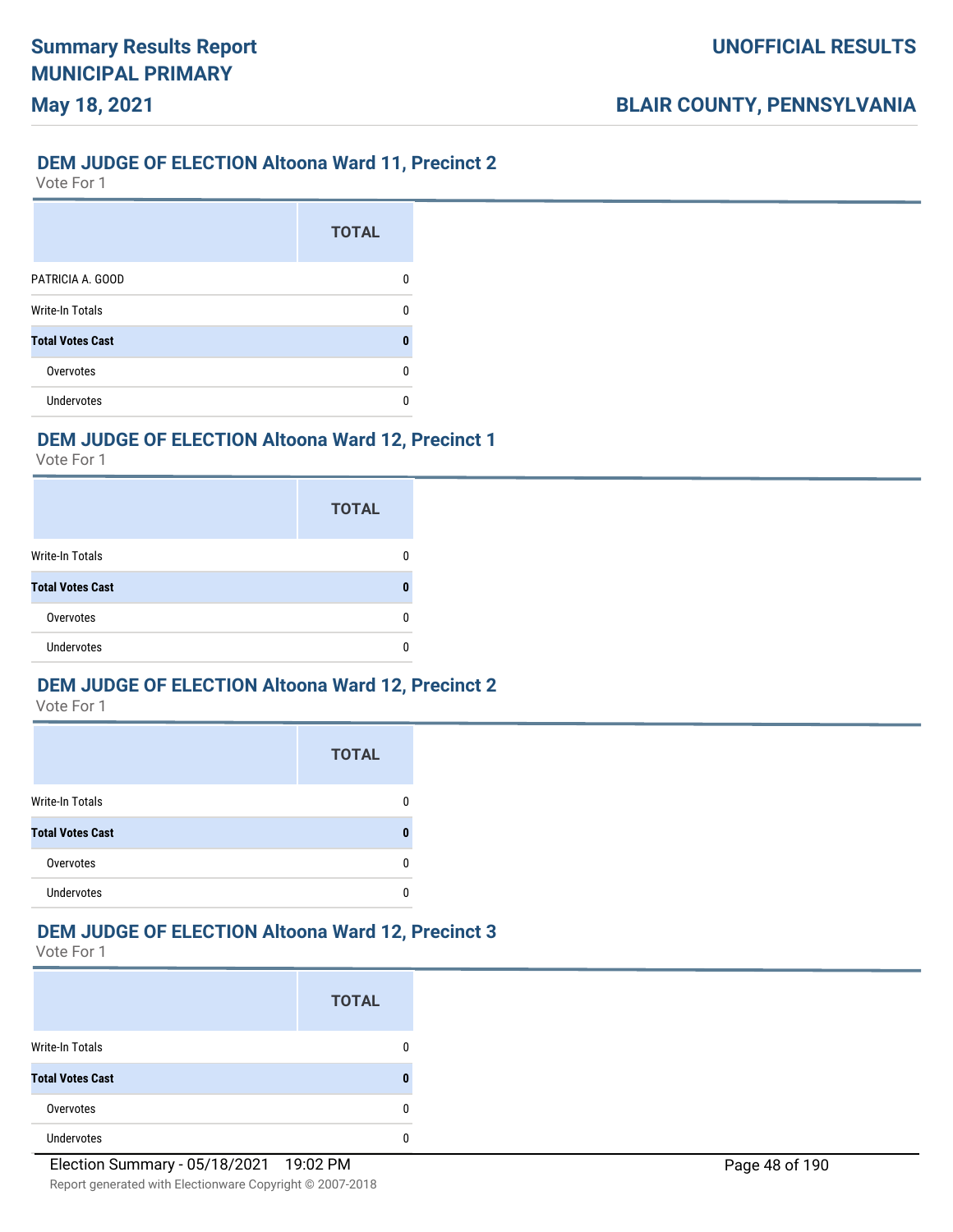#### **DEM JUDGE OF ELECTION Altoona Ward 12, Precinct 4**

Vote For 1

**May 18, 2021**

|                         | <b>TOTAL</b> |
|-------------------------|--------------|
| <b>DOUGLAS D PAGE</b>   | n            |
| <b>LAURA ROTUNNO</b>    | n            |
| <b>Write-In Totals</b>  | n            |
| <b>Total Votes Cast</b> | n            |
| Overvotes               | n            |
| Undervotes              |              |

#### **DEM JUDGE OF ELECTION Altoona Ward 13, Precinct 1**

Vote For 1

|                         | <b>TOTAL</b> |
|-------------------------|--------------|
| <b>Write-In Totals</b>  |              |
| <b>Total Votes Cast</b> |              |
| Overvotes               |              |
| <b>Undervotes</b>       |              |

#### **DEM JUDGE OF ELECTION Altoona Ward 13, Precinct 2**

|                         | <b>TOTAL</b> |
|-------------------------|--------------|
| Write-In Totals         |              |
| <b>Total Votes Cast</b> |              |
| Overvotes               | ŋ            |
| <b>Undervotes</b>       | n            |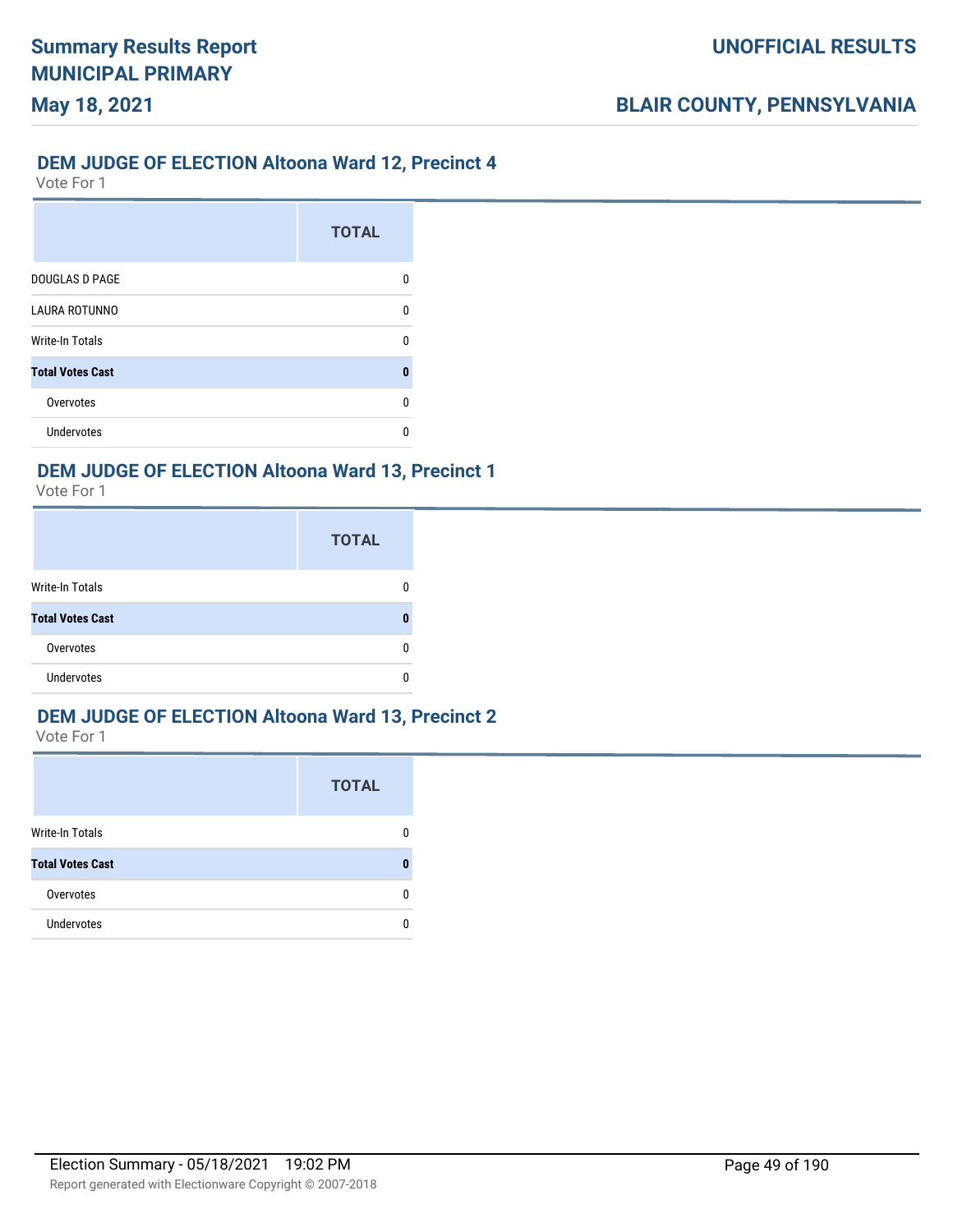## **May 18, 2021**

#### **DEM JUDGE OF ELECTION Altoona Ward 13, Precinct 3**

Vote For 1

|                         | <b>TOTAL</b> |
|-------------------------|--------------|
| <b>Write-In Totals</b>  |              |
| <b>Total Votes Cast</b> |              |
| Overvotes               |              |
| <b>Undervotes</b>       |              |

## **DEM JUDGE OF ELECTION Altoona Ward 13, Precinct 4**

Vote For 1

|                         | <b>TOTAL</b> |
|-------------------------|--------------|
| Write-In Totals         |              |
| <b>Total Votes Cast</b> |              |
| Overvotes               |              |
| <b>Undervotes</b>       |              |

## **DEM JUDGE OF ELECTION Altoona Ward 14, Precinct 1**

Vote For 1

|                         | <b>TOTAL</b> |
|-------------------------|--------------|
| <b>Write-In Totals</b>  |              |
| <b>Total Votes Cast</b> |              |
| Overvotes               |              |
| <b>Undervotes</b>       |              |

## **DEM JUDGE OF ELECTION Altoona Ward 14, Precinct 2**

|                          | <b>TOTAL</b> |
|--------------------------|--------------|
| <b>ROBERT F HOUSEMAN</b> |              |
| <b>Write-In Totals</b>   | n            |
| <b>Total Votes Cast</b>  | П            |
| Overvotes                | n            |
| <b>Undervotes</b>        |              |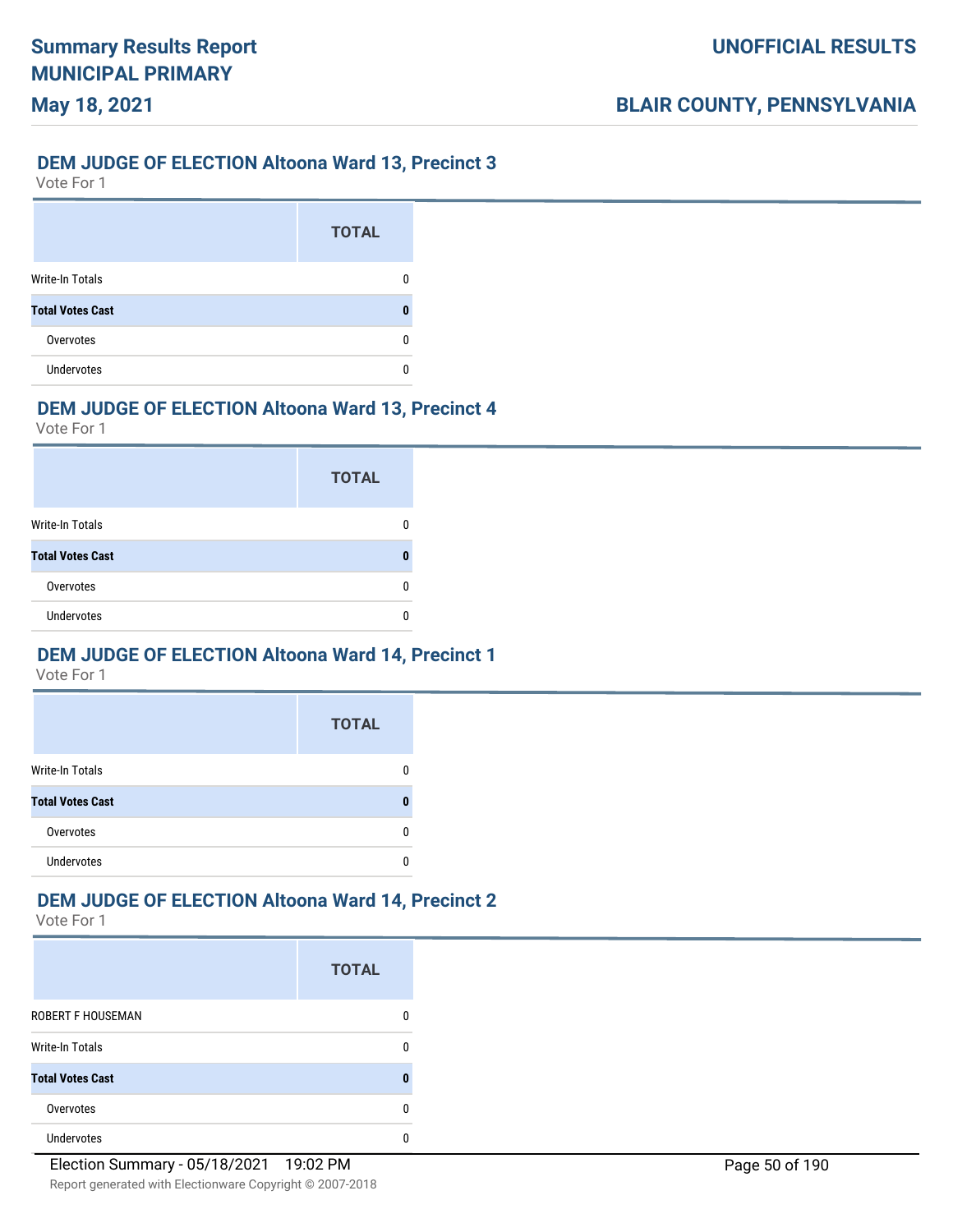# **May 18, 2021**

## **DEM JUDGE OF ELECTION Altoona Ward 14, Precinct 3**

Vote For 1

|                         | <b>TOTAL</b> |
|-------------------------|--------------|
| <b>Write-In Totals</b>  |              |
| <b>Total Votes Cast</b> |              |
| Overvotes               |              |
| <b>Undervotes</b>       |              |

## **DEM JUDGE OF ELECTION Allegheny Township, District 1**

Vote For 1

|                         | <b>TOTAL</b> |
|-------------------------|--------------|
| <b>Write-In Totals</b>  |              |
| <b>Total Votes Cast</b> |              |
| Overvotes               |              |
| <b>Undervotes</b>       |              |

## **DEM JUDGE OF ELECTION Allegheny Township, District 2**

Vote For 1

|                         | <b>TOTAL</b> |
|-------------------------|--------------|
| <b>Write-In Totals</b>  |              |
| <b>Total Votes Cast</b> |              |
| Overvotes               | O            |
| <b>Undervotes</b>       |              |

## **DEM JUDGE OF ELECTION Allegheny Township, District 3**

|                         | <b>TOTAL</b> |
|-------------------------|--------------|
| <b>Write-In Totals</b>  |              |
| <b>Total Votes Cast</b> |              |
| Overvotes               |              |
| Undervotes              |              |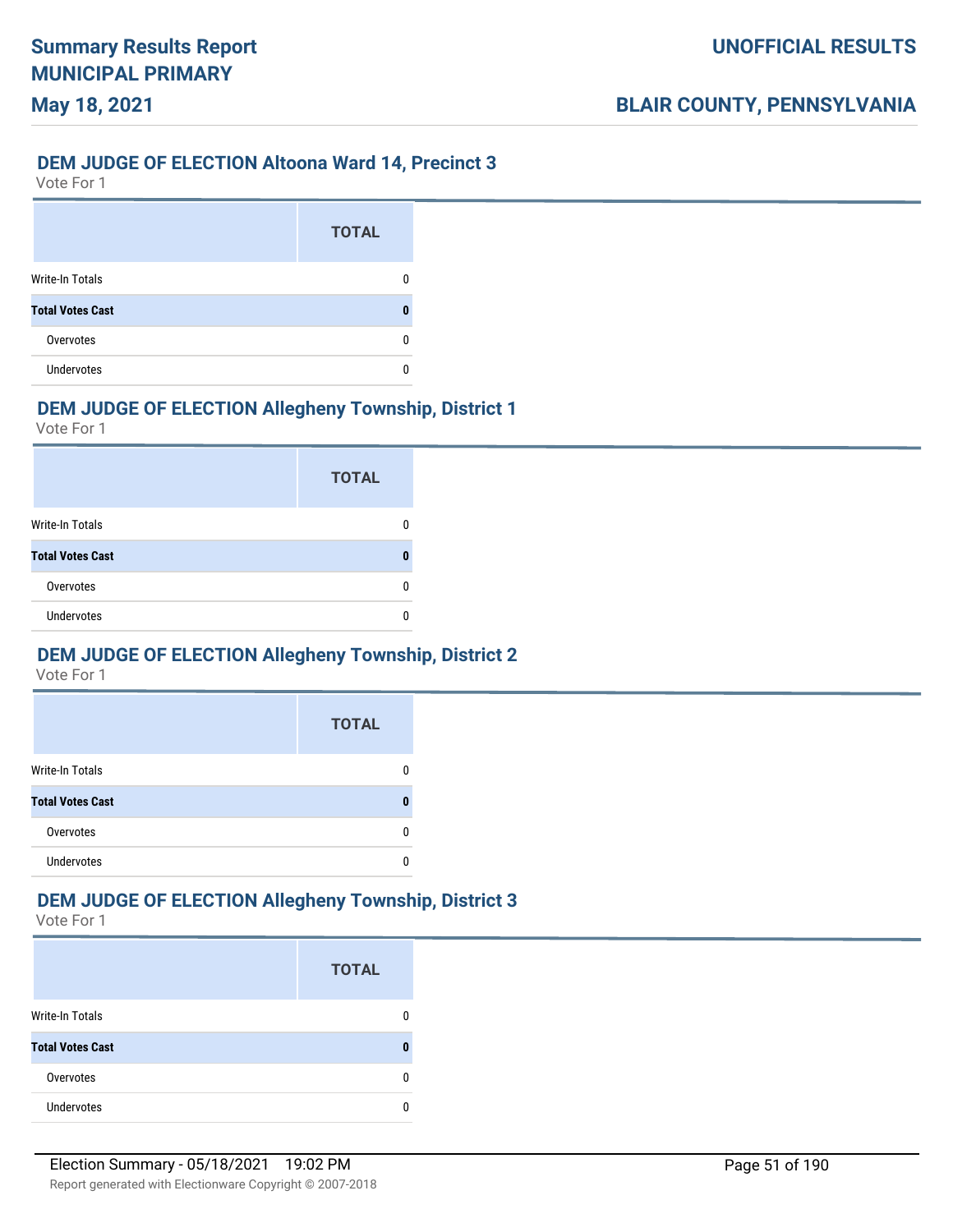#### **DEM JUDGE OF ELECTION Allegheny Township, District 4**

Vote For 1

**May 18, 2021**

|                         | <b>TOTAL</b> |
|-------------------------|--------------|
| <b>Write-In Totals</b>  |              |
| <b>Total Votes Cast</b> |              |
| Overvotes               |              |
| <b>Undervotes</b>       |              |

## **DEM JUDGE OF ELECTION Antis Township, District 1**

Vote For 1

|                         | <b>TOTAL</b> |
|-------------------------|--------------|
| <b>Write-In Totals</b>  |              |
| <b>Total Votes Cast</b> |              |
| Overvotes               |              |
| <b>Undervotes</b>       |              |

## **DEM JUDGE OF ELECTION Antis Township, District 2**

|                         | <b>TOTAL</b> |
|-------------------------|--------------|
| DIANE L IRWIN           | n            |
| <b>Write-In Totals</b>  | n            |
| <b>Total Votes Cast</b> | Λ            |
| Overvotes               | n            |
| Undervotes              | n            |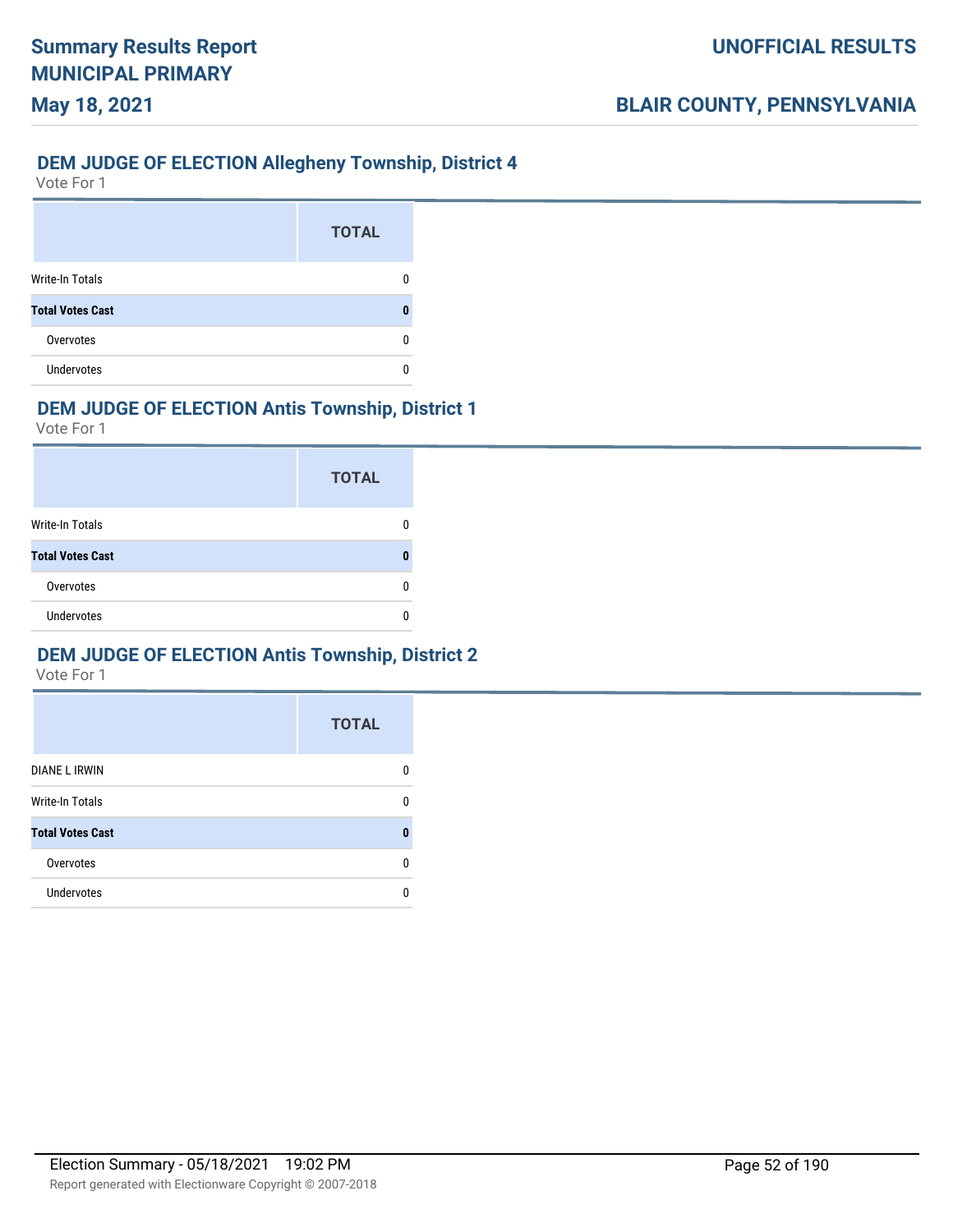#### **DEM JUDGE OF ELECTION Antis Township, District 3**

Vote For 1

**May 18, 2021**

|                         | <b>TOTAL</b> |
|-------------------------|--------------|
| PAULA J HALL            |              |
| <b>Write-In Totals</b>  |              |
| <b>Total Votes Cast</b> |              |
| Overvotes               |              |
| Undervotes              |              |

## **DEM JUDGE OF ELECTION Bellwood Borough**

Vote For 1

|                         | <b>TOTAL</b> |
|-------------------------|--------------|
| Write-In Totals         |              |
| <b>Total Votes Cast</b> |              |
| Overvotes               |              |
| <b>Undervotes</b>       |              |

### **DEM JUDGE OF ELECTION Blair Township, District 1**

|                         | <b>TOTAL</b> |
|-------------------------|--------------|
| <b>JOSEPH MELUSKY</b>   | O            |
| <b>Write-In Totals</b>  | n            |
| <b>Total Votes Cast</b> |              |
| Overvotes               | n            |
| Undervotes              |              |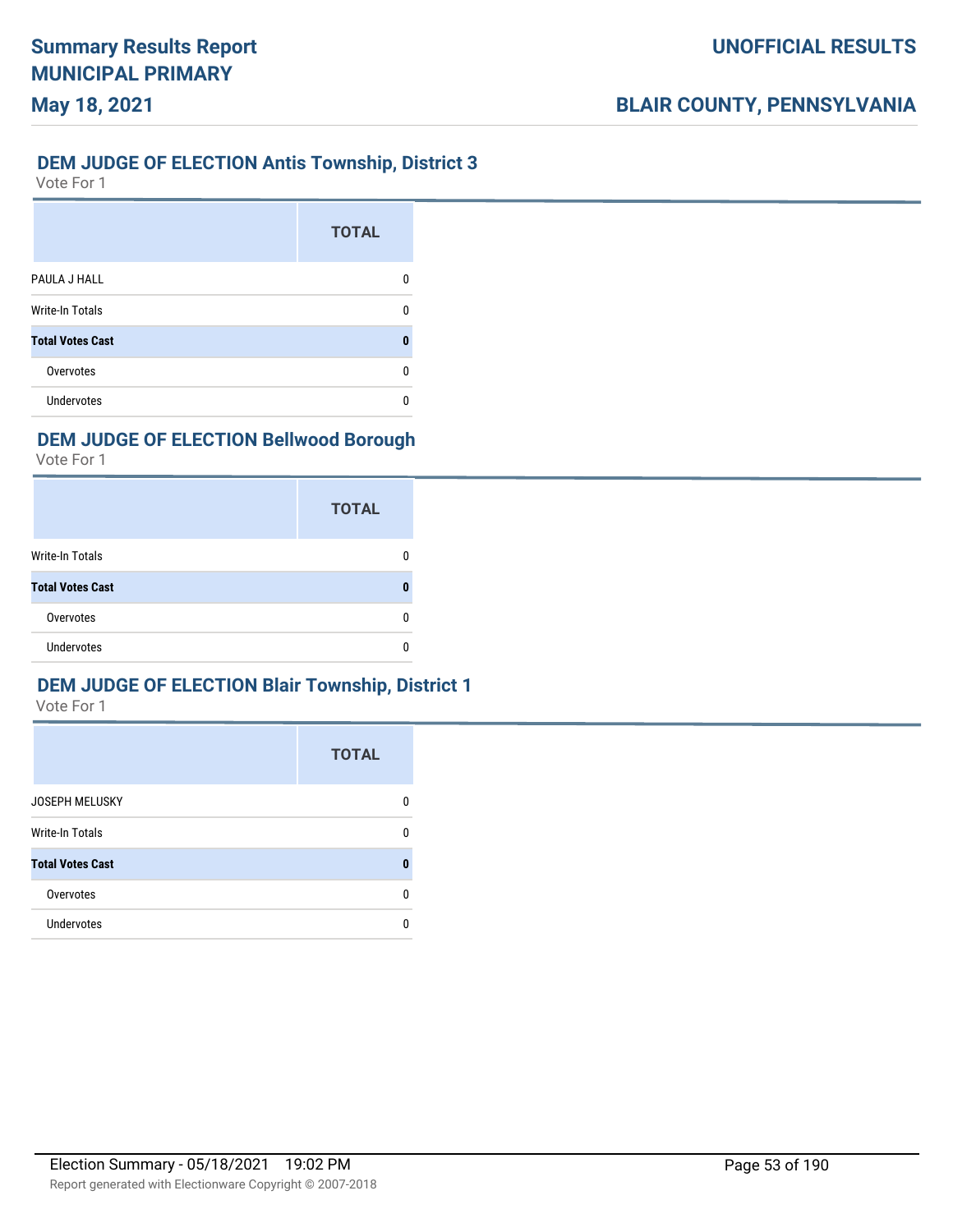## **May 18, 2021**

## **DEM JUDGE OF ELECTION Blair Township, District 2**

Vote For 1

|                         | <b>TOTAL</b> |
|-------------------------|--------------|
| <b>Write-In Totals</b>  |              |
| <b>Total Votes Cast</b> |              |
| Overvotes               |              |
| <b>Undervotes</b>       |              |

## **DEM JUDGE OF ELECTION Blair Township, District 3**

Vote For 1

|                         | <b>TOTAL</b> |
|-------------------------|--------------|
| Write-In Totals         |              |
| <b>Total Votes Cast</b> |              |
| Overvotes               |              |
| <b>Undervotes</b>       |              |

## **DEM JUDGE OF ELECTION Catharine Township**

Vote For 1

|                         | <b>TOTAL</b> |
|-------------------------|--------------|
| <b>Write-In Totals</b>  |              |
| <b>Total Votes Cast</b> |              |
| Overvotes               |              |
| <b>Undervotes</b>       |              |

## **DEM JUDGE OF ELECTION Duncansville Borough**

|                         | <b>TOTAL</b> |
|-------------------------|--------------|
| <b>Write-In Totals</b>  |              |
| <b>Total Votes Cast</b> |              |
| Overvotes               |              |
| <b>Undervotes</b>       |              |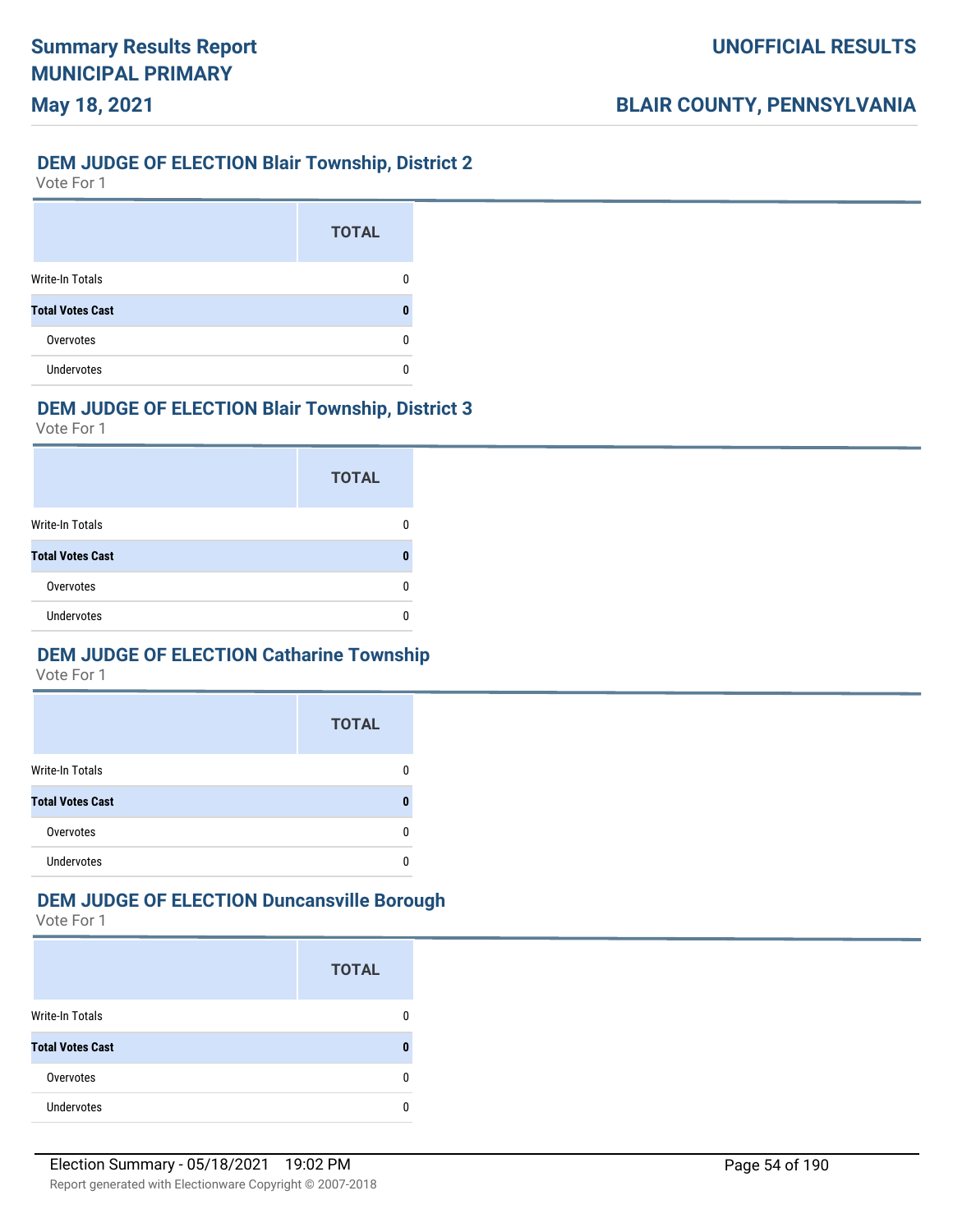## **DEM JUDGE OF ELECTION Frankstown Twp, District 1**

Vote For 1

**May 18, 2021**

|                         | <b>TOTAL</b> |
|-------------------------|--------------|
| <b>Write-In Totals</b>  |              |
| <b>Total Votes Cast</b> |              |
| Overvotes               |              |
| <b>Undervotes</b>       |              |

#### **DEM JUDGE OF ELECTION Frankstown Twp, District 2**

Vote For 1

|                         | <b>TOTAL</b> |
|-------------------------|--------------|
| Write-In Totals         |              |
| <b>Total Votes Cast</b> |              |
| Overvotes               |              |
| <b>Undervotes</b>       |              |

## **DEM JUDGE OF ELECTION Frankstown Twp, District 3**

Vote For 1

|                         | <b>TOTAL</b> |
|-------------------------|--------------|
| <b>Write-In Totals</b>  |              |
| <b>Total Votes Cast</b> |              |
| Overvotes               |              |
| <b>Undervotes</b>       |              |

## **DEM JUDGE OF ELECTION Frankstown Twp, District 4**

|                         | <b>TOTAL</b> |
|-------------------------|--------------|
| <b>Write-In Totals</b>  |              |
| <b>Total Votes Cast</b> |              |
| Overvotes               | n            |
| <b>Undervotes</b>       |              |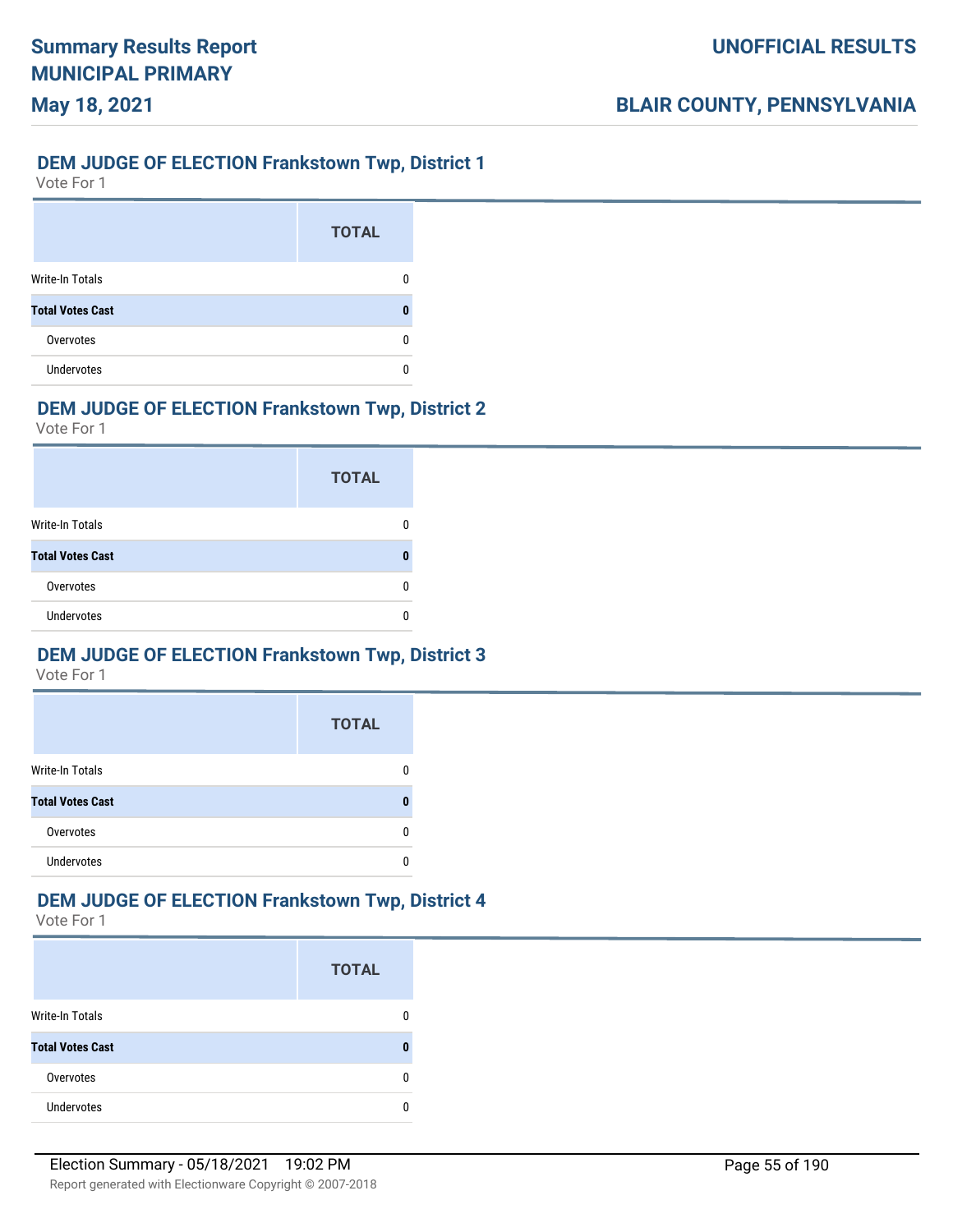## **DEM JUDGE OF ELECTION Frankstown Twp, District 5**

Vote For 1

**May 18, 2021**

|                         | <b>TOTAL</b> |
|-------------------------|--------------|
| Write-In Totals         |              |
| <b>Total Votes Cast</b> |              |
| Overvotes               |              |
| <b>Undervotes</b>       |              |

## **DEM JUDGE OF ELECTION Freedom Twp, District 1**

Vote For 1

|                         | <b>TOTAL</b> |
|-------------------------|--------------|
| Write-In Totals         |              |
| <b>Total Votes Cast</b> |              |
| Overvotes               |              |
| <b>Undervotes</b>       |              |

## **DEM JUDGE OF ELECTION Freedom Twp, District 2**

Vote For 1

|                         | <b>TOTAL</b> |
|-------------------------|--------------|
| <b>Write-In Totals</b>  |              |
| <b>Total Votes Cast</b> |              |
| Overvotes               |              |
| Undervotes              |              |

## **DEM JUDGE OF ELECTION Greenfield Twp, District 1**

|                         | <b>TOTAL</b> |
|-------------------------|--------------|
| <b>Write-In Totals</b>  |              |
| <b>Total Votes Cast</b> |              |
| Overvotes               |              |
| <b>Undervotes</b>       |              |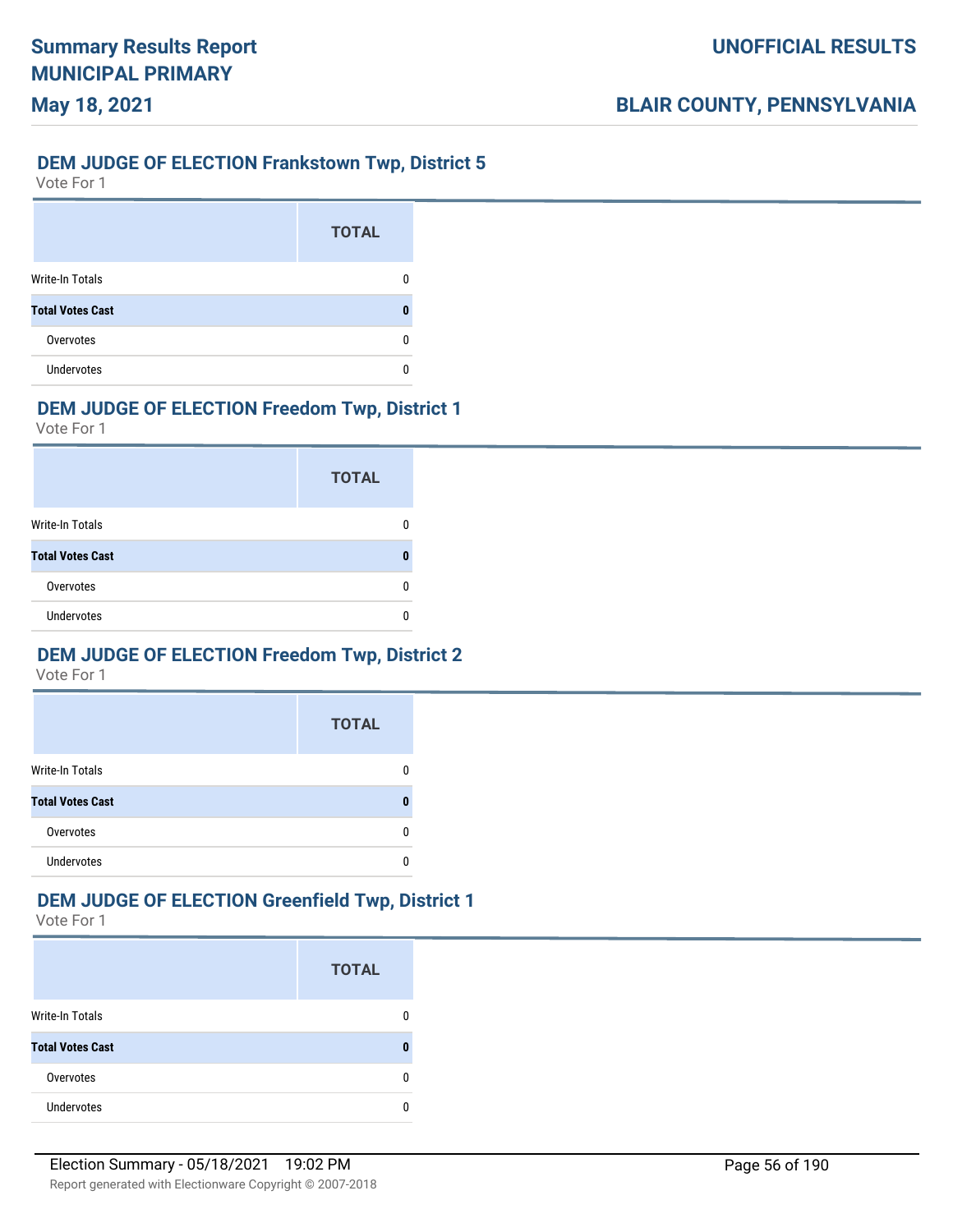#### **DEM JUDGE OF ELECTION Greenfield Twp, District 2**

Vote For 1

**May 18, 2021**

|                         | <b>TOTAL</b> |
|-------------------------|--------------|
| <b>Write-In Totals</b>  |              |
| <b>Total Votes Cast</b> |              |
| Overvotes               |              |
| <b>Undervotes</b>       |              |

## **DEM JUDGE OF ELECTION Greenfield Twp, District 3**

Vote For 1

|                         | <b>TOTAL</b> |
|-------------------------|--------------|
| Write-In Totals         |              |
| <b>Total Votes Cast</b> |              |
| Overvotes               |              |
| <b>Undervotes</b>       |              |

## **DEM JUDGE OF ELECTION Hollidaysburg Boro, Ward 1**

Vote For 1

|                         | <b>TOTAL</b> |
|-------------------------|--------------|
| <b>Write-In Totals</b>  |              |
| <b>Total Votes Cast</b> |              |
| Overvotes               |              |
| <b>Undervotes</b>       |              |

#### **DEM JUDGE OF ELECTION Hollidaysburg Boro, Ward 2**

|                         | <b>TOTAL</b> |
|-------------------------|--------------|
| <b>Write-In Totals</b>  |              |
| <b>Total Votes Cast</b> |              |
| Overvotes               | n            |
| <b>Undervotes</b>       |              |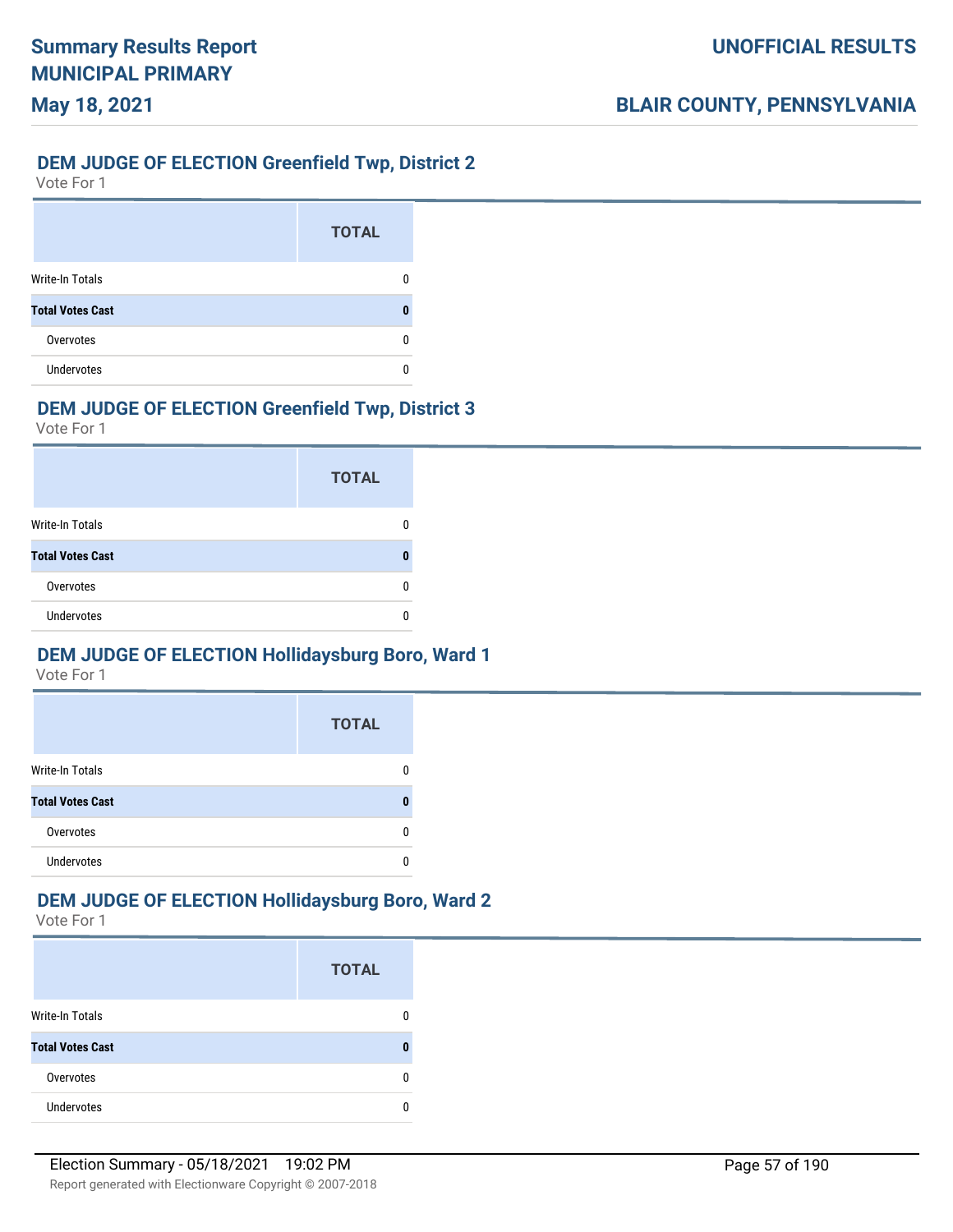# **May 18, 2021**

## **DEM JUDGE OF ELECTION Hollidaysburg Boro, Ward 3**

Vote For 1

|                         | <b>TOTAL</b> |
|-------------------------|--------------|
| <b>Write-In Totals</b>  |              |
| <b>Total Votes Cast</b> |              |
| Overvotes               |              |
| <b>Undervotes</b>       |              |

## **DEM JUDGE OF ELECTION Hollidaysburg Boro, Ward 4**

Vote For 1

|                         | <b>TOTAL</b> |
|-------------------------|--------------|
| Write-In Totals         |              |
| <b>Total Votes Cast</b> |              |
| Overvotes               |              |
| <b>Undervotes</b>       |              |

## **DEM JUDGE OF ELECTION Hollidaysburg Boro, Ward 5**

Vote For 1

|                         | <b>TOTAL</b> |
|-------------------------|--------------|
| <b>Write-In Totals</b>  |              |
| <b>Total Votes Cast</b> | п            |
| Overvotes               |              |
| Undervotes              |              |

## **DEM JUDGE OF ELECTION Hollidaysburg Boro, Ward 6**

|                         | <b>TOTAL</b> |
|-------------------------|--------------|
| <b>Write-In Totals</b>  |              |
| <b>Total Votes Cast</b> |              |
| Overvotes               |              |
| Undervotes              |              |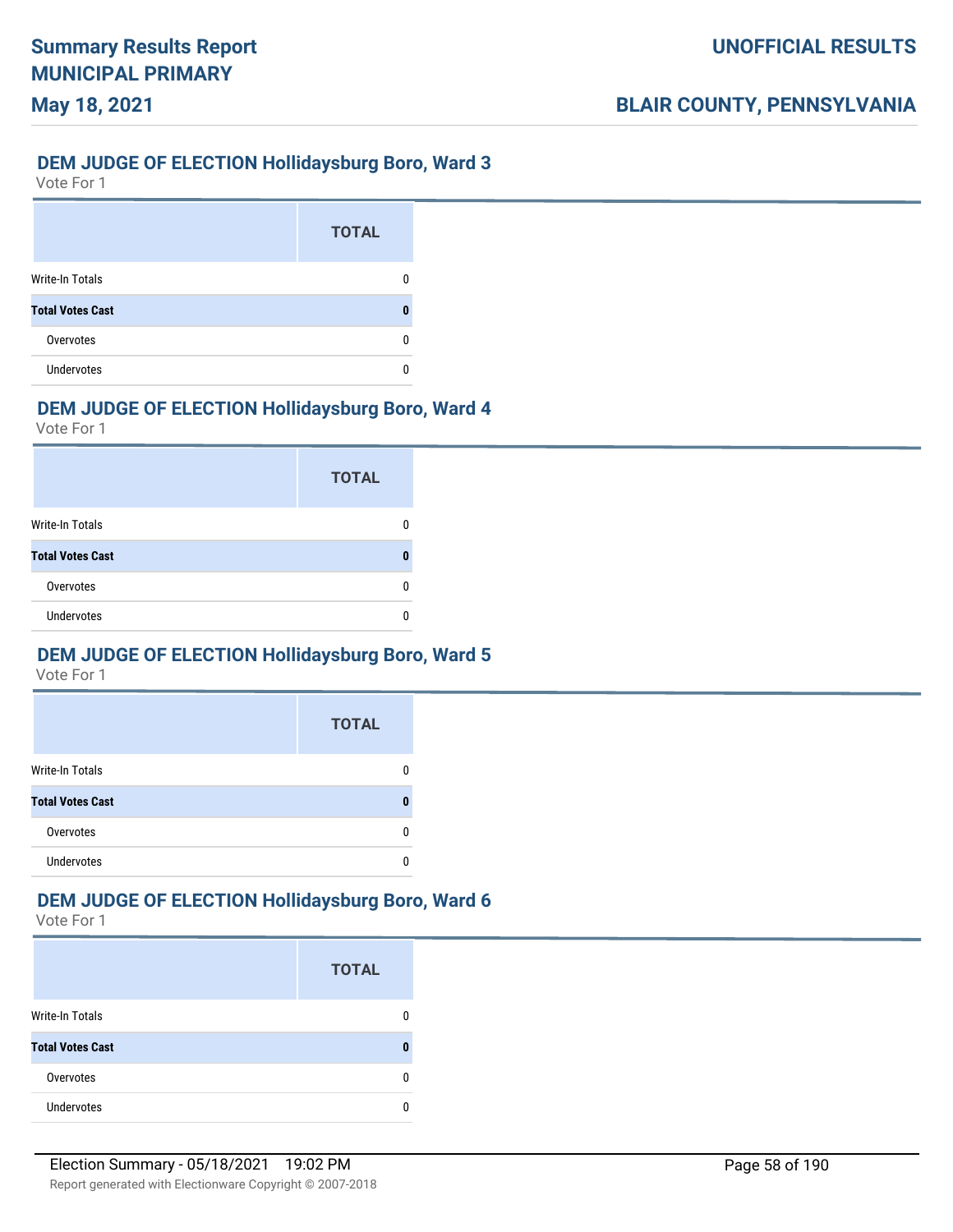## **DEM JUDGE OF ELECTION Hollidaysburg Boro, Ward 7**

Vote For 1

**May 18, 2021**

|                         | <b>TOTAL</b> |
|-------------------------|--------------|
| <b>Write-In Totals</b>  |              |
| <b>Total Votes Cast</b> |              |
| Overvotes               | O            |
| <b>Undervotes</b>       |              |

## **DEM JUDGE OF ELECTION Huston Township**

Vote For 1

|                         | <b>TOTAL</b> |
|-------------------------|--------------|
| Write-In Totals         |              |
| <b>Total Votes Cast</b> |              |
| Overvotes               |              |
| <b>Undervotes</b>       |              |

## **DEM JUDGE OF ELECTION Juniata Township**

Vote For 1

|                         | <b>TOTAL</b> |
|-------------------------|--------------|
| <b>Write-In Totals</b>  |              |
| <b>Total Votes Cast</b> |              |
| Overvotes               |              |
| <b>Undervotes</b>       |              |

## **DEM JUDGE OF ELECTION Logan Twp, District 1**

|                         | <b>TOTAL</b> |
|-------------------------|--------------|
| <b>Write-In Totals</b>  |              |
| <b>Total Votes Cast</b> |              |
| Overvotes               |              |
| <b>Undervotes</b>       |              |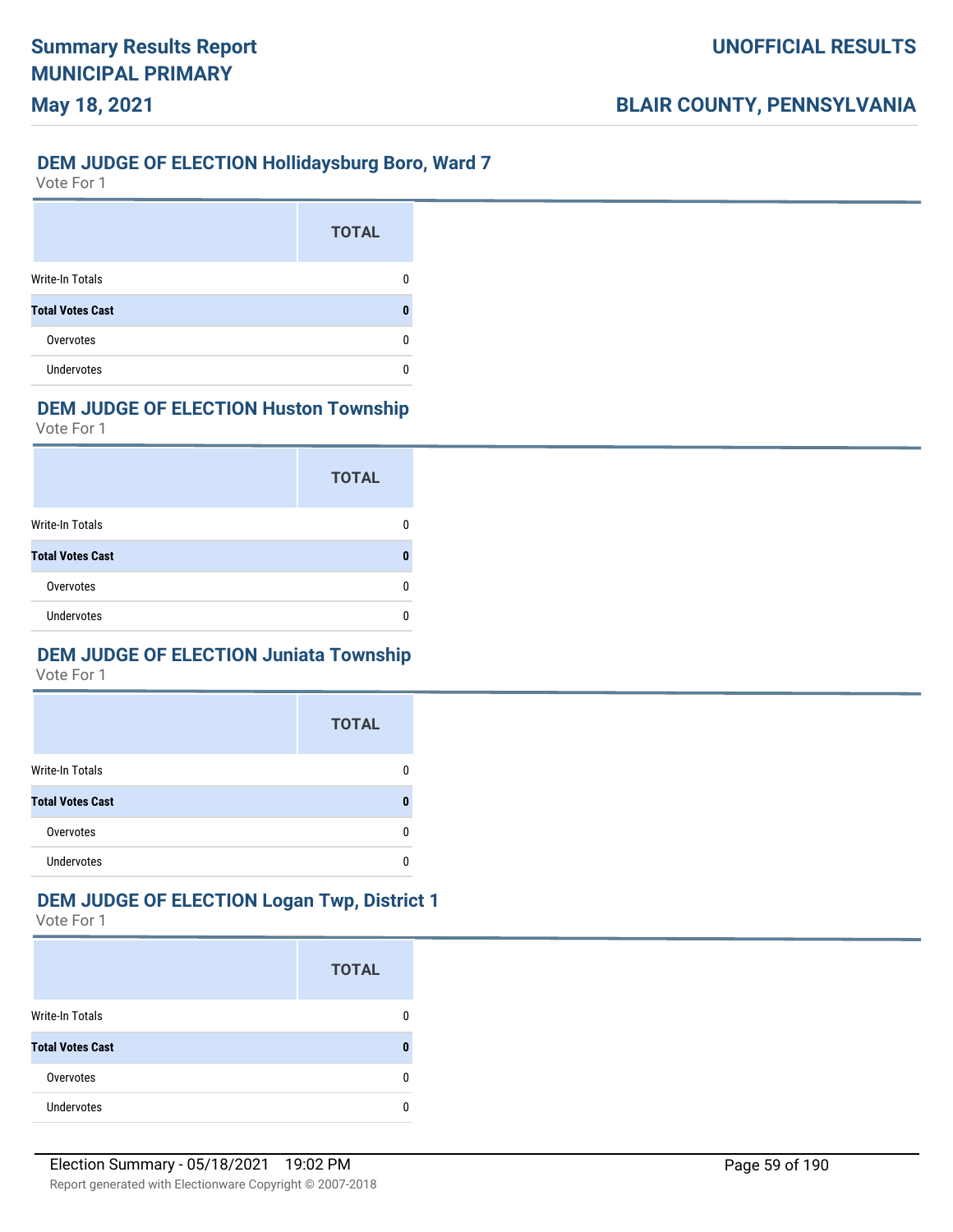#### **DEM JUDGE OF ELECTION Logan Twp, District 2**

Vote For 1

**May 18, 2021**

|                         | <b>TOTAL</b> |
|-------------------------|--------------|
| <b>Write-In Totals</b>  |              |
| <b>Total Votes Cast</b> |              |
| Overvotes               |              |
| <b>Undervotes</b>       |              |

## **DEM JUDGE OF ELECTION Logan Twp, District 3**

Vote For 1

|                          | <b>TOTAL</b> |
|--------------------------|--------------|
| <b>CATHERINE A KNUPP</b> |              |
| Write-In Totals          | n            |
| <b>Total Votes Cast</b>  |              |
| Overvotes                | n            |
| <b>Undervotes</b>        |              |

## **DEM JUDGE OF ELECTION Logan Twp, District 4**

|                         | <b>TOTAL</b> |
|-------------------------|--------------|
| Write-In Totals         |              |
| <b>Total Votes Cast</b> |              |
| Overvotes               |              |
| <b>Undervotes</b>       |              |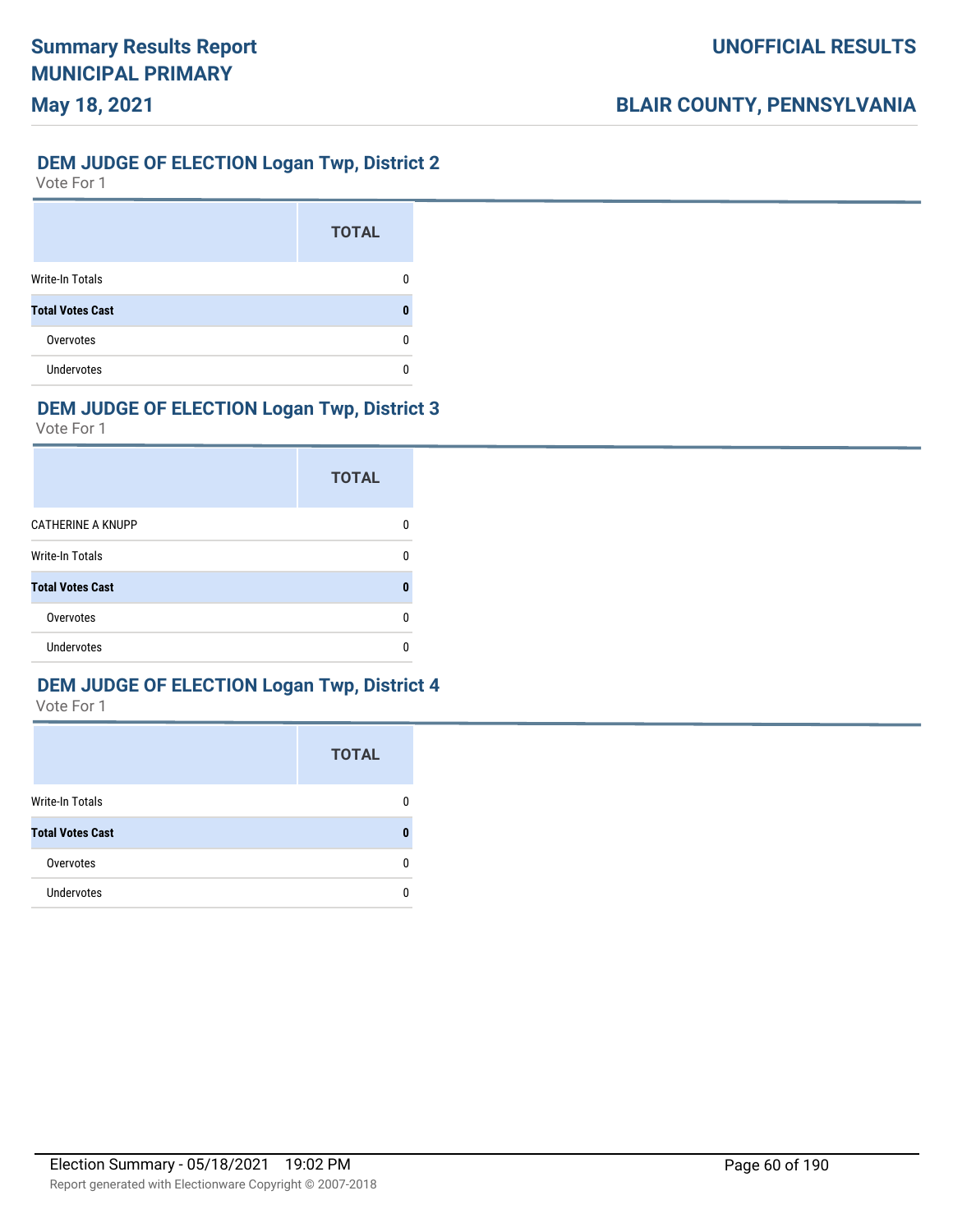## **DEM JUDGE OF ELECTION Logan Twp, District 5**

Vote For 1

**May 18, 2021**

|                         | <b>TOTAL</b> |
|-------------------------|--------------|
| LINDA K TANZI           | n            |
| <b>Write-In Totals</b>  |              |
| <b>Total Votes Cast</b> | O            |
| Overvotes               | n            |
| <b>Undervotes</b>       |              |

## **DEM JUDGE OF ELECTION Logan Twp, Distict 6**

Vote For 1

|                         | <b>TOTAL</b> |
|-------------------------|--------------|
| Write-In Totals         |              |
| <b>Total Votes Cast</b> |              |
| Overvotes               |              |
| <b>Undervotes</b>       |              |

## **DEM JUDGE OF ELECTION Logan Twp, District 7**

Vote For 1

|                         | <b>TOTAL</b> |
|-------------------------|--------------|
| Write-In Totals         |              |
| <b>Total Votes Cast</b> |              |
| Overvotes               |              |
| <b>Undervotes</b>       |              |

#### **DEM JUDGE OF ELECTION Martinsburg Boro, District 1**

|                         | <b>TOTAL</b> |
|-------------------------|--------------|
| Write-In Totals         | 0            |
| <b>Total Votes Cast</b> |              |
| Overvotes               | 0            |
| Undervotes              | 0            |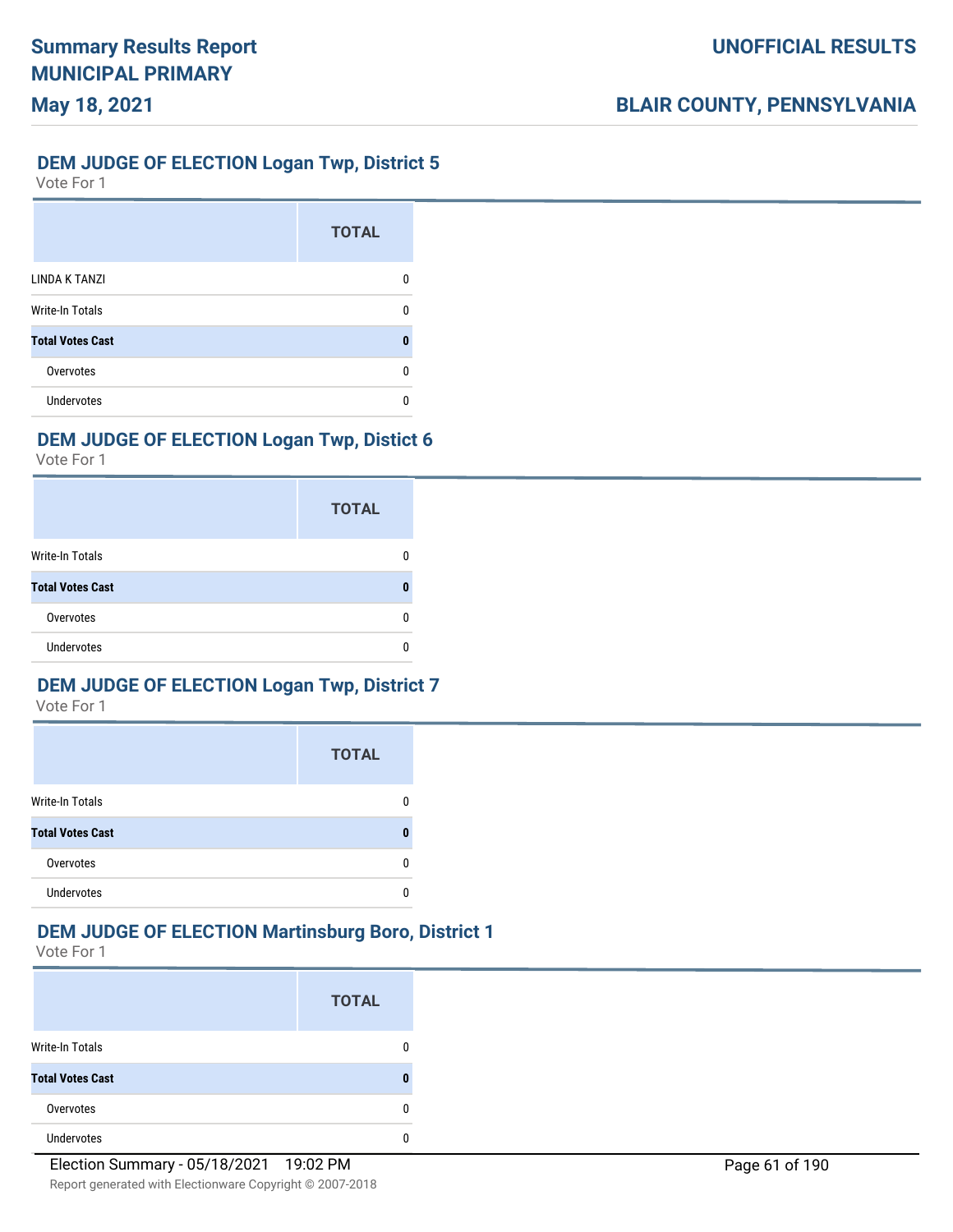## **DEM JUDGE OF ELECTION Martinsburg Boro, District 2**

Vote For 1

**May 18, 2021**

|                         | <b>TOTAL</b> |
|-------------------------|--------------|
| SANDRA WEYANDT          | 0            |
| <b>Write-In Totals</b>  | O            |
| <b>Total Votes Cast</b> | O            |
| Overvotes               | ŋ            |
| Undervotes              | n            |

## **DEM JUDGE OF ELECTION Newry Borough**

Vote For 1

|                         | <b>TOTAL</b> |
|-------------------------|--------------|
| <b>Write-In Totals</b>  |              |
| <b>Total Votes Cast</b> |              |
| Overvotes               |              |
| <b>Undervotes</b>       |              |

## **DEM JUDGE OF ELECTION North Woodbury Township**

Vote For 1

|                         | <b>TOTAL</b> |
|-------------------------|--------------|
| <b>Write-In Totals</b>  |              |
| <b>Total Votes Cast</b> |              |
| Overvotes               |              |
| <b>Undervotes</b>       |              |

## **DEM JUDGE OF ELECTION Roaring Spring Boro 1**

|                         | <b>TOTAL</b> |
|-------------------------|--------------|
| <b>Write-In Totals</b>  |              |
| <b>Total Votes Cast</b> |              |
| Overvotes               |              |
| <b>Undervotes</b>       |              |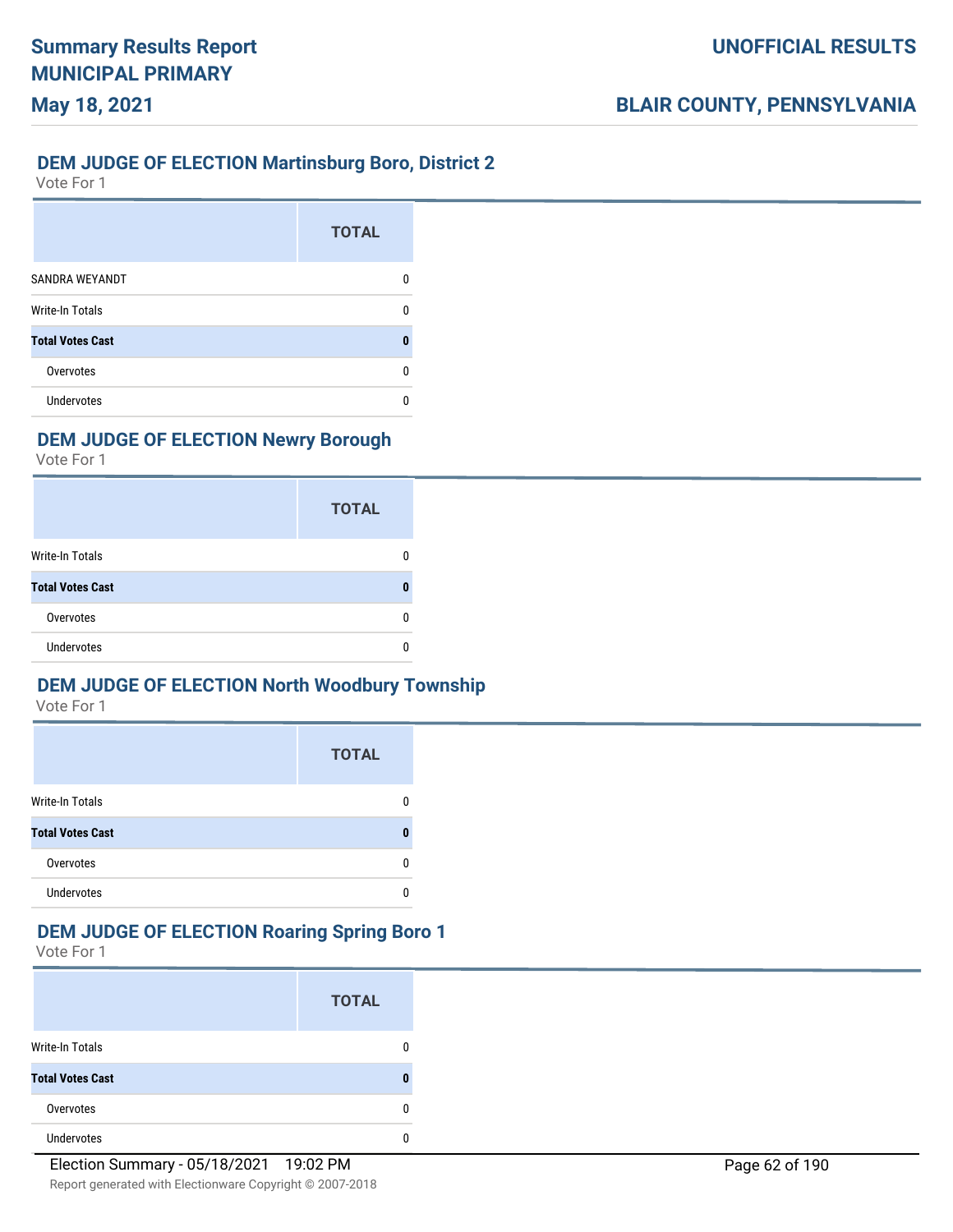#### **DEM JUDGE OF ELECTION Roaring Spring Boro 2**

Vote For 1

**May 18, 2021**

|                         | <b>TOTAL</b> |
|-------------------------|--------------|
| <b>Write-In Totals</b>  |              |
| <b>Total Votes Cast</b> |              |
| Overvotes               |              |
| <b>Undervotes</b>       |              |

## **DEM JUDGE OF ELECTION Roaring Spring Boro 3**

Vote For 1

|                         | <b>TOTAL</b> |
|-------------------------|--------------|
| Write-In Totals         |              |
| <b>Total Votes Cast</b> |              |
| Overvotes               |              |
| <b>Undervotes</b>       |              |

## **DEM JUDGE OF ELECTION Snyder Twp, District 1**

Vote For 1

|                         | <b>TOTAL</b> |
|-------------------------|--------------|
| <b>Write-In Totals</b>  |              |
| <b>Total Votes Cast</b> |              |
| Overvotes               |              |
| <b>Undervotes</b>       |              |

## **DEM JUDGE OF ELECTION Snyder Twp, District 2**

|                         | <b>TOTAL</b> |
|-------------------------|--------------|
| <b>Write-In Totals</b>  |              |
| <b>Total Votes Cast</b> |              |
| Overvotes               |              |
| <b>Undervotes</b>       |              |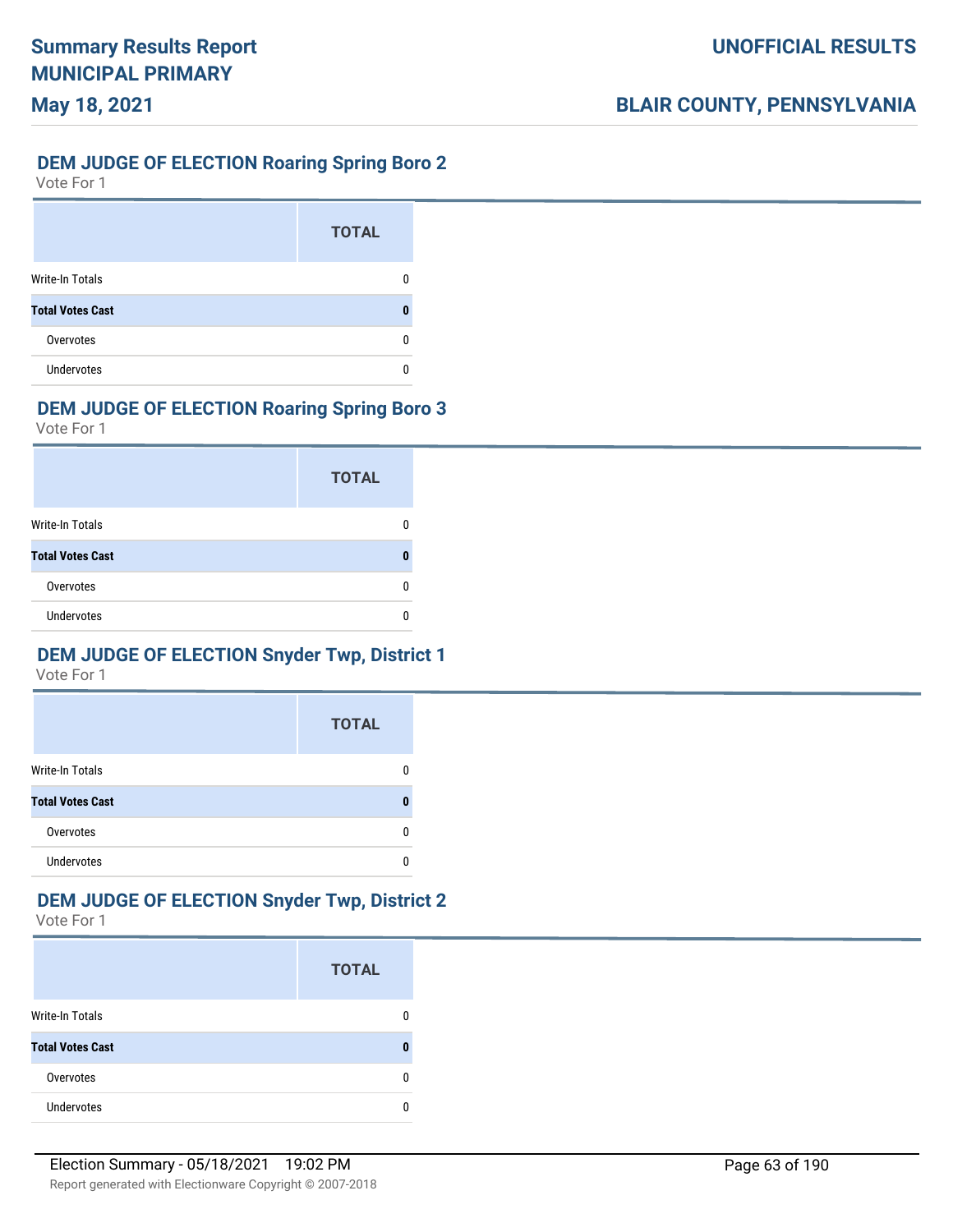## **DEM JUDGE OF ELECTION Taylor Twp**

Vote For 1

|                         | <b>TOTAL</b> |
|-------------------------|--------------|
| Write-In Totals         |              |
| <b>Total Votes Cast</b> |              |
| Overvotes               |              |
| Undervotes              |              |

## **DEM JUDGE OF ELECTION Tyrone Boro, Ward 1**

Vote For 1

|                         | <b>TOTAL</b> |
|-------------------------|--------------|
| Write-In Totals         |              |
| <b>Total Votes Cast</b> | Л            |
| Overvotes               | O            |
| <b>Undervotes</b>       |              |

## **DEM JUDGE OF ELECTION Tyrone Boro, Ward 2**

Vote For 1

|                         | <b>TOTAL</b> |
|-------------------------|--------------|
| <b>Write-In Totals</b>  |              |
| <b>Total Votes Cast</b> | П            |
| Overvotes               |              |
| Undervotes              |              |

## **DEM JUDGE OF ELECTION Tyrone Boro, Ward 3**

|                         | <b>TOTAL</b> |
|-------------------------|--------------|
| <b>NANCY WEAKLAND</b>   | O            |
| <b>Write-In Totals</b>  | n            |
| <b>Total Votes Cast</b> |              |
| Overvotes               | U            |
| <b>Undervotes</b>       | O            |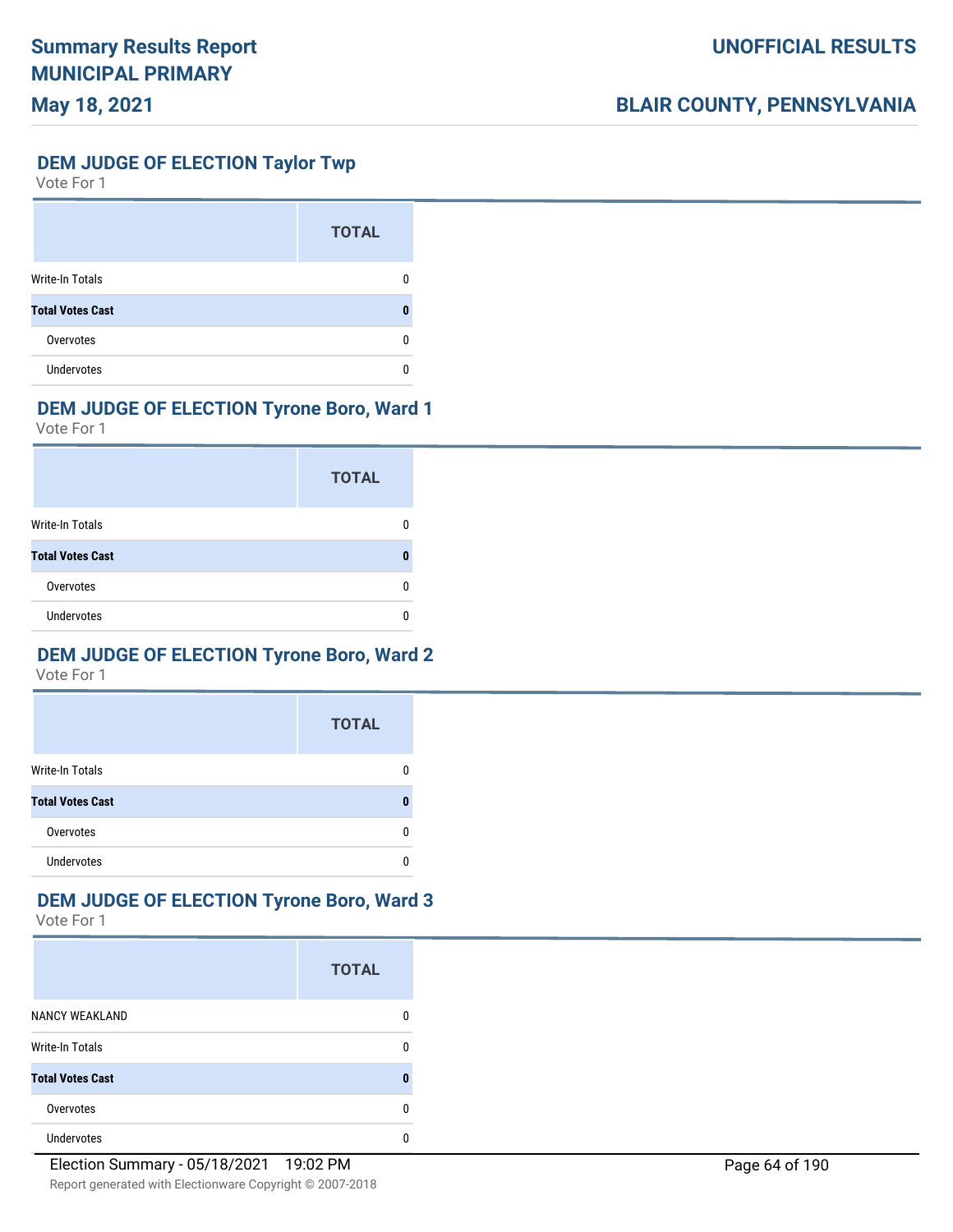#### **DEM JUDGE OF ELECTION Tyrone Boro, Ward 4**

Vote For 1

**May 18, 2021**

|                         | <b>TOTAL</b> |
|-------------------------|--------------|
| <b>Write-In Totals</b>  |              |
| <b>Total Votes Cast</b> |              |
| Overvotes               |              |
| Undervotes              |              |

## **DEM JUDGE OF ELECTION Tyrone Boro, Ward 5**

Vote For 1

|                         | <b>TOTAL</b> |
|-------------------------|--------------|
| <b>Write-In Totals</b>  |              |
| <b>Total Votes Cast</b> |              |
| Overvotes               |              |
| Undervotes              |              |

## **DEM JUDGE OF ELECTION Tyrone Boro, Ward 6**

Vote For 1

|                              | <b>TOTAL</b> |
|------------------------------|--------------|
| CYNTHIA L CALVIN VANDERGLASS |              |
| Write-In Totals              |              |
| <b>Total Votes Cast</b>      |              |
| Overvotes                    |              |
| Undervotes                   |              |

## **DEM JUDGE OF ELECTION Tyrone Boro, Ward 7**

|                         | <b>TOTAL</b> |
|-------------------------|--------------|
| <b>Write-In Totals</b>  |              |
| <b>Total Votes Cast</b> |              |
| Overvotes               |              |
| <b>Undervotes</b>       |              |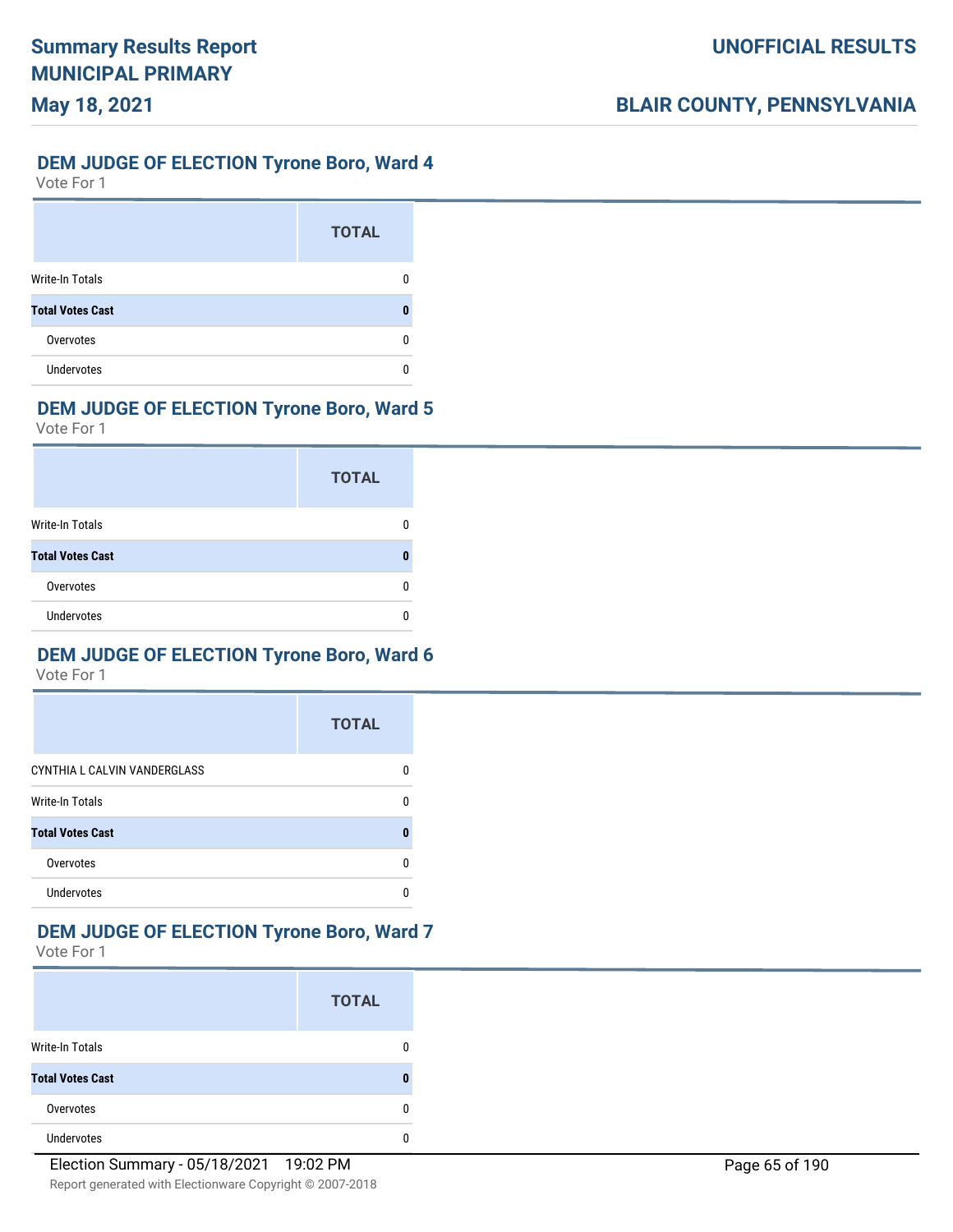### **DEM JUDGE OF ELECTION Tyrone Twp, District 1**

Vote For 1

**May 18, 2021**

|                         | <b>TOTAL</b> |
|-------------------------|--------------|
| <b>Write-In Totals</b>  |              |
| <b>Total Votes Cast</b> |              |
| Overvotes               |              |
| <b>Undervotes</b>       |              |

## **DEM JUDGE OF ELECTION Tyrone Twp, District 2**

Vote For 1

|                         | <b>TOTAL</b> |
|-------------------------|--------------|
| <b>Write-In Totals</b>  |              |
| <b>Total Votes Cast</b> |              |
| Overvotes               |              |
| <b>Undervotes</b>       |              |

## **DEM JUDGE OF ELECTION Williamsburg Borough**

Vote For 1

|                         | <b>TOTAL</b> |
|-------------------------|--------------|
| <b>Write-In Totals</b>  |              |
| <b>Total Votes Cast</b> |              |
| Overvotes               |              |
| <b>Undervotes</b>       |              |

## **DEM JUDGE OF ELECTION Woodbury Township**

|                         | <b>TOTAL</b> |
|-------------------------|--------------|
| <b>Write-In Totals</b>  |              |
| <b>Total Votes Cast</b> |              |
| Overvotes               |              |
| Undervotes              |              |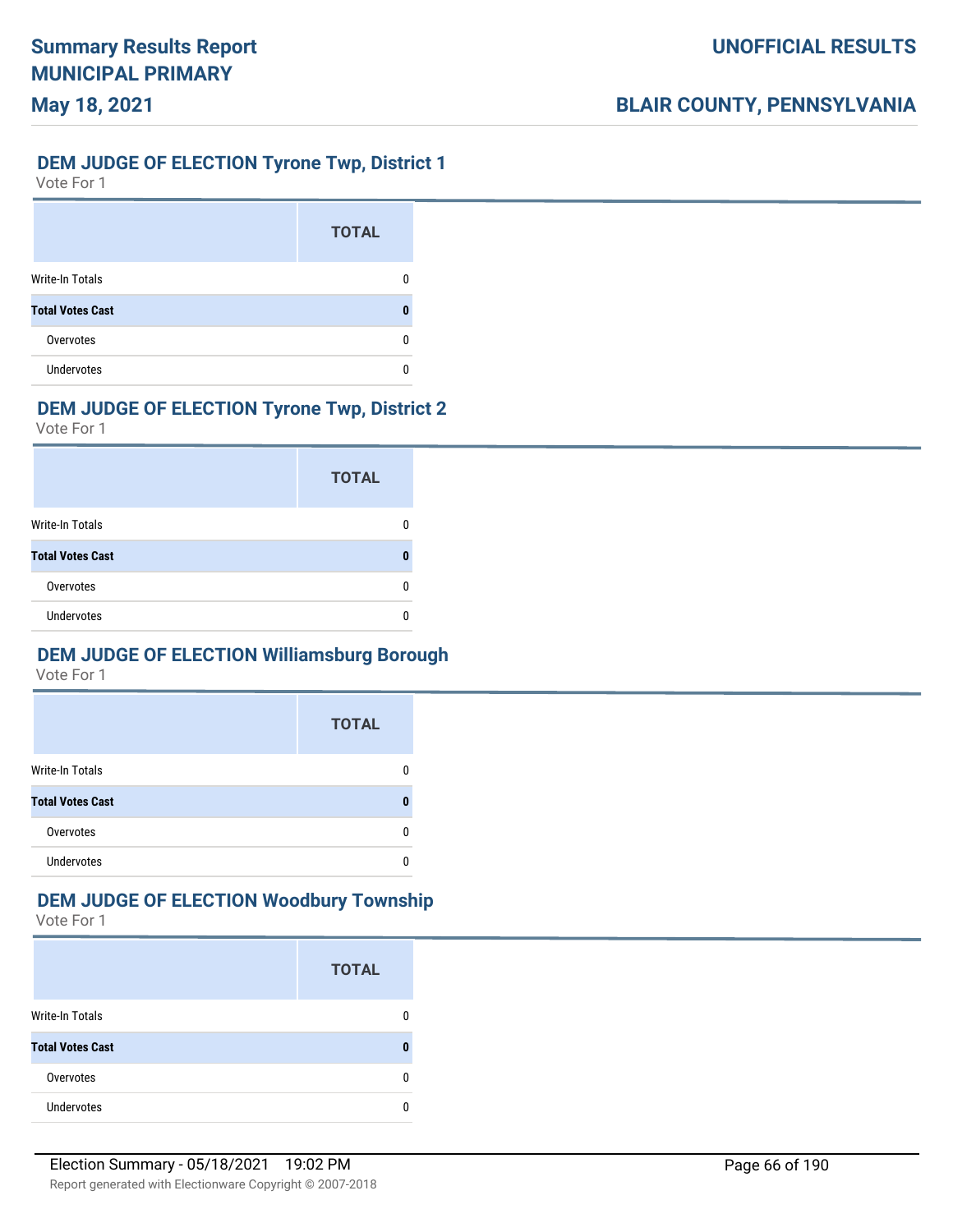#### **DEM INSPECTOR OF ELECTION Altoona Ward 1**

Vote For 1

**May 18, 2021**

|                         | <b>TOTAL</b> |
|-------------------------|--------------|
| Write-In Totals         |              |
| <b>Total Votes Cast</b> |              |
| Overvotes               |              |
| <b>Undervotes</b>       |              |

## **DEM INSPECTOR OF ELECTION Altoona Ward 2, Precinct 1**

Vote For 1

|                         | <b>TOTAL</b> |
|-------------------------|--------------|
| Write-In Totals         |              |
| <b>Total Votes Cast</b> |              |
| Overvotes               |              |
| <b>Undervotes</b>       |              |

#### **DEM INSPECTOR OF ELECTION Altoona Ward 2, Precinct 2**

Vote For 1

|                         | <b>TOTAL</b> |
|-------------------------|--------------|
| <b>Write-In Totals</b>  |              |
| <b>Total Votes Cast</b> |              |
| Overvotes               |              |
| <b>Undervotes</b>       |              |

## **DEM INSPECTOR OF ELECTION Altoona Ward 3, Precinct 1**

|                         | <b>TOTAL</b> |
|-------------------------|--------------|
| <b>Write-In Totals</b>  |              |
| <b>Total Votes Cast</b> |              |
| Overvotes               |              |
| Undervotes              |              |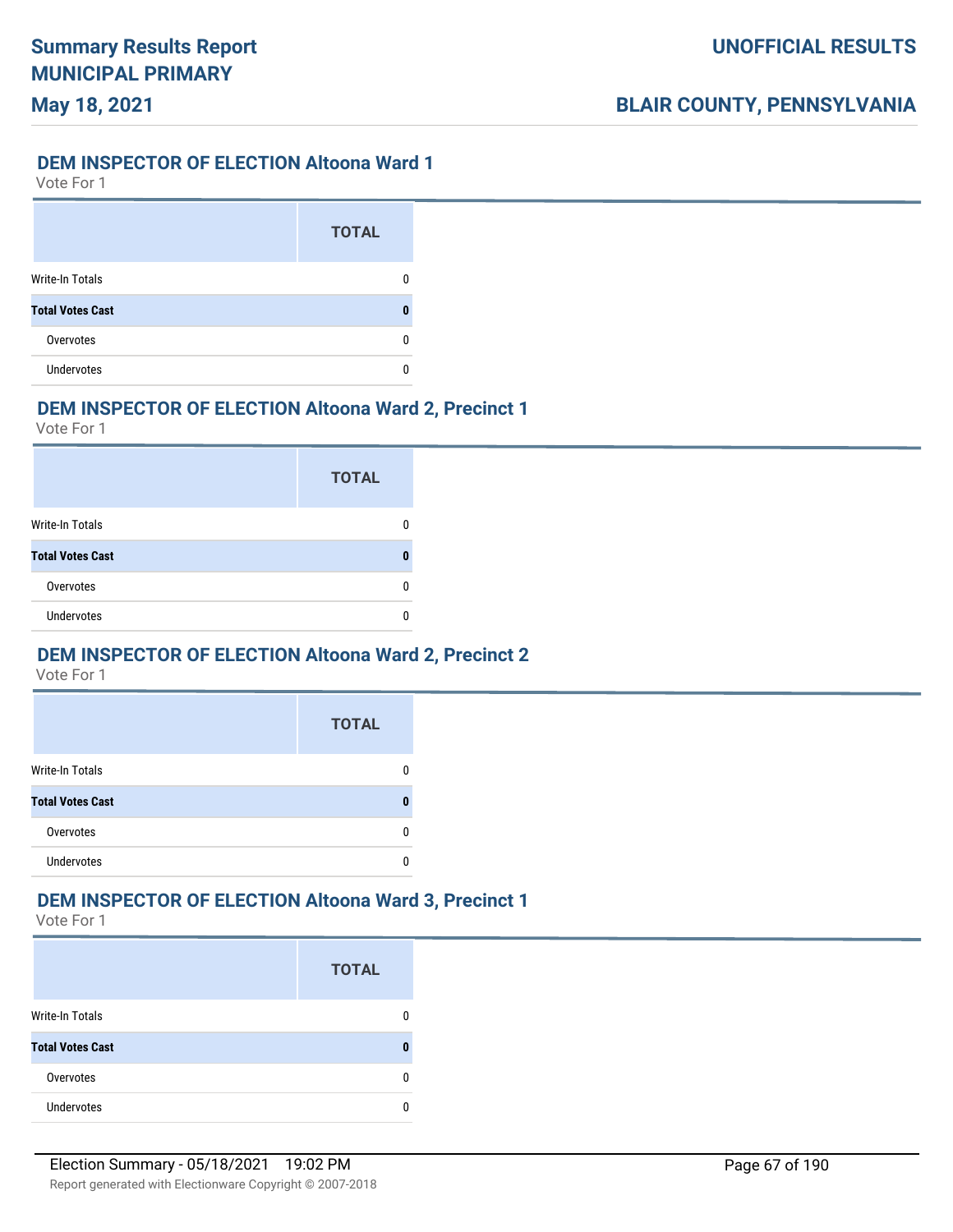## **DEM INSPECTOR OF ELECTION Altoona Ward 3, Precinct 2**

Vote For 1

**May 18, 2021**

|                         | <b>TOTAL</b> |
|-------------------------|--------------|
| Write-In Totals         |              |
| <b>Total Votes Cast</b> |              |
| Overvotes               |              |
| <b>Undervotes</b>       |              |

## **DEM INSPECTOR OF ELECTION Altoona Ward 4, Precinct 1**

Vote For 1

|                         | <b>TOTAL</b> |
|-------------------------|--------------|
| Write-In Totals         |              |
| <b>Total Votes Cast</b> |              |
| Overvotes               |              |
| <b>Undervotes</b>       |              |

#### **DEM INSPECTOR OF ELECTION Altoona Ward 4, Precinct 2**

Vote For 1

|                         | <b>TOTAL</b> |
|-------------------------|--------------|
| <b>Write-In Totals</b>  |              |
| <b>Total Votes Cast</b> |              |
| Overvotes               |              |
| <b>Undervotes</b>       |              |

## **DEM INSPECTOR OF ELECTION Altoona Ward 5, Precinct 1**

|                         | <b>TOTAL</b> |
|-------------------------|--------------|
| <b>Write-In Totals</b>  |              |
| <b>Total Votes Cast</b> |              |
| Overvotes               |              |
| Undervotes              |              |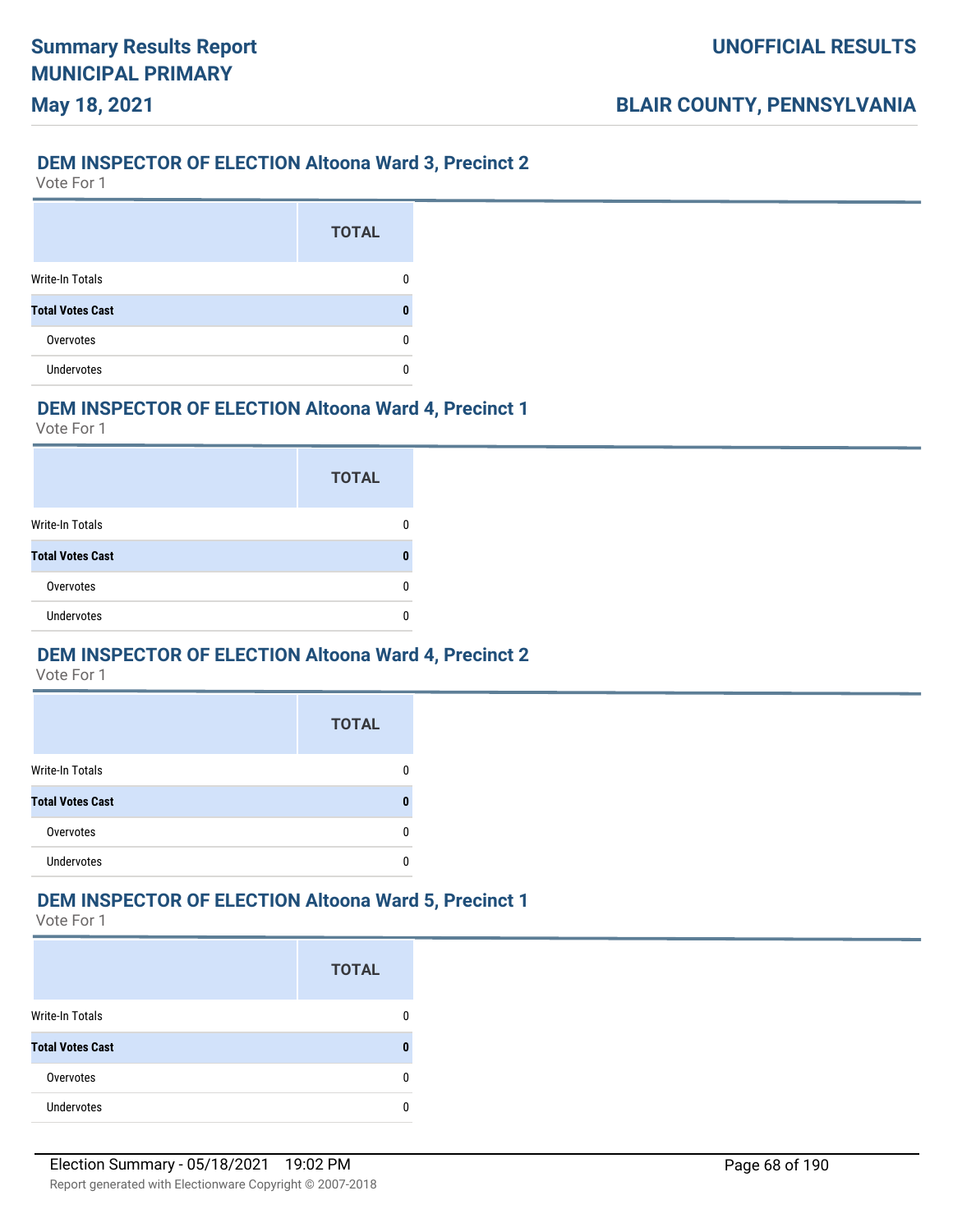## **DEM INSPECTOR OF ELECTION Altoona Ward 5, Precinct 2**

Vote For 1

**May 18, 2021**

|                           | <b>TOTAL</b> |
|---------------------------|--------------|
| <b>CHARLOTTE A DILLEN</b> | n            |
| <b>Write-In Totals</b>    |              |
| <b>Total Votes Cast</b>   | n            |
| Overvotes                 | U            |
| Undervotes                | n            |

## **DEM INSPECTOR OF ELECTION Altoona Ward 5, Precinct 3**

Vote For 1

|                         | <b>TOTAL</b> |
|-------------------------|--------------|
| <b>Write-In Totals</b>  |              |
| <b>Total Votes Cast</b> |              |
| Overvotes               |              |
| <b>Undervotes</b>       |              |

## **DEM INSPECTOR OF ELECTION Altoona Ward 6, Precinct 1**

Vote For 1

|                         | <b>TOTAL</b> |
|-------------------------|--------------|
| <b>Write-In Totals</b>  |              |
| <b>Total Votes Cast</b> |              |
| Overvotes               |              |
| <b>Undervotes</b>       |              |

## **DEM INSPECTOR OF ELECTION Altoona Ward 6, Precinct 2**

|                         | <b>TOTAL</b> |
|-------------------------|--------------|
| <b>Write-In Totals</b>  |              |
| <b>Total Votes Cast</b> | П            |
| Overvotes               | n            |
| <b>Undervotes</b>       |              |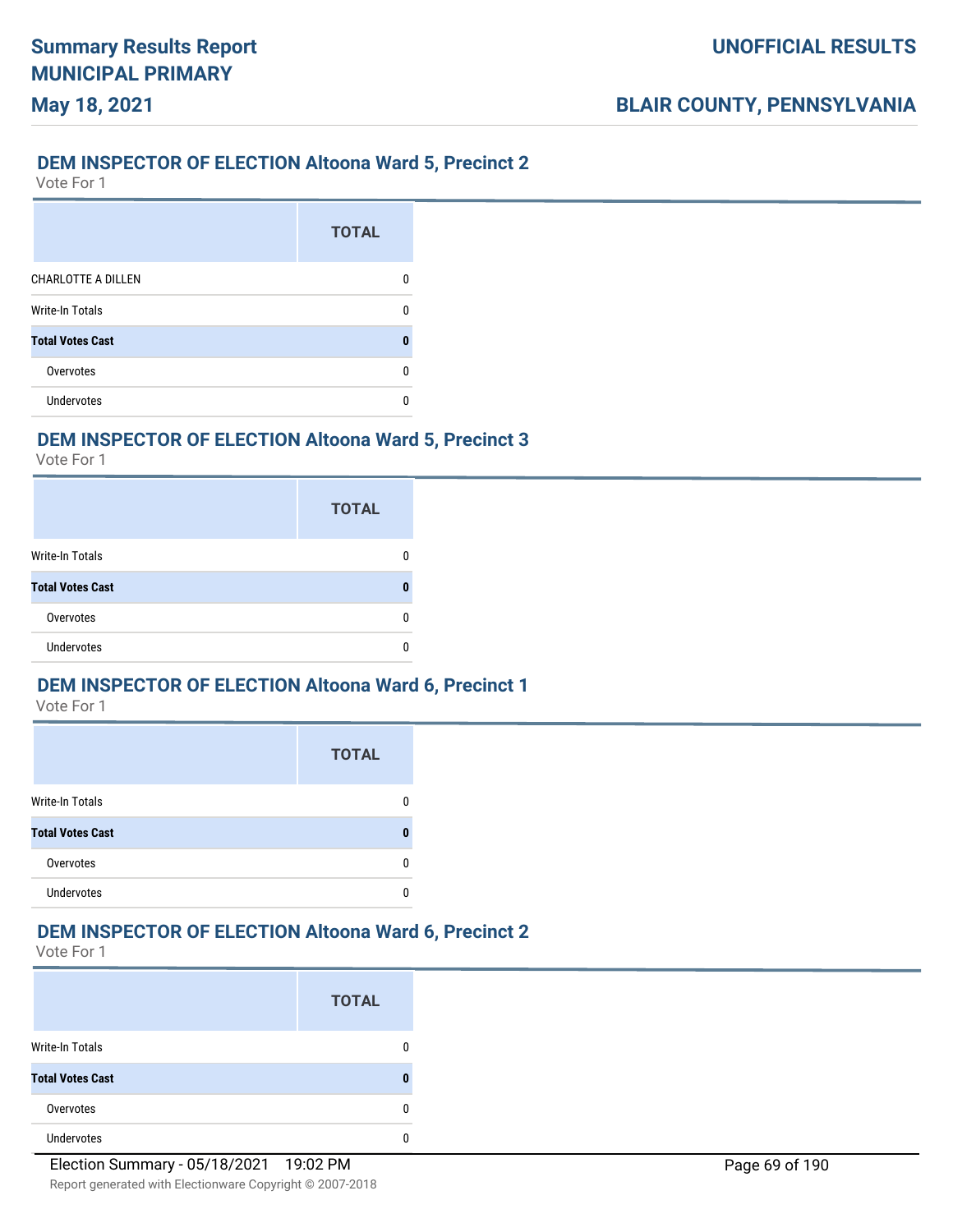#### **DEM INSPECTOR OF ELECTION Altoona Ward 6, Precinct 3**

Vote For 1

**May 18, 2021**

|                         | <b>TOTAL</b> |
|-------------------------|--------------|
| Write-In Totals         |              |
| <b>Total Votes Cast</b> |              |
| Overvotes               |              |
| <b>Undervotes</b>       |              |

## **DEM INSPECTOR OF ELECTION Altoona Ward 6, Precinct 4**

Vote For 1

|                         | <b>TOTAL</b> |
|-------------------------|--------------|
| Write-In Totals         |              |
| <b>Total Votes Cast</b> |              |
| Overvotes               |              |
| <b>Undervotes</b>       |              |

#### **DEM INSPECTOR OF ELECTION Altoona Ward 7**

Vote For 1

|                         | <b>TOTAL</b> |
|-------------------------|--------------|
| <b>Write-In Totals</b>  |              |
| <b>Total Votes Cast</b> |              |
| Overvotes               |              |
| <b>Undervotes</b>       |              |

## **DEM INSPECTOR OF ELECTION Altoona Ward 8, Precinct 1**

|                           | <b>TOTAL</b> |
|---------------------------|--------------|
| <b>VIRGINIA LATCHFORD</b> |              |
| <b>Write-In Totals</b>    | n            |
| <b>Total Votes Cast</b>   | П            |
| Overvotes                 | n            |
| <b>Undervotes</b>         |              |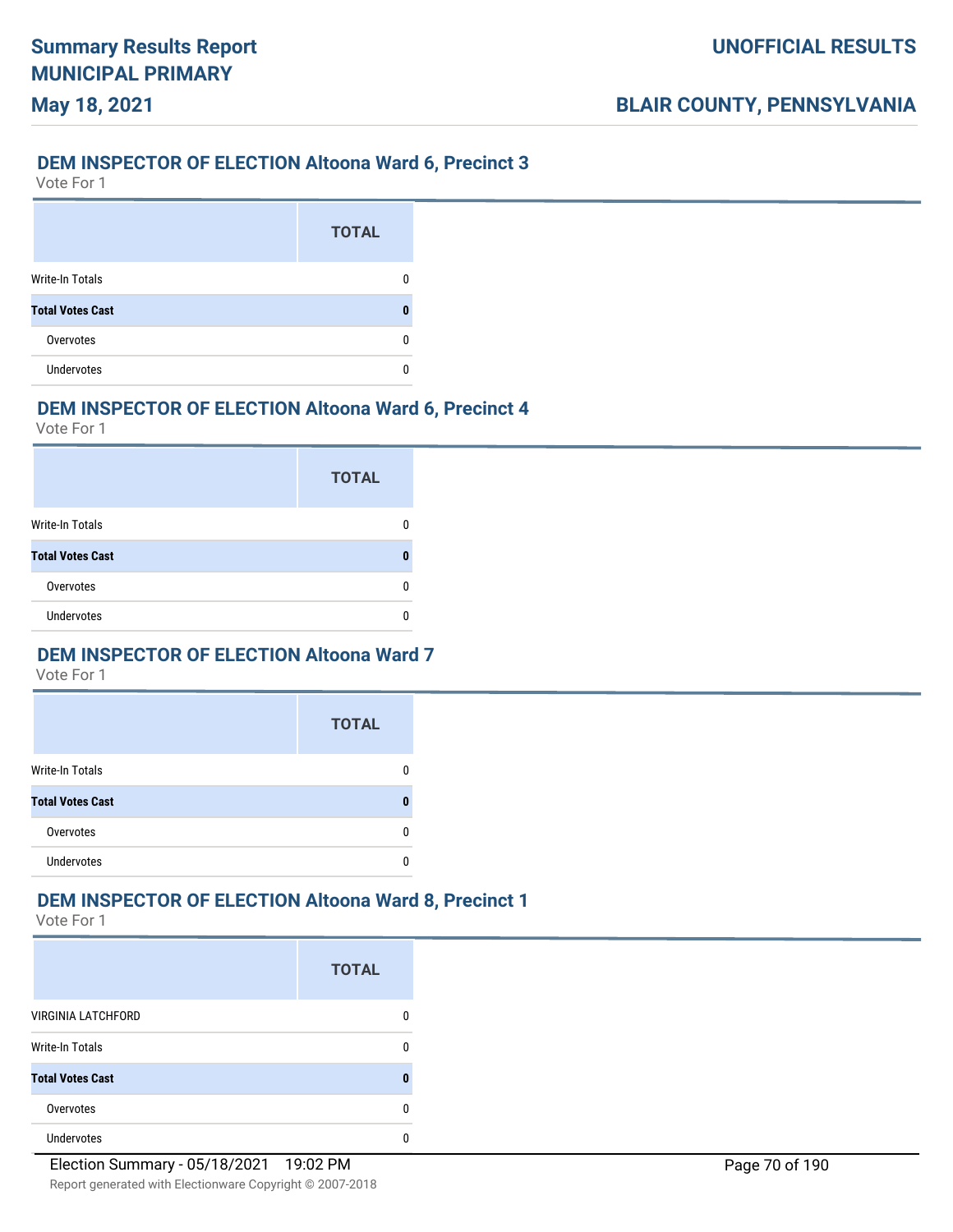## **DEM INSPECTOR OF ELECTION Altoona Ward 8, Precinct 2**

Vote For 1

**May 18, 2021**

|                         | <b>TOTAL</b> |
|-------------------------|--------------|
| <b>Write-In Totals</b>  |              |
| <b>Total Votes Cast</b> | Л            |
| Overvotes               |              |
| <b>Undervotes</b>       |              |

## **DEM INSPECTOR OF ELECTION Altoona Ward 9**

Vote For 1

|                         | <b>TOTAL</b> |
|-------------------------|--------------|
| Write-In Totals         |              |
| <b>Total Votes Cast</b> |              |
| Overvotes               |              |
| <b>Undervotes</b>       |              |

#### **DEM INSPECTOR OF ELECTION Altoona Ward 10, Precinct 1**

Vote For 1

|                         | <b>TOTAL</b> |
|-------------------------|--------------|
| <b>Write-In Totals</b>  |              |
| <b>Total Votes Cast</b> |              |
| Overvotes               |              |
| <b>Undervotes</b>       |              |

#### **DEM INSPECTOR OF ELECTION Altoona Ward 10, Precinct 2**

|                         | <b>TOTAL</b> |
|-------------------------|--------------|
| <b>Write-In Totals</b>  |              |
| <b>Total Votes Cast</b> |              |
| Overvotes               |              |
| <b>Undervotes</b>       |              |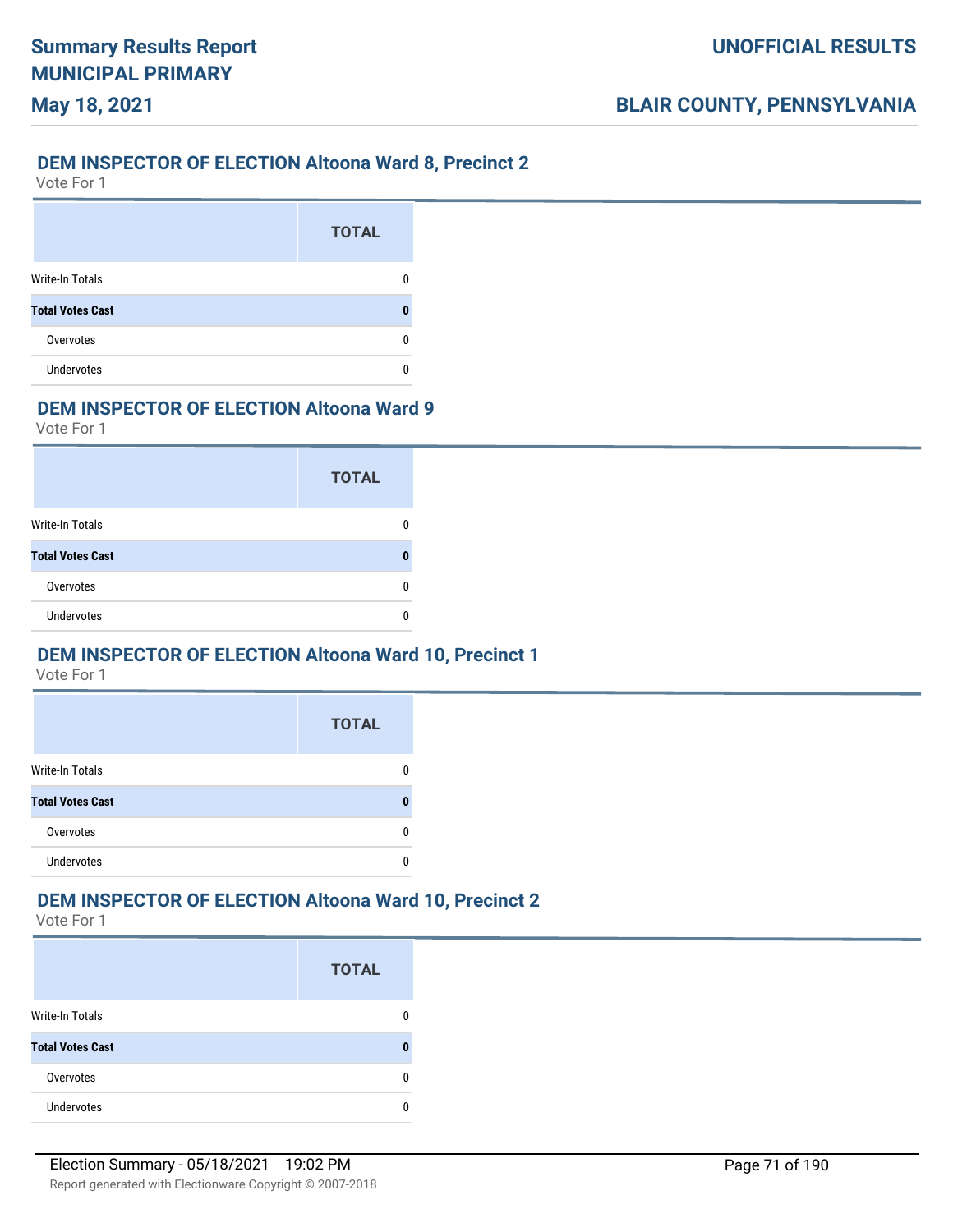## **DEM INSPECTOR OF ELECTION Altoona Ward 11, Precinct 1**

Vote For 1

**May 18, 2021**

|                         | <b>TOTAL</b> |
|-------------------------|--------------|
| Write-In Totals         |              |
| <b>Total Votes Cast</b> |              |
| Overvotes               |              |
| <b>Undervotes</b>       |              |

## **DEM INSPECTOR OF ELECTION Altoona Ward 11, Precinct 2**

Vote For 1

|                         | <b>TOTAL</b> |
|-------------------------|--------------|
| Write-In Totals         |              |
| <b>Total Votes Cast</b> |              |
| Overvotes               |              |
| Undervotes              |              |

#### **DEM INSPECTOR OF ELECTION Altoona Ward 12, Precinct 1**

Vote For 1

|                         | <b>TOTAL</b> |
|-------------------------|--------------|
| <b>Write-In Totals</b>  |              |
| <b>Total Votes Cast</b> |              |
| Overvotes               |              |
| <b>Undervotes</b>       |              |

## **DEM INSPECTOR OF ELECTION Altoona Ward 12, Precinct 2**

|                         | <b>TOTAL</b> |
|-------------------------|--------------|
| <b>Write-In Totals</b>  |              |
| <b>Total Votes Cast</b> |              |
| Overvotes               |              |
| Undervotes              |              |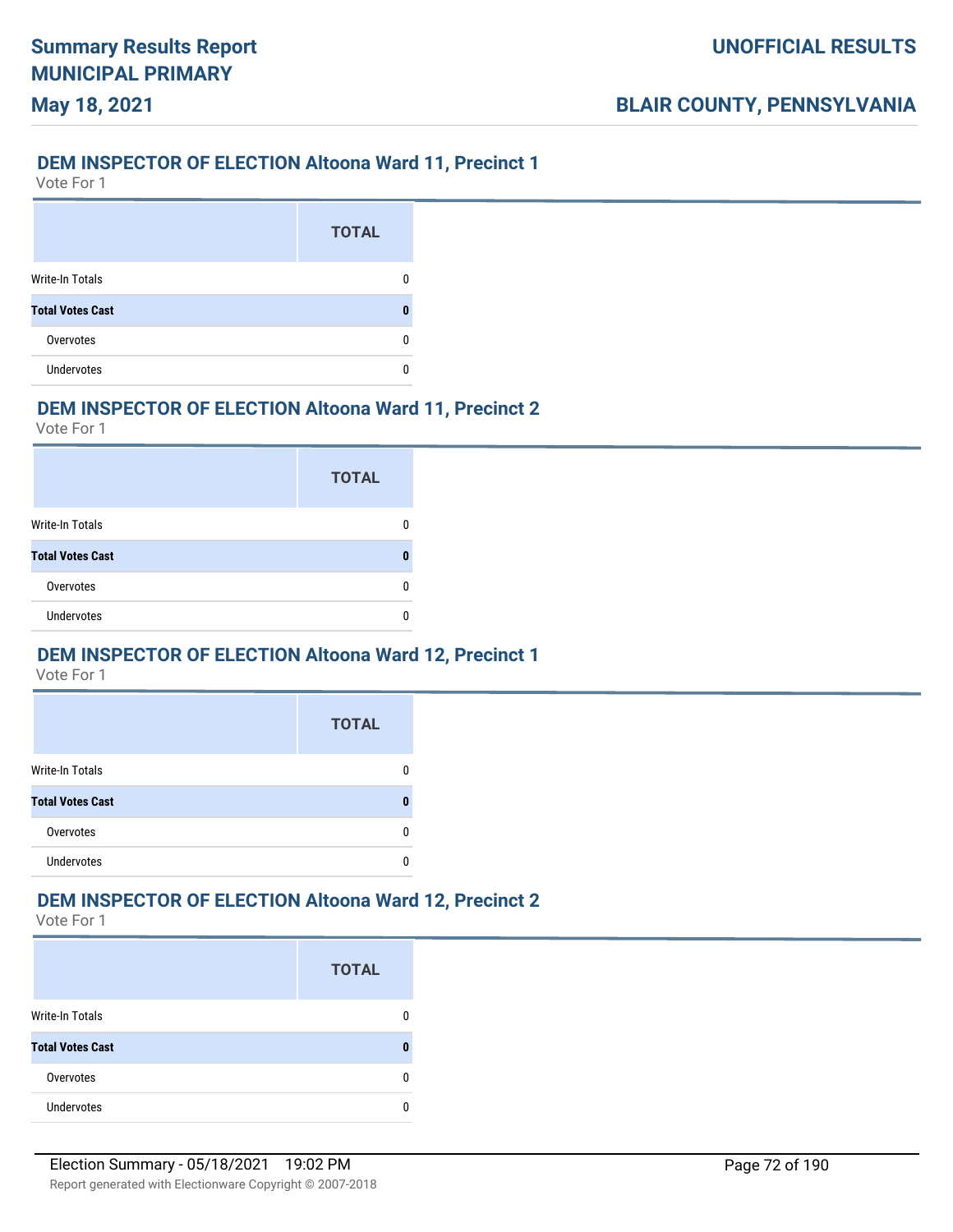#### **DEM INSPECTOR OF ELECTION Altoona Ward 12, Precinct 3**

Vote For 1

**May 18, 2021**

|                         | <b>TOTAL</b> |
|-------------------------|--------------|
| <b>Write-In Totals</b>  |              |
| <b>Total Votes Cast</b> |              |
| Overvotes               |              |
| <b>Undervotes</b>       |              |

#### **DEM INSPECTOR OF ELECTION Altoona Ward 12, Precinct 4**

Vote For 1

|                         | <b>TOTAL</b> |
|-------------------------|--------------|
| <b>DOUGLAS D PAGE</b>   | n            |
| <b>LAURA ROTUNNO</b>    | U            |
| <b>Write-In Totals</b>  | ŋ            |
| <b>Total Votes Cast</b> | 0            |
| Overvotes               | n            |
| Undervotes              | n            |

#### **DEM INSPECTOR OF ELECTION Altoona Ward 13, Precinct 1**

|                         | <b>TOTAL</b> |
|-------------------------|--------------|
| Write-In Totals         | 0            |
| <b>Total Votes Cast</b> | ŋ            |
| Overvotes               | 0            |
| <b>Undervotes</b>       | n            |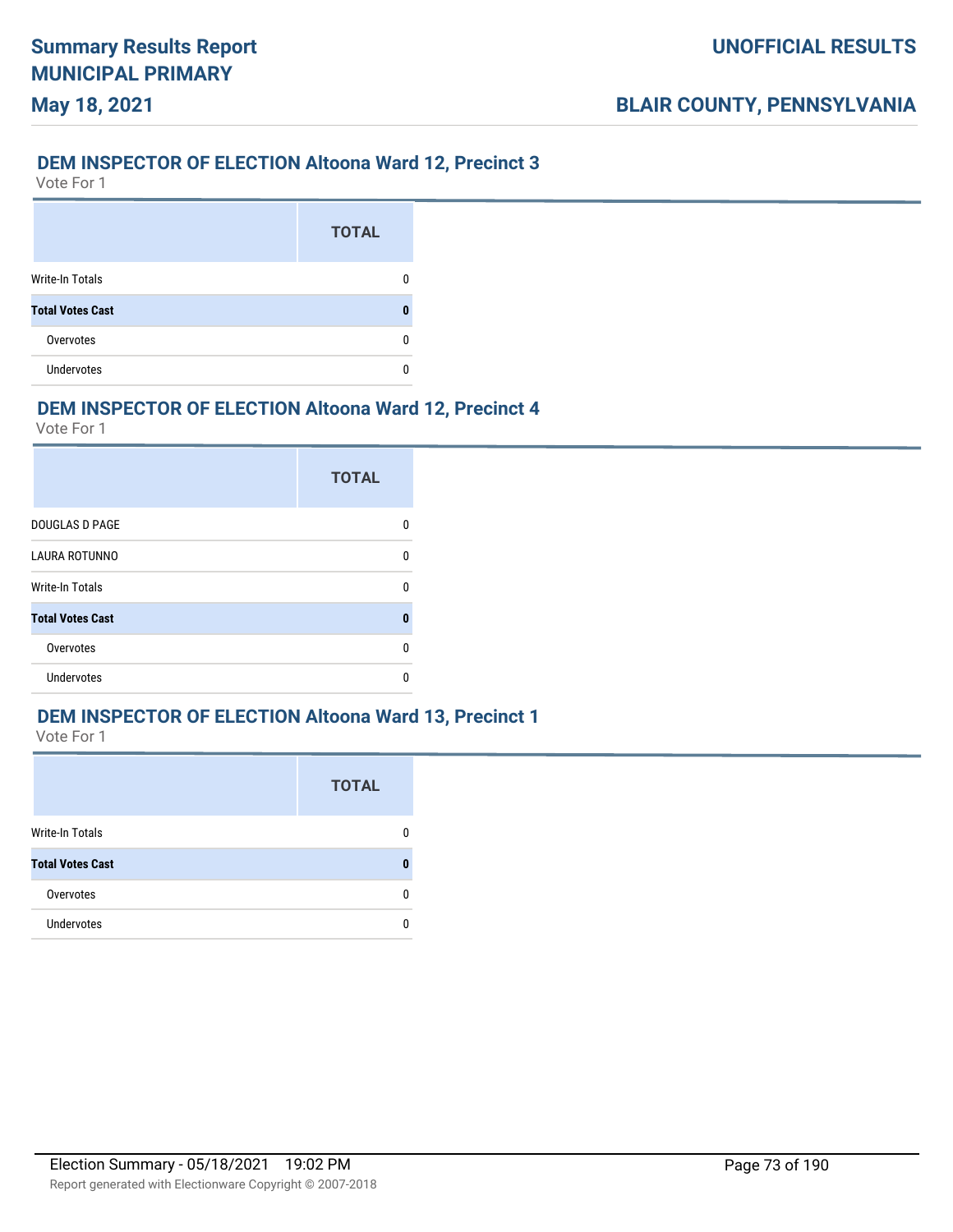#### **DEM INSPECTOR OF ELECTION Altoona Ward 13, Precinct 2**

Vote For 1

**May 18, 2021**

|                         | <b>TOTAL</b> |
|-------------------------|--------------|
| <b>Write-In Totals</b>  |              |
| <b>Total Votes Cast</b> |              |
| Overvotes               |              |
| Undervotes              |              |

#### **DEM INSPECTOR OF ELECTION Altoona Ward 13, Precinct 3**

Vote For 1

|                         | <b>TOTAL</b> |
|-------------------------|--------------|
| Write-In Totals         |              |
| <b>Total Votes Cast</b> |              |
| Overvotes               |              |
| <b>Undervotes</b>       |              |

#### **DEM INSPECTOR OF ELECTION Altoona Ward 13, Precinct 4**

Vote For 1

|                         | <b>TOTAL</b> |
|-------------------------|--------------|
| <b>Write-In Totals</b>  |              |
| <b>Total Votes Cast</b> |              |
| Overvotes               |              |
| <b>Undervotes</b>       |              |

#### **DEM INSPECTOR OF ELECTION Altoona Ward 14, Precinct 1**

|                         | <b>TOTAL</b> |
|-------------------------|--------------|
| <b>Write-In Totals</b>  |              |
| <b>Total Votes Cast</b> |              |
| Overvotes               |              |
| <b>Undervotes</b>       |              |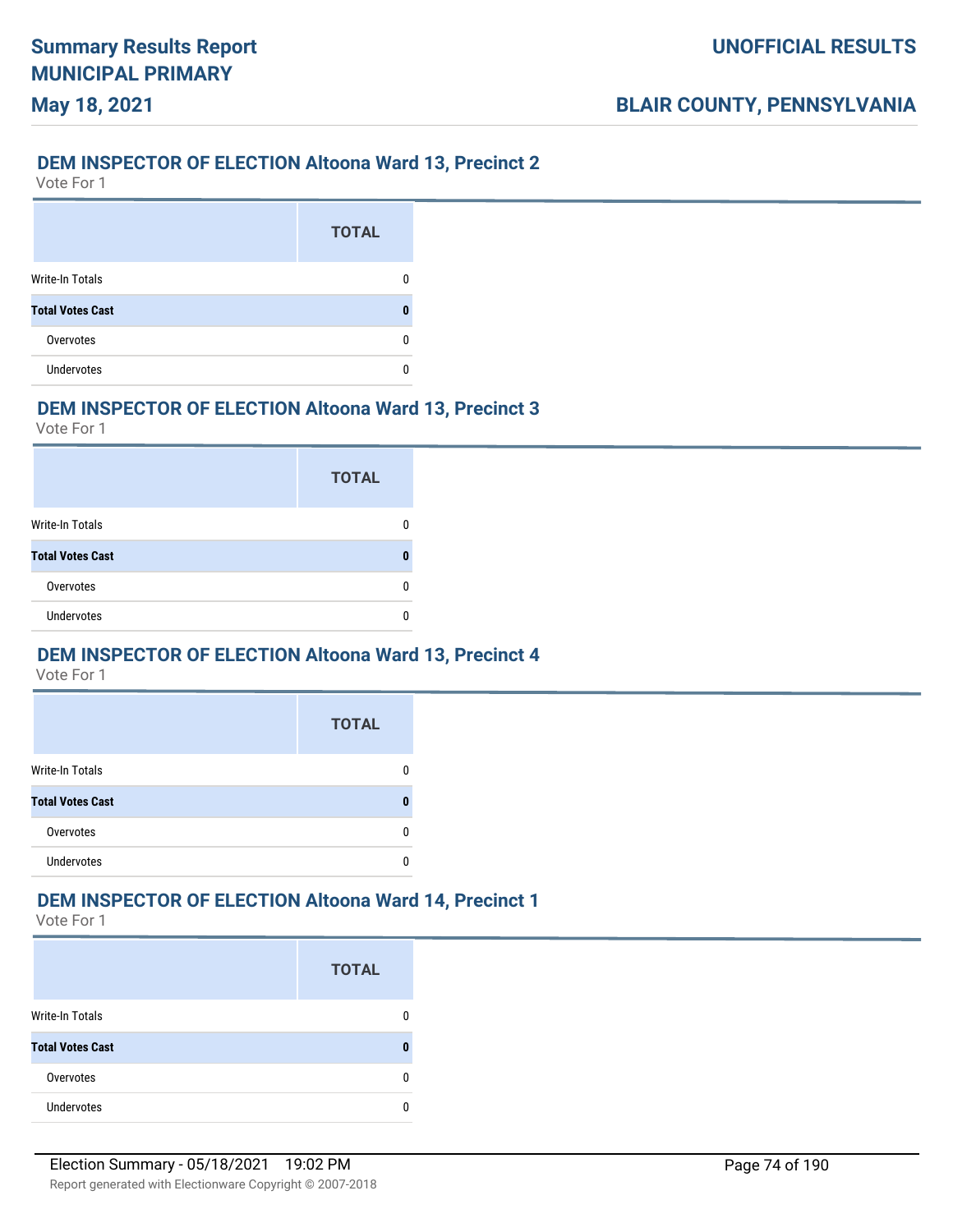#### **DEM INSPECTOR OF ELECTION Altoona Ward 14, Precinct 2**

Vote For 1

**May 18, 2021**

|                         | <b>TOTAL</b> |
|-------------------------|--------------|
| ANNE G DIXON            | n            |
| Write-In Totals         |              |
| <b>Total Votes Cast</b> | 0            |
| Overvotes               | n            |
| <b>Undervotes</b>       |              |

#### **DEM INSPECTOR OF ELECTION Altoona Ward 14, Precinct 3**

Vote For 1

|                         | <b>TOTAL</b> |
|-------------------------|--------------|
| Write-In Totals         |              |
| <b>Total Votes Cast</b> | O            |
| Overvotes               |              |
| <b>Undervotes</b>       |              |

#### **DEM INSPECTOR OF ELECTION Allegheny Township, District 1**

Vote For 1

|                         | <b>TOTAL</b> |
|-------------------------|--------------|
| <b>Write-In Totals</b>  |              |
| <b>Total Votes Cast</b> | п            |
| Overvotes               |              |
| <b>Undervotes</b>       |              |

### **DEM INSPECTOR OF ELECTION Allegheny Township, District 2**

|                         | <b>TOTAL</b> |
|-------------------------|--------------|
| <b>Write-In Totals</b>  |              |
| <b>Total Votes Cast</b> |              |
| Overvotes               |              |
| <b>Undervotes</b>       |              |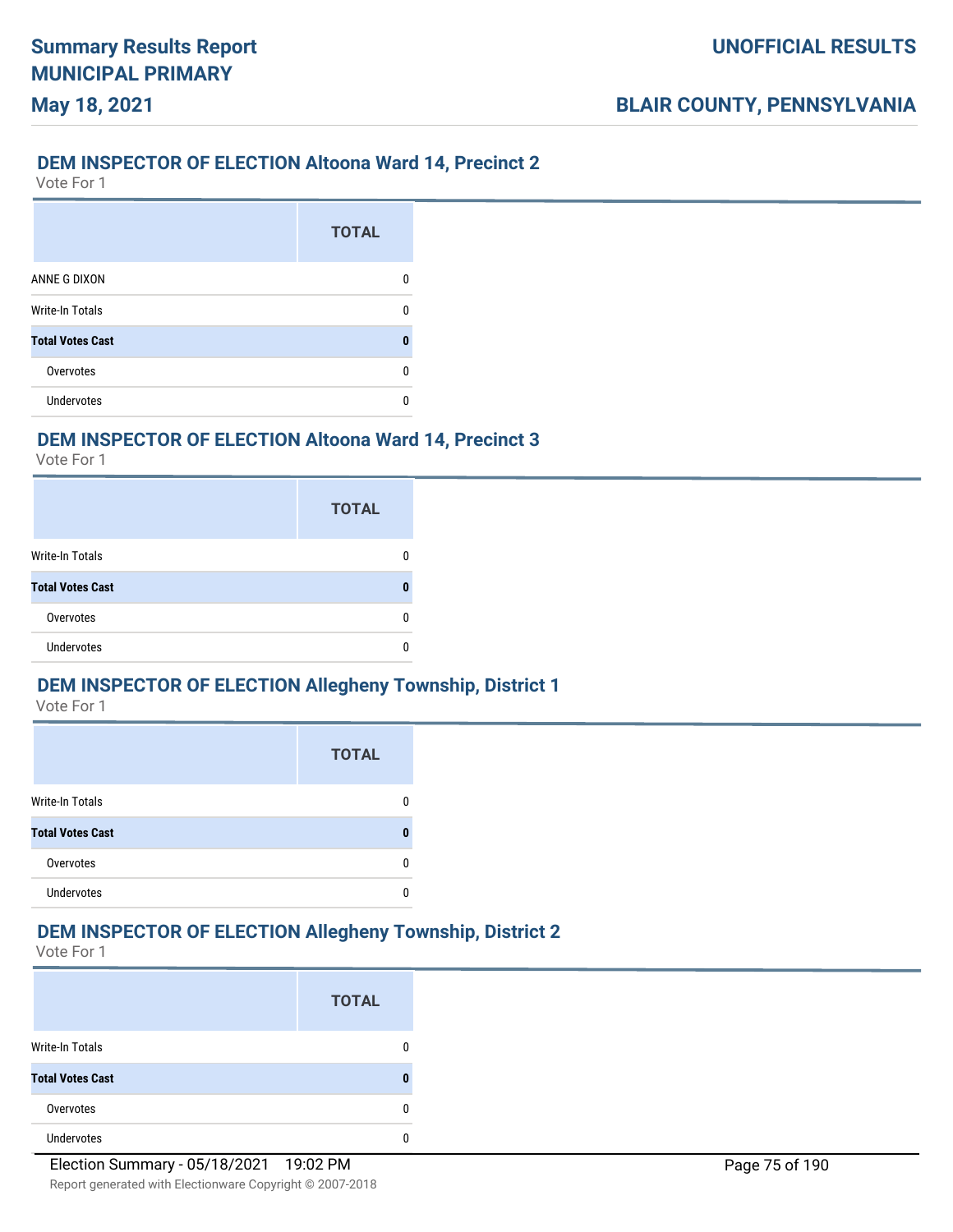#### **DEM INSPECTOR OF ELECTION Allegheny Township, District 3**

Vote For 1

**May 18, 2021**

|                         | <b>TOTAL</b> |
|-------------------------|--------------|
| Write-In Totals         |              |
| <b>Total Votes Cast</b> |              |
| Overvotes               |              |
| <b>Undervotes</b>       |              |

#### **DEM INSPECTOR OF ELECTION Allegheny Township, District 4**

Vote For 1

|                         | <b>TOTAL</b> |
|-------------------------|--------------|
| <b>Write-In Totals</b>  |              |
| <b>Total Votes Cast</b> |              |
| Overvotes               |              |
| <b>Undervotes</b>       |              |

#### **DEM INSPECTOR OF ELECTION Antis Township, District 1**

Vote For 1

|                         | <b>TOTAL</b> |
|-------------------------|--------------|
| <b>Write-In Totals</b>  |              |
| <b>Total Votes Cast</b> |              |
| Overvotes               |              |
| <b>Undervotes</b>       |              |

### **DEM INSPECTOR OF ELECTION Antis Township, District 2**

|                         | <b>TOTAL</b> |
|-------------------------|--------------|
| <b>Write-In Totals</b>  |              |
| <b>Total Votes Cast</b> |              |
| Overvotes               |              |
| Undervotes              |              |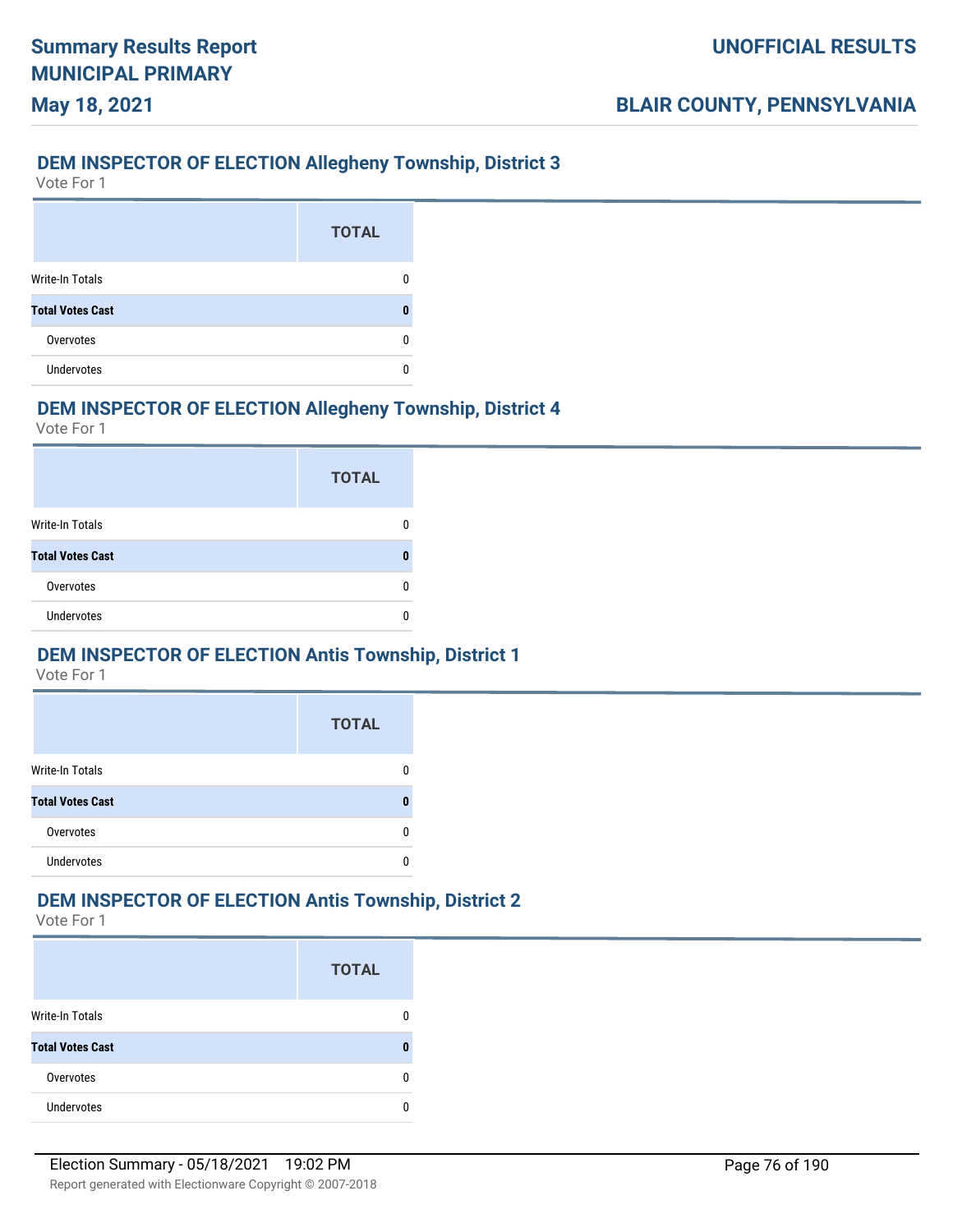#### **DEM INSPECTOR OF ELECTION Antis Township, District 3**

Vote For 1

**May 18, 2021**

|                         | <b>TOTAL</b> |
|-------------------------|--------------|
| J PHILIP HALL           | n            |
| <b>Write-In Totals</b>  |              |
| <b>Total Votes Cast</b> | O            |
| Overvotes               | n            |
| Undervotes              |              |

### **DEM INSPECTOR OF ELECTION Bellwood Borough**

Vote For 1

|                         | <b>TOTAL</b> |
|-------------------------|--------------|
| Write-In Totals         |              |
| <b>Total Votes Cast</b> |              |
| Overvotes               |              |
| <b>Undervotes</b>       |              |

#### **DEM INSPECTOR OF ELECTION Blair Township, District 1**

|                         | <b>TOTAL</b> |
|-------------------------|--------------|
| <b>MARIE MELUSKY</b>    | O            |
| <b>Write-In Totals</b>  | O            |
| <b>Total Votes Cast</b> |              |
| Overvotes               | n            |
| Undervotes              | n            |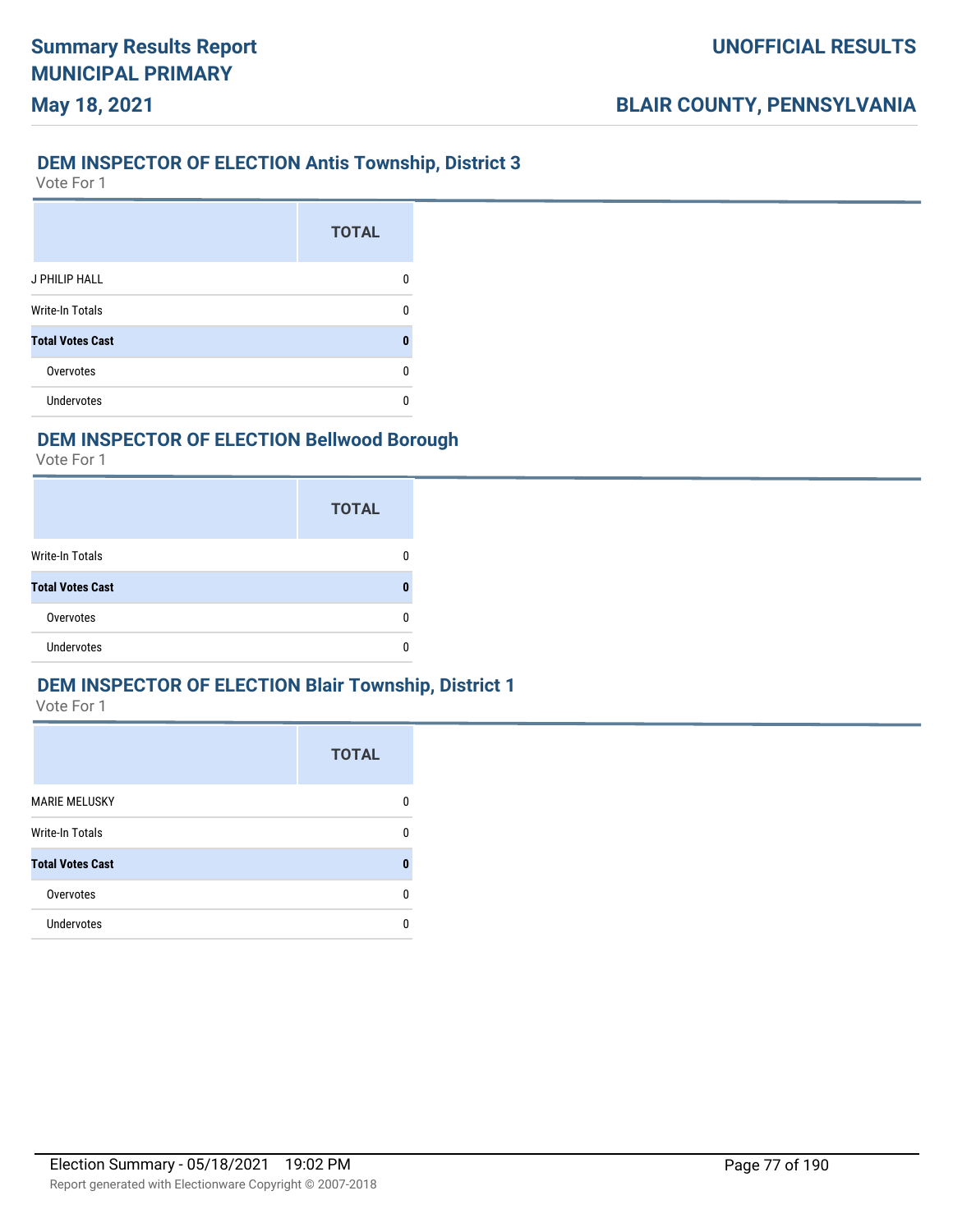#### **DEM INSPECTOR OF ELECTION Blair Township, District 2**

Vote For 1

**May 18, 2021**

|                         | <b>TOTAL</b> |
|-------------------------|--------------|
| Write-In Totals         |              |
| <b>Total Votes Cast</b> |              |
| Overvotes               |              |
| <b>Undervotes</b>       |              |

#### **DEM INSPECTOR OF ELECTION Blair Township, District 3**

Vote For 1

|                         | <b>TOTAL</b> |
|-------------------------|--------------|
| Write-In Totals         |              |
| <b>Total Votes Cast</b> |              |
| Overvotes               |              |
| <b>Undervotes</b>       |              |

#### **DEM INSPECTOR OF ELECTION Catharine Township**

Vote For 1

|                         | <b>TOTAL</b> |
|-------------------------|--------------|
| <b>Write-In Totals</b>  |              |
| <b>Total Votes Cast</b> |              |
| Overvotes               |              |
| <b>Undervotes</b>       |              |

# **DEM INSPECTOR OF ELECTION Duncansville Borough**

|                         | <b>TOTAL</b> |
|-------------------------|--------------|
| Write-In Totals         |              |
| <b>Total Votes Cast</b> |              |
| Overvotes               |              |
| <b>Undervotes</b>       |              |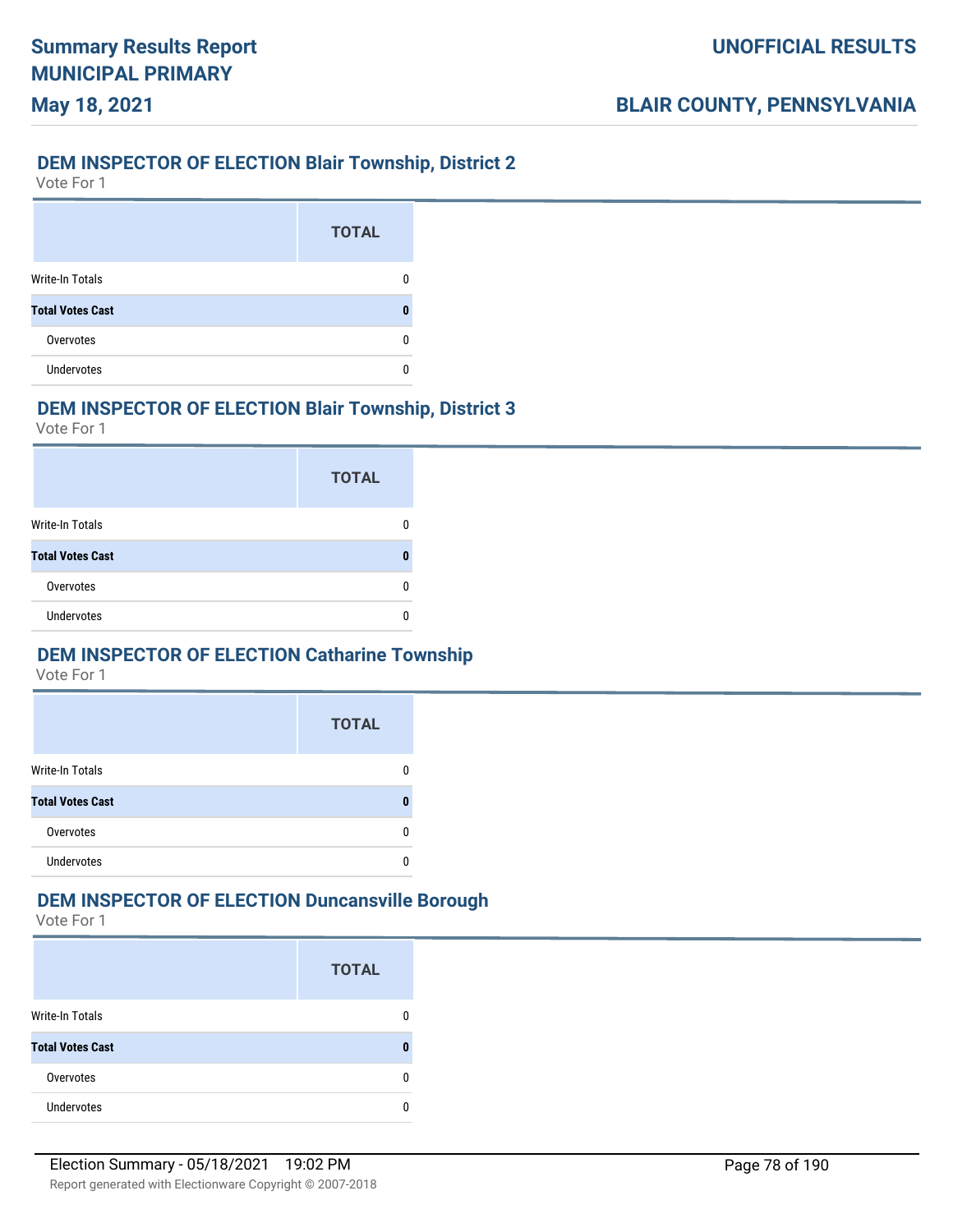#### **DEM INSPECTOR OF ELECTION Frankstown Twp, District 1**

Vote For 1

**May 18, 2021**

|                         | <b>TOTAL</b> |
|-------------------------|--------------|
| Write-In Totals         |              |
| <b>Total Votes Cast</b> |              |
| Overvotes               |              |
| <b>Undervotes</b>       |              |

#### **DEM INSPECTOR OF ELECTION Frankstown Twp, District 2**

Vote For 1

|                         | <b>TOTAL</b> |
|-------------------------|--------------|
| Write-In Totals         |              |
| <b>Total Votes Cast</b> |              |
| Overvotes               |              |
| <b>Undervotes</b>       |              |

#### **DEM INSPECTOR OF ELECTION Frankstown Twp, District 3**

Vote For 1

|                         | <b>TOTAL</b> |
|-------------------------|--------------|
| <b>Write-In Totals</b>  |              |
| <b>Total Votes Cast</b> |              |
| Overvotes               |              |
| <b>Undervotes</b>       |              |

# **DEM INSPECTOR OF ELECTION Frankstown Twp, District 4**

|                         | <b>TOTAL</b> |
|-------------------------|--------------|
| <b>Write-In Totals</b>  |              |
| <b>Total Votes Cast</b> |              |
| Overvotes               |              |
| Undervotes              |              |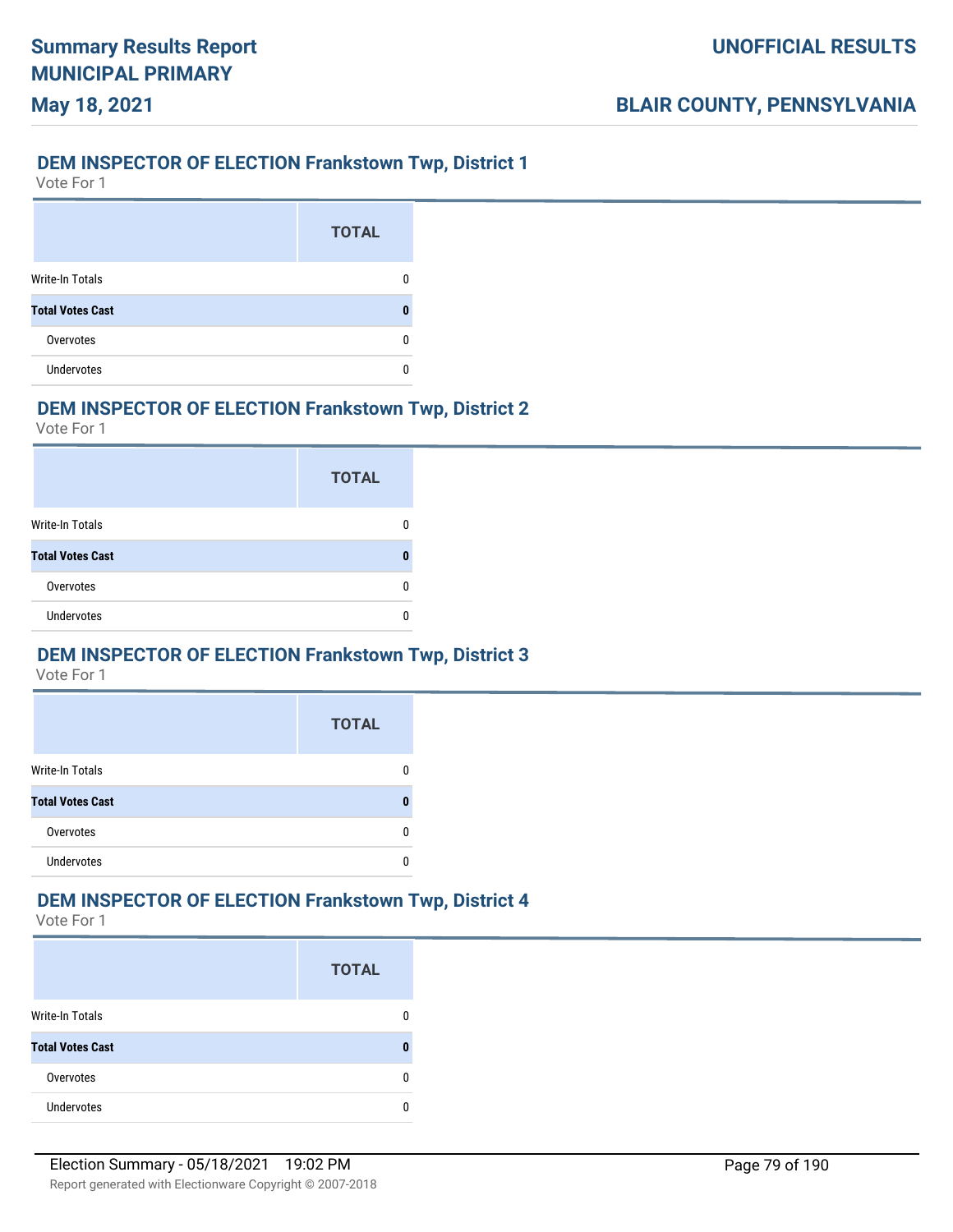#### **DEM INSPECTOR OF ELECTION Frankstown Twp, District 5**

Vote For 1

**May 18, 2021**

|                         | <b>TOTAL</b> |
|-------------------------|--------------|
| Write-In Totals         |              |
| <b>Total Votes Cast</b> |              |
| Overvotes               |              |
| <b>Undervotes</b>       |              |

#### **DEM INSPECTOR OF ELECTION Freedom Twp, District 1**

Vote For 1

|                         | <b>TOTAL</b> |
|-------------------------|--------------|
| Write-In Totals         |              |
| <b>Total Votes Cast</b> |              |
| Overvotes               |              |
| <b>Undervotes</b>       |              |

#### **DEM INSPECTOR OF ELECTION Freedom Twp, District 2**

Vote For 1

|                         | <b>TOTAL</b> |
|-------------------------|--------------|
| <b>Write-In Totals</b>  |              |
| <b>Total Votes Cast</b> | п            |
| Overvotes               |              |
| <b>Undervotes</b>       |              |

# **DEM INSPECTOR OF ELECTION Greenfield Twp, District 1**

|                         | <b>TOTAL</b> |
|-------------------------|--------------|
| <b>Write-In Totals</b>  |              |
| <b>Total Votes Cast</b> |              |
| Overvotes               | O            |
| Undervotes              |              |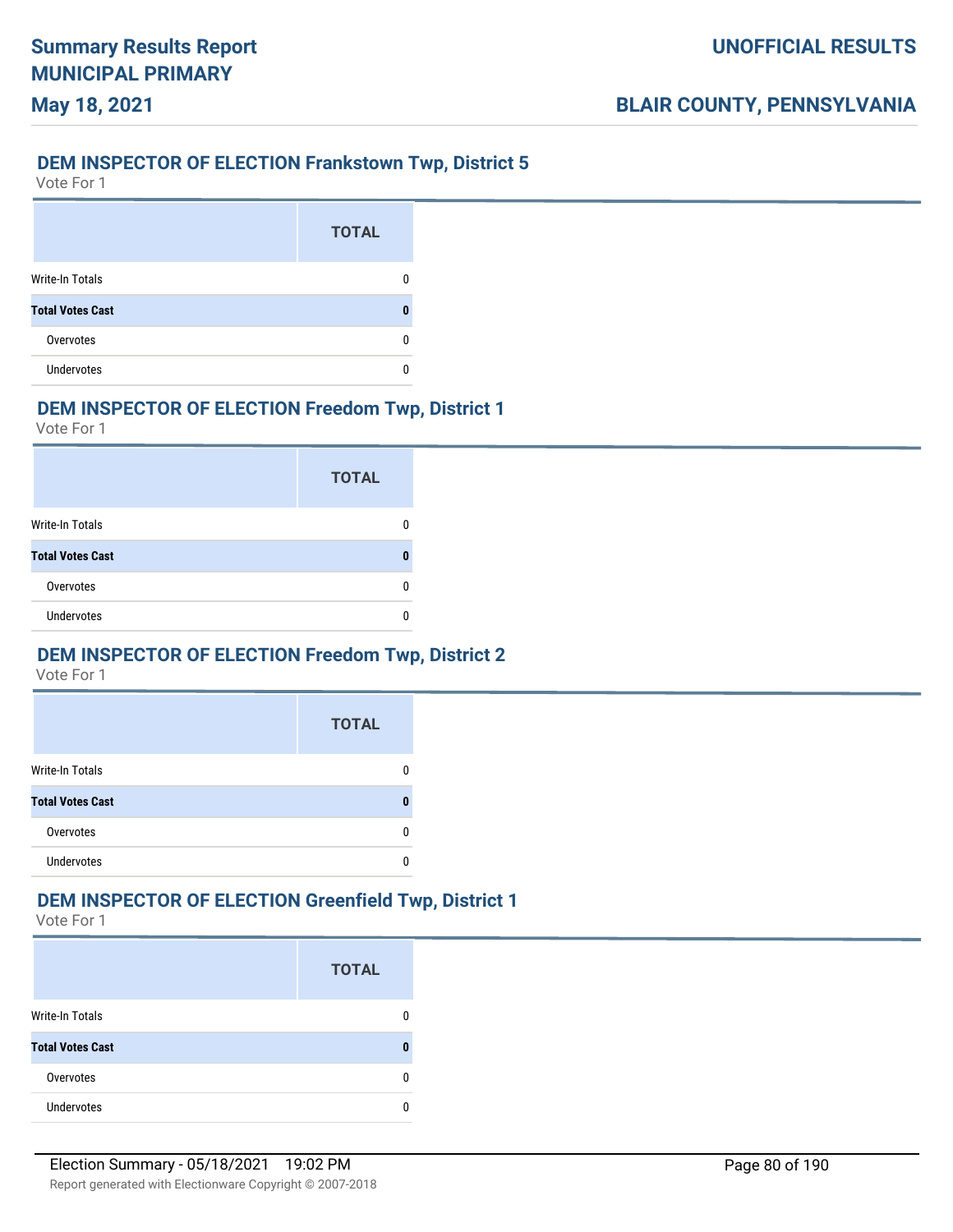#### **DEM INSPECTOR OF ELECTION Greenfield Twp, District 2**

Vote For 1

**May 18, 2021**

|                         | <b>TOTAL</b> |
|-------------------------|--------------|
| Write-In Totals         |              |
| <b>Total Votes Cast</b> |              |
| Overvotes               |              |
| <b>Undervotes</b>       |              |

#### **DEM INSPECTOR OF ELECTION Greenfield Twp, District 3**

Vote For 1

|                         | <b>TOTAL</b> |
|-------------------------|--------------|
| Write-In Totals         |              |
| <b>Total Votes Cast</b> |              |
| Overvotes               |              |
| <b>Undervotes</b>       |              |

#### **DEM INSPECTOR OF ELECTION Hollidaysburg Boro, Ward 1**

Vote For 1

|                         | <b>TOTAL</b> |
|-------------------------|--------------|
| <b>Write-In Totals</b>  |              |
| <b>Total Votes Cast</b> |              |
| Overvotes               |              |
| <b>Undervotes</b>       |              |

#### **DEM INSPECTOR OF ELECTION Hollidaysburg Boro, Ward 2**

|                         | <b>TOTAL</b> |
|-------------------------|--------------|
| Write-In Totals         |              |
| <b>Total Votes Cast</b> |              |
| Overvotes               |              |
| <b>Undervotes</b>       |              |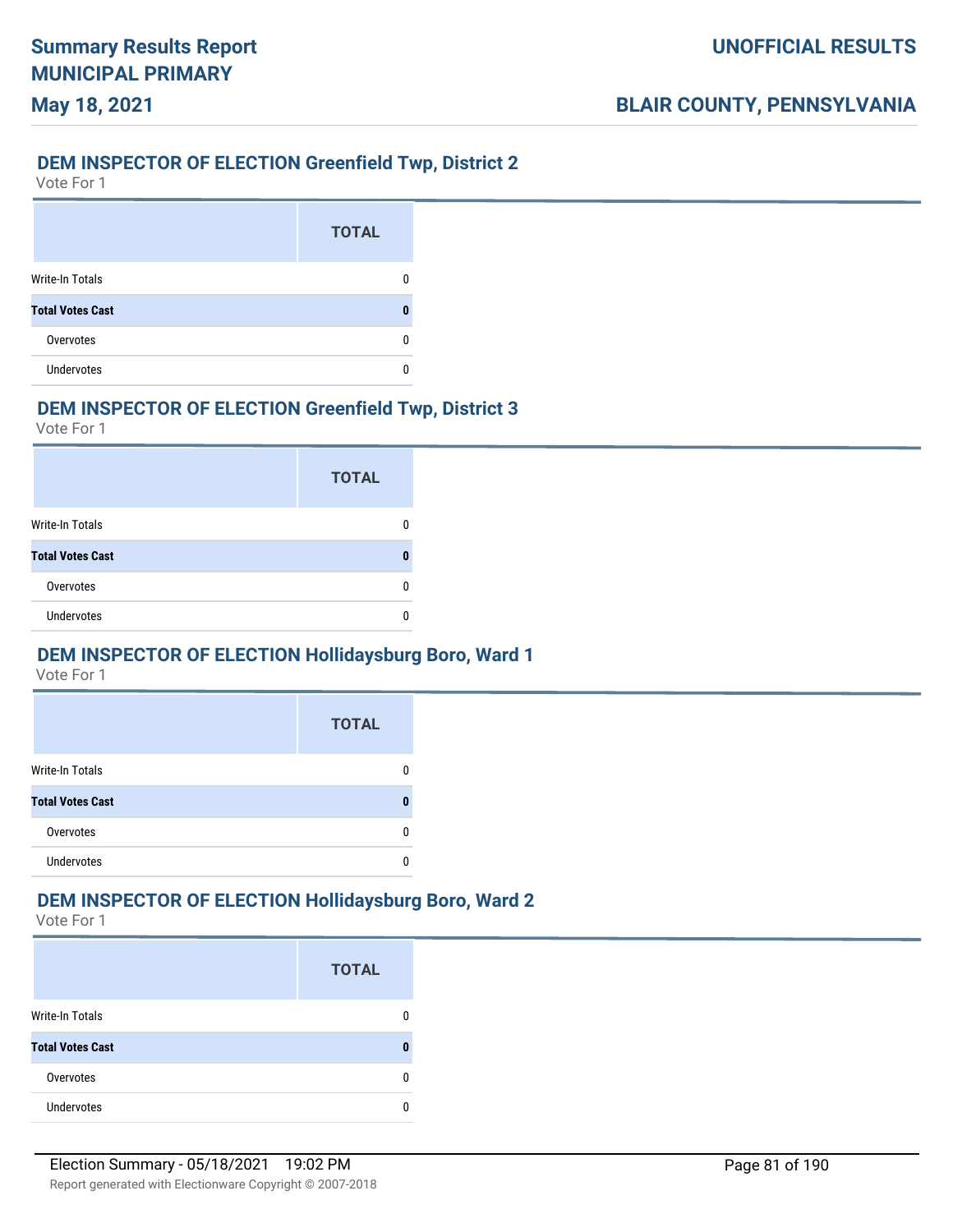#### **DEM INSPECTOR OF ELECTION Hollidaysburg Boro, Ward 3**

Vote For 1

**May 18, 2021**

|                         | <b>TOTAL</b> |
|-------------------------|--------------|
| Write-In Totals         |              |
| <b>Total Votes Cast</b> |              |
| Overvotes               |              |
| <b>Undervotes</b>       |              |

#### **DEM INSPECTOR OF ELECTION Hollidaysburg Boro, Ward 4**

Vote For 1

|                         | <b>TOTAL</b> |
|-------------------------|--------------|
| Write-In Totals         |              |
| <b>Total Votes Cast</b> |              |
| Overvotes               |              |
| <b>Undervotes</b>       |              |

#### **DEM INSPECTOR OF ELECTION Hollidaysburg Boro, Ward 5**

Vote For 1

|                         | <b>TOTAL</b> |
|-------------------------|--------------|
| <b>Write-In Totals</b>  |              |
| <b>Total Votes Cast</b> |              |
| Overvotes               |              |
| <b>Undervotes</b>       |              |

### **DEM INSPECTOR OF ELECTION Hollidaysburg Boro, Ward 6**

|                         | <b>TOTAL</b> |
|-------------------------|--------------|
| <b>Write-In Totals</b>  |              |
| <b>Total Votes Cast</b> |              |
| Overvotes               | n            |
| <b>Undervotes</b>       |              |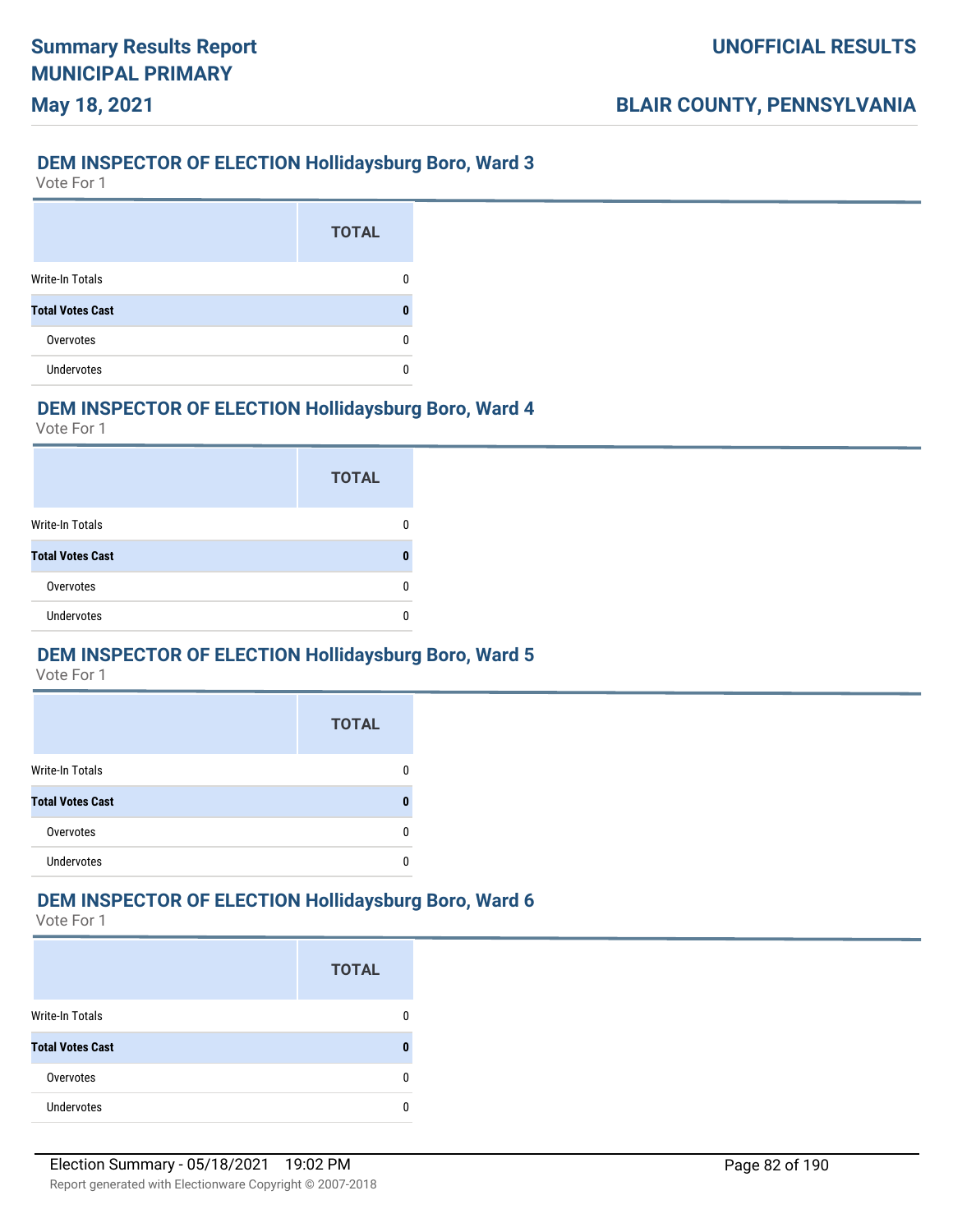#### **DEM INSPECTOR OF ELECTION Hollidaysburg Boro, Ward 7**

Vote For 1

**May 18, 2021**

|                         | <b>TOTAL</b> |
|-------------------------|--------------|
| <b>Write-In Totals</b>  |              |
| <b>Total Votes Cast</b> |              |
| Overvotes               |              |
| <b>Undervotes</b>       |              |

### **DEM INSPECTOR OF ELECTION Huston Township**

Vote For 1

|                         | <b>TOTAL</b> |
|-------------------------|--------------|
| Write-In Totals         |              |
| <b>Total Votes Cast</b> |              |
| Overvotes               |              |
| <b>Undervotes</b>       |              |

### **DEM INSPECTOR OF ELECTION Juniata Township**

Vote For 1

|                         | <b>TOTAL</b> |
|-------------------------|--------------|
| <b>Write-In Totals</b>  |              |
| <b>Total Votes Cast</b> | Л            |
| Overvotes               |              |
| <b>Undervotes</b>       |              |

# **DEM INSPECTOR OF ELECTION Logan Twp, District 1**

|                         | <b>TOTAL</b> |
|-------------------------|--------------|
| <b>Write-In Totals</b>  |              |
| <b>Total Votes Cast</b> |              |
| Overvotes               |              |
| <b>Undervotes</b>       |              |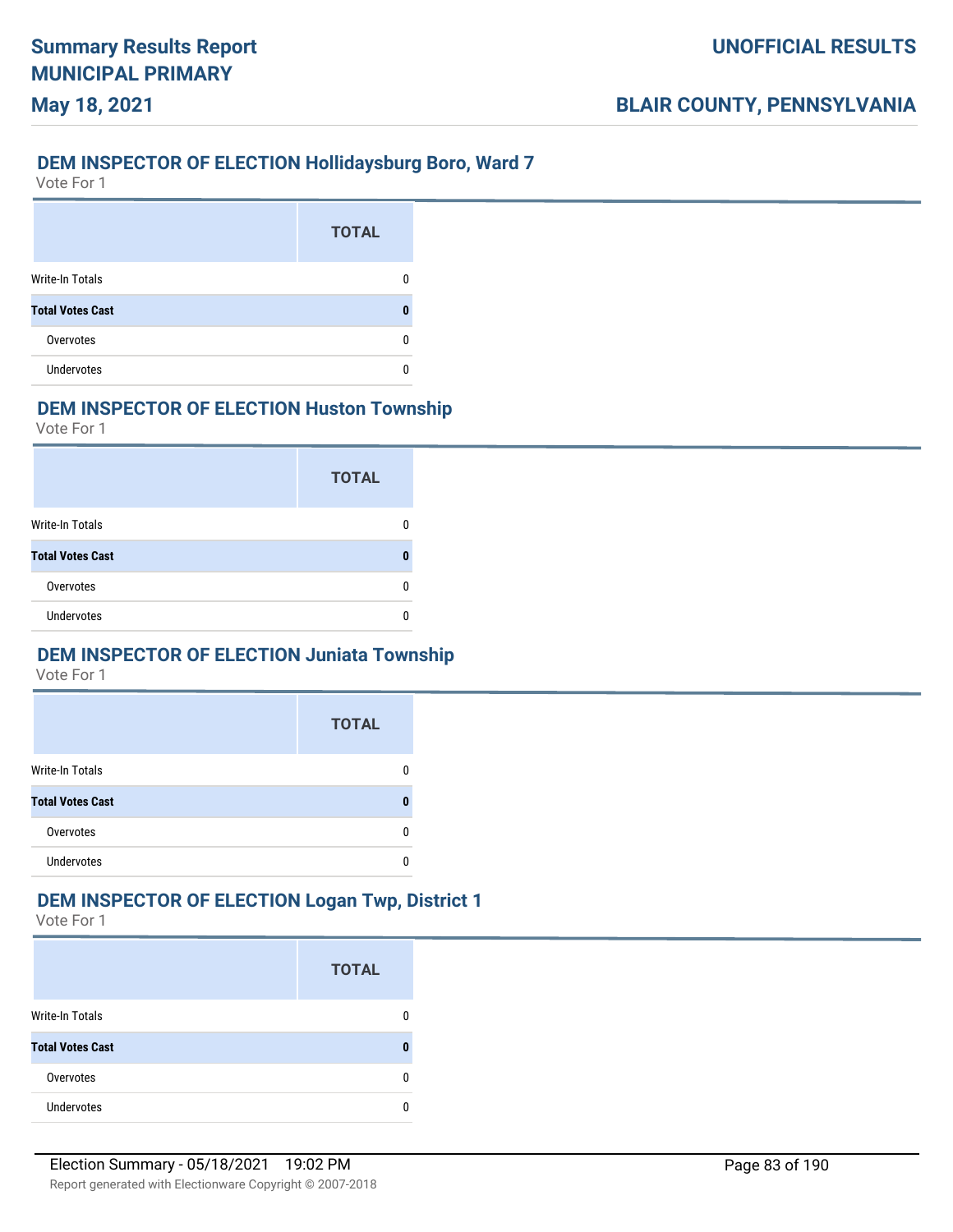# **May 18, 2021**

### **DEM INSPECTOR OF ELECTION Logan Twp, District 2**

Vote For 1

|                         | <b>TOTAL</b> |
|-------------------------|--------------|
| <b>Write-In Totals</b>  |              |
| <b>Total Votes Cast</b> |              |
| Overvotes               |              |
| <b>Undervotes</b>       |              |

### **DEM INSPECTOR OF ELECTION Logan Twp, District 3**

Vote For 1

|                         | <b>TOTAL</b> |
|-------------------------|--------------|
| Write-In Totals         |              |
| <b>Total Votes Cast</b> |              |
| Overvotes               |              |
| <b>Undervotes</b>       |              |

#### **DEM INSPECTOR OF ELECTION Logan Twp, District 4**

Vote For 1

|                         | <b>TOTAL</b> |
|-------------------------|--------------|
| <b>Write-In Totals</b>  |              |
| <b>Total Votes Cast</b> |              |
| Overvotes               |              |
| Undervotes              |              |

#### **DEM INSPECTOR OF ELECTION Logan Twp, District 5**

|                         | <b>TOTAL</b> |
|-------------------------|--------------|
| <b>MARDELL BONASSO</b>  |              |
| <b>Write-In Totals</b>  |              |
| <b>Total Votes Cast</b> |              |
| Overvotes               | n            |
| <b>Undervotes</b>       |              |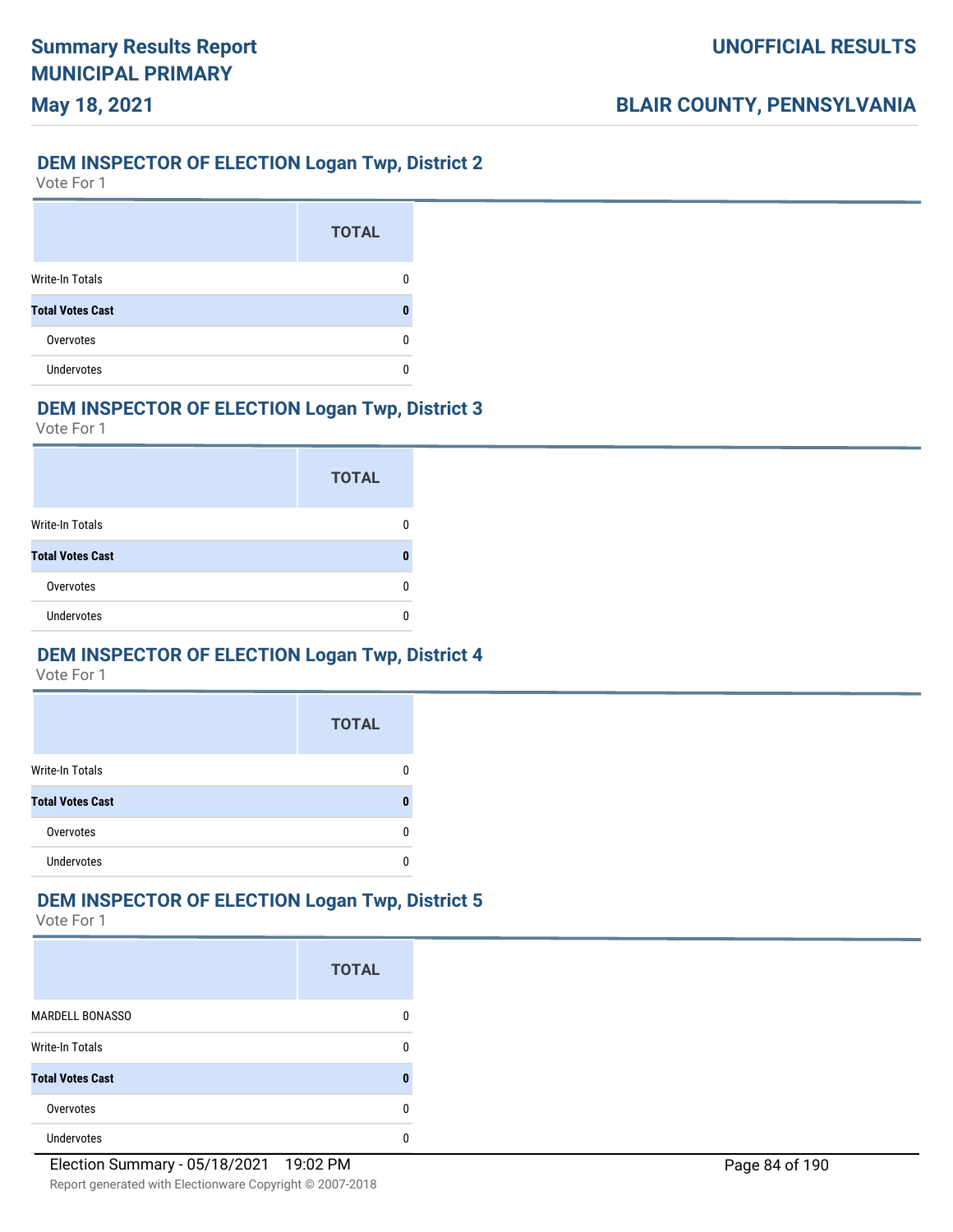### **DEM INSPECTOR OF ELECTION Logan Twp, Distict 6**

Vote For 1

**May 18, 2021**

|                         | <b>TOTAL</b> |
|-------------------------|--------------|
| <b>Write-In Totals</b>  |              |
| <b>Total Votes Cast</b> |              |
| Overvotes               |              |
| <b>Undervotes</b>       |              |

### **DEM INSPECTOR OF ELECTION Logan Twp, District 7**

Vote For 1

|                         | <b>TOTAL</b> |
|-------------------------|--------------|
| Write-In Totals         |              |
| <b>Total Votes Cast</b> |              |
| Overvotes               |              |
| <b>Undervotes</b>       |              |

#### **DEM INSPECTOR OF ELECTION Martinsburg Boro, District 1**

Vote For 1

|                         | <b>TOTAL</b> |
|-------------------------|--------------|
| <b>Write-In Totals</b>  |              |
| <b>Total Votes Cast</b> |              |
| Overvotes               |              |
| <b>Undervotes</b>       |              |

# **DEM INSPECTOR OF ELECTION Martinsburg Boro, District 2**

|                         | <b>TOTAL</b> |
|-------------------------|--------------|
| <b>Write-In Totals</b>  |              |
| <b>Total Votes Cast</b> |              |
| Overvotes               |              |
| Undervotes              |              |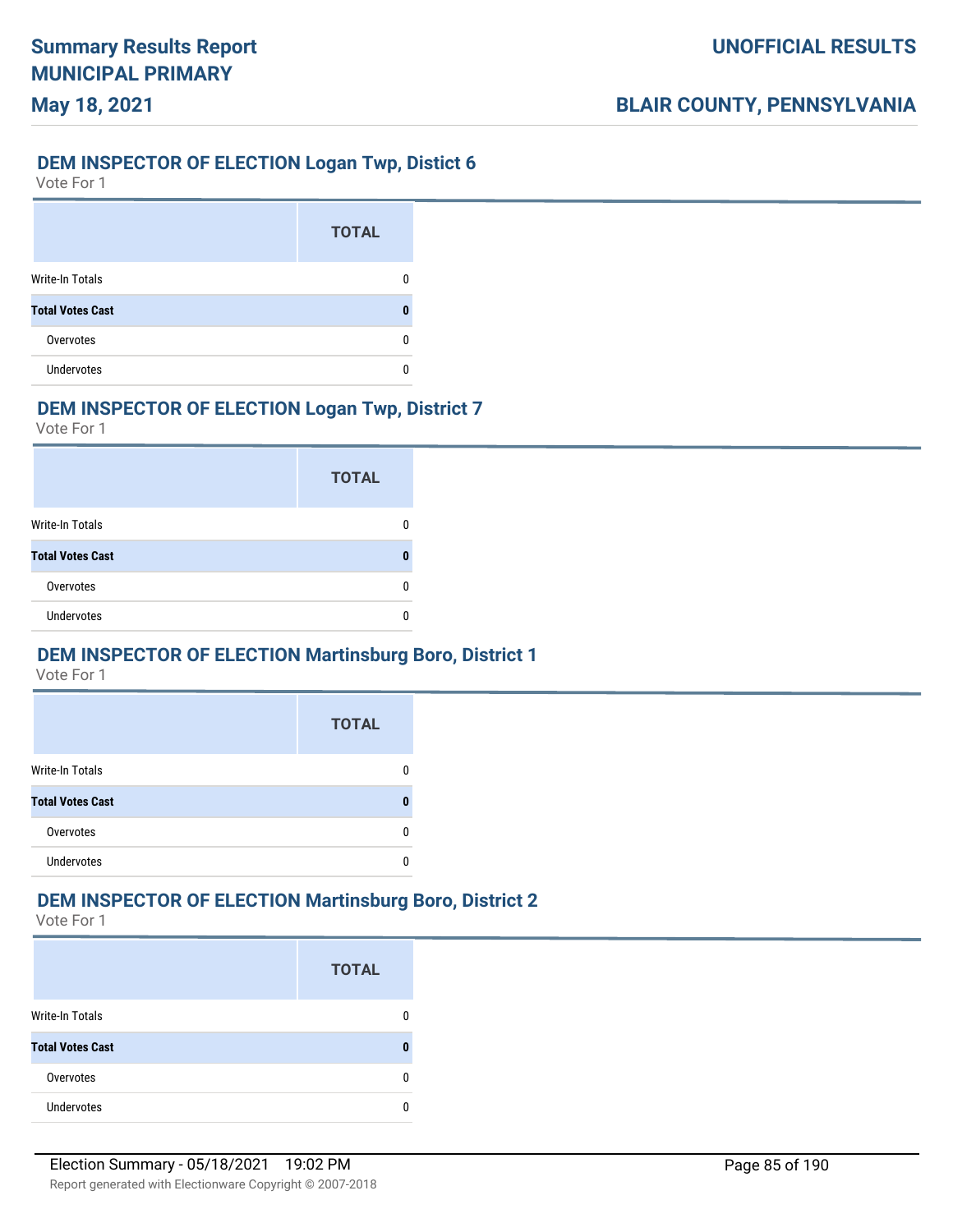# **DEM INSPECTOR OF ELECTION Newry Borough**

Vote For 1

**May 18, 2021**

|                         | <b>TOTAL</b> |
|-------------------------|--------------|
| Write-In Totals         |              |
| <b>Total Votes Cast</b> |              |
| Overvotes               |              |
| <b>Undervotes</b>       |              |

#### **DEM INSPECTOR OF ELECTION North Woodbury Township**

Vote For 1

|                         | <b>TOTAL</b> |
|-------------------------|--------------|
| PAMELA J WALTER         |              |
| Write-In Totals         | n            |
| <b>Total Votes Cast</b> |              |
| Overvotes               |              |
| Undervotes              |              |

#### **DEM INSPECTOR OF ELECTION Roaring Spring Boro 1**

Vote For 1

|                         | <b>TOTAL</b> |
|-------------------------|--------------|
| <b>Write-In Totals</b>  |              |
| <b>Total Votes Cast</b> |              |
| Overvotes               |              |
| Undervotes              |              |

#### **DEM INSPECTOR OF ELECTION Roaring Spring Boro 2**

|                         | <b>TOTAL</b> |
|-------------------------|--------------|
| Write-In Totals         | 0            |
| <b>Total Votes Cast</b> | U            |
| Overvotes               | 0            |
| Undervotes              | 0            |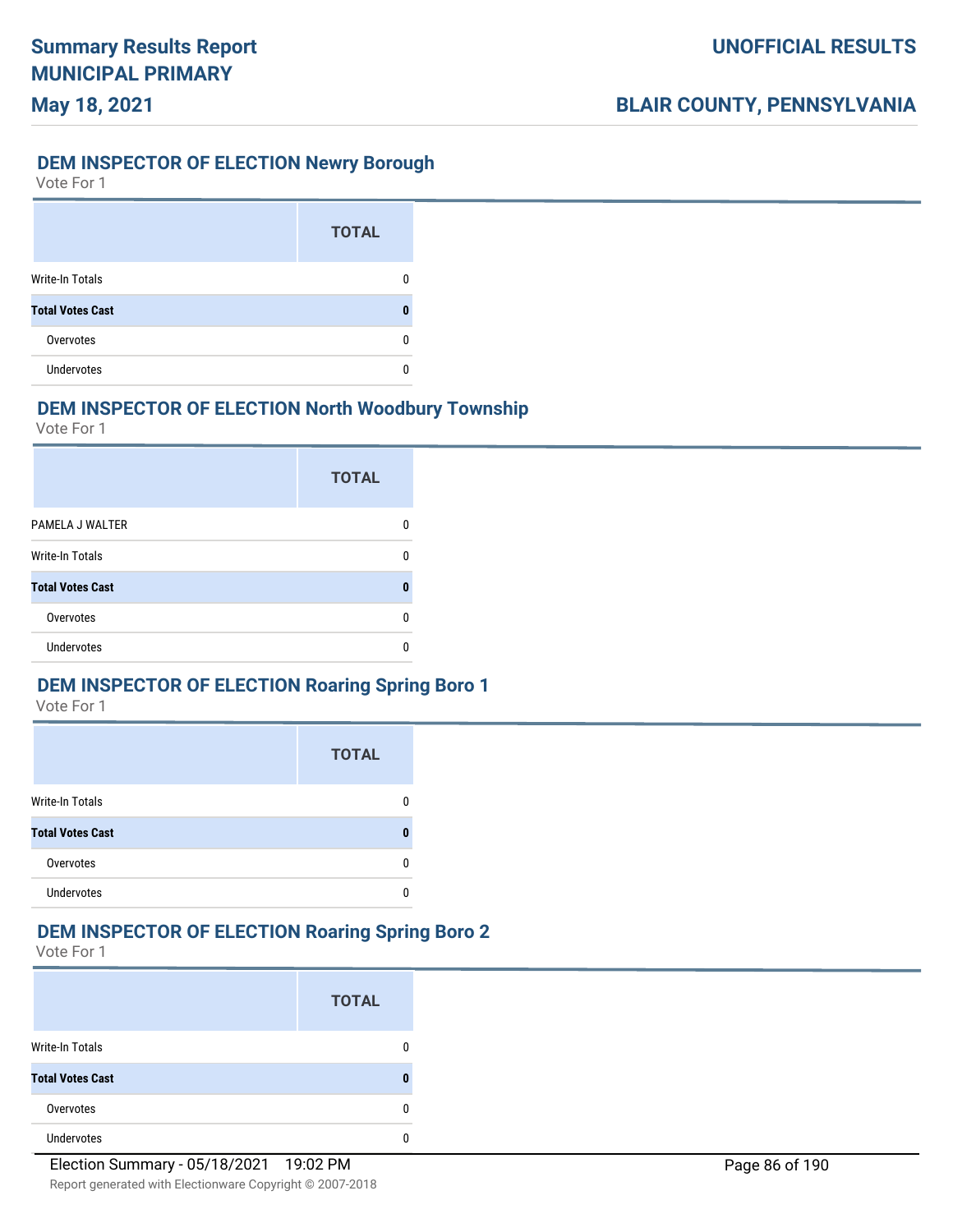# **DEM INSPECTOR OF ELECTION Roaring Spring Boro 3**

Vote For 1

**May 18, 2021**

|                         | <b>TOTAL</b> |
|-------------------------|--------------|
| Write-In Totals         |              |
| <b>Total Votes Cast</b> |              |
| Overvotes               |              |
| <b>Undervotes</b>       |              |

#### **DEM INSPECTOR OF ELECTION Snyder Twp, District 1**

Vote For 1

|                         | <b>TOTAL</b> |
|-------------------------|--------------|
| Write-In Totals         |              |
| <b>Total Votes Cast</b> |              |
| Overvotes               |              |
| Undervotes              |              |

#### **DEM INSPECTOR OF ELECTION Snyder Twp, District 2**

Vote For 1

|                         | <b>TOTAL</b> |
|-------------------------|--------------|
| <b>Write-In Totals</b>  |              |
| <b>Total Votes Cast</b> |              |
| Overvotes               |              |
| <b>Undervotes</b>       |              |

# **DEM INSPECTOR OF ELECTION Taylor Twp**

|                         | <b>TOTAL</b> |
|-------------------------|--------------|
| <b>Write-In Totals</b>  |              |
| <b>Total Votes Cast</b> |              |
| Overvotes               |              |
| <b>Undervotes</b>       |              |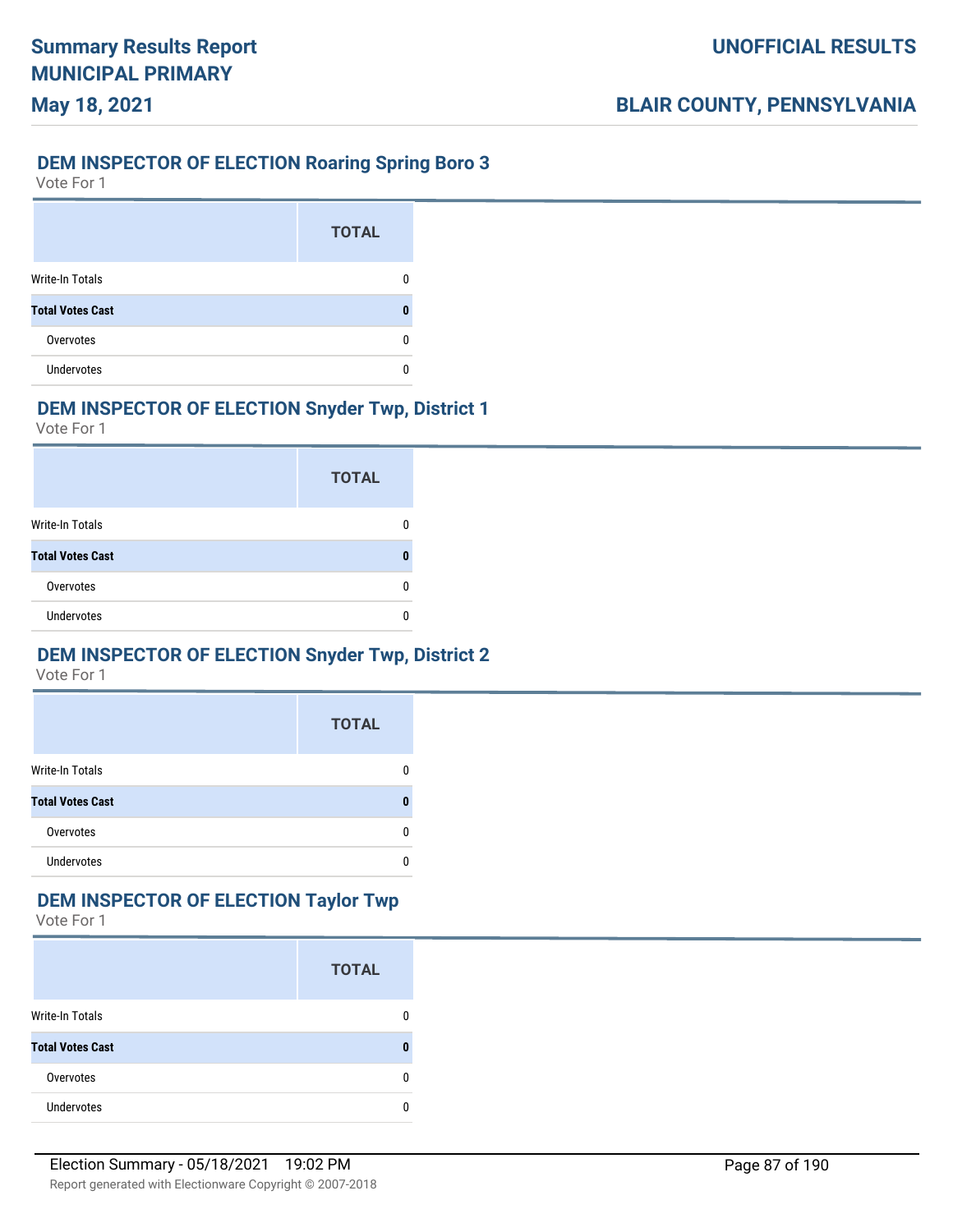# **DEM INSPECTOR OF ELECTION Tyrone Boro, Ward 1**

Vote For 1

**May 18, 2021**

|                         | <b>TOTAL</b> |
|-------------------------|--------------|
| Write-In Totals         |              |
| <b>Total Votes Cast</b> |              |
| Overvotes               |              |
| <b>Undervotes</b>       |              |

### **DEM INSPECTOR OF ELECTION Tyrone Boro, Ward 2**

Vote For 1

|                         | <b>TOTAL</b> |
|-------------------------|--------------|
| SARA M CASTAGNOLA       |              |
| Write-In Totals         | n            |
| <b>Total Votes Cast</b> | Λ            |
| Overvotes               |              |
| Undervotes              |              |

#### **DEM INSPECTOR OF ELECTION Tyrone Boro, Ward 3**

Vote For 1

|                         | <b>TOTAL</b> |
|-------------------------|--------------|
| <b>Write-In Totals</b>  |              |
| <b>Total Votes Cast</b> |              |
| Overvotes               |              |
| Undervotes              |              |

### **DEM INSPECTOR OF ELECTION Tyrone Boro, Ward 4**

|                         | <b>TOTAL</b> |
|-------------------------|--------------|
| Write-In Totals         | n            |
| <b>Total Votes Cast</b> | 0            |
| Overvotes               | U            |
| <b>Undervotes</b>       | Λ            |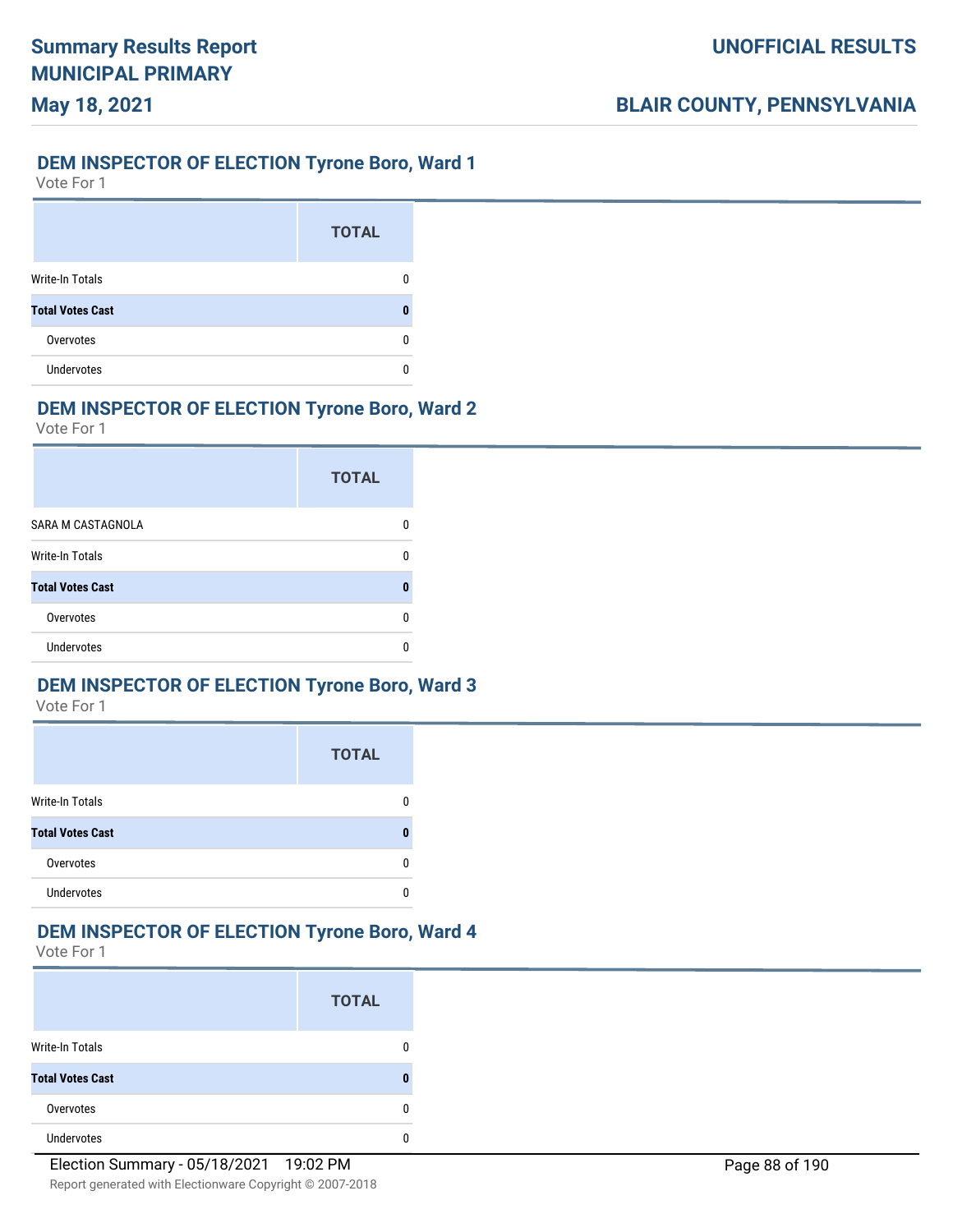# **May 18, 2021**

#### **DEM INSPECTOR OF ELECTION Tyrone Boro, Ward 5**

Vote For 1

|                         | <b>TOTAL</b> |
|-------------------------|--------------|
| <b>Write-In Totals</b>  |              |
| <b>Total Votes Cast</b> |              |
| Overvotes               |              |
| <b>Undervotes</b>       |              |

#### **DEM INSPECTOR OF ELECTION Tyrone Boro, Ward 6**

Vote For 1

|                         | <b>TOTAL</b> |
|-------------------------|--------------|
| Write-In Totals         |              |
| <b>Total Votes Cast</b> |              |
| Overvotes               |              |
| <b>Undervotes</b>       |              |

#### **DEM INSPECTOR OF ELECTION Tyrone Boro, Ward 7**

Vote For 1

|                         | <b>TOTAL</b> |
|-------------------------|--------------|
| JOY D SCHANDELMEIER     |              |
| <b>Write-In Totals</b>  |              |
| <b>Total Votes Cast</b> | Λ            |
| Overvotes               |              |
| <b>Undervotes</b>       |              |

#### **DEM INSPECTOR OF ELECTION Tyrone Twp, District 1**

|                         | <b>TOTAL</b> |
|-------------------------|--------------|
| <b>Write-In Totals</b>  |              |
| <b>Total Votes Cast</b> |              |
| Overvotes               | n            |
| <b>Undervotes</b>       |              |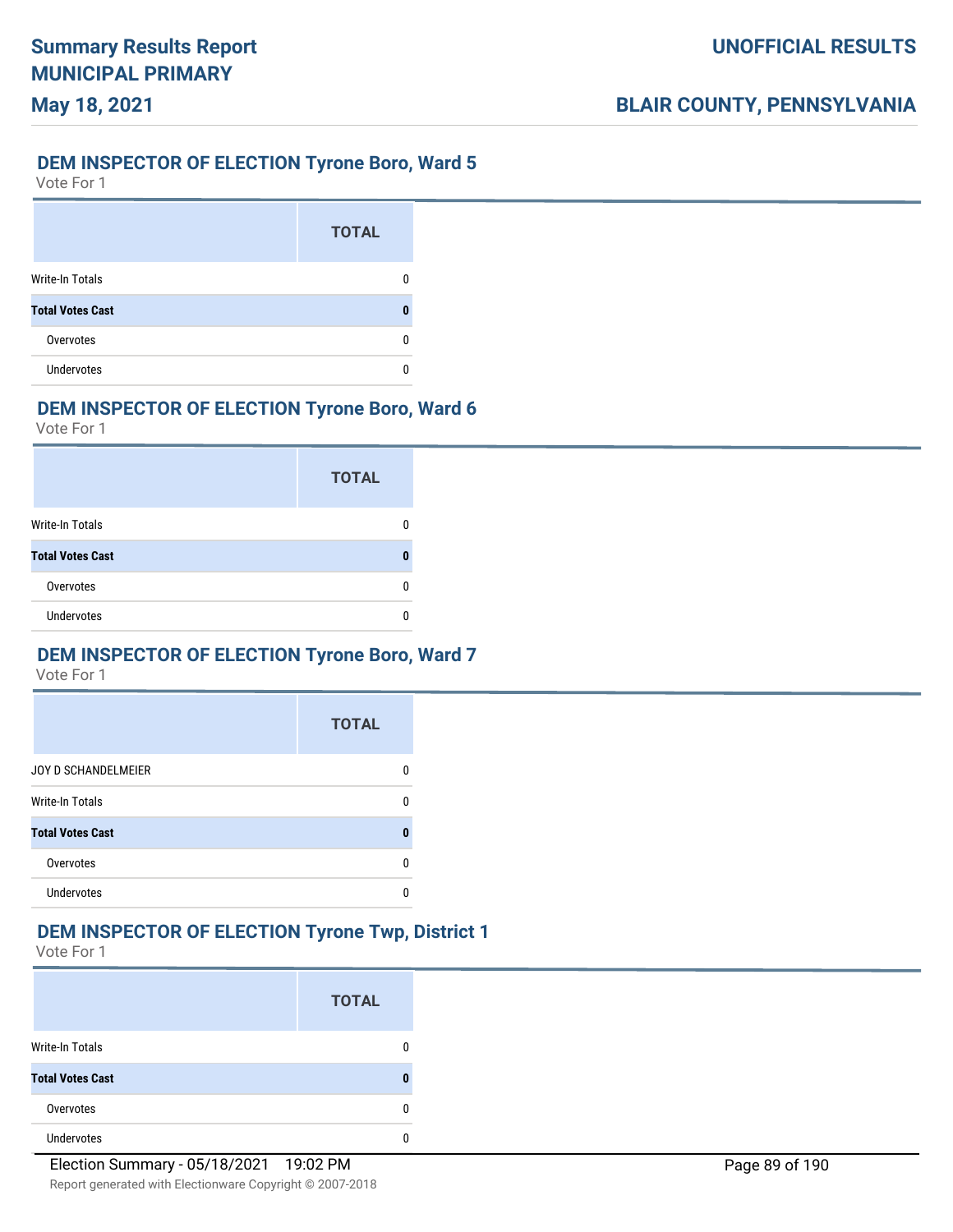#### **DEM INSPECTOR OF ELECTION Tyrone Twp, District 2**

Vote For 1

**May 18, 2021**

|                         | <b>TOTAL</b> |
|-------------------------|--------------|
| <b>Write-In Totals</b>  |              |
| <b>Total Votes Cast</b> |              |
| Overvotes               |              |
| <b>Undervotes</b>       |              |

#### **DEM INSPECTOR OF ELECTION Williamsburg Borough**

Vote For 1

|                         | <b>TOTAL</b> |
|-------------------------|--------------|
| <b>MARY HARSTROM</b>    |              |
| Write-In Totals         | n            |
| <b>Total Votes Cast</b> | Π            |
| Overvotes               |              |
| Undervotes              |              |

#### **DEM INSPECTOR OF ELECTION Woodbury Township**

|                         | <b>TOTAL</b> |
|-------------------------|--------------|
| <b>Write-In Totals</b>  |              |
| <b>Total Votes Cast</b> |              |
| Overvotes               |              |
| <b>Undervotes</b>       |              |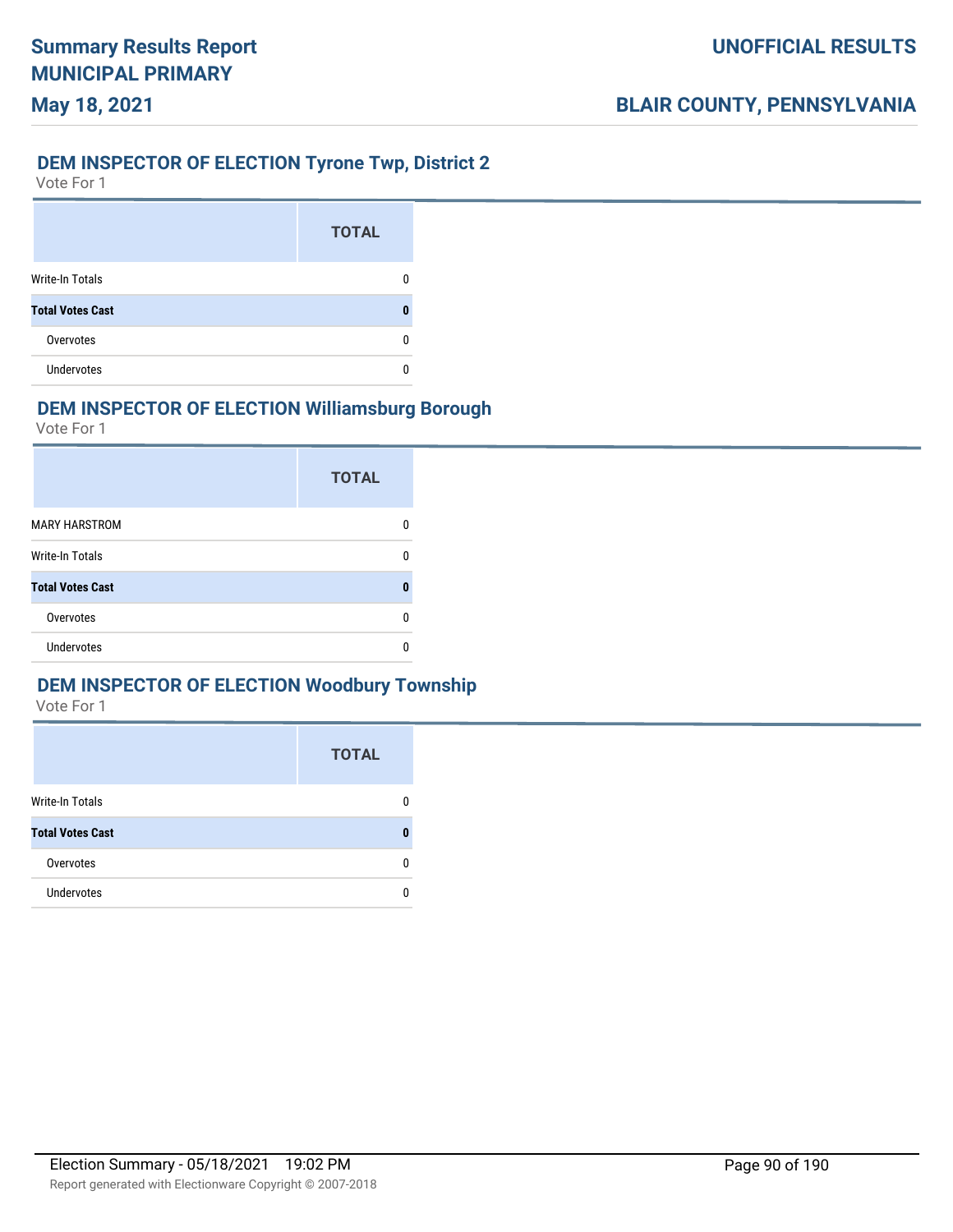#### **REP JUSTICE OF THE SUPREME COURT**

Vote For 1

|                         | <b>TOTAL</b> |
|-------------------------|--------------|
| <b>PAULA PATRICK</b>    | U            |
| <b>KEVIN BROBSON</b>    | U            |
| PATRICIA A MCCULLOUGH   | U            |
| <b>Write-In Totals</b>  | n            |
| <b>Total Votes Cast</b> | 0            |
| Overvotes               | U            |
| Undervotes              | n            |

#### **REP JUDGE OF THE SUPERIOR COURT**

Vote For 1

|                         | <b>TOTAL</b> |
|-------------------------|--------------|
| <b>MEGAN SULLIVAN</b>   | n            |
| <b>Write-In Totals</b>  | ŋ            |
| <b>Total Votes Cast</b> | 0            |
| Overvotes               | n            |
| <b>Undervotes</b>       |              |

#### **REP JUDGE OF THE COMMONWEALTH COURT**

|                            | <b>TOTAL</b> |
|----------------------------|--------------|
| DREW CROMPTON              | n            |
| <b>STACY MARIE WALLACE</b> | U            |
| Write-In Totals            | n            |
| <b>Total Votes Cast</b>    | O            |
| Overvotes                  | U            |
| Undervotes                 |              |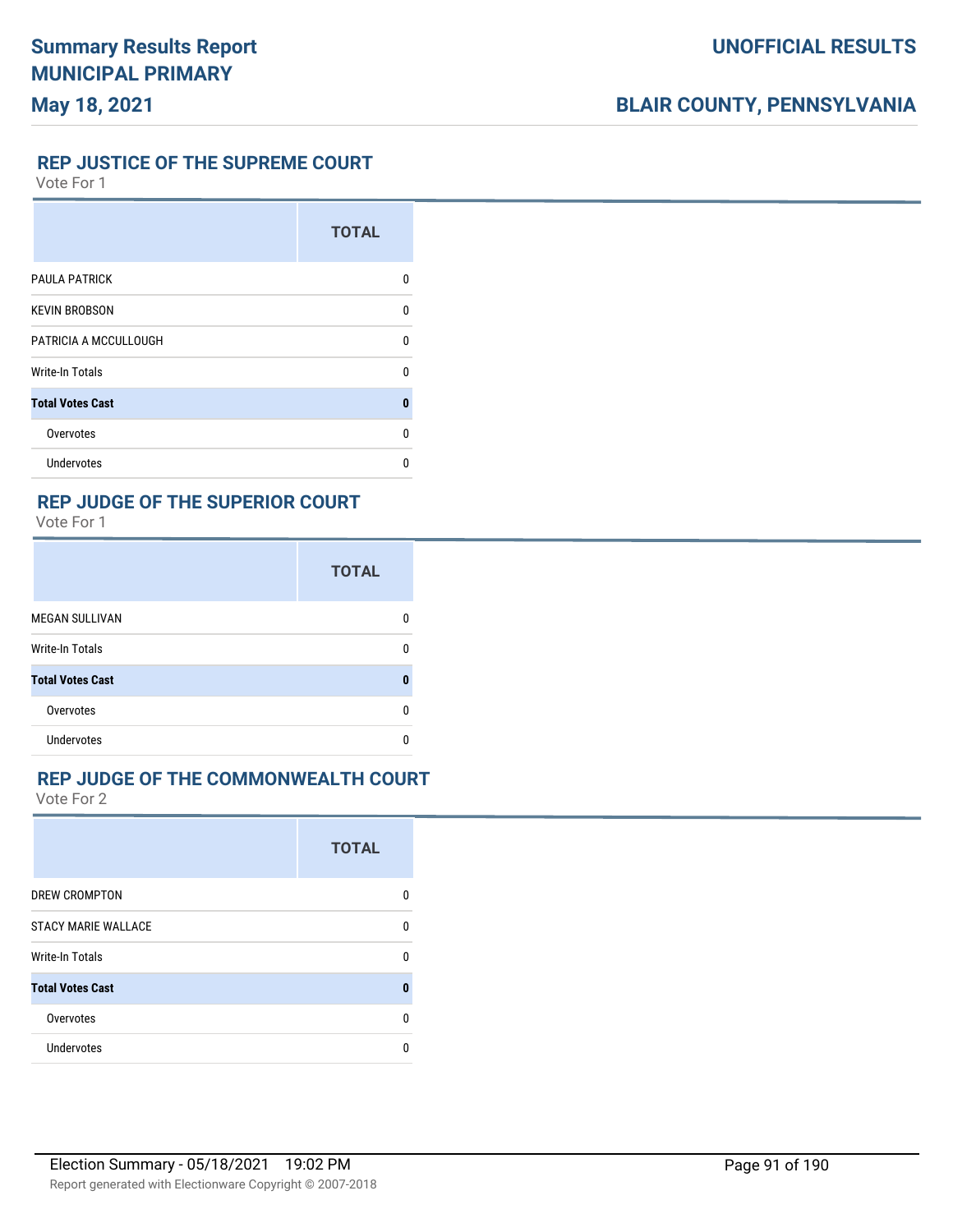# **BLAIR COUNTY, PENNSYLVANIA**

**REP DISTRICT ATTORNEY**

Vote For 1

|                         | <b>TOTAL</b> |
|-------------------------|--------------|
| PETE WEEKS              |              |
| <b>Write-In Totals</b>  |              |
| <b>Total Votes Cast</b> |              |
| Overvotes               |              |
| <b>Undervotes</b>       |              |

#### **REP PROTHONOTARY AND CLERK OF COURTS**

Vote For 1

|                         | <b>TOTAL</b> |
|-------------------------|--------------|
| <b>BILL STRAESSER</b>   | n            |
| <b>ROBIN G. PATTON</b>  | U            |
| <b>Write-In Totals</b>  | U            |
| <b>Total Votes Cast</b> | 0            |
| Overvotes               | n            |
| <b>Undervotes</b>       | n            |

#### **REP SHERIFF**

|                         | <b>TOTAL</b> |
|-------------------------|--------------|
| JAMES E. OTT            | 0            |
| Write-In Totals         | 0            |
| <b>Total Votes Cast</b> | 0            |
| Overvotes               | 0            |
| <b>Undervotes</b>       | 0            |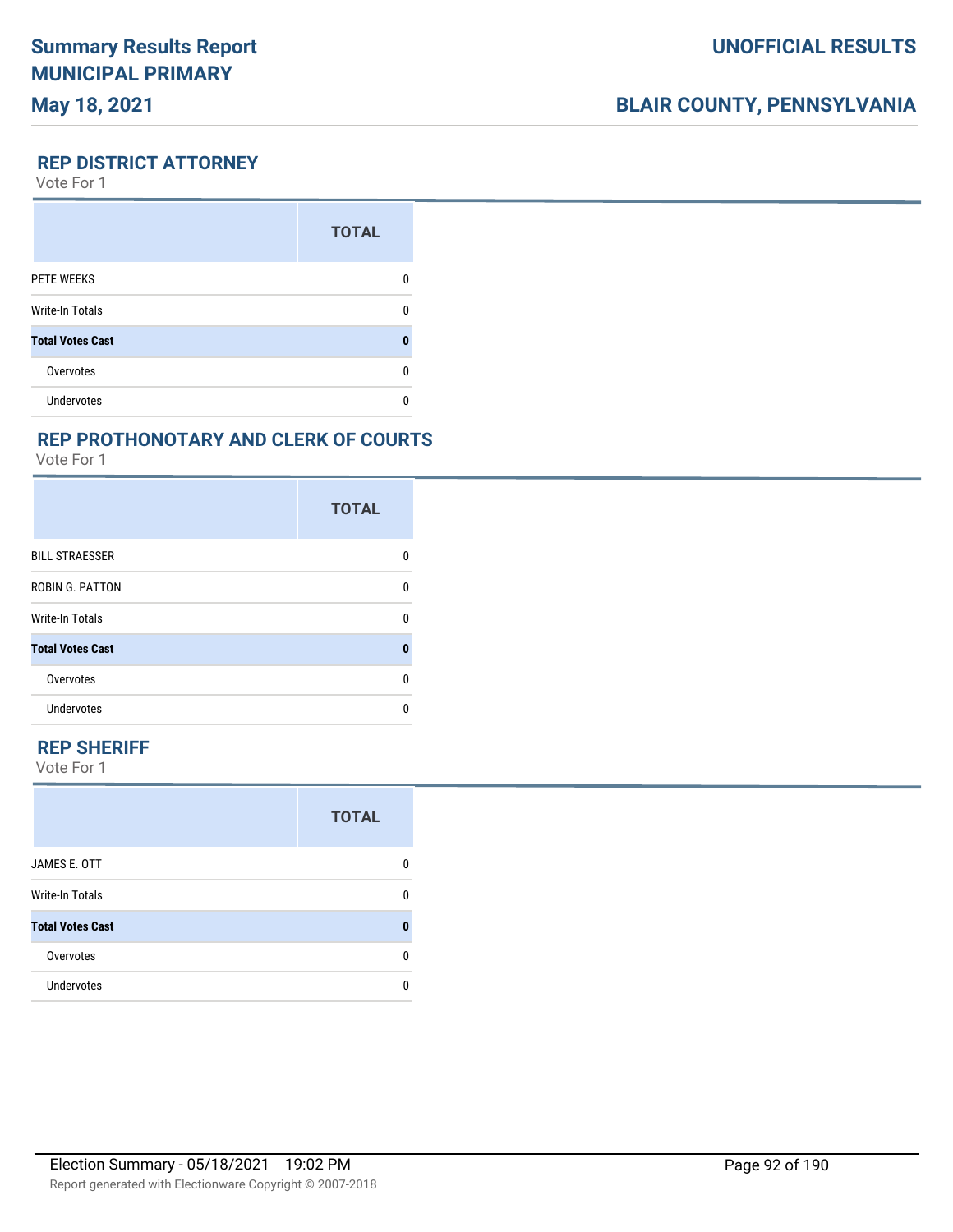#### **REP MAGISTERIAL DISTRICT JUDGE DISTRICT 24-3-01**

Vote For 1

**May 18, 2021**

|                         | <b>TOTAL</b> |
|-------------------------|--------------|
| FRED B. MILLER          |              |
| <b>Write-In Totals</b>  |              |
| <b>Total Votes Cast</b> |              |
| Overvotes               |              |
| Undervotes              |              |

### **REP CITY COUNCIL ALTOONA**

Vote For 4

|                          | <b>TOTAL</b> |
|--------------------------|--------------|
| <b>DAVID ELLIS</b>       | 0            |
| TERRY L. FIGART          | 0            |
| <b>BRUCE KELLEY</b>      | 0            |
| DAVID W. BUTTERBAUGH, JR | 0            |
| <b>DENNIS SHREVE</b>     | U            |
| <b>RON BEATTY</b>        | U            |
| <b>Write-In Totals</b>   | 0            |
| <b>Total Votes Cast</b>  | $\bf{0}$     |
| Overvotes                | $\Omega$     |
| <b>Undervotes</b>        | 0            |

### **REP CONSTABLE ALTOONA WARD 1**

|                         | <b>TOTAL</b> |
|-------------------------|--------------|
| <b>Write-In Totals</b>  | n            |
| <b>Total Votes Cast</b> |              |
| Overvotes               |              |
| <b>Undervotes</b>       |              |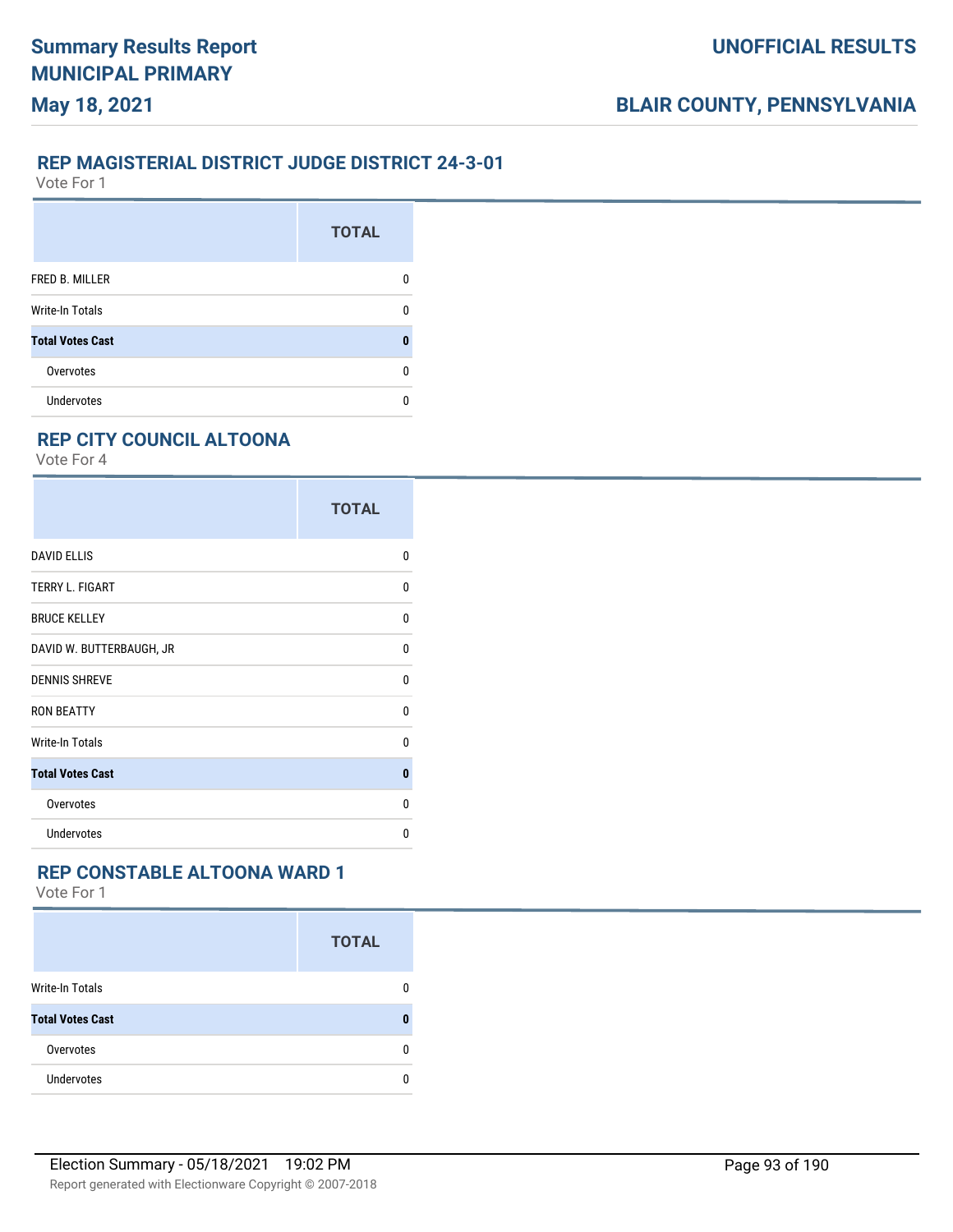**REP CONSTABLE ALTOONA WARD 2**

Vote For 1

|                         | <b>TOTAL</b> |
|-------------------------|--------------|
| JEFFREY L. SPRANKLE     |              |
| <b>Write-In Totals</b>  |              |
| <b>Total Votes Cast</b> |              |
| Overvotes               | n            |
| <b>Undervotes</b>       |              |

#### **REP CONSTABLE ALTOONA WARD 3**

Vote For 1

|                         | <b>TOTAL</b> |
|-------------------------|--------------|
| <b>Write-In Totals</b>  | 0            |
| <b>Total Votes Cast</b> | 0            |
| Overvotes               | 0            |
| <b>Undervotes</b>       | 0            |

#### **REP CONSTABLE ALTOONA WARD 4**

|                         | <b>TOTAL</b> |
|-------------------------|--------------|
| Write-In Totals         | 0            |
| <b>Total Votes Cast</b> | 0            |
| Overvotes               | 0            |
| Undervotes              | n            |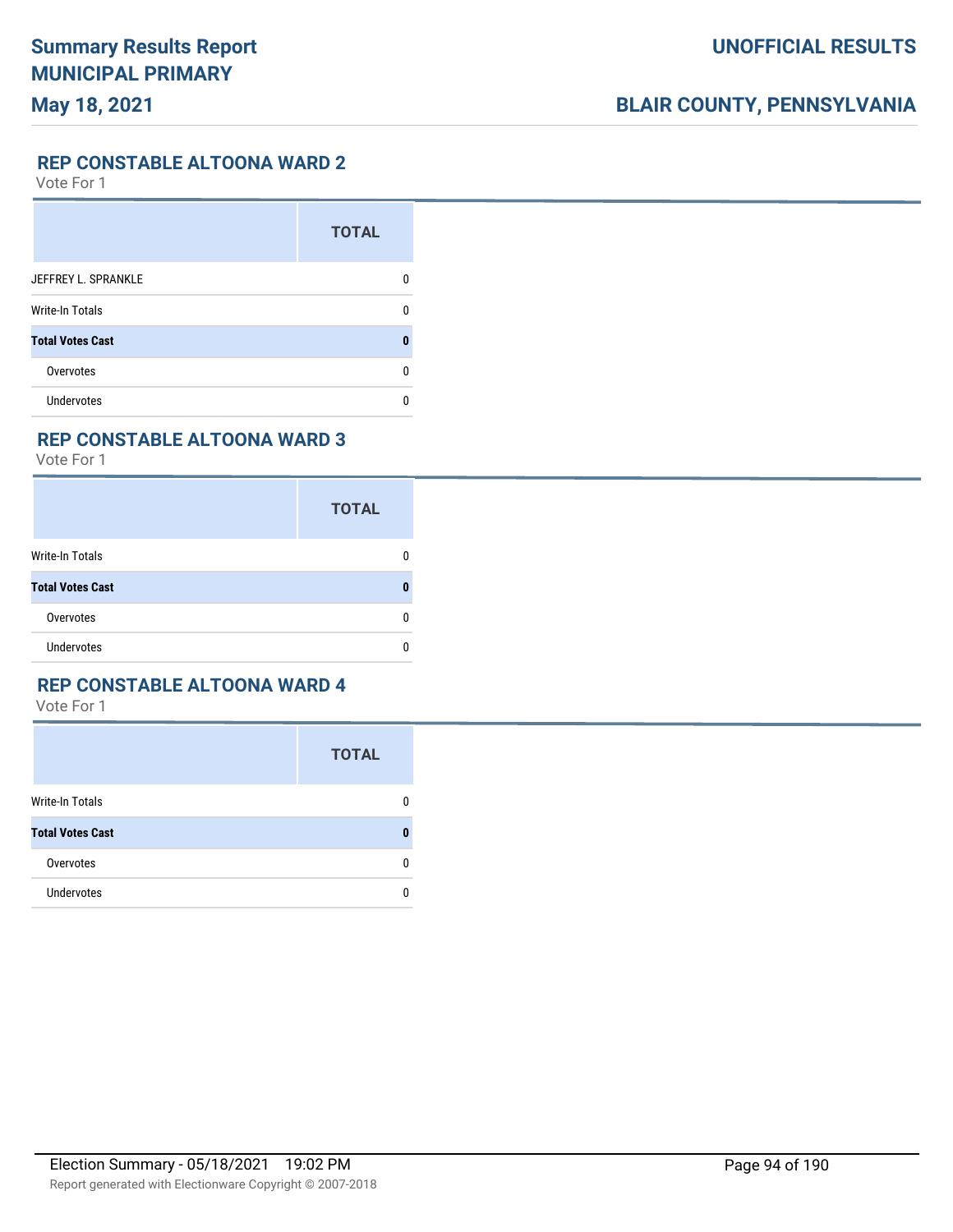**REP CONSTABLE ALTOONA WARD 5**

Vote For 1

|                         | <b>TOTAL</b> |
|-------------------------|--------------|
| ALEXANDER E. BADORREK   |              |
| <b>Write-In Totals</b>  |              |
| <b>Total Votes Cast</b> |              |
| Overvotes               | n            |
| Undervotes              |              |

#### **REP CONSTABLE ALTOONA WARD 6**

Vote For 1

|                         | <b>TOTAL</b> |
|-------------------------|--------------|
| Write-In Totals         | 0            |
| <b>Total Votes Cast</b> | ŋ            |
| Overvotes               | 0            |
| <b>Undervotes</b>       | n            |

#### **REP CONSTABLE ALTOONA WARD 7**

Vote For 1

|                         | <b>TOTAL</b> |
|-------------------------|--------------|
| <b>Write-In Totals</b>  | n            |
| <b>Total Votes Cast</b> |              |
| Overvotes               | n            |
| <b>Undervotes</b>       |              |

#### **REP CONSTABLE ALTOONA WARD 8**

|                         | <b>TOTAL</b> |
|-------------------------|--------------|
| <b>Write-In Totals</b>  |              |
| <b>Total Votes Cast</b> |              |
| Overvotes               |              |
| <b>Undervotes</b>       |              |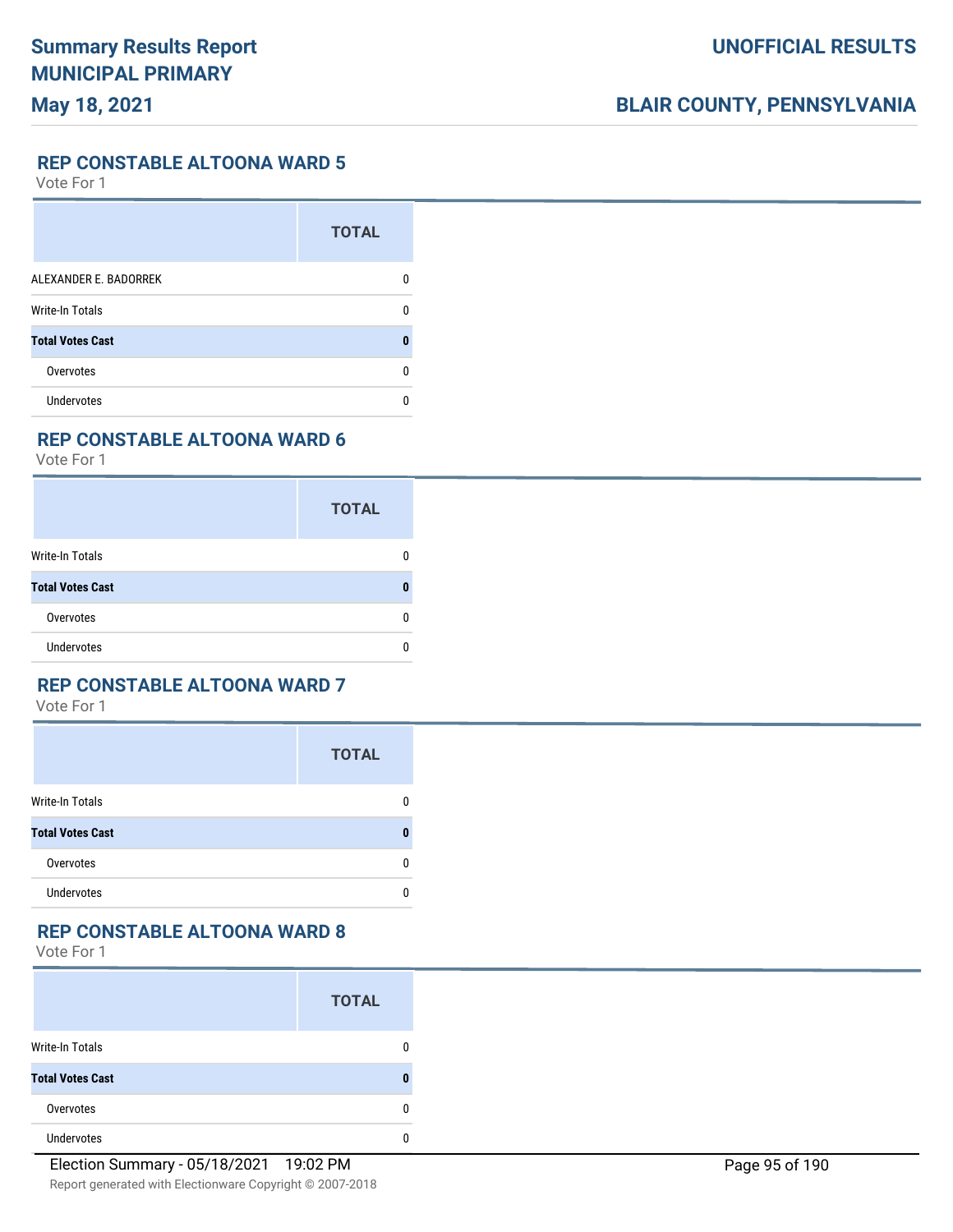**REP CONSTABLE ALTOONA WARD 9**

Vote For 1

|                         | <b>TOTAL</b> |
|-------------------------|--------------|
| <b>Write-In Totals</b>  |              |
| <b>Total Votes Cast</b> |              |
| Overvotes               |              |
| <b>Undervotes</b>       |              |

#### **REP CONSTABLE ALTOONA WARD 10**

Vote For 1

|                         | <b>TOTAL</b> |
|-------------------------|--------------|
| <b>Write-In Totals</b>  |              |
| <b>Total Votes Cast</b> |              |
| Overvotes               |              |
| <b>Undervotes</b>       |              |

#### **REP CONSTABLE ALTOONA WARD 11**

Vote For 1

|                         | <b>TOTAL</b> |
|-------------------------|--------------|
| <b>Write-In Totals</b>  | 0            |
| <b>Total Votes Cast</b> | n            |
| Overvotes               | 0            |
| <b>Undervotes</b>       | 0            |

### **REP CONSTABLE ALTOONA WARD 12**

|                         | <b>TOTAL</b> |
|-------------------------|--------------|
| JEREMY J. DODSON        | 0            |
| <b>Write-In Totals</b>  | 0            |
| <b>Total Votes Cast</b> | 0            |
| Overvotes               | 0            |
| <b>Undervotes</b>       | 0            |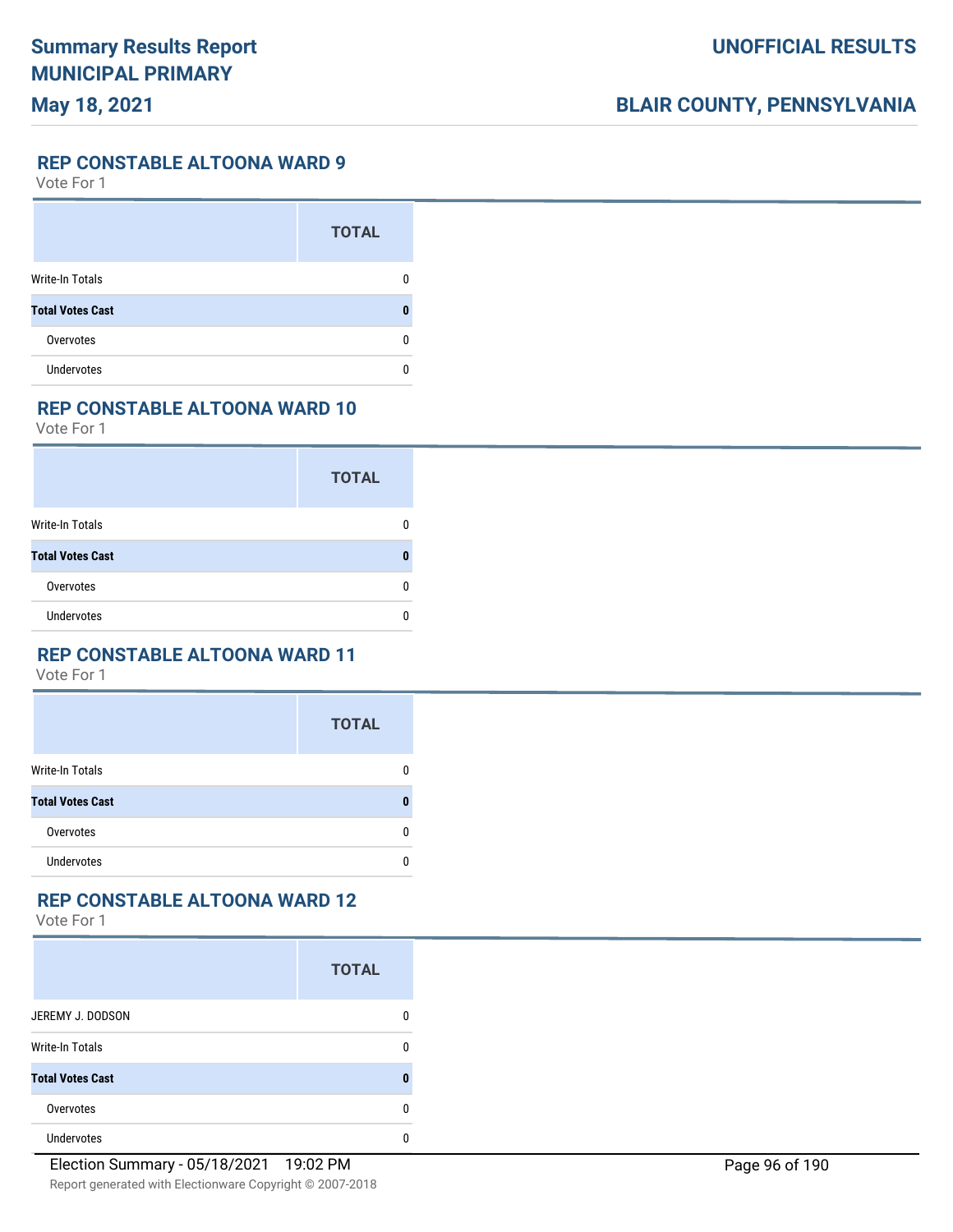#### **REP CONSTABLE ALTOONA WARD 13**

Vote For 1

|                         | <b>TOTAL</b> |
|-------------------------|--------------|
| Write-In Totals         |              |
| <b>Total Votes Cast</b> |              |
| Overvotes               | O            |
| <b>Undervotes</b>       |              |

### **REP CONSTABLE ALTOONA WARD 14**

Vote For 1

|                         | <b>TOTAL</b> |
|-------------------------|--------------|
| DAVID R. METZGER        | n            |
| Write-In Totals         | n            |
| <b>Total Votes Cast</b> | 0            |
| Overvotes               | n            |
| Undervotes              | n            |

### **REP SUPERVISOR ALLEGHENY TWP**

|                         | <b>TOTAL</b> |
|-------------------------|--------------|
| <b>JOSEPH HARTEIS</b>   | 0            |
| DONALD W. FOWKES, JR    | 0            |
| <b>Write-In Totals</b>  | 0            |
| <b>Total Votes Cast</b> | $\bf{0}$     |
| Overvotes               | $\Omega$     |
| Undervotes              | 0            |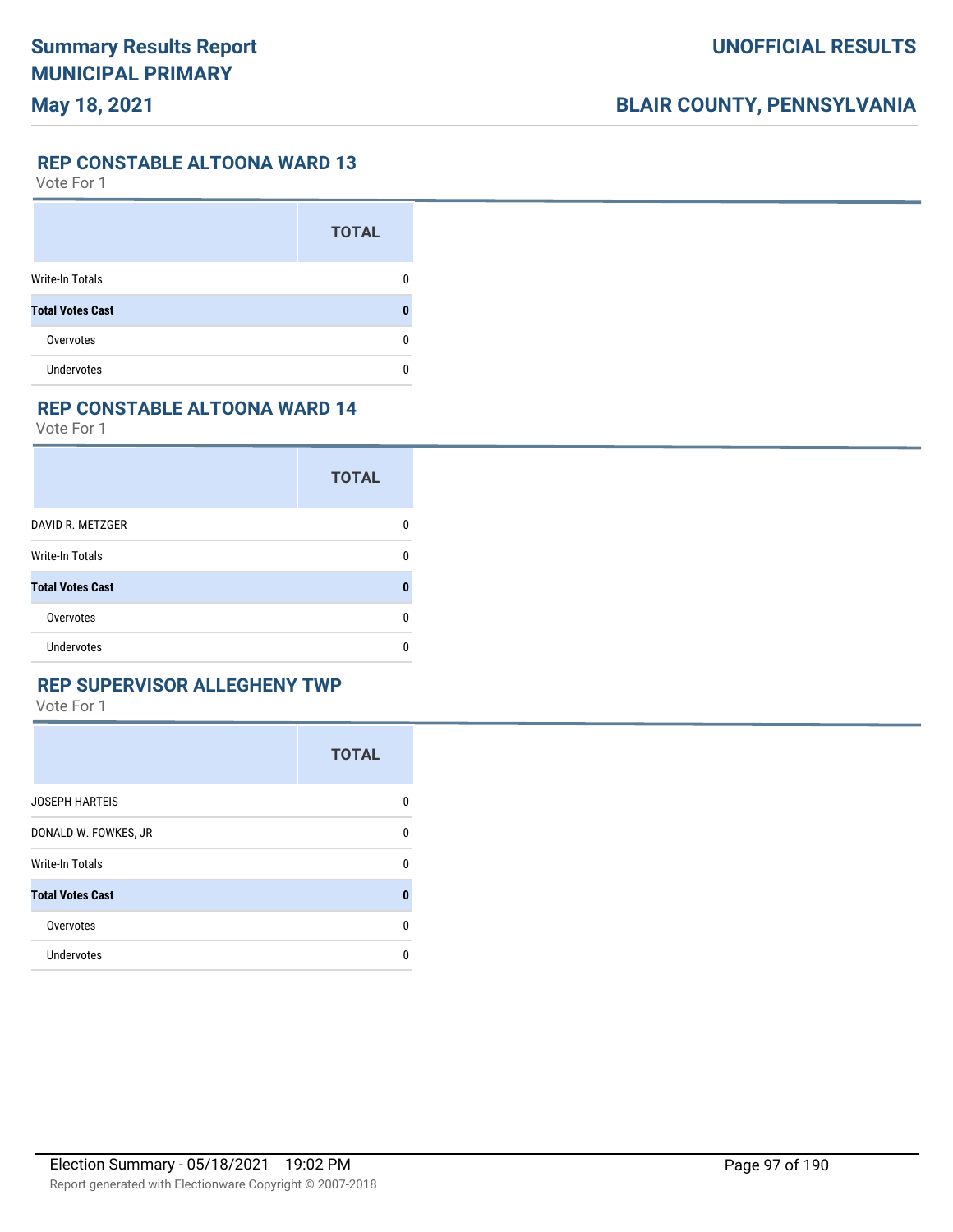# **BLAIR COUNTY, PENNSYLVANIA**

**REP AUDITOR ALLEGHENY TWP**

Vote For 1

|                         | <b>TOTAL</b> |
|-------------------------|--------------|
| Write-In Totals         |              |
| <b>Total Votes Cast</b> | П            |
| Overvotes               | O            |
| <b>Undervotes</b>       |              |

#### **REP TAX COLLECTOR ALLEGHENY TWP**

Vote For 1

|                         | <b>TOTAL</b> |
|-------------------------|--------------|
| DONALD A. WAGNER        |              |
| Write-In Totals         |              |
| <b>Total Votes Cast</b> |              |
| Overvotes               | n            |
| Undervotes              |              |

#### **REP CONSTABLE ALLEGHENY TWP**

|                         | <b>TOTAL</b> |
|-------------------------|--------------|
| <b>BRIAN T. DATRES</b>  | 0            |
| <b>Write-In Totals</b>  | 0            |
| <b>Total Votes Cast</b> | n            |
| Overvotes               | 0            |
| Undervotes              | 0            |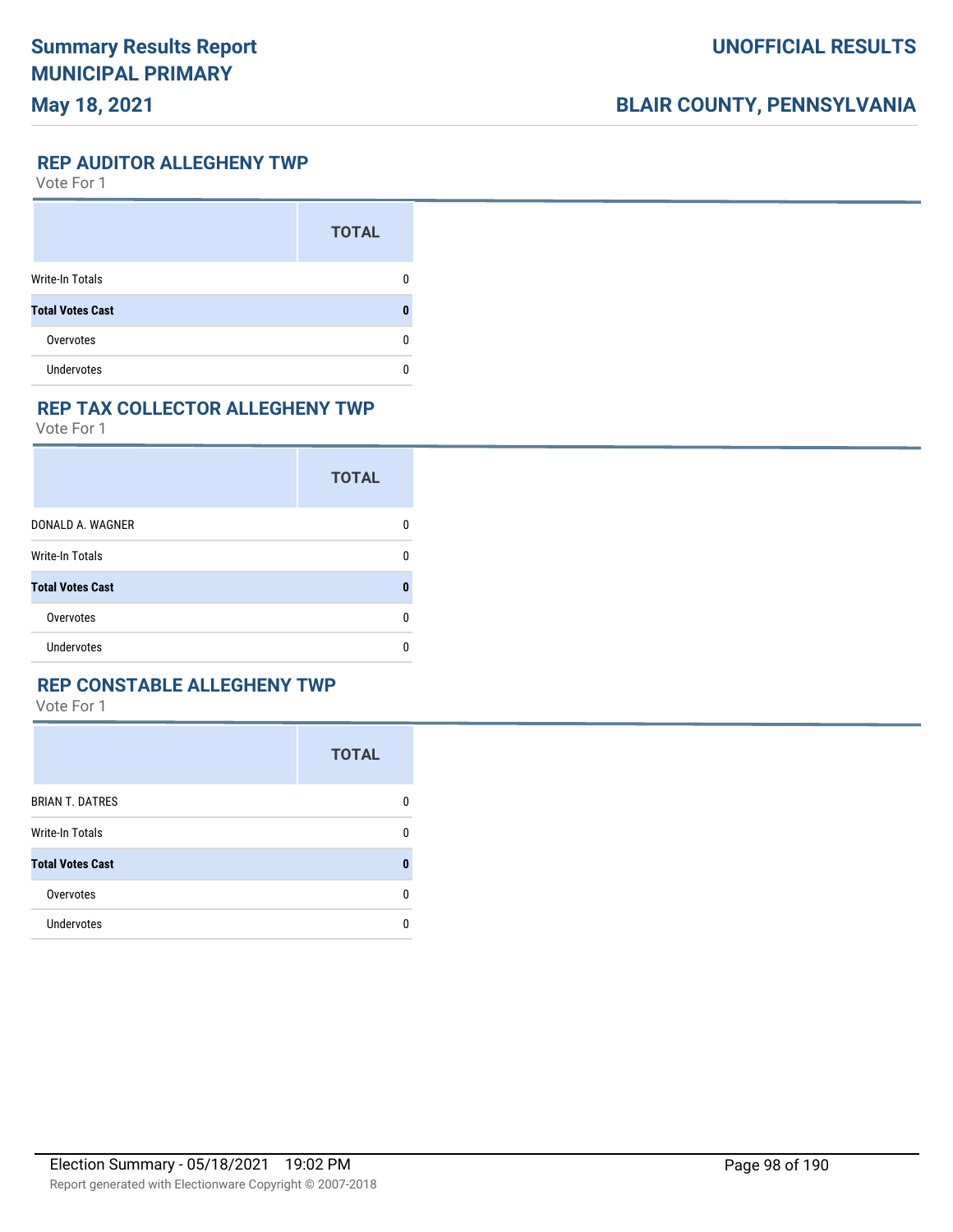#### **REP MAYOR ALLEGHENY TWP -TUNNELHILL**

Vote For 1

**May 18, 2021**

|                         | <b>TOTAL</b> |
|-------------------------|--------------|
| <b>Write-In Totals</b>  |              |
| <b>Total Votes Cast</b> |              |
| Overvotes               |              |
| <b>Undervotes</b>       |              |

#### **REP COUNCIL ALLEGHENY TWP -TUNNELHILL**

Vote For 3

|                         | <b>TOTAL</b> |
|-------------------------|--------------|
| Write-In Totals         |              |
| <b>Total Votes Cast</b> |              |
| Overvotes               |              |
| Undervotes              |              |

#### **REP TAX COLLECTOR ALLEGHENY TWP -TUNNELHILL**

Vote For 1

|                         | <b>TOTAL</b> |
|-------------------------|--------------|
| <b>Write-In Totals</b>  |              |
| <b>Total Votes Cast</b> |              |
| Overvotes               |              |
| <b>Undervotes</b>       |              |

### **REP CONSTABLE ALLEGHENY TWP -TUNNELHILL**

|                         | <b>TOTAL</b> |
|-------------------------|--------------|
| <b>Write-In Totals</b>  |              |
| <b>Total Votes Cast</b> |              |
| Overvotes               |              |
| <b>Undervotes</b>       |              |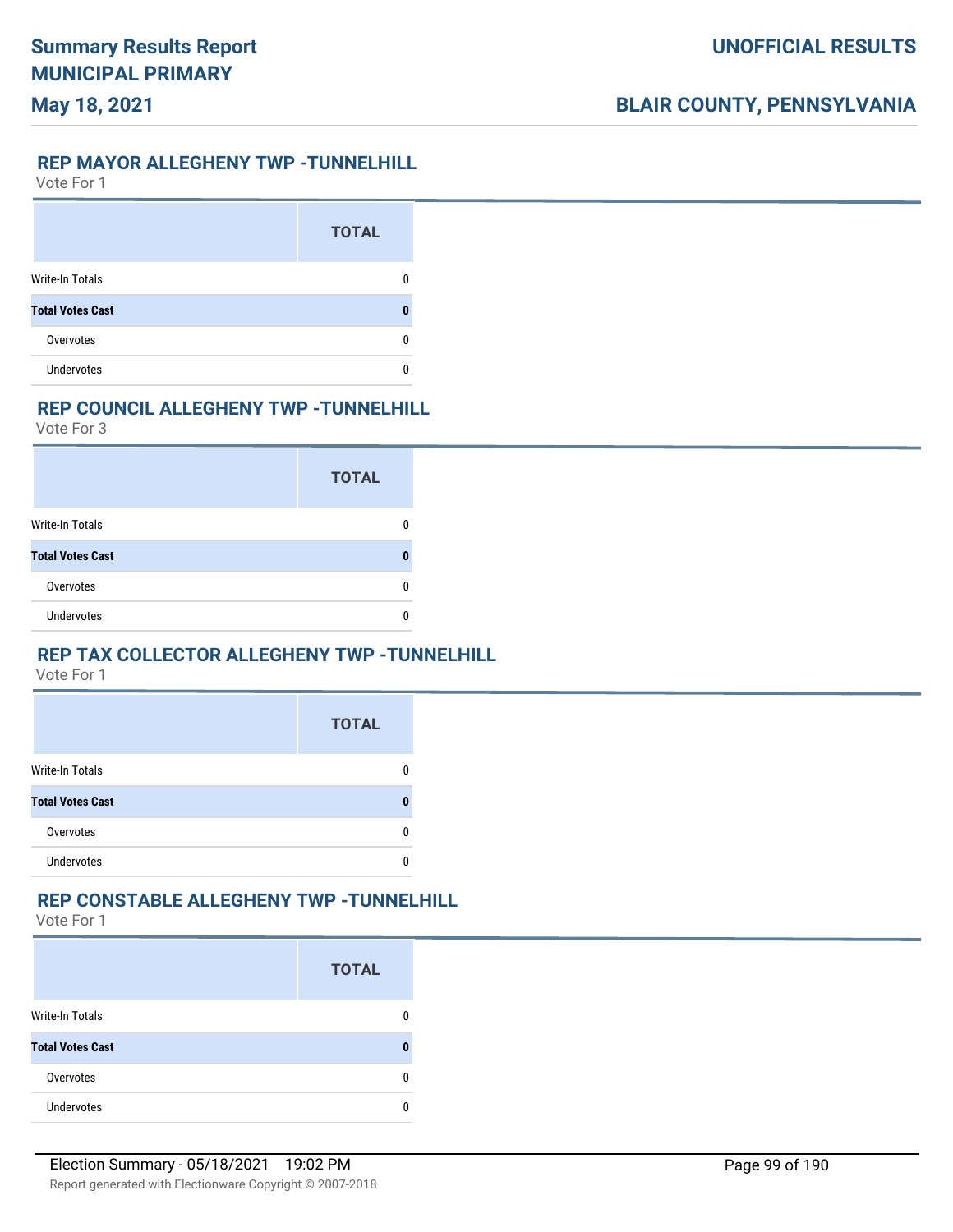# **BLAIR COUNTY, PENNSYLVANIA**

#### **REP SUPERVISOR 6YR ANTIS TWP**

Vote For 1

|                             | <b>TOTAL</b> |
|-----------------------------|--------------|
| <b>BENJAMIN HORNBERGER</b>  | U            |
| <b>J. STEVE WINTERSTEIN</b> | U            |
| <b>CHRISTOPHER FORSHEY</b>  | U            |
| <b>LANCE KUSTABORDER</b>    | U            |
| Write-In Totals             | U            |
| <b>Total Votes Cast</b>     | 0            |
| Overvotes                   | U            |
| Undervotes                  | U            |

# **REP SUPERVISOR 4YR ANTIS TWP**

Vote For 1

|                            | <b>TOTAL</b> |
|----------------------------|--------------|
| <b>BRIAN KUSTABORDER</b>   | n            |
| <b>CHRISTOPHER FORSHEY</b> | U            |
| Write-In Totals            | U            |
| <b>Total Votes Cast</b>    | 0            |
| Overvotes                  | U            |
| Undervotes                 | n            |

#### **REP SUPERVISOR 2YR ANTIS TWP**

|                         | <b>TOTAL</b> |
|-------------------------|--------------|
| <b>JANET LANTZ</b>      | 0            |
| Write-In Totals         | 0            |
| <b>Total Votes Cast</b> | 0            |
| Overvotes               | 0            |
| Undervotes              | 0            |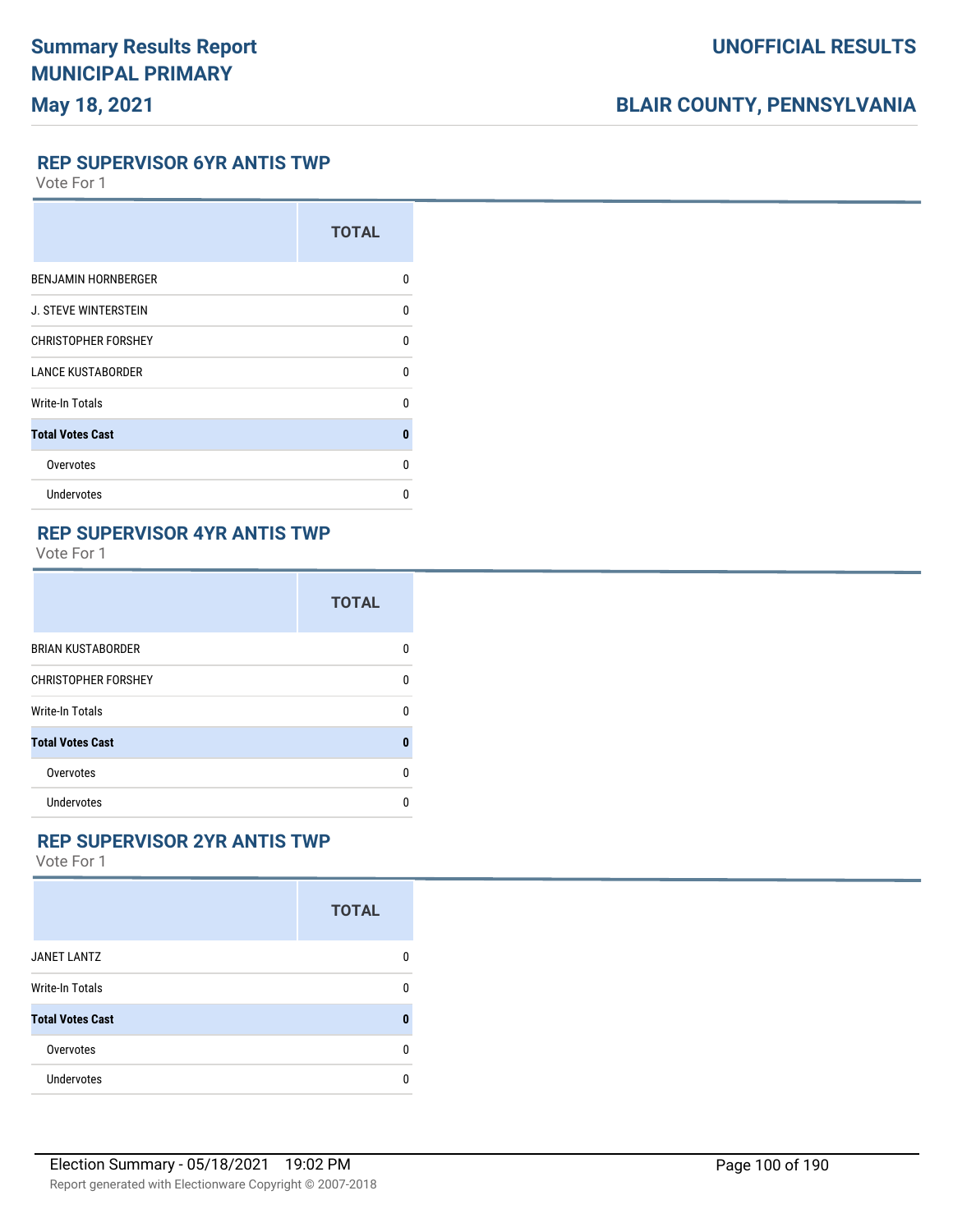# **BLAIR COUNTY, PENNSYLVANIA**

**REP AUDITOR 6YR ANTIS TWP**

Vote For 1

|                         | <b>TOTAL</b> |
|-------------------------|--------------|
| Write-In Totals         |              |
| <b>Total Votes Cast</b> |              |
| Overvotes               |              |
| <b>Undervotes</b>       |              |

### **REP AUDITOR 4YR ANTIS TWP**

Vote For 1

|                         | <b>TOTAL</b> |
|-------------------------|--------------|
| CINDY L. WEBER          | n            |
| Write-In Totals         | O            |
| <b>Total Votes Cast</b> |              |
| Overvotes               | n            |
| Undervotes              | n            |

#### **REP TAX COLLECTOR ANTIS TWP**

|                         | <b>TOTAL</b> |
|-------------------------|--------------|
| <b>Write-In Totals</b>  | 0            |
| <b>Total Votes Cast</b> | 0            |
| Overvotes               | 0            |
| Undervotes              | 0            |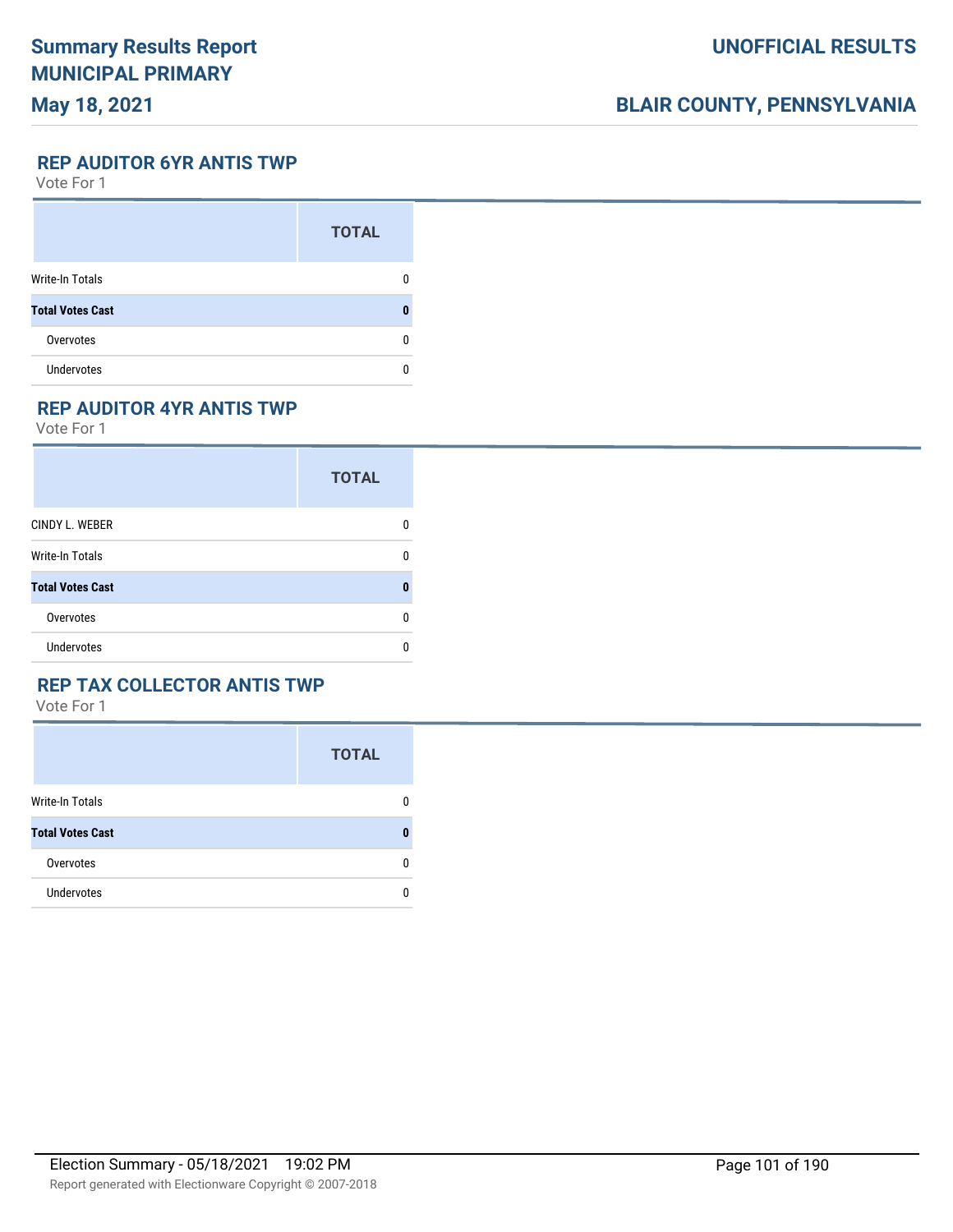# **BLAIR COUNTY, PENNSYLVANIA**

**REP CONSTABLE ANTIS TWP**

Vote For 1

|                         | <b>TOTAL</b> |
|-------------------------|--------------|
| DONALD M. SIPES         | O            |
| <b>Write-In Totals</b>  | n            |
| <b>Total Votes Cast</b> | ٥            |
| Overvotes               | n            |
| <b>Undervotes</b>       |              |

#### **REP MAYOR BELLWOOD BOROUGH**

Vote For 1

|                         | <b>TOTAL</b> |
|-------------------------|--------------|
| DAVID SNYDER, JR        | 0            |
| Write-In Totals         | 0            |
| <b>Total Votes Cast</b> | $\bf{0}$     |
| Overvotes               | 0            |
| Undervotes              | 0            |

#### **REP COUNCIL 4YR BELLWOOD BOROUGH**

|                             | <b>TOTAL</b> |
|-----------------------------|--------------|
| <b>HAROLD D. BURKET</b>     | 0            |
| <b>JEFFREY T. CIAMBOTTI</b> | 0            |
| <b>HERBERT F. SHELOW</b>    | 0            |
| <b>PAUL ECKENROD</b>        | 0            |
| Write-In Totals             | 0            |
| <b>Total Votes Cast</b>     | $\bf{0}$     |
| Overvotes                   | 0            |
| <b>Undervotes</b>           | 0            |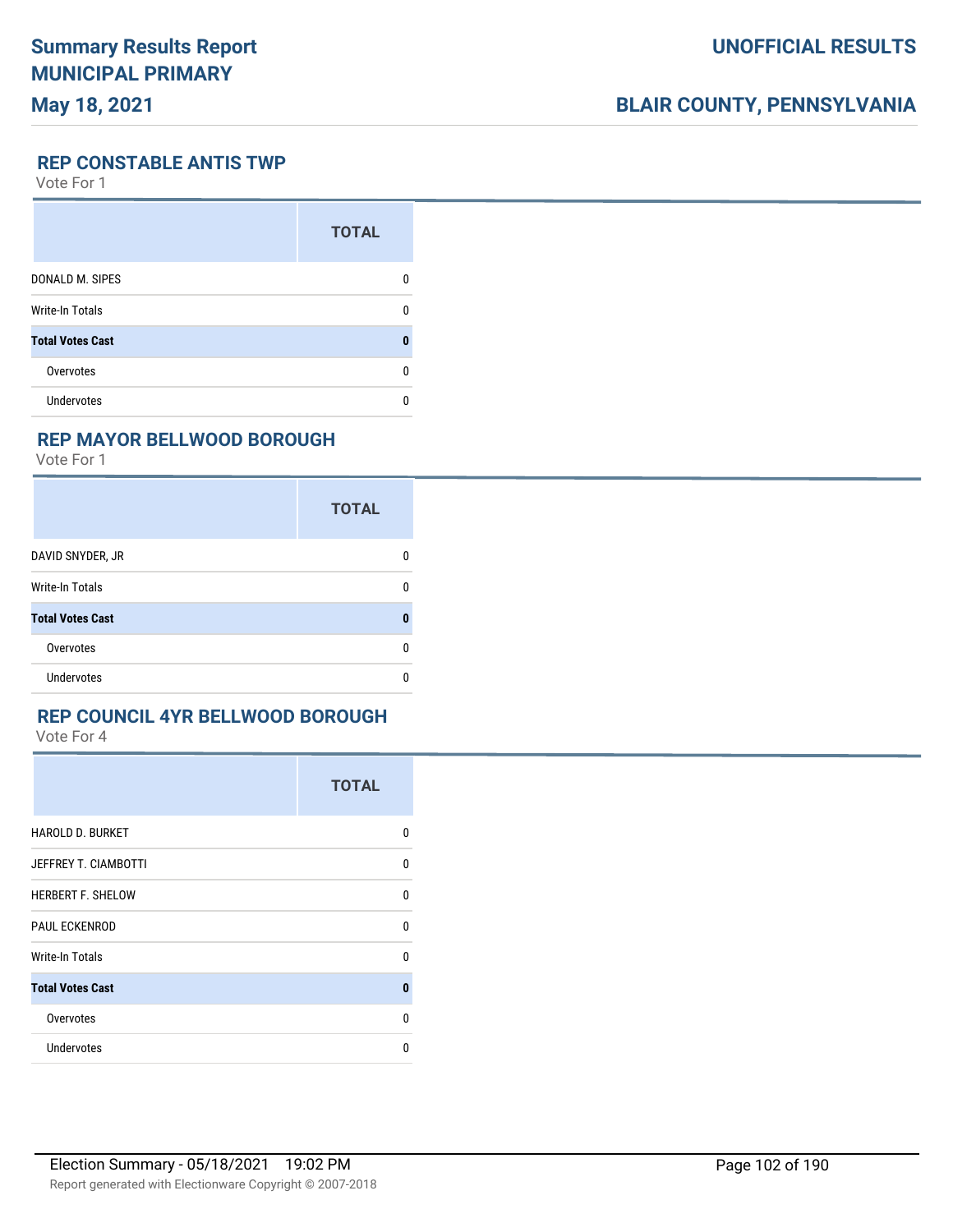#### **REP COUNCIL 2YR BELLWOOD BOROUGH**

Vote For 1

|                         | <b>TOTAL</b> |
|-------------------------|--------------|
| <b>MELODY PLUMMER</b>   |              |
| <b>Write-In Totals</b>  |              |
| <b>Total Votes Cast</b> |              |
| Overvotes               |              |
| Undervotes              |              |

#### **REP TAX COLLECTOR BELLWOOD BOROUGH**

Vote For 1

|                         | <b>TOTAL</b> |
|-------------------------|--------------|
| SHERRY CLABAUGH         | n            |
| <b>Write-In Totals</b>  | n            |
| <b>Total Votes Cast</b> | Λ            |
| Overvotes               | n            |
| Undervotes              | n            |

#### **REP CONSTABLE BELLWOOD BOROUGH**

|                         | <b>TOTAL</b> |
|-------------------------|--------------|
| Write-In Totals         | 0            |
| <b>Total Votes Cast</b> | 0            |
| Overvotes               | 0            |
| <b>Undervotes</b>       | n            |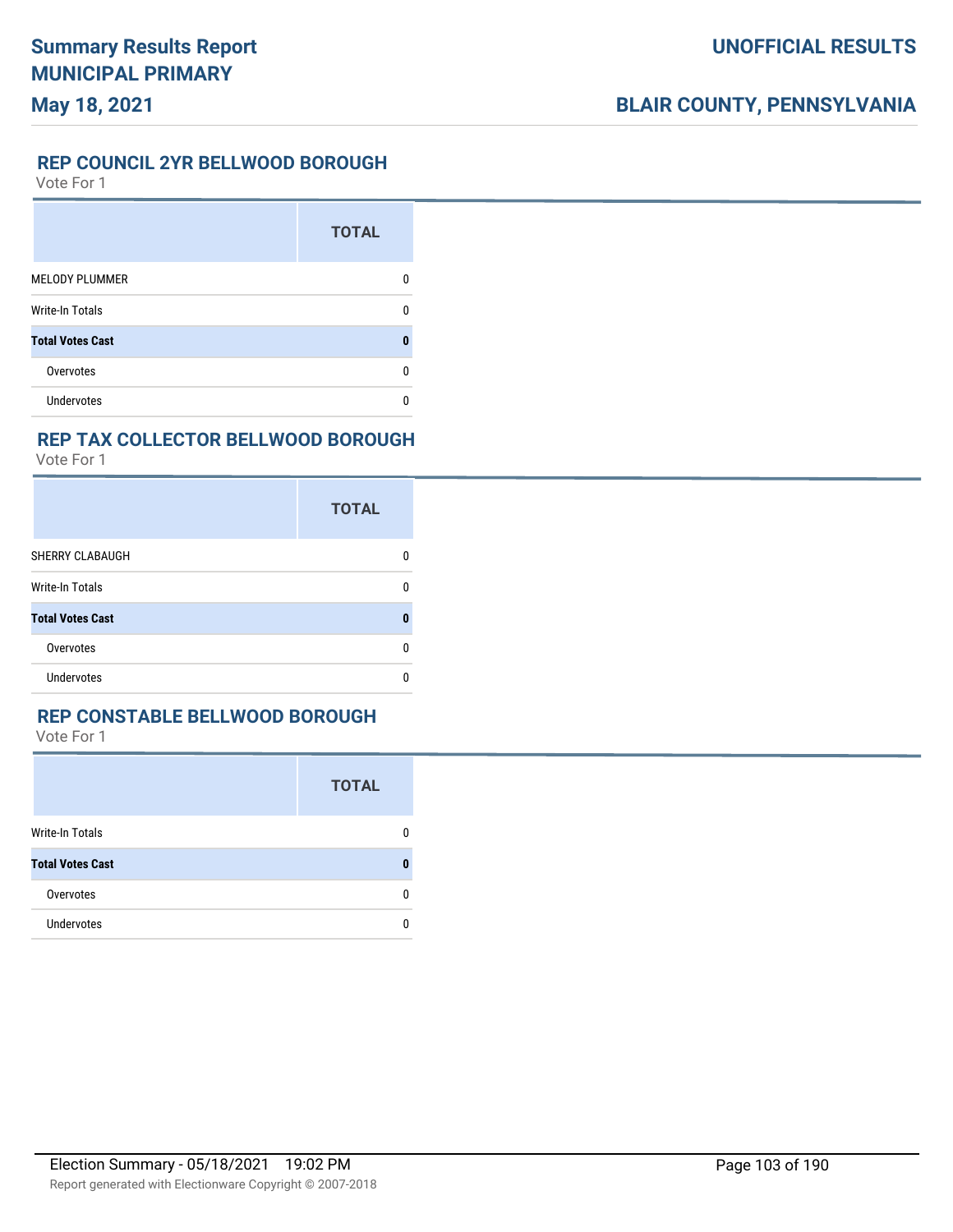# **BLAIR COUNTY, PENNSYLVANIA**

#### **REP SUPERVISOR 6YR BLAIR TWP**

Vote For 1

|                           | <b>TOTAL</b> |
|---------------------------|--------------|
| ROBIN L. CADWALLADER      | U            |
| <b>BRADLEY C. GERMAUX</b> | U            |
| LOUIS J. LUSK             | U            |
| Write-In Totals           | U            |
| <b>Total Votes Cast</b>   | 0            |
| Overvotes                 | n            |
| <b>Undervotes</b>         | n            |

#### **REP SUPERVISOR 4YR BLAIR TWP**

Vote For 1

|                            | <b>TOTAL</b> |
|----------------------------|--------------|
| <b>BRADLEY C GERMAUX</b>   | U            |
| <b>ROBIN L CADWALLADER</b> | n            |
| LOUIS J LUSK               | U            |
| <b>Write-In Totals</b>     | U            |
| <b>Total Votes Cast</b>    | ŋ            |
| Overvotes                  | U            |
| Undervotes                 | n            |

### **REP AUDITOR 6YR BLAIR TWP**

|                         | <b>TOTAL</b> |
|-------------------------|--------------|
| Write-In Totals         | 0            |
| <b>Total Votes Cast</b> | 0            |
| Overvotes               | 0            |
| Undervotes              | n            |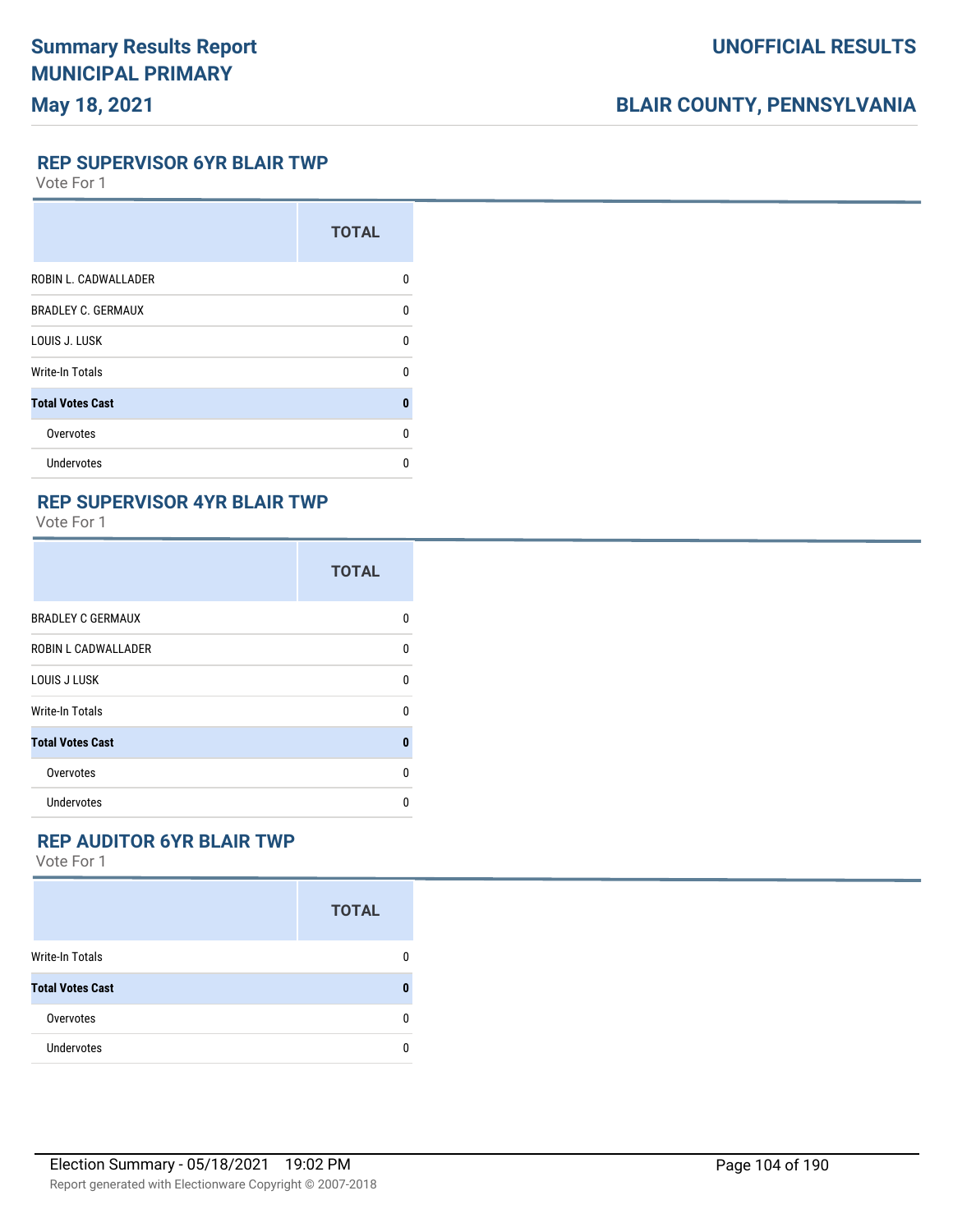# **BLAIR COUNTY, PENNSYLVANIA**

**REP AUDITOR 4YR BLAIR TWP**

Vote For 1

|                         | <b>TOTAL</b> |
|-------------------------|--------------|
| Write-In Totals         |              |
| <b>Total Votes Cast</b> |              |
| Overvotes               | O            |
| <b>Undervotes</b>       |              |

#### **REP TAX COLLECTOR BLAIR TWP**

Vote For 1

|                         | <b>TOTAL</b> |
|-------------------------|--------------|
| <b>SUSAN K HAUPT</b>    | n            |
| <b>Write-In Totals</b>  | n            |
| <b>Total Votes Cast</b> | Λ            |
| Overvotes               | U            |
| Undervotes              | ŋ            |

#### **REP CONSTABLE BLAIR TWP**

Vote For 1

|                         | <b>TOTAL</b> |
|-------------------------|--------------|
| <b>Write-In Totals</b>  | n            |
| <b>Total Votes Cast</b> |              |
| Overvotes               |              |
| <b>Undervotes</b>       |              |

#### **REP SUPERVISOR CATHARINE TWP**

|                         | <b>TOTAL</b> |
|-------------------------|--------------|
| <b>Write-In Totals</b>  | 0            |
| <b>Total Votes Cast</b> | 0            |
| Overvotes               | 0            |
| <b>Undervotes</b>       | n            |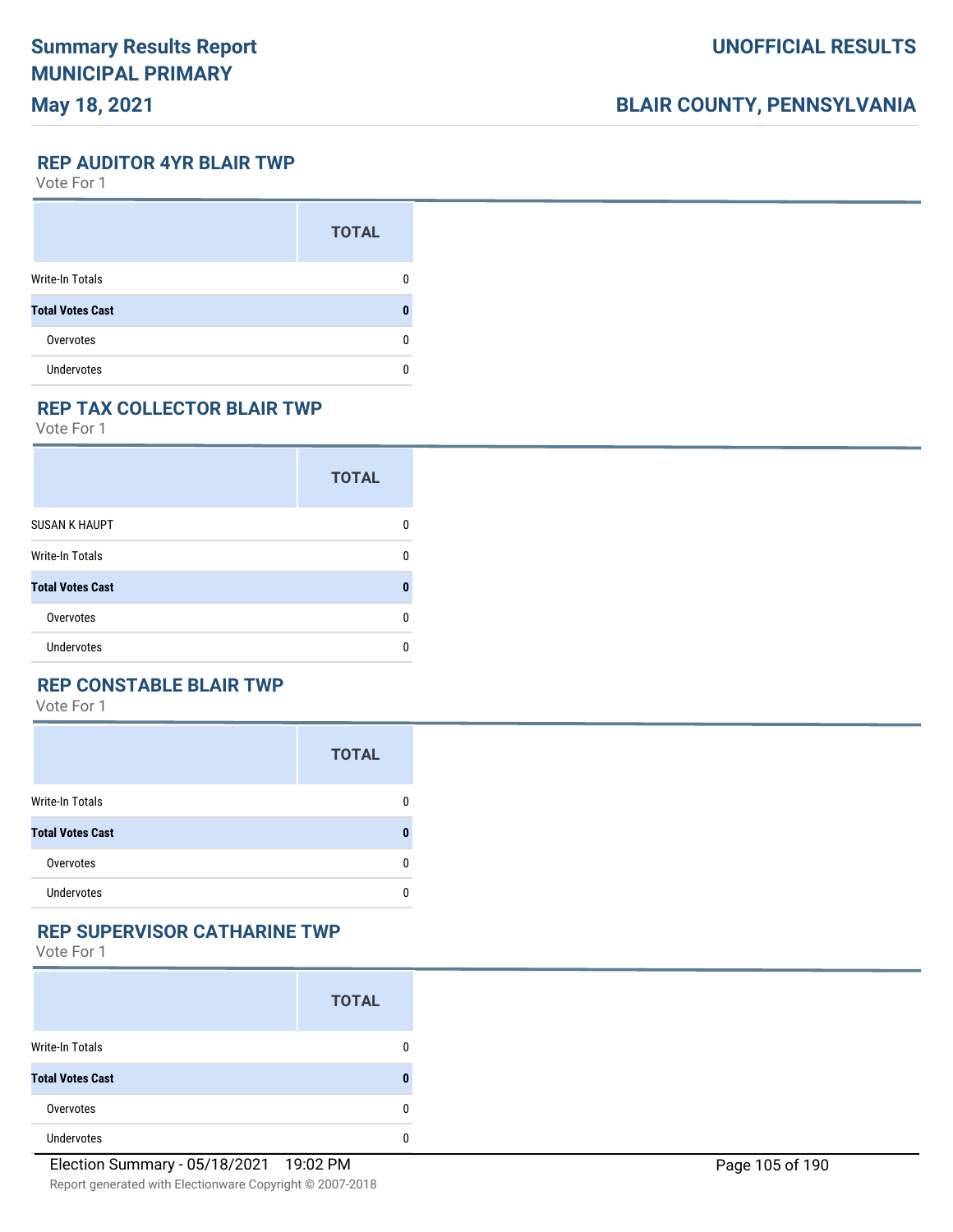**REP AUDITOR 6YR CATHARINE TWP**

Vote For 1

|                         | <b>TOTAL</b> |
|-------------------------|--------------|
| Write-In Totals         |              |
| <b>Total Votes Cast</b> |              |
| Overvotes               |              |
| <b>Undervotes</b>       |              |

#### **REP AUDITOR 4YR CATHARINE TWP**

Vote For 1

|                         | <b>TOTAL</b> |
|-------------------------|--------------|
| <b>Write-In Totals</b>  |              |
| <b>Total Votes Cast</b> |              |
| Overvotes               |              |
| <b>Undervotes</b>       |              |

#### **REP AUDITOR 2YR CATHARINE TWP**

Vote For 1

|                         | <b>TOTAL</b> |
|-------------------------|--------------|
| <b>Write-In Totals</b>  | 0            |
| <b>Total Votes Cast</b> | n            |
| Overvotes               | 0            |
| <b>Undervotes</b>       | U            |

#### **REP TAX COLLECTOR CATHARINE TWP**

|                          | <b>TOTAL</b> |
|--------------------------|--------------|
| <b>MELISSA A GUNNETT</b> | 0            |
| <b>Write-In Totals</b>   | 0            |
| <b>Total Votes Cast</b>  | 0            |
| Overvotes                | n            |
| <b>Undervotes</b>        | n            |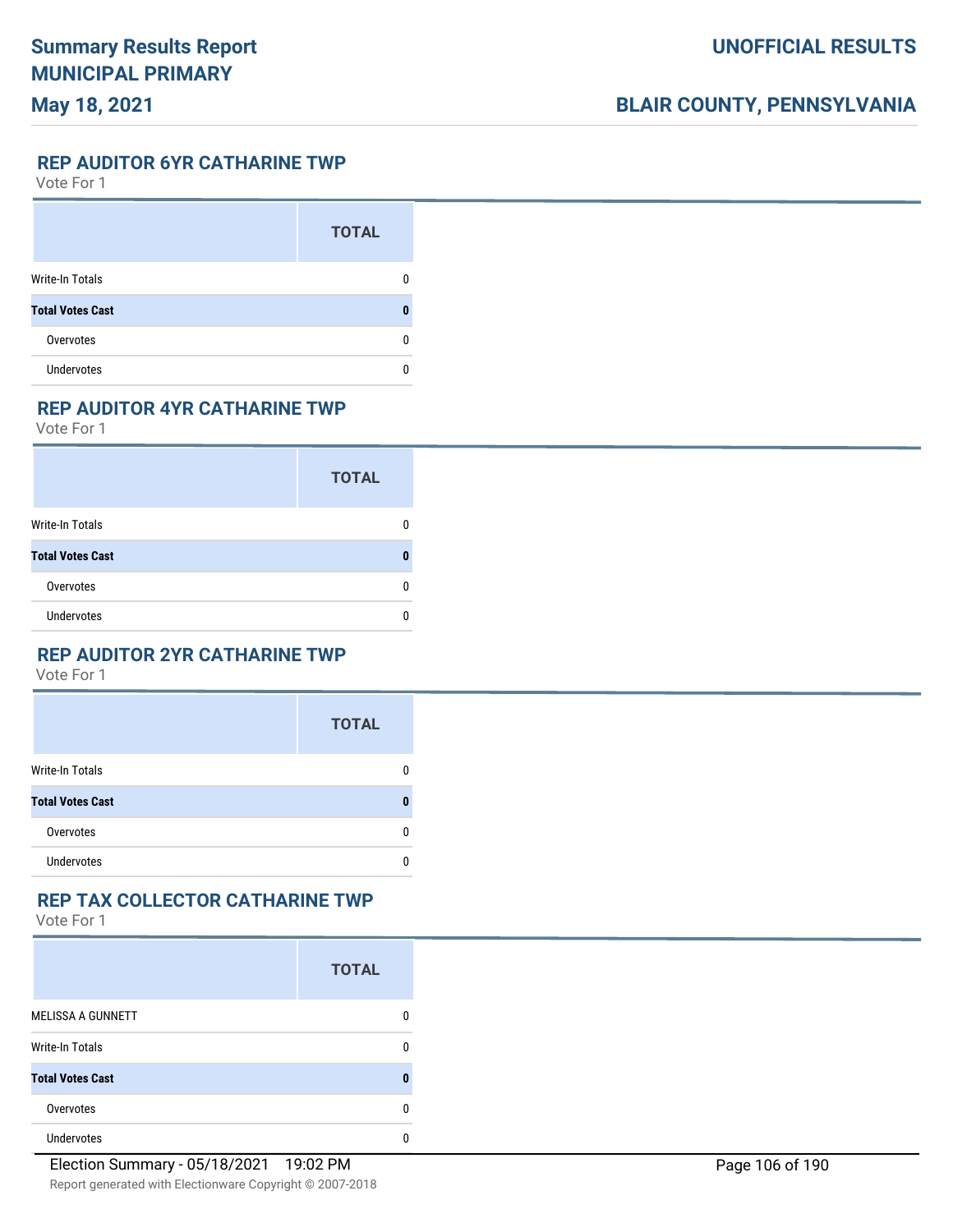#### **REP CONSTABLE CATHARINE TWP**

Vote For 1

|                         | <b>TOTAL</b> |
|-------------------------|--------------|
| <b>Write-In Totals</b>  |              |
| <b>Total Votes Cast</b> | O            |
| Overvotes               | n            |
| <b>Undervotes</b>       |              |

#### **REP COUNCIL DUNCANSVILLE BOROUGH**

Vote For 3

|                           | <b>TOTAL</b> |
|---------------------------|--------------|
| CYNTHIA LOU BLONTZ        | n            |
| <b>JEANETTE KAY MILLS</b> | U            |
| ANNETTE JANDORA LEWIS     | U            |
| <b>JEFFREY LYNN</b>       | U            |
| Write-In Totals           | U            |
| <b>Total Votes Cast</b>   | $\mathbf{0}$ |
| Overvotes                 | U            |
| <b>Undervotes</b>         | n            |

#### **REP TAX COLLECTOR DUNCANSVILLE BOROUGH**

|                         | <b>TOTAL</b> |
|-------------------------|--------------|
| Write-In Totals         |              |
| <b>Total Votes Cast</b> |              |
| Overvotes               |              |
| <b>Undervotes</b>       |              |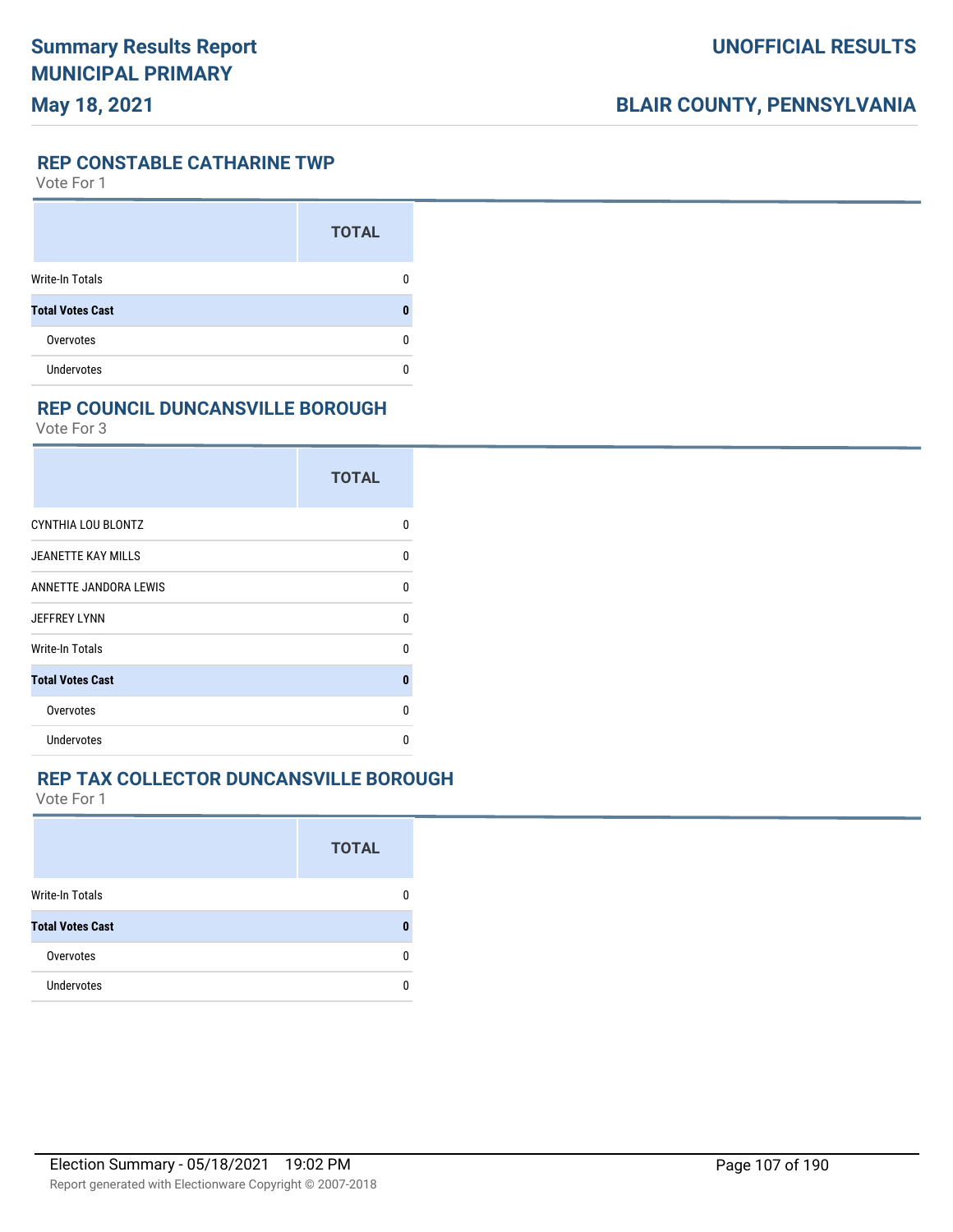#### **UNOFFICIAL RESULTS**

# **BLAIR COUNTY, PENNSYLVANIA**

#### **REP CONSTABLE DUNCANSVILLE BOROUGH**

Vote For 1

|                         | <b>TOTAL</b> |
|-------------------------|--------------|
| Write-In Totals         |              |
| <b>Total Votes Cast</b> |              |
| Overvotes               |              |
| <b>Undervotes</b>       |              |

#### **REP SUPERVISOR FRANKSTOWN TWP**

Vote For 1

|                           | <b>TOTAL</b> |
|---------------------------|--------------|
| <b>GEORGE W HENRY, JR</b> |              |
| <b>SCOTT WHITE</b>        | n            |
| <b>Write-In Totals</b>    | n            |
| <b>Total Votes Cast</b>   | Ω            |
| Overvotes                 | n            |
| Undervotes                |              |

#### **REP AUDITOR 6YR FRANKSTOWN TWP**

|                         | <b>TOTAL</b> |
|-------------------------|--------------|
| <b>Write-In Totals</b>  |              |
| <b>Total Votes Cast</b> | Ω            |
| Overvotes               | n            |
| <b>Undervotes</b>       | n            |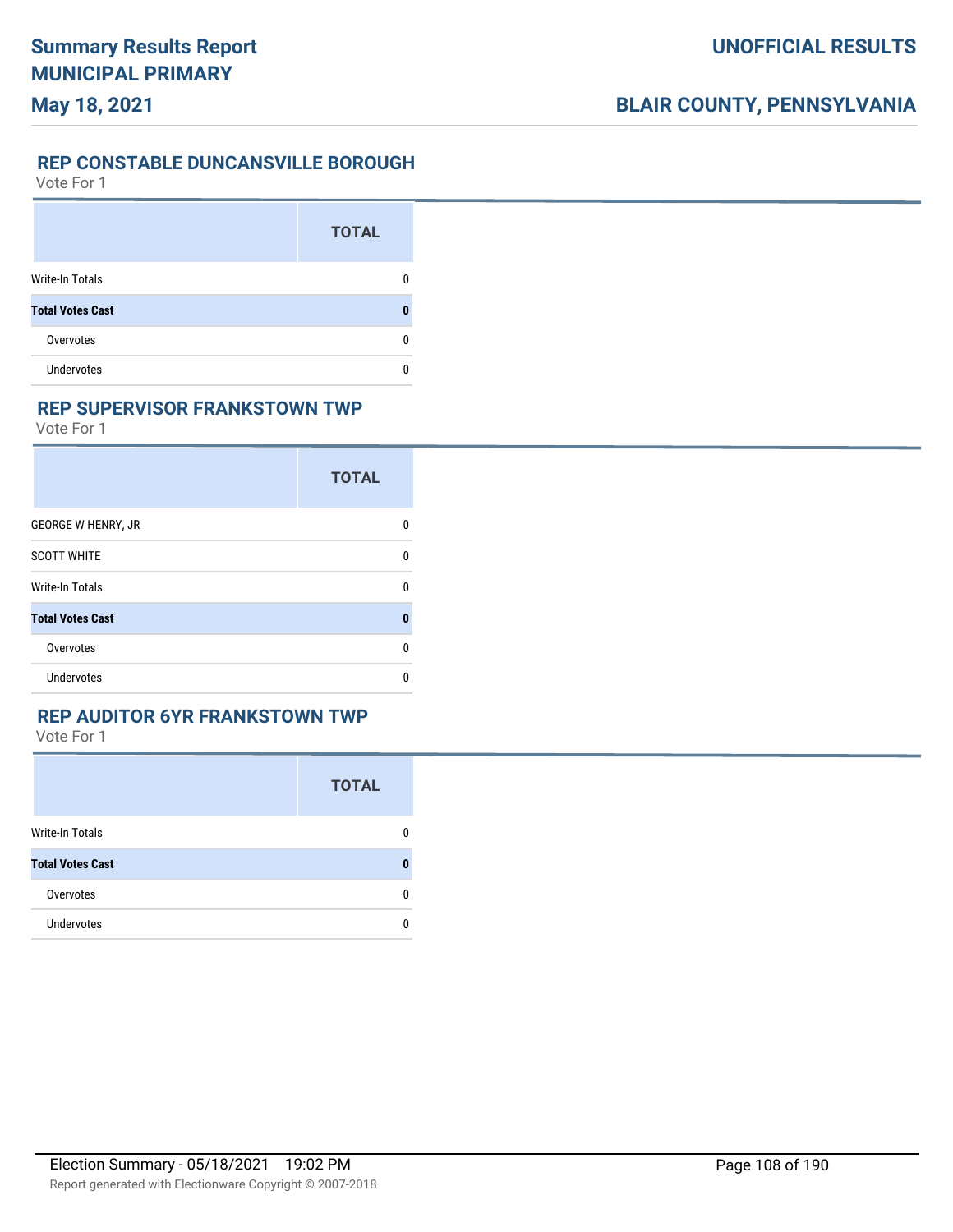#### **REP AUDITOR 2YR FRANKSTOWN TWP**

Vote For 1

|                         | <b>TOTAL</b> |
|-------------------------|--------------|
| <b>Write-In Totals</b>  |              |
| <b>Total Votes Cast</b> |              |
| Overvotes               |              |
| <b>Undervotes</b>       |              |

#### **REP TAX COLLECTOR FRANKSTOWN TWP**

Vote For 1

|                         | <b>TOTAL</b> |
|-------------------------|--------------|
| ROYELLEN I ALTMANSHOFER |              |
| Write-In Totals         |              |
| <b>Total Votes Cast</b> |              |
| Overvotes               |              |
| Undervotes              |              |

### **REP CONSTABLE FRANKSTOWN TWP**

|                         | <b>TOTAL</b> |
|-------------------------|--------------|
| JOHN T DODSON           | 0            |
| <b>Write-In Totals</b>  | 0            |
| <b>Total Votes Cast</b> | n            |
| Overvotes               | 0            |
| Undervotes              | 0            |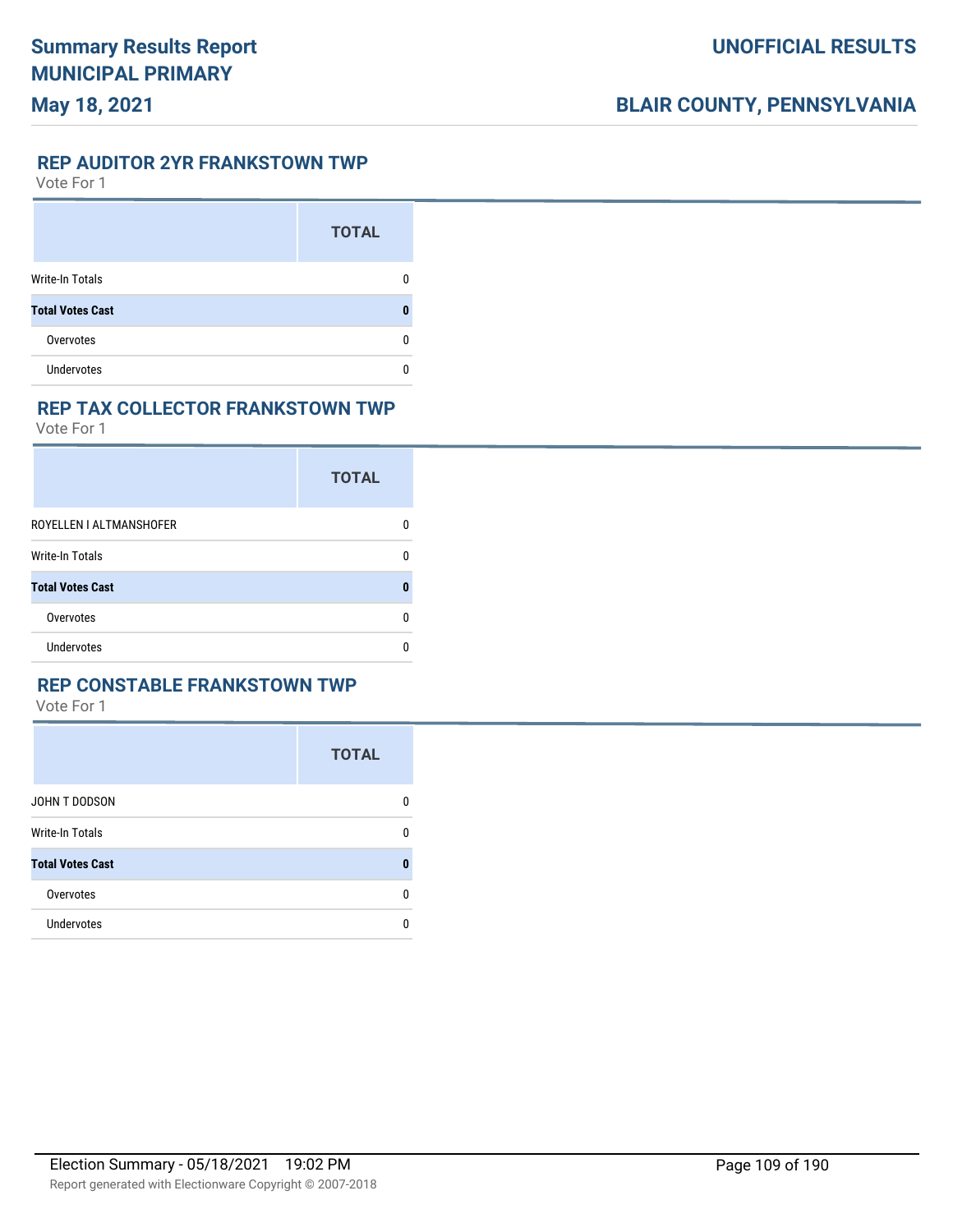**REP SUPERVISOR 6YR FREEDOM TWP**

Vote For 1

|                         | <b>TOTAL</b> |
|-------------------------|--------------|
| <b>ED BENDER</b>        | n            |
| <b>JEREMY K FLAUGH</b>  | ŋ            |
| <b>Write-In Totals</b>  | n            |
| <b>Total Votes Cast</b> | $\mathbf{0}$ |
| Overvotes               | U            |
| <b>Undervotes</b>       | n            |

#### **REP SUPERVISOR 2YR FREEDOM TWP**

Vote For 1

|                         | <b>TOTAL</b> |
|-------------------------|--------------|
| TIMOTHY JAMES           | n            |
| <b>Write-In Totals</b>  | n            |
| <b>Total Votes Cast</b> | Ω            |
| Overvotes               | n            |
| <b>Undervotes</b>       | n            |

### **REP AUDITOR FREEDOM TWP**

|                         | <b>TOTAL</b> |
|-------------------------|--------------|
| <b>NATHAN CALDWELL</b>  | 0            |
| <b>Write-In Totals</b>  | 0            |
| <b>Total Votes Cast</b> | 0            |
| Overvotes               | 0            |
| <b>Undervotes</b>       | 0            |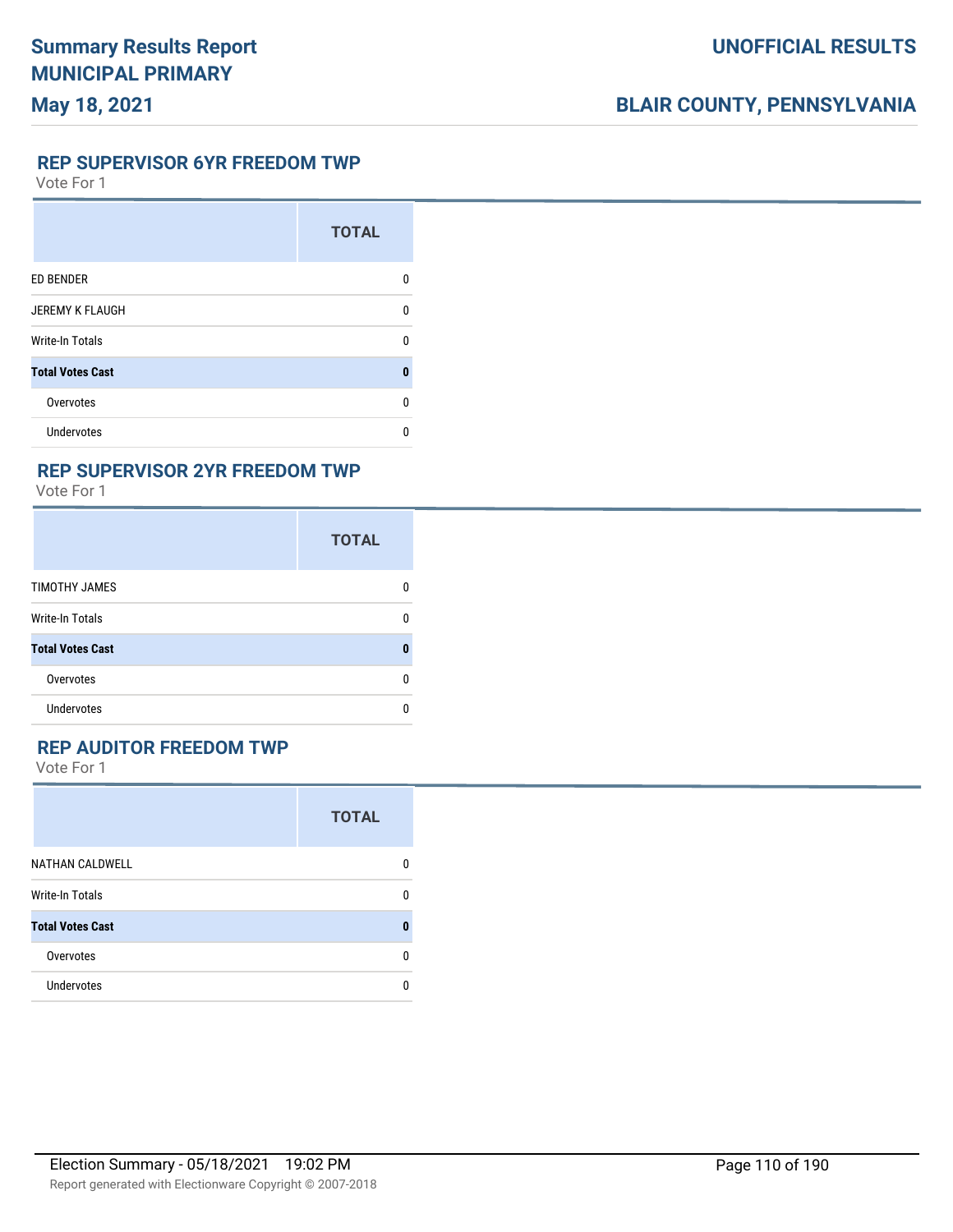**REP TAX COLLECTOR FREEDOM TWP**

Vote For 1

|                         | <b>TOTAL</b> |
|-------------------------|--------------|
| <b>JAMES LANG</b>       |              |
| <b>Write-In Totals</b>  | n            |
| <b>Total Votes Cast</b> | Ω            |
| Overvotes               | n            |
| <b>Undervotes</b>       |              |

#### **REP CONSTABLE FREEDOM TWP**

Vote For 1

|                         | <b>TOTAL</b> |
|-------------------------|--------------|
| Write-In Totals         | 0            |
| <b>Total Votes Cast</b> | 0            |
| Overvotes               | 0            |
| Undervotes              | n            |

### **REP SUPERVISOR GREENFIELD TWP**

|                         | <b>TOTAL</b> |
|-------------------------|--------------|
| <b>MARYLN GRAFFIUS</b>  | 0            |
| ALEX W MUSSELMAN        | 0            |
| <b>CARRIE GRAFFIUS</b>  | $\Omega$     |
| <b>Write-In Totals</b>  | $\Omega$     |
| <b>Total Votes Cast</b> | 0            |
| Overvotes               | $\Omega$     |
| Undervotes              | 0            |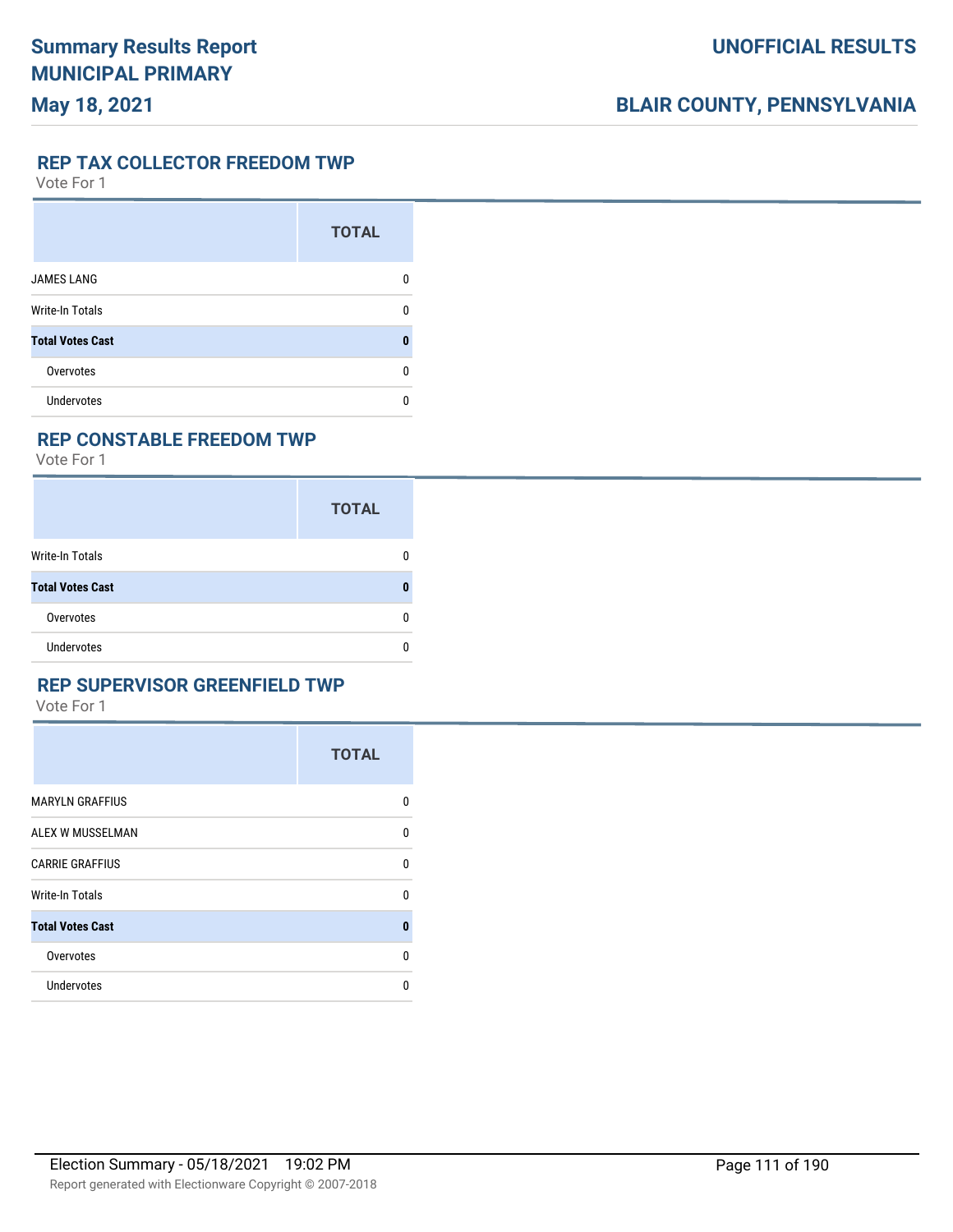## **May 18, 2021**

## **BLAIR COUNTY, PENNSYLVANIA**

#### **REP AUDITOR GREENFIELD TWP**

Vote For 1

|                         | <b>TOTAL</b> |
|-------------------------|--------------|
| <b>Write-In Totals</b>  |              |
| <b>Total Votes Cast</b> |              |
| Overvotes               | O            |
| <b>Undervotes</b>       |              |

#### **REP TAX COLLECTOR GREENFIELD TWP**

Vote For 1

|                           | <b>TOTAL</b> |
|---------------------------|--------------|
| <b>CHRISTINE A LESLIE</b> | n            |
| Write-In Totals           | n            |
| <b>Total Votes Cast</b>   | ŋ            |
| Overvotes                 | n            |
| Undervotes                | n            |

### **REP CONSTABLE GREENFIELD TWP**

|                         | <b>TOTAL</b> |
|-------------------------|--------------|
| KIMBERLY J BENTON       | 0            |
| <b>Write-In Totals</b>  | 0            |
| <b>Total Votes Cast</b> | 0            |
| Overvotes               | 0            |
| Undervotes              | 0            |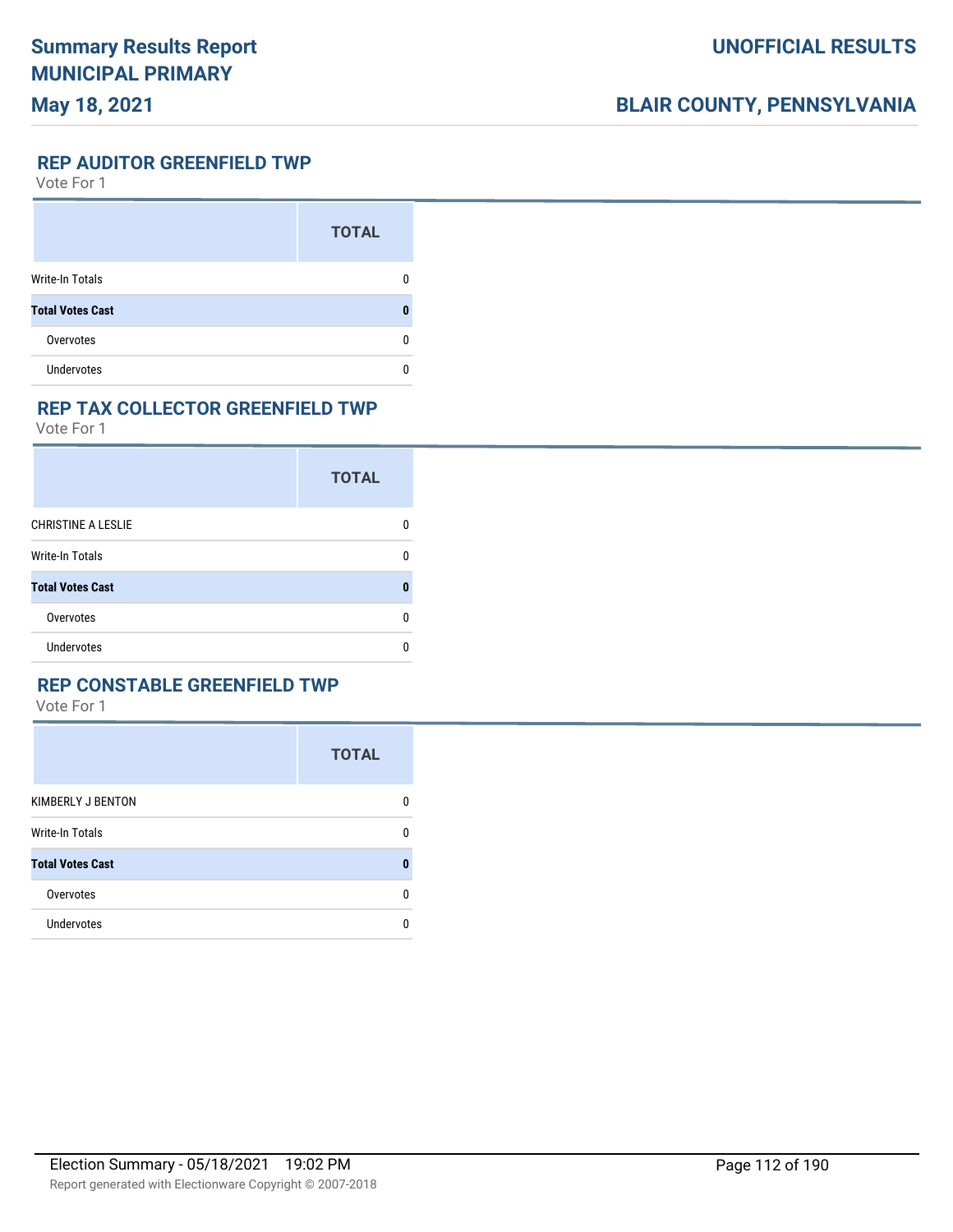**REP MAYOR HOLLIDAYSBURG BOROUGH**

Vote For 1

|                         | <b>TOTAL</b> |
|-------------------------|--------------|
| <b>JOE DODSON</b>       |              |
| <b>Write-In Totals</b>  | n            |
| <b>Total Votes Cast</b> | O            |
| Overvotes               | n            |
| <b>Undervotes</b>       |              |

#### **REP COUNCIL HOLLIDAYSBURG BOROUGH WARD 2**

Vote For 1

|                         | <b>TOTAL</b> |
|-------------------------|--------------|
| <b>BRADY LEAHEY</b>     |              |
| <b>Write-In Totals</b>  |              |
| <b>Total Votes Cast</b> |              |
| Overvotes               |              |
| <b>Undervotes</b>       |              |

### **REP COUNCIL HOLLIDAYSBURG BOROUGH WARD 4**

|                         | <b>TOTAL</b> |
|-------------------------|--------------|
| <b>SEAN M BURKE</b>     | n            |
| <b>KIRK SALEME</b>      | <sup>0</sup> |
| Write-In Totals         | 0            |
| <b>Total Votes Cast</b> | 0            |
| Overvotes               | U            |
| <b>Undervotes</b>       | U            |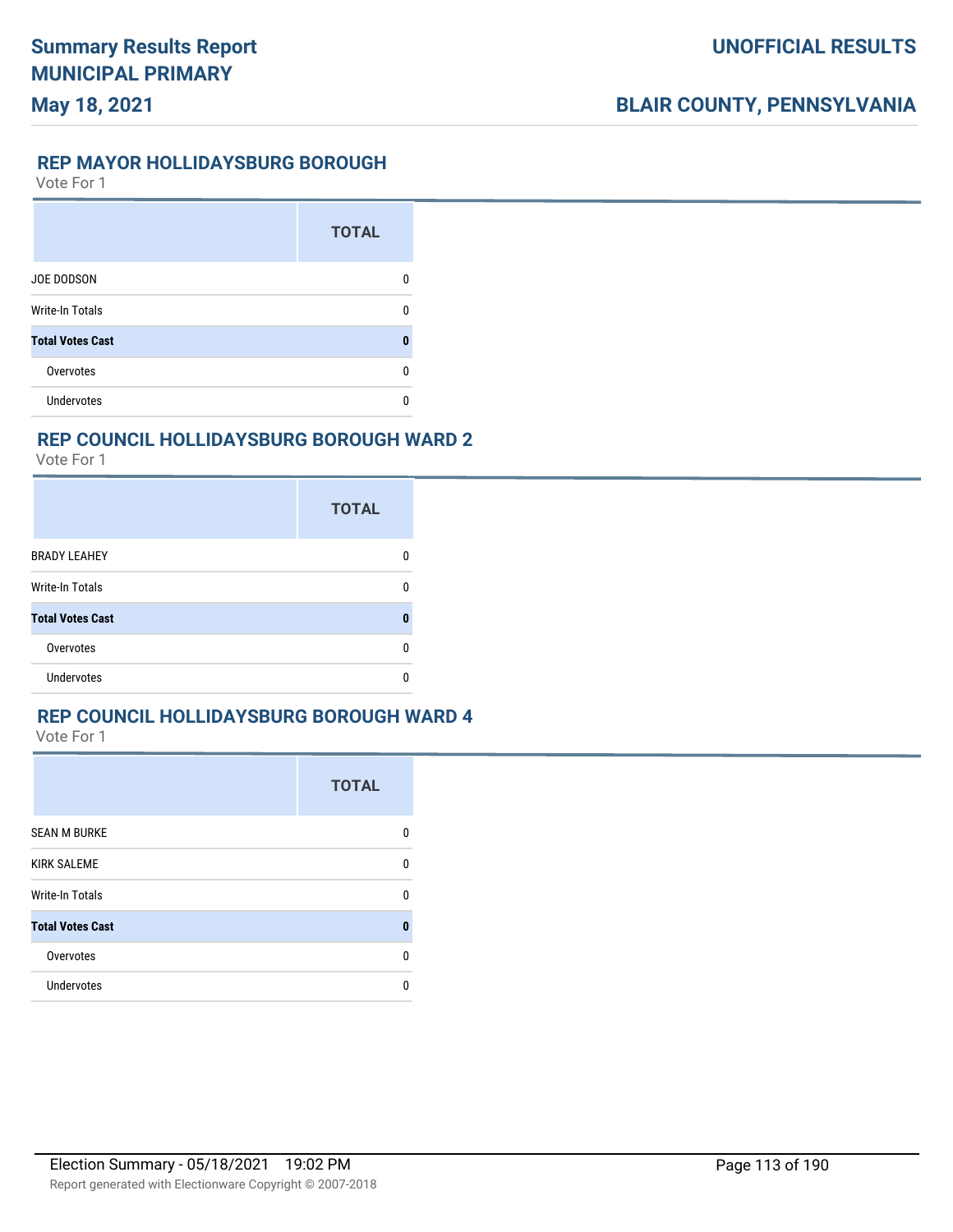## **REP COUNCIL HOLLIDAYSBURG BOROUGH WARD 6**

Vote For 1

**May 18, 2021**

|                         | <b>TOTAL</b> |
|-------------------------|--------------|
| WALTER T KALISTA, III   |              |
| <b>Write-In Totals</b>  |              |
| <b>Total Votes Cast</b> |              |
| Overvotes               |              |
| Undervotes              |              |

#### **REP TAX COLLECTOR HOLLIDAYSBURG BOROUGH**

Vote For 1

|                         | <b>TOTAL</b> |
|-------------------------|--------------|
| <b>DONNA M CARSON</b>   |              |
| <b>Write-In Totals</b>  |              |
| <b>Total Votes Cast</b> |              |
| Overvotes               |              |
| Undervotes              |              |

#### **REP CONSTABLE HOLLIDAYSBURG BOROUGH**

|                         | <b>TOTAL</b> |
|-------------------------|--------------|
| Write-In Totals         | 0            |
| <b>Total Votes Cast</b> | n            |
| Overvotes               | 0            |
| <b>Undervotes</b>       | 0            |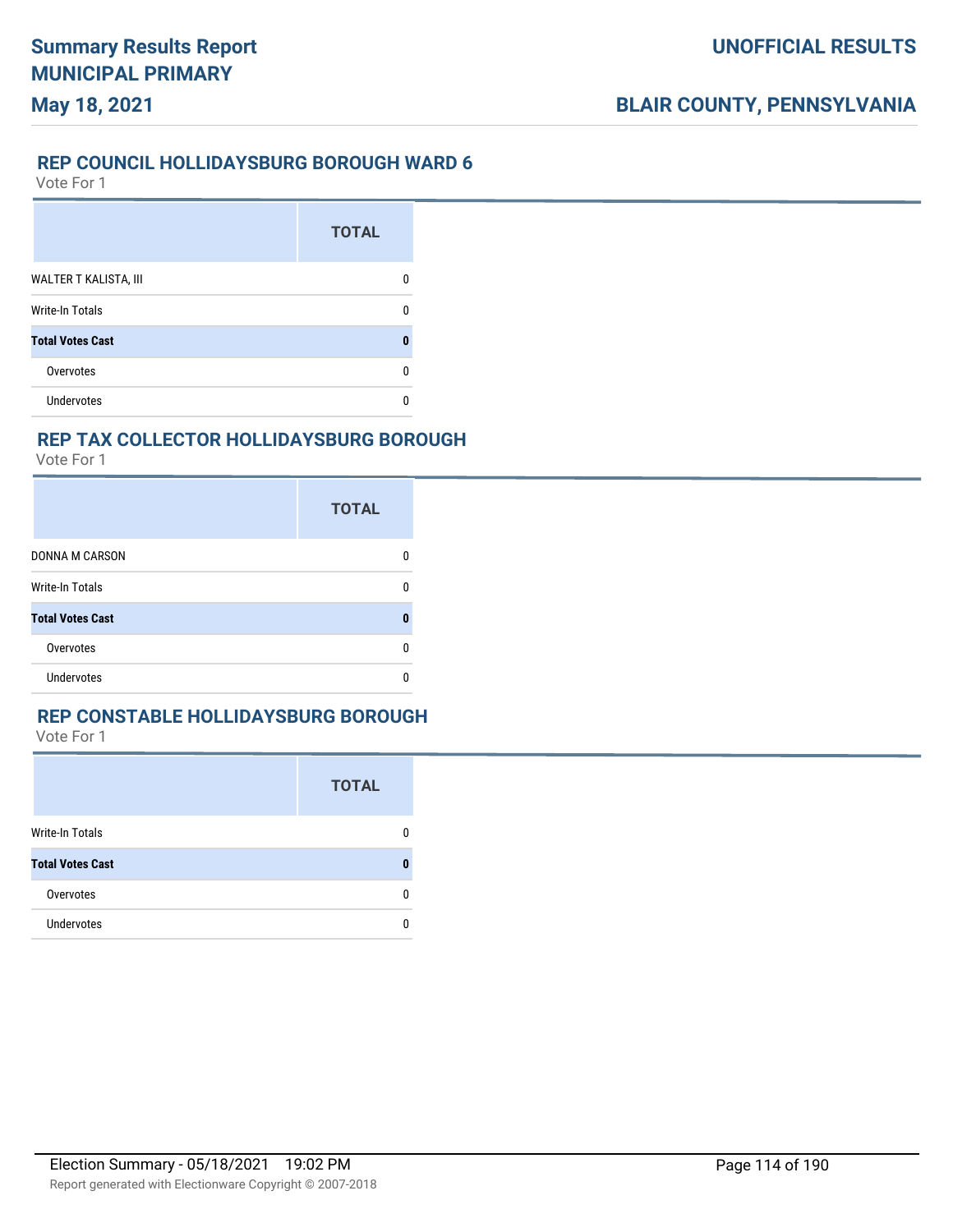## **May 18, 2021**

## **BLAIR COUNTY, PENNSYLVANIA**

**REP SUPERVISOR HUSTON TWP**

Vote For 1

|                         | <b>TOTAL</b> |
|-------------------------|--------------|
| <b>BRENT Y BAKER</b>    |              |
| <b>Write-In Totals</b>  | n            |
| <b>Total Votes Cast</b> |              |
| Overvotes               | n            |
| Undervotes              |              |

### **REP AUDITOR HUSTON TWP**

Vote For 1

|                         | <b>TOTAL</b> |
|-------------------------|--------------|
| <b>Write-In Totals</b>  | 0            |
| <b>Total Votes Cast</b> | 0            |
| Overvotes               | 0            |
| <b>Undervotes</b>       | 0            |

### **REP TAX COLLECTOR HUSTON TWP**

|                         | <b>TOTAL</b> |
|-------------------------|--------------|
| NICOLE STOLTZFUS        | 0            |
| <b>Write-In Totals</b>  | 0            |
| <b>Total Votes Cast</b> | n            |
| Overvotes               | 0            |
| Undervotes              | 0            |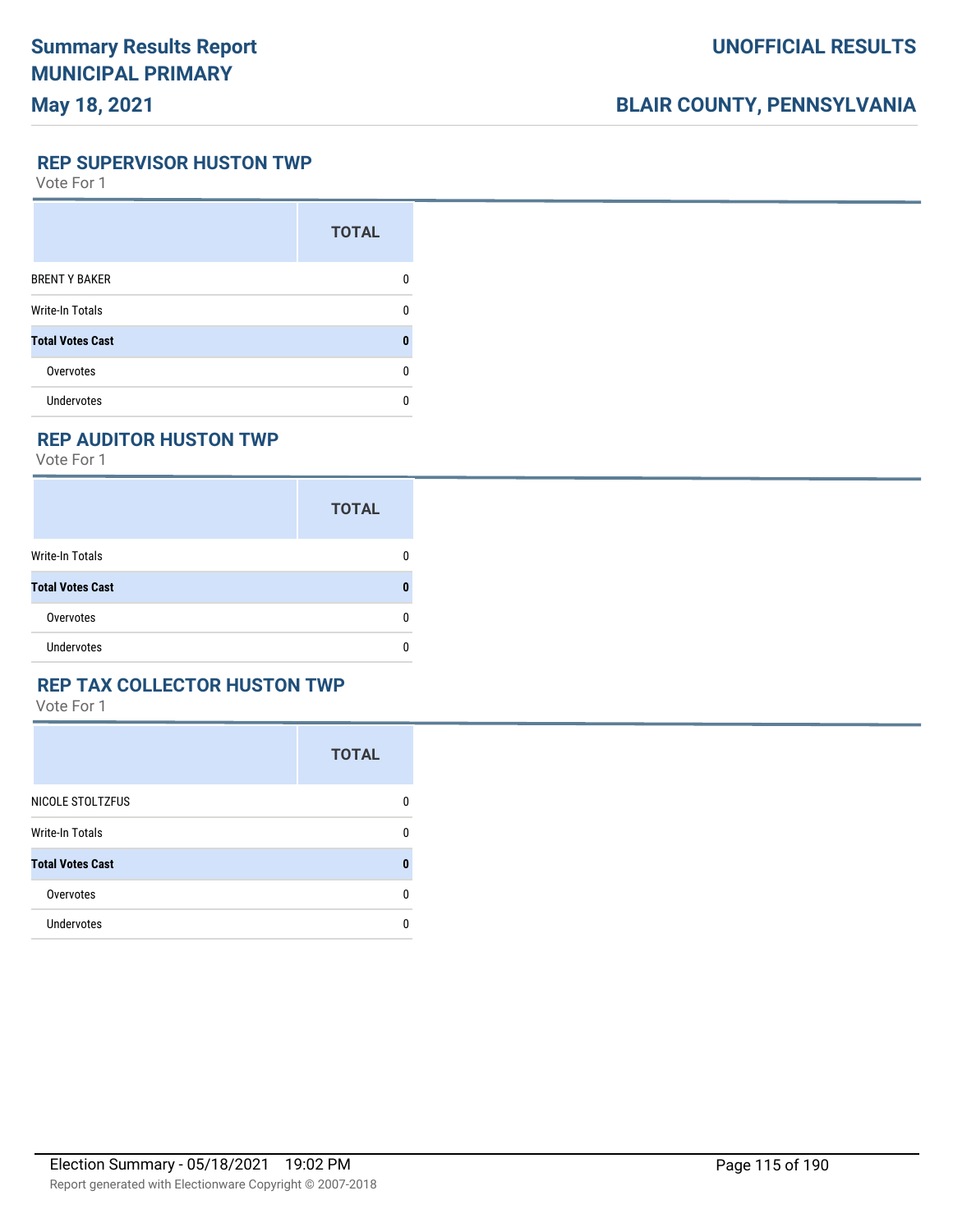## **May 18, 2021**

## **BLAIR COUNTY, PENNSYLVANIA**

**REP CONSTABLE HUSTON TWP**

Vote For 1

|                         | <b>TOTAL</b> |
|-------------------------|--------------|
| <b>Write-In Totals</b>  |              |
| <b>Total Votes Cast</b> |              |
| Overvotes               |              |
| <b>Undervotes</b>       |              |

### **REP SUPERVISOR JUNIATA TWP**

Vote For 1

|                         | <b>TOTAL</b> |
|-------------------------|--------------|
| <b>DAVID RIMBECK</b>    | n            |
| <b>Write-In Totals</b>  | n            |
| <b>Total Votes Cast</b> | Ω            |
| Overvotes               | 0            |
| Undervotes              | O            |

### **REP AUDITOR JUNIATA TWP**

|                         | <b>TOTAL</b> |
|-------------------------|--------------|
| Write-In Totals         | 0            |
| <b>Total Votes Cast</b> | 0            |
| Overvotes               | 0            |
| <b>Undervotes</b>       | n            |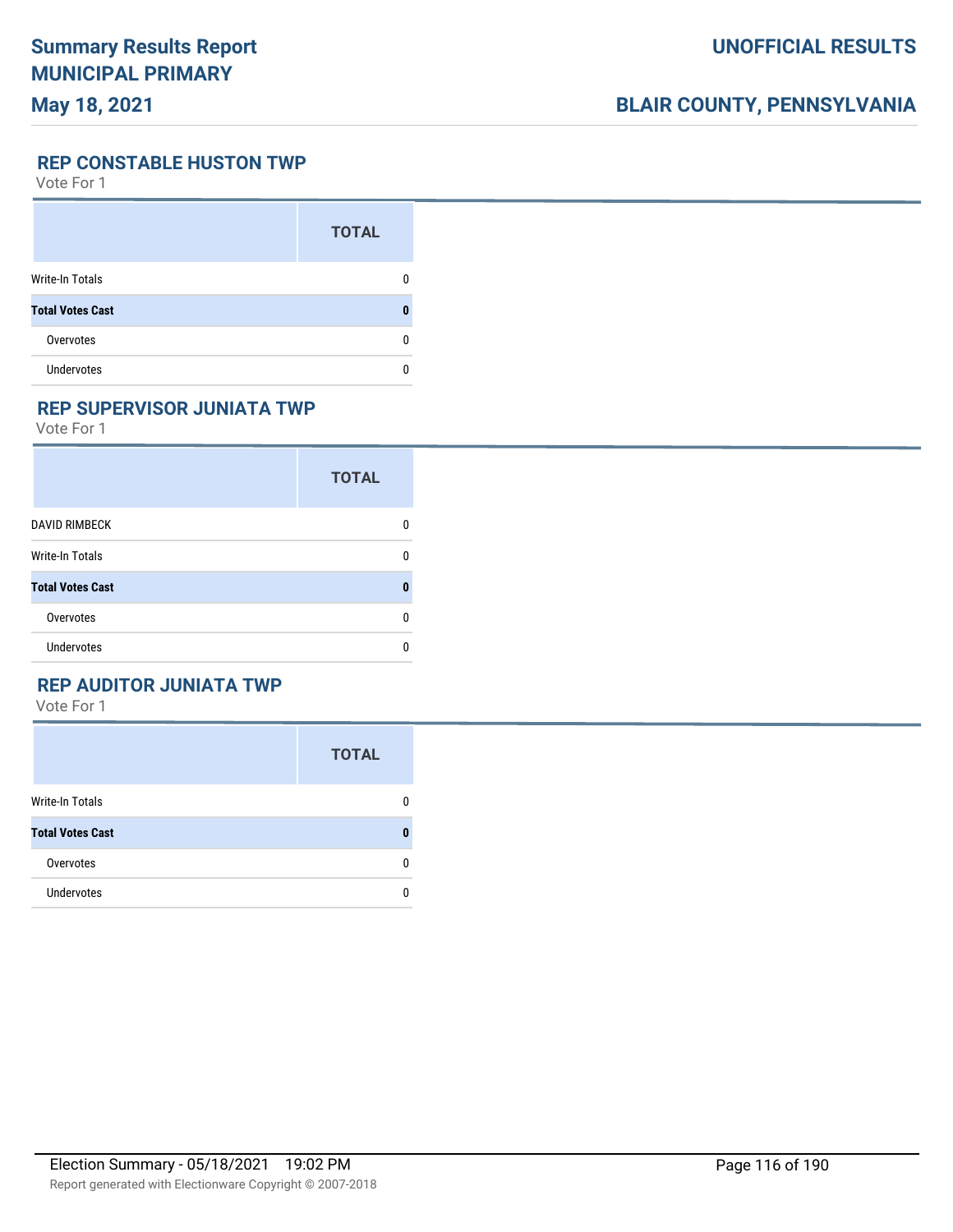**REP TAX COLLECTOR JUNIATA TWP**

Vote For 1

|                         | <b>TOTAL</b> |
|-------------------------|--------------|
| <b>CONNIE JACKSON</b>   | n            |
| <b>Write-In Totals</b>  | n            |
| <b>Total Votes Cast</b> |              |
| Overvotes               | n            |
| <b>Undervotes</b>       |              |

### **REP CONSTABLE JUNIATA TWP**

Vote For 1

|                         | <b>TOTAL</b> |
|-------------------------|--------------|
| <b>Write-In Totals</b>  | n            |
| <b>Total Votes Cast</b> |              |
| Overvotes               | n            |
| <b>Undervotes</b>       | n            |

## **REP SUPERVISOR LOGAN TWP**

|                         | <b>TOTAL</b> |
|-------------------------|--------------|
| ED FRONTINO             | 0            |
| ED KREUZ, JR            | 0            |
| <b>Write-In Totals</b>  | 0            |
| <b>Total Votes Cast</b> | $\bf{0}$     |
| Overvotes               | $\Omega$     |
| Undervotes              | 0            |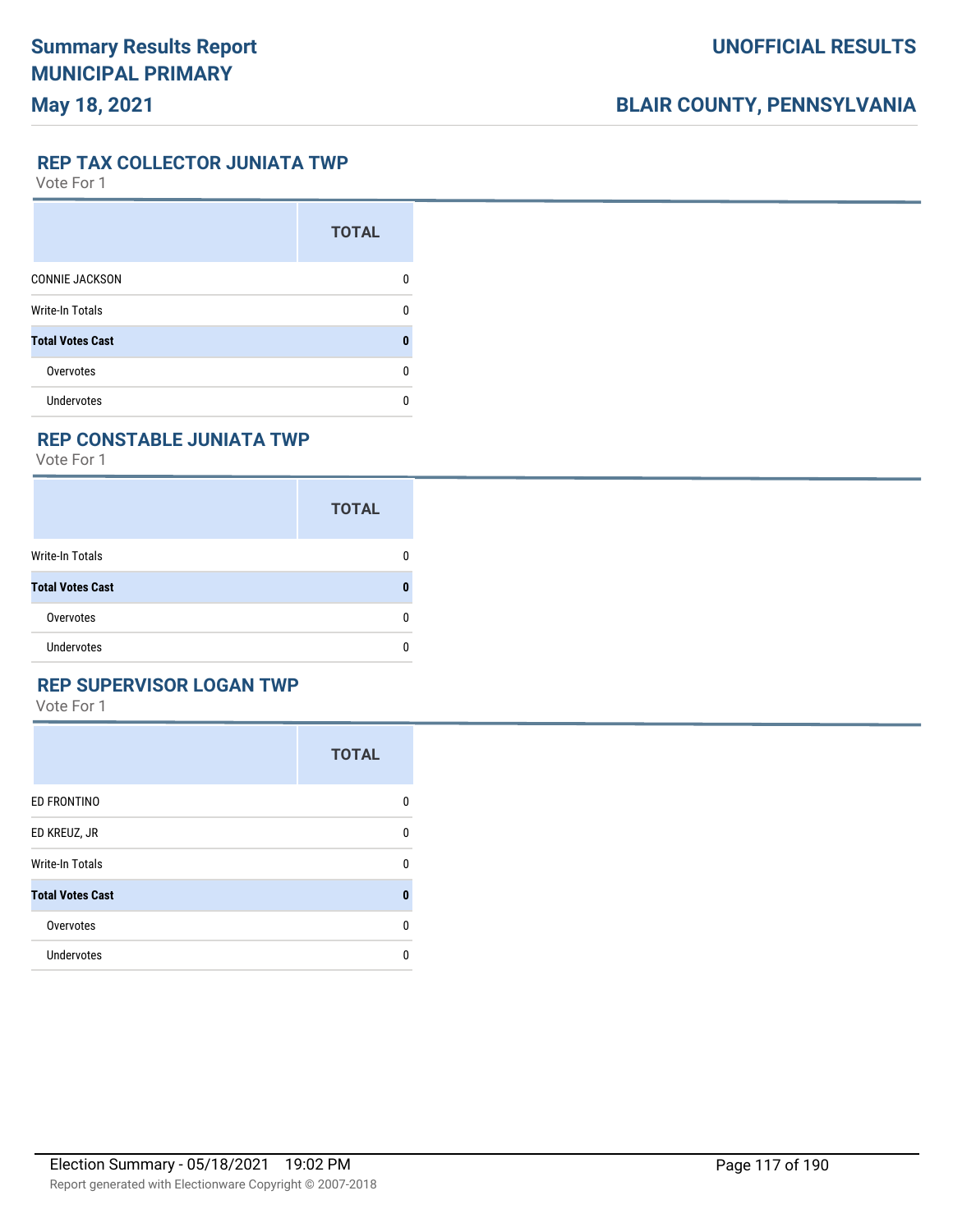### **May 18, 2021**

## **BLAIR COUNTY, PENNSYLVANIA**

**REP AUDITOR LOGAN TWP**

Vote For 1

|                         | <b>TOTAL</b> |
|-------------------------|--------------|
| Write-In Totals         |              |
| <b>Total Votes Cast</b> |              |
| Overvotes               | O            |
| <b>Undervotes</b>       |              |

#### **REP TAX COLLECTOR LOGAN TWP**

Vote For 1

|                         | <b>TOTAL</b> |
|-------------------------|--------------|
| <b>CHRISTINA BLAKE</b>  | n            |
| <b>Write-In Totals</b>  | n            |
| <b>Total Votes Cast</b> | Λ            |
| Overvotes               | U            |
| Undervotes              | n            |

### **REP CONSTABLE LOGAN TWP**

|                         | <b>TOTAL</b> |
|-------------------------|--------------|
| Write-In Totals         | 0            |
| <b>Total Votes Cast</b> | 0            |
| Overvotes               | 0            |
| Undervotes              | 0            |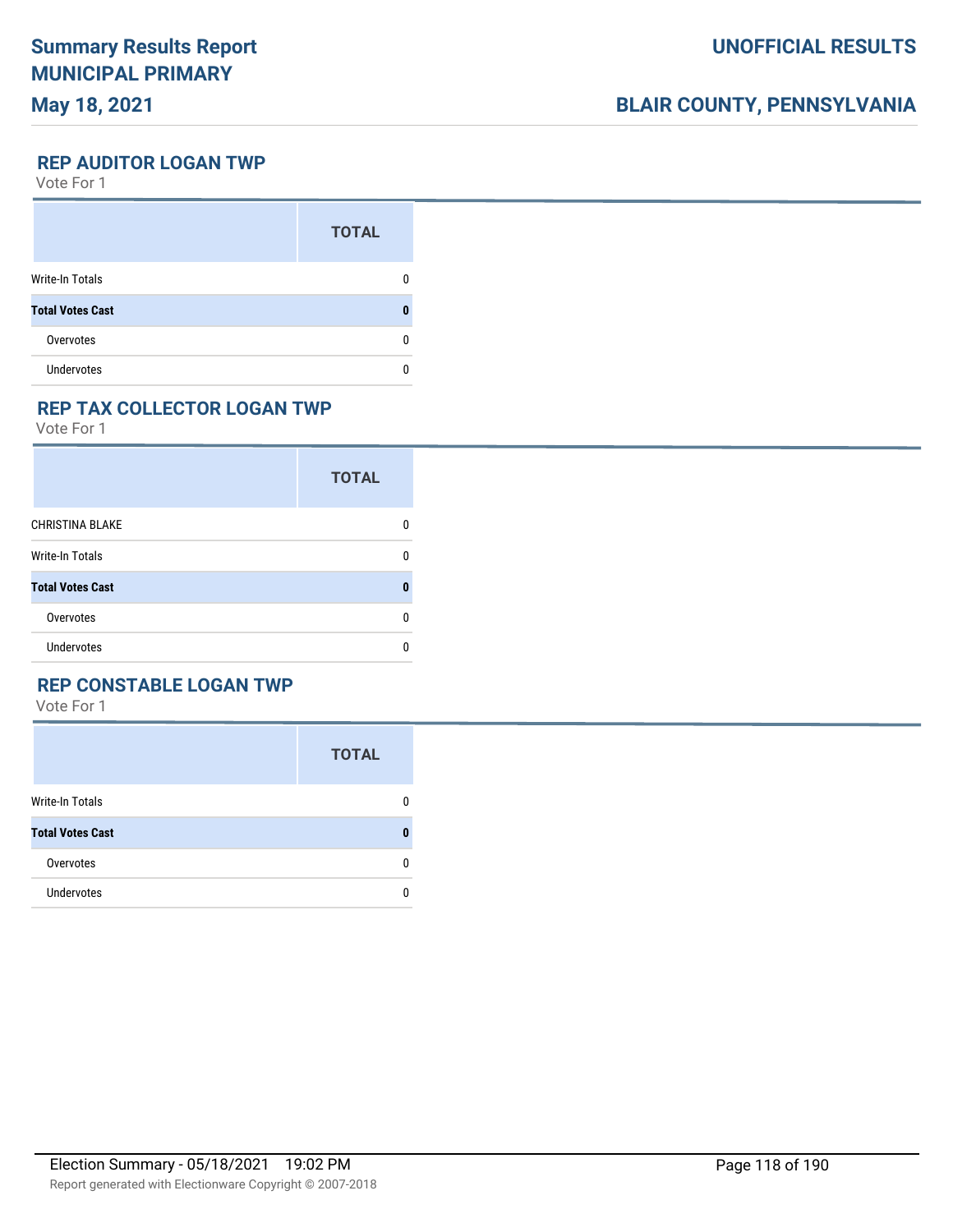#### **REP MAYOR MARTINSBURG BOROUGH**

Vote For 1

|                         | <b>TOTAL</b> |
|-------------------------|--------------|
| RICHARD A BRANTNER, SR  |              |
| <b>Write-In Totals</b>  |              |
| <b>Total Votes Cast</b> |              |
| Overvotes               |              |
| Undervotes              |              |

### **REP COUNCIL 4YR MARTINSBURG BOROUGH**

Vote For 4

|                            | <b>TOTAL</b> |
|----------------------------|--------------|
| <b>JAMES C DELL</b>        | U            |
| EDWARD L BENNETT           | U            |
| <b>JANET BLATTENBERGER</b> | U            |
| <b>CHARLES E KENSINGER</b> | U            |
| Write-In Totals            | U            |
| <b>Total Votes Cast</b>    | $\bf{0}$     |
| Overvotes                  | n            |
| <b>Undervotes</b>          | n            |

#### **REP COUNCIL 2YR MARTINSBURG BOROUGH**

|                            | <b>TOTAL</b> |
|----------------------------|--------------|
| <b>JANET BLATTENBERGER</b> | n            |
| <b>DURBAN D METZLER</b>    | n            |
| <b>Write-In Totals</b>     | n            |
| <b>Total Votes Cast</b>    | O            |
| Overvotes                  | n            |
| Undervotes                 |              |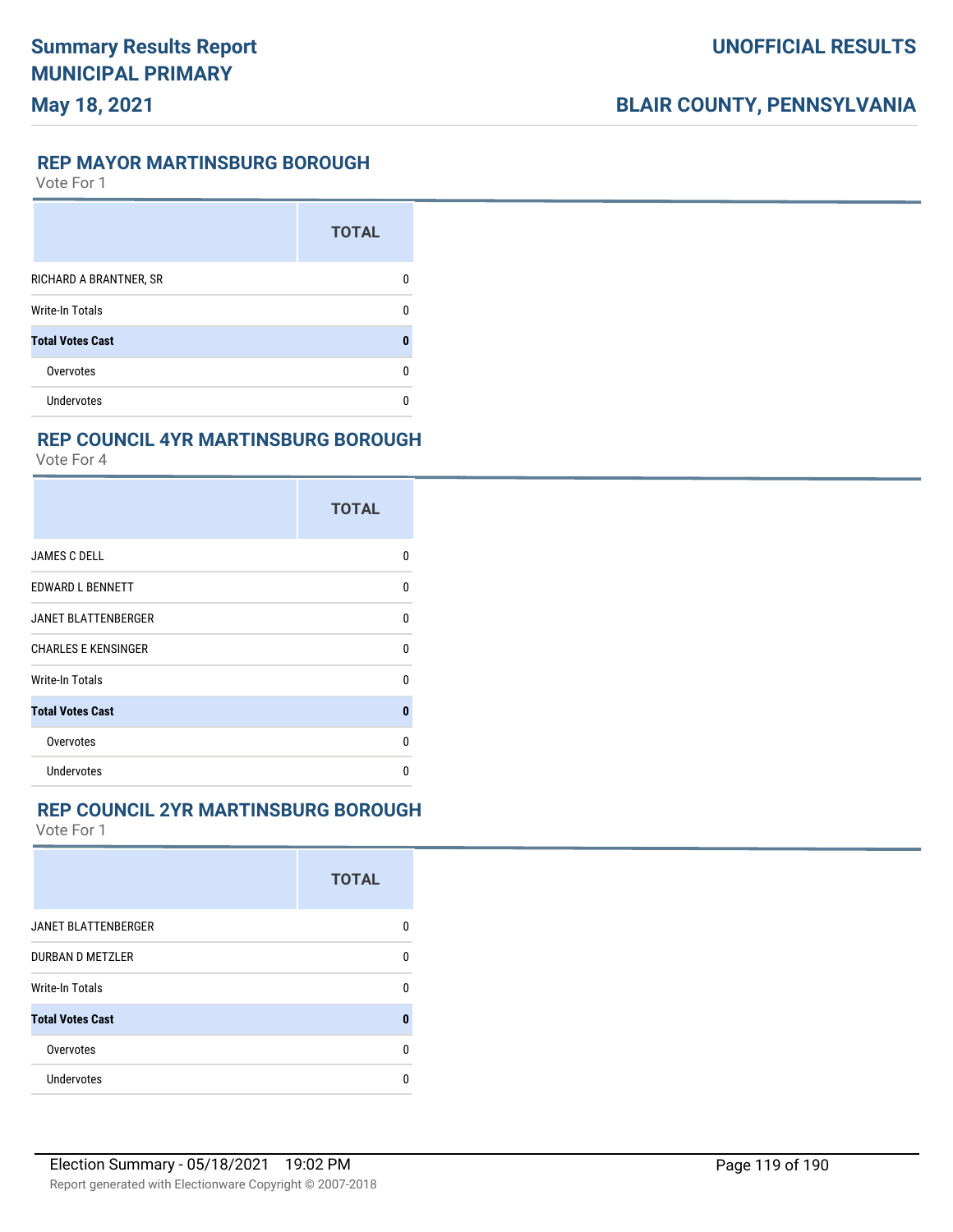#### **REP TAX COLLECTOR MARTINSBURG BOROUGH**

Vote For 1

**May 18, 2021**

|                         | <b>TOTAL</b> |
|-------------------------|--------------|
| M. JANE STAILY          |              |
| <b>Write-In Totals</b>  |              |
| <b>Total Votes Cast</b> |              |
| Overvotes               |              |
| <b>Undervotes</b>       |              |

### **REP CONSTABLE MARTINSBURG BOROUGH**

Vote For 1

|                         | <b>TOTAL</b> |
|-------------------------|--------------|
| Write-In Totals         | n            |
| <b>Total Votes Cast</b> |              |
| Overvotes               | O            |
| <b>Undervotes</b>       |              |

### **REP MAYOR NEWRY BOROUGH**

Vote For 1

|                         | <b>TOTAL</b> |
|-------------------------|--------------|
| <b>Write-In Totals</b>  | 0            |
| <b>Total Votes Cast</b> | n            |
| Overvotes               | 0            |
| <b>Undervotes</b>       | 0            |

#### **REP COUNCIL NEWRY BOROUGH**

|                         | <b>TOTAL</b> |
|-------------------------|--------------|
| <b>Write-In Totals</b>  |              |
| <b>Total Votes Cast</b> |              |
| Overvotes               |              |
| <b>Undervotes</b>       |              |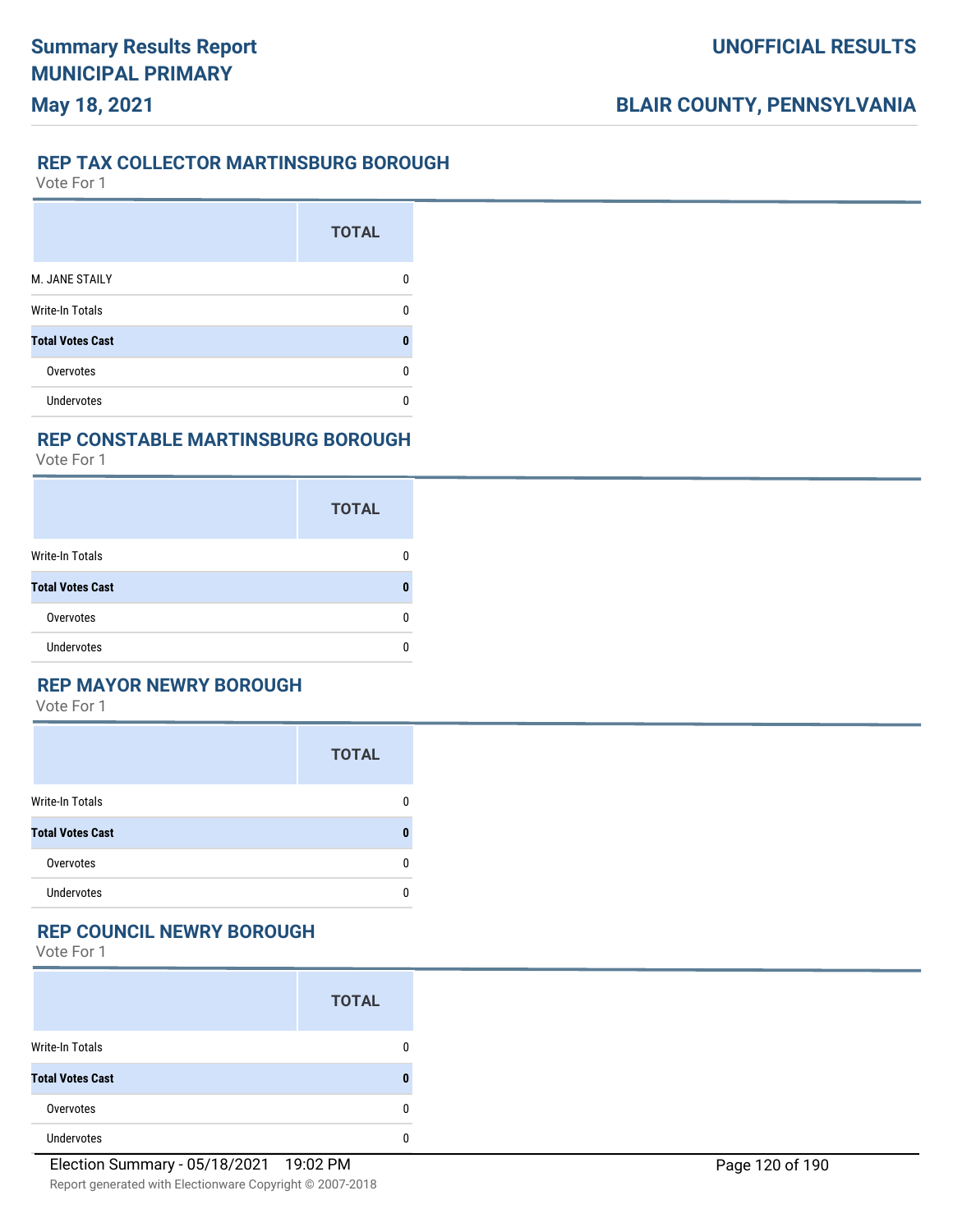#### **REP TAX COLLECTOR NEWRY BOROUGH**

Vote For 1

|                         | <b>TOTAL</b> |
|-------------------------|--------------|
| <b>ANDREW MOYER</b>     | 0            |
| <b>Write-In Totals</b>  | n            |
| <b>Total Votes Cast</b> | O            |
| Overvotes               | ŋ            |
| Undervotes              |              |

#### **REP CONSTABLE NEWRY BOROUGH**

Vote For 1

|                         | <b>TOTAL</b> |
|-------------------------|--------------|
| <b>Write-In Totals</b>  |              |
| <b>Total Votes Cast</b> |              |
| Overvotes               | n            |
| <b>Undervotes</b>       |              |

#### **REP SUPERVISOR NORTH WOODBURY TWP**

|                         | <b>TOTAL</b> |
|-------------------------|--------------|
| JAMES H GARMAN, JR      | 0            |
| <b>TOM SNOWBERGER</b>   | 0            |
| <b>Write-In Totals</b>  | 0            |
| <b>Total Votes Cast</b> | $\bf{0}$     |
| Overvotes               | $\Omega$     |
| <b>Undervotes</b>       | 0            |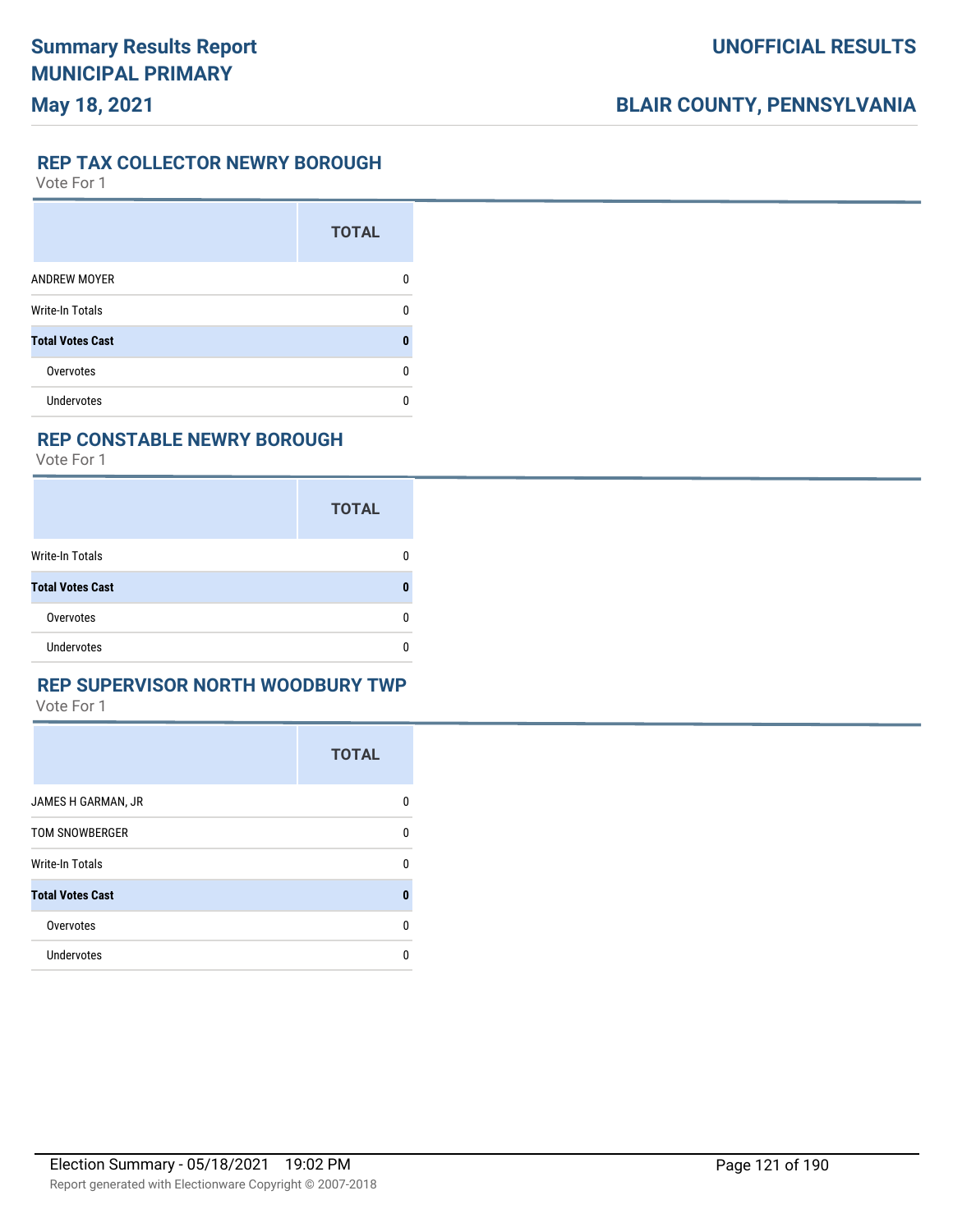#### **REP AUDITOR NORTH WOODBURY TWP**

Vote For 1

|                         | <b>TOTAL</b> |
|-------------------------|--------------|
| Write-In Totals         |              |
| <b>Total Votes Cast</b> |              |
| Overvotes               |              |
| Undervotes              |              |

#### **REP TAX COLLECTOR NORTH WOODBURY TWP**

Vote For 1

|                         | <b>TOTAL</b> |
|-------------------------|--------------|
| KIMBERLY R LONG         | O            |
| Write-In Totals         | ŋ            |
| <b>Total Votes Cast</b> | П            |
| Overvotes               | n            |
| <b>Undervotes</b>       | n            |

### **REP CONSTABLE NORTH WOODBURY TWP**

|                         | <b>TOTAL</b> |
|-------------------------|--------------|
| Write-In Totals         | n            |
| <b>Total Votes Cast</b> |              |
| Overvotes               | n            |
| <b>Undervotes</b>       |              |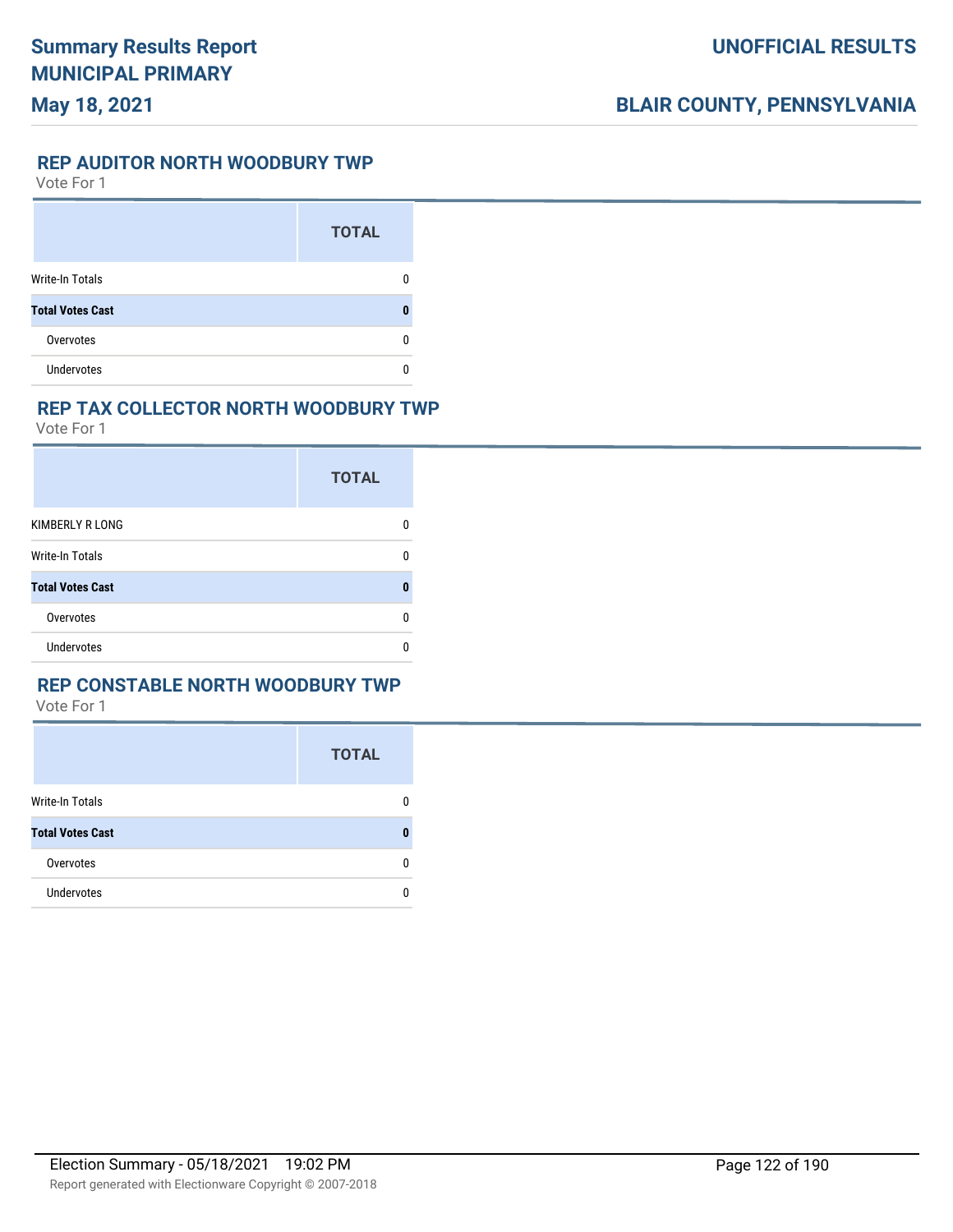#### **REP MAYOR ROARING SPRING BOROUGH**

Vote For 1

|                         | <b>TOTAL</b> |
|-------------------------|--------------|
| <b>DENNIS IGOU</b>      | 0            |
| <b>Write-In Totals</b>  | n            |
| <b>Total Votes Cast</b> | 0            |
| Overvotes               | ŋ            |
| Undervotes              | n            |

#### **REP COUNCIL ROARING SPRING BOROUGH**

Vote For 4

|                           | <b>TOTAL</b> |
|---------------------------|--------------|
| <b>KEVIN N SNOWBERGER</b> |              |
| <b>KAYLA REED</b>         |              |
| Write-In Totals           | n            |
| <b>Total Votes Cast</b>   | Ω            |
| Overvotes                 | п            |
| <b>Undervotes</b>         |              |

### **REP TAX COLLECTOR ROARING SPRING BOROUGH**

|                         | <b>TOTAL</b> |
|-------------------------|--------------|
| <b>M KATHRYN FRYE</b>   | 0            |
| <b>JAN SIMINGTON</b>    | 0            |
| Write-In Totals         | U            |
| <b>Total Votes Cast</b> | 0            |
| Overvotes               | 0            |
| <b>Undervotes</b>       | n            |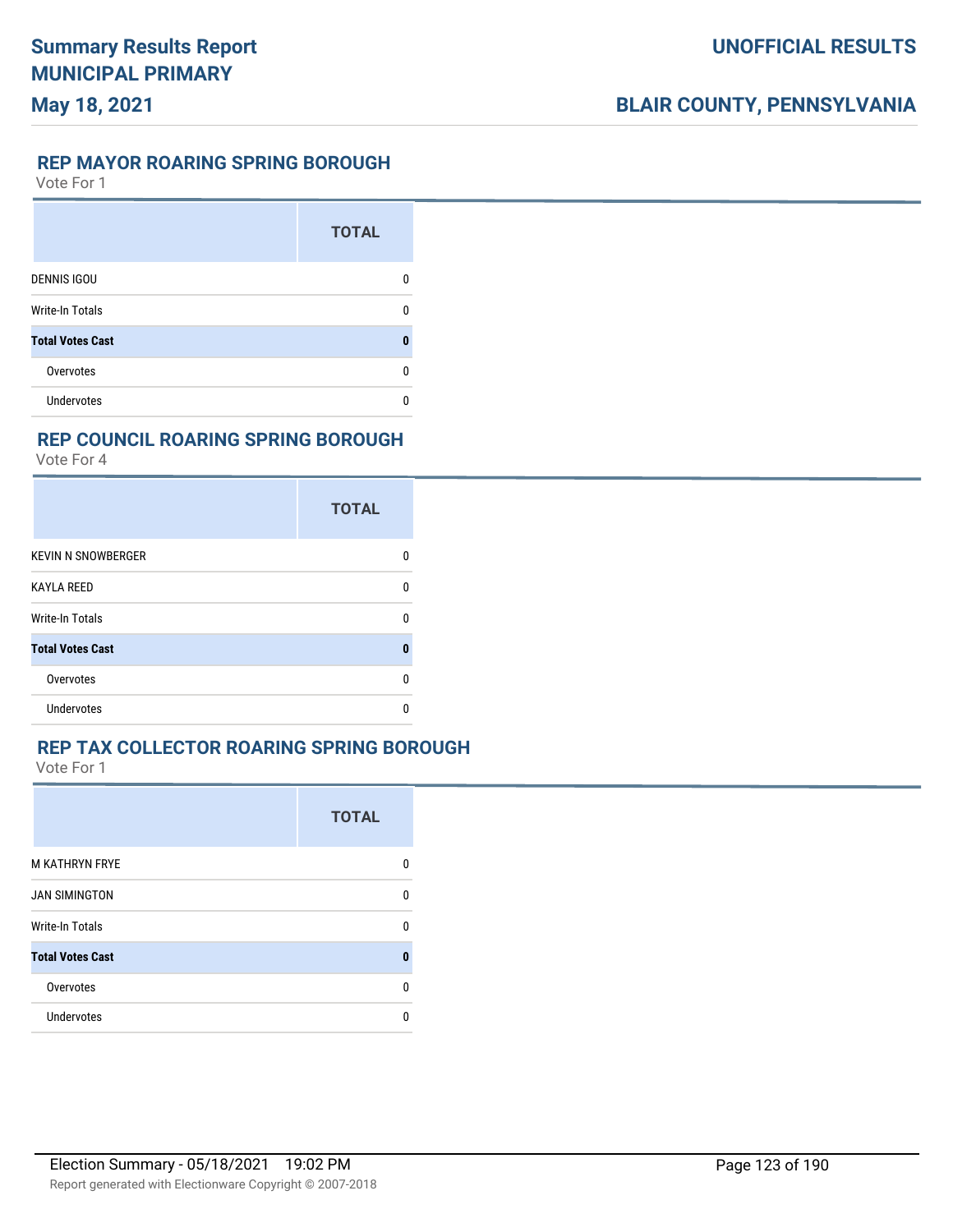### **UNOFFICIAL RESULTS**

## **BLAIR COUNTY, PENNSYLVANIA**

#### **REP CONSTABLE ROARING SPRING BOROUGH**

Vote For 1

|                         | <b>TOTAL</b> |
|-------------------------|--------------|
| Write-In Totals         |              |
| <b>Total Votes Cast</b> |              |
| Overvotes               |              |
| <b>Undervotes</b>       |              |

### **REP SUPERVISOR SNYDER TWP**

Vote For 1

|                         | <b>TOTAL</b> |
|-------------------------|--------------|
| <b>JAMES KOST</b>       | 0            |
| <b>Write-In Totals</b>  | n            |
| <b>Total Votes Cast</b> | Ω            |
| Overvotes               | 0            |
| <b>Undervotes</b>       | n            |

### **REP AUDITOR 6YR SNYDER TWP**

Vote For 1

|                         | <b>TOTAL</b> |
|-------------------------|--------------|
| <b>Write-In Totals</b>  | 0            |
| <b>Total Votes Cast</b> | n            |
| Overvotes               | 0            |
| <b>Undervotes</b>       | 0            |

#### **REP AUDITOR 4YR SNYDER TWP**

|                         | <b>TOTAL</b> |
|-------------------------|--------------|
| <b>Write-In Totals</b>  |              |
| <b>Total Votes Cast</b> |              |
| Overvotes               |              |
| <b>Undervotes</b>       |              |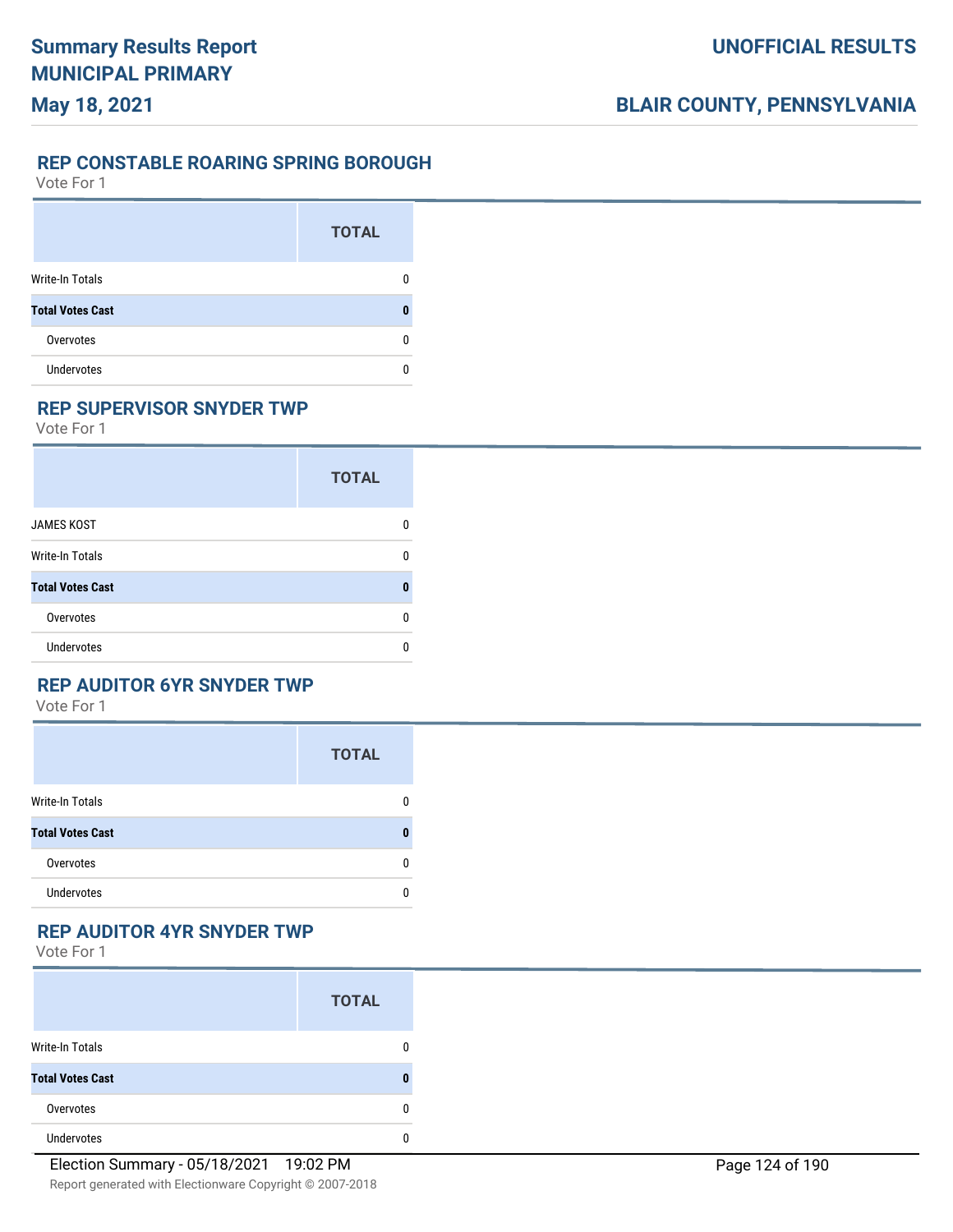**REP TAX COLLECTOR SNYDER TWP**

Vote For 1

|                         | <b>TOTAL</b> |
|-------------------------|--------------|
| <b>WENDY S MILLER</b>   |              |
| <b>Write-In Totals</b>  | n            |
| <b>Total Votes Cast</b> | Ω            |
| Overvotes               | n            |
| <b>Undervotes</b>       |              |

#### **REP CONSTABLE SNYDER TWP**

Vote For 1

|                         | <b>TOTAL</b> |
|-------------------------|--------------|
| <b>Write-In Totals</b>  | n            |
| <b>Total Votes Cast</b> |              |
| Overvotes               | n            |
| <b>Undervotes</b>       | n            |

### **REP SUPERVISOR TAYLOR TWP**

|                         | <b>TOTAL</b> |
|-------------------------|--------------|
| JOSEPH DILLING          | 0            |
| <b>Write-In Totals</b>  | 0            |
| <b>Total Votes Cast</b> | 0            |
| Overvotes               | 0            |
| Undervotes              | 0            |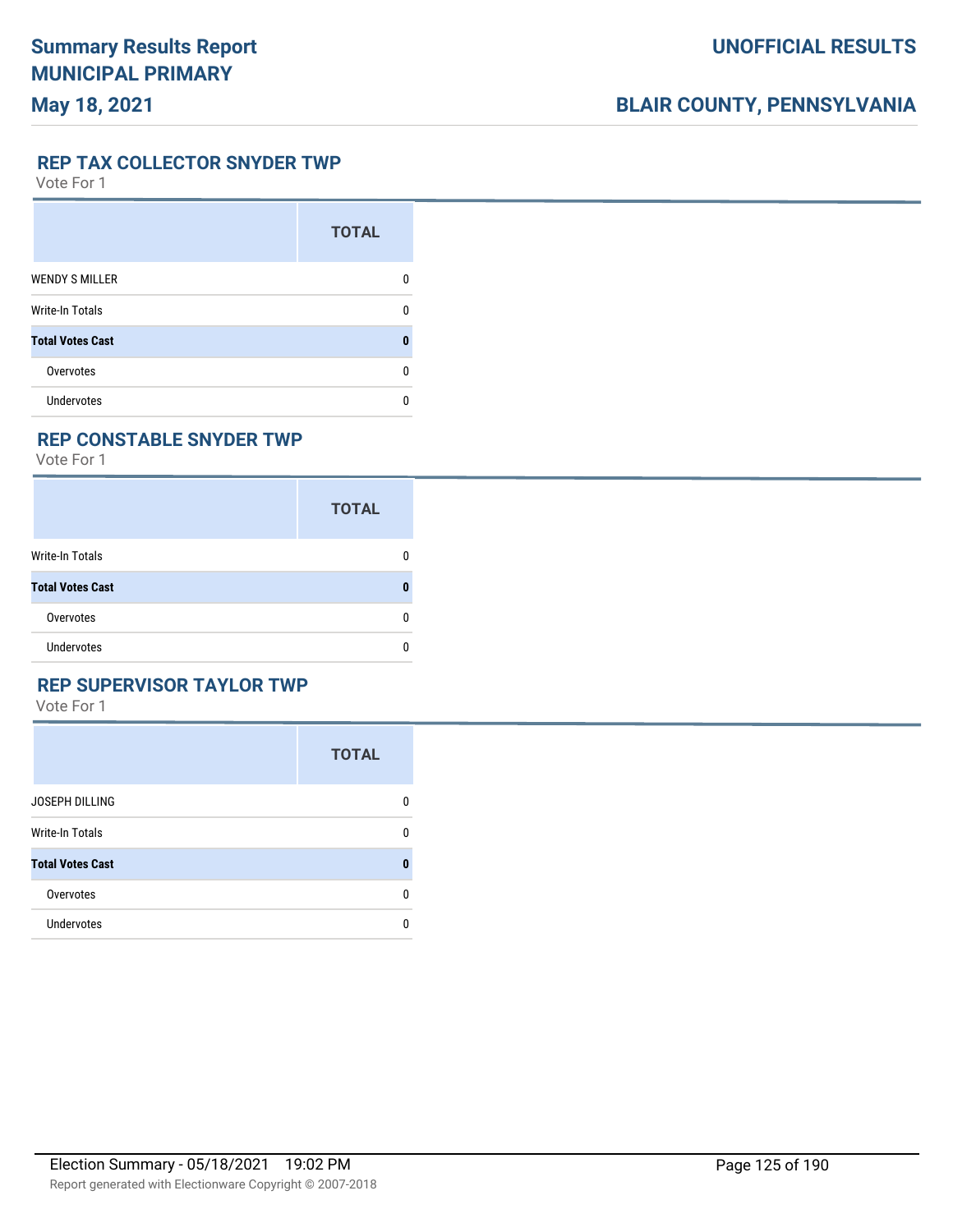### **May 18, 2021**

## **BLAIR COUNTY, PENNSYLVANIA**

**REP AUDITOR 6YR TAYLOR TWP**

Vote For 1

|                         | <b>TOTAL</b> |
|-------------------------|--------------|
| Write-In Totals         |              |
| <b>Total Votes Cast</b> |              |
| Overvotes               |              |
| <b>Undervotes</b>       |              |

### **REP AUDITOR 4YR TAYLOR TWP**

Vote For 1

|                         | <b>TOTAL</b> |
|-------------------------|--------------|
| <b>Write-In Totals</b>  |              |
| <b>Total Votes Cast</b> |              |
| Overvotes               |              |
| <b>Undervotes</b>       |              |

#### **REP AUDITOR 2YR TAYLOR TWP**

Vote For 1

|                         | <b>TOTAL</b> |
|-------------------------|--------------|
| <b>Write-In Totals</b>  | 0            |
| <b>Total Votes Cast</b> | n            |
| Overvotes               | 0            |
| <b>Undervotes</b>       | 0            |

### **REP TAX COLLECTOR TAYLOR TWP**

|                         | <b>TOTAL</b> |
|-------------------------|--------------|
| JOY A HEUSTON           | 0            |
| <b>Write-In Totals</b>  | 0            |
| <b>Total Votes Cast</b> | 0            |
| Overvotes               | 0            |
| <b>Undervotes</b>       | 0            |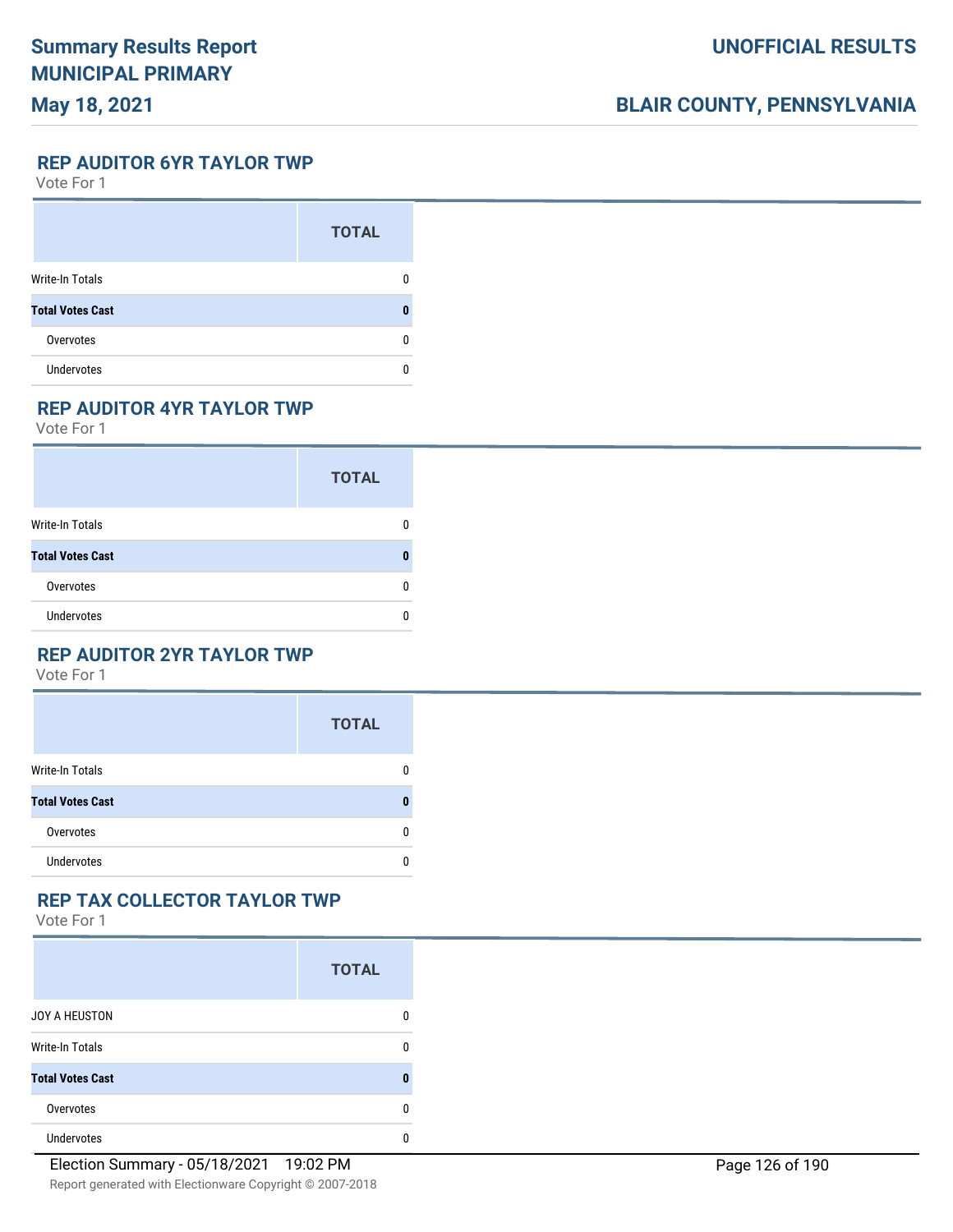## **May 18, 2021**

## **BLAIR COUNTY, PENNSYLVANIA**

**REP CONSTABLE TAYLOR TWP**

Vote For 1

|                         | <b>TOTAL</b> |
|-------------------------|--------------|
| Write-In Totals         |              |
| <b>Total Votes Cast</b> |              |
| Overvotes               |              |
| <b>Undervotes</b>       |              |

### **REP MAYOR TYRONE BOROUGH**

Vote For 1

|                            | <b>TOTAL</b> |
|----------------------------|--------------|
| <b>WILLIAM LATCHFORD</b>   | 0            |
| <b>CHARLES B MILLS, SR</b> | 0            |
| Write-In Totals            | 0            |
| <b>Total Votes Cast</b>    | 0            |
| Overvotes                  | n            |
| <b>Undervotes</b>          | n            |

#### **REP COUNCIL TYRONE BOROUGH**

|                          | <b>TOTAL</b> |
|--------------------------|--------------|
| <b>ROB POUST</b>         | 0            |
| <b>SARAH JANE MILLER</b> | 0            |
| <b>SARAH DANE</b>        | 0            |
| <b>HOMER KANN</b>        | 0            |
| <b>DAVID SNYDER</b>      | $\mathbf{0}$ |
| Write-In Totals          | 0            |
| <b>Total Votes Cast</b>  | $\bf{0}$     |
| Overvotes                | $\mathbf{0}$ |
| <b>Undervotes</b>        | 0            |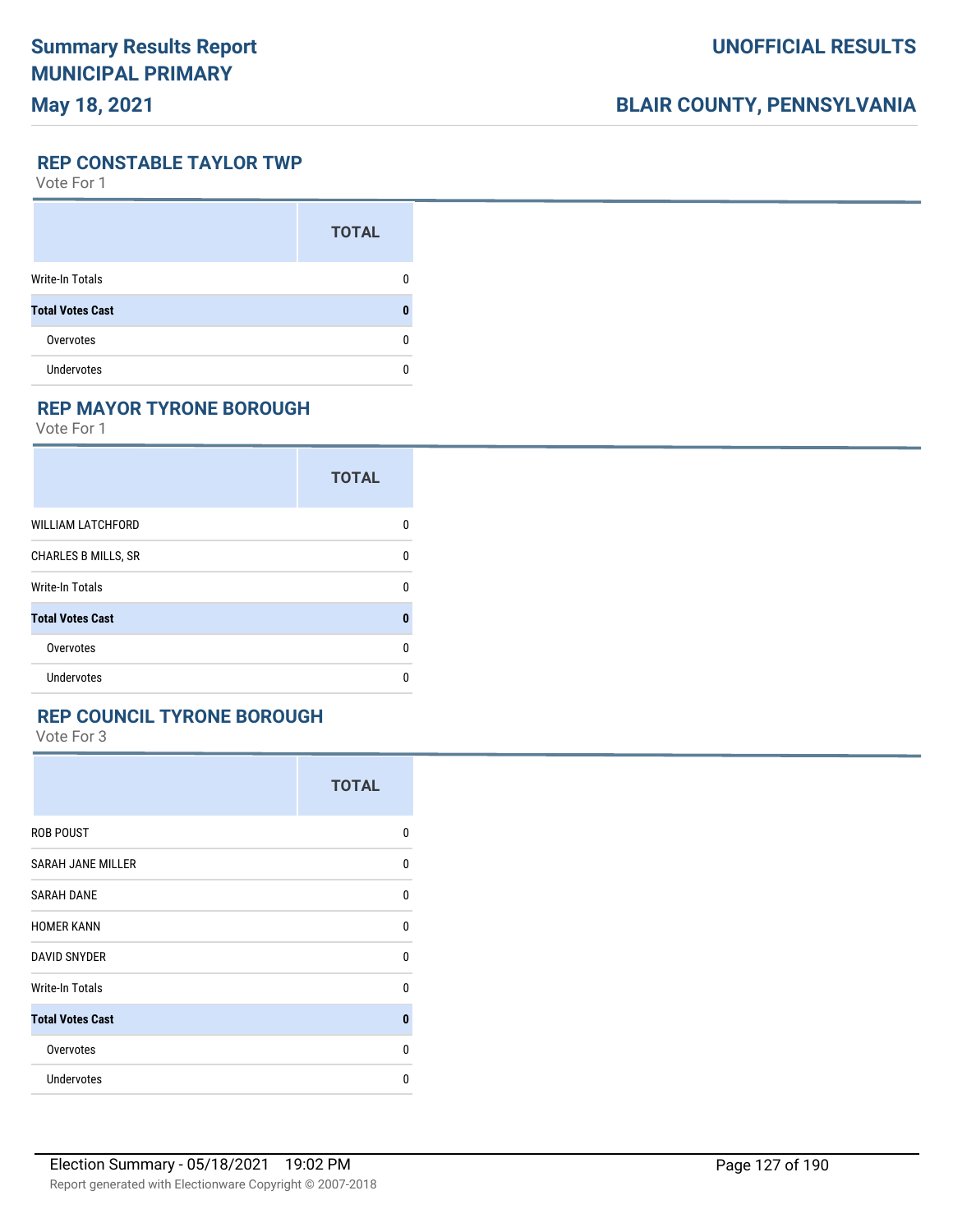**REP CONSTABLE TYRONE BOROUGH**

Vote For 1

|                            | <b>TOTAL</b> |
|----------------------------|--------------|
| <b>CHARLES B MILLS, SR</b> |              |
| <b>Write-In Totals</b>     |              |
| <b>Total Votes Cast</b>    |              |
| Overvotes                  | n            |
| Undervotes                 |              |

#### **REP SUPERVISOR TYRONE TWP**

Vote For 1

|                         | <b>TOTAL</b> |
|-------------------------|--------------|
| ANDREW ELLENBERGER      | 0            |
| Write-In Totals         | 0            |
| <b>Total Votes Cast</b> | 0            |
| Overvotes               | 0            |
| Undervotes              | U            |

#### **REP AUDITOR 6YR TYRONE TWP**

|                         | <b>TOTAL</b> |
|-------------------------|--------------|
| <b>BRIAN M KELLY</b>    | 0            |
| Write-In Totals         | 0            |
| <b>Total Votes Cast</b> | 0            |
| Overvotes               | 0            |
| <b>Undervotes</b>       | 0            |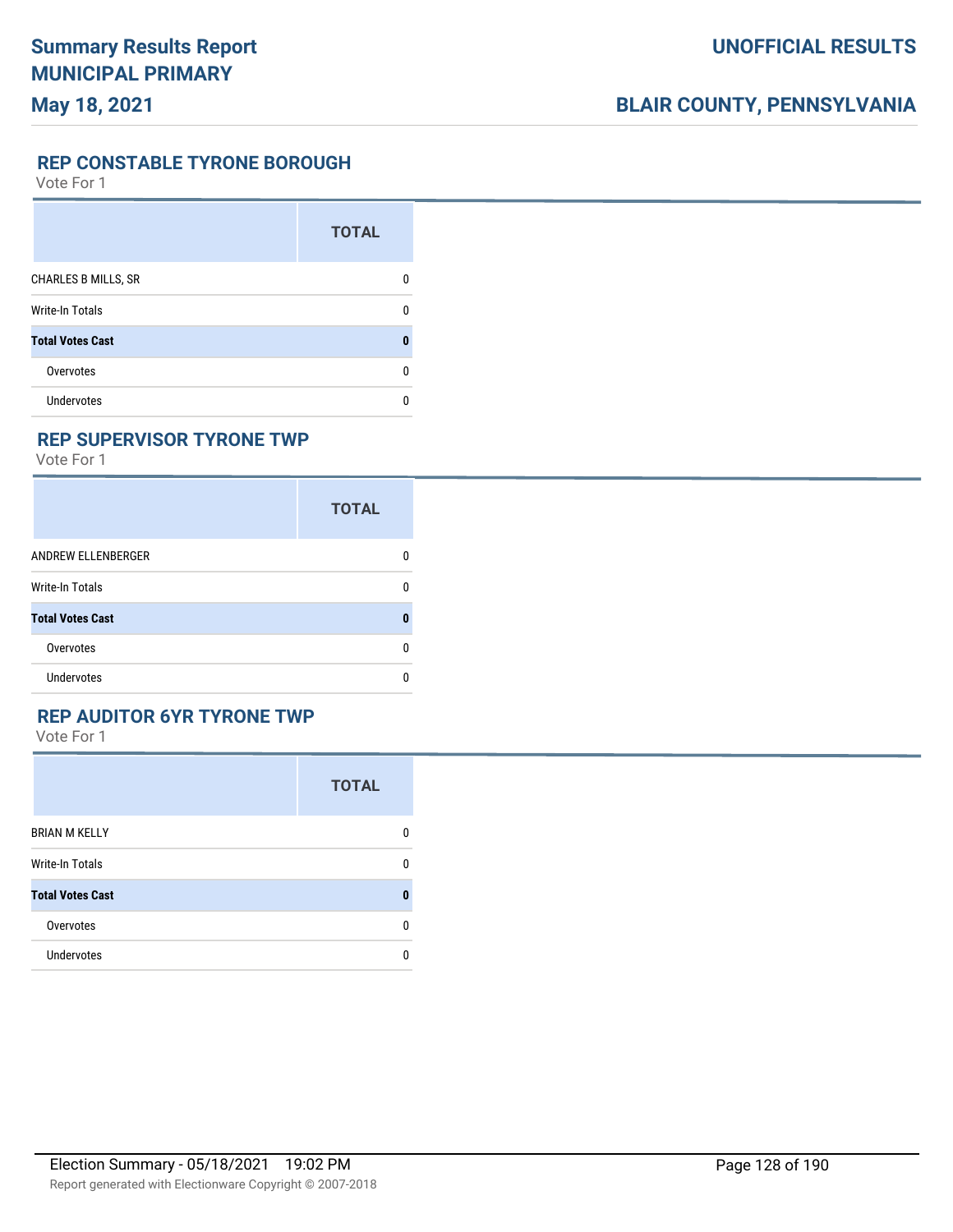### **May 18, 2021**

## **BLAIR COUNTY, PENNSYLVANIA**

**REP AUDITOR 2YR TYRONE TWP**

Vote For 1

|                         | <b>TOTAL</b> |
|-------------------------|--------------|
| Write-In Totals         |              |
| <b>Total Votes Cast</b> |              |
| Overvotes               | O            |
| <b>Undervotes</b>       |              |

#### **REP TAX COLLECTOR TYRONE TWP**

Vote For 1

|                         | <b>TOTAL</b> |
|-------------------------|--------------|
| JOHN H BOLLINGER        | n            |
| Write-In Totals         | O            |
| <b>Total Votes Cast</b> |              |
| Overvotes               | n            |
| Undervotes              | n            |

### **REP CONSTABLE TYRONE TWP**

|                         | <b>TOTAL</b> |
|-------------------------|--------------|
| <b>Write-In Totals</b>  | 0            |
| <b>Total Votes Cast</b> | 0            |
| Overvotes               | 0            |
| <b>Undervotes</b>       | 0            |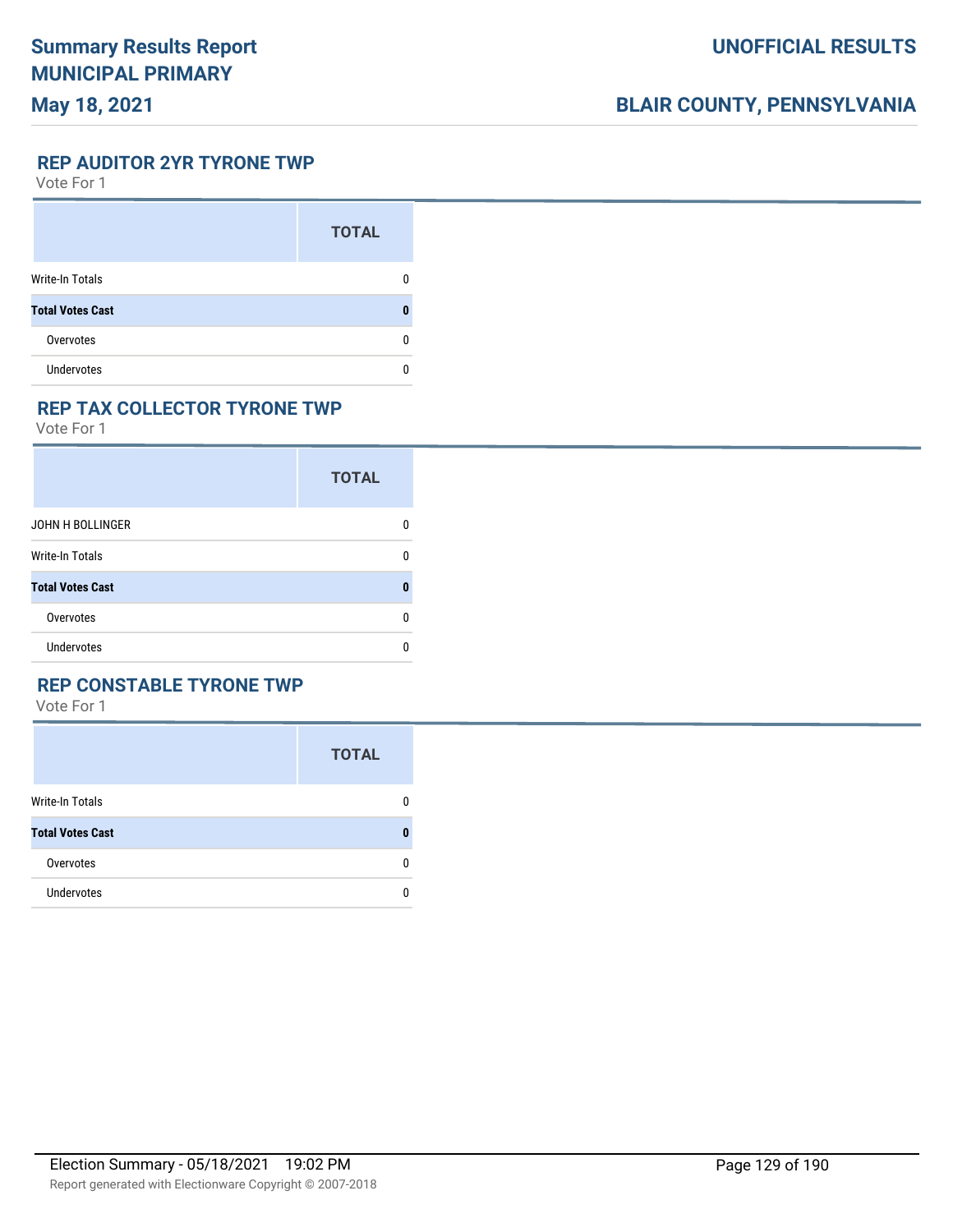#### **REP MAYOR WILLIAMSBURG BOROUGH**

Vote For 1

|                         | <b>TOTAL</b> |
|-------------------------|--------------|
| THEODORE R HYLE         |              |
| <b>Write-In Totals</b>  |              |
| <b>Total Votes Cast</b> |              |
| Overvotes               |              |
| <b>Undervotes</b>       |              |

### **REP COUNCIL 4YR WILLIAMSBURG BOROUGH**

Vote For 4

|                          | <b>TOTAL</b> |
|--------------------------|--------------|
| <b>BRUCE A HAMILTON</b>  | U            |
| <b>DENNIS J HAMMEL</b>   | 0            |
| <b>EDGAR C PATTERSON</b> | 0            |
| PAULA A HAMILTON         | 0            |
| Write-In Totals          | U            |
| <b>Total Votes Cast</b>  | $\bf{0}$     |
| Overvotes                | U            |
| Undervotes               | n            |

#### **REP COUNCIL 2YR WILLIAMSBURG BOROUGH**

|                         | <b>TOTAL</b> |
|-------------------------|--------------|
| <b>Write-In Totals</b>  |              |
| <b>Total Votes Cast</b> |              |
| Overvotes               | n            |
| <b>Undervotes</b>       |              |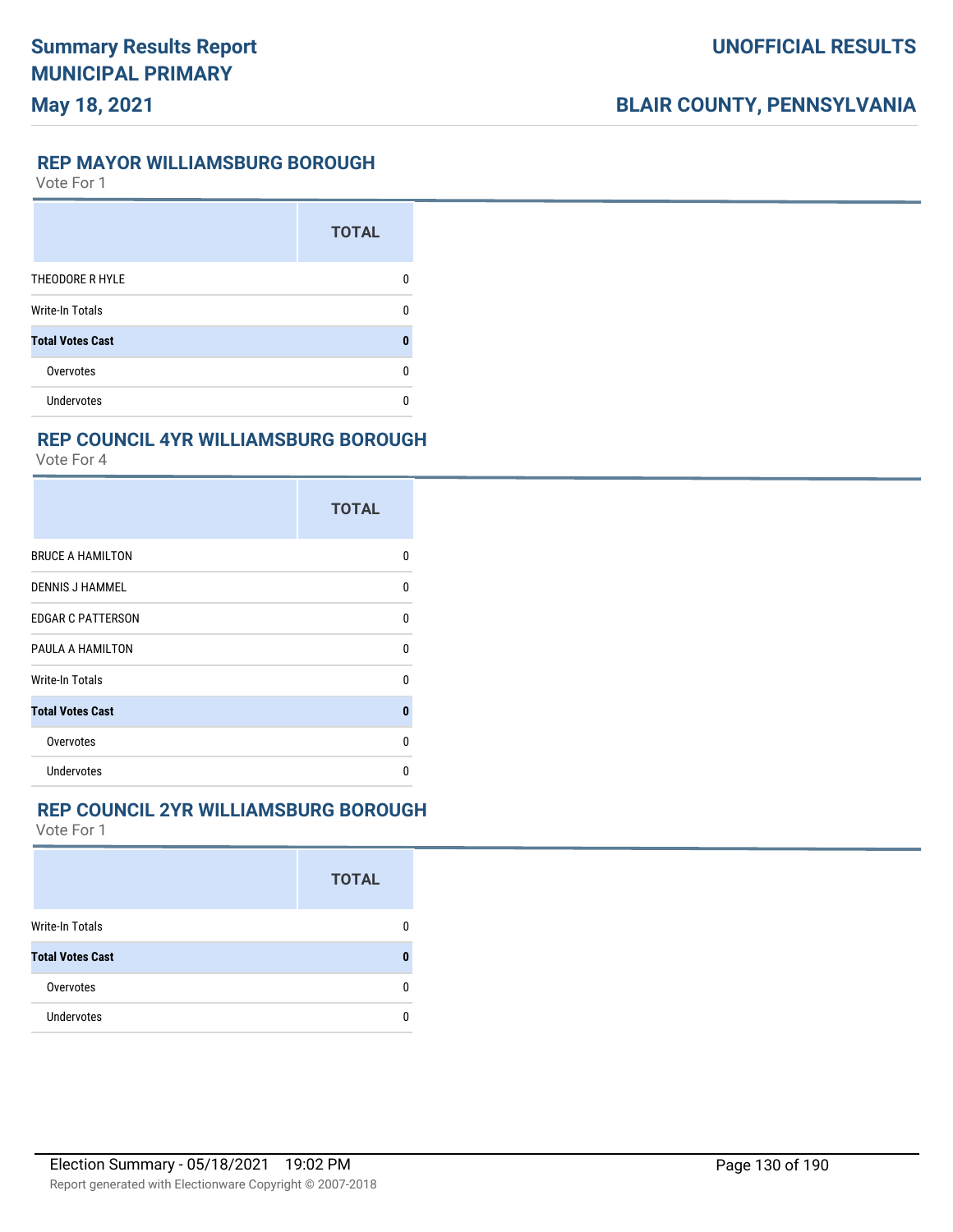#### **REP AUDITOR 6YR WILLIAMSBURG BOROUGH**

Vote For 1

|                         | <b>TOTAL</b> |
|-------------------------|--------------|
| <b>Write-In Totals</b>  |              |
| <b>Total Votes Cast</b> |              |
| Overvotes               |              |
| <b>Undervotes</b>       |              |

#### **REP AUDITOR 4YR WILLIAMSBURG BOROUGH**

Vote For 1

|                         | <b>TOTAL</b> |
|-------------------------|--------------|
| Write-In Totals         |              |
| <b>Total Votes Cast</b> | Л            |
| Overvotes               | O            |
| Undervotes              |              |

#### **REP AUDITOR 2YR WILLIAMSBURG BOROUGH**

Vote For 1

|                         | <b>TOTAL</b> |
|-------------------------|--------------|
| <b>Write-In Totals</b>  |              |
| <b>Total Votes Cast</b> |              |
| Overvotes               |              |
| <b>Undervotes</b>       |              |

### **REP TAX COLLECTOR WILLIAMSBURG BOROUGH**

|                         | <b>TOTAL</b> |
|-------------------------|--------------|
| <b>DAVID H MYERS</b>    | 0            |
| <b>Write-In Totals</b>  | n            |
| <b>Total Votes Cast</b> |              |
| Overvotes               | n            |
| <b>Undervotes</b>       | O            |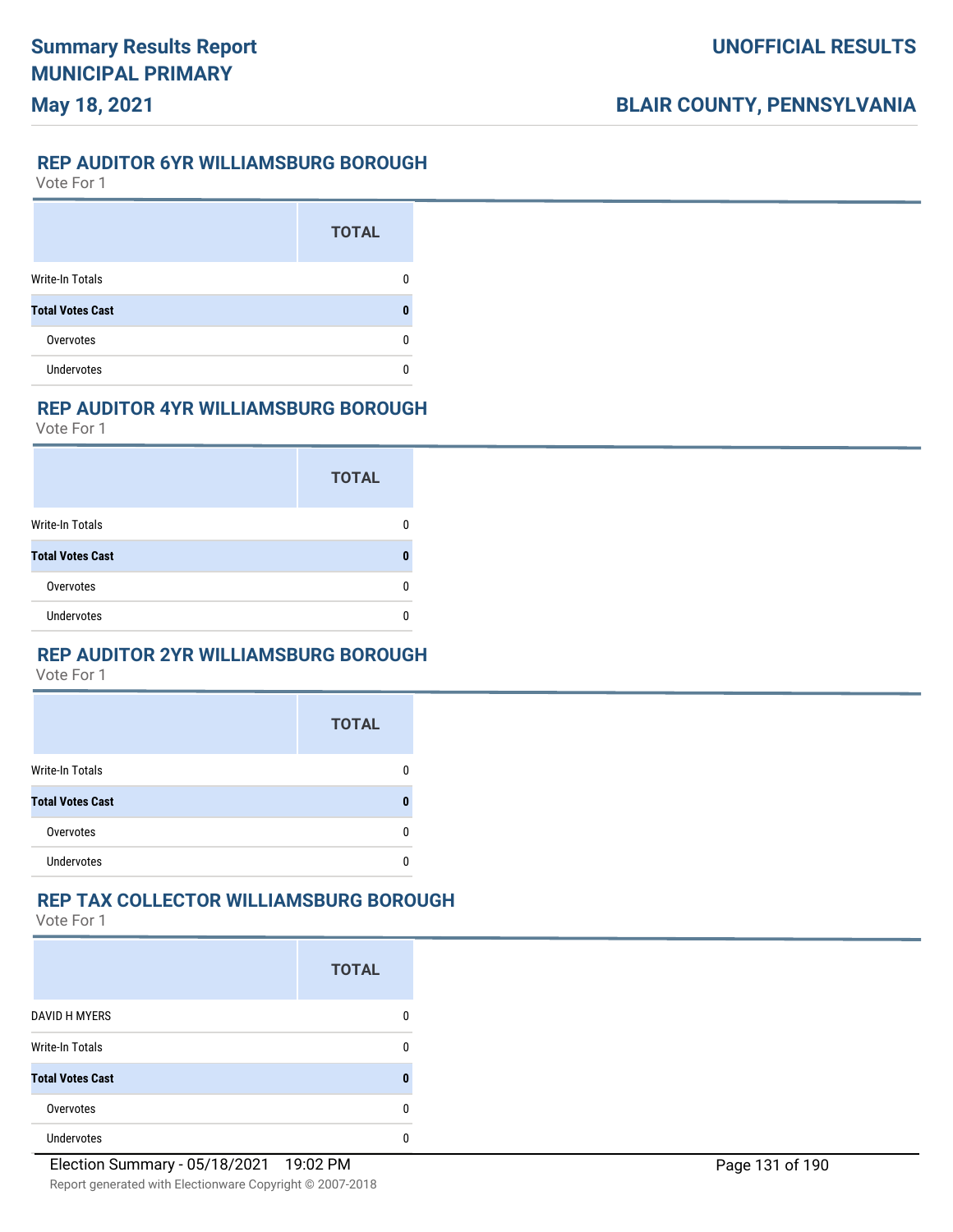### **UNOFFICIAL RESULTS**

## **BLAIR COUNTY, PENNSYLVANIA**

### **REP CONSTABLE WILLIAMSBURG BOROUGH**

Vote For 1

|                         | <b>TOTAL</b> |
|-------------------------|--------------|
| Write-In Totals         |              |
| <b>Total Votes Cast</b> |              |
| Overvotes               | O            |
| <b>Undervotes</b>       |              |

#### **REP SUPERVISOR WOODBURY TWP**

Vote For 1

|                         | <b>TOTAL</b> |
|-------------------------|--------------|
| <b>JOE LANSBERRY</b>    | n            |
| Write-In Totals         | O            |
| <b>Total Votes Cast</b> | n            |
| Overvotes               | 0            |
| Undervotes              | O            |

### **REP AUDITOR 6YR WOODBURY TWP**

Vote For 1

|                         | <b>TOTAL</b> |
|-------------------------|--------------|
| <b>Write-In Totals</b>  | 0            |
| <b>Total Votes Cast</b> | ŋ            |
| Overvotes               | 0            |
| <b>Undervotes</b>       | 0            |

#### **REP AUDITOR 4YR WOODBURY TWP**

|                         | <b>TOTAL</b> |
|-------------------------|--------------|
| <b>Write-In Totals</b>  |              |
| <b>Total Votes Cast</b> | Л            |
| Overvotes               |              |
| <b>Undervotes</b>       |              |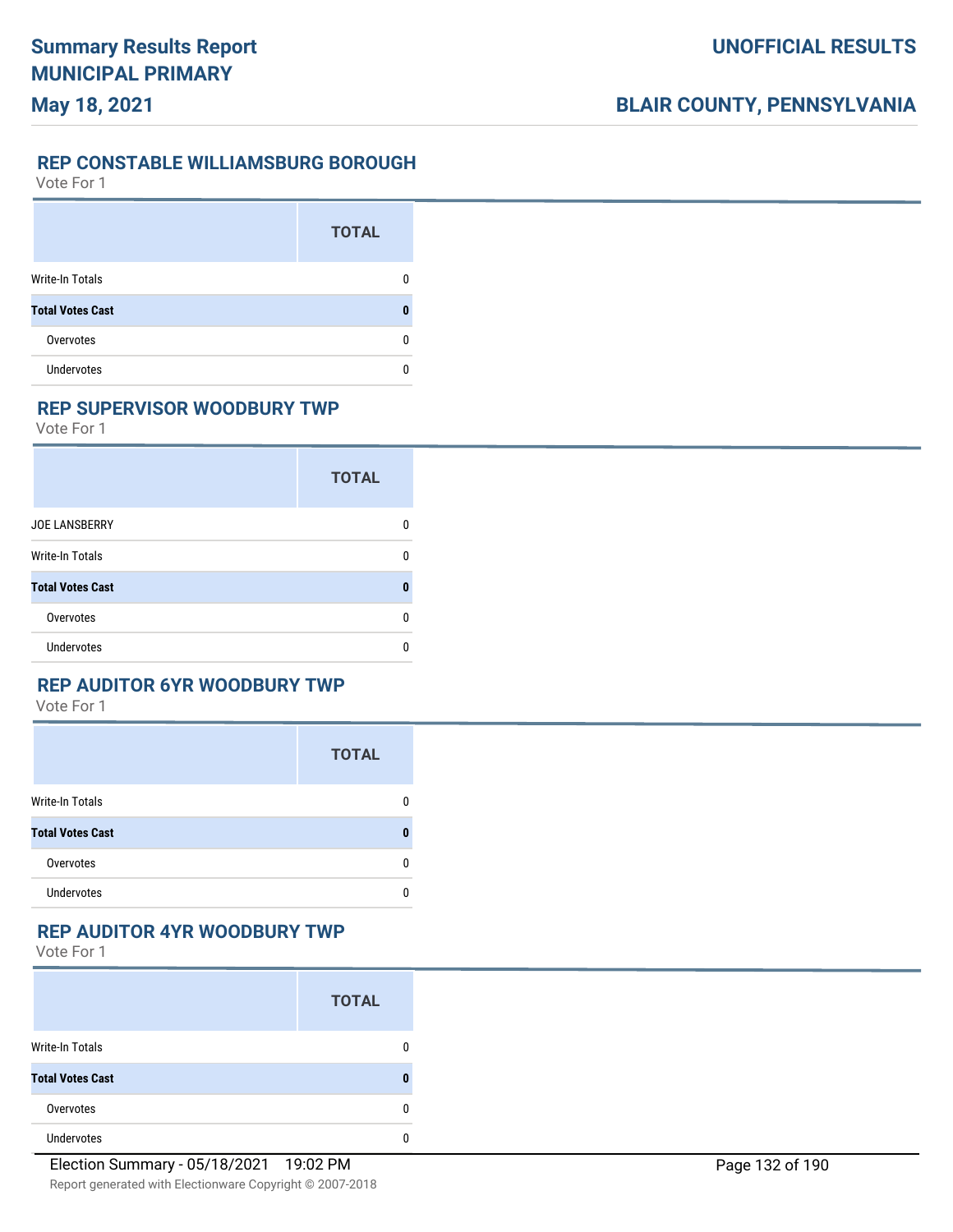#### **REP TAX COLLECTOR WOODBURY TWP**

Vote For 1

|                         | <b>TOTAL</b> |
|-------------------------|--------------|
| <b>TINA L BOWMASTER</b> | O            |
| <b>Write-In Totals</b>  | ŋ            |
| <b>Total Votes Cast</b> | П            |
| Overvotes               | ŋ            |
| <b>Undervotes</b>       |              |

### **REP CONSTABLE WOODBURY TWP**

|                         | <b>TOTAL</b> |
|-------------------------|--------------|
| Write-In Totals         | 0            |
| <b>Total Votes Cast</b> | n            |
| Overvotes               | 0            |
| <b>Undervotes</b>       | n            |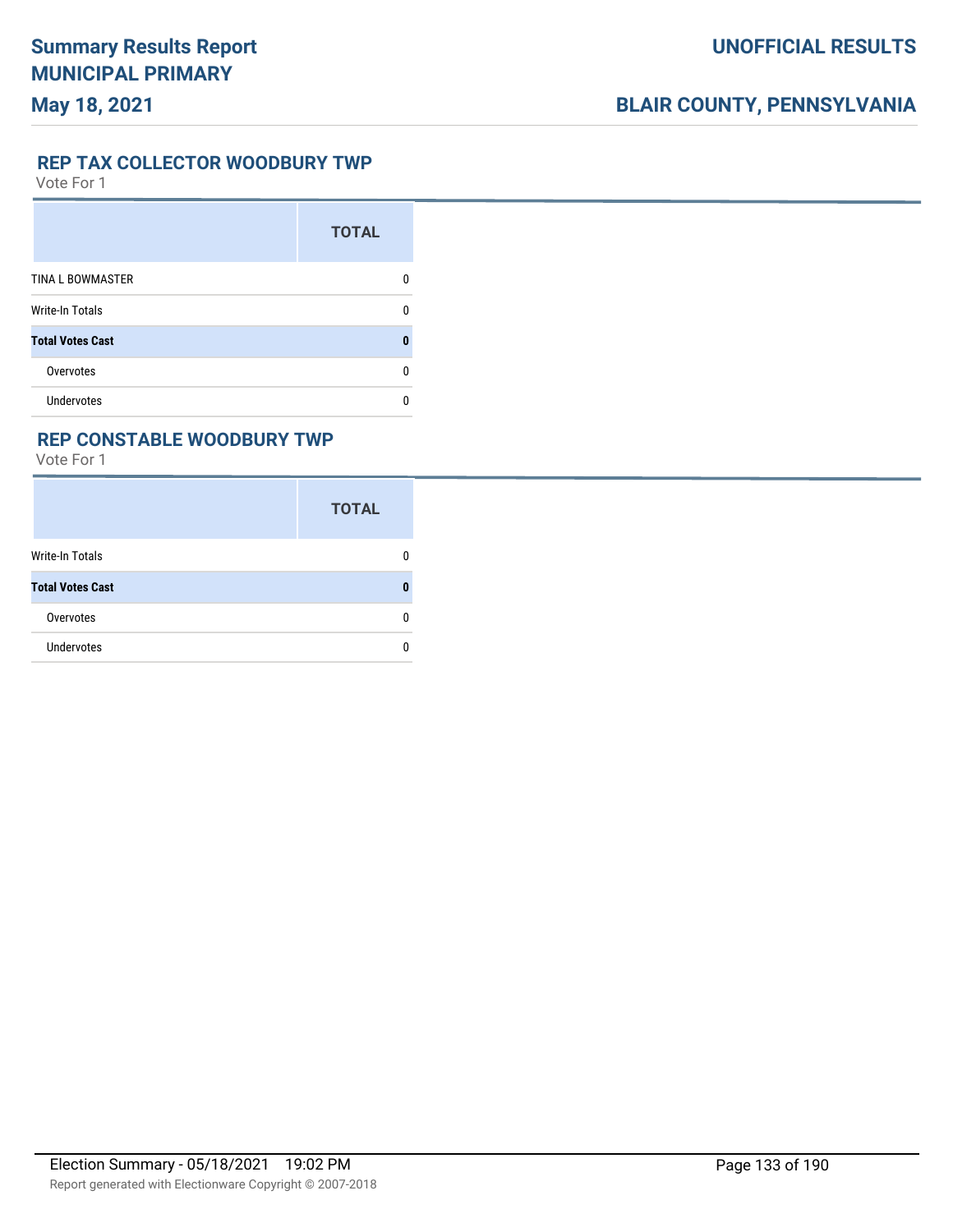#### **REP SCHOOL DIRECTOR ALTOONA AREA**

Vote For 4

|                             | <b>TOTAL</b> |
|-----------------------------|--------------|
| <b>MICHAEL MILLER</b>       | 0            |
| <b>RICK HOOVER</b>          | 0            |
| JEFFREY J LANE              | 0            |
| <b>DAVID E FRANCIS</b>      | 0            |
| <b>KELLY IRWIN ADAMS</b>    | 0            |
| TINA JOHNSTON               | 0            |
| <b>KYLIE CIVIELLO-LYNCH</b> | 0            |
| <b>VAL MIGNOGNA</b>         | 0            |
| <b>STEPHANIE MCGINNIS</b>   | 0            |
| <b>Write-In Totals</b>      | 0            |
| <b>Total Votes Cast</b>     | $\bf{0}$     |
| Overvotes                   | 0            |
| <b>Undervotes</b>           | 0            |

### **REP SCHOOL DIRECTOR BELLWOOD ANTIS**

|                         | <b>TOTAL</b> |
|-------------------------|--------------|
| <b>SETH D SAGER</b>     | 0            |
| TIMOTHY J MALLON        | U            |
| THOMAS HAMMOND          | 0            |
| <b>Write-In Totals</b>  | $\Omega$     |
| <b>Total Votes Cast</b> | $\mathbf{0}$ |
| Overvotes               | U            |
| <b>Undervotes</b>       | U            |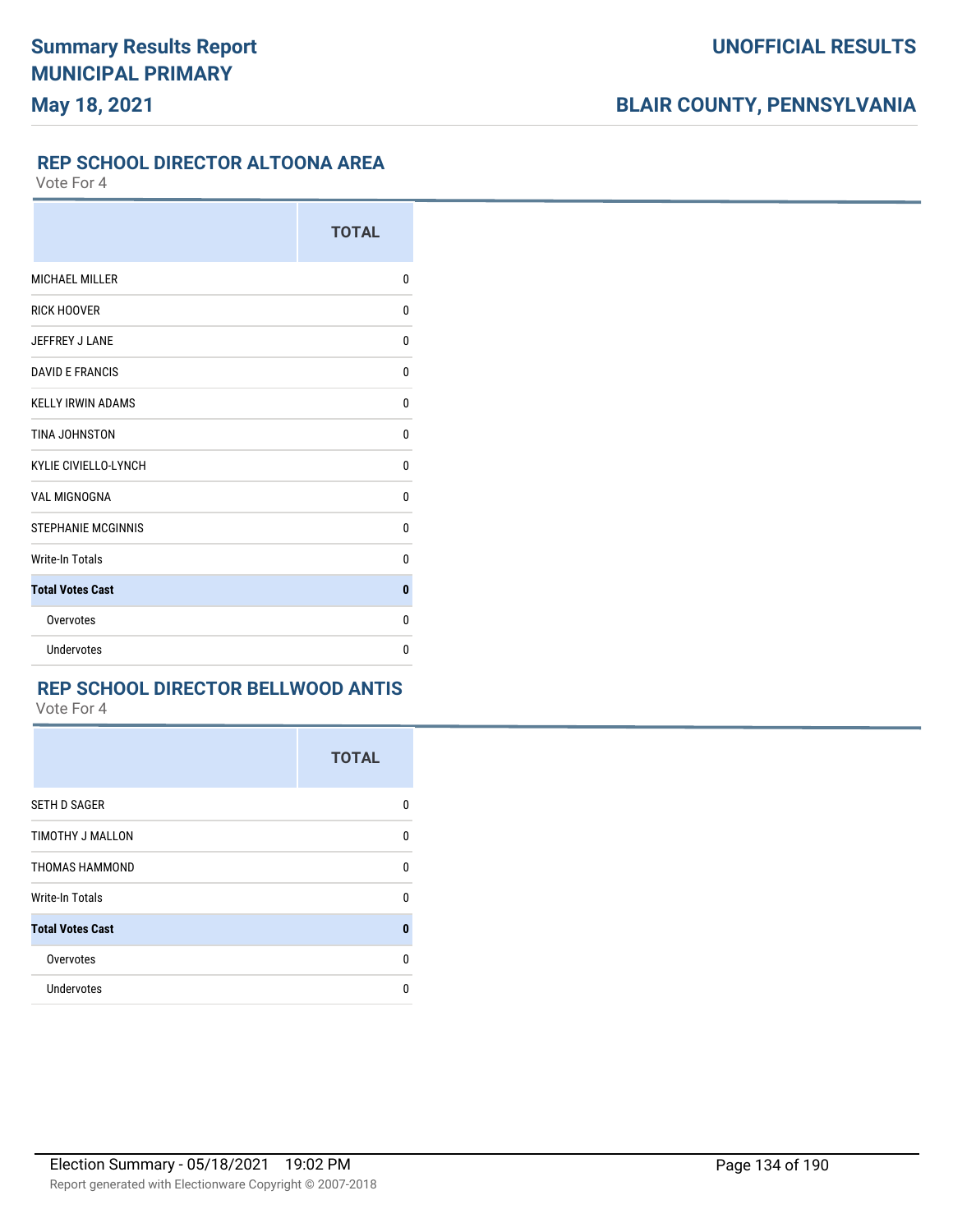#### **REP SCHOOL DIRECTOR CLAYSBURG-KIMMEL 1**

Vote For 1

**May 18, 2021**

|                         | <b>TOTAL</b> |
|-------------------------|--------------|
| <b>MONA E ECKLEY</b>    |              |
| <b>Write-In Totals</b>  |              |
| <b>Total Votes Cast</b> |              |
| Overvotes               | n            |
| <b>Undervotes</b>       |              |

### **REP SCHOOL DIRECTOR CLAYSBURG-KIMMEL 2**

|                         | <b>TOTAL</b> |
|-------------------------|--------------|
| <b>CARRIE GRAFFIUS</b>  | 0            |
| <b>GERI MOCK</b>        | 0            |
| <b>JEREMY KNOTT</b>     | U            |
| <b>MARLYN GRAFFIUS</b>  | <sup>0</sup> |
| Write-In Totals         | <sup>0</sup> |
| <b>Total Votes Cast</b> | $\bf{0}$     |
| Overvotes               | $\Omega$     |
| Undervotes              | n            |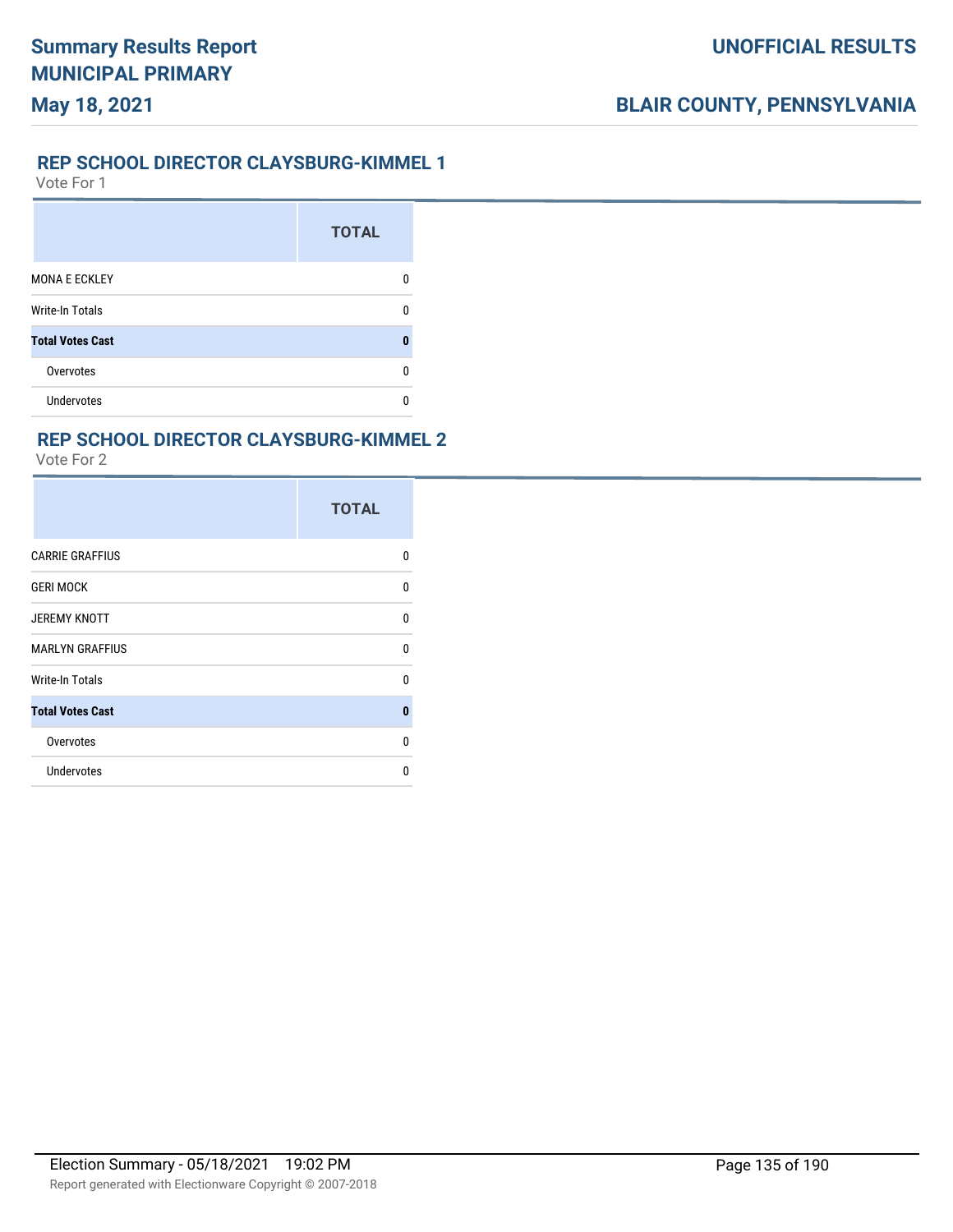#### **REP SCHOOL DIRECTOR HOLLIDAYSBURG AREA**

Vote For 4

|                             | <b>TOTAL</b> |
|-----------------------------|--------------|
| <b>JENNIFER COSTANZA</b>    | $\Omega$     |
| <b>CARMEN B BILEK</b>       | $\mathbf{0}$ |
| <b>SCOTT S BRENNEMAN</b>    | 0            |
| <b>RICHARD LATKER</b>       | 0            |
| RONALD P SOMMER             | 0            |
| <b>CHRISTOPHER R GARMAN</b> | 0            |
| <b>JONATHAN F GRIER</b>     | $\Omega$     |
| <b>ERIC E EMINHIZER</b>     | 0            |
| <b>Write-In Totals</b>      | $\Omega$     |
| <b>Total Votes Cast</b>     | $\bf{0}$     |
| Overvotes                   | 0            |
| Undervotes                  | 0            |

### **REP SCHOOL DIRECTOR 4YR SPRING COVE**

|                         | <b>TOTAL</b> |
|-------------------------|--------------|
| LINDA KAY SMITH         | 0            |
| <b>JOHN R BIDDLE</b>    | 0            |
| <b>CHUCK GOJMERAC</b>   | 0            |
| AMY ACKER-KNISELY       | $\mathbf{0}$ |
| <b>Write-In Totals</b>  | 0            |
| <b>Total Votes Cast</b> | $\bf{0}$     |
| Overvotes               | $\Omega$     |
| Undervotes              | 0            |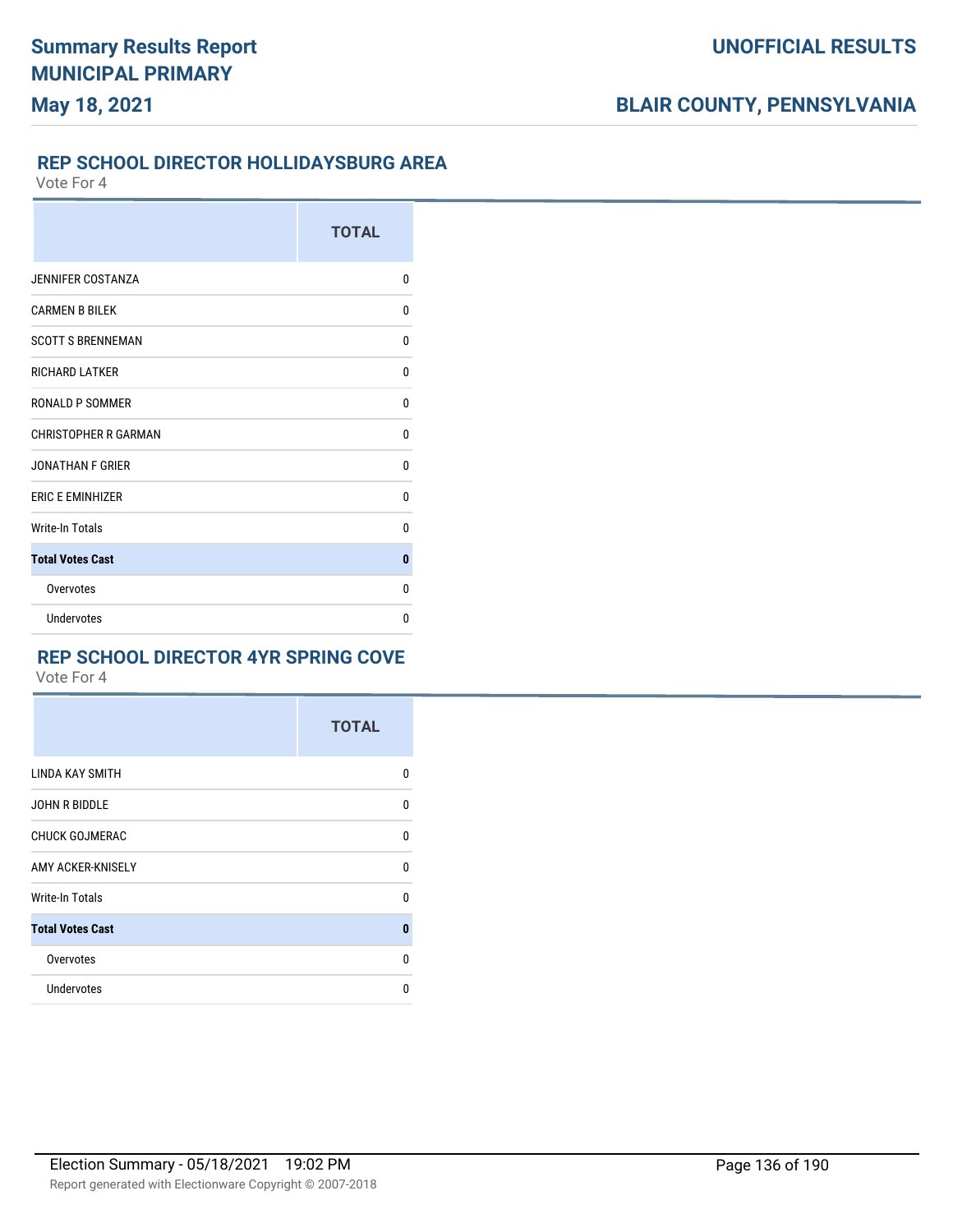### **REP SCHOOL DIRECTOR 2YR SPRING COVE**

Vote For 1

|                         | <b>TOTAL</b> |
|-------------------------|--------------|
| <b>CHUCK GOJMERAC</b>   | O            |
| <b>Write-In Totals</b>  | n            |
| <b>Total Votes Cast</b> | O            |
| Overvotes               | n            |
| <b>Undervotes</b>       |              |

### **REP SCHOOL DIRECTOR TYRONE AREA**

Vote For 4

|                         | <b>TOTAL</b> |
|-------------------------|--------------|
| <b>GUNTER VOLDERS</b>   | n            |
| <b>ROSE A BLACK</b>     | U            |
| Write-In Totals         | U            |
| <b>Total Votes Cast</b> | O            |
| Overvotes               | U            |
| Undervotes              |              |

### **REP SCHOOL DIRECTOR WILLIAMSBURG COMMUNITY 1**

|                         | <b>TOTAL</b> |
|-------------------------|--------------|
| <b>BENJAMIN POSTLES</b> |              |
| Write-In Totals         | n            |
| <b>Total Votes Cast</b> |              |
| Overvotes               | n            |
| Undervotes              |              |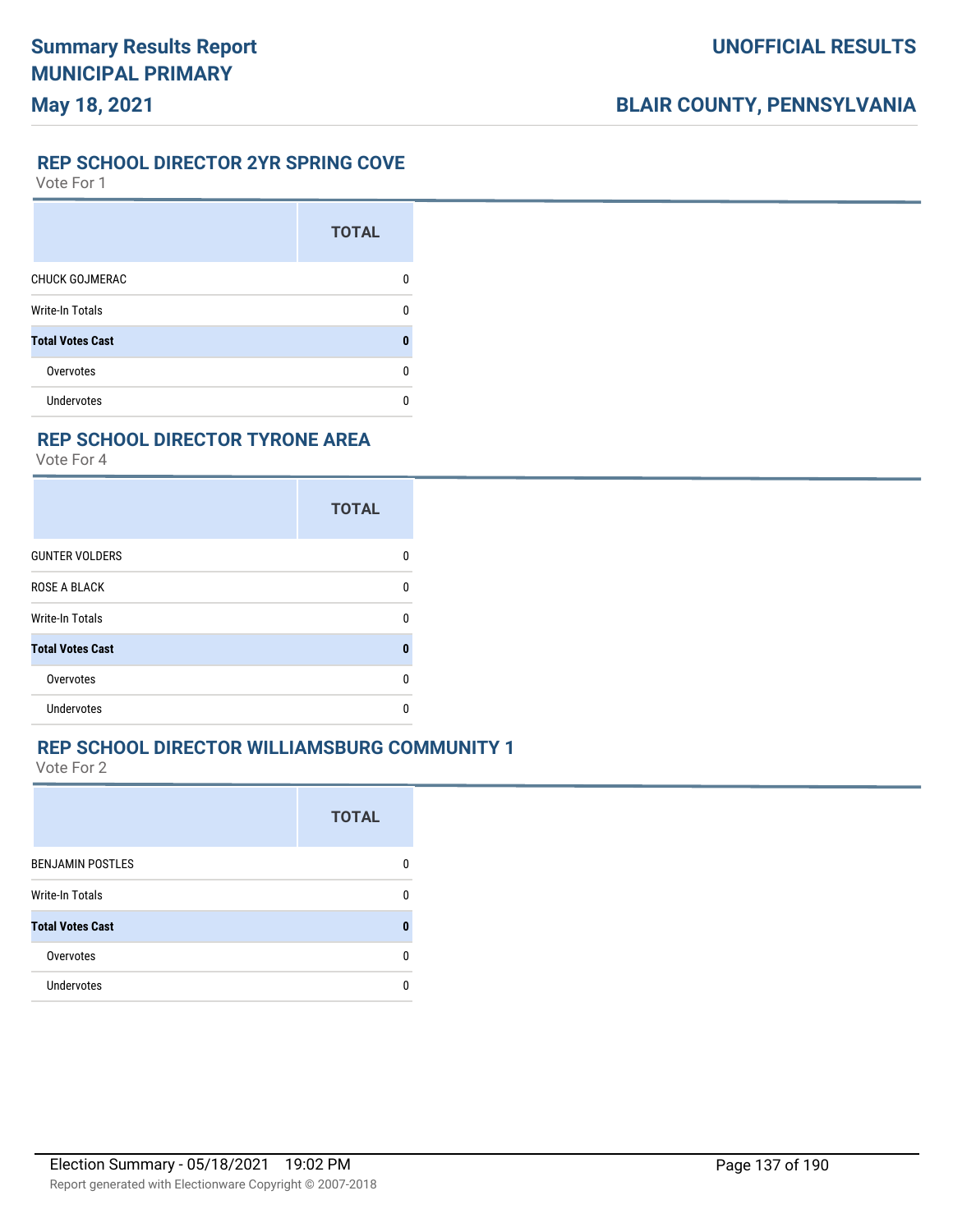## **May 18, 2021**

#### **REP SCHOOL DIRECTOR WILLIAMSBURG COMMUNITY 2**

Vote For 1

|                            | <b>TOTAL</b> |
|----------------------------|--------------|
| <b>MARION PHEASANT, JR</b> |              |
| <b>Write-In Totals</b>     | n            |
| <b>Total Votes Cast</b>    |              |
| Overvotes                  |              |
| Undervotes                 |              |

#### **REP SCHOOL DIRECTOR 4YR WILLIAMSBURG COMMUNITY 3**

Vote For 1

|                         | <b>TOTAL</b> |
|-------------------------|--------------|
| Write-In Totals         |              |
| <b>Total Votes Cast</b> |              |
| Overvotes               | n            |
| <b>Undervotes</b>       |              |

### **REP SCHOOL DIRECTOR 2YR WILLIAMSBURG COMMUNITY 3**

|                         | <b>TOTAL</b> |
|-------------------------|--------------|
| TIMOTHY A STROHMEYER    |              |
| <b>Write-In Totals</b>  |              |
| <b>Total Votes Cast</b> |              |
| Overvotes               |              |
| Undervotes              |              |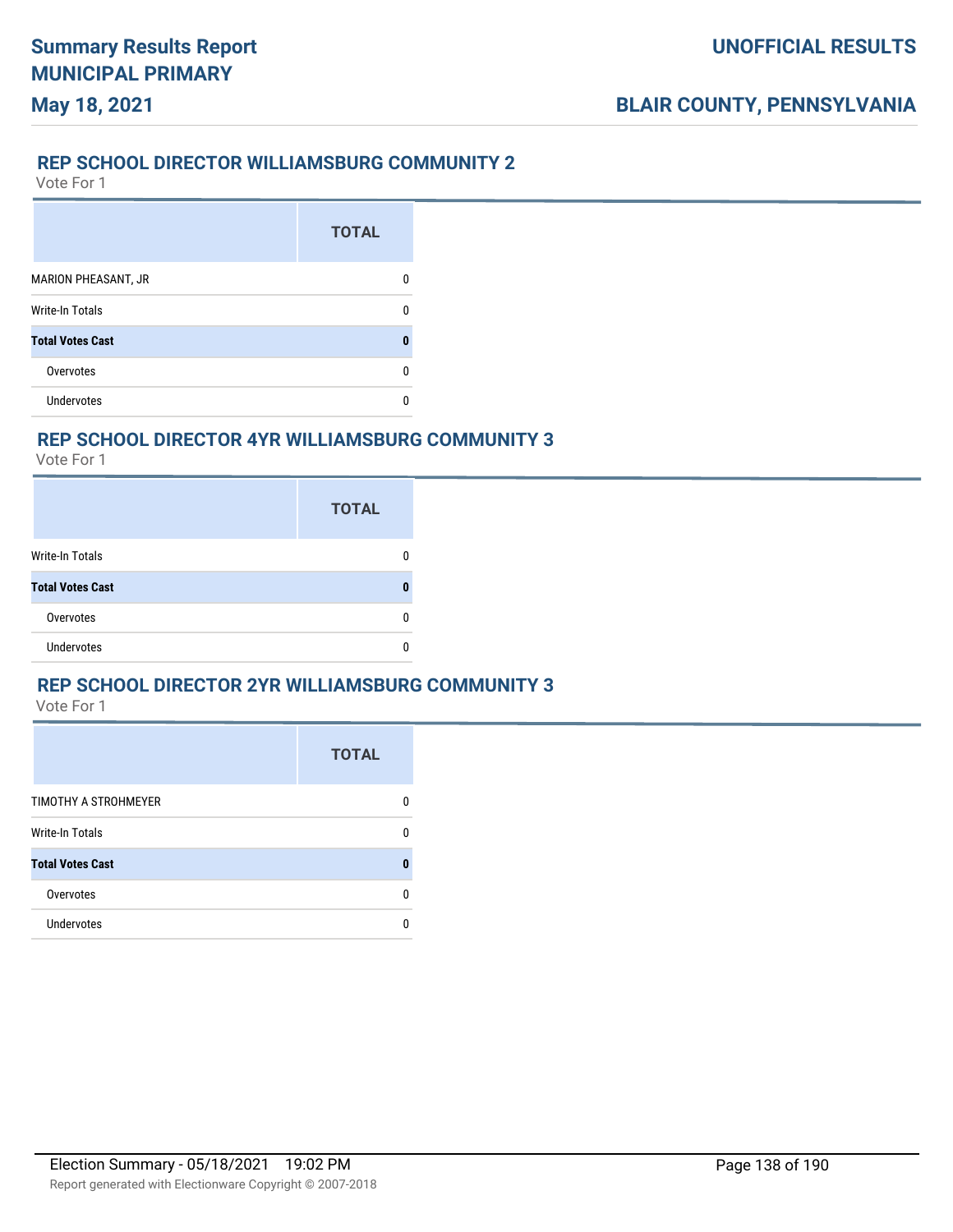#### **REP SCHOOL DIRECTOR PENN CAMBRIA**

Vote For 4

|                         | <b>TOTAL</b> |
|-------------------------|--------------|
| TERRY M. KRUG           | n            |
| <b>RUDY MCCARTHY</b>    | n            |
| <b>Write-In Totals</b>  | n            |
| <b>Total Votes Cast</b> | Π            |
| Overvotes               | n            |
| <b>Undervotes</b>       |              |

#### **REP JUDGE OF ELECTION Altoona Ward 1**

Vote For 1

|                         | <b>TOTAL</b> |
|-------------------------|--------------|
| <b>Write-In Totals</b>  |              |
| <b>Total Votes Cast</b> |              |
| Overvotes               |              |
| <b>Undervotes</b>       |              |

#### **REP JUDGE OF ELECTION Altoona Ward 2, Precinct 1**

|                         | <b>TOTAL</b> |
|-------------------------|--------------|
| <b>Write-In Totals</b>  |              |
| <b>Total Votes Cast</b> |              |
| Overvotes               | n            |
| <b>Undervotes</b>       |              |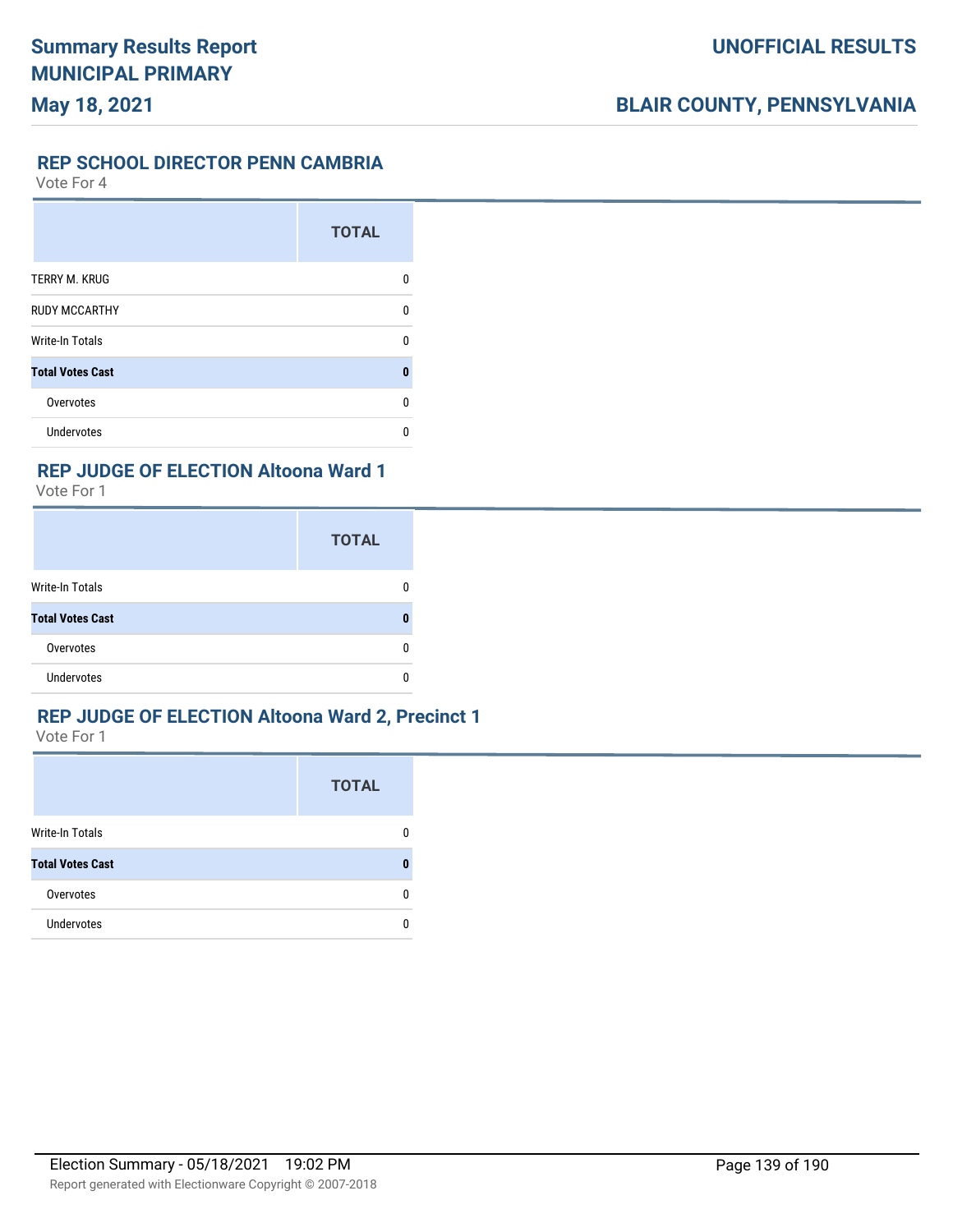## **May 18, 2021**

#### **REP JUDGE OF ELECTION Altoona Ward 2, Precinct 2**

Vote For 1

|                         | <b>TOTAL</b> |
|-------------------------|--------------|
| <b>Write-In Totals</b>  |              |
| <b>Total Votes Cast</b> |              |
| Overvotes               |              |
| <b>Undervotes</b>       |              |

### **REP JUDGE OF ELECTION Altoona Ward 3, Precinct 1**

Vote For 1

|                         | <b>TOTAL</b> |
|-------------------------|--------------|
| Write-In Totals         |              |
| <b>Total Votes Cast</b> |              |
| Overvotes               |              |
| <b>Undervotes</b>       |              |

### **REP JUDGE OF ELECTION Altoona Ward 3, Precinct 2**

Vote For 1

|                         | <b>TOTAL</b> |
|-------------------------|--------------|
| <b>Write-In Totals</b>  |              |
| <b>Total Votes Cast</b> |              |
| Overvotes               |              |
| <b>Undervotes</b>       |              |

### **REP JUDGE OF ELECTION Altoona Ward 4, Precinct 1**

|                         | <b>TOTAL</b> |
|-------------------------|--------------|
| <b>Write-In Totals</b>  |              |
| <b>Total Votes Cast</b> |              |
| Overvotes               |              |
| <b>Undervotes</b>       |              |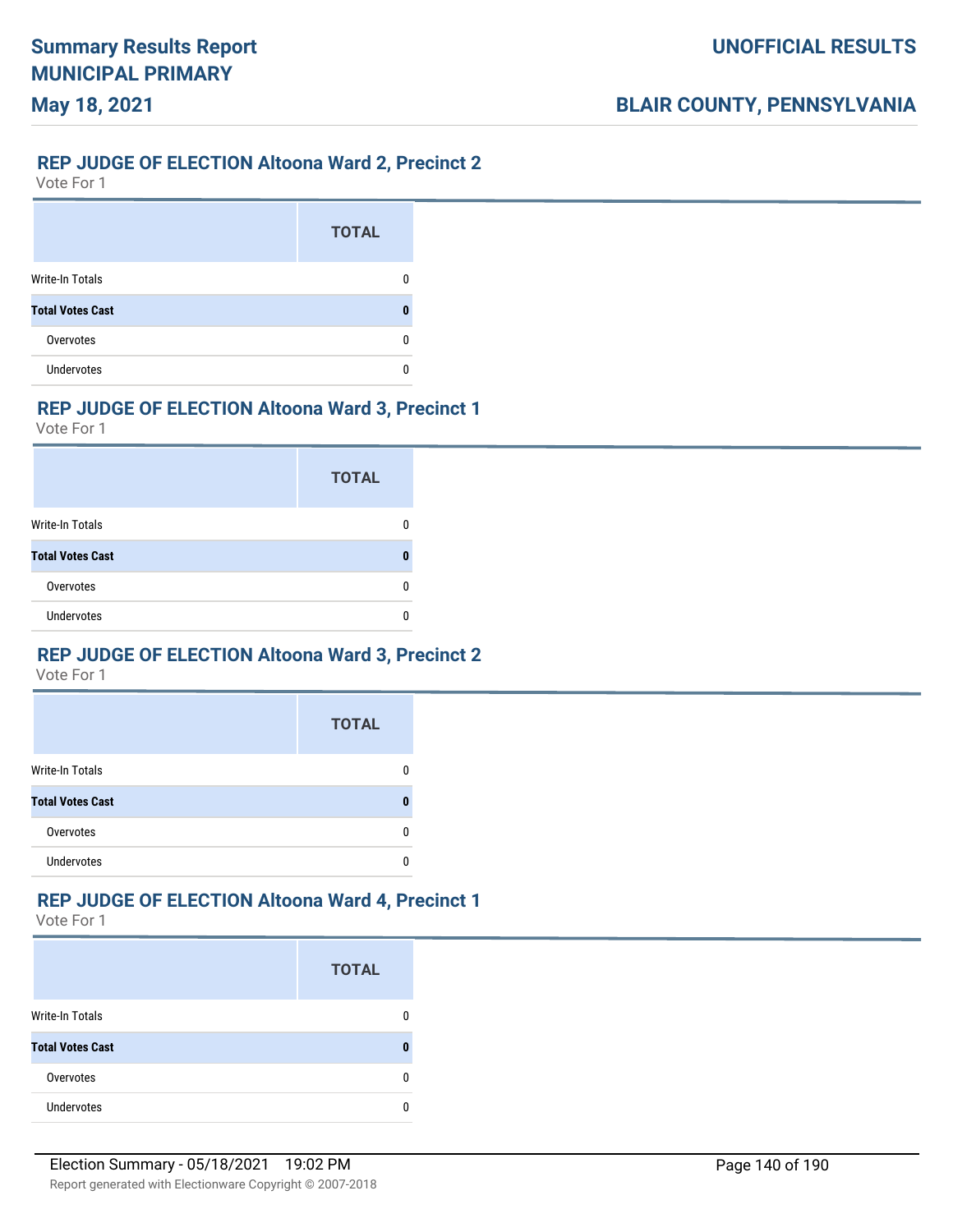## **May 18, 2021**

#### **REP JUDGE OF ELECTION Altoona Ward 4, Precinct 2**

Vote For 1

|                         | <b>TOTAL</b> |
|-------------------------|--------------|
| <b>Write-In Totals</b>  |              |
| <b>Total Votes Cast</b> |              |
| Overvotes               |              |
| <b>Undervotes</b>       |              |

### **REP JUDGE OF ELECTION Altoona Ward 5, Precinct 1**

Vote For 1

|                         | <b>TOTAL</b> |
|-------------------------|--------------|
| Write-In Totals         |              |
| <b>Total Votes Cast</b> |              |
| Overvotes               |              |
| <b>Undervotes</b>       |              |

### **REP JUDGE OF ELECTION Altoona Ward 5, Precinct 2**

Vote For 1

|                         | <b>TOTAL</b> |
|-------------------------|--------------|
| <b>Write-In Totals</b>  |              |
| <b>Total Votes Cast</b> |              |
| Overvotes               |              |
| <b>Undervotes</b>       |              |

### **REP JUDGE OF ELECTION Altoona Ward 5, Precinct 3**

|                         | <b>TOTAL</b> |
|-------------------------|--------------|
| <b>Write-In Totals</b>  |              |
| <b>Total Votes Cast</b> |              |
| Overvotes               |              |
| <b>Undervotes</b>       |              |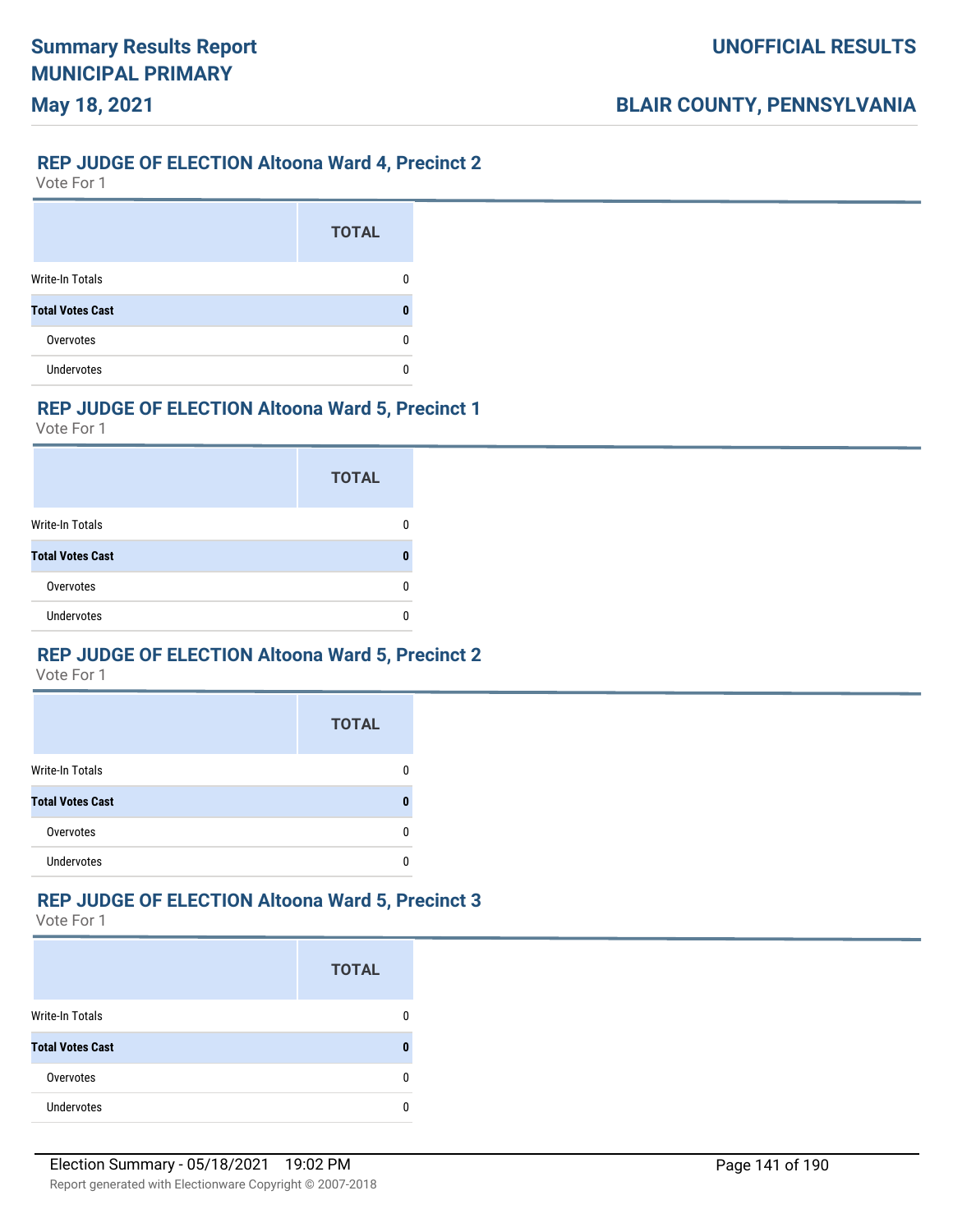## **May 18, 2021**

#### **REP JUDGE OF ELECTION Altoona Ward 6, Precinct 1**

Vote For 1

|                         | <b>TOTAL</b> |
|-------------------------|--------------|
| <b>Write-In Totals</b>  |              |
| <b>Total Votes Cast</b> |              |
| Overvotes               |              |
| <b>Undervotes</b>       |              |

### **REP JUDGE OF ELECTION Altoona Ward 6, Precinct 2**

Vote For 1

|                         | <b>TOTAL</b> |
|-------------------------|--------------|
| Write-In Totals         |              |
| <b>Total Votes Cast</b> |              |
| Overvotes               |              |
| <b>Undervotes</b>       |              |

### **REP JUDGE OF ELECTION Altoona Ward 6, Precinct 3**

Vote For 1

|                         | <b>TOTAL</b> |
|-------------------------|--------------|
| <b>Write-In Totals</b>  |              |
| <b>Total Votes Cast</b> |              |
| Overvotes               |              |
| <b>Undervotes</b>       |              |

## **REP JUDGE OF ELECTION Altoona Ward 6, Precinct 4**

|                         | <b>TOTAL</b> |
|-------------------------|--------------|
| <b>Write-In Totals</b>  |              |
| <b>Total Votes Cast</b> |              |
| Overvotes               |              |
| <b>Undervotes</b>       |              |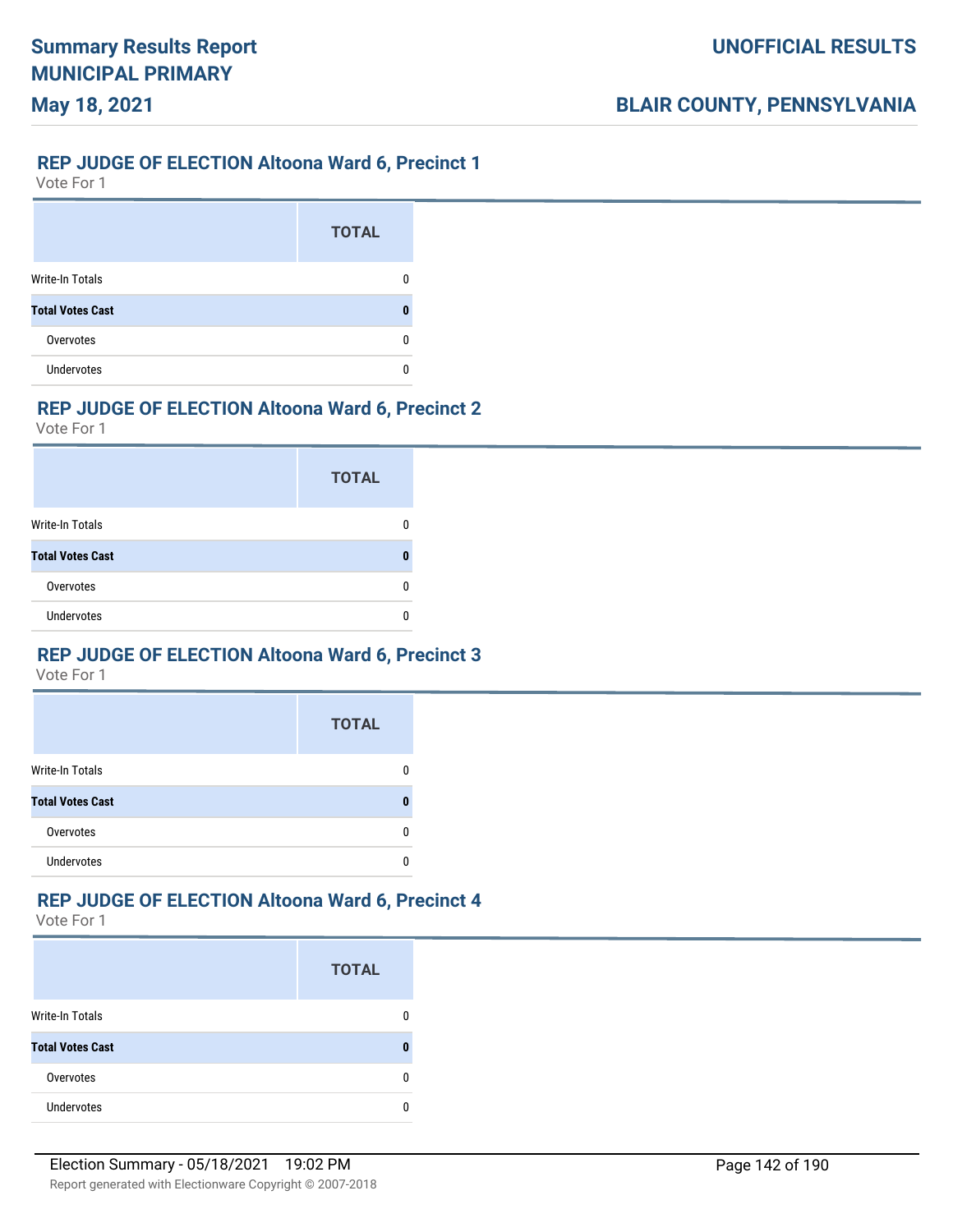#### **REP JUDGE OF ELECTION Altoona Ward 7**

Vote For 1

|                         | <b>TOTAL</b> |
|-------------------------|--------------|
| Write-In Totals         |              |
| <b>Total Votes Cast</b> |              |
| Overvotes               |              |
| <b>Undervotes</b>       |              |

### **REP JUDGE OF ELECTION Altoona Ward 8, Precinct 1**

Vote For 1

|                         | <b>TOTAL</b> |
|-------------------------|--------------|
| <b>ESTHER BROOKS</b>    |              |
| Write-In Totals         | U            |
| <b>Total Votes Cast</b> | n            |
| Overvotes               | n            |
| Undervotes              | n            |

### **REP JUDGE OF ELECTION Altoona Ward 8, Precinct 2**

Vote For 1

|                         | <b>TOTAL</b> |
|-------------------------|--------------|
| <b>Write-In Totals</b>  |              |
| <b>Total Votes Cast</b> | O            |
| Overvotes               | n            |
| <b>Undervotes</b>       |              |

#### **REP JUDGE OF ELECTION Altoona Ward 9**

|                         | <b>TOTAL</b> |
|-------------------------|--------------|
| <b>Write-In Totals</b>  |              |
| <b>Total Votes Cast</b> |              |
| Overvotes               |              |
| Undervotes              |              |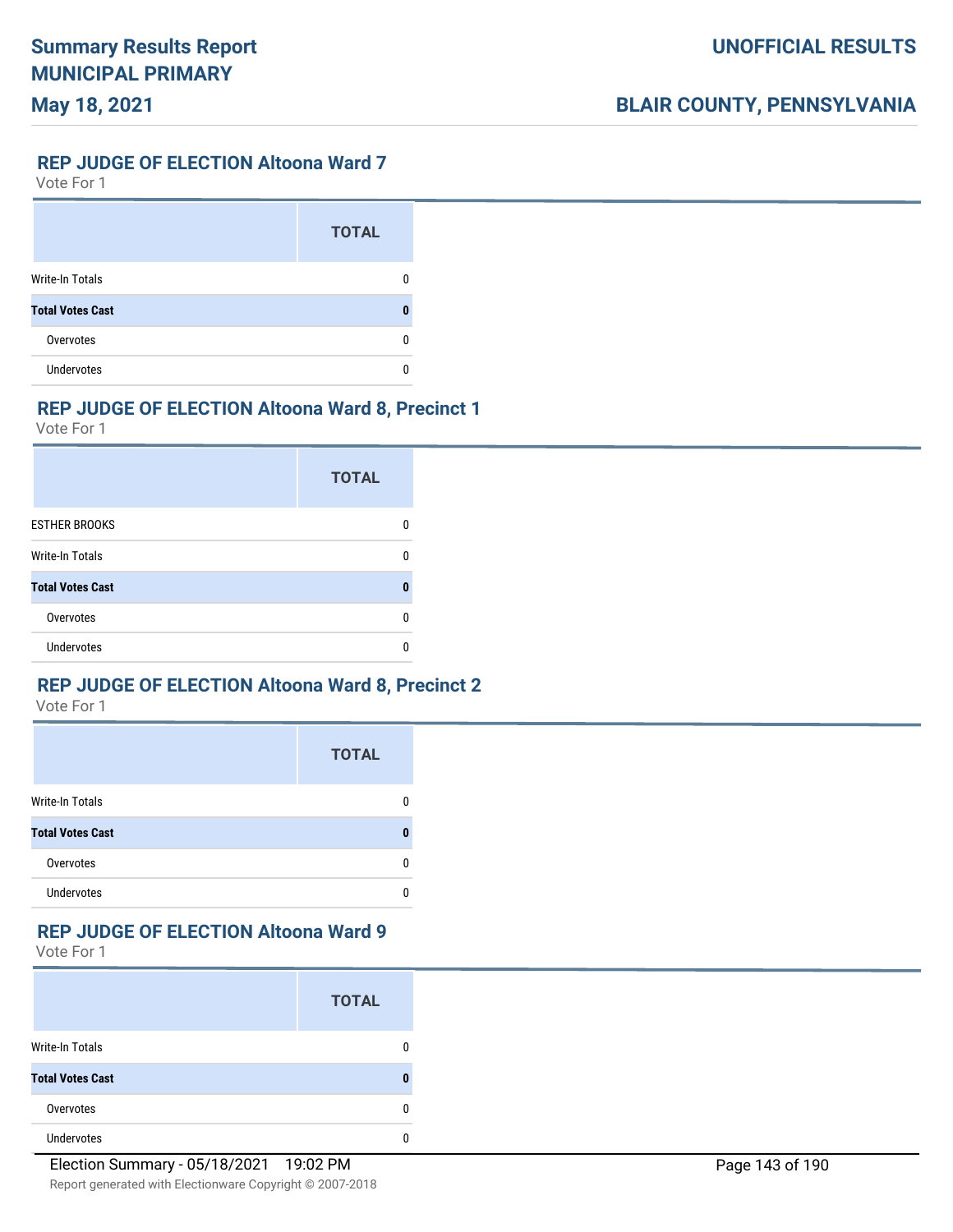# **REP JUDGE OF ELECTION Altoona Ward 10, Precinct 1**

Vote For 1

**May 18, 2021**

|                         | <b>TOTAL</b> |
|-------------------------|--------------|
| <b>Write-In Totals</b>  |              |
| <b>Total Votes Cast</b> |              |
| Overvotes               |              |
| <b>Undervotes</b>       |              |

### **REP JUDGE OF ELECTION Altoona Ward 10, Precinct 2**

Vote For 1

|                           | <b>TOTAL</b> |
|---------------------------|--------------|
| <b>HELEN V. EHGARTNER</b> |              |
| Write-In Totals           | n            |
| <b>Total Votes Cast</b>   |              |
| Overvotes                 |              |
| <b>Undervotes</b>         |              |

### **REP JUDGE OF ELECTION Altoona Ward 11, Precinct 1**

Vote For 1

|                         | <b>TOTAL</b> |
|-------------------------|--------------|
| <b>Write-In Totals</b>  |              |
| <b>Total Votes Cast</b> | 0            |
| Overvotes               | O            |
| Undervotes              |              |

### **REP JUDGE OF ELECTION Altoona Ward 11, Precinct 2**

|                         | <b>TOTAL</b> |
|-------------------------|--------------|
| Write-In Totals         | 0            |
| <b>Total Votes Cast</b> | 0            |
| Overvotes               | 0            |
| Undervotes              | 0            |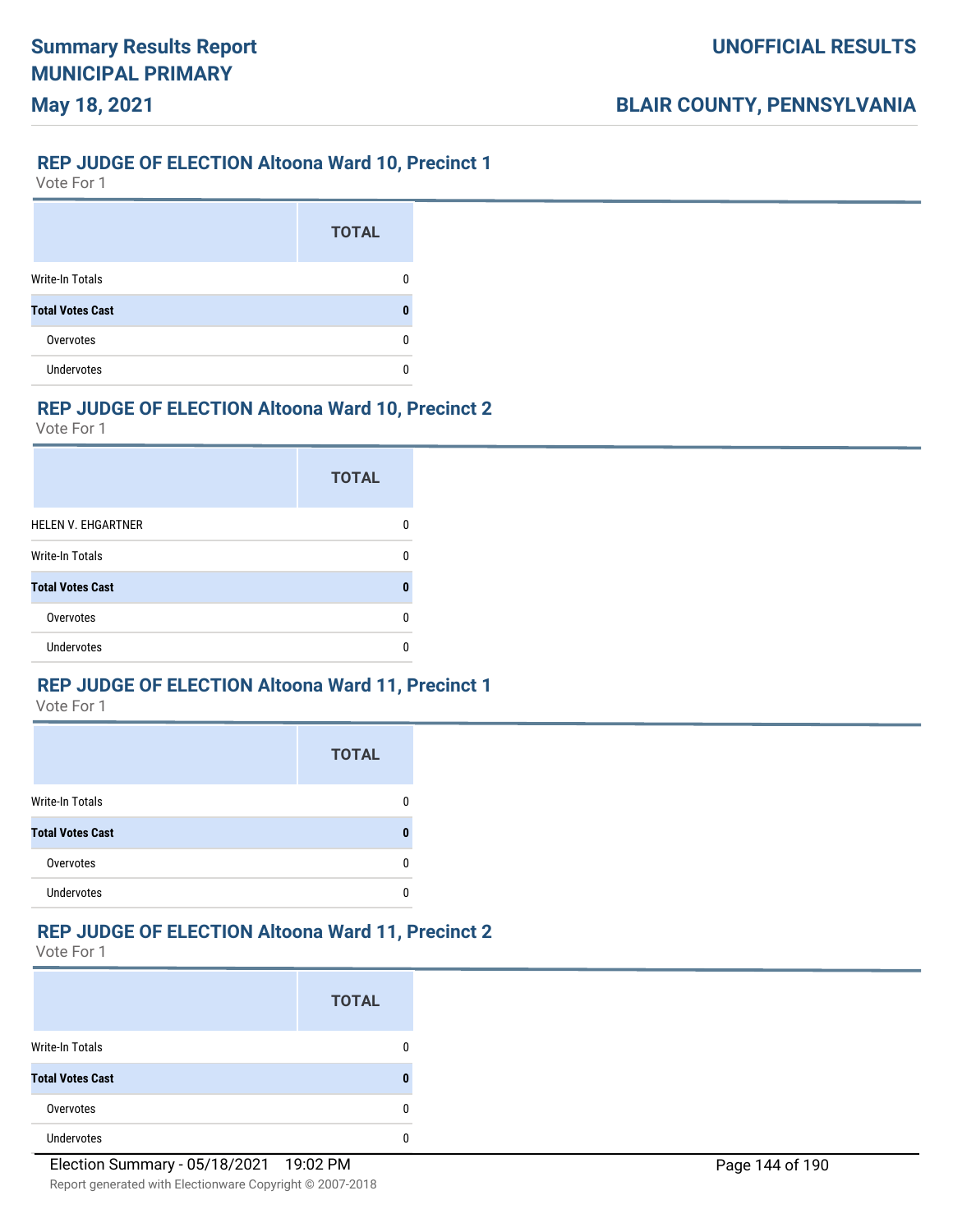### **May 18, 2021**

#### **REP JUDGE OF ELECTION Altoona Ward 12, Precinct 1**

Vote For 1

|                         | <b>TOTAL</b> |
|-------------------------|--------------|
| <b>Write-In Totals</b>  |              |
| <b>Total Votes Cast</b> |              |
| Overvotes               |              |
| <b>Undervotes</b>       |              |

### **REP JUDGE OF ELECTION Altoona Ward 12, Precinct 2**

Vote For 1

|                         | <b>TOTAL</b> |
|-------------------------|--------------|
| Write-In Totals         |              |
| <b>Total Votes Cast</b> |              |
| Overvotes               |              |
| <b>Undervotes</b>       |              |

### **REP JUDGE OF ELECTION Altoona Ward 12, Precinct 3**

Vote For 1

|                         | <b>TOTAL</b> |
|-------------------------|--------------|
| <b>Write-In Totals</b>  |              |
| <b>Total Votes Cast</b> |              |
| Overvotes               |              |
| Undervotes              |              |

### **REP JUDGE OF ELECTION Altoona Ward 12, Precinct 4**

|                         | <b>TOTAL</b> |
|-------------------------|--------------|
| <b>Write-In Totals</b>  |              |
| <b>Total Votes Cast</b> |              |
| Overvotes               |              |
| Undervotes              |              |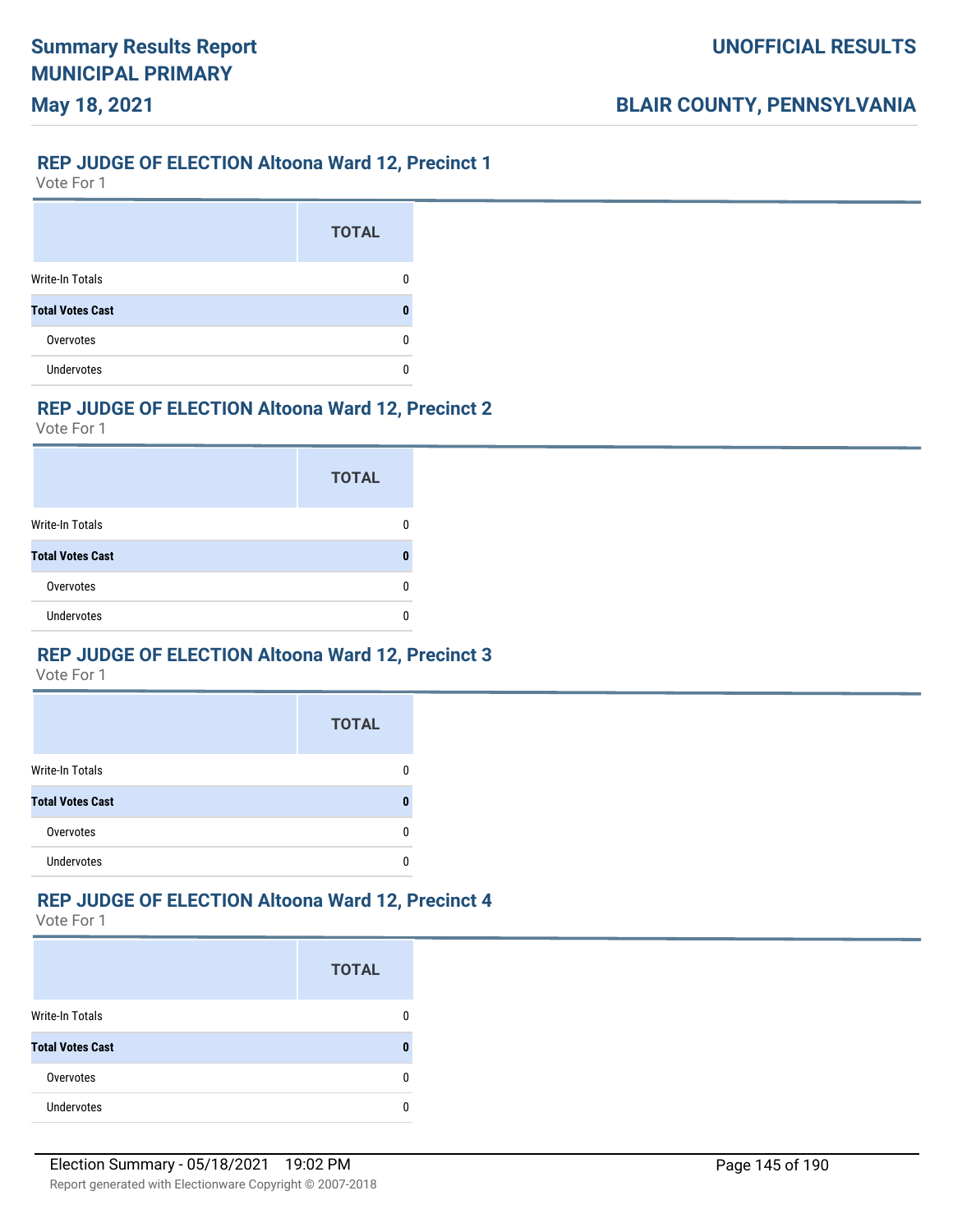### **May 18, 2021**

#### **REP JUDGE OF ELECTION Altoona Ward 13, Precinct 1**

Vote For 1

|                         | <b>TOTAL</b> |
|-------------------------|--------------|
| <b>Write-In Totals</b>  |              |
| <b>Total Votes Cast</b> |              |
| Overvotes               |              |
| <b>Undervotes</b>       |              |

### **REP JUDGE OF ELECTION Altoona Ward 13, Precinct 2**

Vote For 1

|                         | <b>TOTAL</b> |
|-------------------------|--------------|
| Write-In Totals         |              |
| <b>Total Votes Cast</b> |              |
| Overvotes               |              |
| <b>Undervotes</b>       |              |

### **REP JUDGE OF ELECTION Altoona Ward 13, Precinct 3**

Vote For 1

|                         | <b>TOTAL</b> |
|-------------------------|--------------|
| <b>MARK A MOYER</b>     |              |
| <b>Write-In Totals</b>  | O            |
| <b>Total Votes Cast</b> | Π            |
| Overvotes               | O            |
| <b>Undervotes</b>       |              |

#### **REP JUDGE OF ELECTION Altoona Ward 13, Precinct 4**

|                         | <b>TOTAL</b> |
|-------------------------|--------------|
| <b>Write-In Totals</b>  |              |
| <b>Total Votes Cast</b> |              |
| Overvotes               |              |
| <b>Undervotes</b>       |              |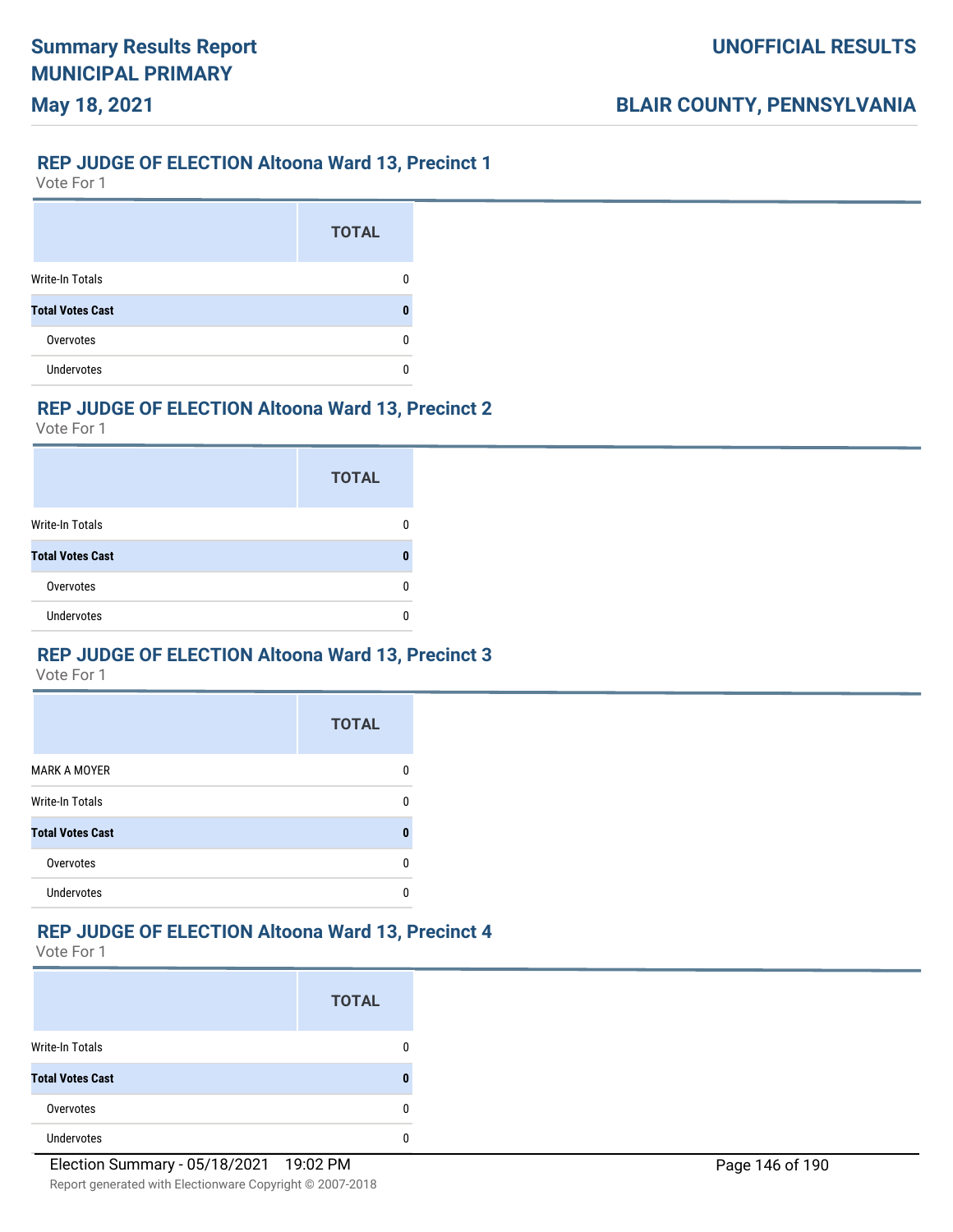## **May 18, 2021**

#### **REP JUDGE OF ELECTION Altoona Ward 14, Precinct 1**

Vote For 1

|                         | <b>TOTAL</b> |
|-------------------------|--------------|
| <b>Write-In Totals</b>  |              |
| <b>Total Votes Cast</b> |              |
| Overvotes               |              |
| <b>Undervotes</b>       |              |

### **REP JUDGE OF ELECTION Altoona Ward 14, Precinct 2**

Vote For 1

|                         | <b>TOTAL</b> |
|-------------------------|--------------|
| Write-In Totals         |              |
| <b>Total Votes Cast</b> |              |
| Overvotes               |              |
| <b>Undervotes</b>       |              |

### **REP JUDGE OF ELECTION Altoona Ward 14, Precinct 3**

Vote For 1

|                         | <b>TOTAL</b> |
|-------------------------|--------------|
| <b>Write-In Totals</b>  |              |
| <b>Total Votes Cast</b> |              |
| Overvotes               |              |
| <b>Undervotes</b>       |              |

### **REP JUDGE OF ELECTION Allegheny Township, District 1**

|                         | <b>TOTAL</b> |
|-------------------------|--------------|
| Write-In Totals         |              |
| <b>Total Votes Cast</b> |              |
| Overvotes               |              |
| <b>Undervotes</b>       |              |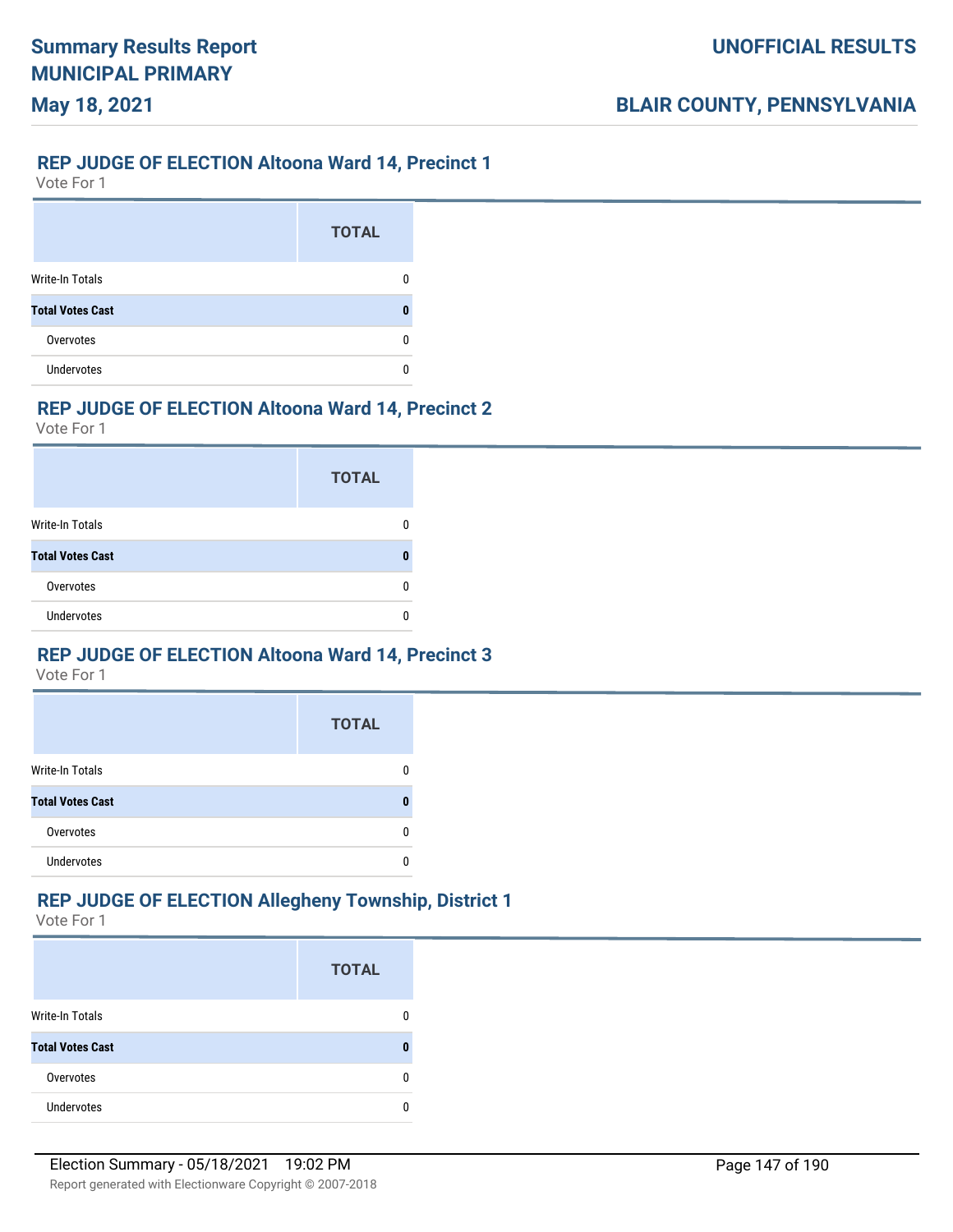#### **REP JUDGE OF ELECTION Allegheny Township, District 2**

Vote For 1

**May 18, 2021**

|                         | <b>TOTAL</b> |
|-------------------------|--------------|
| <b>APRYL D SMITH</b>    | O            |
| <b>Write-In Totals</b>  |              |
| <b>Total Votes Cast</b> |              |
| Overvotes               | n            |
| Undervotes              |              |

### **REP JUDGE OF ELECTION Allegheny Township, District 3**

Vote For 1

|                         | <b>TOTAL</b> |
|-------------------------|--------------|
| <b>Write-In Totals</b>  |              |
| <b>Total Votes Cast</b> | 0            |
| Overvotes               | n            |
| <b>Undervotes</b>       |              |

### **REP JUDGE OF ELECTION Allegheny Township, District 4**

|                         | <b>TOTAL</b> |
|-------------------------|--------------|
| PEARL A MCKEE           | O            |
| <b>Write-In Totals</b>  | O            |
| <b>Total Votes Cast</b> |              |
| Overvotes               | n            |
| Undervotes              | n            |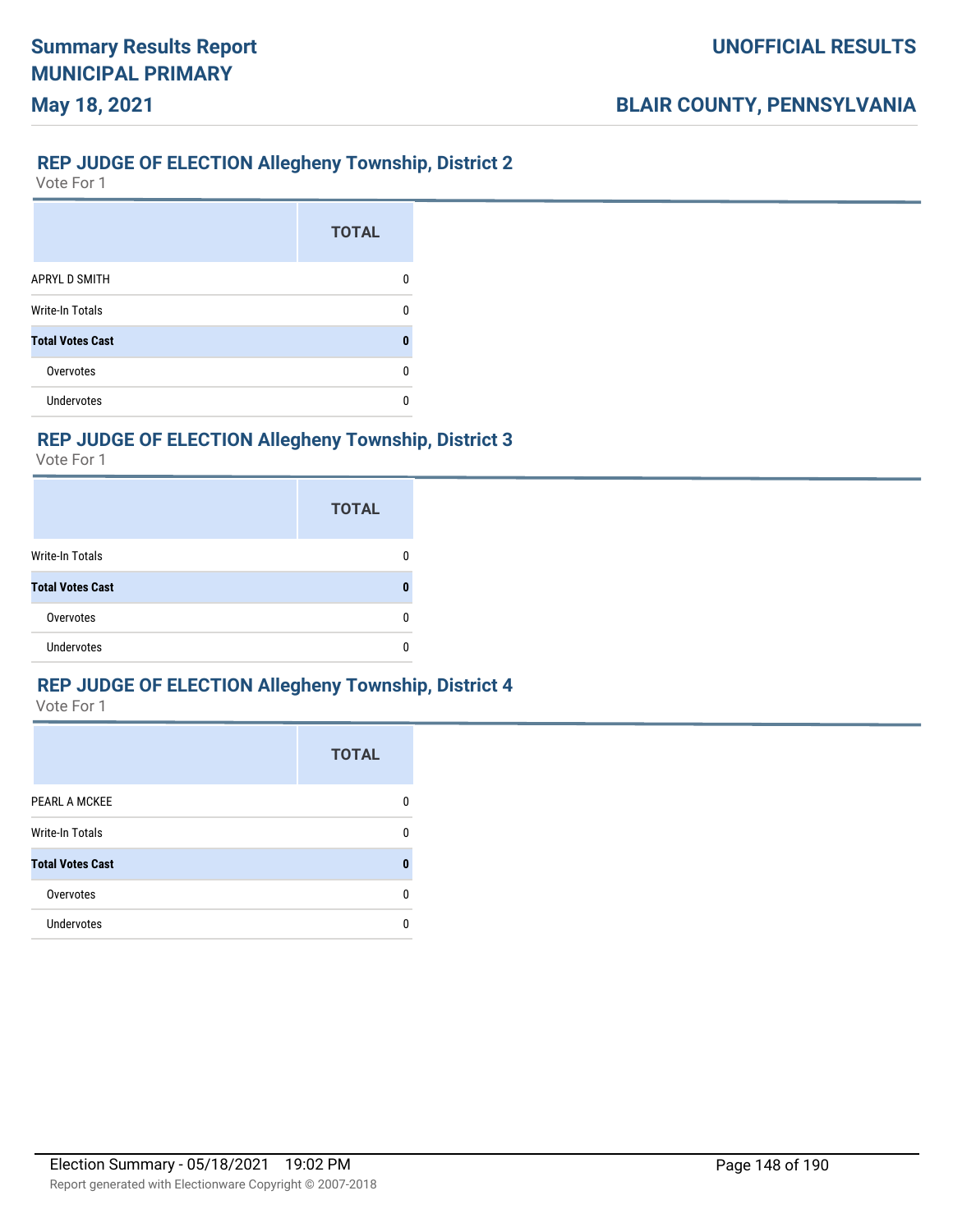#### **REP JUDGE OF ELECTION Antis Township, District 1**

Vote For 1

**May 18, 2021**

|                         | <b>TOTAL</b> |
|-------------------------|--------------|
| <b>Write-In Totals</b>  |              |
| <b>Total Votes Cast</b> |              |
| Overvotes               |              |
| <b>Undervotes</b>       |              |

### **REP JUDGE OF ELECTION Antis Township, District 2**

Vote For 1

|                           | <b>TOTAL</b> |
|---------------------------|--------------|
| <b>KATHERINE L CHERRY</b> | n            |
| Write-In Totals           | n            |
| <b>Total Votes Cast</b>   |              |
| Overvotes                 |              |
| Undervotes                |              |

### **REP JUDGE OF ELECTION Antis Township, District 3**

Vote For 1

|                         | <b>TOTAL</b> |
|-------------------------|--------------|
| <b>Write-In Totals</b>  |              |
| <b>Total Votes Cast</b> |              |
| Overvotes               |              |
| <b>Undervotes</b>       |              |

#### **REP JUDGE OF ELECTION Bellwood Borough**

|                         | <b>TOTAL</b> |
|-------------------------|--------------|
| <b>Write-In Totals</b>  | 0            |
| <b>Total Votes Cast</b> | 0            |
| Overvotes               | 0            |
| <b>Undervotes</b>       | n            |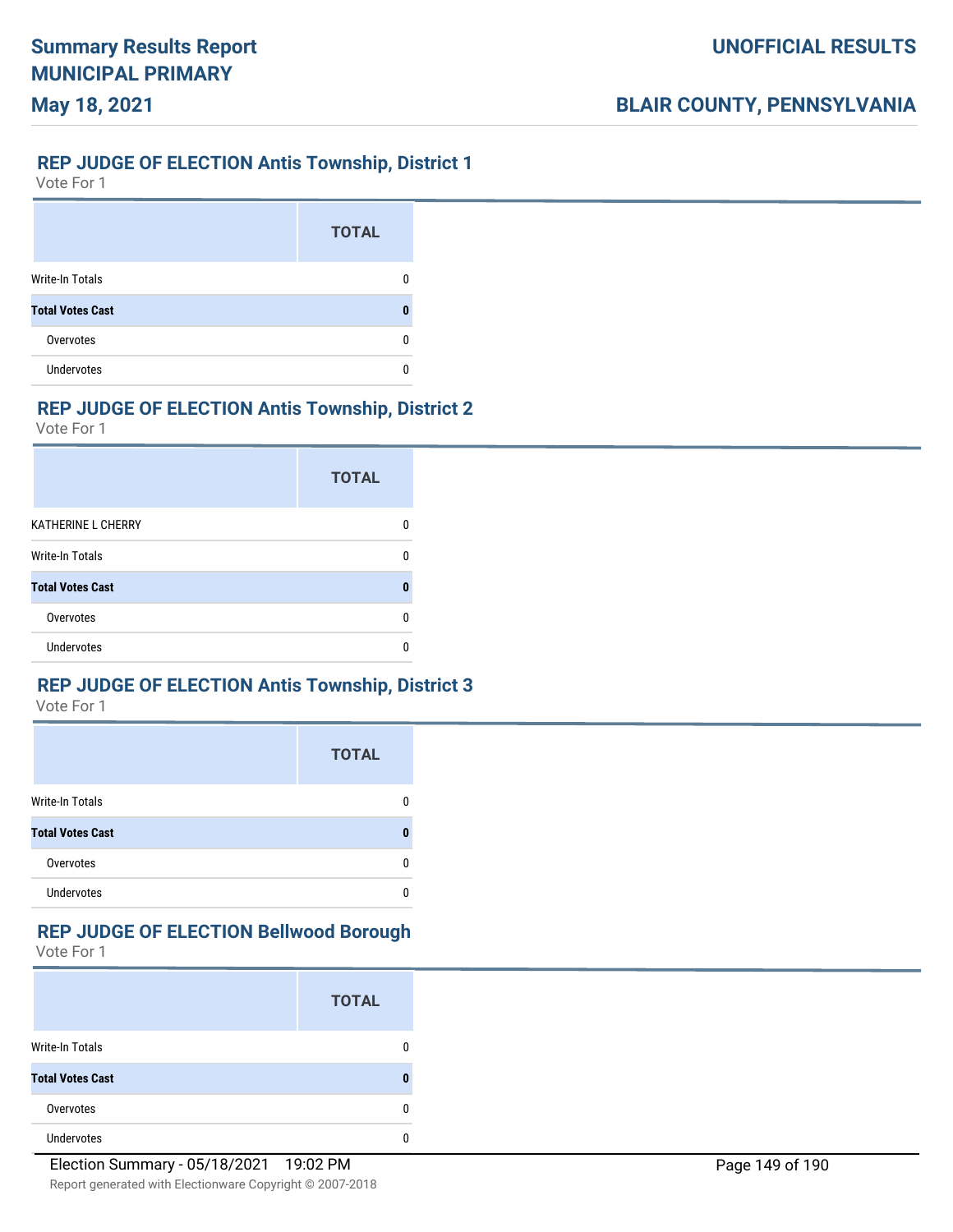### **REP JUDGE OF ELECTION Blair Township, District 1**

Vote For 1

**May 18, 2021**

|                         | <b>TOTAL</b> |
|-------------------------|--------------|
| <b>Write-In Totals</b>  |              |
| <b>Total Votes Cast</b> |              |
| Overvotes               |              |
| <b>Undervotes</b>       |              |

### **REP JUDGE OF ELECTION Blair Township, District 2**

Vote For 1

|                         | <b>TOTAL</b> |
|-------------------------|--------------|
| Write-In Totals         |              |
| <b>Total Votes Cast</b> |              |
| Overvotes               |              |
| <b>Undervotes</b>       |              |

### **REP JUDGE OF ELECTION Blair Township, District 3**

Vote For 1

|                         | <b>TOTAL</b> |
|-------------------------|--------------|
| <b>JAMES R JACKSON</b>  |              |
| Write-In Totals         |              |
| <b>Total Votes Cast</b> |              |
| Overvotes               | n            |
| <b>Undervotes</b>       |              |

#### **REP JUDGE OF ELECTION Catharine Township**

|                         | <b>TOTAL</b> |
|-------------------------|--------------|
| Write-In Totals         | 0            |
| <b>Total Votes Cast</b> | n            |
| Overvotes               | 0            |
| <b>Undervotes</b>       | 0            |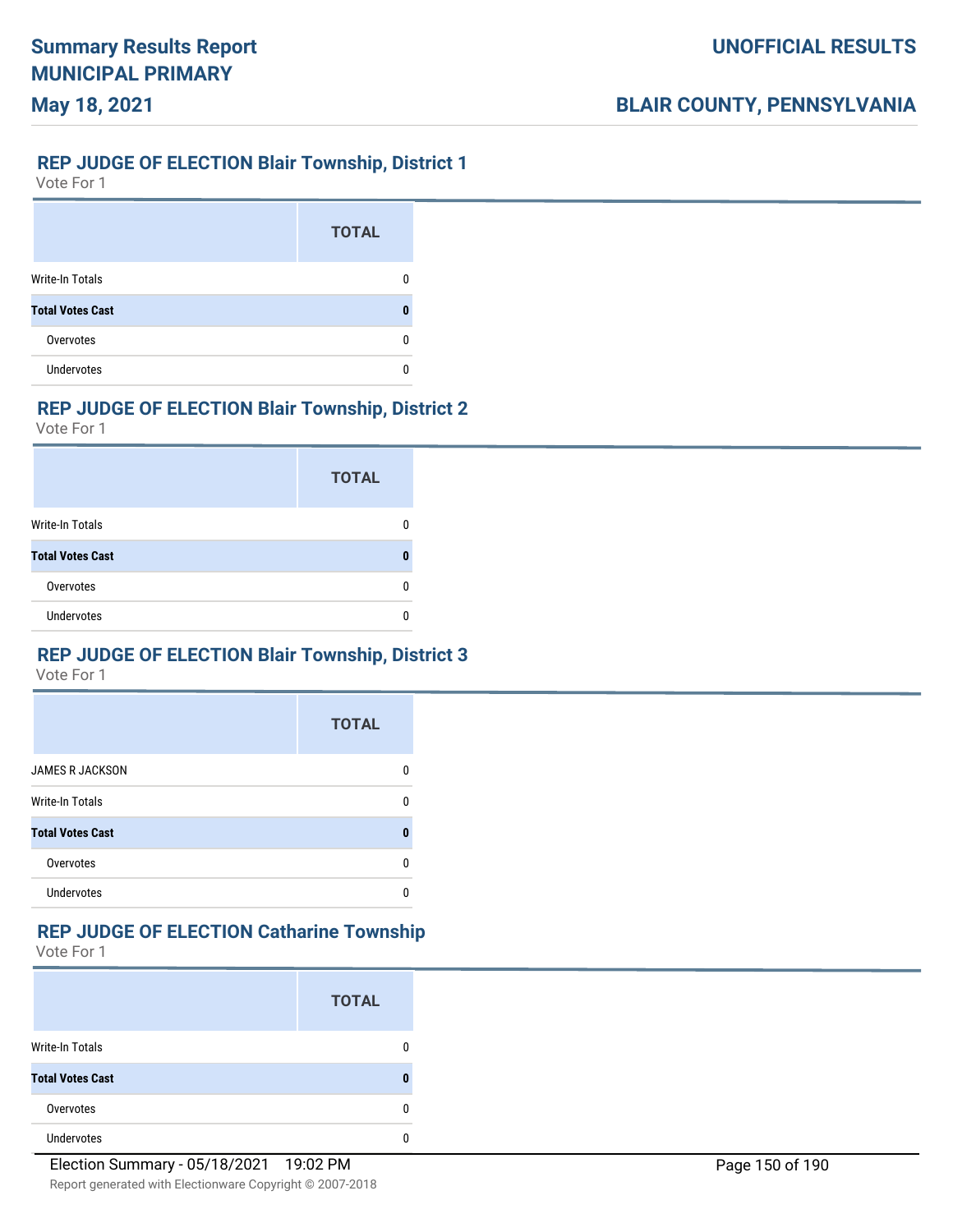#### **REP JUDGE OF ELECTION Duncansville Borough**

Vote For 1

**May 18, 2021**

|                            | <b>TOTAL</b> |
|----------------------------|--------------|
| <b>DEBORAH J BLACKBURN</b> |              |
| Write-In Totals            |              |
| <b>Total Votes Cast</b>    |              |
| Overvotes                  |              |
| Undervotes                 |              |

### **REP JUDGE OF ELECTION Frankstown Twp, District 1**

Vote For 1

|                         | <b>TOTAL</b> |
|-------------------------|--------------|
| <b>BARBARA MATTERN</b>  | 0            |
| <b>Write-In Totals</b>  | 0            |
| <b>Total Votes Cast</b> | 0            |
| Overvotes               | 0            |
| <b>Undervotes</b>       | n            |

## **REP JUDGE OF ELECTION Frankstown Twp, District 2**

|                         | <b>TOTAL</b> |
|-------------------------|--------------|
| Write-In Totals         |              |
| <b>Total Votes Cast</b> |              |
| Overvotes               |              |
| <b>Undervotes</b>       |              |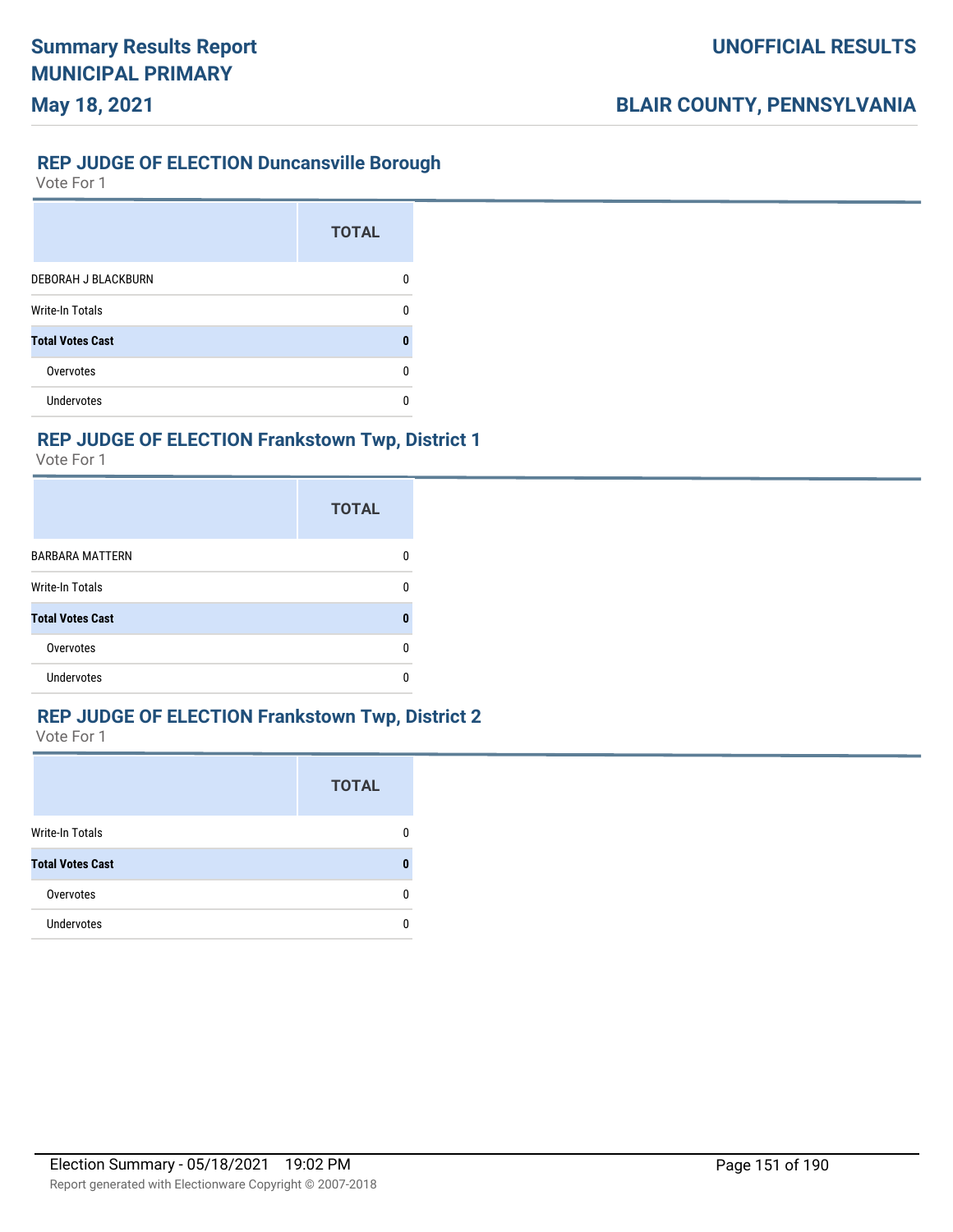#### **REP JUDGE OF ELECTION Frankstown Twp, District 3**

Vote For 1

**May 18, 2021**

|                         | <b>TOTAL</b> |
|-------------------------|--------------|
| <b>BARRY ALLEN</b>      | n            |
| <b>Write-In Totals</b>  | n            |
| <b>Total Votes Cast</b> | п            |
| Overvotes               | U            |
| <b>Undervotes</b>       | ŋ            |

### **REP JUDGE OF ELECTION Frankstown Twp, District 4**

Vote For 1

|                         | <b>TOTAL</b> |
|-------------------------|--------------|
| <b>JANET WASSERMAN</b>  | n            |
| <b>Write-In Totals</b>  | 0            |
| <b>Total Votes Cast</b> | 0            |
| Overvotes               | n            |
| Undervotes              | ſ            |

### **REP JUDGE OF ELECTION Frankstown Twp, District 5**

|                         | <b>TOTAL</b> |
|-------------------------|--------------|
| Write-In Totals         |              |
| <b>Total Votes Cast</b> |              |
| Overvotes               |              |
| <b>Undervotes</b>       |              |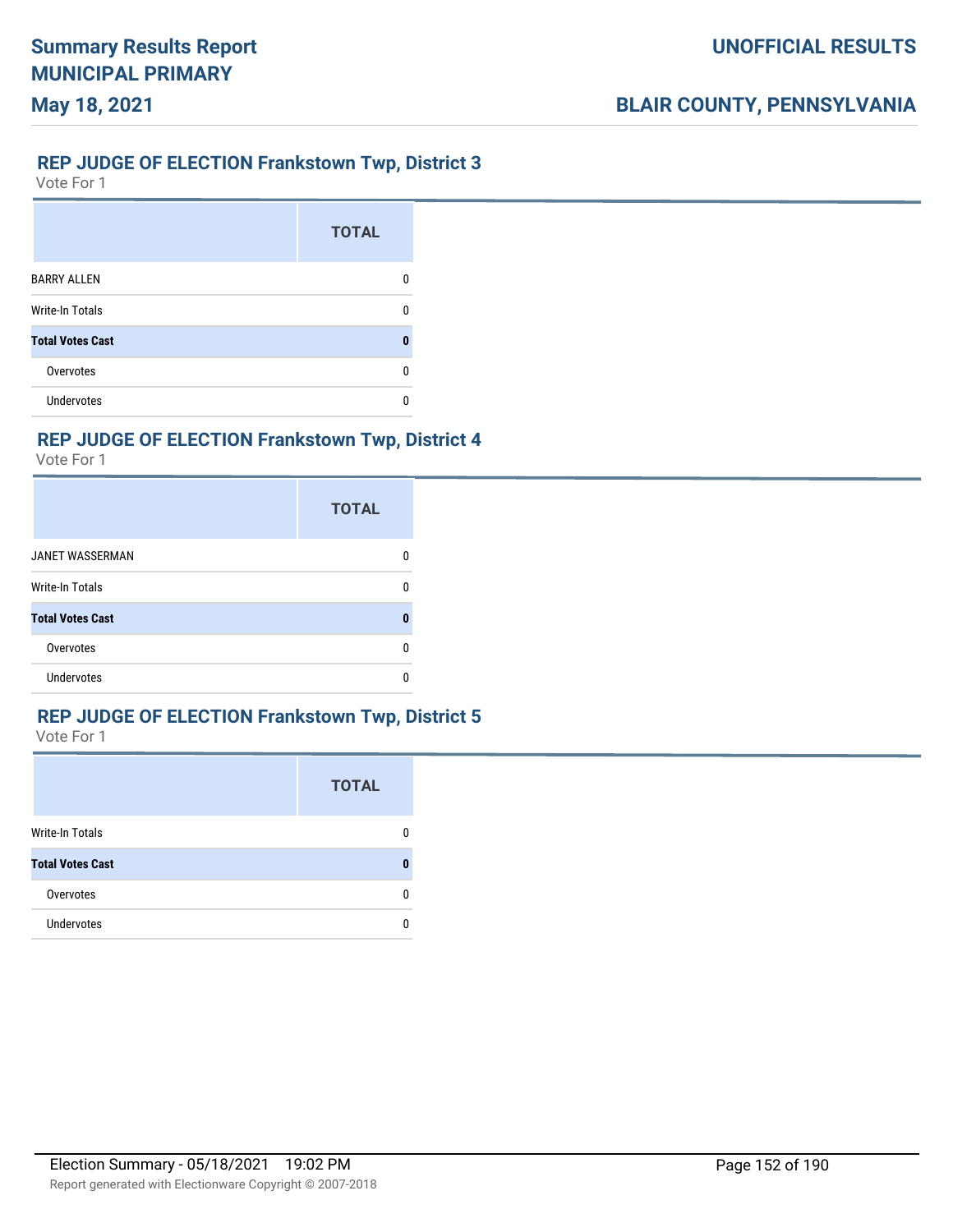#### **REP JUDGE OF ELECTION Freedom Twp, District 1**

Vote For 1

**May 18, 2021**

|                         | <b>TOTAL</b> |
|-------------------------|--------------|
| <b>Write-In Totals</b>  |              |
| <b>Total Votes Cast</b> |              |
| Overvotes               |              |
| <b>Undervotes</b>       |              |

### **REP JUDGE OF ELECTION Freedom Twp, District 2**

Vote For 1

|                         | <b>TOTAL</b> |
|-------------------------|--------------|
| Write-In Totals         |              |
| <b>Total Votes Cast</b> |              |
| Overvotes               |              |
| <b>Undervotes</b>       |              |

### **REP JUDGE OF ELECTION Greenfield Twp, District 1**

Vote For 1

|                         | <b>TOTAL</b> |
|-------------------------|--------------|
| <b>Write-In Totals</b>  |              |
| <b>Total Votes Cast</b> |              |
| Overvotes               |              |
| <b>Undervotes</b>       |              |

### **REP JUDGE OF ELECTION Greenfield Twp, District 2**

|                           | <b>TOTAL</b> |
|---------------------------|--------------|
| <b>MARGARET ROUDABUSH</b> | 0            |
| <b>Write-In Totals</b>    | 0            |
| <b>Total Votes Cast</b>   | 0            |
| Overvotes                 | 0            |
| <b>Undervotes</b>         | 0            |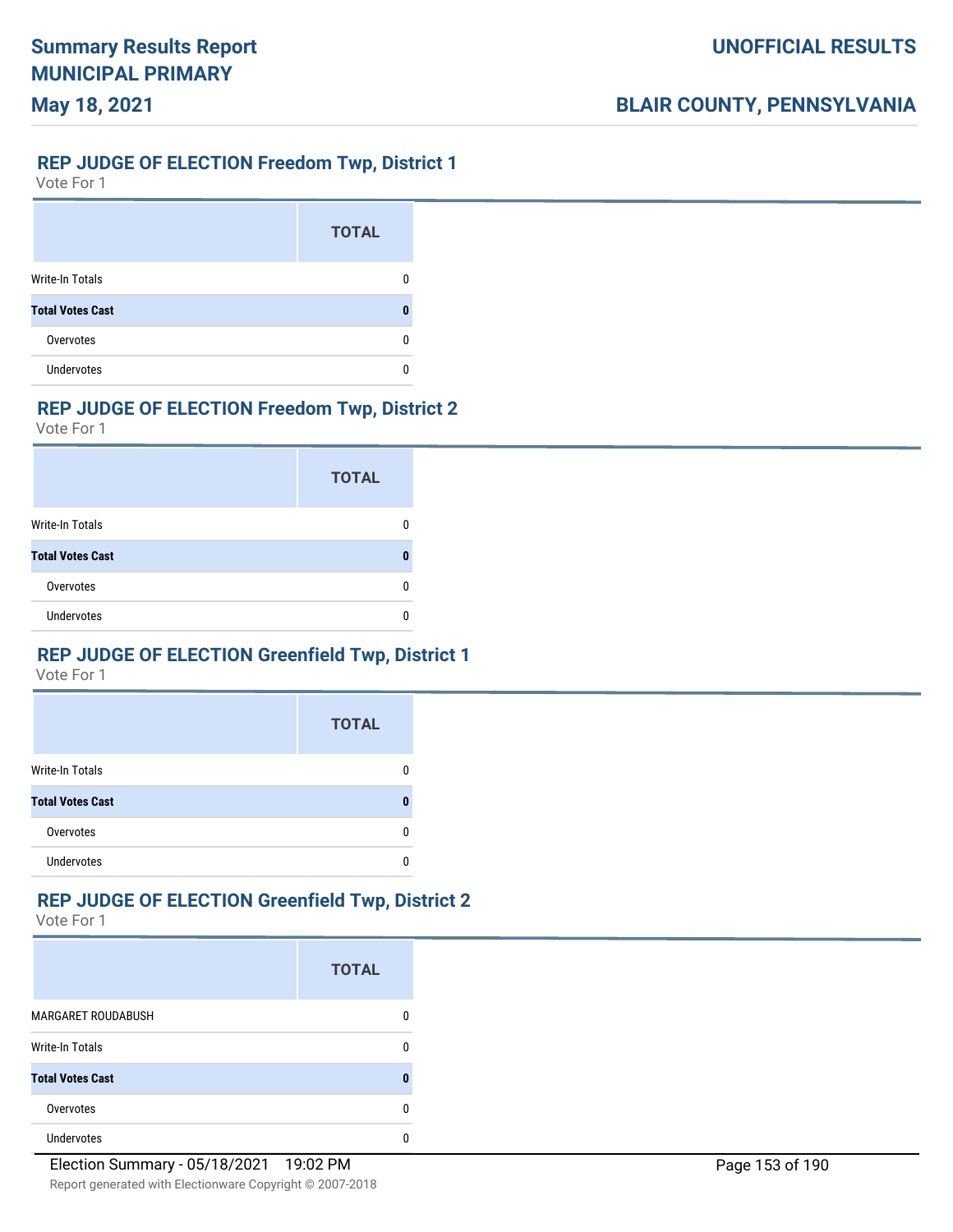### **REP JUDGE OF ELECTION Greenfield Twp, District 3**

Vote For 1

**May 18, 2021**

|                         | <b>TOTAL</b> |
|-------------------------|--------------|
| <b>Write-In Totals</b>  |              |
| <b>Total Votes Cast</b> |              |
| Overvotes               |              |
| <b>Undervotes</b>       |              |

### **REP JUDGE OF ELECTION Hollidaysburg Boro, Ward 1**

Vote For 1

|                         | <b>TOTAL</b> |
|-------------------------|--------------|
| <b>Write-In Totals</b>  |              |
| <b>Total Votes Cast</b> |              |
| Overvotes               |              |
| <b>Undervotes</b>       |              |

### **REP JUDGE OF ELECTION Hollidaysburg Boro, Ward 2**

Vote For 1

|                         | <b>TOTAL</b> |
|-------------------------|--------------|
| <b>Write-In Totals</b>  |              |
| <b>Total Votes Cast</b> |              |
| Overvotes               |              |
| Undervotes              |              |

### **REP JUDGE OF ELECTION Hollidaysburg Boro, Ward 3**

|                         | <b>TOTAL</b> |
|-------------------------|--------------|
| <b>Write-In Totals</b>  |              |
| <b>Total Votes Cast</b> |              |
| Overvotes               |              |
| <b>Undervotes</b>       |              |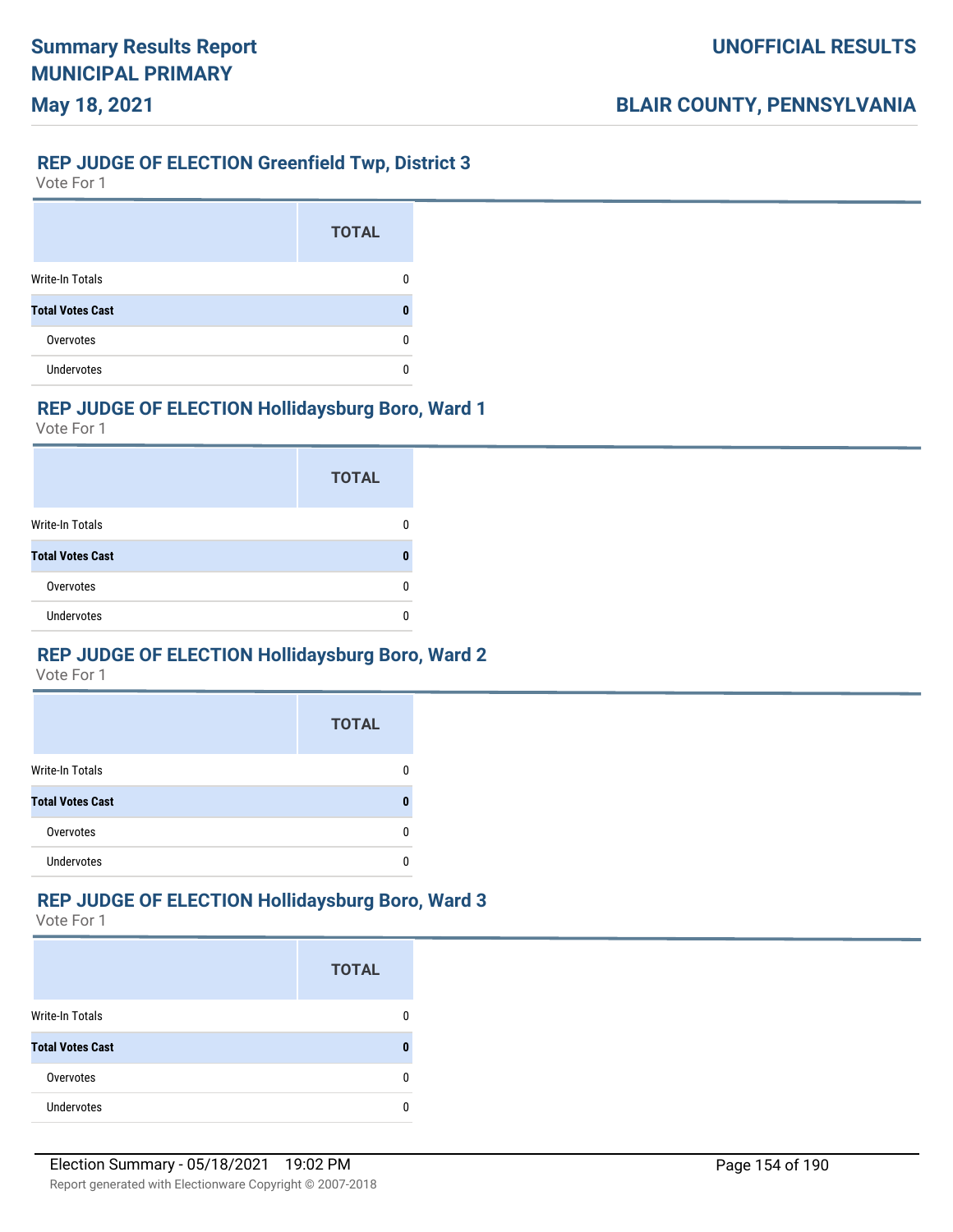#### **REP JUDGE OF ELECTION Hollidaysburg Boro, Ward 4**

Vote For 1

**May 18, 2021**

|                          | <b>TOTAL</b> |
|--------------------------|--------------|
| <b>JANICE K ALBRIGHT</b> |              |
| <b>Write-In Totals</b>   |              |
| <b>Total Votes Cast</b>  |              |
| Overvotes                | n            |
| <b>Undervotes</b>        |              |

### **REP JUDGE OF ELECTION Hollidaysburg Boro, Ward 5**

Vote For 1

|                         | <b>TOTAL</b> |
|-------------------------|--------------|
| Write-In Totals         |              |
| <b>Total Votes Cast</b> | 0            |
| Overvotes               | Ω            |
| <b>Undervotes</b>       |              |

#### **REP JUDGE OF ELECTION Hollidaysburg Boro, Ward 6**

|                         | <b>TOTAL</b> |
|-------------------------|--------------|
| <b>Write-In Totals</b>  |              |
| <b>Total Votes Cast</b> |              |
| Overvotes               |              |
| <b>Undervotes</b>       |              |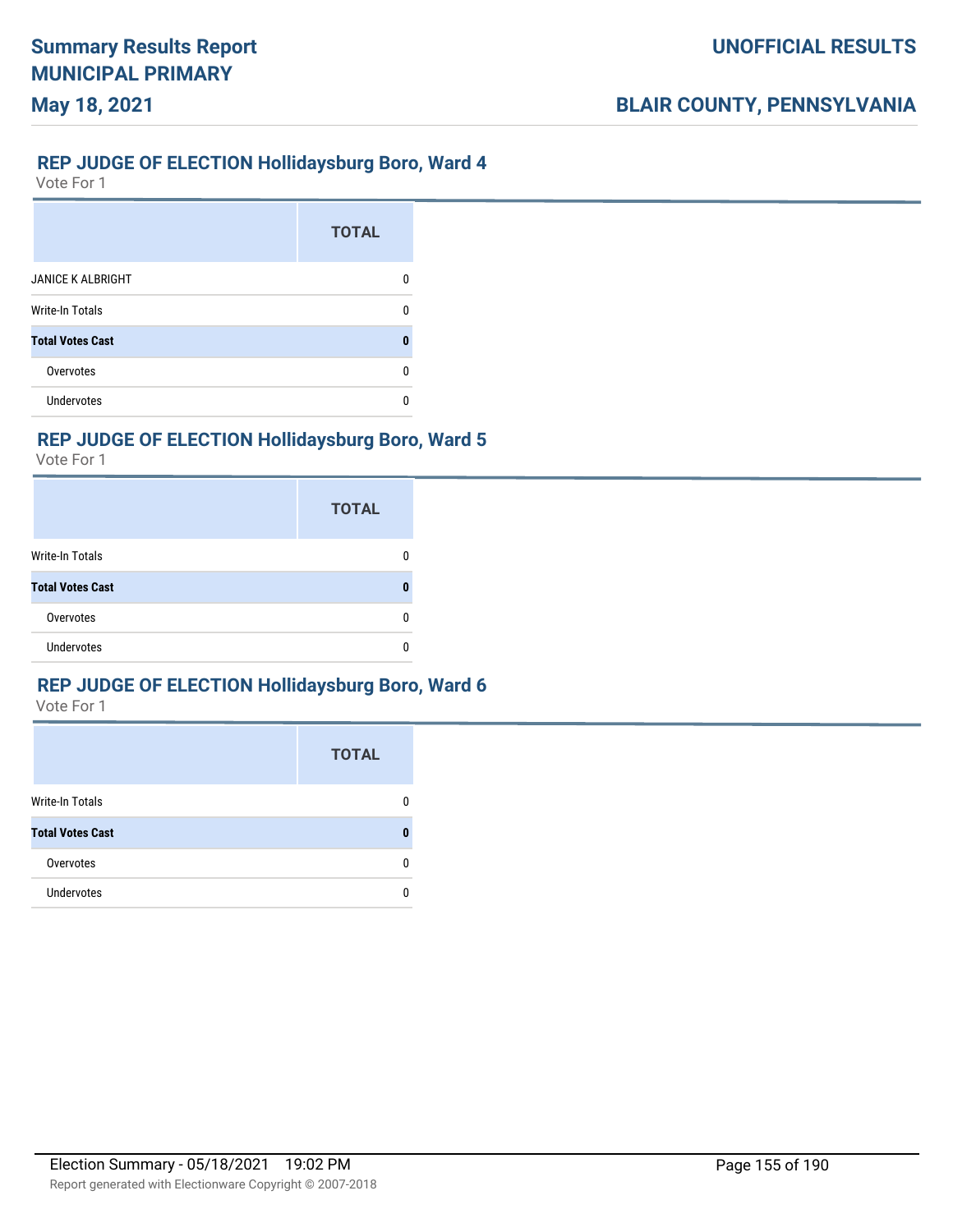#### **REP JUDGE OF ELECTION Hollidaysburg Boro, Ward 7**

Vote For 1

**May 18, 2021**

|                         | <b>TOTAL</b> |
|-------------------------|--------------|
| PATRICIA MAE GILDEA     |              |
| <b>Write-In Totals</b>  |              |
| <b>Total Votes Cast</b> |              |
| Overvotes               |              |
| Undervotes              |              |

### **REP JUDGE OF ELECTION Huston Township**

Vote For 1

|                         | <b>TOTAL</b> |
|-------------------------|--------------|
| PATRICIA G. MOCK        |              |
| <b>Write-In Totals</b>  |              |
| <b>Total Votes Cast</b> |              |
| Overvotes               |              |
| <b>Undervotes</b>       |              |

### **REP JUDGE OF ELECTION Juniata Township**

|                         | <b>TOTAL</b> |
|-------------------------|--------------|
| <b>Write-In Totals</b>  | 0            |
| <b>Total Votes Cast</b> | n            |
| Overvotes               | 0            |
| <b>Undervotes</b>       | n            |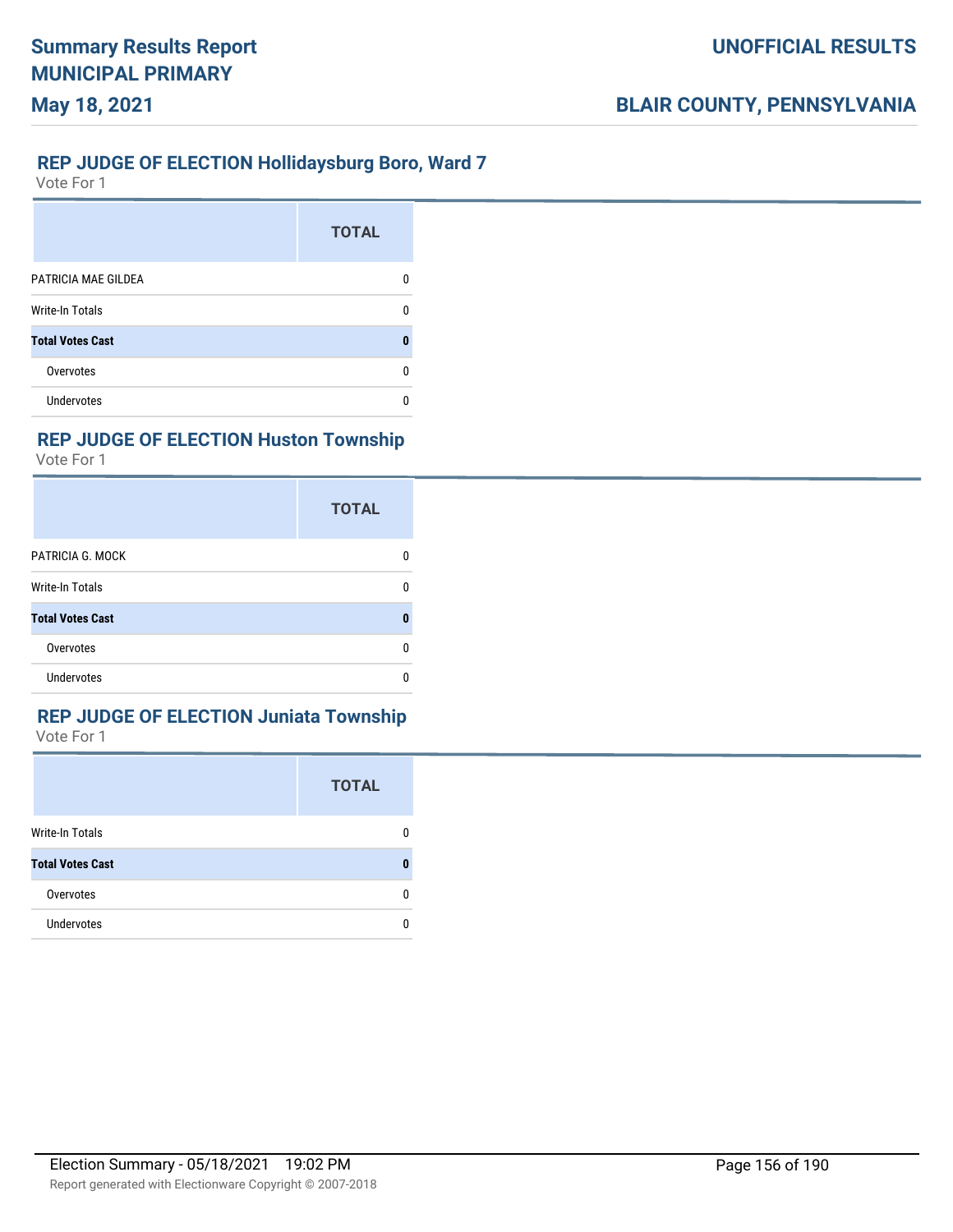#### **REP JUDGE OF ELECTION Logan Twp, District 1**

Vote For 1

**May 18, 2021**

|                         | <b>TOTAL</b> |
|-------------------------|--------------|
| <b>Write-In Totals</b>  |              |
| <b>Total Votes Cast</b> |              |
| Overvotes               |              |
| Undervotes              |              |

### **REP JUDGE OF ELECTION Logan Twp, District 2**

Vote For 1

|                          | <b>TOTAL</b> |
|--------------------------|--------------|
| <b>SHARON L MERRITTS</b> |              |
| Write-In Totals          | n            |
| <b>Total Votes Cast</b>  | Ω            |
| Overvotes                | n            |
| Undervotes               |              |

### **REP JUDGE OF ELECTION Logan Twp, District 3**

Vote For 1

|                         | <b>TOTAL</b> |
|-------------------------|--------------|
| <b>Write-In Totals</b>  |              |
| <b>Total Votes Cast</b> |              |
| Overvotes               |              |
| <b>Undervotes</b>       |              |

#### **REP JUDGE OF ELECTION Logan Twp, District 4**

|                         | <b>TOTAL</b> |
|-------------------------|--------------|
| <b>Write-In Totals</b>  |              |
| <b>Total Votes Cast</b> |              |
| Overvotes               |              |
| Undervotes              |              |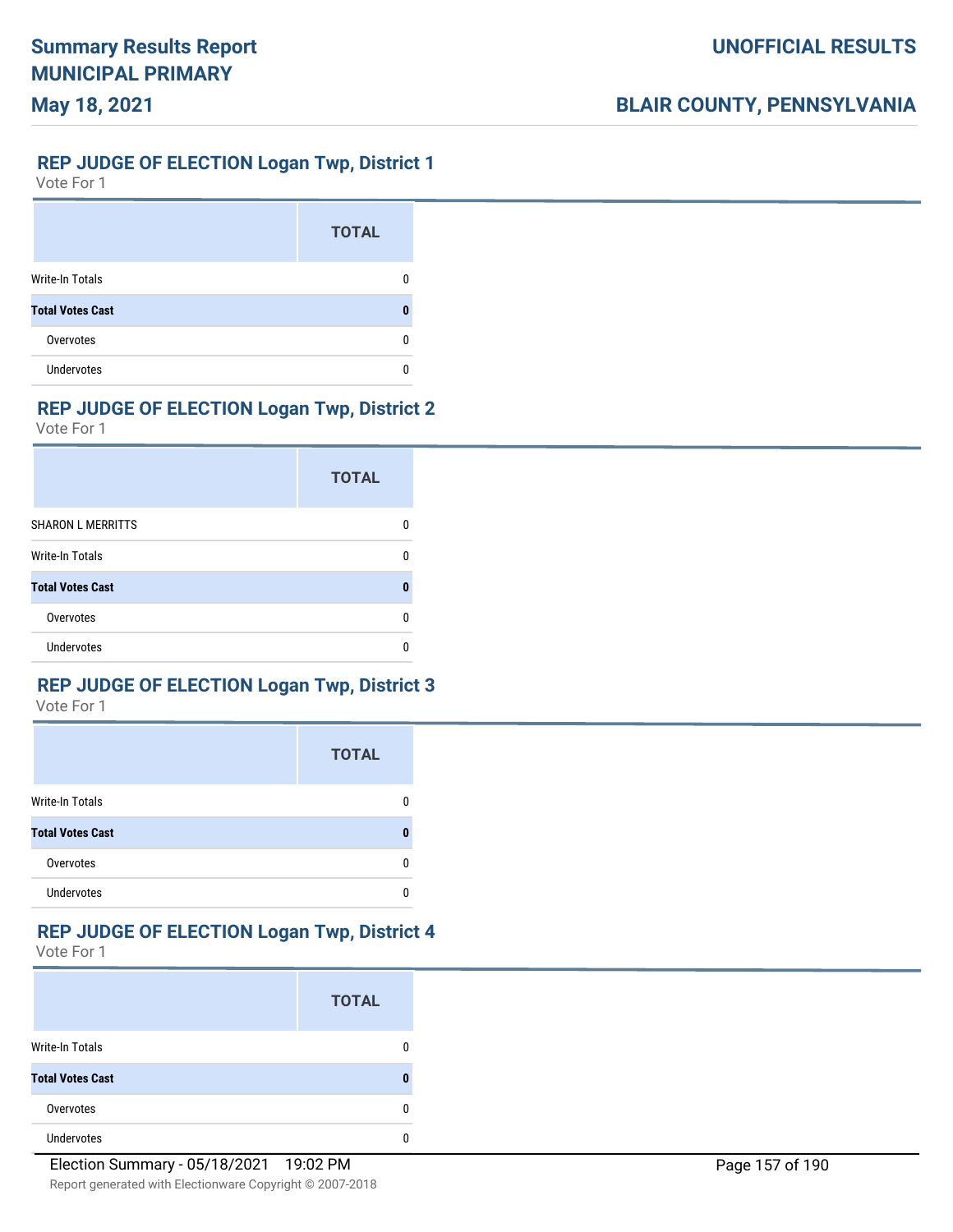#### **REP JUDGE OF ELECTION Logan Twp, District 5**

Vote For 1

**May 18, 2021**

|                         | <b>TOTAL</b> |
|-------------------------|--------------|
| <b>Write-In Totals</b>  |              |
| <b>Total Votes Cast</b> |              |
| Overvotes               |              |
| <b>Undervotes</b>       |              |

### **REP JUDGE OF ELECTION Logan Twp, Distict 6**

Vote For 1

|                         | <b>TOTAL</b> |
|-------------------------|--------------|
| Write-In Totals         |              |
| <b>Total Votes Cast</b> |              |
| Overvotes               |              |
| Undervotes              |              |

### **REP JUDGE OF ELECTION Logan Twp, District 7**

Vote For 1

|                         | <b>TOTAL</b> |
|-------------------------|--------------|
| <b>Write-In Totals</b>  |              |
| <b>Total Votes Cast</b> |              |
| Overvotes               | n            |
| <b>Undervotes</b>       |              |

### **REP JUDGE OF ELECTION Martinsburg Boro, District 1**

|                         | <b>TOTAL</b> |
|-------------------------|--------------|
| <b>Write-In Totals</b>  |              |
| <b>Total Votes Cast</b> |              |
| Overvotes               |              |
| <b>Undervotes</b>       |              |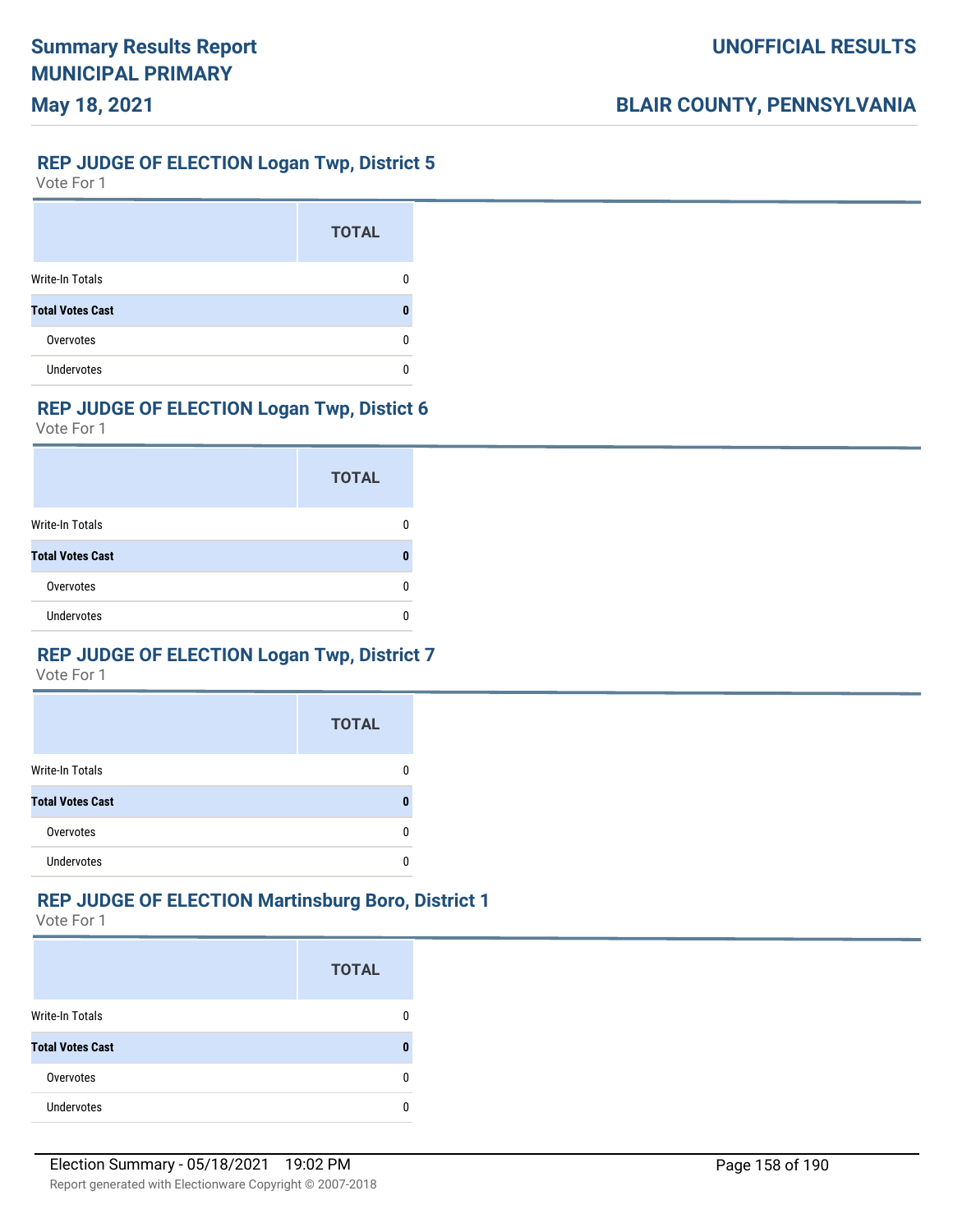#### **REP JUDGE OF ELECTION Martinsburg Boro, District 2**

Vote For 1

**May 18, 2021**

|                         | <b>TOTAL</b> |
|-------------------------|--------------|
| <b>Write-In Totals</b>  |              |
| <b>Total Votes Cast</b> |              |
| Overvotes               | O            |
| Undervotes              |              |

### **REP JUDGE OF ELECTION Newry Borough**

Vote For 1

|                         | <b>TOTAL</b> |
|-------------------------|--------------|
| <b>Write-In Totals</b>  |              |
| <b>Total Votes Cast</b> |              |
| Overvotes               |              |
| Undervotes              |              |

### **REP JUDGE OF ELECTION North Woodbury Township**

Vote For 1

|                             | <b>TOTAL</b> |
|-----------------------------|--------------|
| <b>BARBARA A SLAGENWEIT</b> | n            |
| Write-In Totals             | n            |
| <b>Total Votes Cast</b>     | П            |
| Overvotes                   | n            |
| <b>Undervotes</b>           |              |

#### **REP JUDGE OF ELECTION Roaring Spring Boro 1**

|                         | <b>TOTAL</b> |
|-------------------------|--------------|
| <b>Write-In Totals</b>  | 0            |
| <b>Total Votes Cast</b> | 0            |
| Overvotes               | 0            |
| <b>Undervotes</b>       | 0            |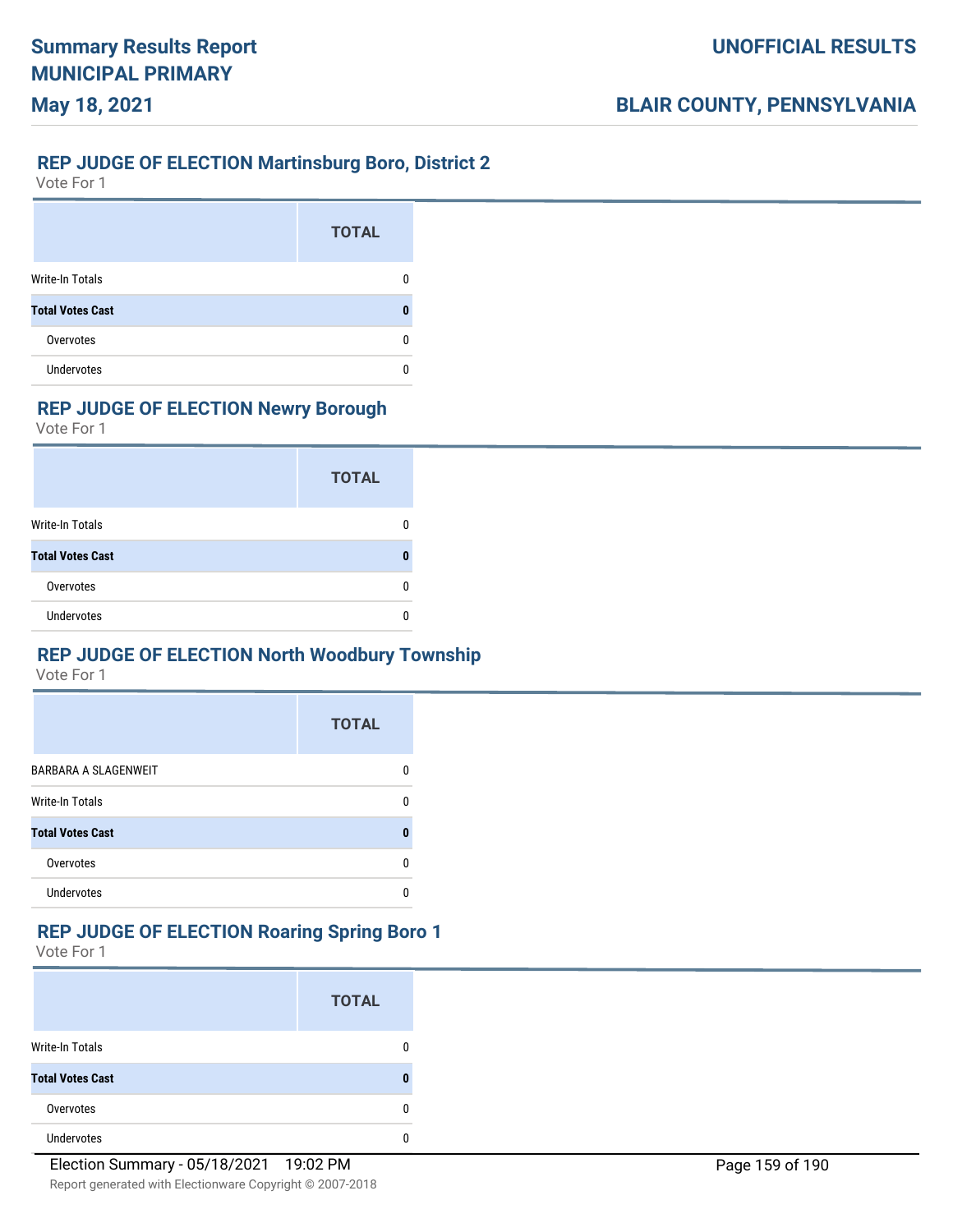#### **REP JUDGE OF ELECTION Roaring Spring Boro 2**

Vote For 1

**May 18, 2021**

|                          | <b>TOTAL</b> |
|--------------------------|--------------|
| <b>CAROLINE J HOOVER</b> |              |
| <b>Write-In Totals</b>   | n            |
| <b>Total Votes Cast</b>  | O            |
| Overvotes                |              |
| Undervotes               |              |

### **REP JUDGE OF ELECTION Roaring Spring Boro 3**

Vote For 1

|                         | <b>TOTAL</b> |
|-------------------------|--------------|
| Write-In Totals         |              |
| <b>Total Votes Cast</b> |              |
| Overvotes               |              |
| <b>Undervotes</b>       |              |

### **REP JUDGE OF ELECTION Snyder Twp, District 1**

|                         | <b>TOTAL</b> |
|-------------------------|--------------|
| <b>DORIS WILSON</b>     |              |
| <b>Write-In Totals</b>  |              |
| <b>Total Votes Cast</b> |              |
| Overvotes               |              |
| <b>Undervotes</b>       |              |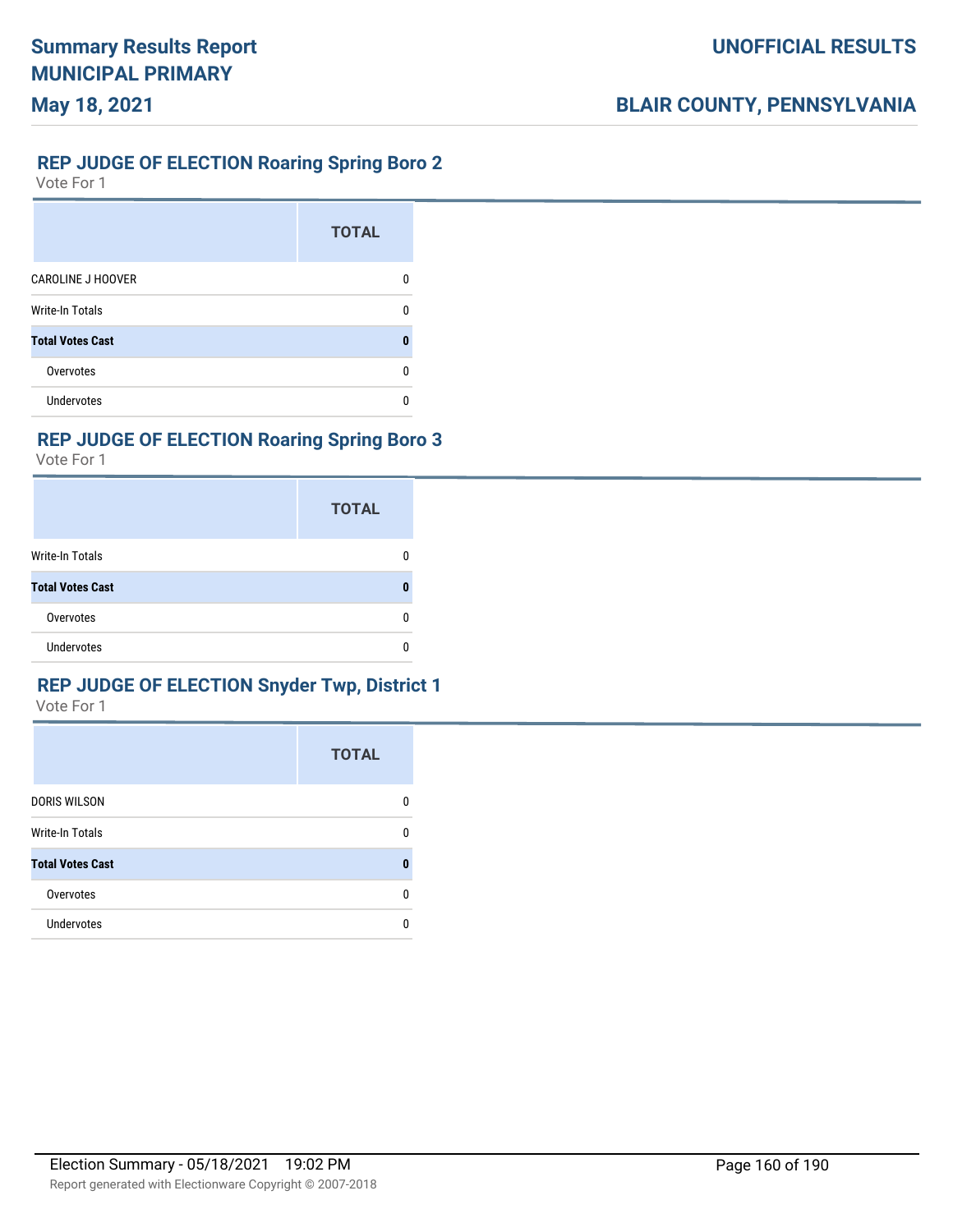#### **REP JUDGE OF ELECTION Snyder Twp, District 2**

Vote For 1

**May 18, 2021**

|                         | <b>TOTAL</b> |
|-------------------------|--------------|
| <b>Write-In Totals</b>  |              |
| <b>Total Votes Cast</b> |              |
| Overvotes               | n            |
| <b>Undervotes</b>       |              |

### **REP JUDGE OF ELECTION Taylor Twp**

Vote For 1

|                         | <b>TOTAL</b> |
|-------------------------|--------------|
| Write-In Totals         |              |
| <b>Total Votes Cast</b> |              |
| Overvotes               |              |
| <b>Undervotes</b>       |              |

### **REP JUDGE OF ELECTION Tyrone Boro, Ward 1**

Vote For 1

|                         | <b>TOTAL</b> |
|-------------------------|--------------|
| <b>Write-In Totals</b>  |              |
| <b>Total Votes Cast</b> |              |
| Overvotes               | n            |
| <b>Undervotes</b>       |              |

# **REP JUDGE OF ELECTION Tyrone Boro, Ward 2**

|                         | <b>TOTAL</b> |
|-------------------------|--------------|
| <b>Write-In Totals</b>  |              |
| <b>Total Votes Cast</b> |              |
| Overvotes               |              |
| <b>Undervotes</b>       |              |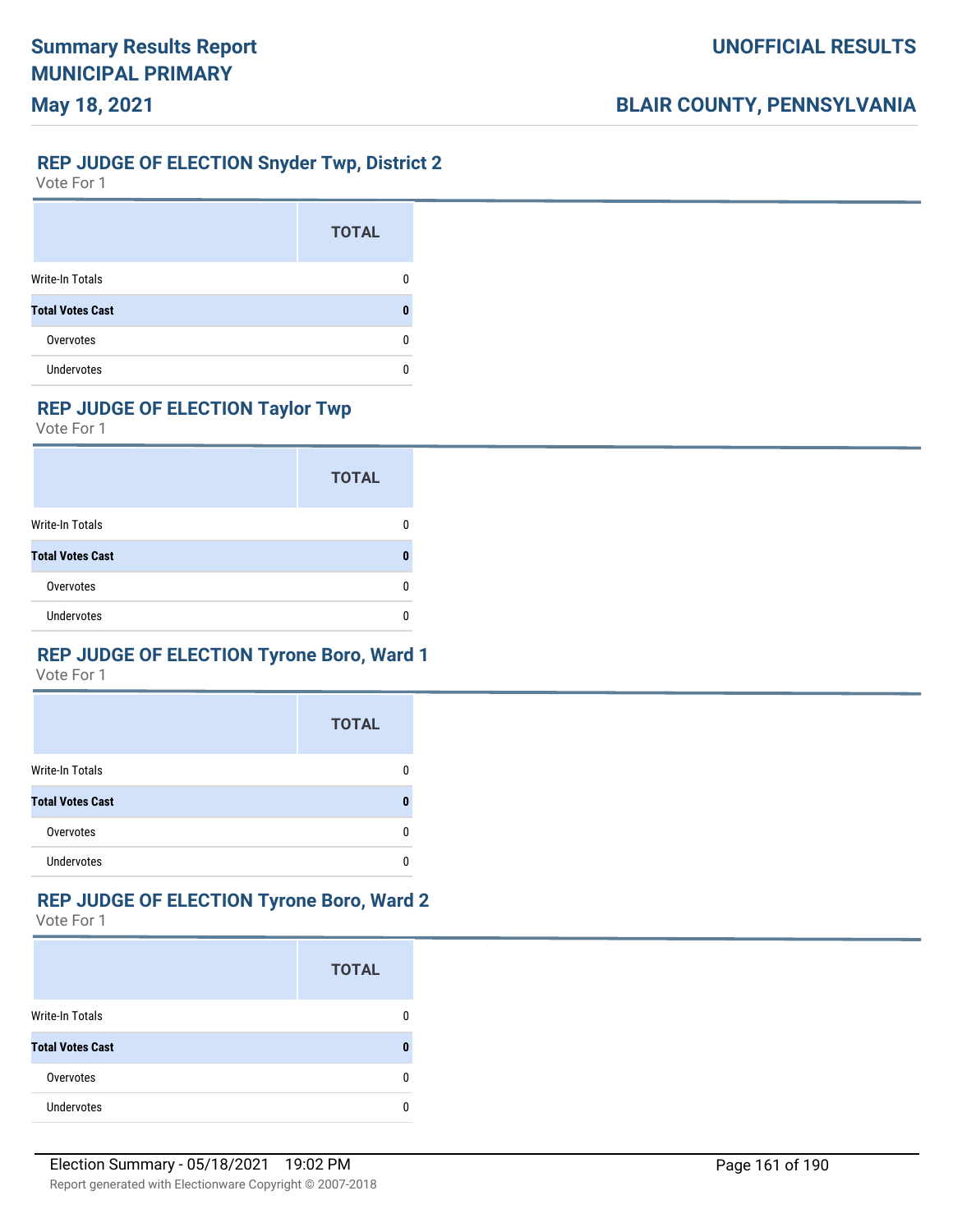### **REP JUDGE OF ELECTION Tyrone Boro, Ward 3**

Vote For 1

**May 18, 2021**

|                         | <b>TOTAL</b> |
|-------------------------|--------------|
| <b>Write-In Totals</b>  |              |
| <b>Total Votes Cast</b> |              |
| Overvotes               | O            |
| Undervotes              |              |

### **REP JUDGE OF ELECTION Tyrone Boro, Ward 4**

Vote For 1

|                         | <b>TOTAL</b> |
|-------------------------|--------------|
| Write-In Totals         |              |
| <b>Total Votes Cast</b> |              |
| Overvotes               | O            |
| <b>Undervotes</b>       |              |

### **REP JUDGE OF ELECTION Tyrone Boro, Ward 5**

Vote For 1

|                         | <b>TOTAL</b> |
|-------------------------|--------------|
| <b>Write-In Totals</b>  |              |
| <b>Total Votes Cast</b> |              |
| Overvotes               |              |
| <b>Undervotes</b>       |              |

# **REP JUDGE OF ELECTION Tyrone Boro, Ward 6**

|                         | <b>TOTAL</b> |
|-------------------------|--------------|
| <b>Write-In Totals</b>  |              |
| <b>Total Votes Cast</b> |              |
| Overvotes               |              |
| <b>Undervotes</b>       |              |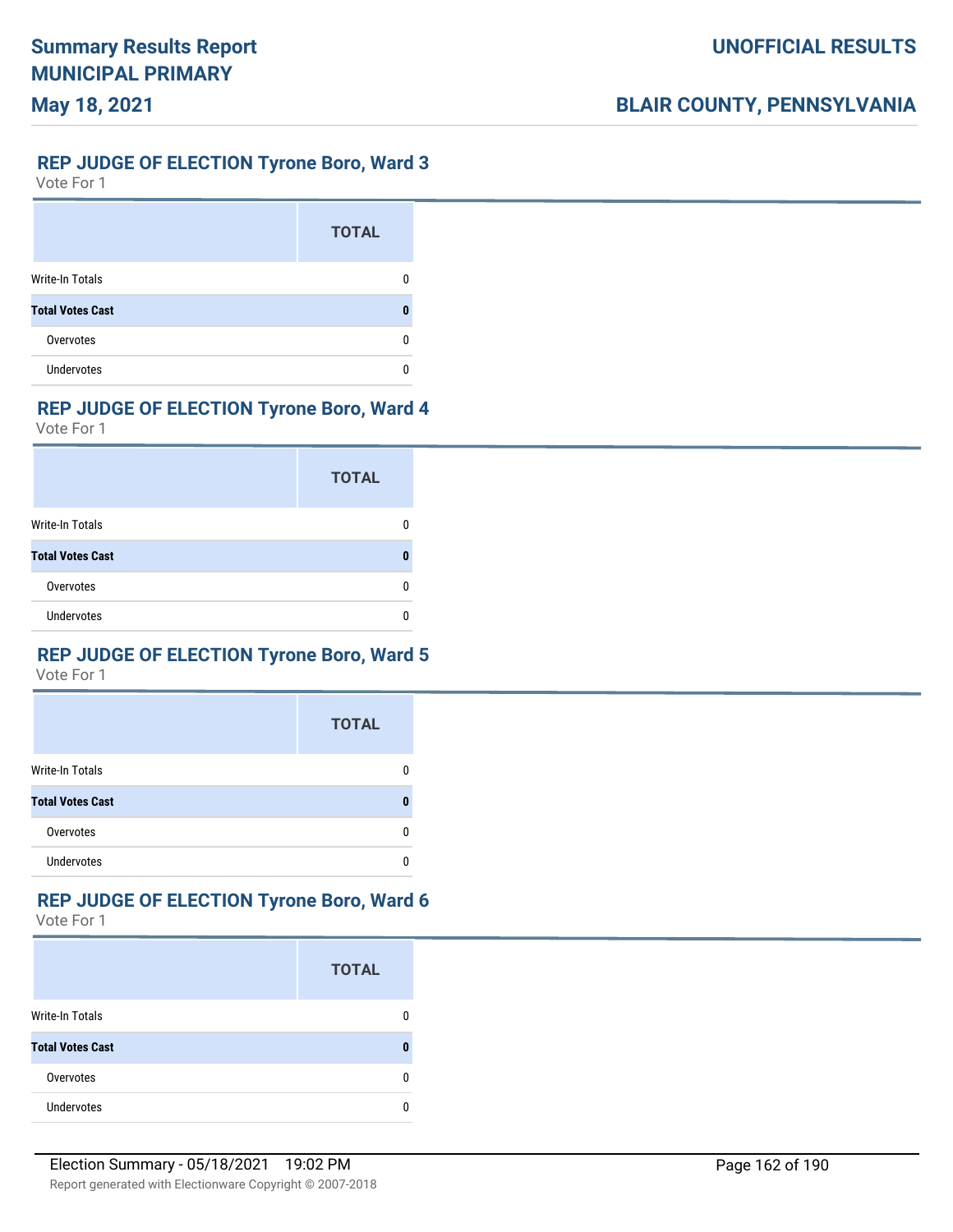#### **REP JUDGE OF ELECTION Tyrone Boro, Ward 7**

Vote For 1

**May 18, 2021**

|                         | <b>TOTAL</b> |
|-------------------------|--------------|
| <b>ROBERTA F SCOTT</b>  |              |
| <b>Write-In Totals</b>  | n            |
| <b>Total Votes Cast</b> | n            |
| Overvotes               |              |
| <b>Undervotes</b>       |              |

### **REP JUDGE OF ELECTION Tyrone Twp, District 1**

Vote For 1

|                          | <b>TOTAL</b> |
|--------------------------|--------------|
| <b>RACHEL K DETWILER</b> |              |
| <b>Write-In Totals</b>   |              |
| <b>Total Votes Cast</b>  |              |
| Overvotes                |              |
| Undervotes               |              |

#### **REP JUDGE OF ELECTION Tyrone Twp, District 2**

|                         | <b>TOTAL</b> |
|-------------------------|--------------|
| Write-In Totals         |              |
| <b>Total Votes Cast</b> |              |
| Overvotes               | n            |
| <b>Undervotes</b>       |              |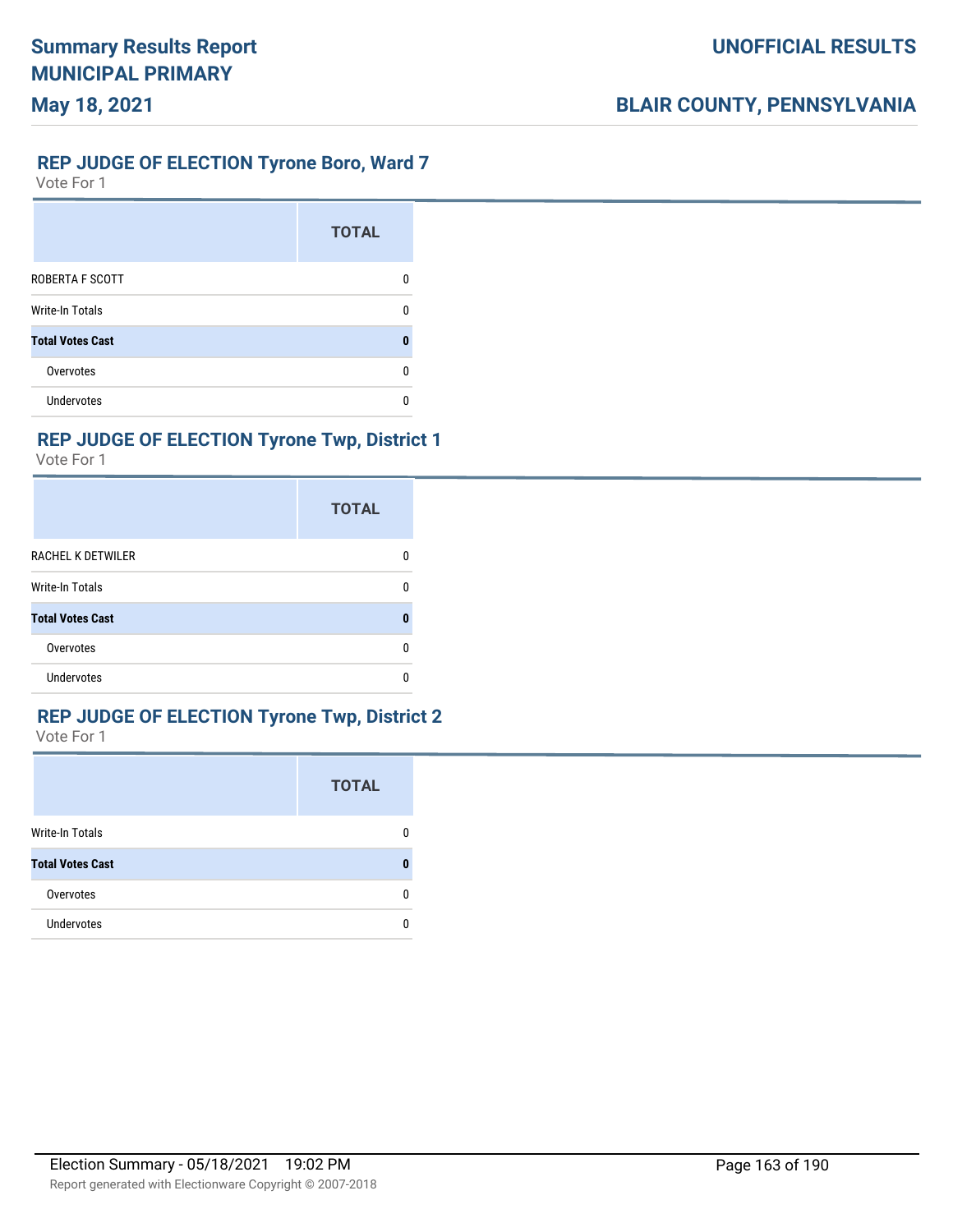### **REP JUDGE OF ELECTION Williamsburg Borough**

Vote For 1

|                         | <b>TOTAL</b> |
|-------------------------|--------------|
| <b>DELLA LEONARD</b>    |              |
| <b>Write-In Totals</b>  |              |
| <b>Total Votes Cast</b> |              |
| Overvotes               |              |
| <b>Undervotes</b>       |              |

### **REP JUDGE OF ELECTION Woodbury Township**

Vote For 1

|                         | <b>TOTAL</b> |
|-------------------------|--------------|
| ROSEANNE SPAGNOLA       | O            |
| <b>Write-In Totals</b>  | n            |
| <b>Total Votes Cast</b> | П            |
| Overvotes               | n            |
| Undervotes              |              |

### **REP INSPECTOR OF ELECTION Altoona Ward 1**

|                         | <b>TOTAL</b> |
|-------------------------|--------------|
| Write-In Totals         | 0            |
| <b>Total Votes Cast</b> | n            |
| Overvotes               | 0            |
| <b>Undervotes</b>       | 0            |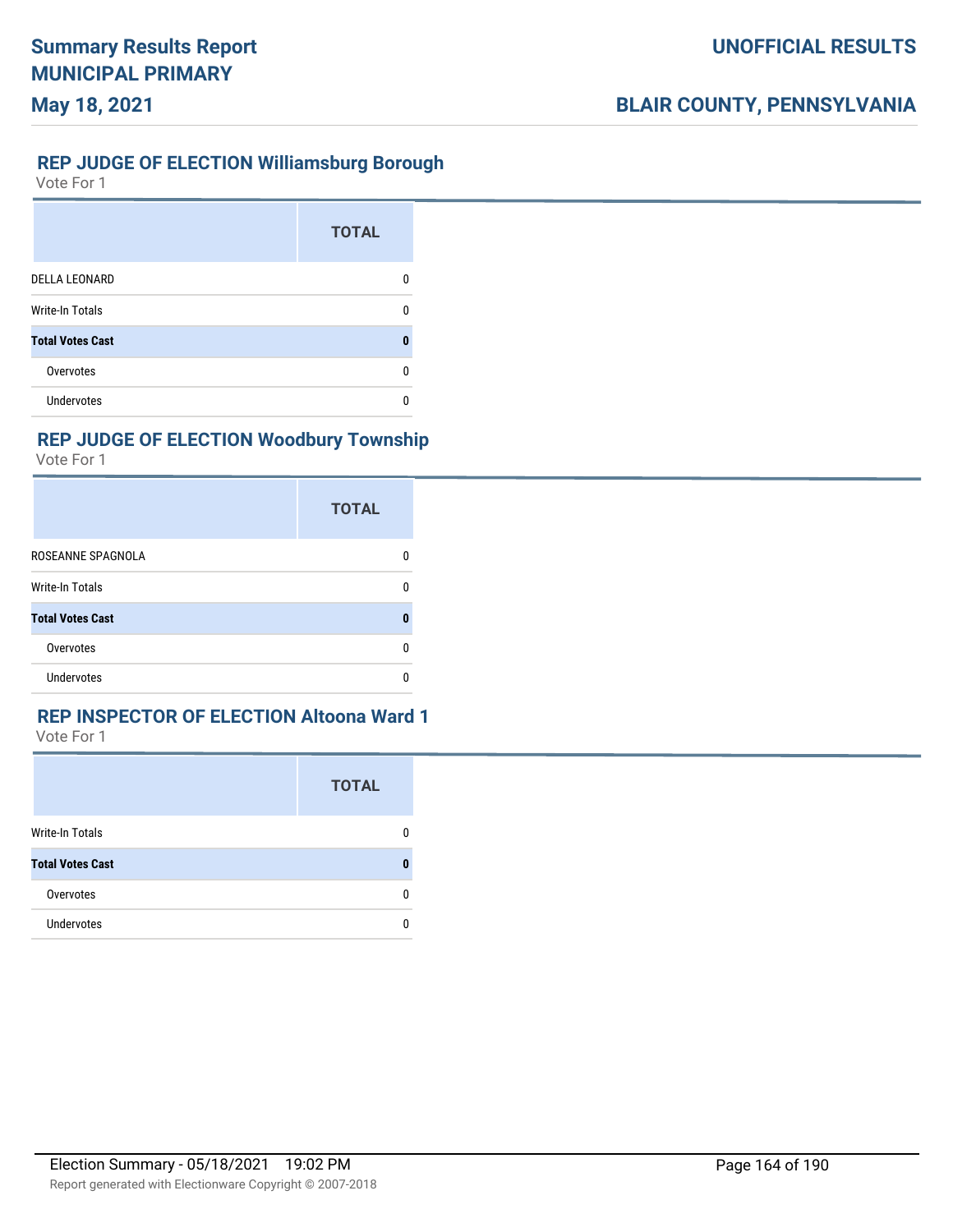### **REP INSPECTOR OF ELECTION Altoona Ward 2, Precinct 1**

Vote For 1

**May 18, 2021**

|                         | <b>TOTAL</b> |
|-------------------------|--------------|
| Write-In Totals         |              |
| <b>Total Votes Cast</b> |              |
| Overvotes               |              |
| <b>Undervotes</b>       |              |

### **REP INSPECTOR OF ELECTION Altoona Ward 2, Precinct 2**

Vote For 1

|                         | <b>TOTAL</b> |
|-------------------------|--------------|
| Write-In Totals         |              |
| <b>Total Votes Cast</b> |              |
| Overvotes               |              |
| <b>Undervotes</b>       |              |

#### **REP INSPECTOR OF ELECTION Altoona Ward 3, Precinct 1**

Vote For 1

|                         | <b>TOTAL</b> |
|-------------------------|--------------|
| <b>Write-In Totals</b>  |              |
| <b>Total Votes Cast</b> |              |
| Overvotes               |              |
| <b>Undervotes</b>       |              |

### **REP INSPECTOR OF ELECTION Altoona Ward 3, Precinct 2**

|                         | <b>TOTAL</b> |
|-------------------------|--------------|
| <b>Write-In Totals</b>  |              |
| <b>Total Votes Cast</b> |              |
| Overvotes               |              |
| Undervotes              |              |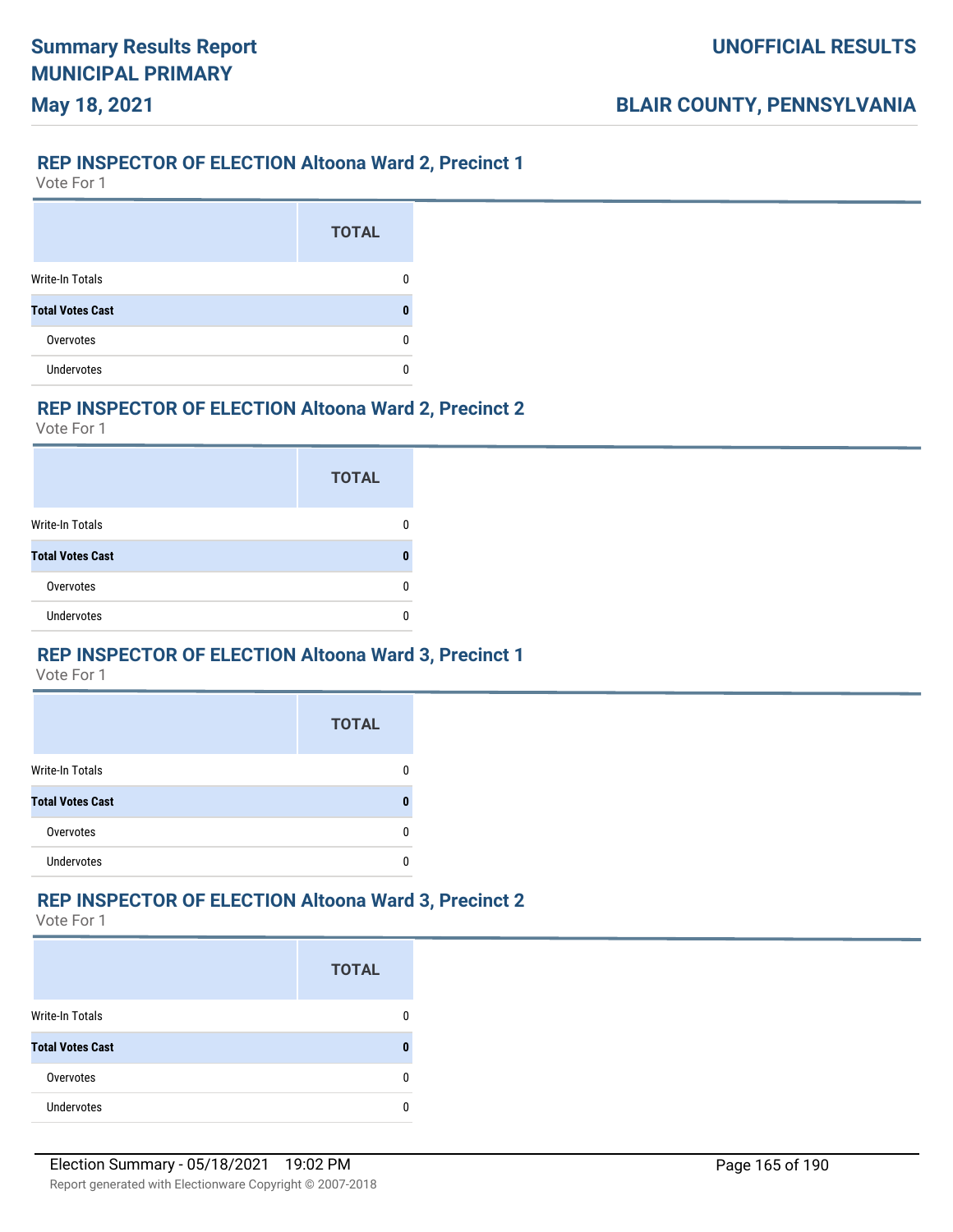### **REP INSPECTOR OF ELECTION Altoona Ward 4, Precinct 1**

Vote For 1

**May 18, 2021**

|                         | <b>TOTAL</b> |
|-------------------------|--------------|
| Write-In Totals         |              |
| <b>Total Votes Cast</b> |              |
| Overvotes               |              |
| <b>Undervotes</b>       |              |

#### **REP INSPECTOR OF ELECTION Altoona Ward 4, Precinct 2**

Vote For 1

|                         | <b>TOTAL</b> |
|-------------------------|--------------|
| Write-In Totals         |              |
| <b>Total Votes Cast</b> |              |
| Overvotes               |              |
| <b>Undervotes</b>       |              |

#### **REP INSPECTOR OF ELECTION Altoona Ward 5, Precinct 1**

Vote For 1

|                         | <b>TOTAL</b> |
|-------------------------|--------------|
| <b>Write-In Totals</b>  |              |
| <b>Total Votes Cast</b> | п            |
| Overvotes               |              |
| <b>Undervotes</b>       |              |

### **REP INSPECTOR OF ELECTION Altoona Ward 5, Precinct 2**

|                         | <b>TOTAL</b> |
|-------------------------|--------------|
| EILEEN R EDWARDS        |              |
| <b>Write-In Totals</b>  | n            |
| <b>Total Votes Cast</b> |              |
| Overvotes               | n            |
| <b>Undervotes</b>       |              |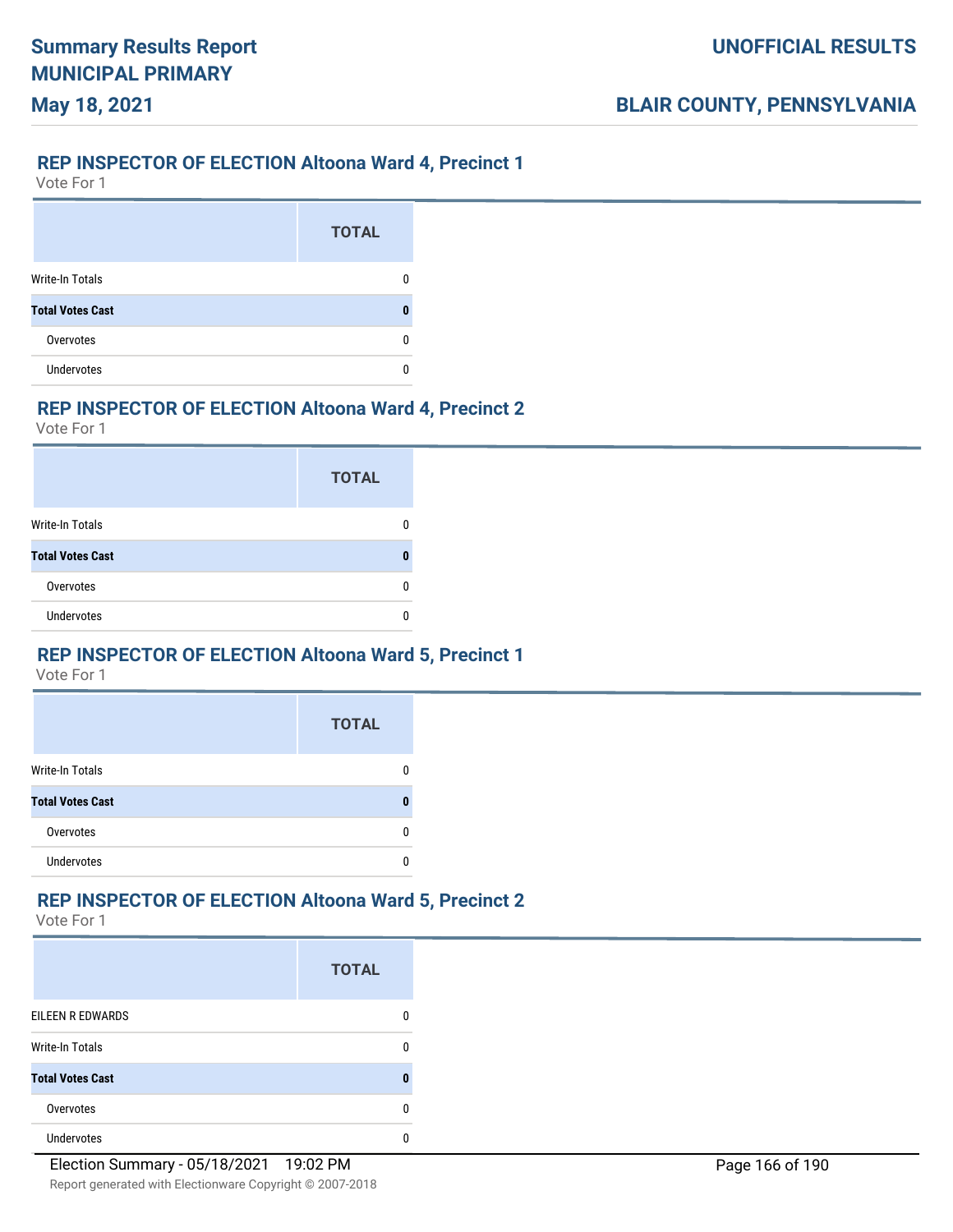# **May 18, 2021**

### **REP INSPECTOR OF ELECTION Altoona Ward 5, Precinct 3**

Vote For 1

|                         | <b>TOTAL</b> |
|-------------------------|--------------|
| Write-In Totals         |              |
| <b>Total Votes Cast</b> |              |
| Overvotes               |              |
| <b>Undervotes</b>       |              |

### **REP INSPECTOR OF ELECTION Altoona Ward 6, Precinct 1**

Vote For 1

|                         | <b>TOTAL</b> |
|-------------------------|--------------|
| Write-In Totals         |              |
| <b>Total Votes Cast</b> |              |
| Overvotes               |              |
| <b>Undervotes</b>       |              |

#### **REP INSPECTOR OF ELECTION Altoona Ward 6, Precinct 2**

Vote For 1

|                         | <b>TOTAL</b> |
|-------------------------|--------------|
| <b>Write-In Totals</b>  |              |
| <b>Total Votes Cast</b> |              |
| Overvotes               |              |
| <b>Undervotes</b>       |              |

#### **REP INSPECTOR OF ELECTION Altoona Ward 6, Precinct 3**

|                         | <b>TOTAL</b> |
|-------------------------|--------------|
| <b>Write-In Totals</b>  |              |
| <b>Total Votes Cast</b> |              |
| Overvotes               |              |
| <b>Undervotes</b>       |              |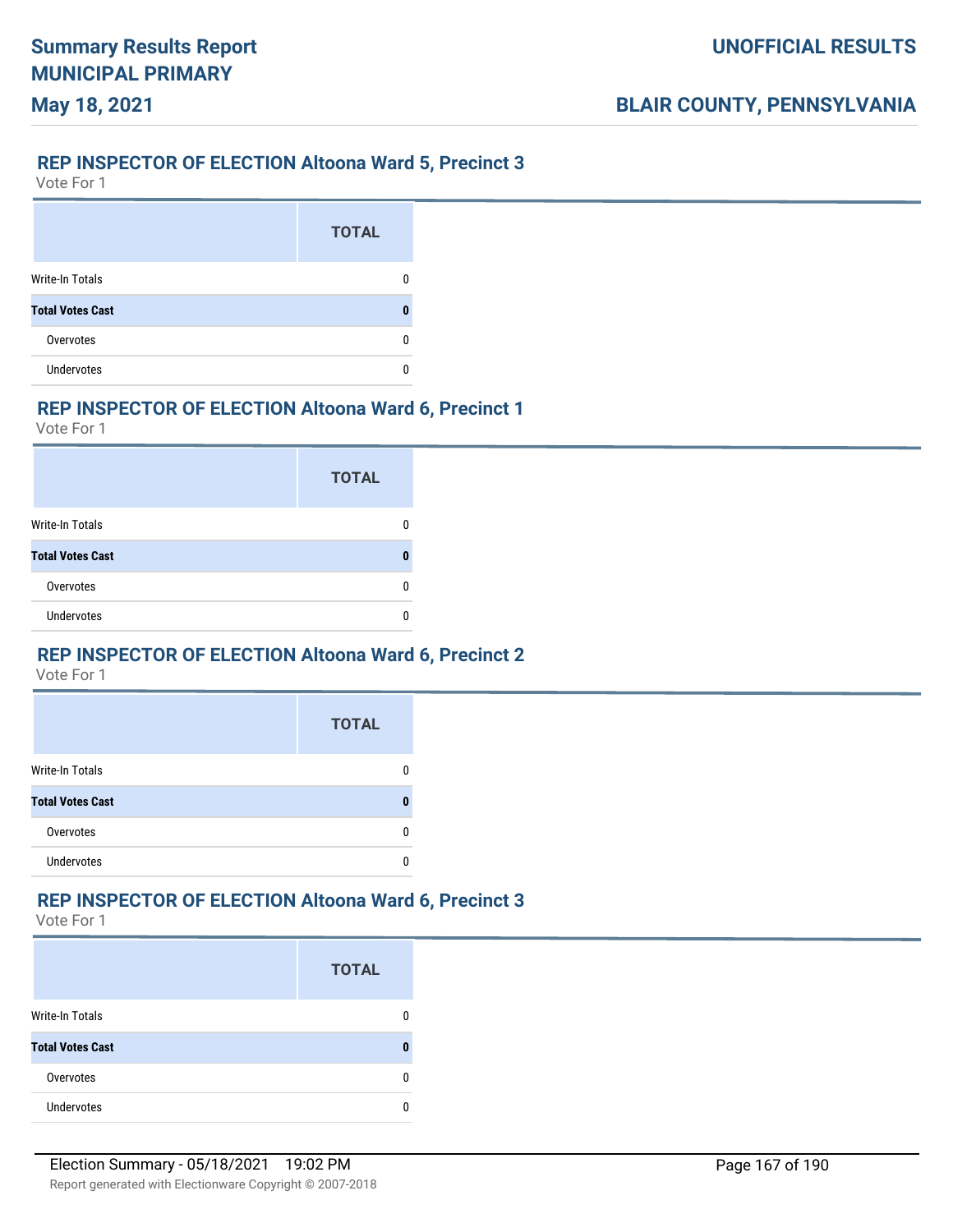#### **REP INSPECTOR OF ELECTION Altoona Ward 6, Precinct 4**

Vote For 1

**May 18, 2021**

|                         | <b>TOTAL</b> |
|-------------------------|--------------|
| <b>Write-In Totals</b>  |              |
| <b>Total Votes Cast</b> |              |
| Overvotes               |              |
| Undervotes              |              |

### **REP INSPECTOR OF ELECTION Altoona Ward 7**

Vote For 1

|                         | <b>TOTAL</b> |
|-------------------------|--------------|
| Write-In Totals         |              |
| <b>Total Votes Cast</b> |              |
| Overvotes               |              |
| <b>Undervotes</b>       |              |

#### **REP INSPECTOR OF ELECTION Altoona Ward 8, Precinct 1**

Vote For 1

|                         | <b>TOTAL</b> |
|-------------------------|--------------|
| <b>Write-In Totals</b>  |              |
| <b>Total Votes Cast</b> |              |
| Overvotes               |              |
| <b>Undervotes</b>       |              |

### **REP INSPECTOR OF ELECTION Altoona Ward 8, Precinct 2**

|                         | <b>TOTAL</b> |
|-------------------------|--------------|
| <b>Write-In Totals</b>  |              |
| <b>Total Votes Cast</b> |              |
| Overvotes               |              |
| Undervotes              |              |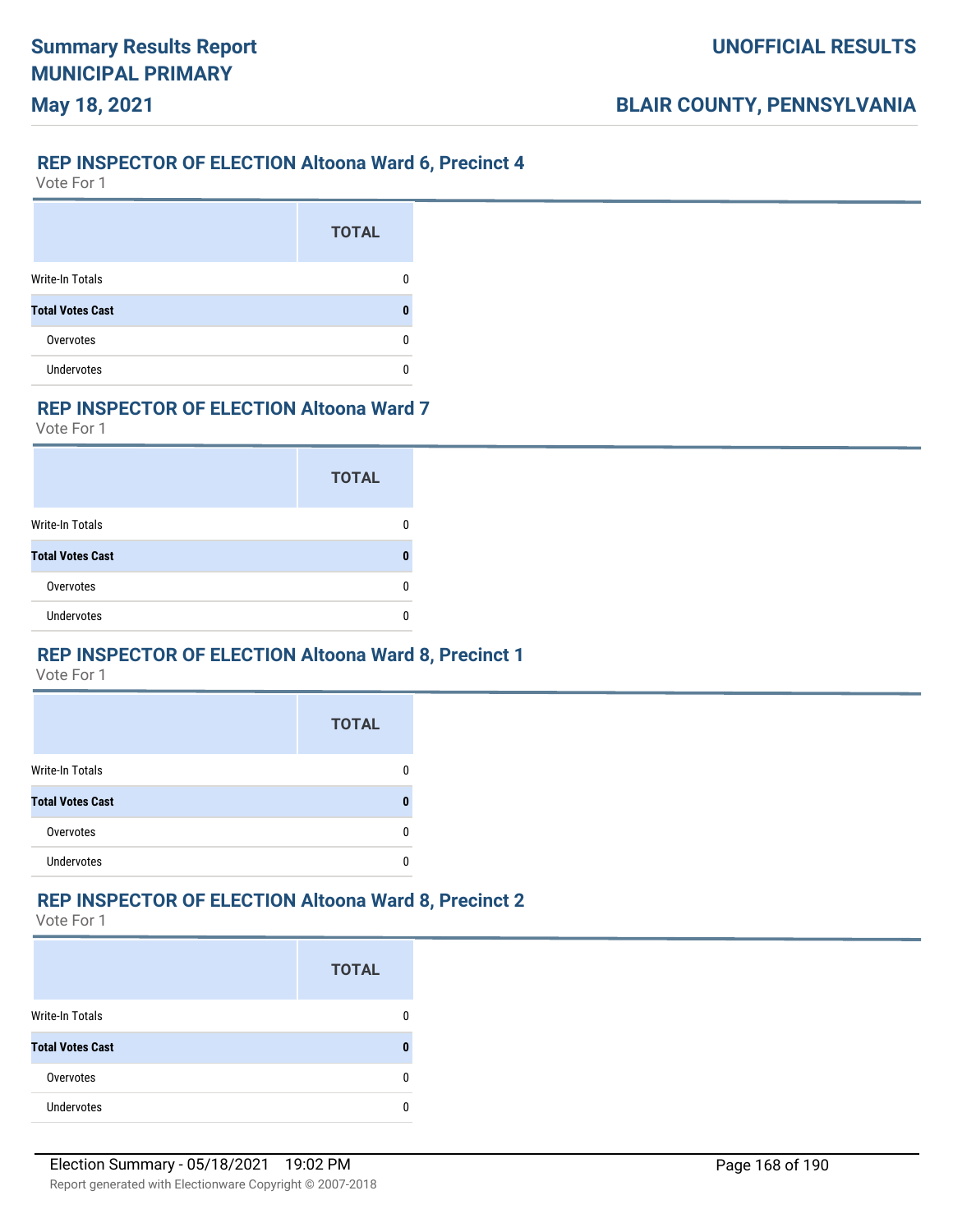#### **REP INSPECTOR OF ELECTION Altoona Ward 9**

Vote For 1

**May 18, 2021**

|                         | <b>TOTAL</b> |
|-------------------------|--------------|
| Write-In Totals         |              |
| <b>Total Votes Cast</b> |              |
| Overvotes               |              |
| <b>Undervotes</b>       |              |

### **REP INSPECTOR OF ELECTION Altoona Ward 10, Precinct 1**

Vote For 1

|                         | <b>TOTAL</b> |
|-------------------------|--------------|
| Write-In Totals         |              |
| <b>Total Votes Cast</b> |              |
| Overvotes               |              |
| Undervotes              |              |

#### **REP INSPECTOR OF ELECTION Altoona Ward 10, Precinct 2**

Vote For 1

|                         | <b>TOTAL</b> |
|-------------------------|--------------|
| <b>THOMAS DREXLER</b>   |              |
| Write-In Totals         |              |
| <b>Total Votes Cast</b> |              |
| Overvotes               |              |
| <b>Undervotes</b>       |              |

#### **REP INSPECTOR OF ELECTION Altoona Ward 11, Precinct 1**

|                         | <b>TOTAL</b> |
|-------------------------|--------------|
| <b>Write-In Totals</b>  | 0            |
| <b>Total Votes Cast</b> | 0            |
| Overvotes               | 0            |
| <b>Undervotes</b>       | Λ            |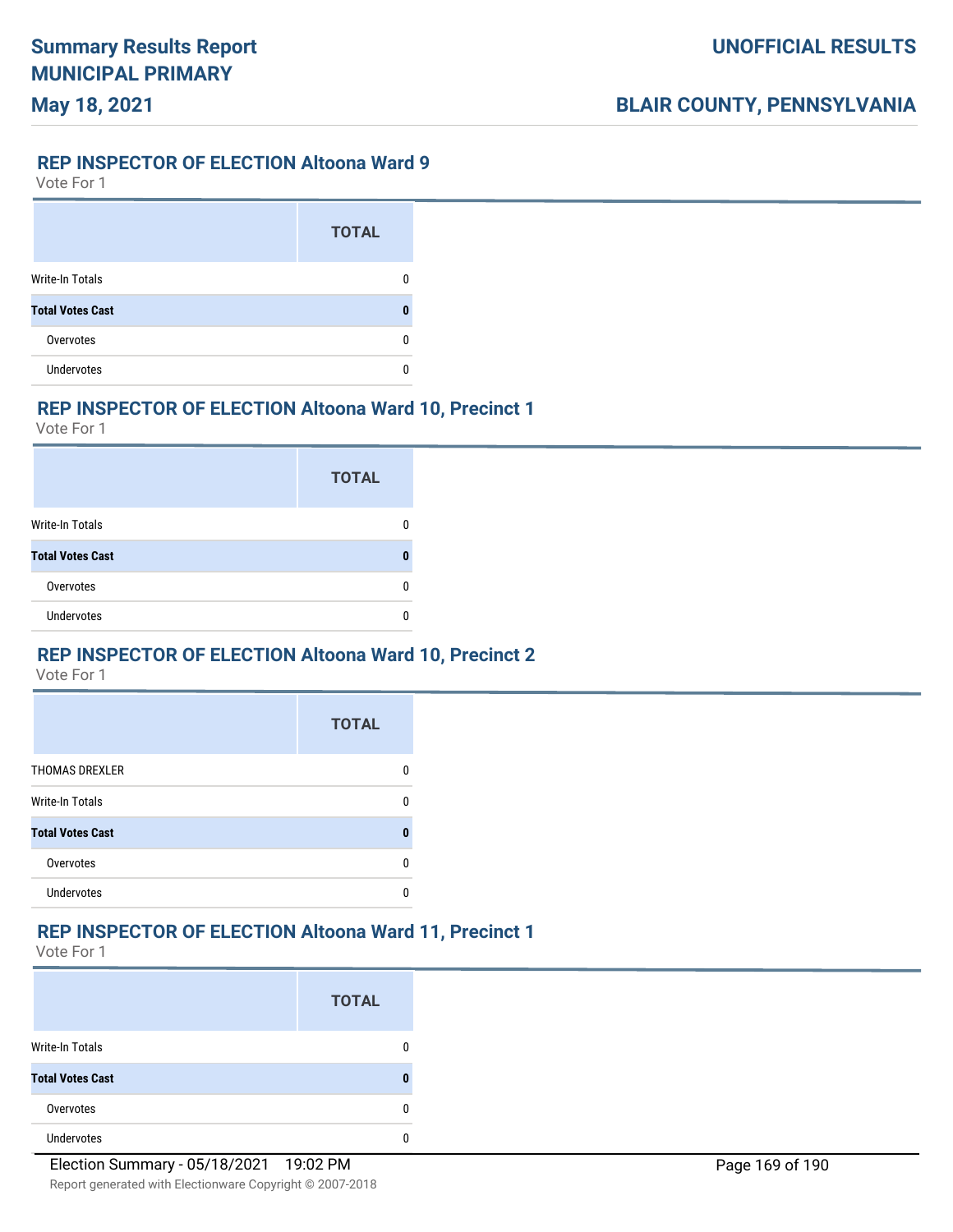### **REP INSPECTOR OF ELECTION Altoona Ward 11, Precinct 2**

Vote For 1

**May 18, 2021**

|                         | <b>TOTAL</b> |
|-------------------------|--------------|
| Write-In Totals         |              |
| <b>Total Votes Cast</b> |              |
| Overvotes               |              |
| <b>Undervotes</b>       |              |

#### **REP INSPECTOR OF ELECTION Altoona Ward 12, Precinct 1**

Vote For 1

|                         | <b>TOTAL</b> |
|-------------------------|--------------|
| Write-In Totals         |              |
| <b>Total Votes Cast</b> | п            |
| Overvotes               |              |
| <b>Undervotes</b>       |              |

#### **REP INSPECTOR OF ELECTION Altoona Ward 12, Precinct 2**

Vote For 1

|                         | <b>TOTAL</b> |
|-------------------------|--------------|
| <b>Write-In Totals</b>  |              |
| <b>Total Votes Cast</b> |              |
| Overvotes               |              |
| <b>Undervotes</b>       |              |

#### **REP INSPECTOR OF ELECTION Altoona Ward 12, Precinct 3**

|                         | <b>TOTAL</b> |
|-------------------------|--------------|
| <b>Write-In Totals</b>  |              |
| <b>Total Votes Cast</b> |              |
| Overvotes               |              |
| <b>Undervotes</b>       |              |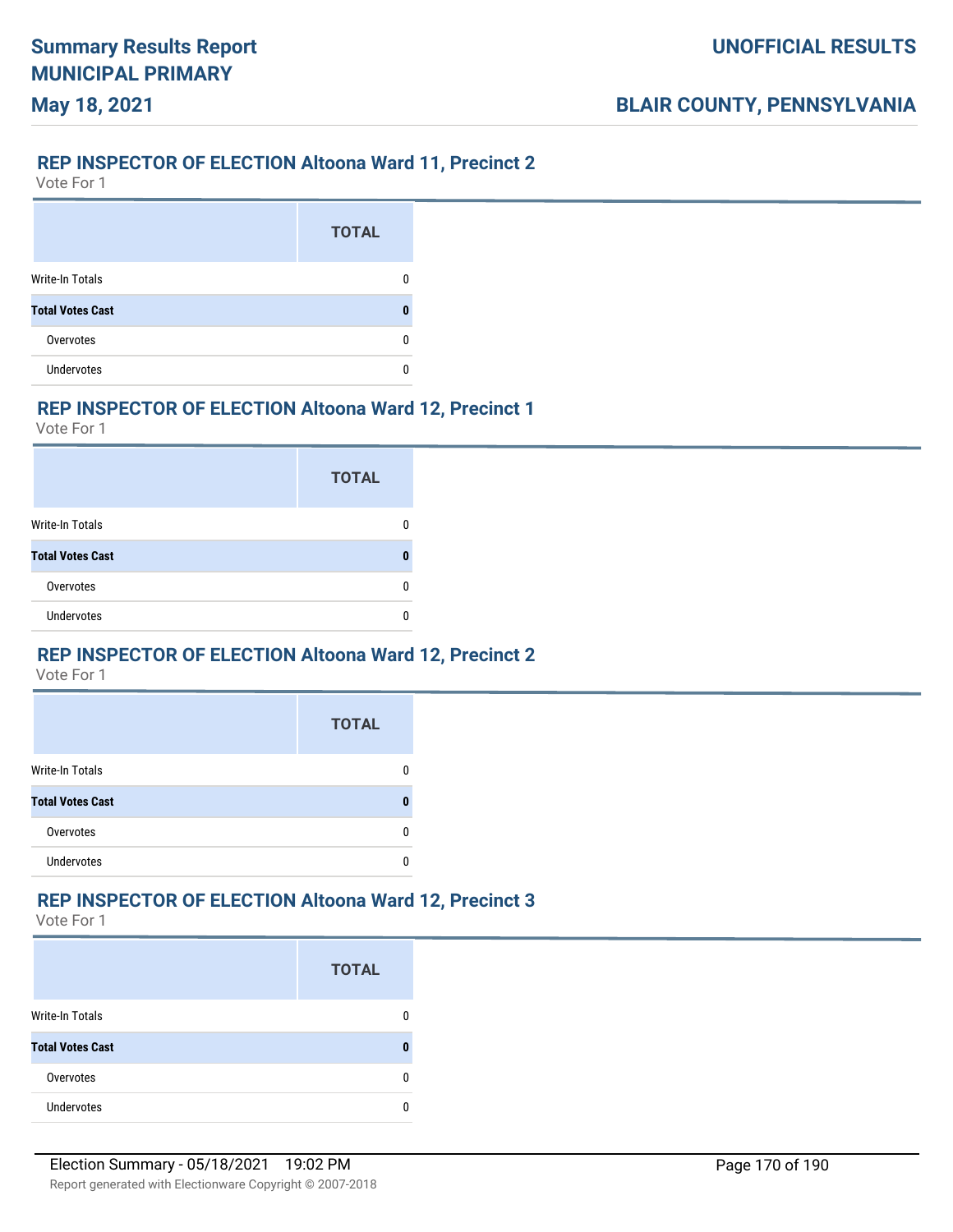### **REP INSPECTOR OF ELECTION Altoona Ward 12, Precinct 4**

Vote For 1

**May 18, 2021**

|                         | <b>TOTAL</b> |
|-------------------------|--------------|
| Write-In Totals         |              |
| <b>Total Votes Cast</b> |              |
| Overvotes               |              |
| <b>Undervotes</b>       |              |

### **REP INSPECTOR OF ELECTION Altoona Ward 13, Precinct 1**

Vote For 1

|                         | <b>TOTAL</b> |
|-------------------------|--------------|
| Write-In Totals         |              |
| <b>Total Votes Cast</b> |              |
| Overvotes               |              |
| <b>Undervotes</b>       |              |

#### **REP INSPECTOR OF ELECTION Altoona Ward 13, Precinct 2**

Vote For 1

|                         | <b>TOTAL</b> |
|-------------------------|--------------|
| <b>Write-In Totals</b>  |              |
| <b>Total Votes Cast</b> |              |
| Overvotes               |              |
| <b>Undervotes</b>       |              |

### **REP INSPECTOR OF ELECTION Altoona Ward 13, Precinct 3**

|                         | <b>TOTAL</b> |
|-------------------------|--------------|
| <b>Write-In Totals</b>  |              |
| <b>Total Votes Cast</b> |              |
| Overvotes               |              |
| Undervotes              |              |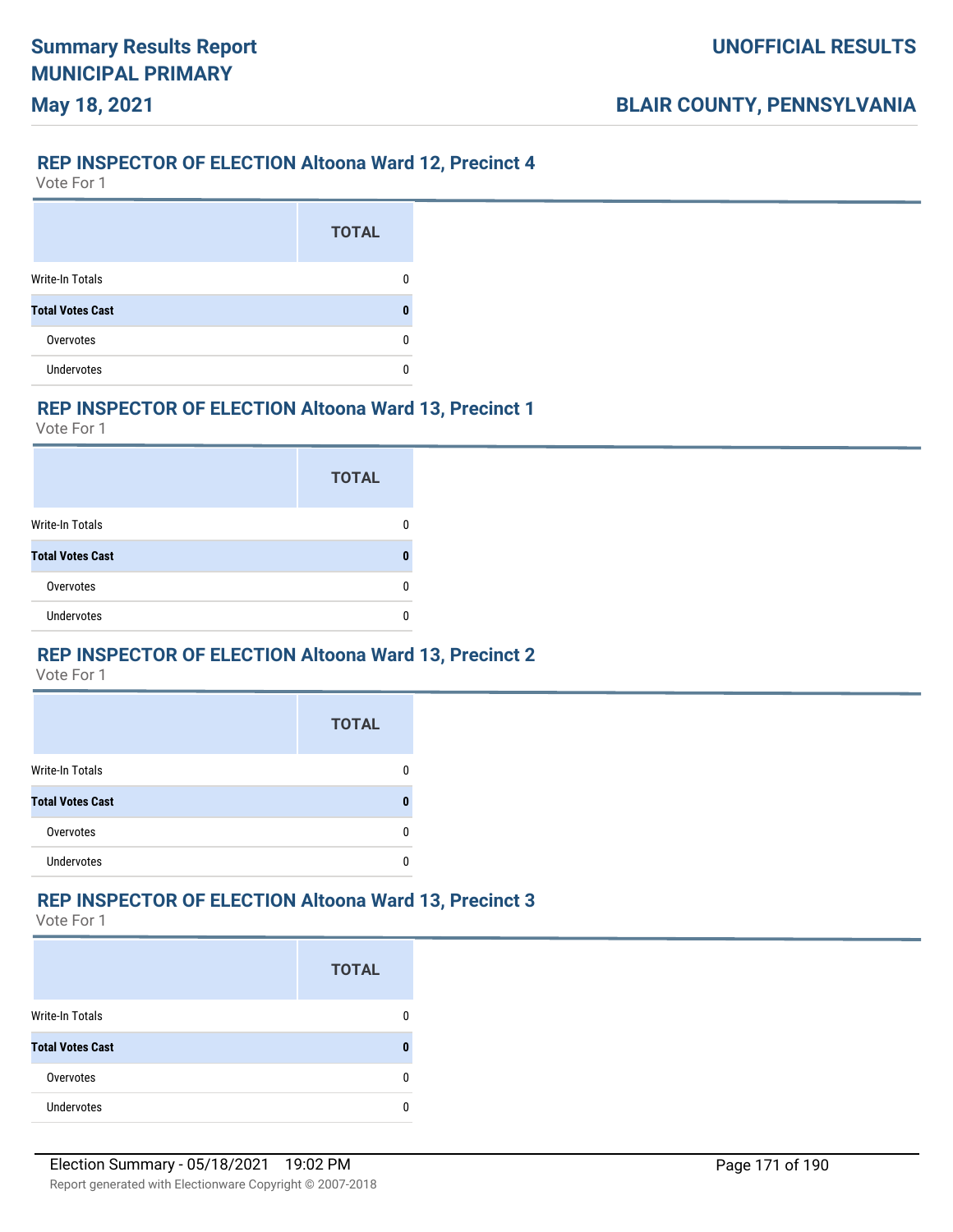#### **REP INSPECTOR OF ELECTION Altoona Ward 13, Precinct 4**

Vote For 1

**May 18, 2021**

|                         | <b>TOTAL</b> |
|-------------------------|--------------|
| Write-In Totals         |              |
| <b>Total Votes Cast</b> |              |
| Overvotes               |              |
| <b>Undervotes</b>       |              |

#### **REP INSPECTOR OF ELECTION Altoona Ward 14, Precinct 1**

Vote For 1

|                         | <b>TOTAL</b> |
|-------------------------|--------------|
| DREW ALDEN BRENNAN      |              |
| Write-In Totals         | U            |
| <b>Total Votes Cast</b> | O            |
| Overvotes               | n            |
| Undervotes              |              |

### **REP INSPECTOR OF ELECTION Altoona Ward 14, Precinct 2**

Vote For 1

|                         | <b>TOTAL</b> |
|-------------------------|--------------|
| <b>Write-In Totals</b>  |              |
| <b>Total Votes Cast</b> |              |
| Overvotes               |              |
| <b>Undervotes</b>       |              |

### **REP INSPECTOR OF ELECTION Altoona Ward 14, Precinct 3**

|                         | <b>TOTAL</b> |
|-------------------------|--------------|
| <b>Write-In Totals</b>  |              |
| <b>Total Votes Cast</b> | n            |
| Overvotes               | n            |
| <b>Undervotes</b>       |              |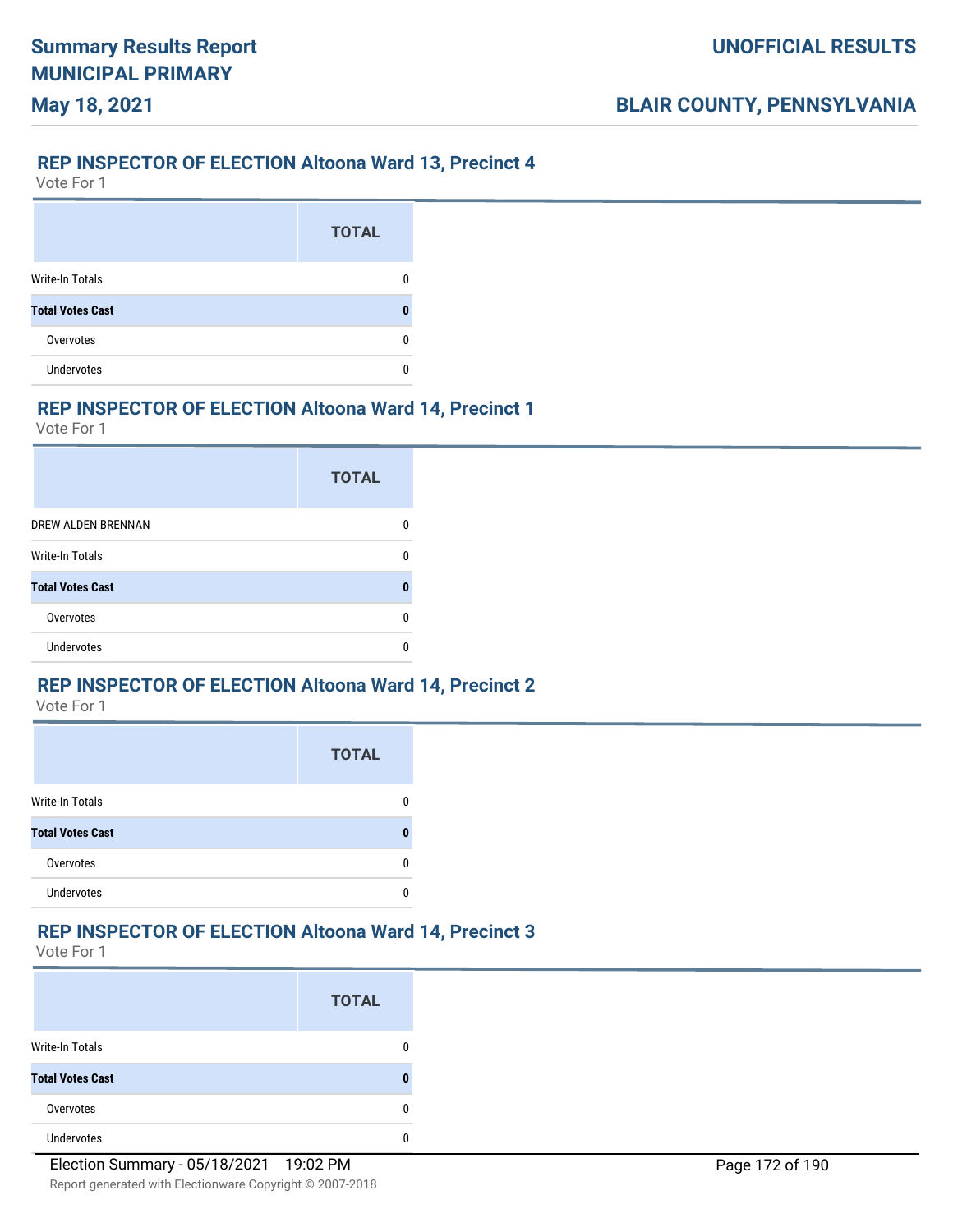### **REP INSPECTOR OF ELECTION Allegheny Township, District 1**

Vote For 1

**May 18, 2021**

|                         | <b>TOTAL</b> |
|-------------------------|--------------|
| <b>Write-In Totals</b>  |              |
| <b>Total Votes Cast</b> | Л            |
| Overvotes               | O            |
| <b>Undervotes</b>       |              |

#### **REP INSPECTOR OF ELECTION Allegheny Township, District 2**

Vote For 1

|                         | <b>TOTAL</b> |
|-------------------------|--------------|
| <b>KENNETH P SMITH</b>  |              |
| <b>Write-In Totals</b>  | ŋ            |
| <b>Total Votes Cast</b> |              |
| Overvotes               |              |
| Undervotes              |              |

### **REP INSPECTOR OF ELECTION Allegheny Township, District 3**

Vote For 1

|                         | <b>TOTAL</b> |
|-------------------------|--------------|
| <b>Write-In Totals</b>  |              |
| <b>Total Votes Cast</b> |              |
| Overvotes               |              |
| <b>Undervotes</b>       |              |

### **REP INSPECTOR OF ELECTION Allegheny Township, District 4**

|                         | <b>TOTAL</b> |
|-------------------------|--------------|
| <b>Write-In Totals</b>  |              |
| <b>Total Votes Cast</b> | Л            |
| Overvotes               | Ω            |
| <b>Undervotes</b>       |              |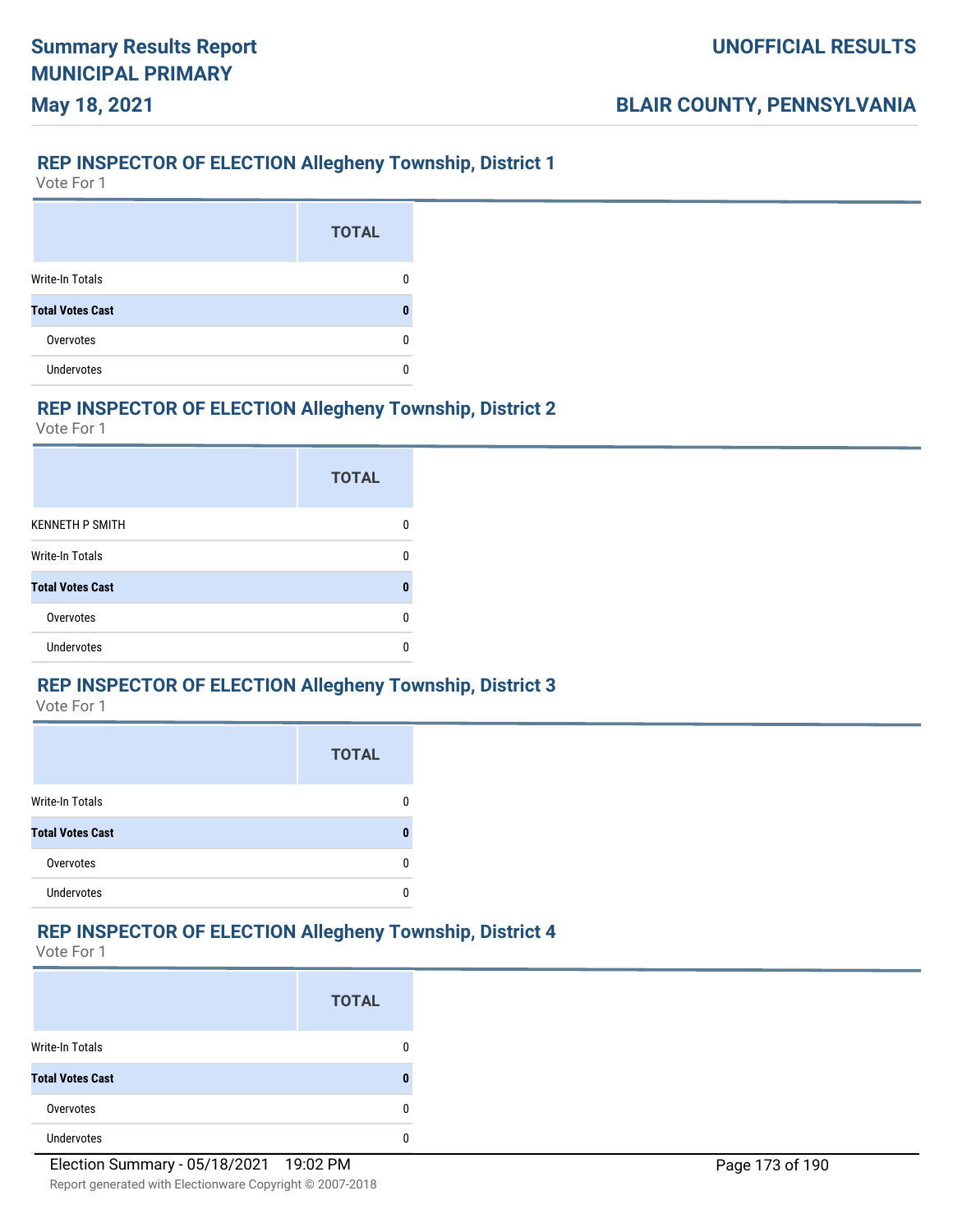#### **REP INSPECTOR OF ELECTION Antis Township, District 1**

Vote For 1

**May 18, 2021**

|                         | <b>TOTAL</b> |
|-------------------------|--------------|
| <b>Write-In Totals</b>  |              |
| <b>Total Votes Cast</b> |              |
| Overvotes               |              |
| <b>Undervotes</b>       |              |

### **REP INSPECTOR OF ELECTION Antis Township, District 2**

Vote For 1

|                         | <b>TOTAL</b> |
|-------------------------|--------------|
| Write-In Totals         |              |
| <b>Total Votes Cast</b> |              |
| Overvotes               |              |
| <b>Undervotes</b>       |              |

### **REP INSPECTOR OF ELECTION Antis Township, District 3**

Vote For 1

|                         | <b>TOTAL</b> |
|-------------------------|--------------|
| <b>Write-In Totals</b>  |              |
| <b>Total Votes Cast</b> |              |
| Overvotes               |              |
| <b>Undervotes</b>       |              |

### **REP INSPECTOR OF ELECTION Bellwood Borough**

|                         | <b>TOTAL</b> |
|-------------------------|--------------|
| <b>Write-In Totals</b>  |              |
| <b>Total Votes Cast</b> |              |
| Overvotes               |              |
| <b>Undervotes</b>       |              |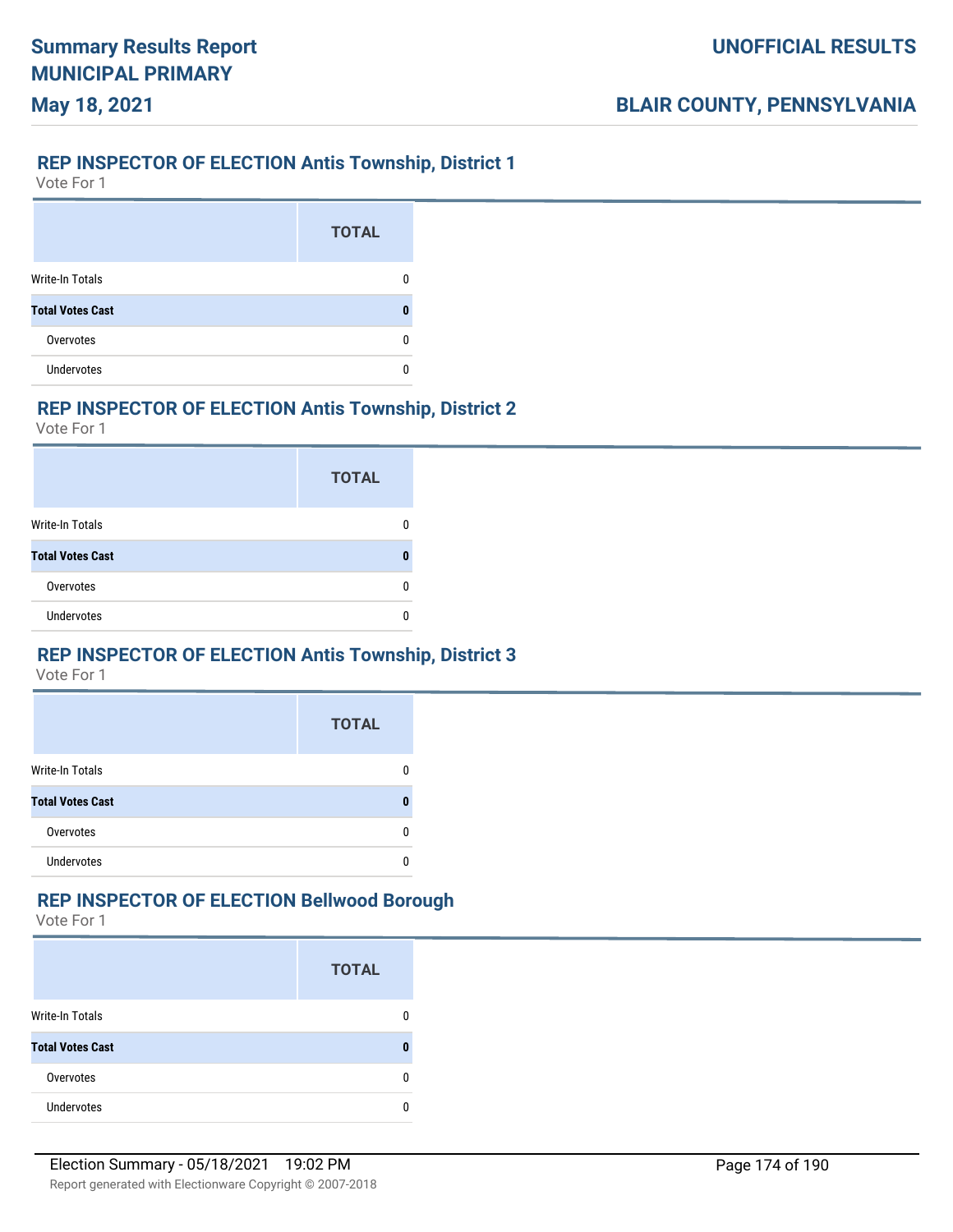#### **REP INSPECTOR OF ELECTION Blair Township, District 1**

Vote For 1

**May 18, 2021**

|                             | <b>TOTAL</b> |
|-----------------------------|--------------|
| <b>WILLIAM J PADAMONSKY</b> |              |
| Write-In Totals             | n            |
| <b>Total Votes Cast</b>     |              |
| Overvotes                   |              |
| Undervotes                  |              |

### **REP INSPECTOR OF ELECTION Blair Township, District 2**

Vote For 1

|                         | <b>TOTAL</b> |
|-------------------------|--------------|
| <b>Write-In Totals</b>  | Ω            |
| <b>Total Votes Cast</b> | 0            |
| Overvotes               | 0            |
| <b>Undervotes</b>       |              |

### **REP INSPECTOR OF ELECTION Blair Township, District 3**

|                         | <b>TOTAL</b> |
|-------------------------|--------------|
| <b>KARLA S JACKSON</b>  | O            |
| <b>Write-In Totals</b>  | O            |
| <b>Total Votes Cast</b> |              |
| Overvotes               | n            |
| Undervotes              | n            |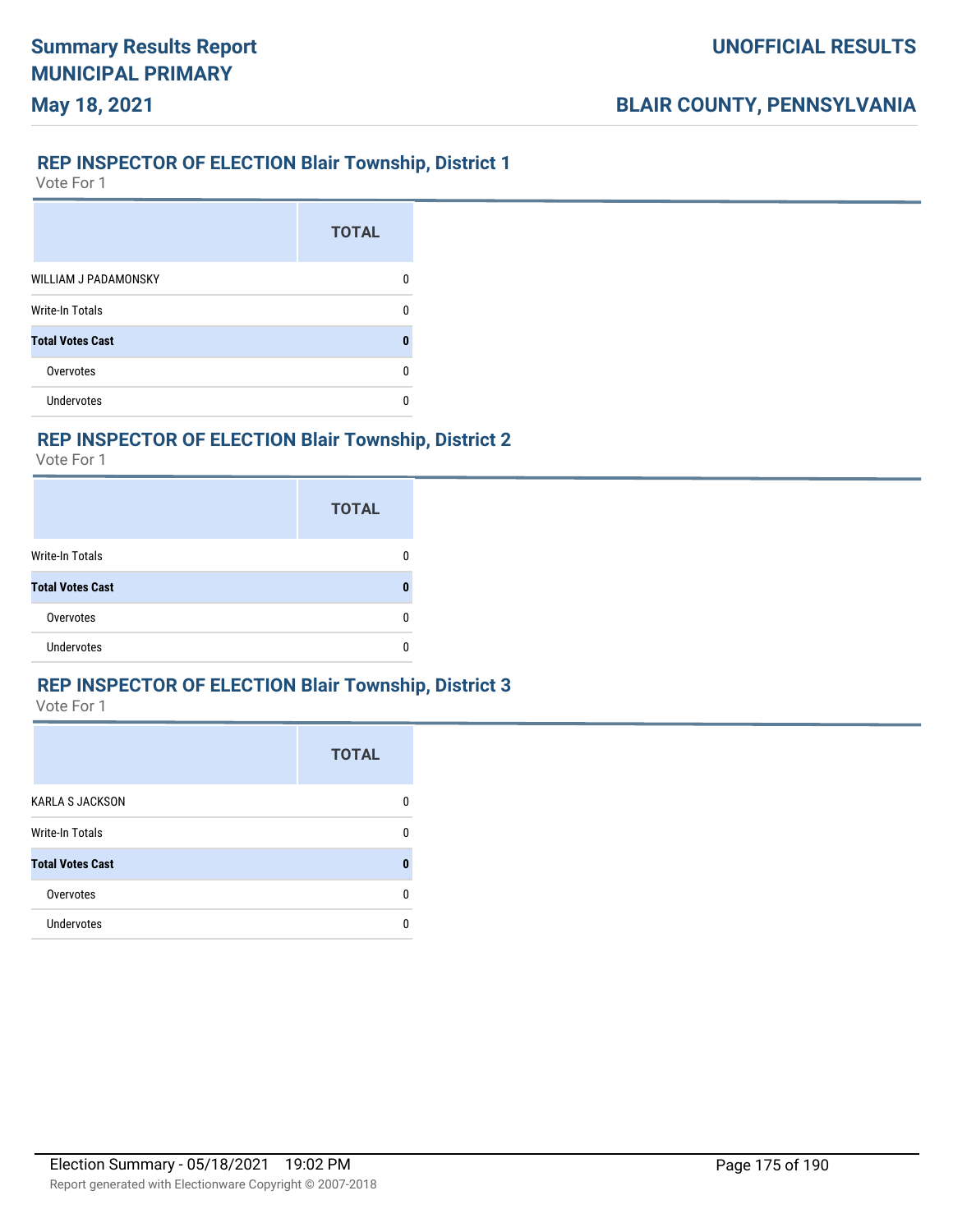### **REP INSPECTOR OF ELECTION Catharine Township**

Vote For 1

**May 18, 2021**

|                         | <b>TOTAL</b> |
|-------------------------|--------------|
| <b>Write-In Totals</b>  |              |
| <b>Total Votes Cast</b> |              |
| Overvotes               |              |
| <b>Undervotes</b>       |              |

### **REP INSPECTOR OF ELECTION Duncansville Borough**

Vote For 1

|                         | <b>TOTAL</b> |
|-------------------------|--------------|
| <b>LISA A CREAMER</b>   |              |
| <b>Write-In Totals</b>  | n            |
| <b>Total Votes Cast</b> |              |
| Overvotes               |              |
| Undervotes              |              |

### **REP INSPECTOR OF ELECTION Frankstown Twp, District 1**

Vote For 1

|                         | <b>TOTAL</b> |
|-------------------------|--------------|
| <b>Write-In Totals</b>  |              |
| <b>Total Votes Cast</b> |              |
| Overvotes               |              |
| <b>Undervotes</b>       |              |

#### **REP INSPECTOR OF ELECTION Frankstown Twp, District 2**

|                         | <b>TOTAL</b> |
|-------------------------|--------------|
| <b>Write-In Totals</b>  | 0            |
| <b>Total Votes Cast</b> | 0            |
| Overvotes               | 0            |
| <b>Undervotes</b>       |              |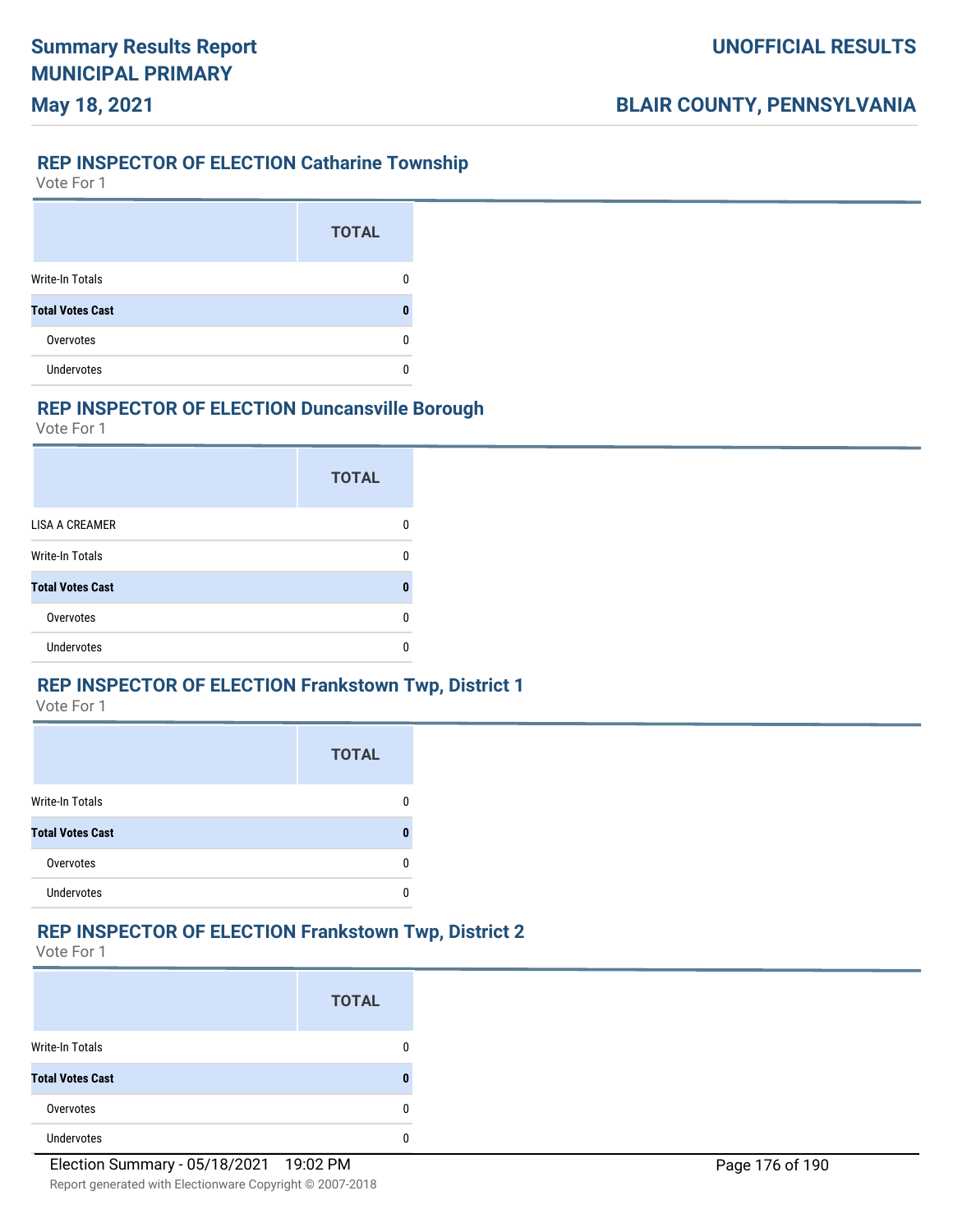#### **REP INSPECTOR OF ELECTION Frankstown Twp, District 3**

Vote For 1

**May 18, 2021**

|                         | <b>TOTAL</b> |
|-------------------------|--------------|
| <b>Write-In Totals</b>  |              |
| <b>Total Votes Cast</b> |              |
| Overvotes               |              |
| <b>Undervotes</b>       |              |

### **REP INSPECTOR OF ELECTION Frankstown Twp, District 4**

Vote For 1

|                         | <b>TOTAL</b> |
|-------------------------|--------------|
| Write-In Totals         |              |
| <b>Total Votes Cast</b> |              |
| Overvotes               |              |
| <b>Undervotes</b>       |              |

### **REP INSPECTOR OF ELECTION Frankstown Twp, District 5**

Vote For 1

|                         | <b>TOTAL</b> |
|-------------------------|--------------|
| <b>Write-In Totals</b>  |              |
| <b>Total Votes Cast</b> |              |
| Overvotes               |              |
| <b>Undervotes</b>       |              |

### **REP INSPECTOR OF ELECTION Freedom Twp, District 1**

|                         | <b>TOTAL</b> |
|-------------------------|--------------|
| <b>Write-In Totals</b>  |              |
| <b>Total Votes Cast</b> |              |
| Overvotes               |              |
| <b>Undervotes</b>       |              |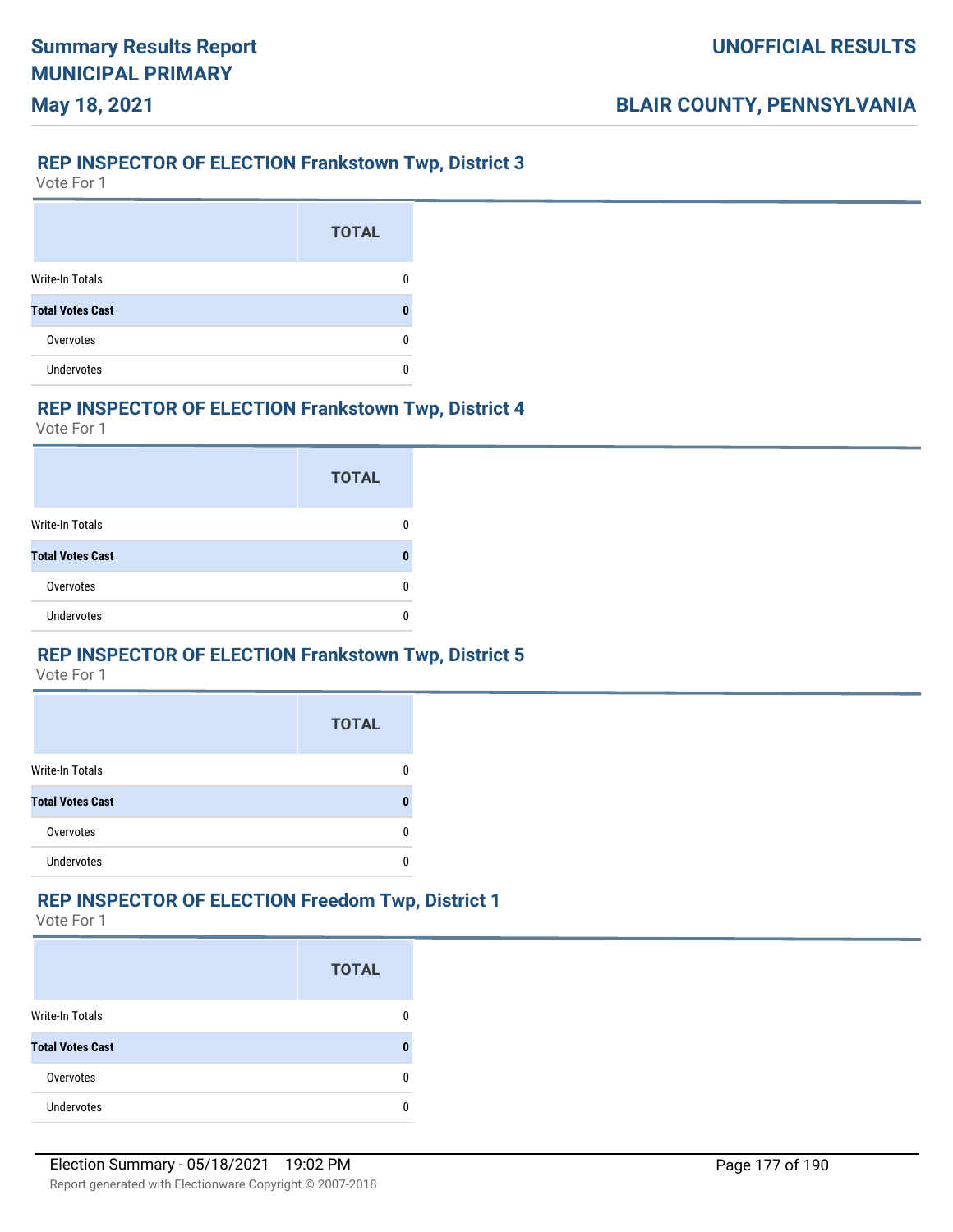### **REP INSPECTOR OF ELECTION Freedom Twp, District 2**

Vote For 1

**May 18, 2021**

|                         | <b>TOTAL</b> |
|-------------------------|--------------|
| <b>Write-In Totals</b>  |              |
| <b>Total Votes Cast</b> |              |
| Overvotes               |              |
| <b>Undervotes</b>       |              |

### **REP INSPECTOR OF ELECTION Greenfield Twp, District 1**

Vote For 1

|                         | <b>TOTAL</b> |
|-------------------------|--------------|
| Write-In Totals         |              |
| <b>Total Votes Cast</b> |              |
| Overvotes               |              |
| <b>Undervotes</b>       |              |

### **REP INSPECTOR OF ELECTION Greenfield Twp, District 2**

Vote For 1

|                         | <b>TOTAL</b> |
|-------------------------|--------------|
| <b>Write-In Totals</b>  |              |
| <b>Total Votes Cast</b> |              |
| Overvotes               |              |
| <b>Undervotes</b>       |              |

### **REP INSPECTOR OF ELECTION Greenfield Twp, District 3**

|                         | <b>TOTAL</b> |
|-------------------------|--------------|
| <b>Write-In Totals</b>  |              |
| <b>Total Votes Cast</b> |              |
| Overvotes               |              |
| <b>Undervotes</b>       |              |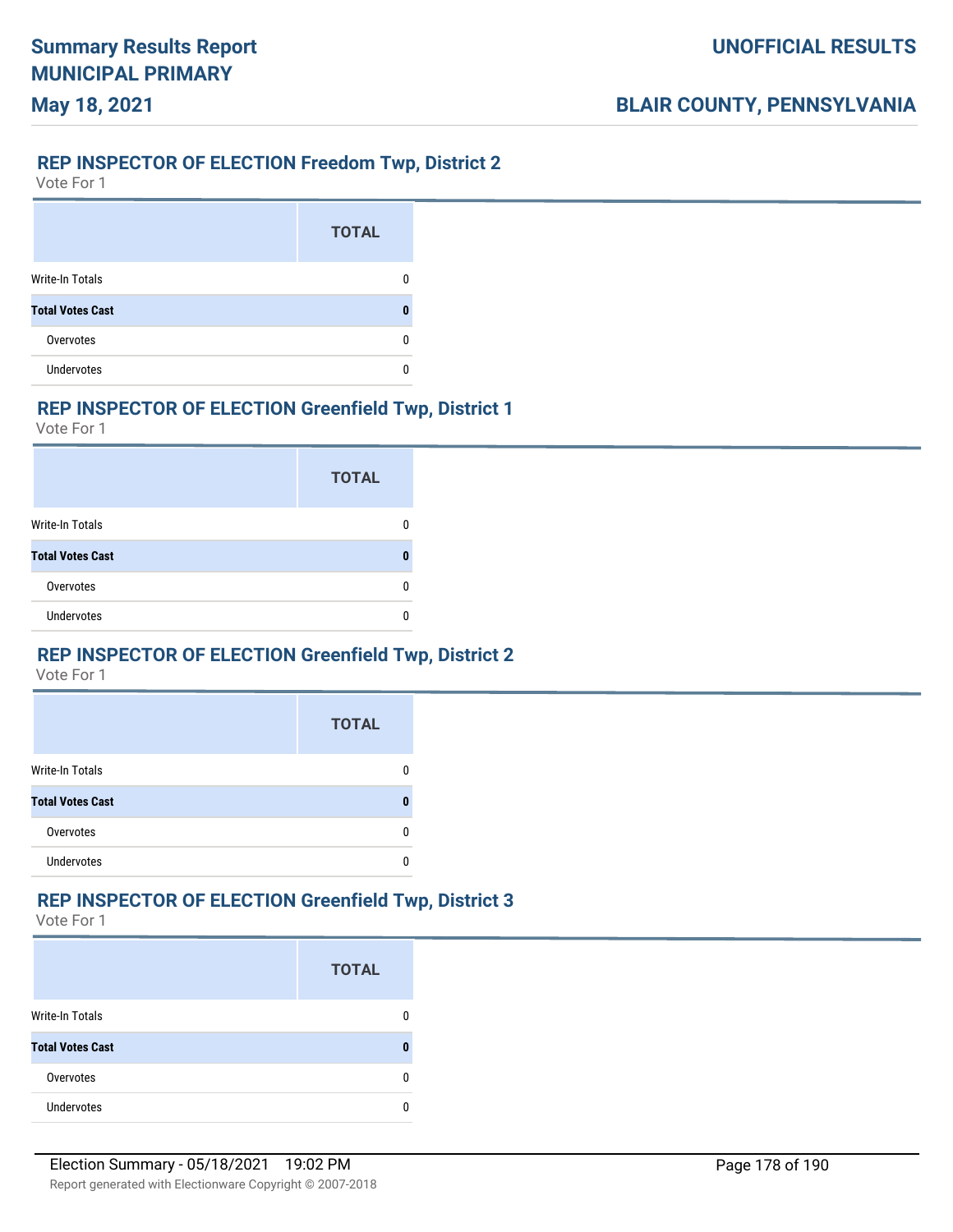### **REP INSPECTOR OF ELECTION Hollidaysburg Boro, Ward 1**

Vote For 1

**May 18, 2021**

|                         | <b>TOTAL</b> |
|-------------------------|--------------|
| Write-In Totals         |              |
| <b>Total Votes Cast</b> |              |
| Overvotes               |              |
| <b>Undervotes</b>       |              |

### **REP INSPECTOR OF ELECTION Hollidaysburg Boro, Ward 2**

Vote For 1

|                         | <b>TOTAL</b> |
|-------------------------|--------------|
| Write-In Totals         |              |
| <b>Total Votes Cast</b> | 0            |
| Overvotes               | n            |
| <b>Undervotes</b>       |              |

### **REP INSPECTOR OF ELECTION Hollidaysburg Boro, Ward 3**

Vote For 1

|                         | <b>TOTAL</b> |
|-------------------------|--------------|
| <b>Write-In Totals</b>  |              |
| <b>Total Votes Cast</b> |              |
| Overvotes               |              |
| <b>Undervotes</b>       |              |

### **REP INSPECTOR OF ELECTION Hollidaysburg Boro, Ward 4**

|                         | <b>TOTAL</b> |
|-------------------------|--------------|
| Write-In Totals         |              |
| <b>Total Votes Cast</b> |              |
| Overvotes               |              |
| <b>Undervotes</b>       |              |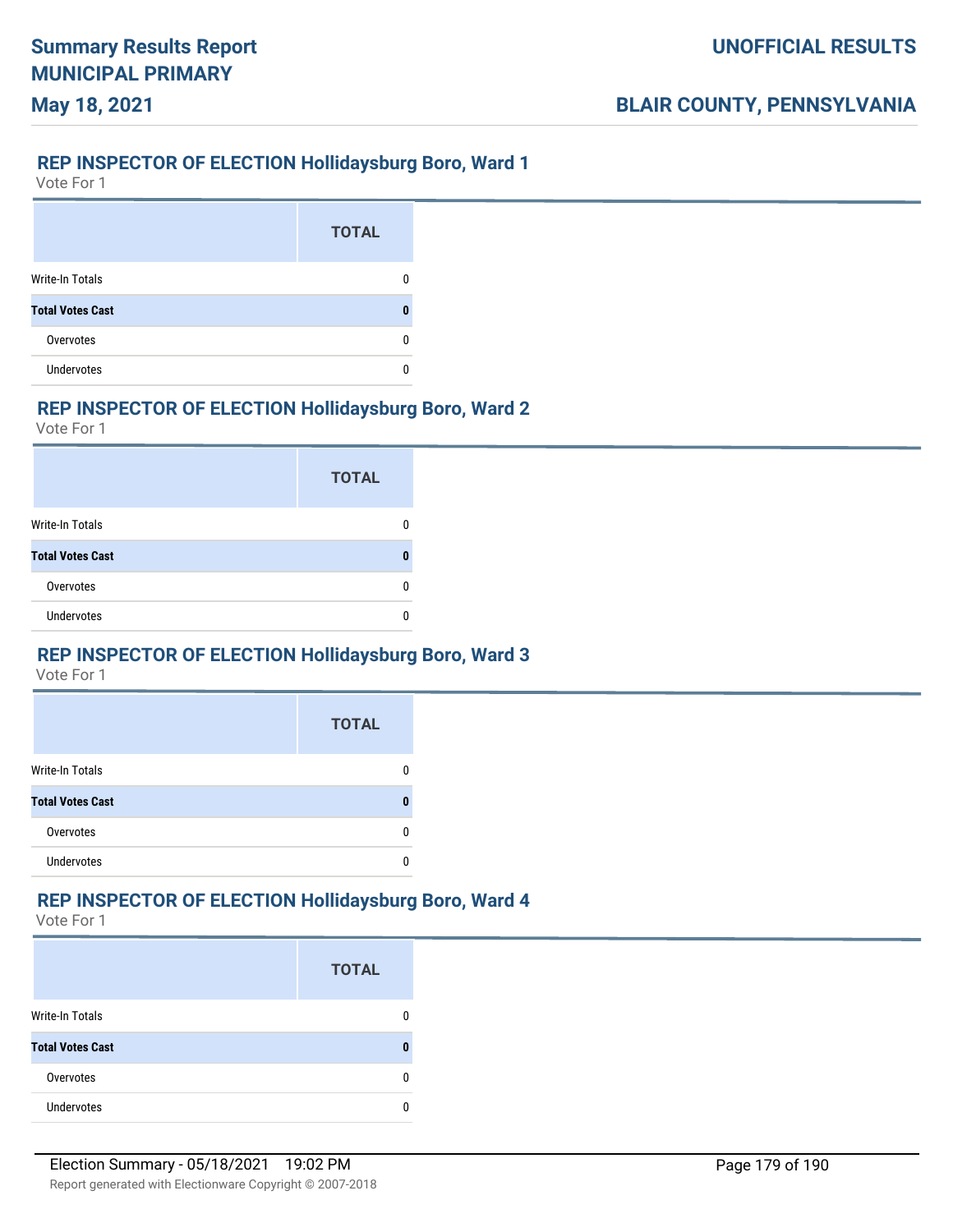### **REP INSPECTOR OF ELECTION Hollidaysburg Boro, Ward 5**

Vote For 1

**May 18, 2021**

|                         | <b>TOTAL</b> |
|-------------------------|--------------|
| Write-In Totals         |              |
| <b>Total Votes Cast</b> |              |
| Overvotes               |              |
| <b>Undervotes</b>       |              |

#### **REP INSPECTOR OF ELECTION Hollidaysburg Boro, Ward 6**

Vote For 1

|                         | <b>TOTAL</b> |
|-------------------------|--------------|
| <b>DONNA K BLAIR</b>    | n            |
| <b>ZENAS BREHM</b>      | U            |
| <b>Write-In Totals</b>  | ŋ            |
| <b>Total Votes Cast</b> | 0            |
| Overvotes               | n            |
| Undervotes              | n            |

#### **REP INSPECTOR OF ELECTION Hollidaysburg Boro, Ward 7**

|                         | <b>TOTAL</b> |
|-------------------------|--------------|
| Write-In Totals         |              |
| <b>Total Votes Cast</b> |              |
| Overvotes               | n            |
| <b>Undervotes</b>       | n            |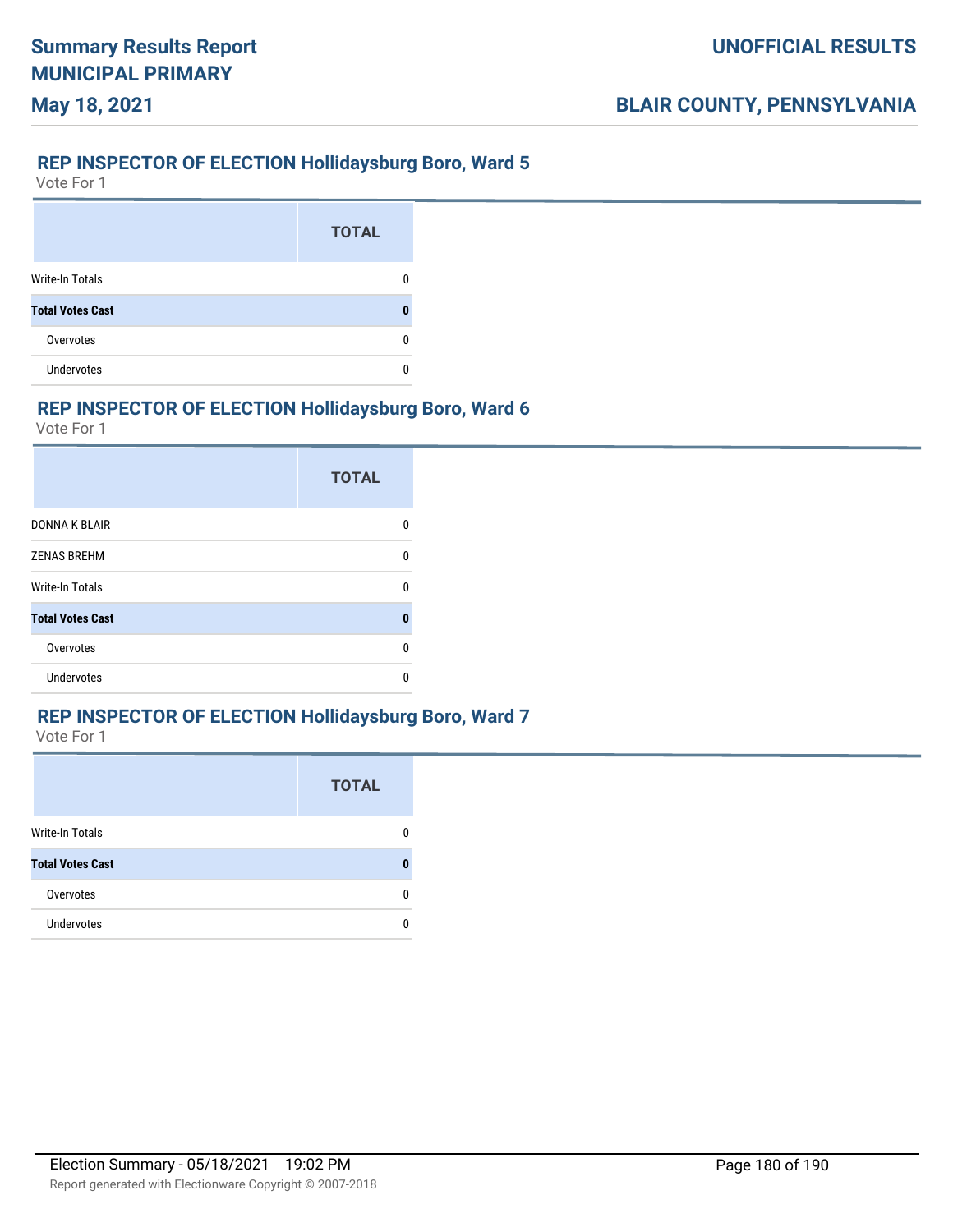#### **REP INSPECTOR OF ELECTION Huston Township**

Vote For 1

**May 18, 2021**

|                         | <b>TOTAL</b> |
|-------------------------|--------------|
| <b>Write-In Totals</b>  |              |
| <b>Total Votes Cast</b> |              |
| Overvotes               |              |
| <b>Undervotes</b>       |              |

### **REP INSPECTOR OF ELECTION Juniata Township**

Vote For 1

|                         | <b>TOTAL</b> |
|-------------------------|--------------|
| Write-In Totals         |              |
| <b>Total Votes Cast</b> |              |
| Overvotes               |              |
| <b>Undervotes</b>       |              |

## **REP INSPECTOR OF ELECTION Logan Twp, District 1**

Vote For 1

|                         | <b>TOTAL</b> |
|-------------------------|--------------|
| <b>Write-In Totals</b>  |              |
| <b>Total Votes Cast</b> |              |
| Overvotes               |              |
| Undervotes              |              |

# **REP INSPECTOR OF ELECTION Logan Twp, District 2**

|                         | <b>TOTAL</b> |
|-------------------------|--------------|
| <b>SANDRA A HEBLER</b>  |              |
| <b>Write-In Totals</b>  |              |
| <b>Total Votes Cast</b> |              |
| Overvotes               |              |
| <b>Undervotes</b>       |              |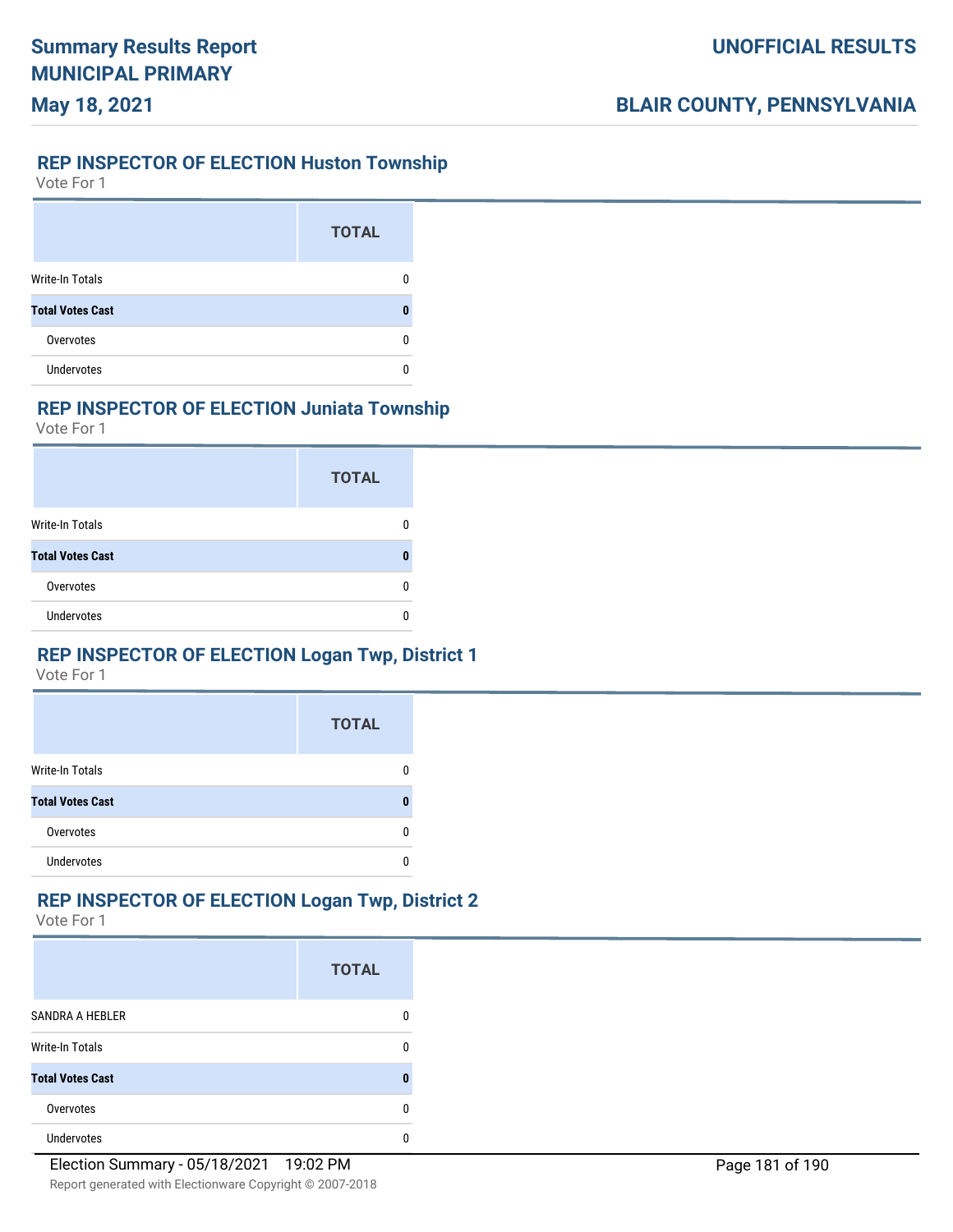# **REP INSPECTOR OF ELECTION Logan Twp, District 3**

Vote For 1

**May 18, 2021**

|                         | <b>TOTAL</b> |
|-------------------------|--------------|
| Write-In Totals         |              |
| <b>Total Votes Cast</b> |              |
| Overvotes               |              |
| <b>Undervotes</b>       |              |

## **REP INSPECTOR OF ELECTION Logan Twp, District 4**

Vote For 1

|                         | <b>TOTAL</b> |
|-------------------------|--------------|
| Write-In Totals         |              |
| <b>Total Votes Cast</b> |              |
| Overvotes               |              |
| <b>Undervotes</b>       |              |

## **REP INSPECTOR OF ELECTION Logan Twp, District 5**

Vote For 1

|                         | <b>TOTAL</b> |
|-------------------------|--------------|
| <b>ANNETTE AJAY</b>     |              |
| <b>Write-In Totals</b>  | n            |
| <b>Total Votes Cast</b> | Ω            |
| Overvotes               | n            |
| <b>Undervotes</b>       |              |

#### **REP INSPECTOR OF ELECTION Logan Twp, Distict 6**

|                         | <b>TOTAL</b> |
|-------------------------|--------------|
| <b>Write-In Totals</b>  |              |
| <b>Total Votes Cast</b> |              |
| Overvotes               |              |
| <b>Undervotes</b>       |              |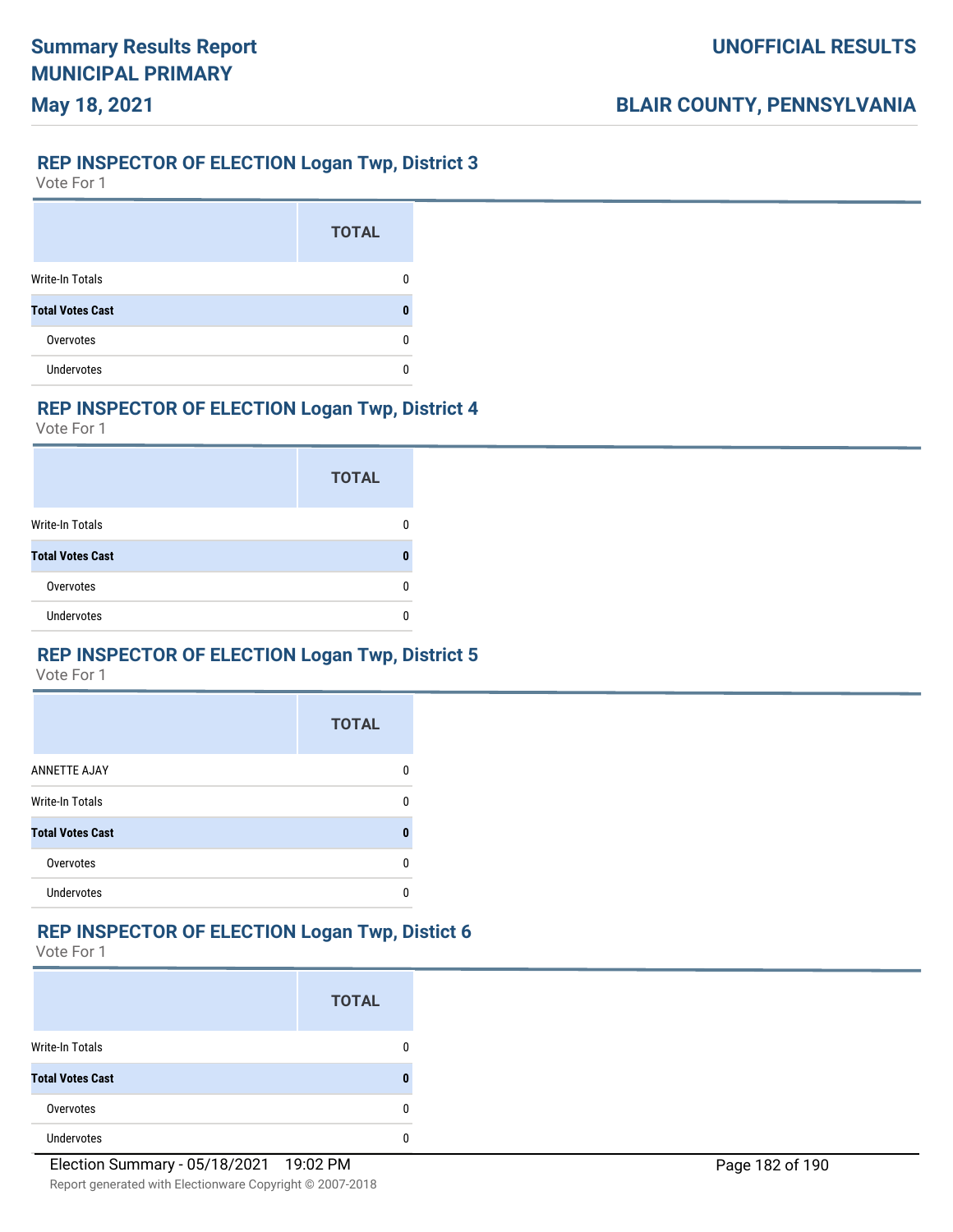# **May 18, 2021**

## **REP INSPECTOR OF ELECTION Logan Twp, District 7**

Vote For 1

|                         | <b>TOTAL</b> |
|-------------------------|--------------|
| <b>Write-In Totals</b>  |              |
| <b>Total Votes Cast</b> |              |
| Overvotes               |              |
| <b>Undervotes</b>       |              |

## **REP INSPECTOR OF ELECTION Martinsburg Boro, District 1**

Vote For 1

|                         | <b>TOTAL</b> |
|-------------------------|--------------|
| Write-In Totals         |              |
| <b>Total Votes Cast</b> |              |
| Overvotes               |              |
| <b>Undervotes</b>       |              |

## **REP INSPECTOR OF ELECTION Martinsburg Boro, District 2**

Vote For 1

|                         | <b>TOTAL</b> |
|-------------------------|--------------|
| <b>Write-In Totals</b>  |              |
| <b>Total Votes Cast</b> |              |
| Overvotes               |              |
| <b>Undervotes</b>       |              |

# **REP INSPECTOR OF ELECTION Newry Borough**

|                         | <b>TOTAL</b> |
|-------------------------|--------------|
| <b>Write-In Totals</b>  |              |
| <b>Total Votes Cast</b> |              |
| Overvotes               |              |
| <b>Undervotes</b>       |              |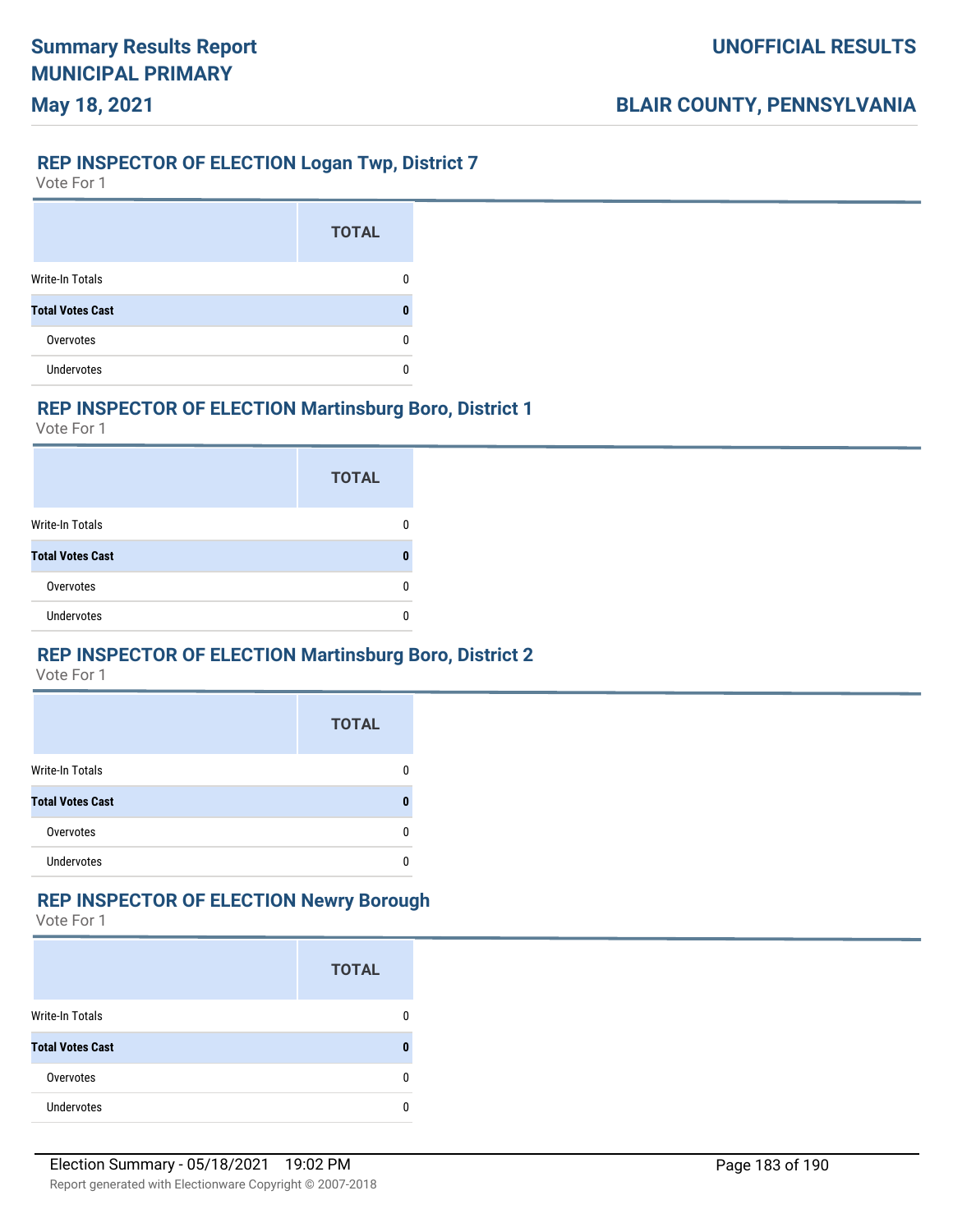### **REP INSPECTOR OF ELECTION North Woodbury Township**

Vote For 1

**May 18, 2021**

|                         | <b>TOTAL</b> |
|-------------------------|--------------|
| Write-In Totals         |              |
| <b>Total Votes Cast</b> |              |
| Overvotes               |              |
| <b>Undervotes</b>       |              |

## **REP INSPECTOR OF ELECTION Roaring Spring Boro 1**

Vote For 1

|                         | <b>TOTAL</b> |
|-------------------------|--------------|
| Write-In Totals         |              |
| <b>Total Votes Cast</b> |              |
| Overvotes               |              |
| <b>Undervotes</b>       |              |

## **REP INSPECTOR OF ELECTION Roaring Spring Boro 2**

Vote For 1

|                         | <b>TOTAL</b> |
|-------------------------|--------------|
| <b>GARY L HOOVER</b>    |              |
| <b>Write-In Totals</b>  | n            |
| <b>Total Votes Cast</b> |              |
| Overvotes               | п            |
| <b>Undervotes</b>       |              |

#### **REP INSPECTOR OF ELECTION Roaring Spring Boro 3**

|                         | <b>TOTAL</b> |
|-------------------------|--------------|
| Write-In Totals         |              |
| <b>Total Votes Cast</b> |              |
| Overvotes               |              |
| <b>Undervotes</b>       |              |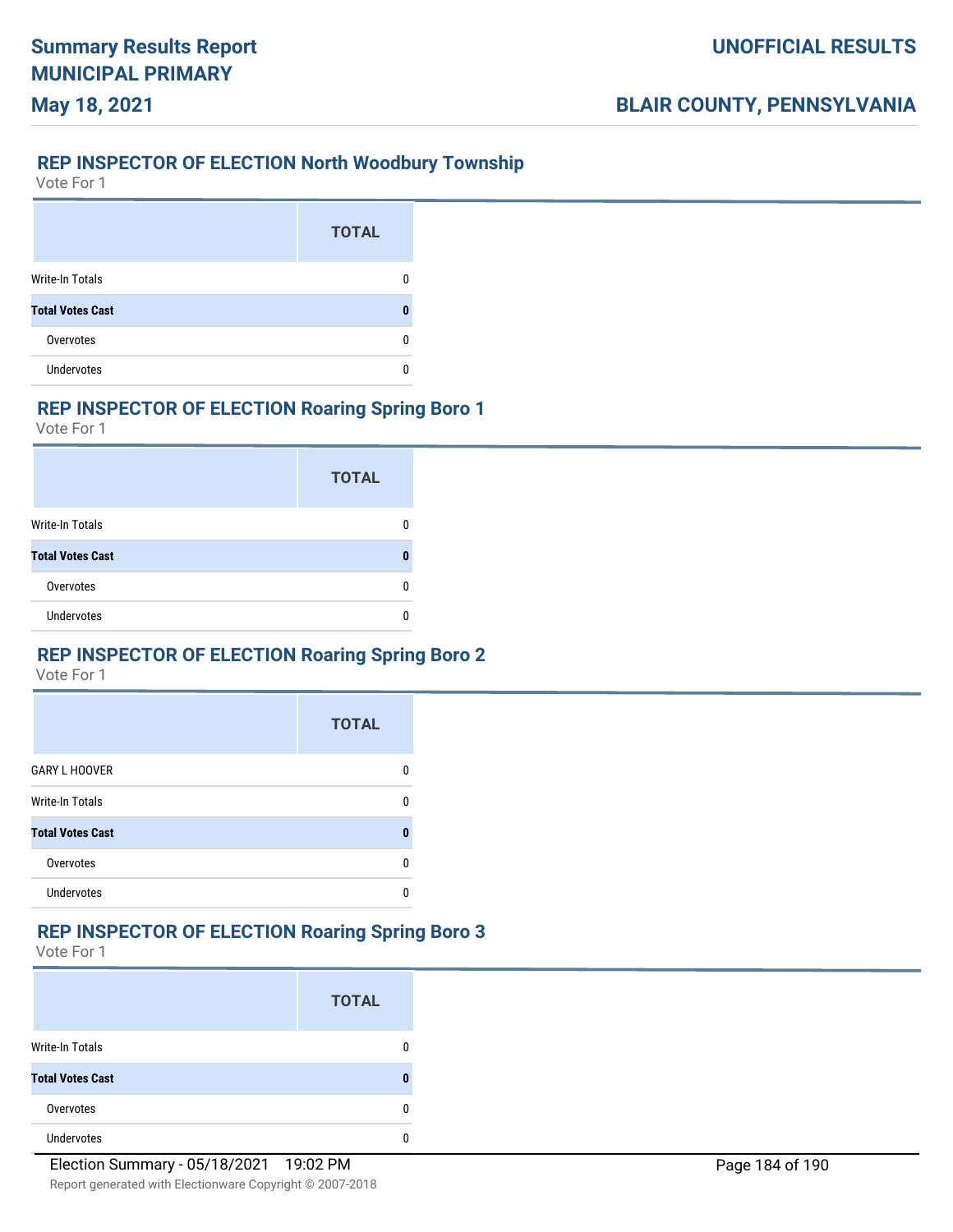## **REP INSPECTOR OF ELECTION Snyder Twp, District 1**

Vote For 1

**May 18, 2021**

|                         | <b>TOTAL</b> |
|-------------------------|--------------|
| Write-In Totals         |              |
| <b>Total Votes Cast</b> |              |
| Overvotes               |              |
| <b>Undervotes</b>       |              |

### **REP INSPECTOR OF ELECTION Snyder Twp, District 2**

Vote For 1

|                         | <b>TOTAL</b> |
|-------------------------|--------------|
| <b>VICKI K BELL</b>     | 0            |
| PAMELA K DAUGHENBAUGH   | 0            |
| <b>Write-In Totals</b>  | U            |
| <b>Total Votes Cast</b> | 0            |
| Overvotes               | 0            |
| Undervotes              | n            |

## **REP INSPECTOR OF ELECTION Taylor Twp**

|                         | <b>TOTAL</b> |
|-------------------------|--------------|
| <b>REGINA A ITLE</b>    | 0            |
| <b>Write-In Totals</b>  | 0            |
| <b>Total Votes Cast</b> | 0            |
| Overvotes               | 0            |
| <b>Undervotes</b>       | 0            |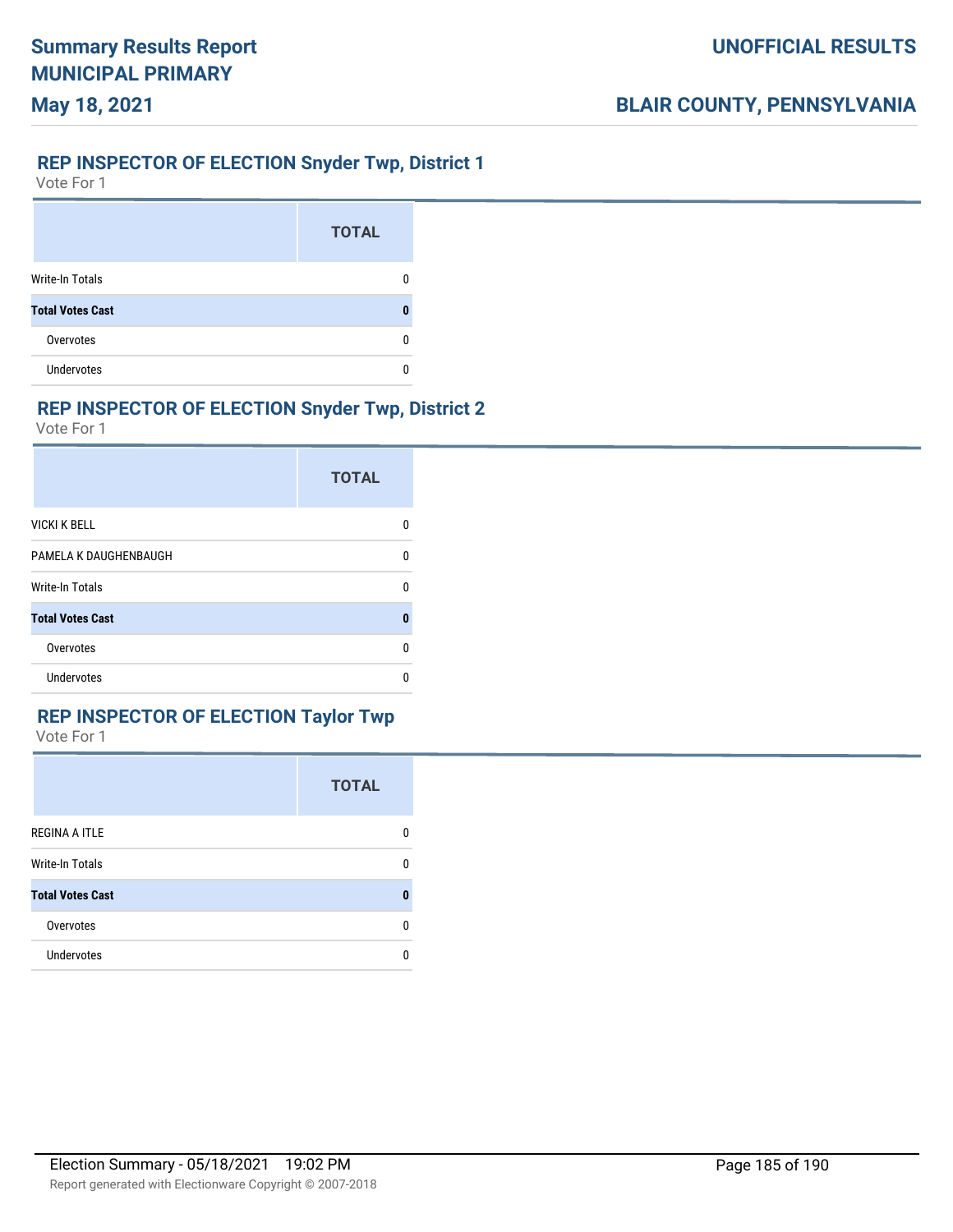# **May 18, 2021**

#### **REP INSPECTOR OF ELECTION Tyrone Boro, Ward 1**

Vote For 1

|                         | <b>TOTAL</b> |
|-------------------------|--------------|
| <b>Write-In Totals</b>  |              |
| <b>Total Votes Cast</b> |              |
| Overvotes               |              |
| <b>Undervotes</b>       |              |

## **REP INSPECTOR OF ELECTION Tyrone Boro, Ward 2**

Vote For 1

|                         | <b>TOTAL</b> |
|-------------------------|--------------|
| ROSE M CASTAGNOLA       |              |
| Write-In Totals         | n            |
| <b>Total Votes Cast</b> | Π            |
| Overvotes               |              |
| Undervotes              |              |

## **REP INSPECTOR OF ELECTION Tyrone Boro, Ward 3**

Vote For 1

|                         | <b>TOTAL</b> |
|-------------------------|--------------|
| <b>Write-In Totals</b>  |              |
| <b>Total Votes Cast</b> | Л            |
| Overvotes               |              |
| Undervotes              |              |

## **REP INSPECTOR OF ELECTION Tyrone Boro, Ward 4**

|                         | <b>TOTAL</b> |
|-------------------------|--------------|
| <b>Write-In Totals</b>  |              |
| <b>Total Votes Cast</b> | 0            |
| Overvotes               | Ω            |
| <b>Undervotes</b>       |              |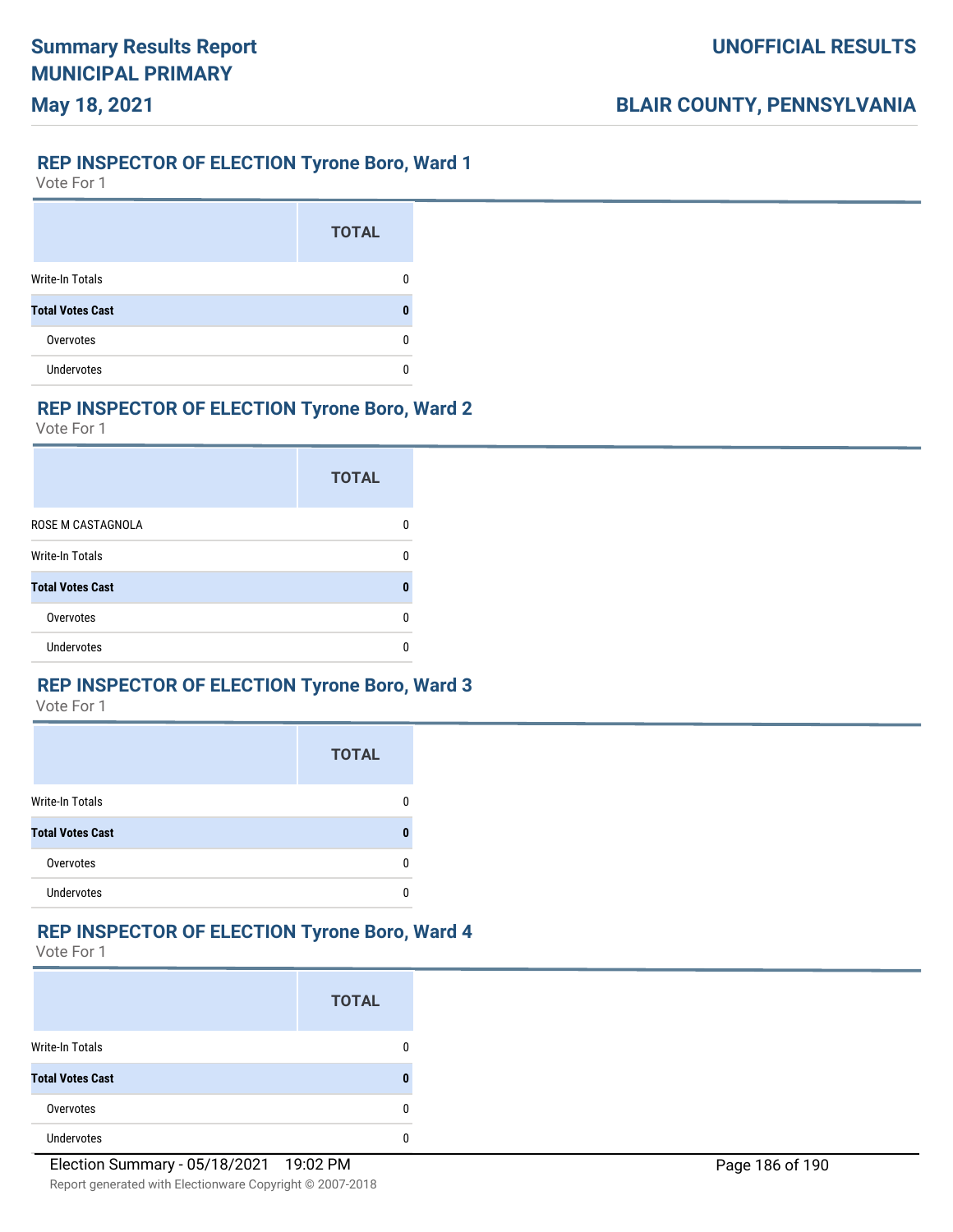# **May 18, 2021**

### **REP INSPECTOR OF ELECTION Tyrone Boro, Ward 5**

Vote For 1

|                         | <b>TOTAL</b> |
|-------------------------|--------------|
| <b>Write-In Totals</b>  |              |
| <b>Total Votes Cast</b> |              |
| Overvotes               |              |
| <b>Undervotes</b>       |              |

## **REP INSPECTOR OF ELECTION Tyrone Boro, Ward 6**

Vote For 1

|                         | <b>TOTAL</b> |
|-------------------------|--------------|
| <b>Write-In Totals</b>  |              |
| <b>Total Votes Cast</b> |              |
| Overvotes               |              |
| <b>Undervotes</b>       |              |

## **REP INSPECTOR OF ELECTION Tyrone Boro, Ward 7**

|                         | <b>TOTAL</b> |
|-------------------------|--------------|
| <b>SUSAN L KEYS</b>     | n            |
| <b>Write-In Totals</b>  | n            |
| <b>Total Votes Cast</b> |              |
| Overvotes               | n            |
| <b>Undervotes</b>       | O            |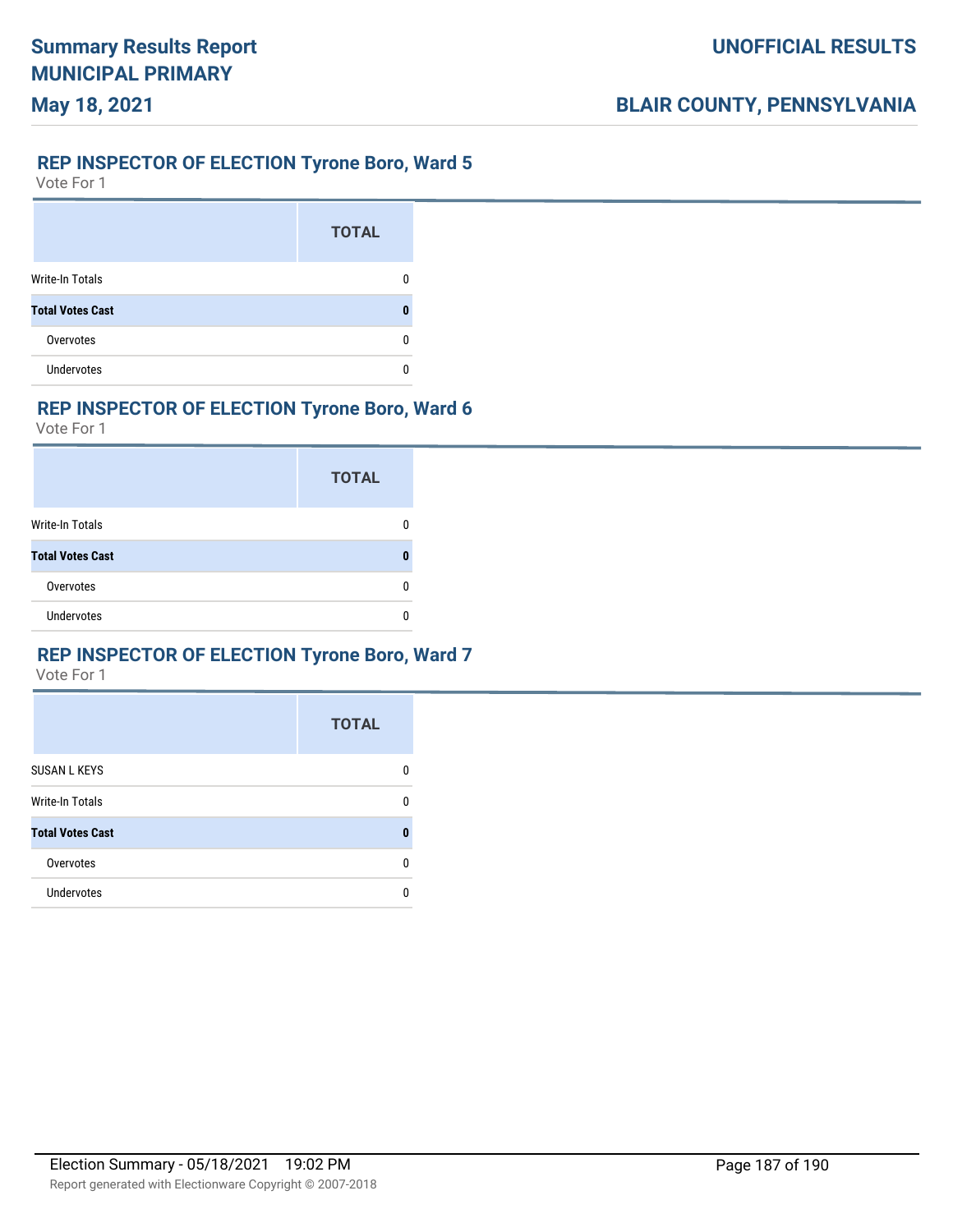#### **REP INSPECTOR OF ELECTION Tyrone Twp, District 1**

Vote For 1

**May 18, 2021**

|                          | <b>TOTAL</b> |
|--------------------------|--------------|
| <b>MEAGAN SCIARRILLO</b> | O            |
| <b>Write-In Totals</b>   | n            |
| <b>Total Votes Cast</b>  | n            |
| Overvotes                | n            |
| Undervotes               | n            |

## **REP INSPECTOR OF ELECTION Tyrone Twp, District 2**

Vote For 1

|                         | <b>TOTAL</b> |  |
|-------------------------|--------------|--|
| <b>Write-In Totals</b>  | 0            |  |
| <b>Total Votes Cast</b> | 0            |  |
| Overvotes               | 0            |  |
| Undervotes              | Ω            |  |

## **REP INSPECTOR OF ELECTION Williamsburg Borough**

|                         | <b>TOTAL</b> |
|-------------------------|--------------|
| TIMOTHY R TATE          | 0            |
| <b>Write-In Totals</b>  | 0            |
| <b>Total Votes Cast</b> |              |
| Overvotes               | n            |
| <b>Undervotes</b>       |              |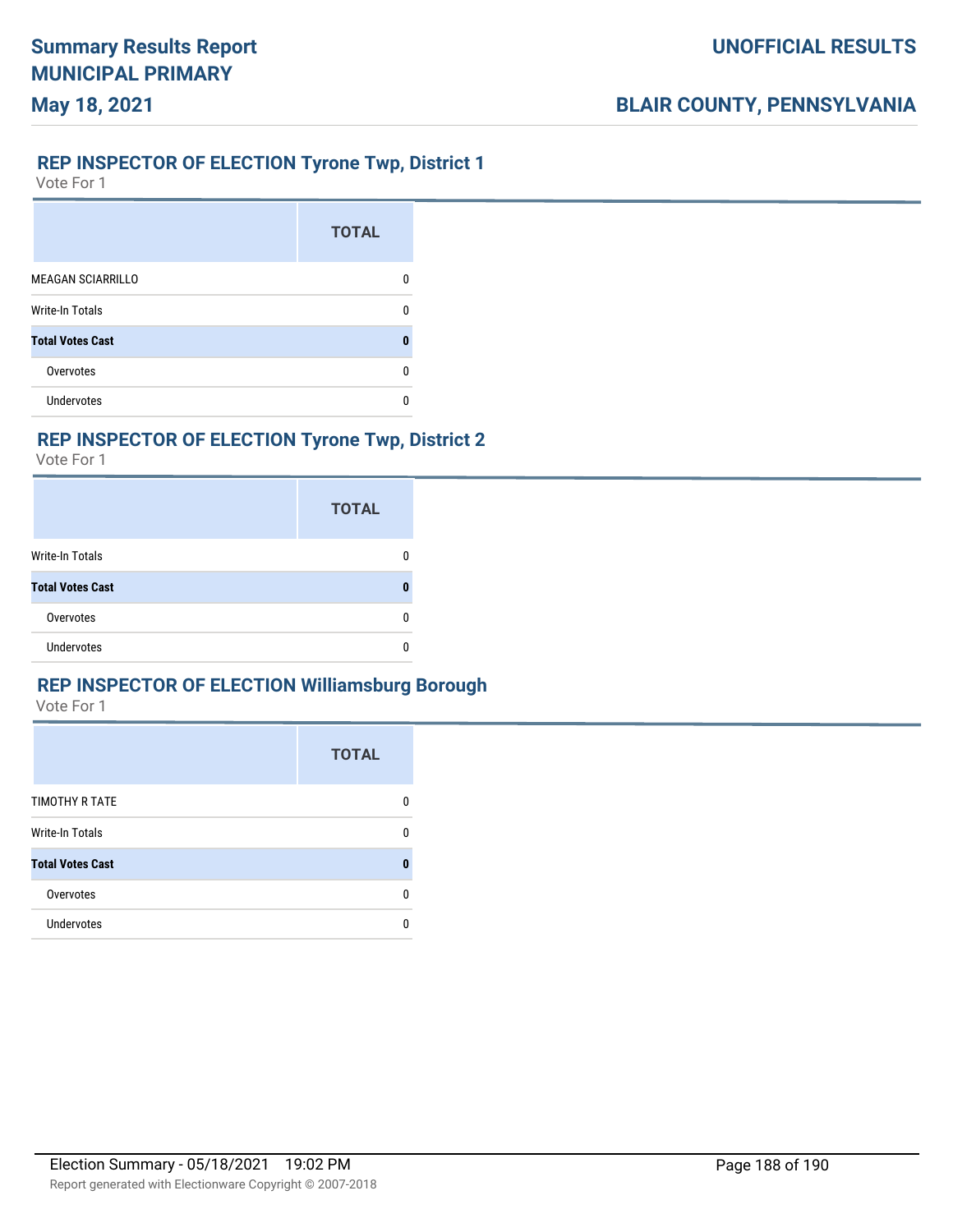#### **REP INSPECTOR OF ELECTION Woodbury Township**

Vote For 1

**May 18, 2021**

|                           | <b>TOTAL</b> |
|---------------------------|--------------|
| <b>CAROL HIMES</b>        | 0            |
| <b>GINGER A MICHELONE</b> | n            |
| Write-In Totals           | n            |
| <b>Total Votes Cast</b>   | n            |
| Overvotes                 | n            |
| Undervotes                |              |

#### **PROPOSED CONSTITUTIONAL AMENDMENT 1**

Vote For 1

|                         | <b>TOTAL</b> |
|-------------------------|--------------|
| YES                     |              |
| N <sub>0</sub>          |              |
| <b>Total Votes Cast</b> | п            |
| Overvotes               |              |
| <b>Undervotes</b>       |              |

## **PROPOSED CONSTITUTIONAL AMENDMENT 2**

|                         | <b>TOTAL</b> |
|-------------------------|--------------|
| YES                     |              |
| N <sub>0</sub>          | n            |
| <b>Total Votes Cast</b> | Ω            |
| Overvotes               |              |
| <b>Undervotes</b>       |              |